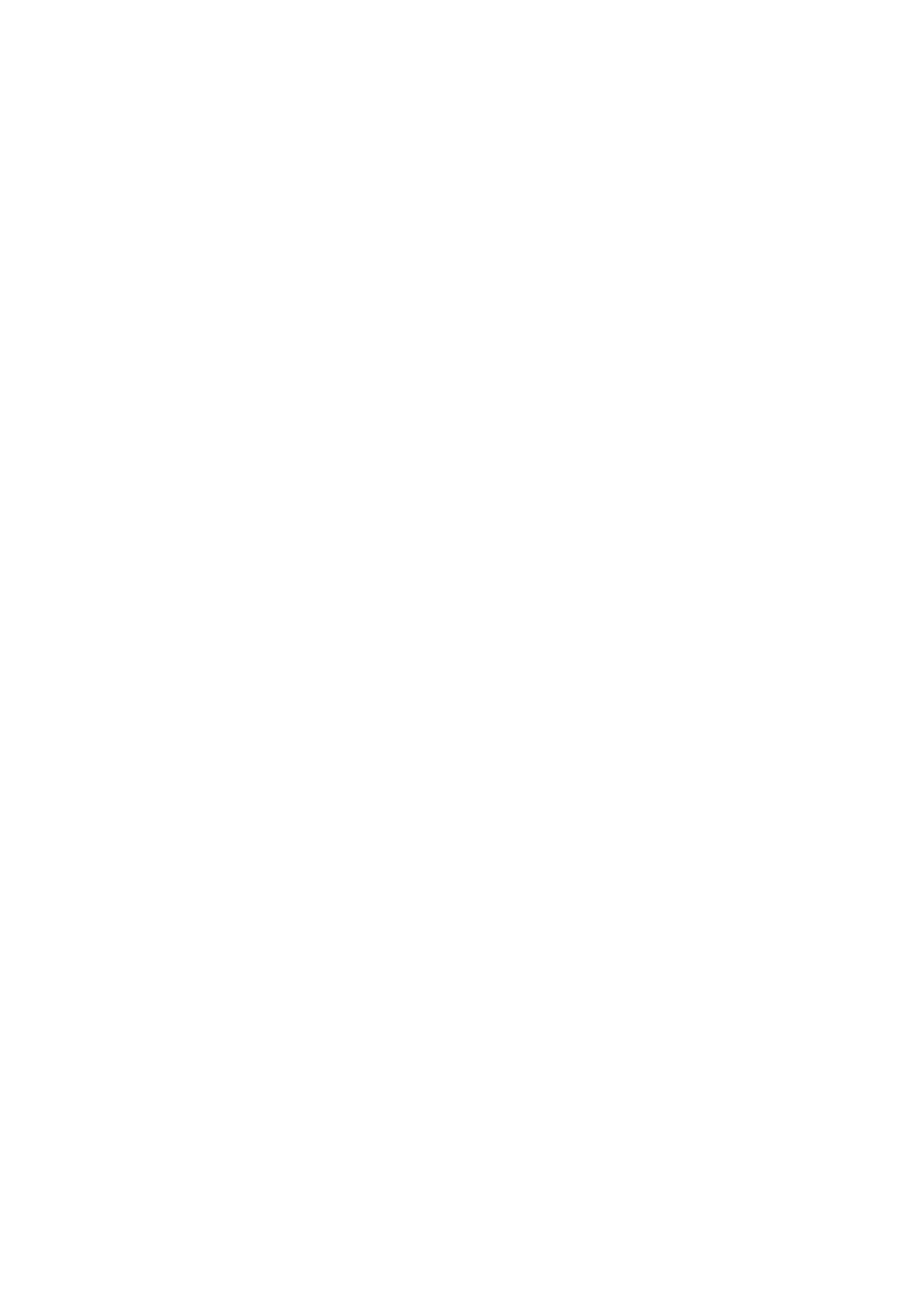*To my parents Bianca and Claudio.*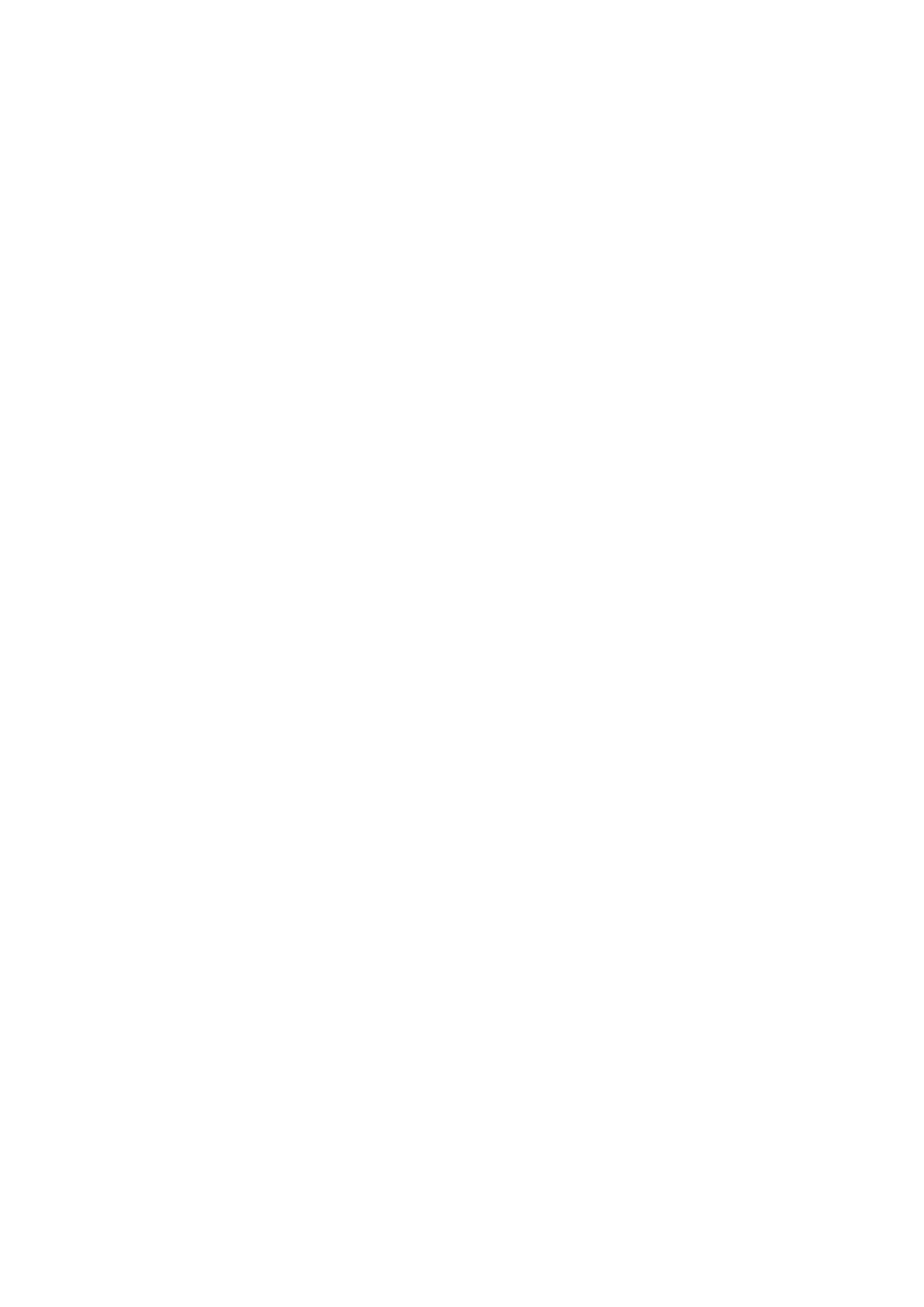*Un uomo senza sogni, senza utopie, senza ideali, sarebbe un mostruoso animale, un cinghiale laureato in matematica pura.*

*Fabrizio De Andr´e*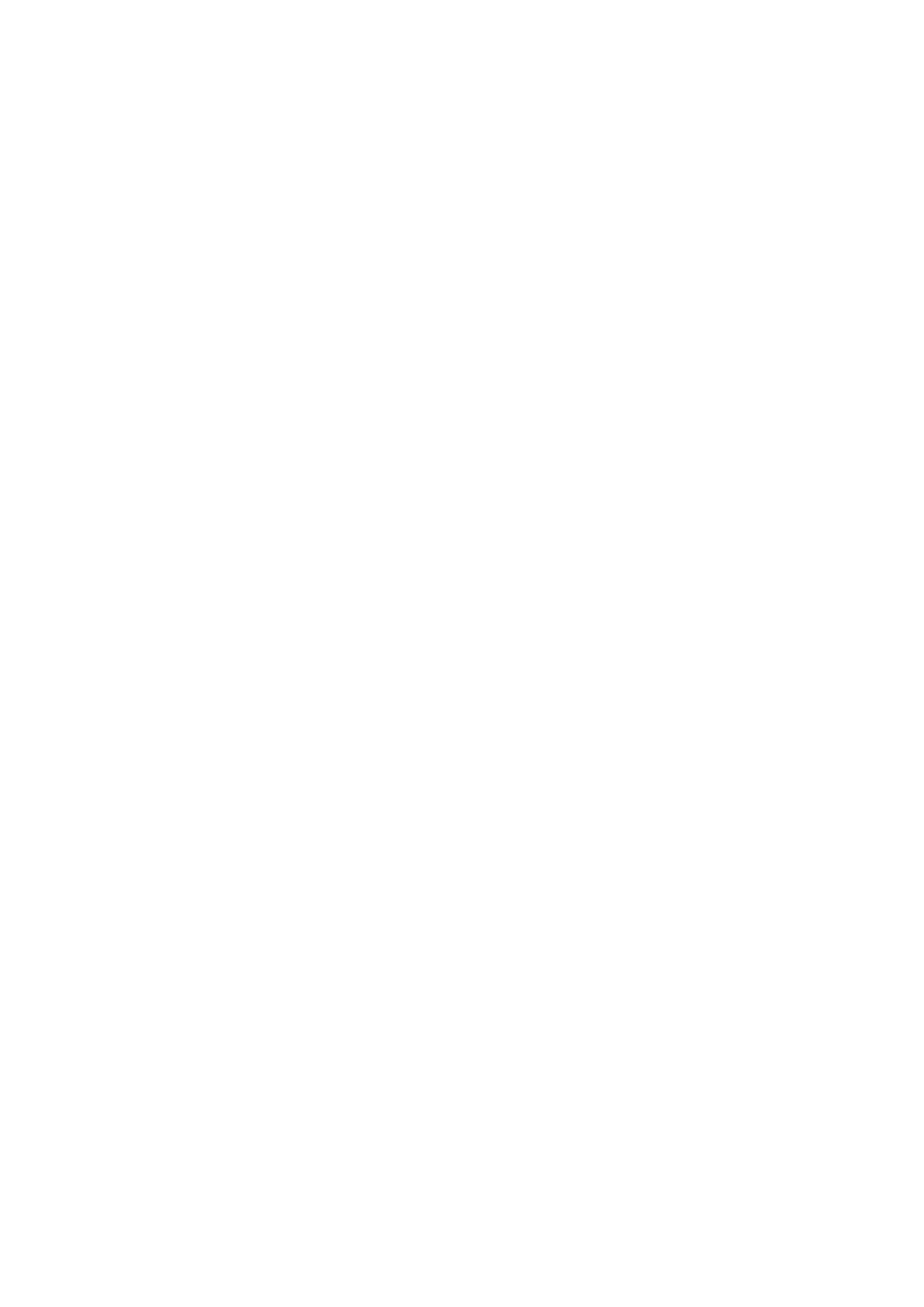#### **ABSTRACT**

This work concerns the study of bounded solutions to elliptic nonlinear equations with fractional diffusion of the form  $(-\Delta)^s u = f(u)$  in  $\mathbb{R}^n$ . More precisely, the aim of this thesis is to investigate some open questions related to the analog of a conjecture of De Giorgi for these equations. The conjecture concerns the onedimensional (or 1-D) symmetry of bounded monotone solutions in all space, at least up to dimension 8. Of special interest is the bistable elliptic or Allen-Cahn equation, involving fractional Laplacians, which models phase transitions.

This property on 1-D symmetry of monotone solutions for the fractional equation was known when  $n = 2$  for every fractional power  $0 \lt s \lt 1$ . The question remained open for *n >* 2.

Recently the fractional Laplacians attract much interest in nonlinear analysis. Caffarelli and Silvestre have given a new formulation of the fractional Laplacians through Dirichlet-Neumann maps. To study the nonlocal problem  $(-\Delta)^s u = f(u)$ in  $\mathbb{R}^n$ , we use this formulation which let us to realize it as a local problem in  $\mathbb{R}^{n+1}_+$ with a nonlinear Neumann condition.

In this work we focus our attention in two directions.

First, in chapter 2, we study a particular type of solutions of  $(-\Delta)^s u = f(u)$ for  $s = 1/2$ , which are called *saddle-shaped solutions*. A crucial property of saddleshaped solutions is that their 0-level set is the Simons cone. This cone appears in the theory of minimal surfaces and its variational properties motivated the conjecture of De Giorgi, namely the fact that the Simons cone is a minimal cone in dimensions  $2m \geq 8$ . We are interested in the study of saddle-shaped solutions, because they are the candidates to be global minimizers not 1-D in dimensions *n* ≥ 8 (open problem). In this first part the main results are: existence of saddleshaped solutions in every even dimension 2*m*, as well as their asymptotic behaviour, monotonicity properties, and instability in dimensions  $2m = 4$  and  $2m = 6$ .

In the second part of this thesis, we give a positive answer to the analog of the conjecture of De Giorgi for the fractional equation in dimension  $n = 3$ . To prove this 1-D symmetry result, we use a Liouville-type argument. In this approach the two principal ingredients in the proof of our 1-D symmetry result are the stability of solutions and an energy estimate. In chapters 3 and 4 we establish sharp energy estimates for global minimizers and bounded monotone solutions of our fractional equation for every  $0 \leq s \leq 1$ . As a consequence we deduce the analog of the conjecture of De Giorgi for the fractional equation  $(-\Delta)^s u = f(u)$ , in dimension  $n = 3$  for every  $1/2 \leq s < 1$ . To prove our energy estimates we use a comparison argument combined with some extension results for functions belonging to fractional Sobolev spaces.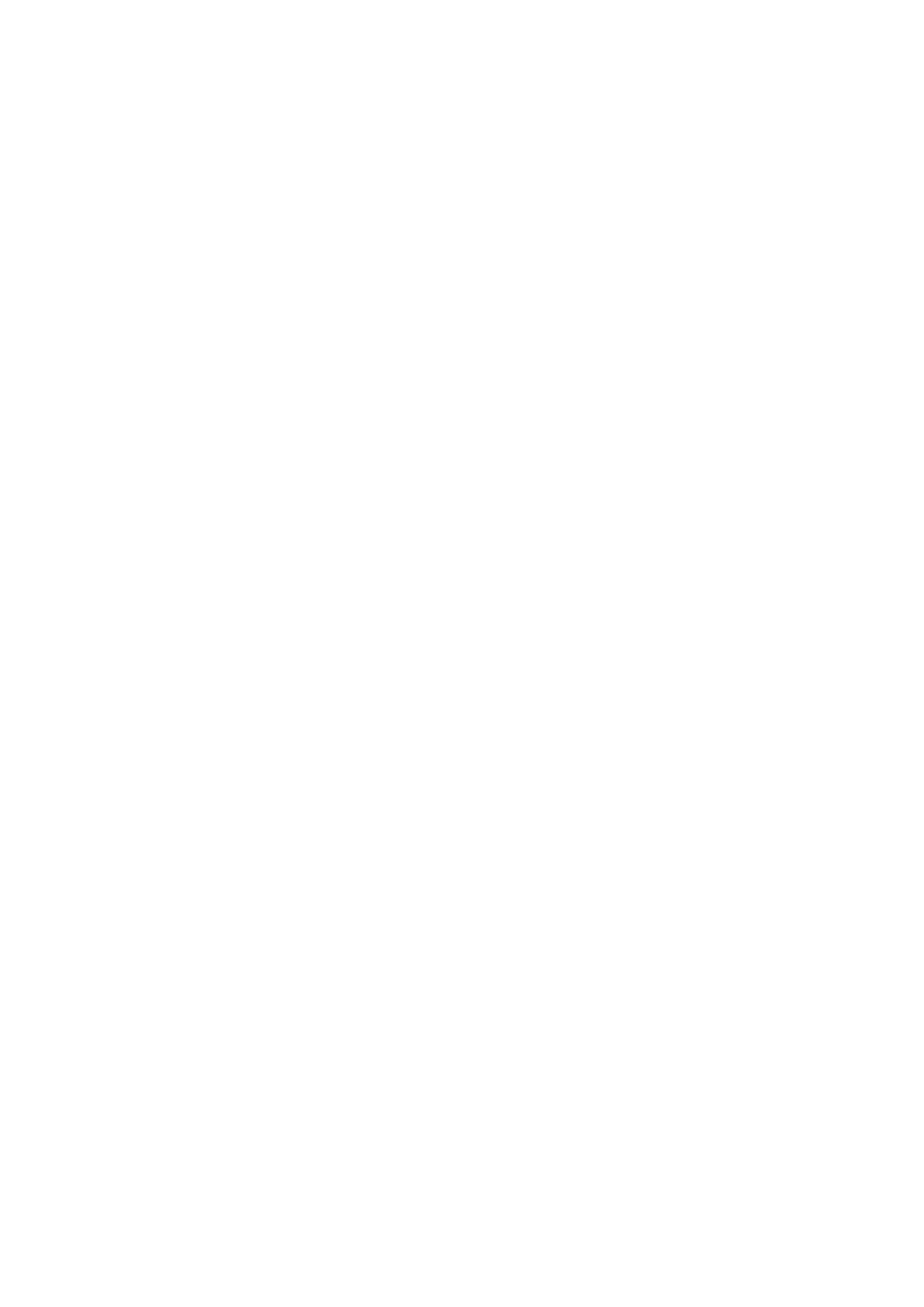#### **ACKNOWLEDGEMENTS**

I would like to thank my advisers Professors Xavier Cabré and Bruno Franchi for their guidance all these years, for their belief in my work and encouragement.

I am grateful to the Departament de Matematica Aplicada I of the Universitat Politècnica de Catalunya for making me feel welcome and to the Dipartimento di Matematica of the Università di Bologna, where I began my studies.

I wish to thank Professor Joan Solà-Morales and Maria del Mar Gonzalez from UPC, and Professors Ermanno Lanconelli and Alberto Parmeggiani from Bologna for always being available.

Finally, a special thanks to my family, to Simone and to all my friends from Porretta, Bologna and Barcelona.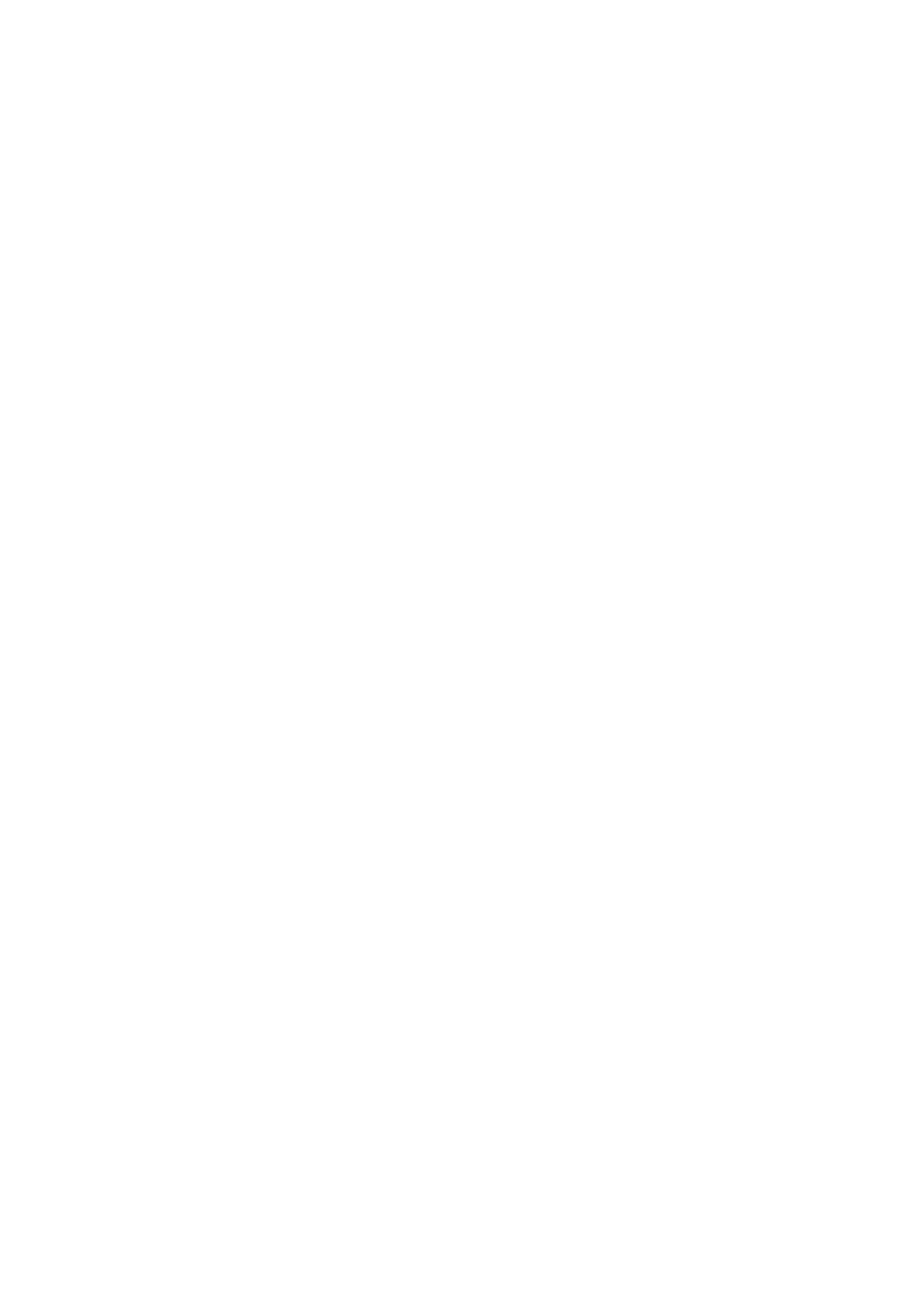# **Table of Contents**

| $\mathbf{1}$   |     | Introduction and summary of results                                                | $\mathbf{1}$   |
|----------------|-----|------------------------------------------------------------------------------------|----------------|
|                | 1.1 | A conjecture of De Giorgi for the Allen-Cahn equation                              | $\overline{2}$ |
|                | 1.2 | Saddle-shaped solutions for the Allen-Cahn equation $\dots \dots$                  | $\sqrt{3}$     |
|                | 1.3 | The fractional Laplacian $\ldots \ldots \ldots \ldots \ldots \ldots \ldots \ldots$ | $\overline{4}$ |
|                | 1.4 |                                                                                    | $\,6\,$        |
|                | 1.5 | 1-D symmetry for fractional equations                                              | 9              |
|                | 1.6 |                                                                                    | 10             |
|                |     | Saddle-shaped solutions for the half-Laplacian<br>1.6.1                            | 11             |
|                |     | Energy estimates for equations involving the half-Laplacian.<br>1.6.2              | 15             |
|                |     | Energy estimates for equations with fractional diffusion<br>1.6.3                  | 18             |
| $\overline{2}$ |     | Saddle-shaped solutions for the half-Laplacian                                     | 23             |
|                | 2.1 |                                                                                    | 23             |
|                | 2.2 | Existence of a saddle solution in $\mathbb{R}^{2m}$                                | 33             |
|                | 2.3 | Supersolution and subsolution for $A_{1/2}$                                        | 40             |
|                | 2.4 | The operator $D_{H,\varphi}$ and maximum principles                                | 46             |
|                | 2.5 | Maximal saddle solution and monotonicity properties                                | 49             |
|                | 2.6 | Asymptotic behaviour of saddle solutions in $\mathbb{R}^{2m}$                      | 56             |
|                | 2.7 |                                                                                    | 60             |
| 3              |     | Energy estimates for equations involving the half-Laplacian                        | 67             |
|                | 3.1 | Energy estimate for monotone solutions of Allen-Cahn type equations                | 75             |
|                | 3.2 |                                                                                    | 78             |
|                | 3.3 |                                                                                    | 87             |
|                | 3.4 | Energy estimate for monotone solutions in $\mathbb{R}^3$                           | 89             |
|                | 3.5 |                                                                                    | 93             |
|                | 3.6 | Energy estimate for saddle-shaped solutions                                        | 96             |
| $\overline{4}$ |     | Energy estimates for equations with fractional diffusion                           | 101            |
|                | 4.1 | Introduction and results                                                           | 101            |
|                | 4.2 | Energy estimate for monotone solutions of Allen-Cahn type equations 110            |                |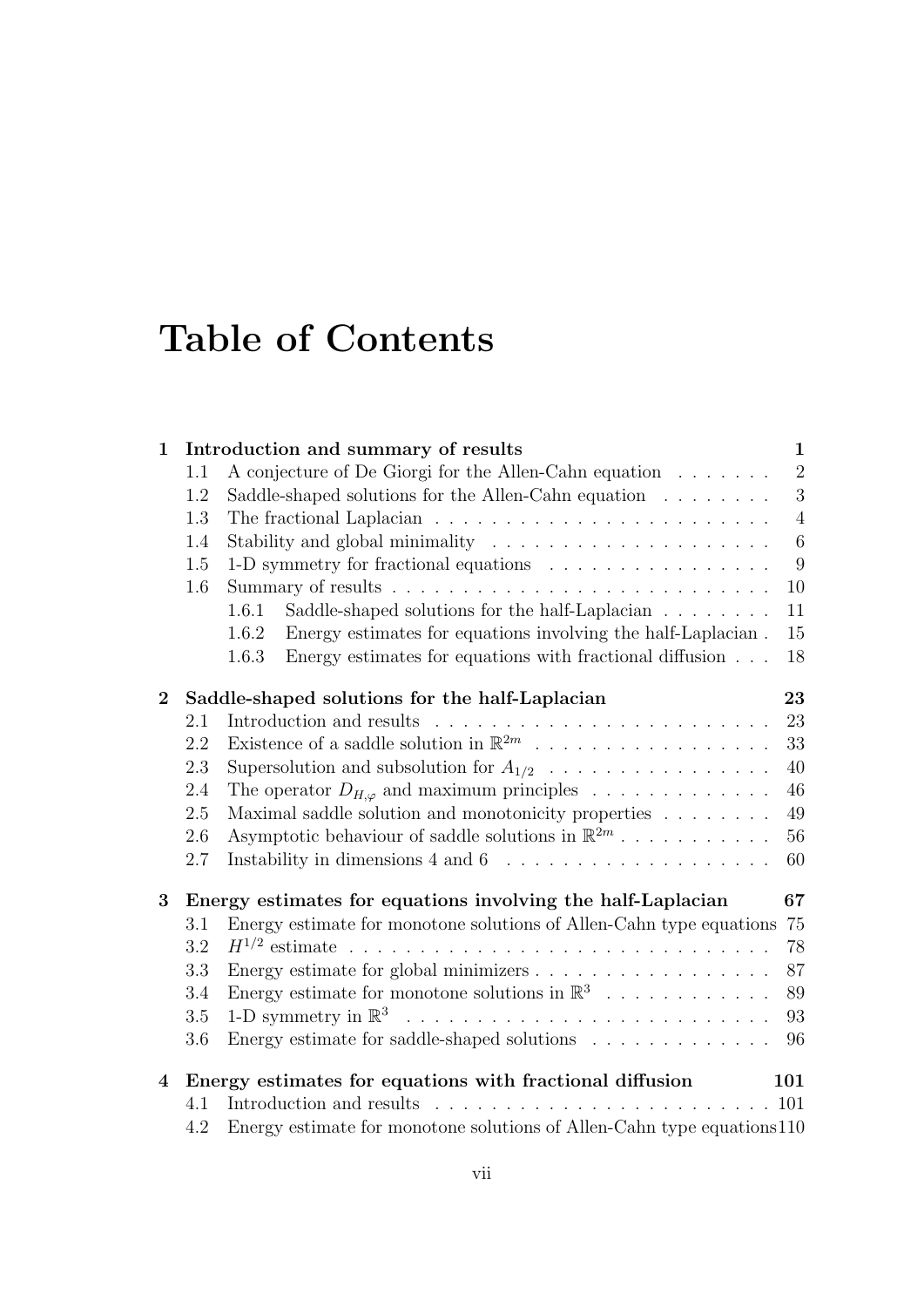|                            | 4.4 Energy estimate for global minimizers 125                    |  |  |  |  |
|----------------------------|------------------------------------------------------------------|--|--|--|--|
|                            | 4.5 Energy estimate for monotone solutions in $\mathbb{R}^3$ 128 |  |  |  |  |
|                            |                                                                  |  |  |  |  |
| <b>Bibliography</b><br>133 |                                                                  |  |  |  |  |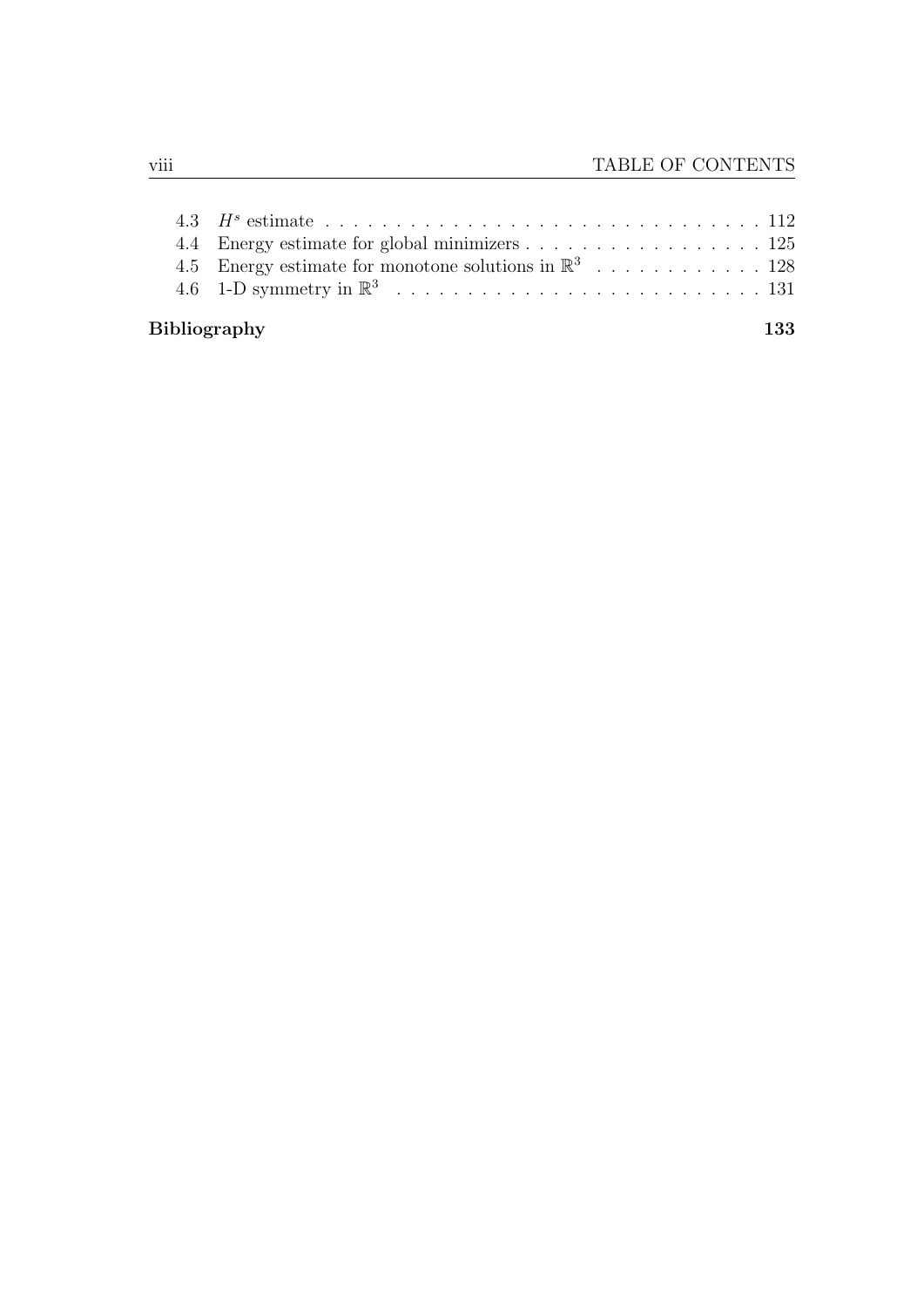## **Chapter 1**

# **Introduction and summary of results**

This work concerns the study of bounded solutions to elliptic nonlinear equations with fractional diffusion of the form

$$
(-\Delta)^s u = f(u) \quad \text{in } \mathbb{R}^n. \tag{1.0.1}
$$

We are interested in some questions related to the analog for fractional equations of a conjecture of De Giorgi on one-dimensional (or 1-D for short) symmetry of bounded monotone solutions.

In 1978 De Giorgi conjectured that the level sets of every bounded monotone solution of the Allen-Cahn equation  $-\Delta u = u - u^3$  are hyperplanes, at least if the space dimension satisfies  $n \leq 8$ . This equation is a semilinear model for phase transitions and, as we will see, it is related to minimal surfaces theory.

This 1-D symmetry result for the fractional case, that is for equation (1.0.1), has been proven to be true when  $n = 2$  and  $s = 1/2$  by Cabré and Solà-Morales [10], and when  $n = 2$  and for every  $0 < s < 1$  by Cabré and Sire [8], and by Sire and Valdinoci [37]. The question remained open for dimensions  $n > 2$ .

In this work we focus our attention in two directions. First, in chapter 2, we study a particular type of solutions of problem  $(1.0.1)$  for  $s = 1/2$ , which are called *saddle-shaped solutions*. These solutions are the candidates to be global minimizers not 1-D in dimensions  $n \geq 8$ . This is an open problem and it is expected to be true from the classical theory of minimal surfaces.

Second, we give a positive answer to the analog of the conjecture of De Giorgi for the fractional equation  $(1.0.1)$ , in dimension  $n = 3$ . The principal ingredient in the proof of our 1-D symmetry result is an optimal energy estimate for global minimizers and for monotone solutions, that we present in chapters 3 and 4.

In the following two sections we explain the connection between the semilinear model for phase transitions and the theory of minimal surfaces, and we recall some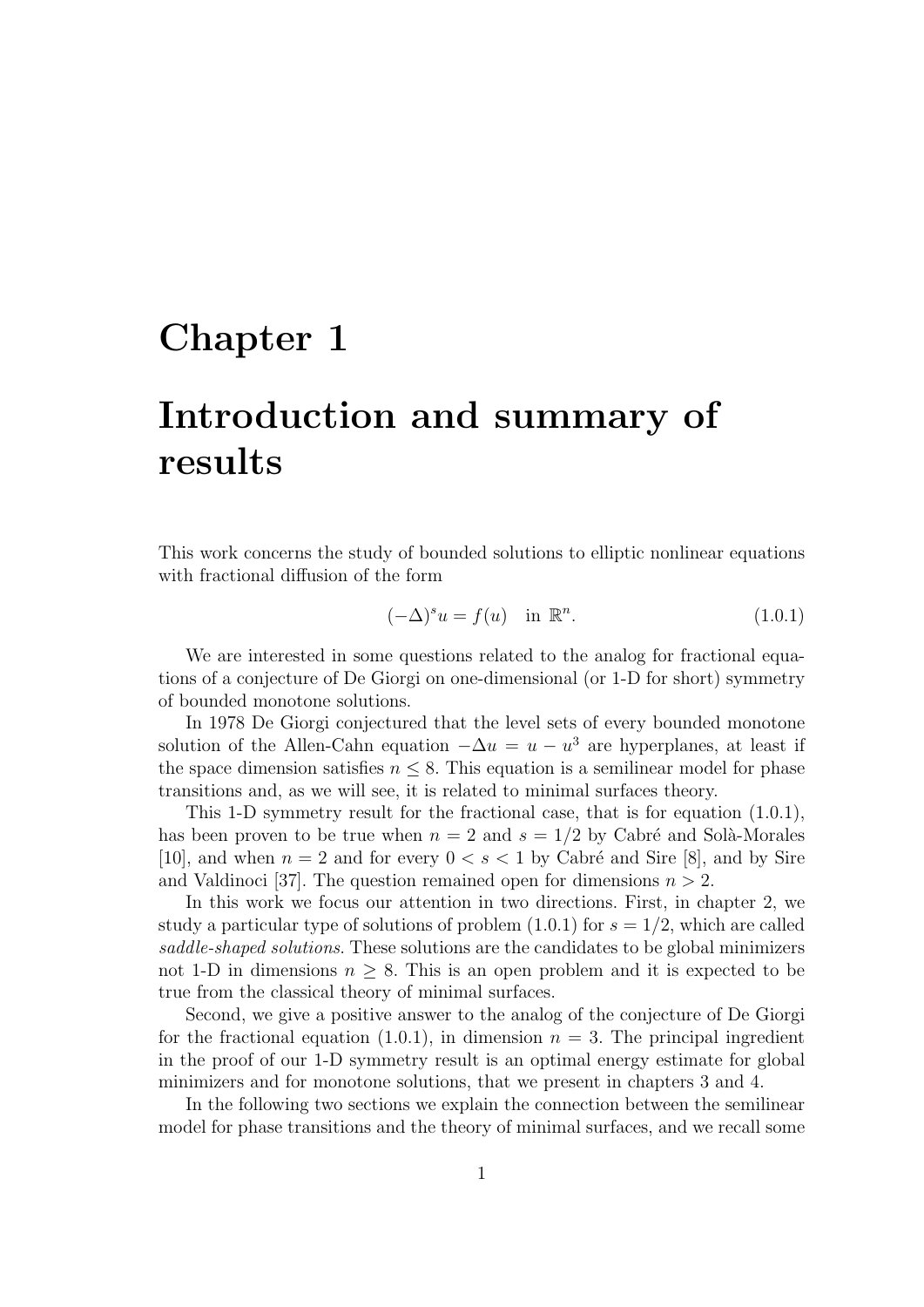known results about the original conjecture of De Giorgi, as well as some properties of saddle-shaped solutions for the Allen-Cahn equation.

Later, we introduce the fractional Laplacians and we recall the known results concerning 1-D symmetry of bounded monotone solutions for fractional equations. Finally, we give a summary of the results contained in this thesis.

### **1.1 A conjecture of De Giorgi for the Allen-Cahn equation**

The following is the conjectured raised by De Giorgi in 1978.

**Conjecture**([21]) *Let*  $u \in C^2(\mathbb{R}^n)$  *be a solution of* 

$$
-\Delta u = u - u^3 \qquad in \mathbb{R}^n \tag{1.1.1}
$$

*such that*

$$
|u| \le 1 \quad and \quad \partial_{x_n} u > 0
$$

*in the whole*  $\mathbb{R}^n$ *. Then, all level sets*  $\{u = \lambda\}$  *of u are hyperplanes, at least if*  $n \leq 8$ *. Equivalently, u is a function depending only on one Euclidian variable.*

If *u* satisfies this property, we will say that *u* is one-dimensional (1-D for short). Equation (1.1.1) is the Allen-Cahn equation, which models phase transitions.

The conjecture has been proven to be true in dimension  $n = 2$  by Ghoussoub and Gui [24] and in dimension  $n = 3$  by Ambrosio and Cabré [3]. For  $4 \leq n \leq 8$ , if  $\partial_{x_n} u > 0$ , and assuming the additional condition

$$
\lim_{x_n \to \pm \infty} u(x', x_n) = \pm 1 \quad \text{for all } x' \in \mathbb{R}^{n-1},\tag{1.1.2}
$$

it has been established by Savin [34]. Recently a counterexample to the conjecture for  $n \geq 9$  has been announced by del Pino, Kowalczyk and Wei [22].

An heuristic motivation of the conjecture of De Giorgi is given by a Γ*−*convergence result of Modica and Mortola [29]. Given a solution *u* of (1.1.1), consider the blow-down family of functions  $\{u_{\epsilon}\}\$  defined by  $u_{\epsilon}(x) = u\left(\frac{x}{\epsilon}\right)$  $\epsilon$  $\sum_{n=1}^{\infty}$ are bounded solutions of the rescaled equation

$$
-\Delta u_{\epsilon} = \frac{1}{\epsilon^2} (u_{\epsilon} - u_{\epsilon}^3) \text{ in } \mathbb{R}^n.
$$
 (1.1.3)

Equation (1.1.3) above can be viewed as the Euler-Lagrange equation associated to the functional

$$
\mathcal{E}_{\epsilon}(v,\Omega) := \int_{\Omega} \left\{ \frac{\epsilon}{2} |\nabla v|^2 + \frac{1}{\epsilon} G(v) \right\} dx, \tag{1.1.4}
$$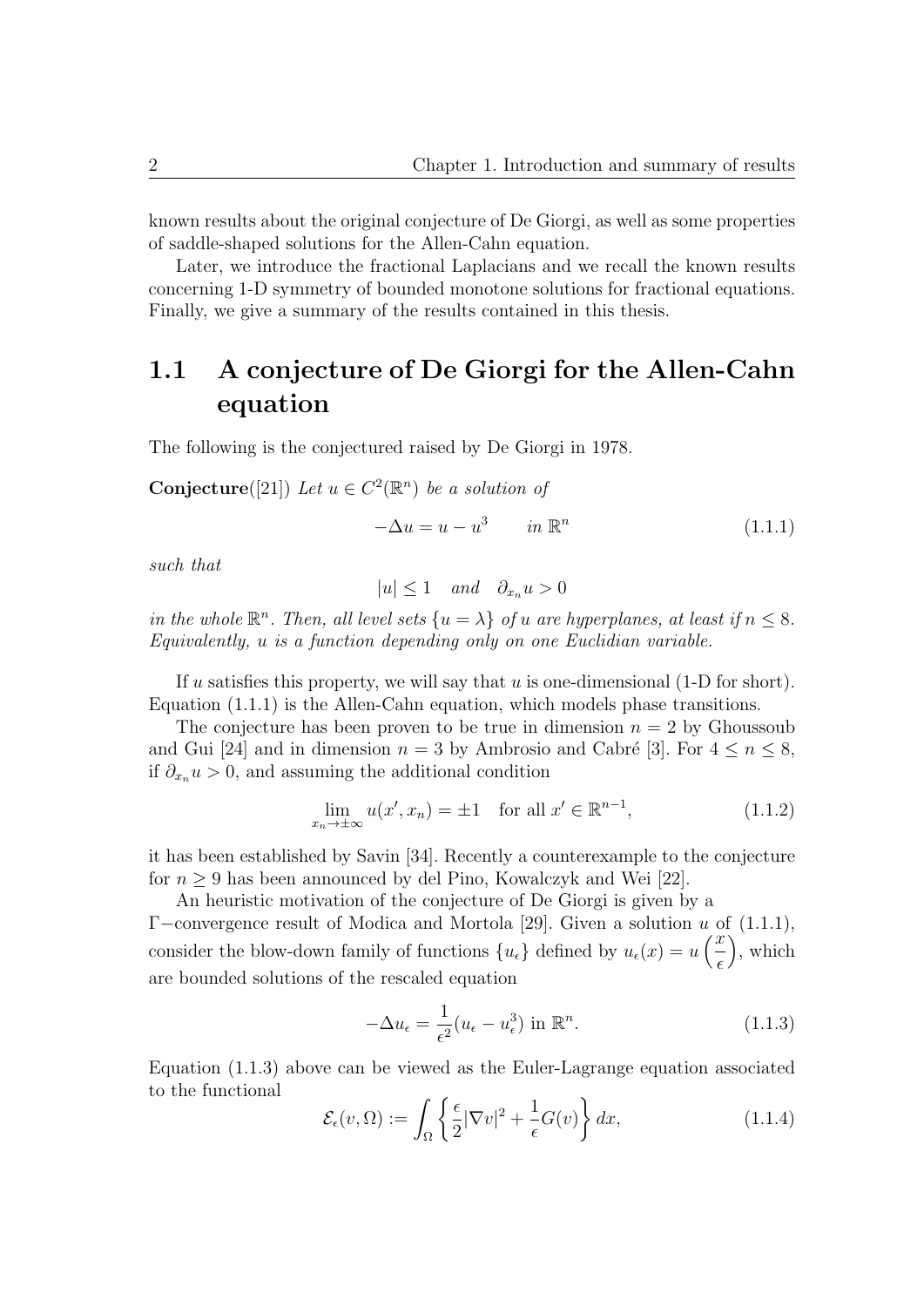with  $G(v) = (1/4)(1 - v^2)^2$ . These functionals have been studied by Modica and Mortola, who proved that they Γ-converge to a multiple of the perimeter functional. Thus, if *u* is a minimizer, the sequence  $\{u_{\epsilon}\}\$  should converge in some sense to a characteristic function (with values  $\pm 1$ ) of a set *E* such that  $\partial E \cap \Omega$  is a minimal surface. If we further assume that *u* is monotone, say  $\partial_{x_n} u > 0$  in  $\mathbb{R}^n$ , then the level sets of  $u$ , and hence those of  $u<sub>\epsilon</sub>$ , are graphs converging to a minimal graph of a function  $g: \mathbb{R}^{n-1} \to \mathbb{R}$ .

In [34] Simons classified all entire minimal graphs and proved that entire minimal graphs of functions  $\mathbb{R}^k \to \mathbb{R}$  are hyperplanes for  $k \leq 7$ . This implies that, in our problem, the limiting minimal surface is a hyperplane if  $k = n - 1 \leq 7$ , i.e., *n* ≤ 8.

Concerning the problem of finding a counterexample to the conjecture of De Giorgi, we recall that Jerison and Monneau [25] proved that if there exists a global minimizers in  $\mathbb{R}^{n-1}$ , even in each variable  $x_i$ , then one can construct a bounded monotone solution of the Allen-Cahn equation in  $\mathbb{R}^n$  which is not one-dimensional.

On the other hand, by a deep result of Savin [34], up to dimension  $n \leq 7$  every global minimizer is an odd function of only one Euclidean variable. In particular, a global minimizer even with respect to each coordinate can not exist in  $\mathbb{R}^n$  for *n ≤* 7.

Thus, the crucial remaining question (still open) is whether a global minimizer of (1.1.1), even with respect to each coordinate, exists in higher dimensions. For this, a natural candidate is expected to be found in the class of saddle-shaped solutions, that is, solutions that depend only on two radial coordinates  $s = |x^1|$ and  $t = |x^2|$ , change sign in  $\mathbb{R}^{2m} = \{x = (x^1, x^2) \in \mathbb{R}^m \times \mathbb{R}^m\}$ , and vanish only on the Simons cone  $\mathcal{C} = \{s = t\}.$ 

### **1.2 Saddle-shaped solutions for the Allen-Cahn equation**

In this section we give the definition of saddle-shaped solution for the Allen-Cahn equation, and we recall some known results about their qualitative properties.

The saddle-shaped solutions that we consider are even with respect to the coordinate axes and odd with respect to the Simons cone, which is defined as follows. For  $n = 2m$  the Simons cone C is given by:

$$
\mathcal{C} = \{x \in \mathbb{R}^{2m} : x_1^2 + \dots + x_m^2 = x_{m+1}^2 + \dots + x_{2m}^2\}.
$$

We recall that the Simons cone has zero mean curvature at every point *x ∈*  $C \setminus \{0\}$ , in every dimension  $2m \geq 2$ . Moreover, in dimensions  $2m \geq 8$  (and only in these dimensions) it is a minimizer of the area functional, that is, it is a minimal cone (in the variational sense).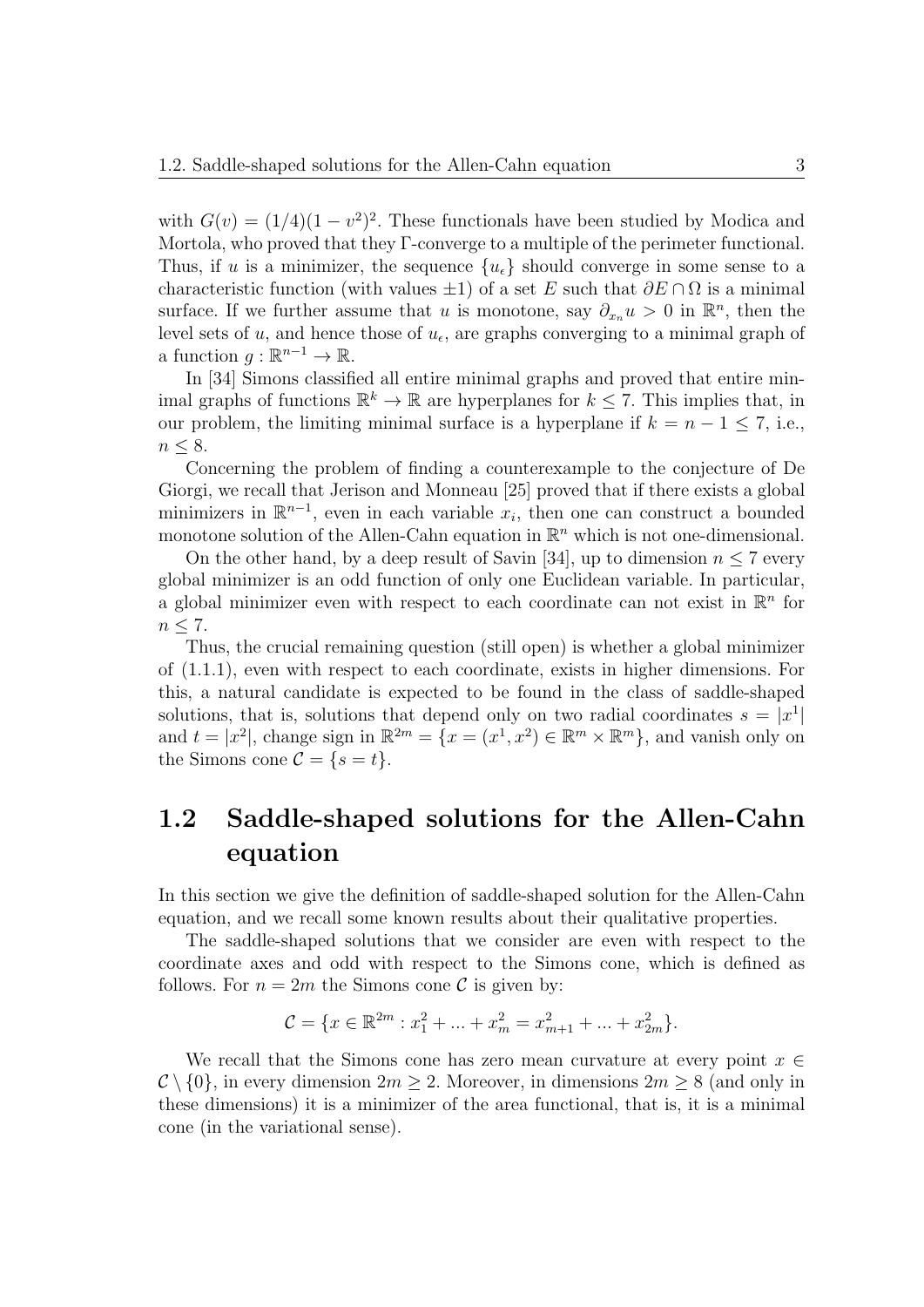We define two new variables

$$
s = \sqrt{x_1^2 + \dots + x_m^2}
$$
 and  $t = \sqrt{x_{m+1}^2 + \dots + x_{2m}^2}$ ,

for which the Simons cone becomes  $\mathcal{C} = \{s = t\}.$ 

We now introduce our notion of saddle solution. These solutions depend only on *s* and *t*, and are odd with respect to the Simons cone.

**Definition 1.2.1.** Let *u* be a bounded solution of  $-\Delta u = f(u)$  in  $\mathbb{R}^{2m}$ , where  $f \in C^1$  is odd. We say that  $u : \mathbb{R}^{2m} \to \mathbb{R}$  is a *saddle solution* if

- (a) *u* depends only on the variables *s* and *t*. We write  $u = u(s, t)$ ;
- (b)  $u > 0$  for  $s > t$ ;
- (c)  $u(s,t) = -u(t,s)$ .

*Remark* 1.2.2. If *u* is a saddle solution then, in particular,  $u = 0$  on the Simons cone  $\mathcal{C} = \{s = t\}$ . In other words,  $\mathcal{C}$  is the zero level set of *u*.

Saddle solutions for the classical equation  $-\Delta u = f(u)$  were first studied by Dang, Fife, and Peletier in [20] in dimension  $n = 2$  for f odd, bistable, and  $f(u)/u$ decreasing for  $u \in (0,1)$ . They proved the existence and uniqueness of saddleshaped solutions and established monotonicity properties and the asymptotic behaviour. The instability property of saddle solutions in dimension *n* = 2 was studied by Schatzman  $[35]$ . In two recent works  $[12, 13]$ , Cabré and Terra proved the existence of saddle-shaped solutions for the equation  $-\Delta u = f(u)$  in  $\mathbb{R}^n$ , where f is of bistable type, in every even dimension  $n = 2m$ . Moreover they established some qualitative properties of these solutions, such as monotonicity properties, asymptotic behaviour and instability in dimensions  $2m = 4, 6$ . Finally, they proved the asymptotic stability of saddle-shaped solutions in dimensions  $2m \geq 8$ . This is an indication that these solutions might be stable in dimension 8 and higher (which is still an open question).

In chapter 2 we establish some analog results for saddle-shaped solutions of the equation  $(-\Delta)^{1/2}u = f(u)$  in  $\mathbb{R}^{2m}$ .

#### **1.3 The fractional Laplacian**

The fractional powers of the Laplacian, which are called fractional Laplacians and are the infinitesimal generators of the Lévy stable diffusion processes, appear in anomalous diffusion phenomena in physics, biology, as well as other areas. They occur in flame propagation, chemical reaction in liquids, and population dynamics. Lévy diffusion processes have discontinuous sample paths and heavy tails, while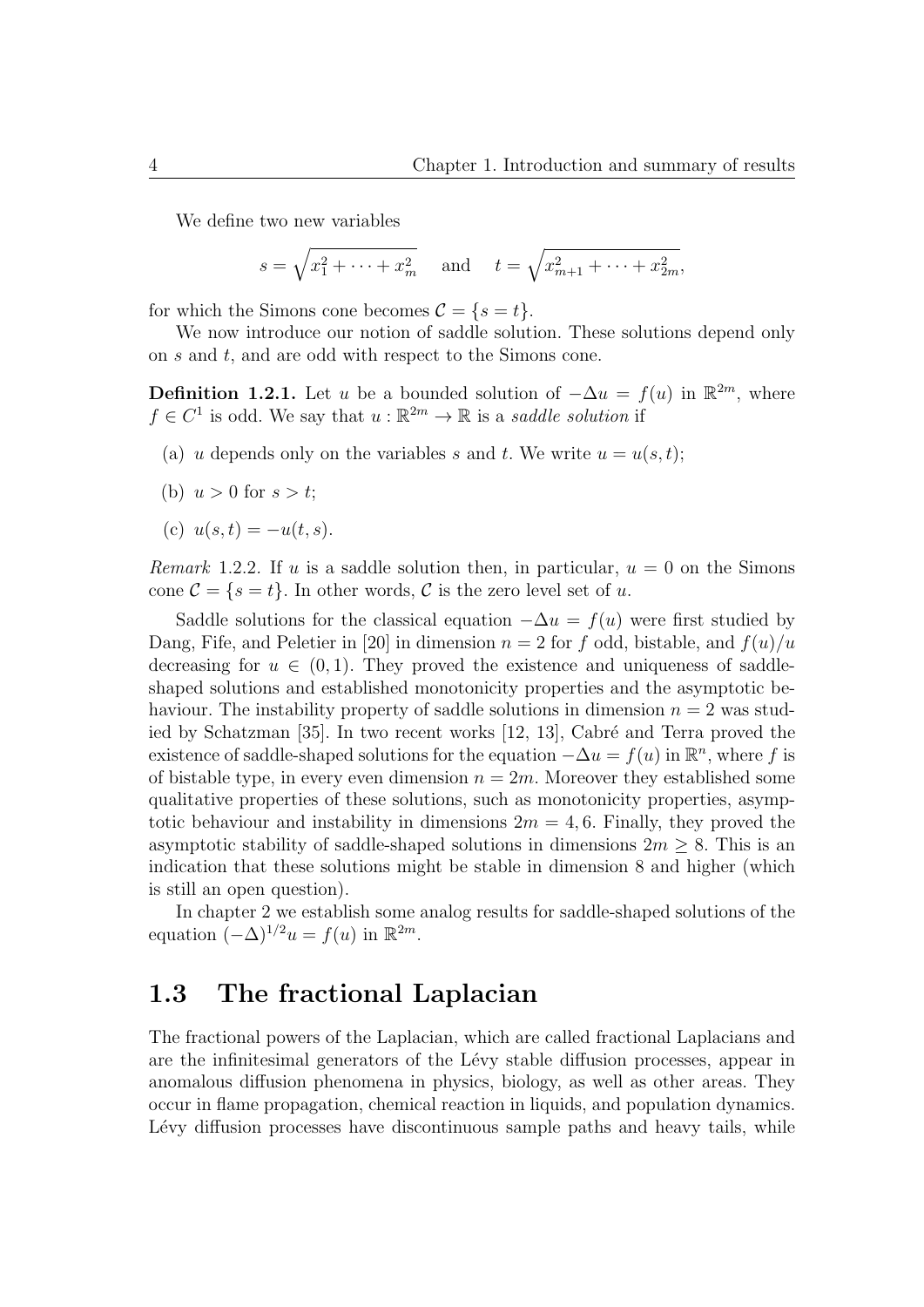Brownian motion has continuous sample paths and exponential decaying tails. These processes have been applied to American options in mathematical finance for modelling the jump processes of financial derivatives, such as futures, forwards, options, and swaps; see [4] and references therein. Moreover, fractional Laplacians play an important role in the study of the quasi-geostrophic equations in geophysical fluid dynamics.

Recently the fractional Laplacians attract much interest in nonlinear analysis. Caffarelli and Silvestre [15] have given a new formulation of the fractional Laplacians through Dirichlet-Neumann maps. In [36] Silvestre has established regularity results for solutions of an obstacle problem for the operator  $(-\Delta)^s$  with  $0 < s < 1$ . In [18] Caffarelli and Vasseur study the regularity for solutions of the quasi-geostrophic equation with critical diffusion (*−*∆)<sup>1</sup>*/*<sup>2</sup> , using the De Giorgi-Nash-Moser method. In [14] Caffarelli, Roquejoffre, and Savin have developed a regularity theory for nonlocal minimal surfaces. This surfaces can be interpreted as a non-infinitesimal version of classical minimal surfaces and can be attained by minimizing the  $H^s$ -norm of the indicator function when  $0 < s < 1/2$ . As a last reference we remind that in  $[11]$  Cabré and Tan have established existence and regularity results for problems involving the square root of the Laplacian in bounded domain with zero Dirichlet boundary conditions.

The fractional Laplacian of a function  $u : \mathbb{R}^n \to \mathbb{R}$  is expressed by the formula

$$
(-\Delta)^{s} u(x) = c_{n,s} P.V. \int_{\mathbb{R}^n} \frac{u(x) - u(\overline{x})}{|x - \overline{x}|^{n+2s}} d\overline{x},
$$

where the parameter  $s$  is a real number between 0 and 1, and  $c_{n,s}$  is some normalization constant depending on the dimension *n* and on the power *s*.

It can also be defined as a pseudo-differential operator via Fourier transform:

$$
\widehat{(-\Delta)^s}u(\xi)=|\xi|^{2s}\widehat{u}(\xi).
$$

In this work, we will study the equation  $(-\Delta)^s u = f(u)$  in  $\mathbb{R}^n$  by realizing it as a local problem in  $\mathbb{R}^{n+1}_+$ .

For the case of the half-Laplacian, or square root of the Laplacian, that is for  $s = 1/2$ , the local formulation was well known. Let  $\mathbb{R}^{n+1}_{+} := \{(x, \lambda) | x \in \mathbb{R}^{n}, \lambda > 0\}$ . A function *u* is a solution of the equation  $(-\Delta)^{1/2}u = f(u)$  in  $\mathbb{R}^n$  if and only if its harmonic extension in the half-space  $\mathbb{R}^{n+1}_+$  is a solution of the problem

$$
\begin{cases}\n\Delta v = 0 & \text{in } \mathbb{R}^{n+1}_+, \\
-\frac{\partial v}{\partial \lambda} = f(v) & \text{on } \mathbb{R}^n = \partial \mathbb{R}^{n+1}_+.\n\end{cases}
$$
\n(1.3.1)

Indeed, let  $u$  be a bounded continuous function in  $\mathbb{R}^n$ . There is a unique harmonic extension  $v$  of  $u$  in the half space. It is the solution of the following Laplacian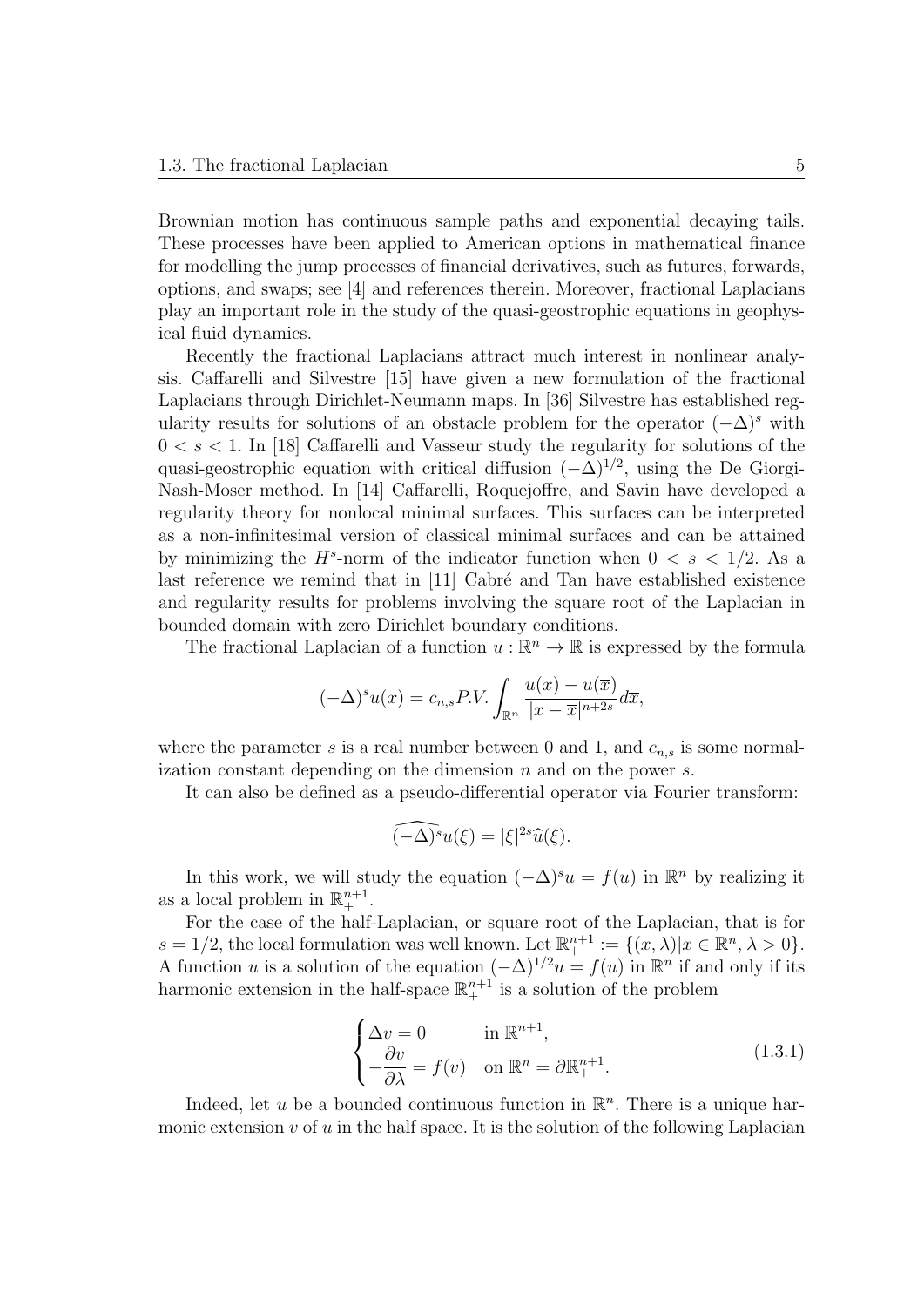problem:

$$
\begin{cases} \Delta v = 0 & \text{in } \mathbb{R}^{n+1}_+, \\ v = u & \text{on } \mathbb{R}^n = \partial \mathbb{R}^{n+1}_+.\end{cases}
$$

Consider the operator  $T: u \mapsto -\partial_{\lambda}v(\cdot, 0)$ . Since  $\partial_{\lambda}v$  is still a harmonic function, if we apply the operator twice, we obtain

$$
T \circ Tu = \partial_{\lambda\lambda} v \mid_{\lambda=0} = -\Delta_x v \mid_{\lambda=0} = -\Delta_x u \quad \text{in } \mathbb{R}^n.
$$

Thus the operator *T* that maps the Dirichlet-type data *u* to the Neumann-type data  $-\partial_\lambda v(x,0)$  is actually the half Laplacian.

For the other fractional powers of the Laplacian  $0 < s < 1$ , the local formulation associated to equation (1.0.1), was established by Caffarelli and Silvestre in [15].

They proved that *u* is a solution of problem  $(1.0.1)$  in  $\mathbb{R}^n$  if and only if *v* defined in  $\mathbb{R}^{n+1}_+$  is a solution of the problem

$$
\begin{cases} \operatorname{div}(\lambda^{1-2s}\nabla v) = 0 & \text{in } \mathbb{R}^{n+1}_{+}, \\ -\lim_{\lambda \to 0} \lambda^{1-2s} \frac{\partial v}{\partial \lambda} = d_{n,s} f(v), \end{cases}
$$
 (1.3.2)

where  $d_{n,s} > 0$  is a positive constant depending only on *n* and *s*, and  $v(x, 0) = u(x)$ on  $\mathbb{R}^n = \partial \mathbb{R}^{n+1}_+$ . Later, we will study problem (1.3.2) with  $d_{n,s} = 1$ . In the sequel we will call the extension *v* of *u* in  $\mathbb{R}^{n+1}$  satisfying div $(\lambda^{1-2s}\nabla v) = 0$ , the *s*-extension of *u*.

Observe that for every  $0 < s < 1$ , we have that  $-1 < 1 - 2s < 1$  and thus the weight  $\lambda^{1-2s}$  which appears in (1.3.2), belongs to the Muckenoupt class  $A_2$ . Thus the theory developed by Fabes, Kenig and Serapioni [23] applies to problem (1.3.2) and hence a Poincaré inequality, a Harnack inequality, and Hölder regularity hold for solutions of our problem.

Moreover, the weight  $\lambda^{1-2s}$  does not depend on the horizontal variables  $x_1, ..., x_n$ . Hence problem  $(1.3.2)$  is invariant under translations in the directions  $x_1, ..., x_n$ , and then, for instance, the sliding method can be applied in these directions.

#### **1.4 Stability and global minimality**

Problem (1.3.2), associated to the nonlocal equation (1.0.1), allows us to introduce the notions of *energy*, *stability*, and *global minimality* for a solution *u* of problem  $(1.0.1).$ 

In this work we will use the following notations. We denote by

$$
\widetilde{B}_r^+ = \{(x, \lambda) \in \mathbb{R}^{2m+1} : \lambda > 0, \ |(x, \lambda)| < r\}
$$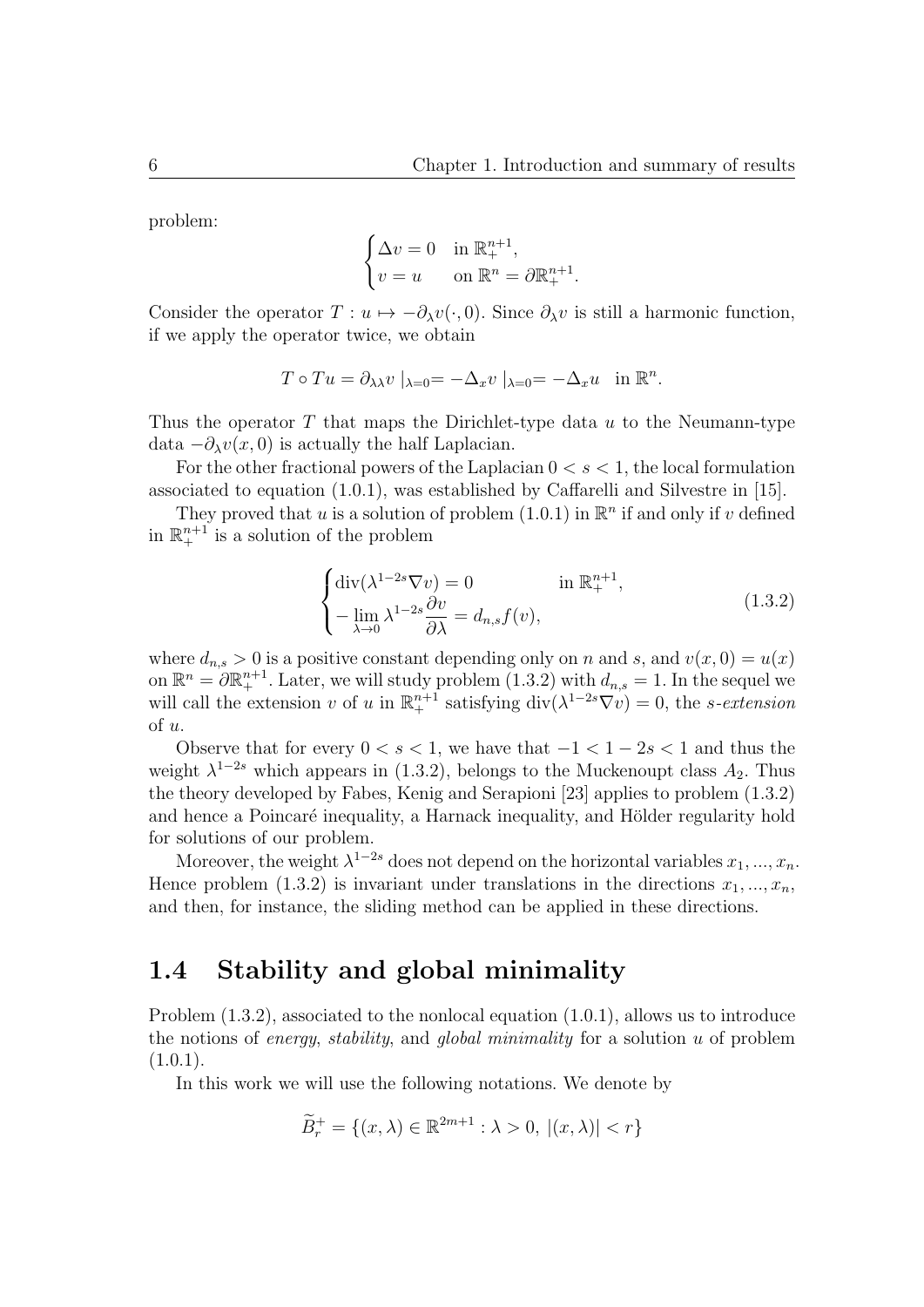and by  $\widetilde{B}_r^+(x,\lambda) = (x,\lambda) + \widetilde{B}_r^+$ . Let  $\Omega \subset \mathbb{R}^{n+1}_+$  be a bounded domain. We define the following subsets of *∂*Ω:

$$
\partial^0 \Omega := \{ (x, 0) \in \partial \mathbb{R}^{n+1}_+ : \widetilde{B}^+_{\varepsilon}(x, 0) \subset \Omega \text{ for some } \varepsilon > 0 \}
$$
 (1.4.1)

and

$$
\partial^+ \Omega := \overline{\partial \Omega \cap \mathbb{R}^{n+1}_+}. \tag{1.4.2}
$$

Given a  $C^{1,\alpha}$  nonlinearity  $f : \mathbb{R} \to \mathbb{R}$ , for some  $0 < \alpha < 1$ , define

$$
G(u) = \int_u^1 f.
$$

We have that  $G \in C^2(\mathbb{R})$  and  $G' = -f$ .

Let *v* be a  $C^1(\overline{\Omega})$  function. We consider the energy functional

$$
\mathcal{E}_{s,\Omega}(v) = \int_{\Omega} \frac{1}{2} \lambda^{1-2s} |\nabla v|^2 + \int_{\partial^0 \Omega} G(v). \tag{1.4.3}
$$

Observe that the potential energy is computed only on the boundary  $\partial^0 \Omega$ . This is a quite different situation from the one of interior reactions.

When  $s = 1/2$ , the energy becomes

$$
\mathcal{E}_{\Omega}(v) = \int_{\Omega} \frac{1}{2} |\nabla v|^2 + \int_{\partial^0 \Omega} G(v).
$$

We start by recalling that problem (1*.*3*.*2) can be viewed as the Euler-Lagrange equation associated to the energy functional  $\mathcal{E}_s$  (we consider  $d_{n,s} = 1$ ).

**Definition 1.4.1.** a) We say that a bounded solution *v* of (1.3.2) is *stable* if the second variation of energy  $\delta^2 \mathcal{E}_s / \delta^2 \xi$ , with respect to perturbations  $\xi$  compactly supported in  $\mathbb{R}^{n+1}_+$ , is nonnegative. That is, if

$$
Q_{s,v}(\xi) := \int_{\mathbb{R}^{n+1}_+} \lambda^{1-2s} |\nabla \xi|^2 - \int_{\partial \mathbb{R}^{n+1}_+} f'(v) \xi^2 \ge 0 \tag{1.4.4}
$$

for every  $\xi \in C_c^{\infty}(\mathbb{R}^{n+1}_+).$ 

We say that  $v$  is *unstable* if and only if  $v$  is not stable.

b) We say that a bounded solution *u* of  $(1.0.1)$  in  $\mathbb{R}^{2m}$  is *stable* (respectively, *unstable*) if its *s*-extension *v* is a stable (respectively, unstable) solution for the problem (1.3.2).

Another important notion related to the energy functional  $\mathcal{E}_s$  is the one of global minimality.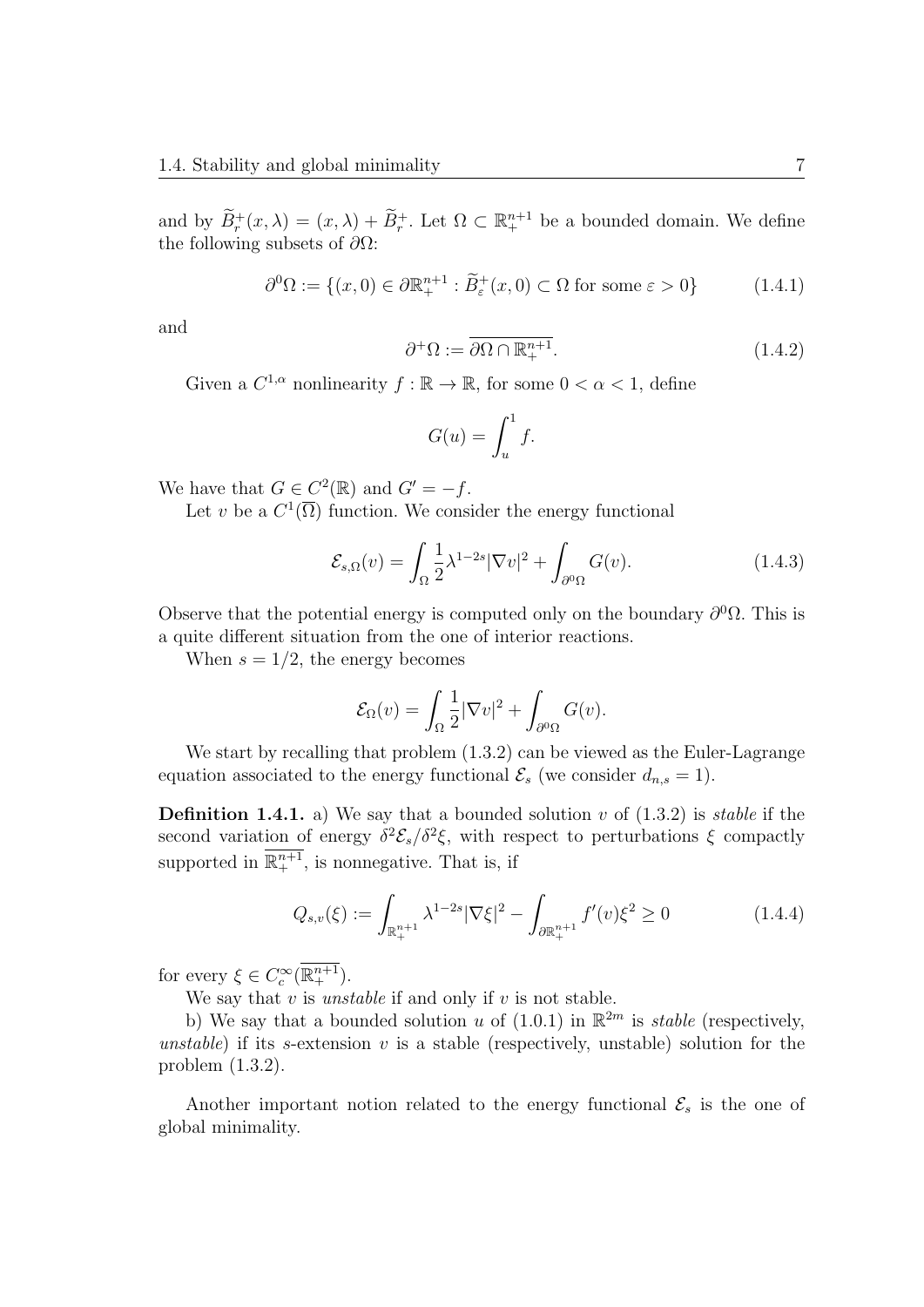**Definition 1.4.2.** a) We say that a bounded  $C^1(\mathbb{R}^{n+1}_+)$  function *v* in  $\mathbb{R}^{n+1}_+$  is a *global minimizer* of (1*.*3*.*2) if

$$
\mathcal{E}_{s,\Omega}(v) \le \mathcal{E}_{s,\Omega}(v+\xi),
$$

for every bounded domain  $\Omega \subset \mathbb{R}^{n+1}$  and every  $C^{\infty}$  function  $\xi$  with compact support in  $\Omega \cup \partial^0 \Omega$ .

b) We say that a bounded  $C^1$  function *u* in  $\mathbb{R}^n$  is a *global minimizer* of  $(1.0.1)$ if its *s*-extension  $v$  is a global minimizer of  $(1.3.2)$ .

Observe that the perturbations  $\xi$  need not vanish on  $\partial^0\Omega$ , in contrast from interior reactions.

In some references, global minimizers are called "local minimizers", where local stands for the fact that the energy is computed in bounded domains. Clearly, every global minimizer is a stable solution.

In some parts of this work we will assume some, or all, of the following conditions on *f*:

$$
f \text{ is odd};\tag{1.4.5}
$$

$$
G \ge 0 = G(\pm 1) \text{ in } \mathbb{R}, \text{and } G > 0 \text{ in } (-1, 1); \tag{1.4.6}
$$

$$
f' \text{ is decreasing in } (0,1). \tag{1.4.7}
$$

Note that, if  $(1.4.5)$  and  $(1.4.6)$  hold, then  $f(0) = f(\pm 1) = 0$ . Conversely, if *f* is odd in R, positive with *f*<sup> $\prime$ </sup> decreasing in  $(0,1)$  and negative in  $(1,\infty)$  then *f* satisfies  $(1.4.5)$ ,  $(1.4.6)$  and  $(1.4.7)$ . Hence, most of the nonlinearities f that we consider are of "balanced bistable type", while the potentials *G* are of "double well type". Our three assumptions  $(1.4.5), (1.4.6), (1.4.7)$  are satisfied by  $f(u) = u - u^3$ . In this case we have that  $G(u) = (1/4)(1 - u^2)^2$ . The three hypothesis also hold for the Peierls-Nabarro problem

$$
(-\Delta)^{1/2}u = \sin(\pi u), \tag{1.4.8}
$$

for which  $G(u) = (1/\pi)(1 + \cos(\pi u)).$ 

In [10], Cabré and Solà-Morales studied bounded monotone solutions in one direction,  $\partial_{x_n} u \geq 0$ , and satisfying

$$
\lim_{x_n \to \pm \infty} u(x', x_n) \pm 1 \quad \text{for all } x' \in \mathbb{R}^{n-1},
$$

of the fractional equation

$$
(-\Delta)^{1/2}u = f(u) \quad \text{in } \mathbb{R}^n. \tag{1.4.9}
$$

They called these solutions *layer solutions*. They established their existence, uniqueness, symmetry, and variational properties, as well as their asymptotic behaviour. They proved that assumption (1.4.6) on *G* guarantees the existence of a *layer* solution. In addition, such solution is unique up to translations if  $f'(\pm 1) < 0$ . The following is the precise result established in [10].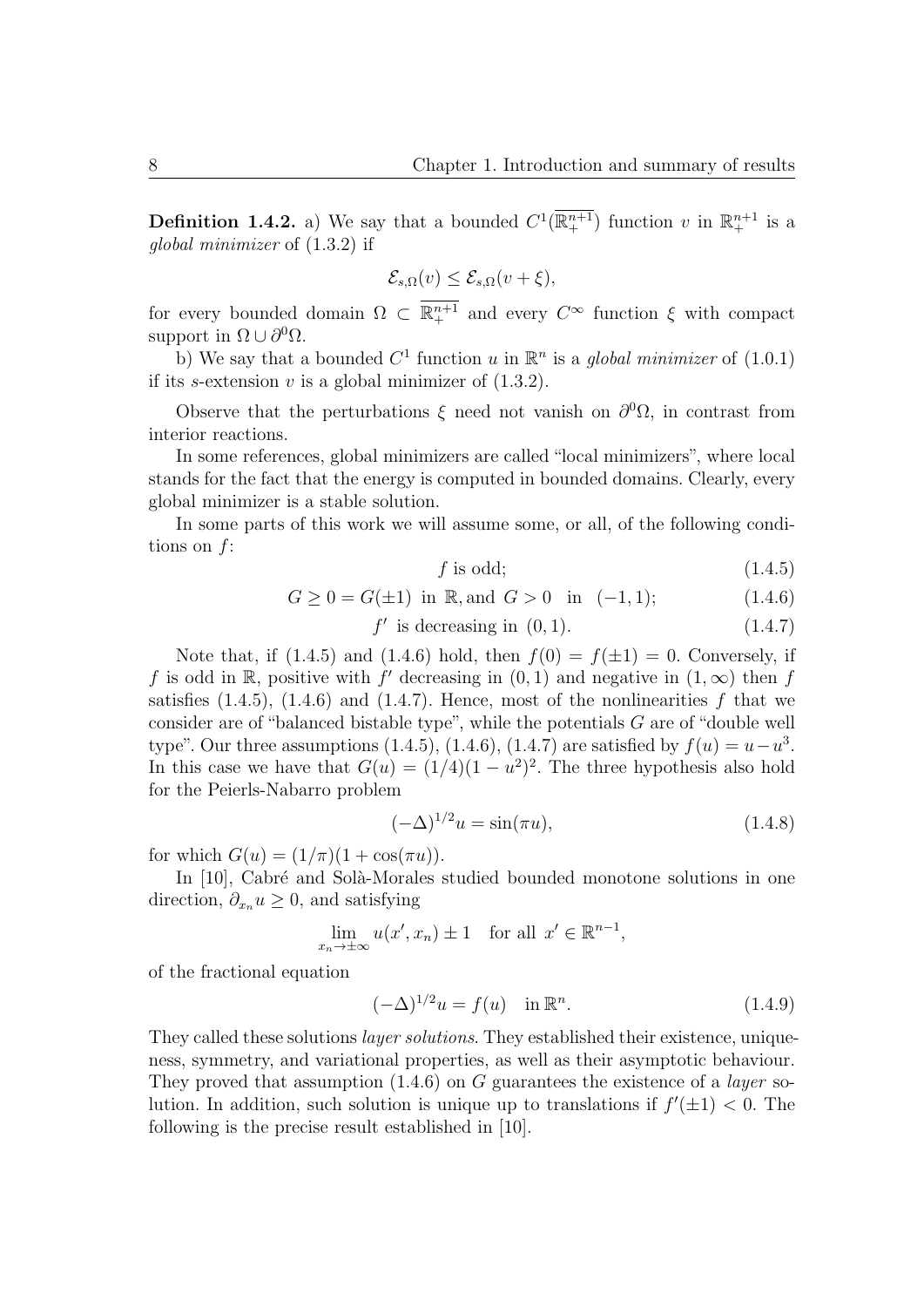**Theorem 1.4.3.** *([10])* Let *f* be any  $C^{1,\alpha}$  function with  $0 < \alpha < 1$ . Let  $G' = -f$ . *Then:*

• *There exists a layer solution*  $u_0$  *of*  $(-\Delta)^{1/2}u_0 = f(u_0)$  *in* R *if and only if* 

$$
G'(-1) = G'(1) = 0, and G > G(-1) = G(1) in (-1, 1).
$$

- If  $f'(\pm 1) < 0$ , then a layer solution of  $(1.3.1)$  is unique up to translations.
- If *f* is odd and  $f'(\pm 1) < 0$ , then every layer solution of (1.3.1) is odd with *respect to some half-axis. That is,*  $u(x + b) = -u(-x + b)$  *for some*  $b \in \mathbb{R}$ *.*

Normalizing the layer solution to vanishing at the origin, we call it  $u_0$  and its harmonic extension in the half-plane  $v_0$ . Thus we have

$$
\begin{cases}\nu_0: \mathbb{R} \to (-1,1) \\
u_0(0) = 0, \quad u'_0 > 0 \\
(-\Delta)^{1/2}u_0 = f(u_0) \quad \text{in } \mathbb{R}.\n\end{cases}
$$
\n(1.4.10)

The monotone bounded solution of the Peierls-Nabarro problem (1.4.8) is explicit; if we call  $v_0$  the harmonic extension of  $u_0$  in  $\mathbb{R}^2_+$ , we have

$$
v_0(x,\lambda) = \frac{2}{\pi} \arctan \frac{x}{\lambda + 1/\pi}.
$$

For the other fractional powers  $0 < s < 1$ , the study of layer solutions and their properties is contained in two works of Cabré and Sire  $[8, 9]$ .

### **1.5 1-D symmetry for fractional equations**

In this section we recall some recent results concerning the 1-D symmetry property of bounded monotone solutions of the fractional equation

$$
(-\Delta)^s u = f(u) \quad \text{in } \mathbb{R}^n.
$$

In [10], Cabré and Solà-Morales proved that, when  $n = 2$  and  $s = 1/2$ , stable solutions of (1.0.1) are one-dimensional.

The same result has been proven to be true for  $n = 2$  and for every fractional power  $0 < s < 1$ , by Cabré and Sire [8], and by Sire and Valdinoci [37].

In dimension  $n = 3$  the analog of the conjecture of De Giorgi for fractional equations was completely open. In this work we give an affirmative answer to this question for the powers  $1/2 \leq s < 1$  (see chapters 3 and 4).

In [10] and [8], the proof of 1-D symmetry property uses a method introduced in [5] and [3], which is based on a Liouville type result. In [37], the authors used a different method, which makes use of a geometric inequality of Poincaré type.

In both approaches, the two fundamental ingredients in the proof are: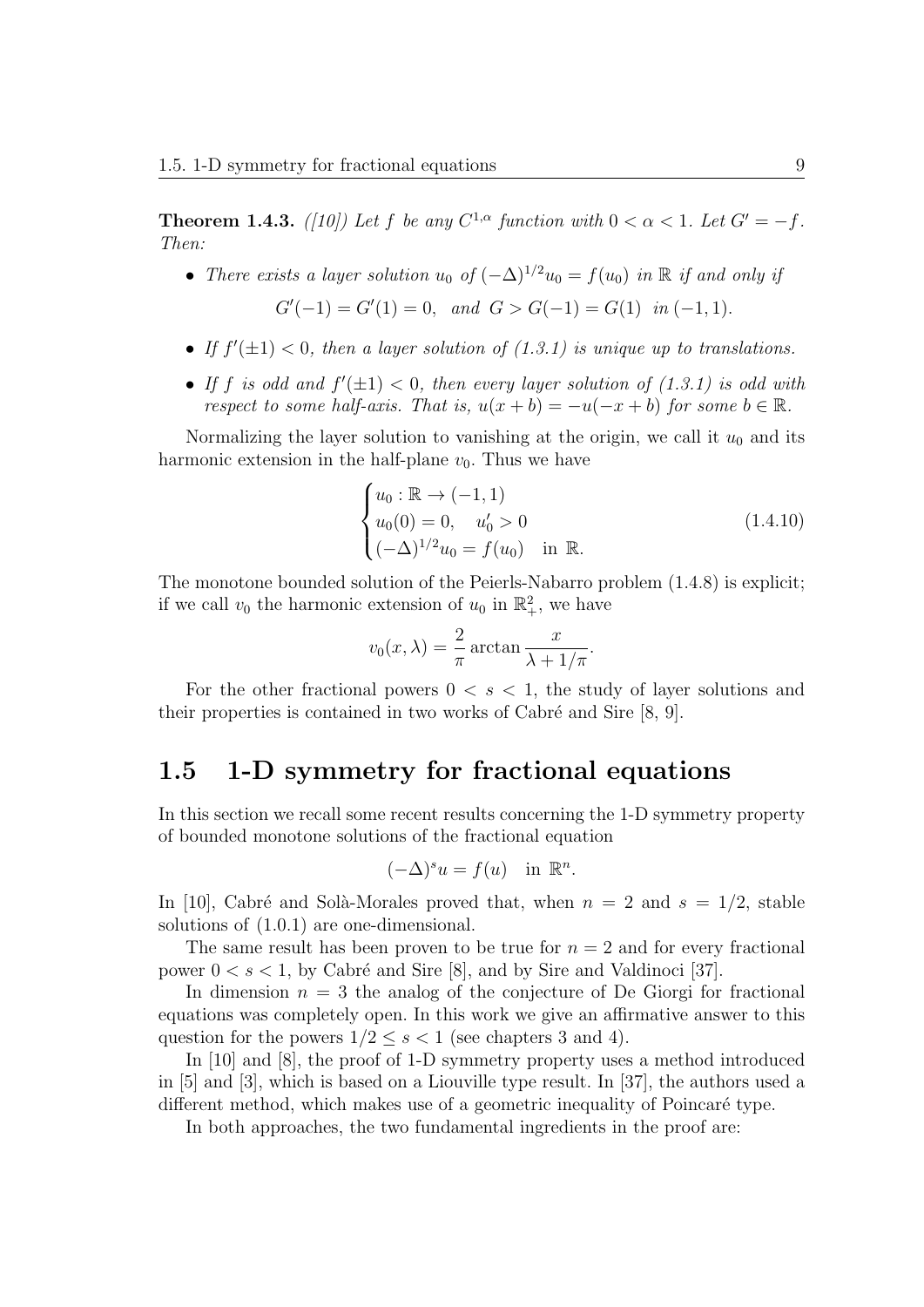- the stability of the solution,
- an estimate for its Dirichlet energy.

More precisely, the following energy estimate is enough to prove 1-D symmetry:

$$
\int_{C_R} \frac{1}{2} \lambda^{1-2s} |\nabla v|^2 \le C R^2 \log R,\tag{1.5.1}
$$

where  $C_R = B_R \times (0, R)$  is the cylinder of radius R and height R in  $\mathbb{R}^{n+1}_+$ . Here,  $B_R$  denotes the ball centered at the origin and of radius  $R$  in  $\mathbb{R}^n$ . It is easy to see that, when  $n = 2$  and for every  $0 \lt s \lt 1$ , the following estimate holds

$$
\int_{C_R} \frac{1}{2} \lambda^{1-2s} |\nabla v|^2 \leq C R^2,
$$

and thus (1.5.1) also does hold.

The main difficulty in proving 1-D symmetry in dimension  $n = 3$  is the proof of the energy estimate (1.5.1).

In chapters 3 and 4, we establish new sharp energy estimates for bounded monotone solutions and for global minimizers of fractional equations. As a consequence, we deduce the analog of the conjecture of De Giorgi for equation (1.0.1) in dimension  $n = 3$  for every  $1/2 \leq s < 1$ .

In [14] Caffarelli, Roquejoffre, and Savin develop a regularity theory for nonlocal minimal surfaces. This surfaces can be interpreted as a non-infinitesimal version of classical minimal surfaces and can be attained by minimizing the *H<sup>s</sup>* -norm of the indicator function when  $0 < s < 1/2$ . They also prove sharp energy estimates related to ours in some sense: our equation is the Allen-Cahn approximation of these nonlocal minimal surfaces. Instead, when  $1/2 \leq s \leq 1$ , our equation is an approximation of classical minimal surfaces. In [28] Maria del Mar Gonzalez prove that an energy functional related to fractional powers *s* of the Laplacian for 1*/*2 *< s <* 1 Γ-converges to the classical perimeter functional. The same result for  $s = 1/2$  was proven by Alberti, Bouchitté, and Seppecher in [2]. Finally, in [16] Caffarelli and Souganidis prove that scaled threshold dynamics-type algorithms corresponding to fractional Laplacians converge to moving fronts. More precisely, when  $1/2 \leq s \leq 1$  the resulting interface moves by weighted mean curvature, while for  $0 < s < 1/2$  the normal velocity is nonlocal of fractional-type.

#### **1.6 Summary of results**

In this section we present the main results of this thesis. For this, we provide a brief explanation of their meaning and importance.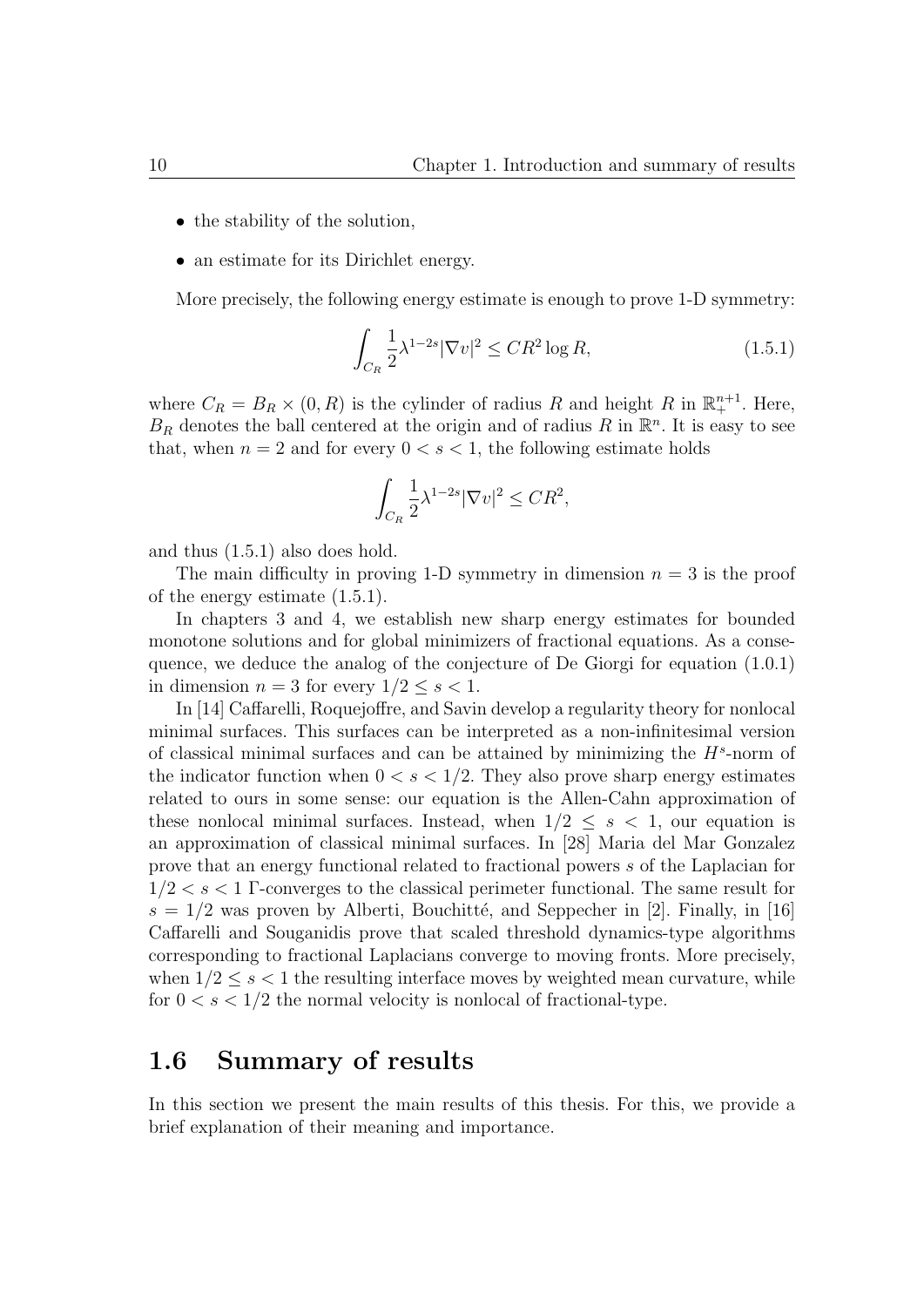This thesis can be divided into two parts.

In chapter 2 we establish existence and qualitative properties of saddle-shaped solutions for the problem

$$
(-\Delta)^{1/2}u = f(u) \quad \text{in } \mathbb{R}^{2m}.
$$
 (1.6.1)

The interest in these solutions is related to the possibility of finding a global minimizer not 1-D in dimensions  $2m \geq 8$ .

In chapters 4 and 5, we establish new sharp energy estimates for bounded monotone solutions and for global minimizers of fractional equations. As a consequence, we establish the 1-D symmetry result for the equation

$$
(-\Delta)^s u = f(u) \quad \text{in } \mathbb{R}^3,
$$

for every  $1/2 \leq s < 1$ .

#### **1.6.1 Saddle-shaped solutions for the half-Laplacian**

In chapter 2 (which corresponds to [19]) we study saddle-shaped solution for the problem

$$
(-\Delta)^{1/2}u = f(u) \text{ in } \mathbb{R}^n,
$$

where  $n = 2m$  is an even integer, and f is of bistable type.

We define two new variables

$$
s = \sqrt{x_1^2 + \dots + x_m^2}
$$
 and  $t = \sqrt{x_{m+1}^2 + \dots + x_{2m}^2}$ ,

for which the Simons cone becomes  $\mathcal{C} = \{s = t\}.$ 

By saddle solution we mean a bounded solution of (1.6.1) such that

- *• u* depends only on *s* and *t*,
- $u > 0$  for  $s > t$ ,
- $u(s,t) = -u(t,s)$ .

In particular  $u = 0$  on  $\mathcal{C}$ .

Set  $G(u) := \int_u^1 f$ . In our results we assume some, or all, of the following conditions on *f*:

$$
f \text{ is odd}; \qquad (1.6.2)
$$

 $G > 0 = G(\pm 1)$  in R, and  $G > 0$  in  $(-1, 1)$ ; (1.6.3)

 $f'$  is decreasing in  $(0, 1)$ *.* (1.6.4)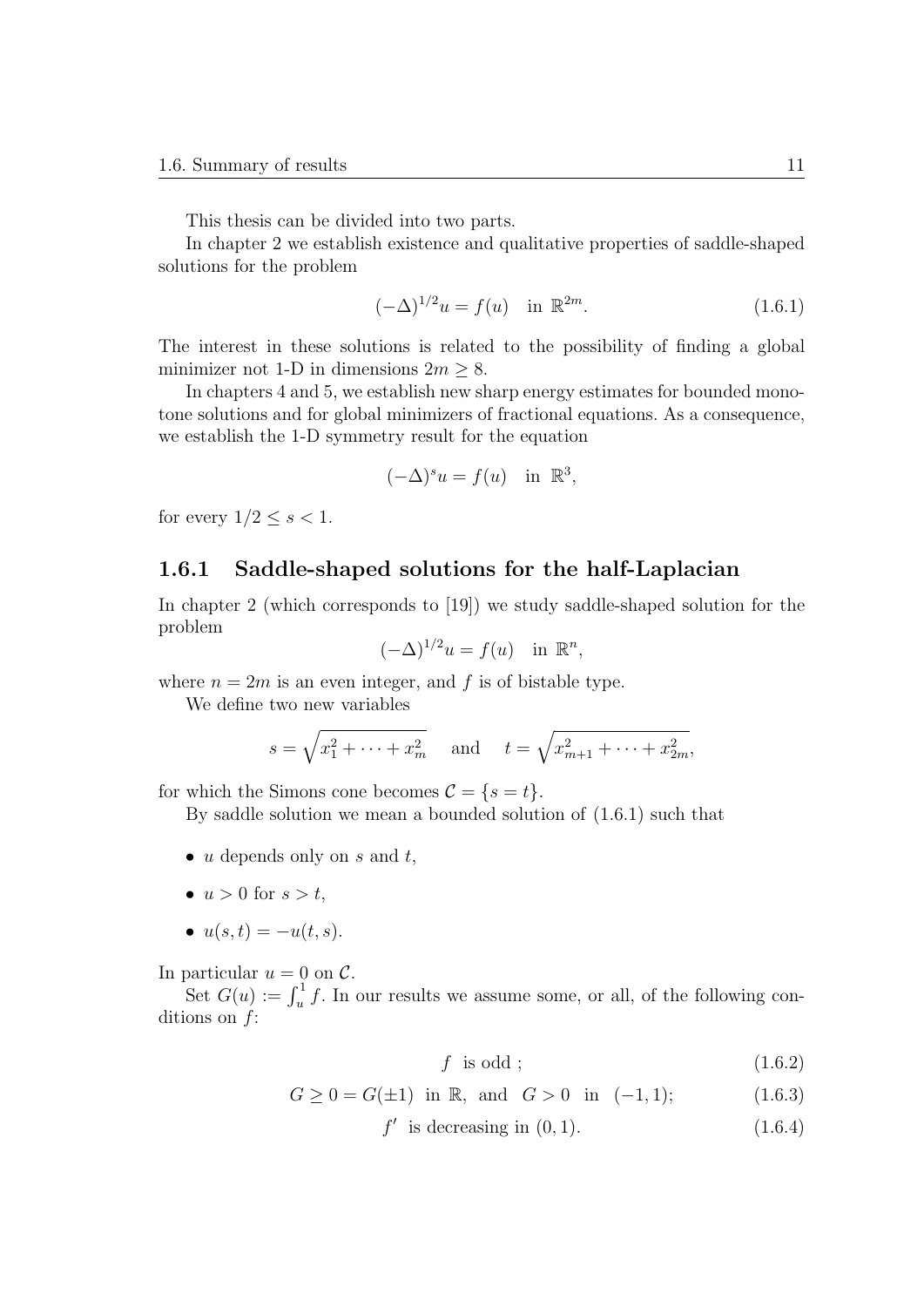These conditions are related to the bistable and balanced character of *f* and are all satisfied by the Allen-Cahn model  $f(u) = u - u^3$ .

We recall that the local problem associated to equation  $(1.6.1)$  is the following:

$$
\begin{cases}\n-\Delta v = 0 & \text{in } \mathbb{R}^{n+1}_+ \\
-\frac{\partial v}{\partial \lambda} = f(v) & \text{on } \partial \mathbb{R}^{n+1}_+.\n\end{cases}
$$
\n(1.6.5)

Our first result establishes the existence of a saddle solution in all even dimensions  $n = 2m$ . We use the following notations:

$$
\mathcal{O} := \{ x \in \mathbb{R}^{2m} : s > t \} \subset \mathbb{R}^{2m}
$$

$$
\widetilde{\mathcal{O}} := \{ (x, \lambda) \in \mathbb{R}^{2m+1}_+ : x \in \mathcal{O} \} \subset \mathbb{R}^{2m+1}_+.
$$

Note that

$$
\partial \mathcal{O} = \mathcal{C}
$$
 and  $\partial \mathcal{O} = \mathcal{C} \times [0, \infty)$ .

Finally, we define the cylinder  $C_{R,L} = B_R \times (0, L)$ , where  $B_R$  is the open ball in R <sup>2</sup>*<sup>m</sup>* centered at the origin and of radius *R*.

**Theorem 1.6.1.** *[see Theorem 2.1.6] For every dimension*  $2m \geq 2$  *and every nonlinearity f satisfying* (1.6.2) *and* (1.6.3)*, there exists a saddle solution u of*  $(-\Delta)^{1/2}u = f(u)$  *in*  $\mathbb{R}^{2m}$ *, such that*  $|u| < 1$  *in*  $\mathbb{R}^{2m}$ *.* 

*Moreover, let v be the harmonic extension in*  $\mathbb{R}^{2m+1}$  *of the saddle solution u. If in addition f satisfies* (1.6.4)*, then the second variation of the energy*  $Q_v(\xi)$  *at v, as defined in* (1.4.4) *with*  $s = 1/2$ *, is nonnegative for all function*  $\xi \in C^1(\mathbb{R}^{2m+1}_+)$ with compact support in  $\mathbb{R}^{2m+1}$  and vanishing on  $\mathcal{C} \times [0, +\infty)$ .

We prove the existence of a saddle solution *u* for problem (1.6.1), by proving the existence of a solution  $v$  for problem  $(1.6.5)$  with the following properties:

- 1. *v* depends only on the variables *s*, *t* and  $\lambda$ . We write  $v = v(s, t, \lambda)$ ;
- 2.  $v > 0$  for  $s > t$ ;
- 3.  $v(s,t,\lambda) = -v(t,s,\lambda)$ .

Using a variational technique we construct a solution  $v$  in  $\tilde{\mathcal{O}}$  for the problem (1.6.5), satisfying  $v > 0$  in  $\tilde{\mathcal{O}}$  and  $v = 0$  on  $\partial \tilde{\mathcal{O}} = \mathcal{C} \times [0, +\infty)$ . Then, since f is odd, by odd reflection with respect to  $\partial \tilde{\mathcal{O}}$  we obtain a solution *v* in the whole space which satisfies properties (1), (2), (3) above. Clearly the function  $u(x) = v(x, 0)$  is a saddle solution for the problem (1.6.1).

To prove this existence result, we will use a energy estimate for *v*, which is not sharp but it is enough to prove the existence of a saddle solution. Instead in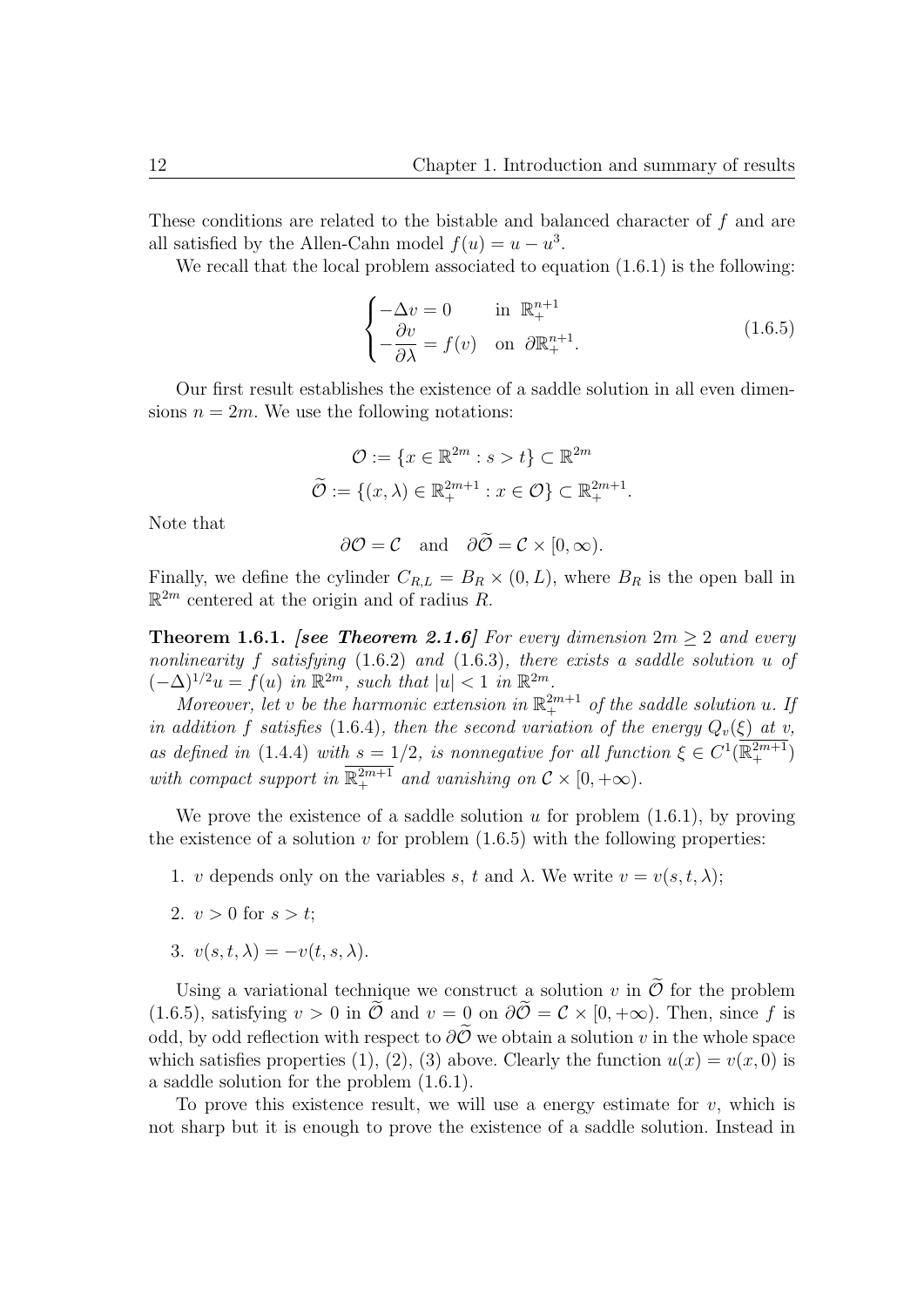Theorem 3.0.8 of chapter 3, we will establish the following sharp energy estimates for saddle-shaped solutions,

$$
\mathcal{E}_{C_{S,S}}(v) \leq C S^{2m-1} \log S.
$$

On the other hand, given the way in which it is constructed, the solution *u* is stable with respect to perturbations that vanish on the Simons cone  $\mathcal{C}$ . This however means nothing regarding the stability of *u* for general perturbations. In fact, we will see that *u* is actually unstable in dimensions 4 and 6.

In section 5 of chapter 2, we prove the existence and monotonicity properties of a maximal saddle solution of problem (1.6.1).

To establish these results, we need to introduce a new nonlocal operator  $D_{H,\varphi}$ , which is the square root of the Laplacian for functions defined in a domain  $H \subset \mathbb{R}^n$ which agree with a given function  $\varphi$  on  $\partial H$ . We introduce this operator and we establish maximum principles for it, in section 4.

We introduce the new variables

$$
\begin{cases}\n y = \frac{s+t}{\sqrt{2}} \\
 z = \frac{s-t}{\sqrt{2}}.\n \end{cases}
$$
\n(1.6.6)

Note that  $|z| \leq y$  and that we may write the Simons cone as  $\mathcal{C} = \{z = 0\}.$ 

The following theorem concerns the existence and monotonicity properties of the maximal saddle solution.

**Theorem 1.6.2.** *[see Theorem 2.1.7] Let f satisfy conditions* (1.6.2)*,* (1.6.3)*, and* (1.6.4)*.*

*Then, there exists a saddle solution*  $\overline{u}$  *of*  $(-\Delta)^{1/2}\overline{u} = f(\overline{u})$  *in*  $\mathbb{R}^{2m}$ *, with*  $|u| < 1$ *, which is maximal in the following sense. For every solution u* of  $(-\Delta)^{1/2}u = f(u)$  $in \mathbb{R}^{2m}$ , vanishing on the Simons cone and such that *u* has the same sign as  $s - t$ , *we have*

$$
0
$$

*As a consequence, we also have*

$$
0 < |u| < |\overline{u}| \quad in \ \mathbb{R}^{2m}.
$$

*In addition, if*  $\overline{v}$  *is the harmonic extension of*  $\overline{u}$  *in*  $\mathbb{R}^{2m+1}$ *, then*  $\overline{v}$  *satisfies:* 

- (a)  $\partial_s \overline{v} \geq 0$  in  $\mathbb{R}^{2m+1}_+$ . Furthermore  $\partial_s \overline{v} > 0$  in  $\mathbb{R}^{2m+1}_+ \setminus \{s = 0\}$  and  $\partial_s \overline{v} = 0$  in *{s* = 0*};*
- (b)  $\partial_t \overline{v} \leq 0$  in  $\mathbb{R}^{2m+1}_+$ . Furthermore  $\partial_t \overline{v} < 0$  in  $\mathbb{R}^{2m+1}_+ \setminus \{t = 0\}$  and  $\partial_t \overline{v} = 0$  in *{t* = 0*};*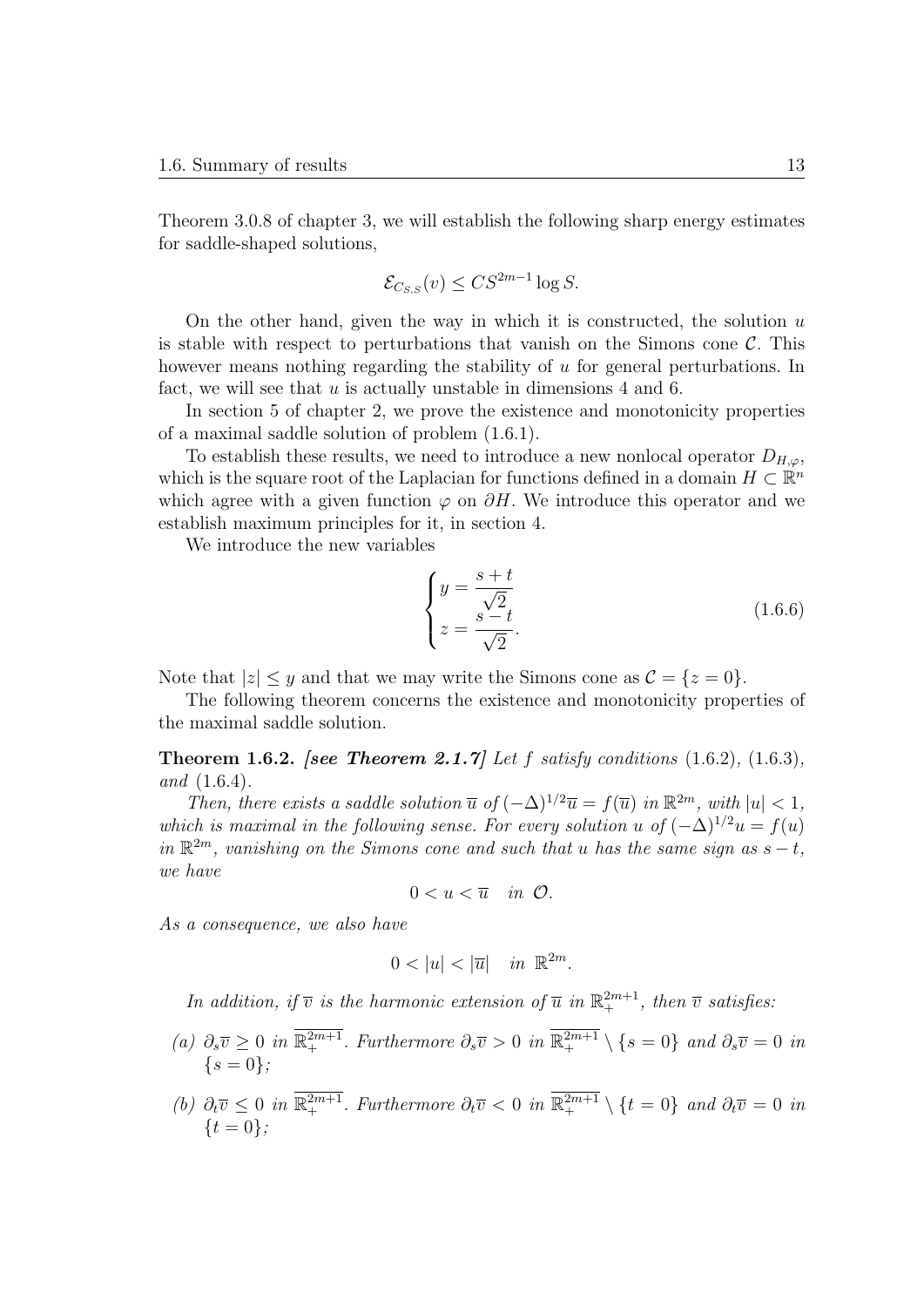- *(c)*  $\partial_z \overline{v} > 0$  *in*  $\mathbb{R}^{2m+1}_+ \setminus \{0\}$ *;*
- *(d)*  $\partial_y \overline{v} > 0$  *in* {*s* > *t* > 0} × [0, +∞).

*As a consequence, for every direction*  $\partial_{\eta} = \alpha \partial_{y} - \beta \partial_{t}$ , with  $\alpha$  and  $\beta$  nonneg*ative constants,*  $\partial_n \overline{v} > 0$  *in*  $\{s > t > 0\} \times [0, +\infty)$ .

In sections 6 and 7 of chapter 2, we focus our attention on the asymptotic behaviour and the instability properties of saddle-shaped solutions. We remind *√* that  $u_0$  satisfies (1.4.10). In [12] it is proved that  $|z| = |s - t|/\sqrt{2} = d(x, C)$ , where  $d(\cdot, \mathcal{C})$  denotes the distance to the Simons cone. The following result concerns the asymptotic behaviour at infinity, of a class of solutions which contains saddleshaped solutions.

**Theorem 1.6.3.** *[see Theorem 2.1.9] Let f satisfy conditions* (1.6.2)*,* (1.6.3)*, and* (1.6.4)*, and let u be a bounded solution of*  $(-\Delta)^{1/2}u = f(u)$  *in*  $\mathbb{R}^{2m}$  *such that*  $u \equiv 0$  *on*  $C$ *,*  $u > 0$  *in*  $\mathcal{O} = \{s > t\}$  *and u is odd with respect to C.* 

*Then, denoting*

$$
U(x) := u_0((s-t)/\sqrt{2}) = u_0(z)
$$

*we have,*

$$
u(x) - U(x) \to 0 \quad and \quad \nabla u(x) - \nabla U(x) \to 0,
$$
\n(1.6.7)

*uniformly as*  $|x| \to \infty$ *. That is,* 

$$
||u - U||_{L^{\infty}(\mathbb{R}^{2m} \setminus B_R)} + ||\nabla u - \nabla U||_{L^{\infty}(\mathbb{R}^{2m} \setminus B_R)} \to 0 \text{ as } R \to \infty.
$$
 (1.6.8)

Our proof of Theorem 1.6.3 follows the one given by Cabré and Terra in  $[13]$ , and uses a compactness argument based on translations of the solutions, combined with two crucial Liouville-type results for nonlinear equations in the half-space and in a quarter of space.

Finally, in section 7, we prove that saddle-shaped solutions are unstable in dimensions  $2m = 4, 6$ .

In dimension  $2m = 2$ , instability of saddle-shaped solutions follows by the 1-D symmetry result established by Cabré and Solà-Morales in [10]. The following theorem concerns the instability of saddle solutions in dimensions 4 and 6. The principal ingredients in the proof are the monotonicity properties for the maximal saddle solution established in Theorem 1.6.2 and the asymptotic behaviour of Theorem 1.6.3.

**Theorem 1.6.4.** *[see Theorem 2.1.10] Let f satisfy conditions* (1.6.2)*,* (1.6.3)*,* (1.6.4)*. Then, every bounded solution of*  $(-\Delta)^{1/2}u = f(u)$  *in*  $\mathbb{R}^{2m}$  *such that*  $u = 0$ *on the Simons cone*  $C = \{s = t\}$  *and u has the same sign as*  $s - t$ *, is unstable in*  $dimensions$   $2m = 4$  and  $2m = 6$ .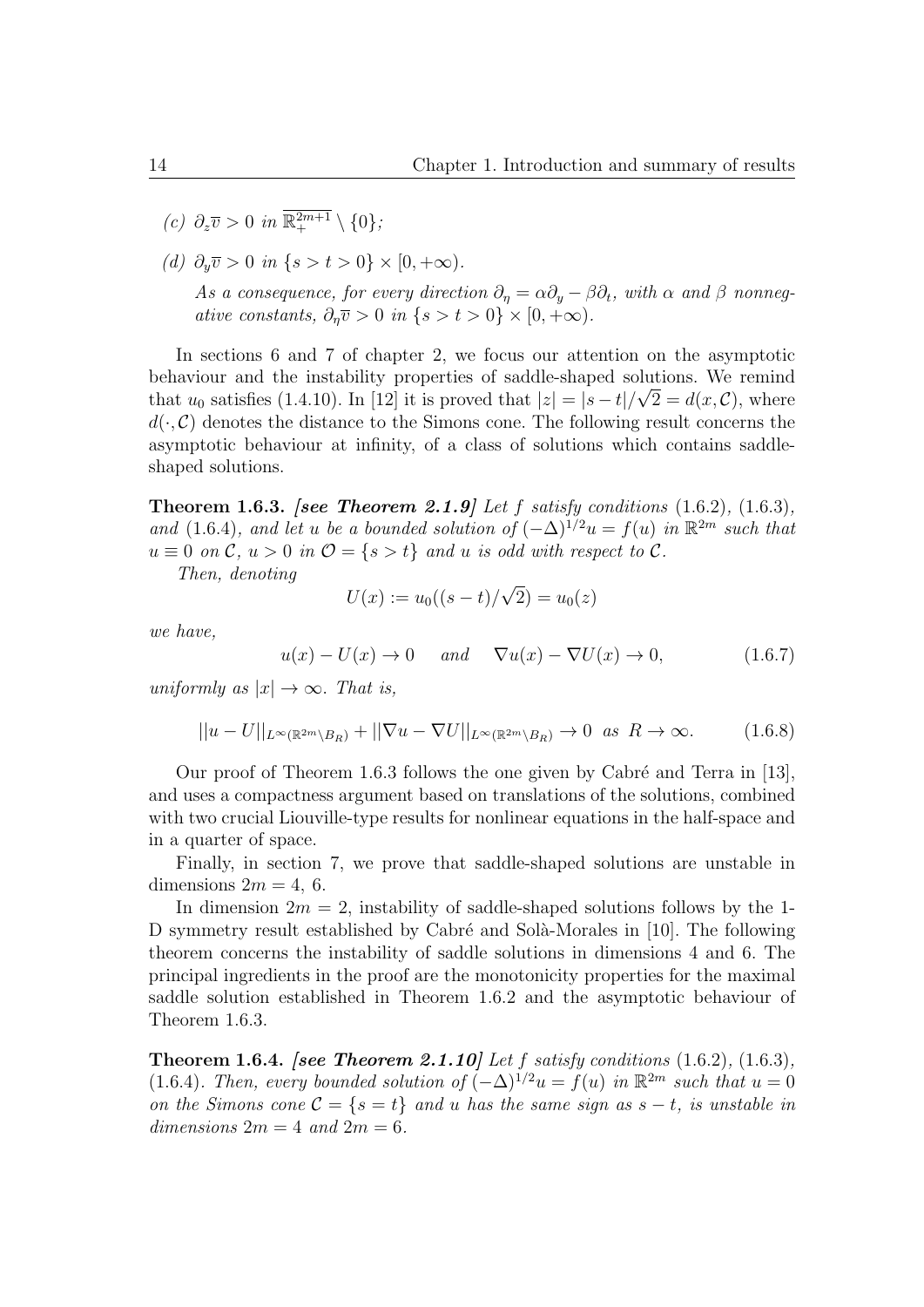The stability of saddle solutions in dimensions  $2m \geq 8$  is an open problem. However, at the end of section 7, we will establish some kind of asymptotic stability for the maximal saddle solution in dimensions 8 and higher. This is an indication that saddle solutions might be stable in dimensions higher or equal than 8.

We call  $\bar{v}$  the harmonic extension of the maximal solution  $\bar{u}$  in  $\mathbb{R}^{2m+1}_+$ . In the proof of Theorem 1.6.4, we use the maximal solution  $\bar{v}$  of problem (1.6.5) and more importantly the equation satisfied by  $\overline{v}_z = \partial_z \overline{v}$ . We prove that  $\overline{v}$  is unstable by constructing a test function  $\xi(y, z, \lambda) = \eta(y, \lambda)\overline{v}_z(y, z, \lambda)$  such that  $Q_{\overline{v}}(\xi) < 0$ . We use the asymptotic convergence and monotonicity results for  $\bar{v}$  (Theorems 1.6.3) and 1.6.2). Since  $\overline{v}$  is maximal, we deduce that all bounded solutions *v* vanishing on  $C \times \mathbb{R}^+$  and having the same sign as  $s - t$  are also unstable.

#### **1.6.2 Energy estimates for equations involving the half-Laplacian**

In chapter 3 (which corresponds to [6]), we establish sharp energy estimates for some solutions, such as global minimizers, monotone solutions and saddle-shaped solutions, of the fractional nonlinear equation  $(-\Delta)^{1/2}u = f(u)$  in  $\mathbb{R}^n$ . Our energy estimates hold for every nonlinearity *f* and are sharp since they are optimal for one-dimensional solutions, that is for solutions depending only on one Euclidian variable.

As a consequence, in dimension  $n = 3$ , we deduce the one-dimensional symmetry of every global minimizer and of every monotone solution.

In the following theorem we establish a sharp energy estimate for global minimizers in every dimension *n*, and for monotone solutions in dimension  $n = 3$ . We will see that monotone solutions, without limits  $\pm 1$  at  $\pm \infty$ , are minimizers in some sense to be explained later, but, in case that they exist, they are not known to be global minimizers.

Given a bounded function *u* defined on  $\mathbb{R}^n$ , set  $G(u) = \int_u^1 f$  and

$$
c_u = \min\{G(s) : \inf_{\mathbb{R}^n} u \le s \le \sup_{\mathbb{R}^n} u\}.
$$
\n(1.6.9)

In all this subsection by  $||f||_{C^1}$  we mean  $||f||_{C^1(\text{inf } u, \text{sup } u)}$ .

**Theorem 1.6.5.** *[see Theorems 3.0.3 and 3.0.4] Let f be any*  $C^{1,\beta}$  *nonlinearity, with*  $\beta \in (0,1)$ *, and*  $u \in L^{\infty}(\mathbb{R}^n)$  *be a solution of (1.6.1). Let v be the harmonic extension of u in*  $\mathbb{R}^{n+1}_+$ .

*a)* If *u is a global minimizer, then for all*  $R > 2$ ,

$$
\int_{C_R} \frac{1}{2} |\nabla v|^2 dx d\lambda + \int_{B_R} \{ G(u) - c_u \} dx \le C R^{n-1} \log R,
$$
\n(1.6.10)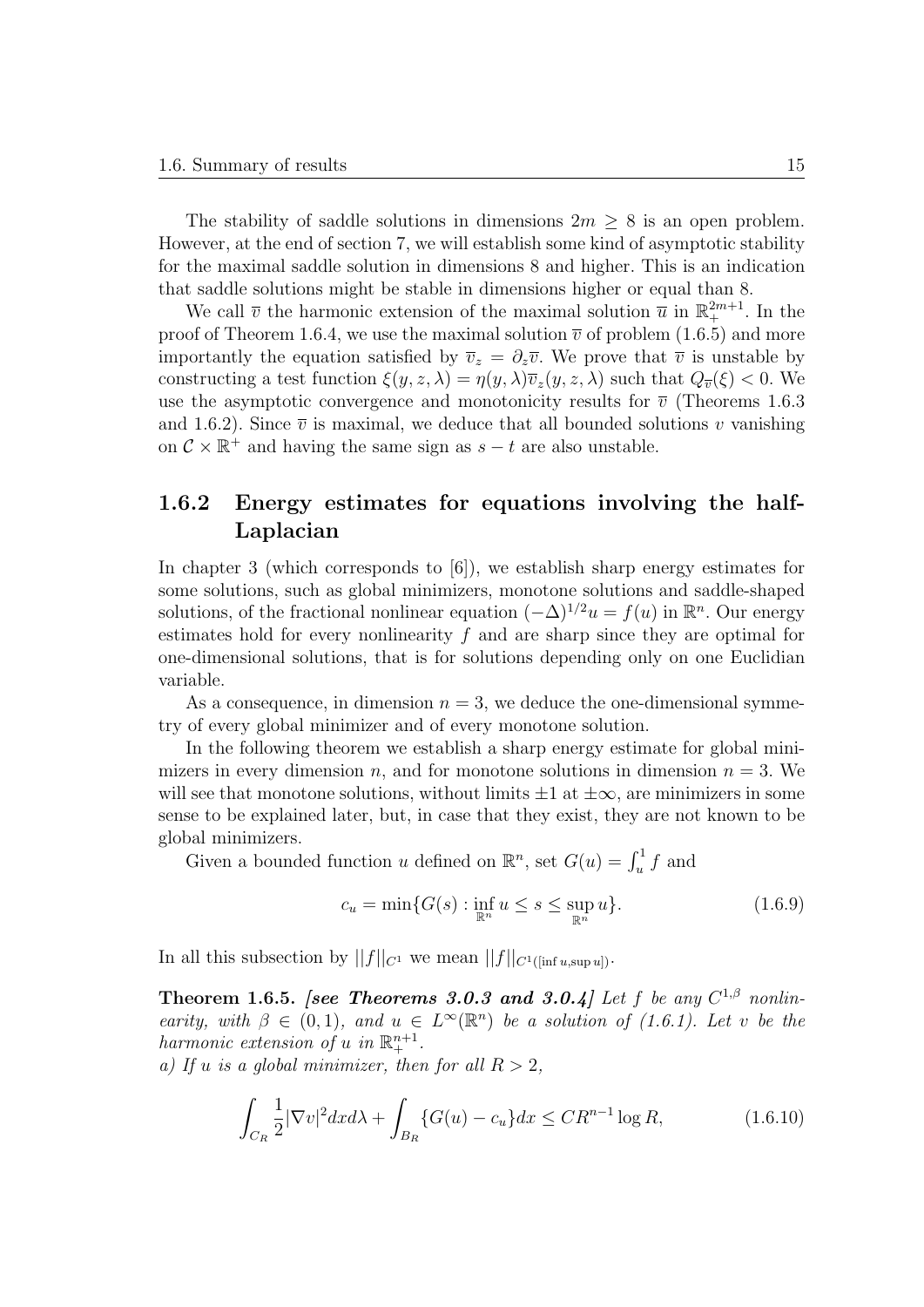*where*  $c_u$  *is defined by* (1.6.9) and *C is a constant depending only on n*,  $||f||_{C^1}$ ,  $and$   $||u||_{L^{\infty}(\mathbb{R}^n)}$ .

*b) Let n* = 3 *and suppose that u is a bounded solution of (1.6.1) such that*  $\partial_e u > 0$  *in*  $\mathbb{R}^3$  *for some direction*  $e \in \mathbb{R}^3$ ,  $|e| = 1$ *. Then, for all*  $R > 2$ *, v satisfies the energy estimate*  $(1.6.10)$  *with*  $n = 3$ *.* 

This energy estimate is sharp since it can not be improved for one-dimensional layer solutions by a result of [10].

As a consequence of Theorem 1.6.5, we deduce the analog of the conjecture of De Giorgi for the equation involving the half-Laplacian in  $\mathbb{R}^3$ .

**Theorem 1.6.6.** *[see Theorem 3.0.5] Let*  $n = 3$  *and*  $f$  *be any*  $C^{1,\beta}$  *nonlinearity with*  $\beta \in (0,1)$ *. Let u be either a bounded global minimizer of* (1.6.1)*, or a bounded solution of*  $(1.6.1)$  *monotone in some direction*  $e \in \mathbb{R}^3$ ,  $|e| = 1$ *.* 

*Then, u depends* only on one variable, *i.e., there exists*  $a \in \mathbb{R}^3$  *and*  $g : \mathbb{R} \to \mathbb{R}$ *, such that*  $u(x) = g(a \cdot x)$  *for all*  $x \in \mathbb{R}^3$ *. Equivalently, the level sets of u are planes.* 

The proof of 1-D symmetry result follows a method introduced in [5] and in [3], which is based on a Liouville type theorem. Using this approach the two fundamental ingredient in the proof are stability of solutions and our energy estimate.

The method that we use to prove the energy estimate also applies in the case of saddle-shaped solutions in R <sup>2</sup>*<sup>m</sup>.* These solutions, in principle, are not global minimizers (this is indeed the case in dimensions  $2m \leq 6$  by Theorem 1.6.4), but at least one of them is a minimizer under perturbations vanishing on the Simons cone and this will be enough to prove a sharp energy estimate for such saddle solution.

**Theorem 1.6.7.** *[see Theorem 3.0.8] Let*  $f$  *be a*  $C^{1,\beta}$  *function for some*  $0 <$  $\beta$  < 1 *satisfying* (1.4.5)*,* (1.4.6)*. Then there exists a saddle solution u of*  $(-\Delta)^{1/2}u$  $f(u)$  *in*  $\mathbb{R}^{2m}$ *, with*  $|u| < 1$ *, satisfying* 

$$
\mathcal{E}_{C_R}(v) \leq C R^{2m-1} \log R,
$$

*for every*  $R > 2$ , where *v is the harmonic extension of u in*  $\mathbb{R}^{2m+1}_+$ .

Now, we explain the main idea in the proof of Theorems 1.6.5 and 1.6.7.

To prove the energy estimate for global minimizers, we use a comparison argument, as follows. We construct a comparison function  $\overline{w}$ , which takes the same value of *v* on  $\partial^+ C_R$  and thus, by minimality of *v*,

$$
\mathcal{E}_{C_R}(v) \leq \mathcal{E}_{C_R}(\overline{w}).
$$

Then, we give an estimate for the energy of  $\overline{w}$ . The main difficulties arise when proving an estimate for the Dirichlet energy.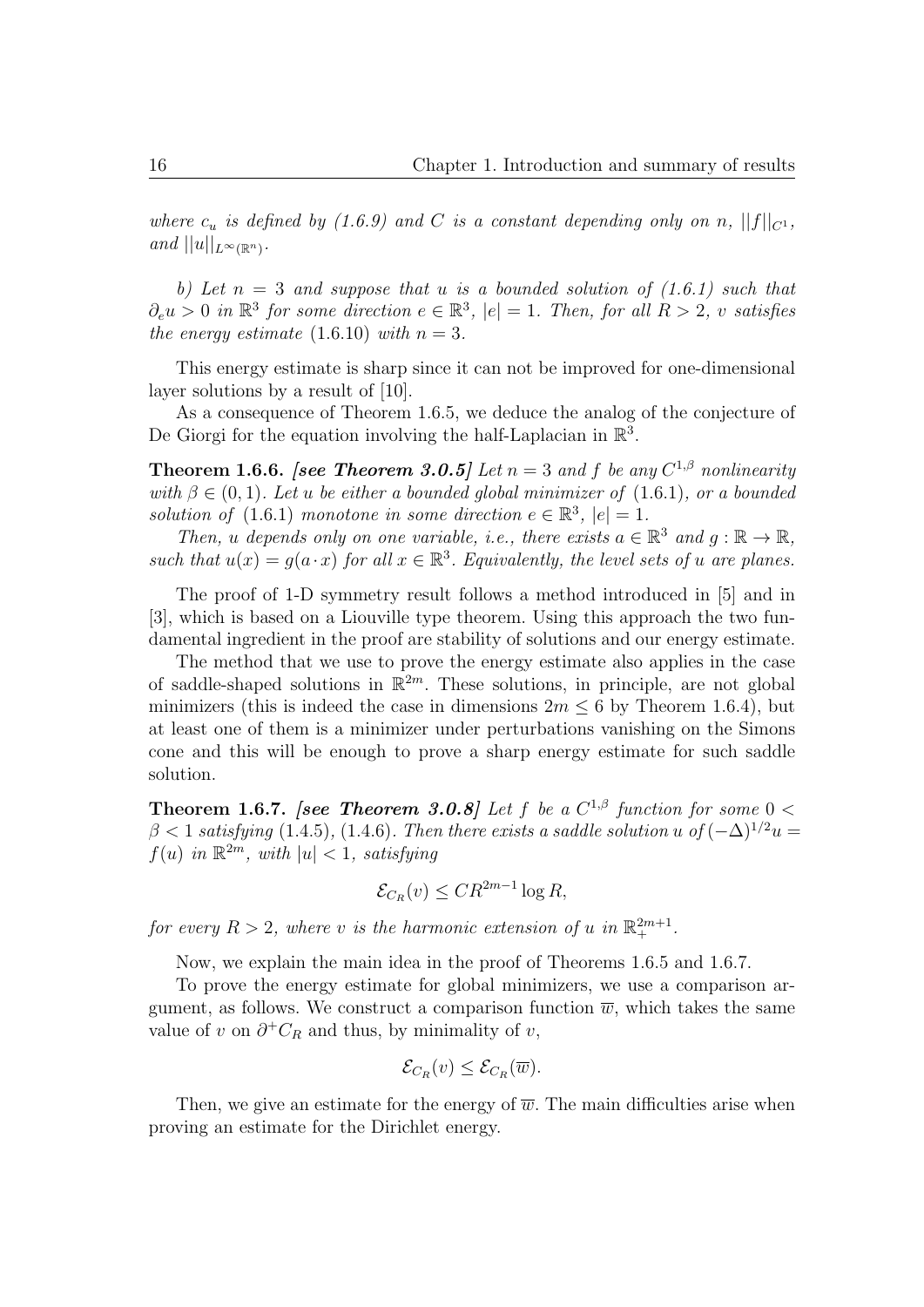For this aim we use extension theorems for functions belonging to the fractional Sobolev space *H*<sup>1</sup>*/*<sup>2</sup> .

Let us recall the definition of the  $H^{1/2}(A)$ -norm, where A is either a Lipschitz open set of  $\mathbb{R}^n$ , or  $A = \partial\Omega$  and  $\Omega$  is a Lipschitz open set of  $\mathbb{R}^{n+1}_+$ . It is given by

$$
||w||_{H^{1/2}(A)}^2 = ||w||_{L^2(A)}^2 + \int_A \int_A \frac{|w(z) - w(\overline{z})|^2}{|z - \overline{z}|^{n+1}} d\sigma_z d\sigma_{\overline{z}}.
$$

In the sequel we will use it for  $\Omega = C_R$  and  $A = \partial C_R$ .

In the proof of Theorem 1.6.5 a crucial point will be the following well known result.

If *w* is a function belonging to  $H^{1/2}(\partial\Omega)$ , where  $\Omega$  is a bounded subset of  $\mathbb{R}^{n+1}$ with Lipschitz boundary, then the harmonic extension  $\overline{w}$  of *w* in  $\Omega$ , satisfies the following inequality

$$
\int_{\Omega} |\nabla \overline{w}|^2 \le C ||w||_{H^{1/2}(\partial \Omega)}^2.
$$
\n(1.6.11)

After rescaling, we will apply this result for  $\Omega = C_1$ .

Finally, to give an estimate of the quantity  $||w||_{H^{1/2}(\partial C_1)}^2$ , we use the following result.

**Theorem 1.6.8.** *[see Theorem 3.0.7] Let A be either a bounded Lipschitz domain in*  $\mathbb{R}^n$  *or*  $A = \partial \Omega$ *, where*  $\Omega$  *is a bounded open set of*  $\mathbb{R}^{n+1}$  *with Lipschitz boundary. Let*  $M \subset A$  *be an open set (relative to*  $A$ *) with Lipschitz boundary (relative to A)*  $\Gamma \subset A$ *. Let*  $\varepsilon \in (0,1/2)$ *.* 

*Let*  $w : A \to \mathbb{R}$  *be a Lipschitz function such that, for almost every*  $x \in A$ ,

$$
|w(x)| \le c_0 \tag{1.6.12}
$$

*and*

$$
|Dw(x)| \le c_0 \min\left\{\frac{1}{\varepsilon}, \frac{1}{\text{dist}(x, \Gamma)}\right\},\tag{1.6.13}
$$

*where D* are all tangential derivatives to A,  $dist(x, \Gamma)$  is the distance from the point *x to the set*  $\Gamma$  *(either in*  $\mathbb{R}^n$  *or in*  $\mathbb{R}^{n+1}$ *), and c*<sub>0</sub> *is a positive constant.* 

*Then,*

$$
||w||_{H^{1/2}(A)}^2 = ||w||_{L^2(A)}^2 + \int_A \int_A \frac{|w(z) - w(\overline{z})|^2}{|z - \overline{z}|^{n+1}} d\sigma_z d\sigma_{\overline{z}} \le c_0^2 C |\log \varepsilon|, \quad (1.6.14)
$$

*where C is a positive constant depending only on A and* Γ*.*

Later we will use this result for  $A = \partial C_1$  and  $\Gamma = \partial B_1 \times \{\lambda = 0\}$ . Thus in this case the constant  $C$  that appear in  $(1.6.14)$ , only depends on the dimension  $n$ .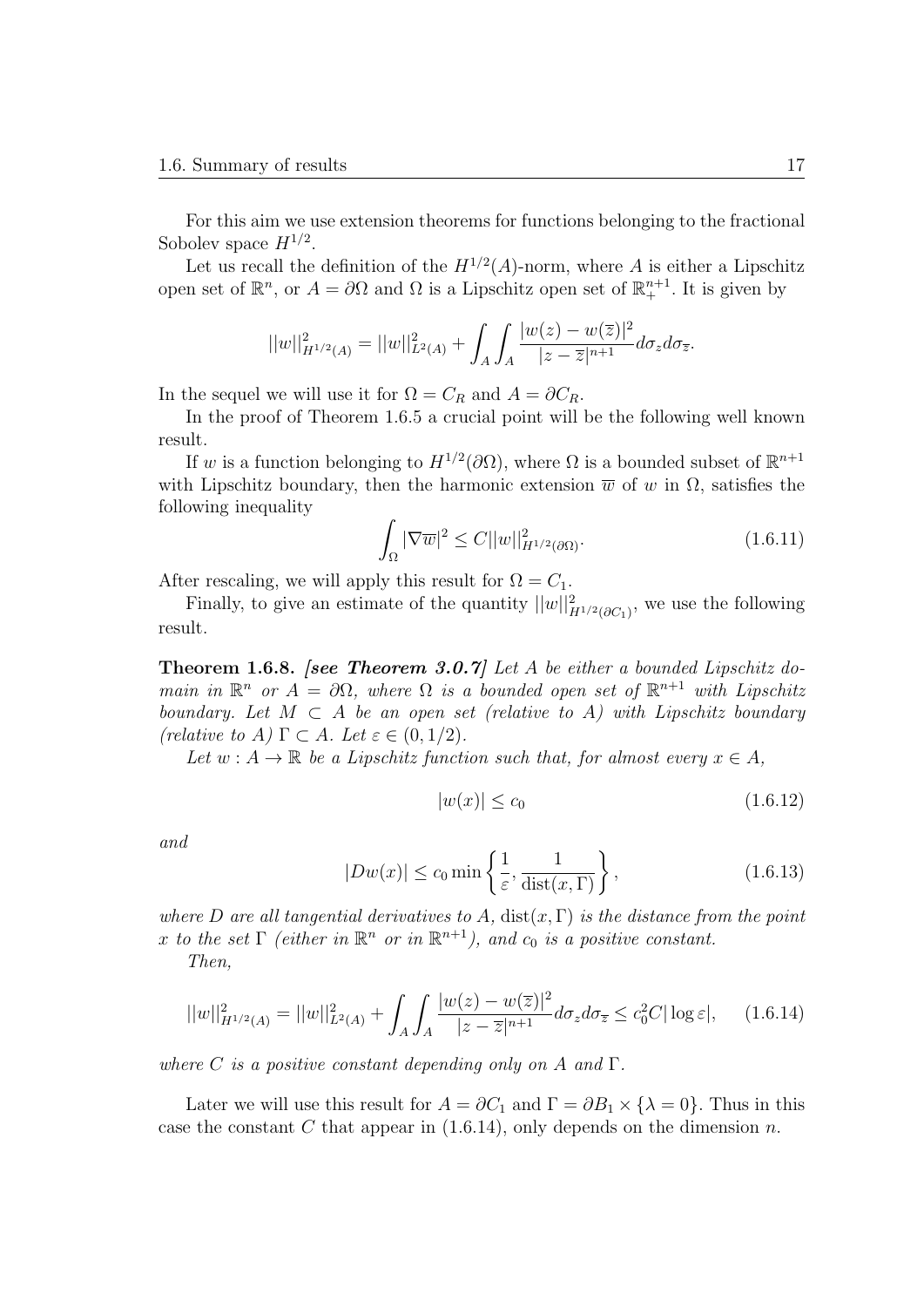The proof of energy estimate for monotone solutions in dimension  $n = 3$  is, essentially, the same used for global minimizers. The only difficult is that, here, our solutions are not global minimizers and thus, in principle, we cannot apply a comparison argument. But in section 5 of chapter 3 (see Theorem 3.4.3), we will prove that a monotone solution is a minimizer in a suitable set. Then, we prove that our comparison function  $\overline{w}$  belongs to this set (this result holds only when  $n = 3$ , and thus we can apply the argument as for global minimizers.

Finally, to prove the energy estimate for some saddle-shaped solutions, we use a comparison argument as before, but now in the set  $\mathcal{O}_R = \mathcal{O}_R \times (0, R) = (\mathcal{O} \cap B_R) \times$  $(0, R)$ , instead of  $C_R$ . Indeed, by construction, the saddle-shaped solution that we construct is not a global minimizer in  $\mathbb{R}^{2m}$ , but it is a minimizer in  $\mathcal{O} = \{s > t\}$ .

#### **1.6.3 Energy estimates for equations with fractional diffusion**

In chapter 4 (which corresponds to [7]) we continue the study of nonlinear fractional equations, extending some results contained in chapter 3 to the more general equation

$$
(-\Delta)^s u = f(u) \quad \text{in } \mathbb{R}^n,
$$

for every *f* and for 0 *< s <* 1. We obtain sharp energy estimates for every fractional power  $s \in (0,1)$ . As a consequence, we deduce the one-dimensional symmetry property for global minimizers and monotone solutions in dimension  $n = 3$ , for every  $1/2 < s < 1$ .

The following is the main result of chapter 5. In all this subsection by  $||f||_{C^{1,\beta}}$ we mean  $||f||_{C^{1,\beta}(\text{inf } u, \text{sup } u)}$ .

**Theorem 1.6.9.** *[see Theorem 4.1.2] Let f be any C* <sup>1</sup>*,β nonlinearity, with*  $\beta$  > max $\{0, 1-2s\}$ , and  $u : \mathbb{R}^n \to \mathbb{R}$  *be a solution of (1.0.1). Let v be the sextension of u in*  $\mathbb{R}^{n+1}_+$ *.* 

*a)* If *u is a global minimizer, then for all*  $R > 2$ 

$$
\int_{C_R} \frac{1}{2} \lambda^{1-2s} |\nabla v|^2 dx d\lambda + \int_{B_R} \{G(u) - c_u\} dx \leq C R^{n-2s} \quad \text{if } 0 < s < 1/2
$$
\n
$$
\int_{C_R} \frac{1}{2} \lambda^{1-2s} |\nabla v|^2 dx d\lambda + \int_{B_R} \{G(u) - c_u\} dx \leq C R^{n-1} \quad \text{if } 1/2 < s < 1,
$$
\n
$$
(1.6.15)
$$

*where c<sup>u</sup> is defined by (1.6.9) and C denotes different positive constants depending only on n*,  $||f||_{C^{1,\beta}}$ ,  $||u||_{L^{\infty}(\mathbb{R}^n)}$  *and s.* 

*b)* Let  $n = 3$  and suppose that *u is a bounded solution of (1.0.1) such that*  $\partial_e u > 0$  $in \mathbb{R}^3$  *for some direction*  $e \in \mathbb{R}^3$ ,  $|e| = 1$ *. Then, for all*  $R > 2$ *, v satisfies the energy estimates* (1.6.15) *with*  $n = 3$ .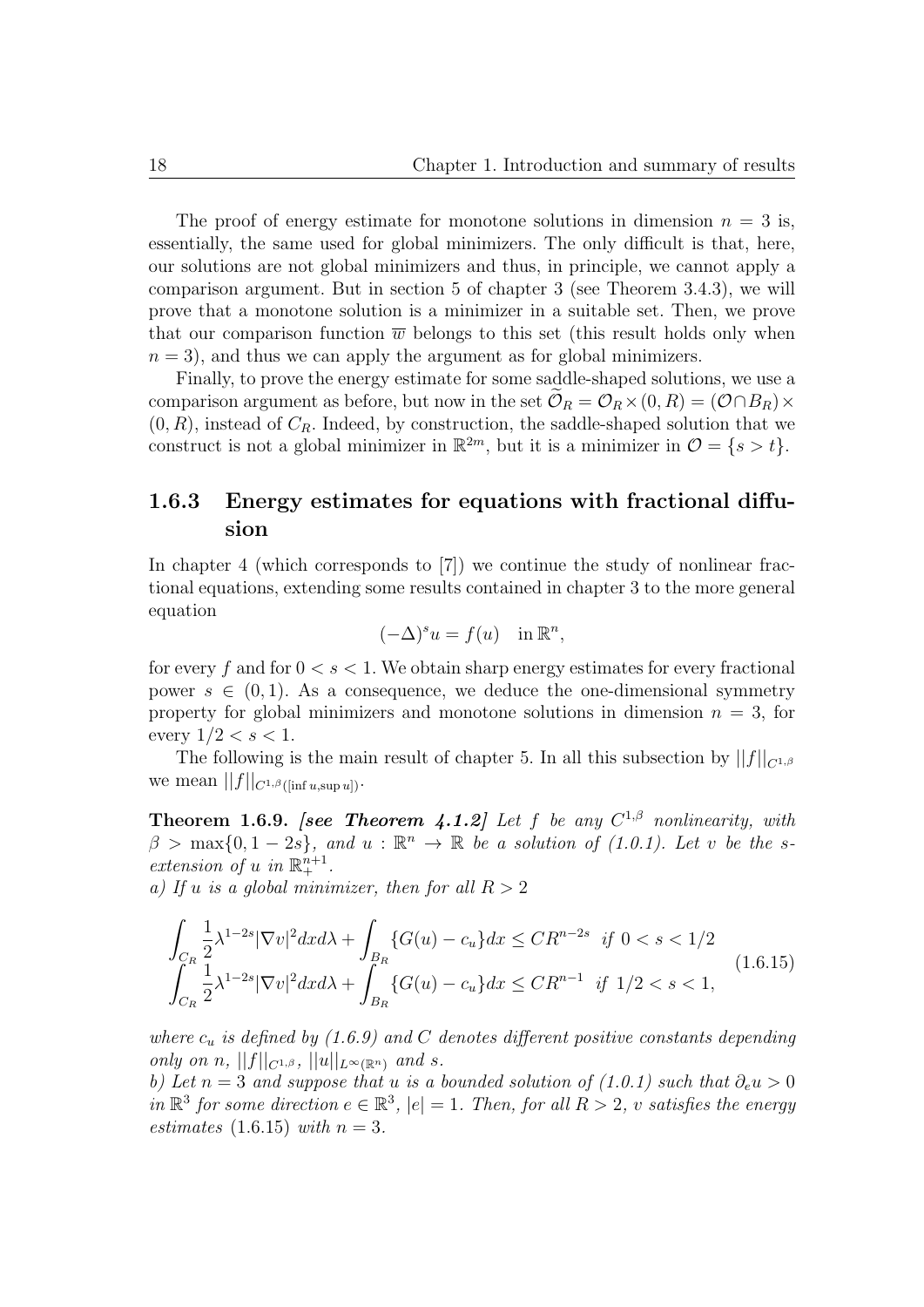In dimension  $n = 3$  and for every  $1/2 < s < 1$ , Theorems 1.6.5 lead to 1-D symmetry of global minimizers and of bounded monotone solutions of problem  $(1.0.1).$ 

**Theorem 1.6.10.** *[see Theorem 4.1.4] Suppose*  $n = 3$  *and*  $1/2 \le s < 1$ *. Let f be any*  $C^{1,\beta}$  *nonlinearity with*  $\beta > \max\{0, 1-2s\}$  *and u be either a bounded global minimizer of* (1.0.1)*, or a bounded solution monotone in some direction*  $e \in \mathbb{R}^3$ *,*  $|e| = 1$ .

*Then, u depends* only on one variable, *i.e., there exists*  $a \in \mathbb{R}^3$  *and*  $g : \mathbb{R} \to \mathbb{R}$ *, such that*  $u(x) = g(a \cdot x)$  *for all*  $x \in \mathbb{R}^3$ , *or equivalently the level sets of u are planes.*

The previous result for  $s = 1/2$  is Theorem 1.6.6.

*Remark* 1.6.11*.* In [14] Caffarelli, Roquejoffre, and Savin develop a regularity theory for nonlocal minimal surfaces. This surfaces can be interpreted as a noninfinitesimal version of classical minimal surfaces and can be attained by minimizing the  $H^s$ -norm of the indicator function when  $0 < s < 1/2$ . A crucial fact here is that when  $0 < s < 1/2$  the indicator functions belong to the space  $H^s$  and the extension problem (1.3.2) is a well posed problem for indicator functions. The authors also prove a sharp energy estimate  $CR^{n-2s}$  related to ours in some sense: our equation is the Allen-Cahn approximation of these nonlocal minimal surfaces.

As for the case of the half-Laplacian, to prove the 1-D symmetry result above, we use a method, based on a Liouville-type result, which requires the following estimate for the Dirichlet energy

$$
\int_{C_R} \frac{1}{2} \lambda^{1-2s} |\nabla v|^2 dx d\lambda \leq C R^2 \log R.
$$

This is the reason for which our 1-D symmetry result in dimension  $n = 3$  holds only for  $1/2 < s < 1$ .

The proof of Theorem 1.6.9 follows the one given for the case of the half-Laplacian.

We have seen that, in the proof of the estimate for the Dirichlet energy for the case  $s = 1/2$ , we use a well known extension result for functions belonging to  $H^{1/2}(\partial C_1)$ . Here, the Dirichlet energy contains a weight and we have to use a new extension theorem.

First we recall the definition of the  $H^s(A)$ -norm, for  $0 < s < 1$ , where A is either a Lipschitz open set of  $\mathbb{R}^n$ , or  $A = \partial\Omega$  and  $\Omega$  is a Lipschitz open set of  $\mathbb{R}^{n+1}_+$ . It is given by

$$
||w||_{H^{s}(A)}^{2} = ||w||_{L^{2}(A)}^{2} + \int_{A} \int_{A} \frac{|w(z) - w(\overline{z})|^{2}}{|z - \overline{z}|^{n+2s}} d\sigma_{z} d\sigma_{\overline{z}}.
$$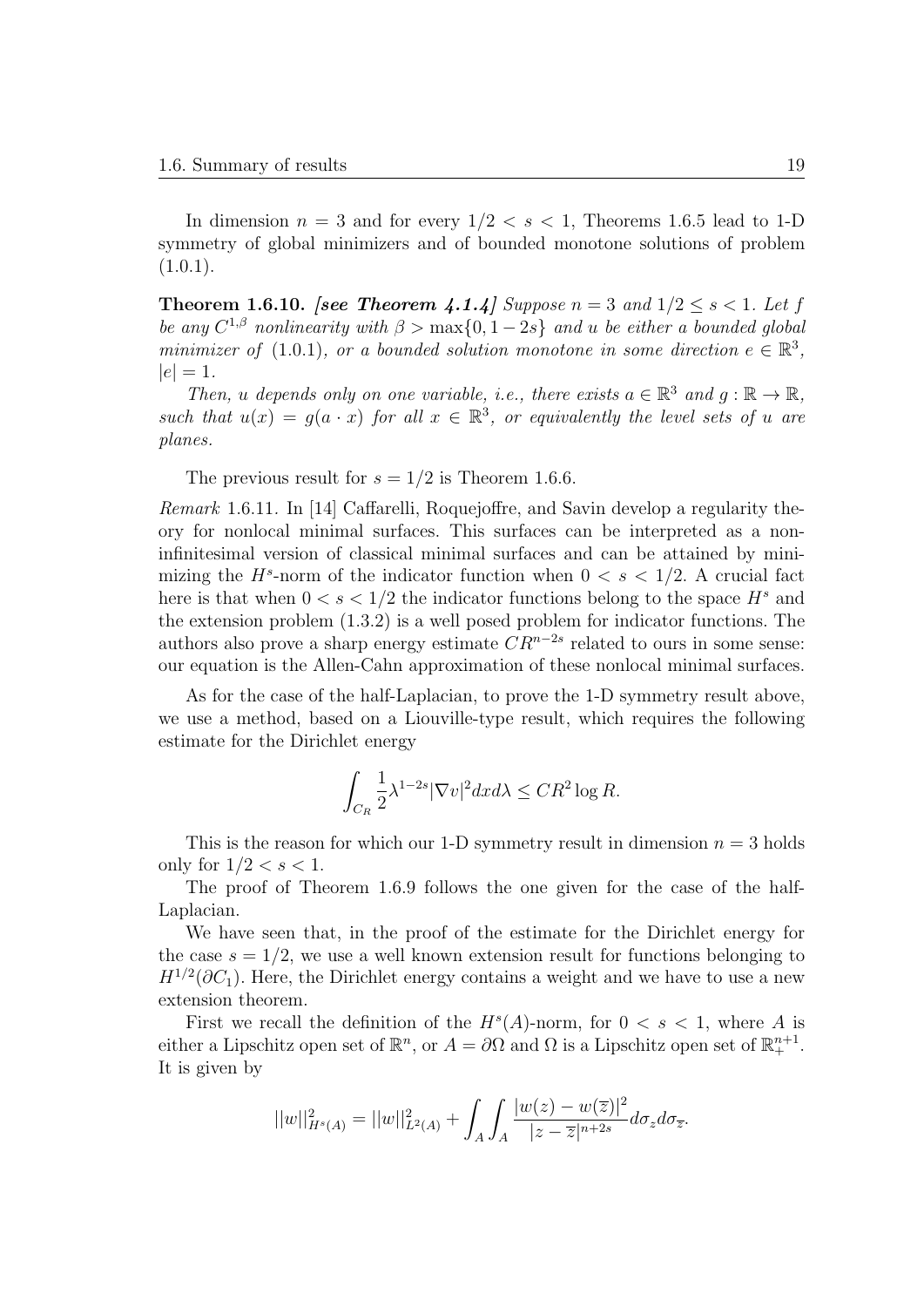In the sequel we will use it for  $\Omega = C_1$  and  $A = \partial C_1$ .

We fix some notations. Let *A* be either a Lipschitz domain *D* in  $\mathbb{R}^n$  or  $A = \partial\Omega$ where  $\Omega$  is a bounded subset of  $\mathbb{R}^{n+1}$  with Lipschitz boundary. Let  $M \subset A$  be an open set (relative to *A*) with Lipschitz boundary (relative to *A*)  $\Gamma = \partial M$ .

We define the following two sets:

$$
B_s = \begin{cases} A \times A & \text{if } 0 < s < 1/2 \\ M \times M & \text{if } 1/2 < s < 1; \end{cases}
$$
 (1.6.16)

$$
B_w = \begin{cases} (A \setminus M) \times (A \setminus M) & \text{if } 0 < s < 1/2 \\ (A \setminus M) \times A & \text{if } 1/2 < s < 1. \end{cases} \tag{1.6.17}
$$

The following is the crucial extension Theorem, that we will apply in the proof of our energy estimates.

**Theorem 1.6.12.** *[see Theorem 4.1.6] Let*  $\Omega$  *be a bounded subset of*  $\mathbb{R}^{n+1}$ *with Lipschitz boundary*  $\partial \Omega$  *and*  $M$  *a Lipschitz subset of*  $\partial \Omega$ *. For*  $z \in \mathbb{R}^{n+1}$ *, let*  $d_M(z)$  *denote the Euclidean distance from the point z to the set M. Let w belong to*  $C(\partial\Omega)$ *.* 

*Then, there exists an extension*  $\widetilde{w}$  *of w in*  $\Omega$  *belonging to*  $C^1(\Omega) \cap C(\overline{\Omega})$ *, such that*

$$
\int_{\Omega} d_{M}(z)^{1-2s} |\nabla \widetilde{w}|^{2} dz \leq C ||w||_{L^{2}(\partial \Omega)}^{2} + C \int \int_{B_{s}} \frac{|w(z) - w(\overline{z})|^{2}}{|z - \overline{z}|^{n+2s}} d\sigma_{z} d\sigma_{\overline{z}} + C \int \int_{B_{w}} d_{M}(z)^{1-2s} \frac{|w(z) - w(\overline{z})|^{2}}{|z - \overline{z}|^{n+1}} d\sigma_{z} d\sigma_{\overline{z}},
$$
\n(1.6.18)

*where*  $B_s$  *and*  $B_w$  *are defined, respectively, in* (1.6.16) *and* (1.6.17) *with*  $A = \partial \Omega$ *,* and *C* denotes different positive constants depending on  $\Omega$ , *M* and *s*.

We have used the notations  $B_s$  and  $B_w$  to indicate, respectively, the set in which we compute the  $H^s$ -norm of *w* and the set in which we compute the weighted  $H_{d^a}^{1/2}$  $\frac{d^{a}_{M}}{d^{a}_{M}}$ norm of *w*.

Finally, the following lemma is the analog of Lemma 1.6.8, for the other fractional powers of the Laplacian.

**Theorem 1.6.13.** *[see Theorem 4.1.8] Let A be either a Lipschitz domain in*  $\mathbb{R}^n$  *or*  $A = \partial \Omega$  *where*  $\Omega$  *is a bounded subset of*  $\mathbb{R}^{n+1}$  *with Lipschitz boundary.* Let  $M \subset A$  be an open set (relative to  $A$ ) with Lipschitz boundary (relative o  $A$ )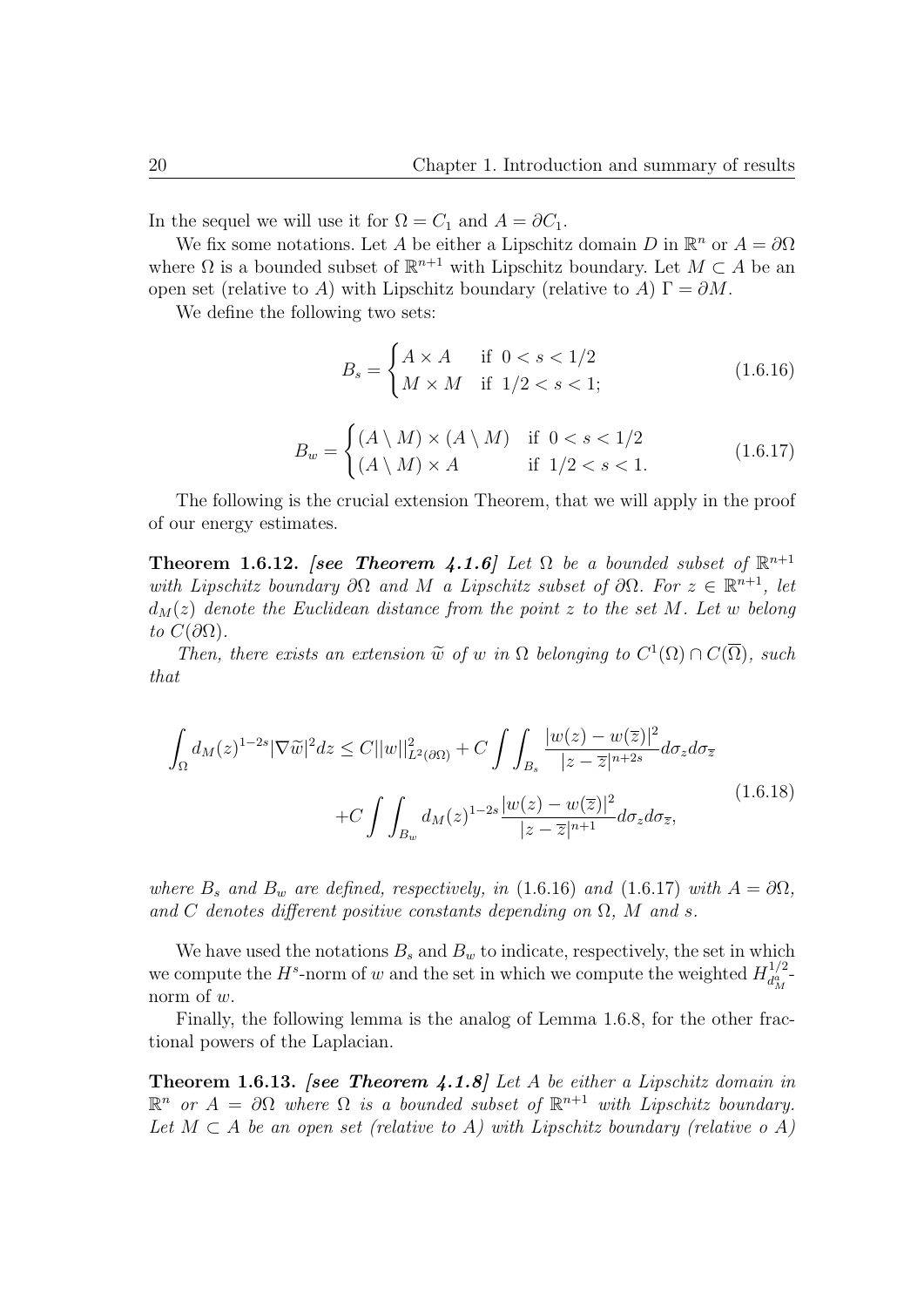$\Gamma = \partial M$ *. Let*  $\varepsilon \in (0, 1/2)$ *. Let*  $w : A \to \mathbb{R}$  *be a Lipschitz function such that for almost every*  $z \in A$ *,* 

$$
|w(z)| \le c_0 \tag{1.6.19}
$$

*and*

$$
|Dw(z)| \le \frac{c_0}{d_{\Gamma}(z)} \min\left\{1, \left(\frac{d_{\Gamma}(z)}{\varepsilon}\right)^{\min\{1, 2s\}}\right\} \tag{1.6.20}
$$

*where D* are all tangential derivatives to *A*,  $d_{\Gamma}(z)$  *is the Euclidean distance from the point z to the set*  $\Gamma$  *(either in*  $\mathbb{R}^n$  *or in*  $\mathbb{R}^{n+1}$ *), and*  $c_0$  *is a positive constant. Then,*

$$
||w||_{L^{2}(A)} + \int \int_{B_{s}} \frac{|w(z) - w(\overline{z})|^{2}}{|z - \overline{z}|^{n+2s}} d\sigma_{z} d\sigma_{\overline{z}} + \int \int_{B_{w}} d_{M}(z)^{1-2s} \frac{|w(z) - w(\overline{z})|^{2}}{|z - \overline{z}|^{n+1}} d\sigma_{z} d\sigma_{\overline{z}} \le \begin{cases} Cc_{0}^{2} & \text{if } 0 < s < 1/2, \\ Cc_{0}^{2} \varepsilon^{1-2s} & \text{if } 1/2 < s < 1. \end{cases}
$$
\n(1.6.21)

*where C denotes a positive constant depending only on A, M, and s and the sets B<sup>s</sup> and B<sup>w</sup> are defined in* (1.6.16) *and* (1.6.17)*.*

We will use these two results for  $A = \partial C_1$ ,  $M = B_1 \times \{\lambda = 0\}$  and  $\Gamma =$  $\partial B_1 \times {\lambda = 0}$ , thus in this case the constants *C* that appears in (1.6.18) and (1.6.21), only depend on the dimension *n* and the power *s*.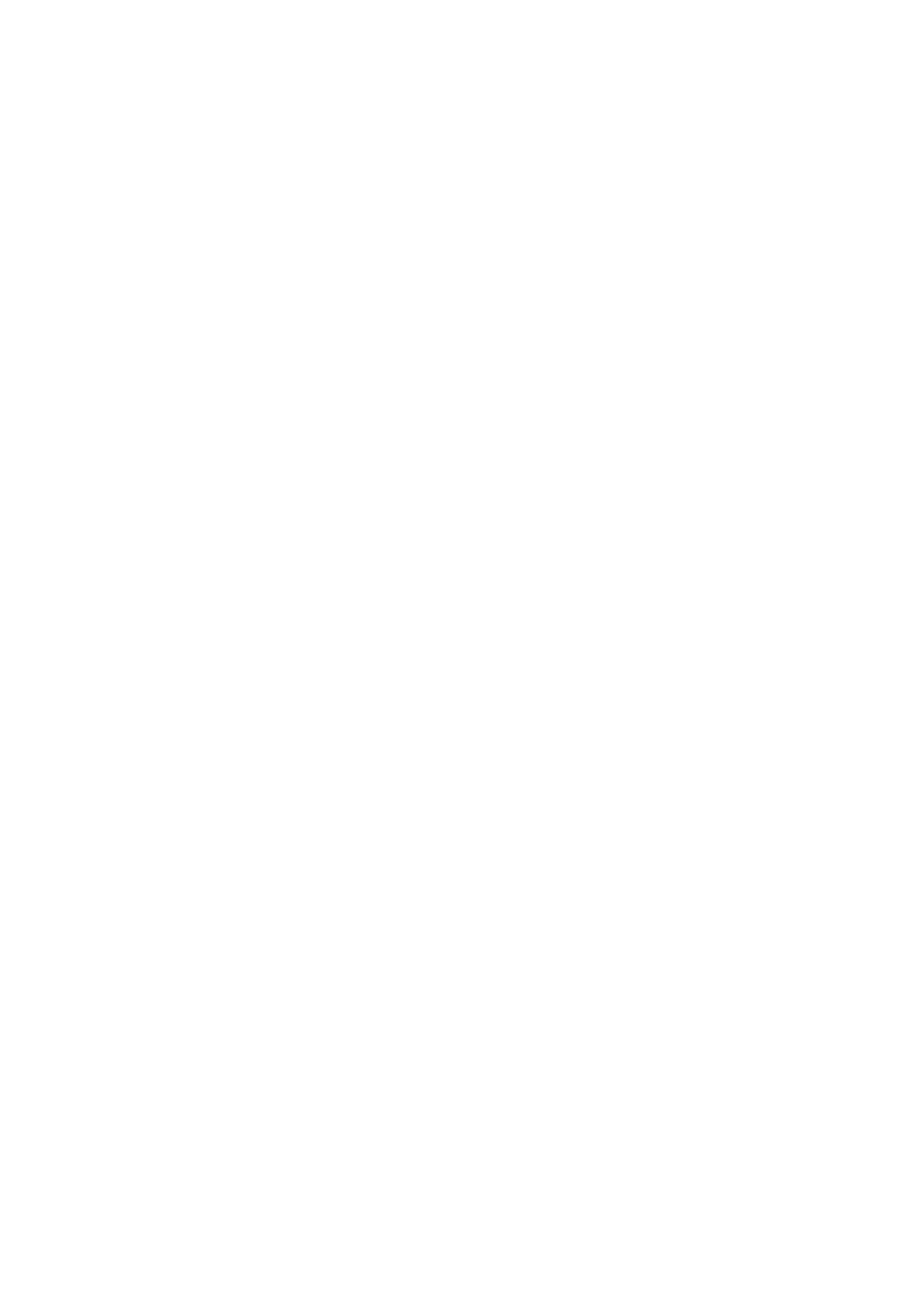## **Chapter 2**

# **Saddle-shaped solutions for the half-Laplacian**

### **2.1 Introduction and results**

This chapter (which corresponds to [19]) concerns the study of saddle-shaped solutions of elliptic equations with fractional diffusion

$$
(-\Delta)^{1/2}u = f(u) \quad \text{in } \mathbb{R}^n,
$$
\n(2.1.1)

where  $n = 2m$  is an even integer and f is of bistable type.

Our interest in these solutions originates from the following conjecture of De Giorgi. Consider the nonlinear elliptic equation

$$
-\Delta u = u - u^3 \quad \text{in } \mathbb{R}^n,
$$
\n(2.1.2)

which is called the Allen-Cahn equation modelling phase transitions. In 1978 De Giorgi conjectured that the level sets of every bounded solution of  $(2.1.2)$ , which is monotone in one direction, must be hyperplanes, at least if  $n \leq 8$ . That is, such solutions depend only on one Euclidian variable.

The conjecture has been proven to be true in dimension  $n = 2$  by Ghoussoub and Gui [24] and in dimension  $n = 3$  by Ambrosio and Cabré [3]. For  $4 \le n \le 8$ , if  $\partial_{x_n} u > 0$ , and assuming the additional condition

$$
\lim_{x_n \to \pm \infty} u(x', x_n) = \pm 1 \quad \text{for all } x' \in \mathbb{R}^{n-1},
$$

it has been established by Savin [34]. Recently a counterexample to the conjecture for  $n \geq 9$  has been announced by del Pino, Kowalczyk and Wei [22].

For the fractional equation  $(-\Delta)^s u = f(u)$  in  $\mathbb{R}^n$  with  $0 < s < 1$ , the conjecture has been proven to be true when  $n = 2$  and  $s = 1/2$  by Cabré and Solà-Morales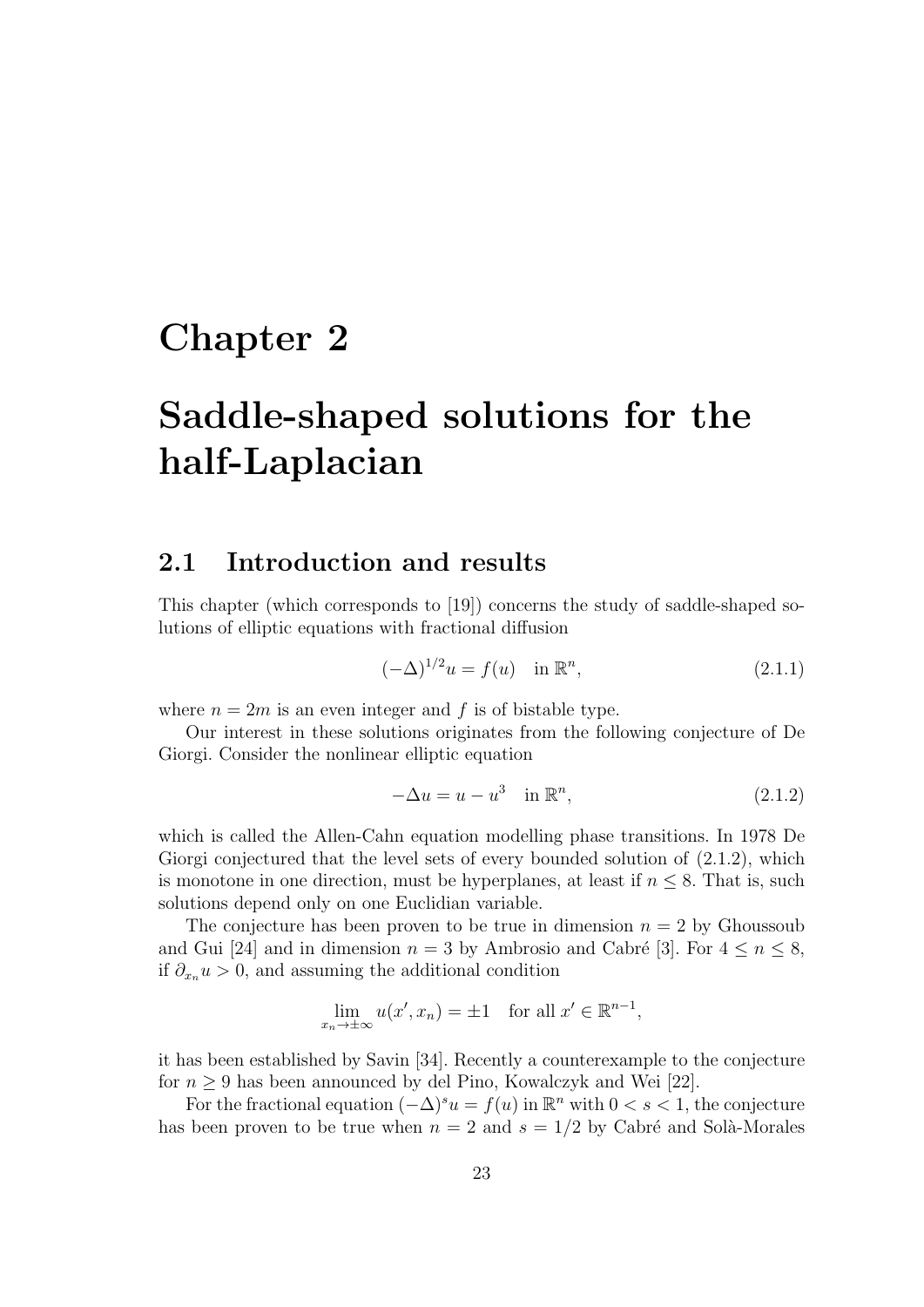[10], and when  $n = 2$  and for every  $0 \lt s \lt 1$  by Cabré and Sire [8], and by Sire and Valdinoci [37]. In chapters 3 and 4 we will prove the conjecture in dimension  $n = 3$  for every power  $1/2 \leq s \leq 1$ .

The study of saddle-shaped solutions is related to the possibility of finding a counterexample to the conjecture of De Giorgi in large dimensions.

More precisely, by a deep result by Savin [34], if  $n \leq 7$  then every global minimizer of the equation  $-\Delta u = u - u^3$  in  $\mathbb{R}^n$  is one-dimensional. A natural question arises: is there a global minimizer in  $\mathbb{R}^8$  (or higher dimensions) which is not one-dimensional? Saddle-shaped solutions are the candidates to give a positive answer to this question.

Moreover, by a result of Jerison and Monneau [25], if one could prove that saddle-shaped solutions are global minimizers in  $\mathbb{R}^8$ , one would have a counterexample to the conjecture of De Giorgi in  $\mathbb{R}^9$ , in an alternative way to that of [22].

Saddle-shaped solutions are expected to have relevant variational properties due to a well known connection between nonlinear equations modelling phase transitions and the theory of minimal surfaces. This connection also motivated the conjecture of De Giorgi.

More precisely the saddle-shaped solutions that we consider are even with respect to the coordinate axes and odd with respect to the Simons cone, which is defined as follows. For  $n = 2m$  the Simons cone C is given by:

$$
\mathcal{C}=\{x\in\mathbb{R}^{2m}: x_1^2+\ldots+x_m^2=x_{m+1}^2+\ldots+x_{2m}^2\}.
$$

We recall that the Simons cone has zero mean curvature at every point  $x \in C \setminus \{0\}$ , in every dimension  $2m \geq 2$ . Moreover in dimensions  $2m \geq 8$  it is a minimizer of the area functional, that is, it is a minimal cone (in the variational sense).

We define two new variables

$$
s = \sqrt{x_1^2 + \dots + x_m^2}
$$
 and  $t = \sqrt{x_{m+1}^2 + \dots + x_{2m}^2}$ ,

for which the Simons cone becomes  $C = \{s = t\}.$ 

We now introduce our notion of saddle-shaped solution. These solutions depend only on *s* and *t*, and are odd with respect to the Simons cone.

**Definition 2.1.1.** Let *u* be a bounded solution of  $(-\Delta)^{1/2}u = f(u)$  in  $\mathbb{R}^{2m}$ , where  $f \in C^1$  is odd. We say that  $u : \mathbb{R}^{2m} \to \mathbb{R}$  is a *saddle-shaped* (or simply *saddle*) solution if

- (a) *u* depends only on the variables *s* and *t*. We write  $u = u(s, t)$ ;
- (b)  $u > 0$  for  $s > t$ ;
- (c)  $u(s,t) = -u(t,s)$ .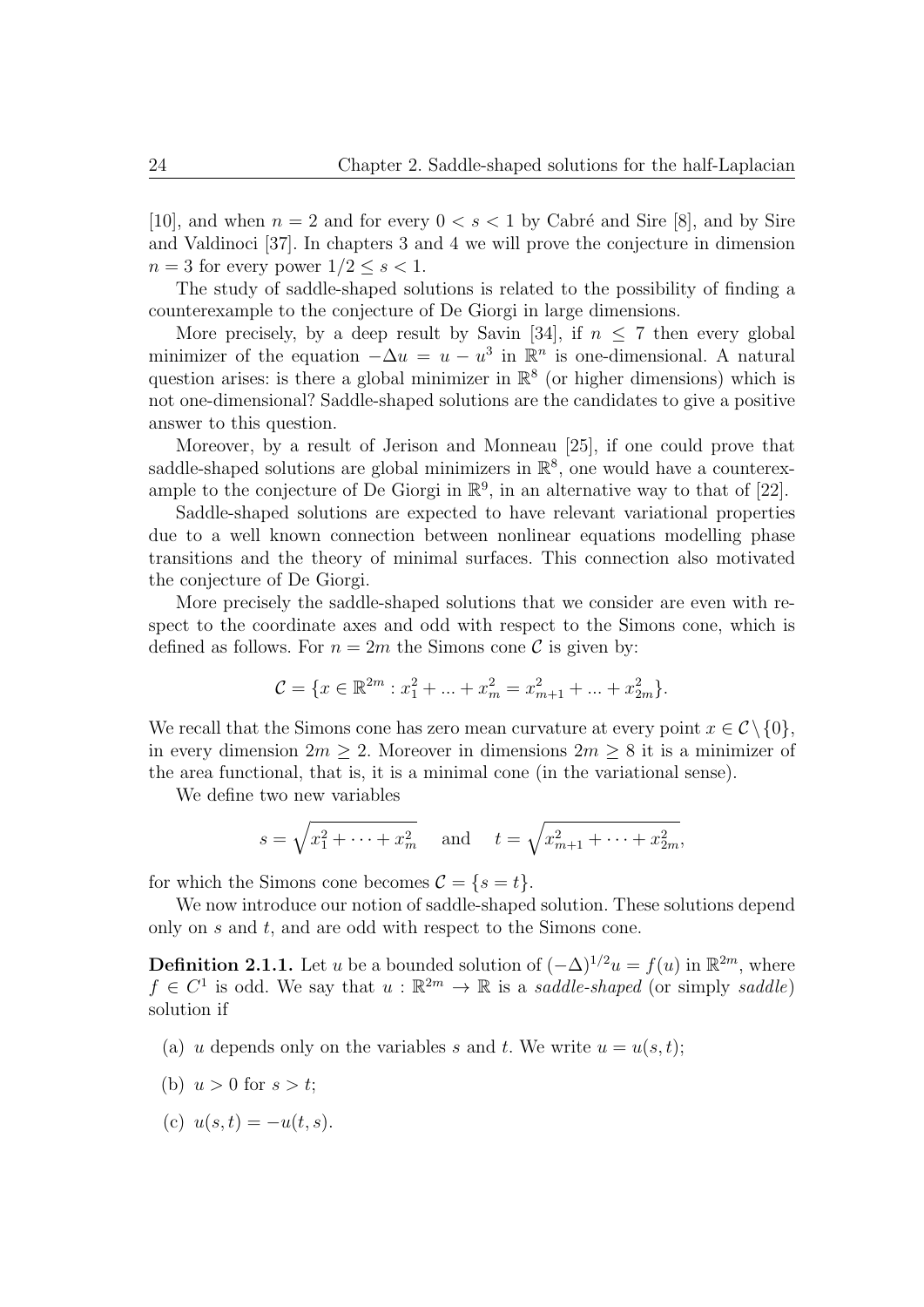*Remark* 2.1.2. If *u* is a saddle solution then, in particular,  $u = 0$  on the Simons cone  $\mathcal{C} = \{s = t\}$ . In other words,  $\mathcal{C}$  is the zero level set of *u*.

Saddle solutions for the classical equation  $-\Delta u = f(u)$  were first studied by Dang, Fife, and Peletier in [20] in dimension  $n = 2$  for f odd, bistable and  $f(u)/u$ decreasing for  $u \in (0,1)$ . They proved the existence and uniqueness of saddleshaped solutions and established monotonicity properties and the asymptotic behaviour. The instability property of saddle solutions in dimension  $n = 2$  was studied by Schatzman  $[35]$ . In two recent works  $[12, 13]$ , Cabré and Terra proved the existence of saddle-shaped solutions for the equation  $-\Delta u = f(u)$  in  $\mathbb{R}^n$ , where *f* is of bistable type, in every even dimension  $n = 2m$ . Moreover they established some qualitative properties of these solutions as monotonicity properties, asymptotic behaviour and instability in dimensions  $2m = 4$  and  $2m = 6$ .

In this work, we establish existence and qualitative properties of saddle-shaped solutions for the bistable fractional equation (2.1.1).

To study the nonlocal problem (2.1.1) we will realize it as a local problem in  $\mathbb{R}^{n+1}_+$  with a nonlinear Neumann condition on  $\partial \mathbb{R}^{n+1}_+ = \mathbb{R}^n$ . More precisely, if  $u = u(x)$  is a function defined on  $\mathbb{R}^n$ , we consider its harmonic extension  $v = v(x, \lambda)$ in  $\mathbb{R}^{n+1}_+ = \mathbb{R}^n \times (0, +\infty)$ . It is well known (see [10, 15]) that *u* is a solution of (2.1.1) if and only if *v* satisfies

$$
\begin{cases} \Delta v = 0 & \text{in } \mathbb{R}^{n+1}_+, \\ -\partial_{\lambda} v = f(v) & \text{on } \mathbb{R}^n = \partial \mathbb{R}^{n+1}_+. \end{cases}
$$
 (2.1.3)

Problem (2.1.3), associated to the nonlocal equation (2.1.1), allows to introduce the notions of *energy* and *global minimality* for a solution *u* of problem (2.1.1).

Let  $\Omega \subset \mathbb{R}^{n+1}_+$  be a bounded domain. We denote by

$$
\widetilde{B}_r^+ = \{(x,\lambda) \in \mathbb{R}^{2m+1} : \lambda > 0, \ |(x,\lambda)| < r\}
$$

and by  $B_r^+(x, \lambda) = (x, \lambda) + B_r^+$ .

We define the following subset of *∂*Ω:

$$
\partial^0 \Omega := \{ (x, 0) \in \mathbb{R}^{n+1}_+ : \widetilde{B}^+_{\varepsilon}(x, 0) \subset \Omega \text{ for some } \varepsilon > 0 \}
$$
 (2.1.4)

and

$$
\partial^+ \Omega := \overline{\partial \Omega \cap \mathbb{R}^{n+1}_+}. \tag{2.1.5}
$$

Given a  $C^{1,\alpha}$  nonlinearity  $f : \mathbb{R} \to \mathbb{R}$ , for some  $0 < \alpha < 1$ , define

$$
G(u) = \int_u^1 f.
$$

We have that  $G \in C^2(\mathbb{R})$  and  $G' = -f$ .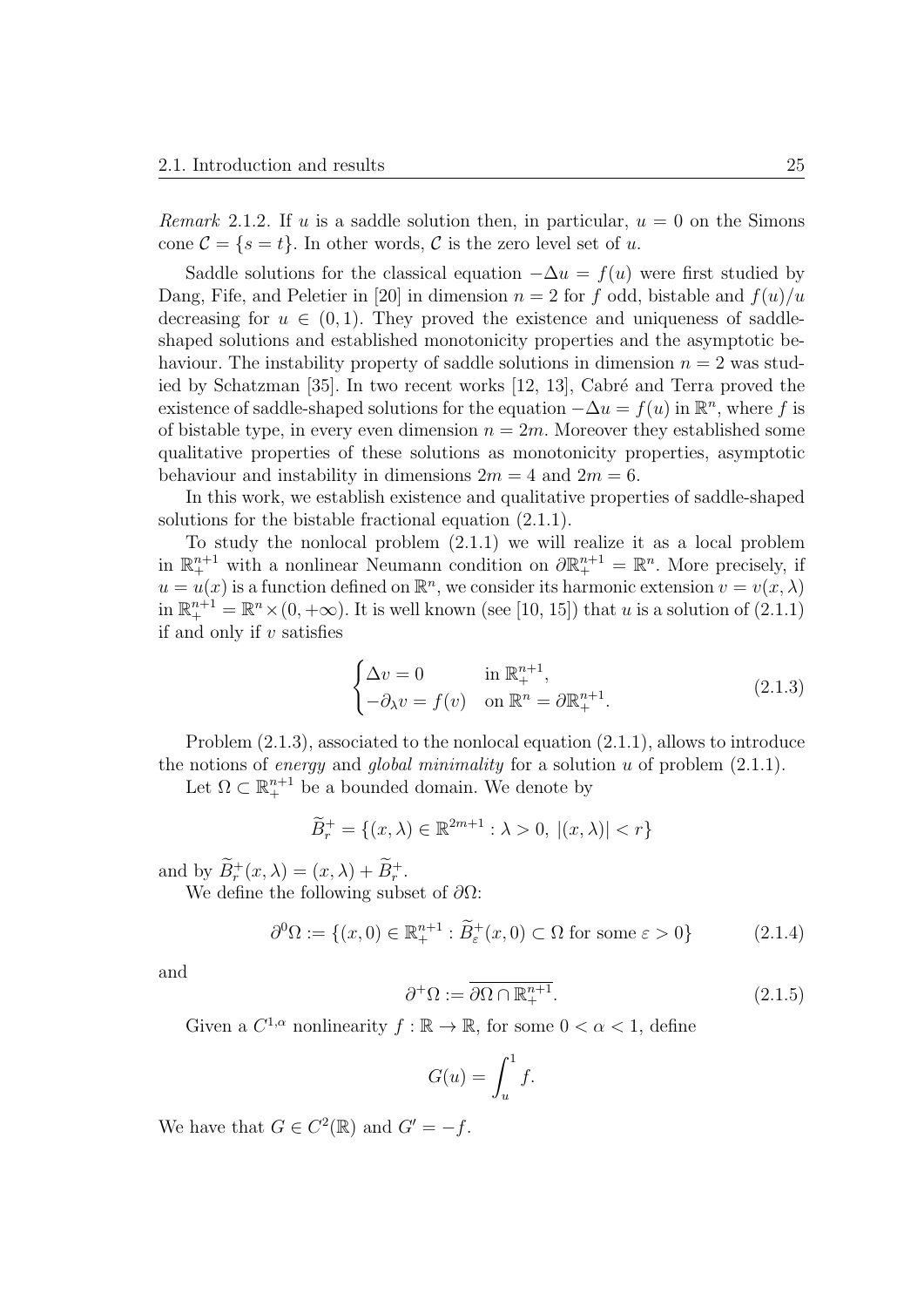Let *v* be a  $C^1(\overline{\Omega})$  function with  $|v| \leq 1$ . We consider the energy functional

$$
\mathcal{E}_{\Omega}(v) = \int_{\Omega} \frac{1}{2} |\nabla v|^2 + \int_{\partial^0 \Omega} G(v). \tag{2.1.6}
$$

Observe that the potential energy is computed only on the boundary  $\partial^0 \Omega$ . This is a quite different situation from the one of interior reactions.

We start by recalling that problem (2*.*1*.*3) can be viewed as the Euler-Lagrange equation associated to the energy functional  $\mathcal{E}$ .

**Definition 2.1.3.** *a)* We say that a bounded solution  $v$  of  $(2.1.3)$  is *stable* if the second variation of energy  $\delta^2 \mathcal{E}/\delta^2 \xi$ , with respect to perturbations  $\xi$  compactly supported in  $\mathbb{R}^{n+1}_+$ , is nonnegative. That is, if

$$
Q_v(\xi) := \int_{\mathbb{R}^{n+1}_+} |\nabla \xi|^2 - \int_{\partial \mathbb{R}^{n+1}_+} f'(v)\xi^2 \ge 0 \tag{2.1.7}
$$

for every  $\xi \in C_0^{\infty}(\mathbb{R}^{n+1}_+).$ 

We say that  $v$  is *unstable* if and only if  $v$  is not stable.

b) We say that a bounded solution *u* of  $(2.1.1)$  in  $\mathbb{R}^{2m}$  is *stable* (*unstable*) if its harmonic extension  $v$  is a stable (unstable) solution for the problem  $(2.1.3)$ .

Another important notion related to the energy functional  $\mathcal E$  is the one of global minimality.

**Definition 2.1.4.** *a*) We say that a bounded  $C^1(\mathbb{R}^{n+1}_+)$  function *v* in  $\mathbb{R}^{n+1}_+$  is a *global minimizer* of (2*.*1*.*3) if

$$
\mathcal{E}_{\Omega}(v) \leq \mathcal{E}_{\Omega}(v+\xi),
$$

for every bounded domain  $\Omega \subset \mathbb{R}^{n+1}$  and every  $C^{\infty}$  function  $\xi$  with compact support in  $\Omega \cup \partial^0 \Omega$ .

b) We say that a bounded  $C^1$  function *u* in  $\mathbb{R}^n$  is a *global minimizer* of (2.1.1) if its harmonic extension  $v$  is a global minimizer of  $(2.1.3)$ .

Observe that the perturbations  $\xi$  need not vanish on  $\partial^0\Omega$ , in contrast from interior reactions.

In some references, global minimizers are called "local minimizers", where local stands for the fact that the energy is computed in bounded domains. Clearly, every global minimizer is a stable solution.

Assume that

$$
f \text{ is odd};\tag{2.1.8}
$$

$$
G \ge 0 = G(\pm 1) \text{ in } \mathbb{R}, \text{ and } G > 0 \text{ in } (-1, 1); \tag{2.1.9}
$$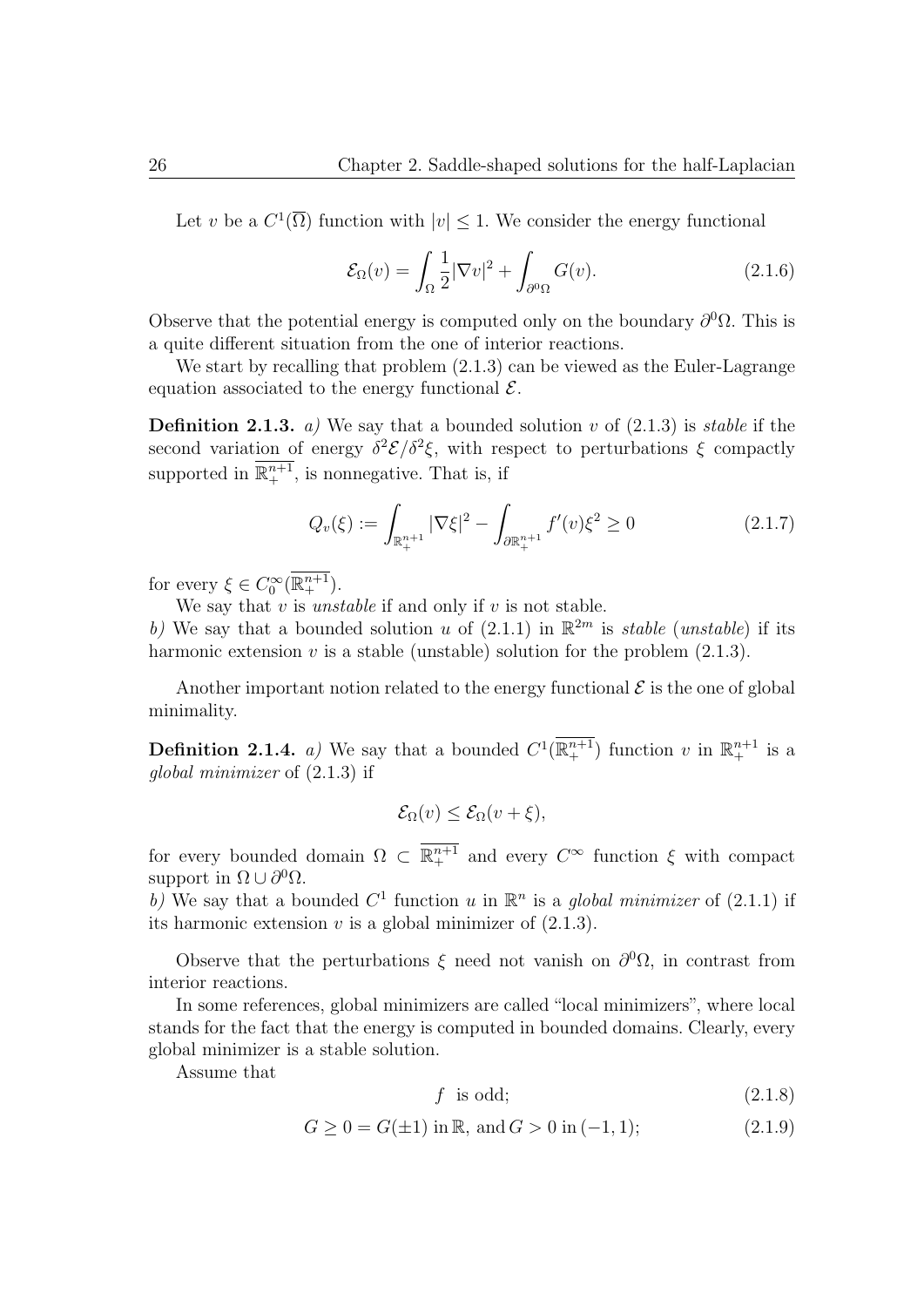$$
f' \text{ is decreasing in } (0, 1). \tag{2.1.10}
$$

Note that, if  $(2.1.8)$  and  $(2.1.9)$  hold, then  $f(0) = f(\pm 1) = 0$ . Conversely, if *f* is odd in R, positive with *f*<sup> $\prime$ </sup> decreasing in  $(0,1)$  and negative in  $(1,\infty)$  then *f* satisfies  $(2.1.8)$ ,  $(2.1.9)$  and  $(2.1.10)$ . Hence, the nonlinearities  $f$  that we consider are of "balanced bistable type", while the potentials *G* are of "double well type". Our three assumptions  $(2.1.8), (2.1.9), (2.1.10)$  are satisfied for the scalar Allen-Cahn type equation

$$
(-\Delta)^{1/2}u = u - u^3. \tag{2.1.11}
$$

In this case we have that  $G(u) = (1/4)(1 - u^2)^2$  and  $(2.1.8)$ ,  $(2.1.9)$ ,  $(2.1.10)$  hold. The three hypothesis also hold for the Peierls-Nabarro problem

$$
(-\Delta)^{1/2}u = \sin(\pi u), \tag{2.1.12}
$$

for which  $G(u) = (1/\pi)(1 + \cos(\pi u)).$ 

By a result of Cabré and Solà-Morales [10], assumption (2.1.9) on *G* guarantees the existence of an increasing solution, from  $-1$  to 1, of  $(2.1.1)$  in R. We call these solutions *layer* solutions. In addition, such an increasing solution is unique up to translations.

The following is the precise result established in [10].

**Theorem 2.1.5.** *([10])* Let *f* be any  $C^{1,\alpha}$  function with  $0 < \alpha < 1$  and  $G' = -f$ . *Then:*

• *There exists a layer solution*  $u_0$  *of*  $(-\Delta)^{1/2}u_0 = f(u_0)$ *, if and only if* 

$$
G'(-1) = G'(1) = 0, and G > G(-1) = G(1) in (-1, 1).
$$

- If  $f'(\pm 1) < 0$ , then a layer solution of  $(2.1.3)$  is unique up to translations.
- If *f* is odd and  $f'(\pm 1) < 0$ , then every layer solution of  $(2.1.3)$  is odd in *x with respect to some half-axis. That is,*  $u(x + b) = -u(-x + b)$  *for some*  $b \in \mathbb{R}$ .

Normalizing the layer solution to vanishing at the origin, we call it  $u_0$  and its harmonic extension in the half-plane  $v_0$ . Thus we have

$$
\begin{cases}\nu_0: \mathbb{R} \to (-1,1) \\
u_0(0) = 0, \quad u'_0 > 0 \\
(-\Delta)^{1/2}u_0 = f(u_0) \quad \text{in } \mathbb{R}.\n\end{cases}
$$
\n(2.1.13)

The monotone bounded solution  $u_0$  of the Peierls-Nabarro problem (2.1.12) in  $\mathbb R$ is explicit; calling  $v_0$  its harmonic extension in  $\mathbb{R}^2_+$  we have that

$$
v_0(x, \lambda) = \frac{2}{\pi} \arctan \frac{x}{\lambda + 1/\pi}.
$$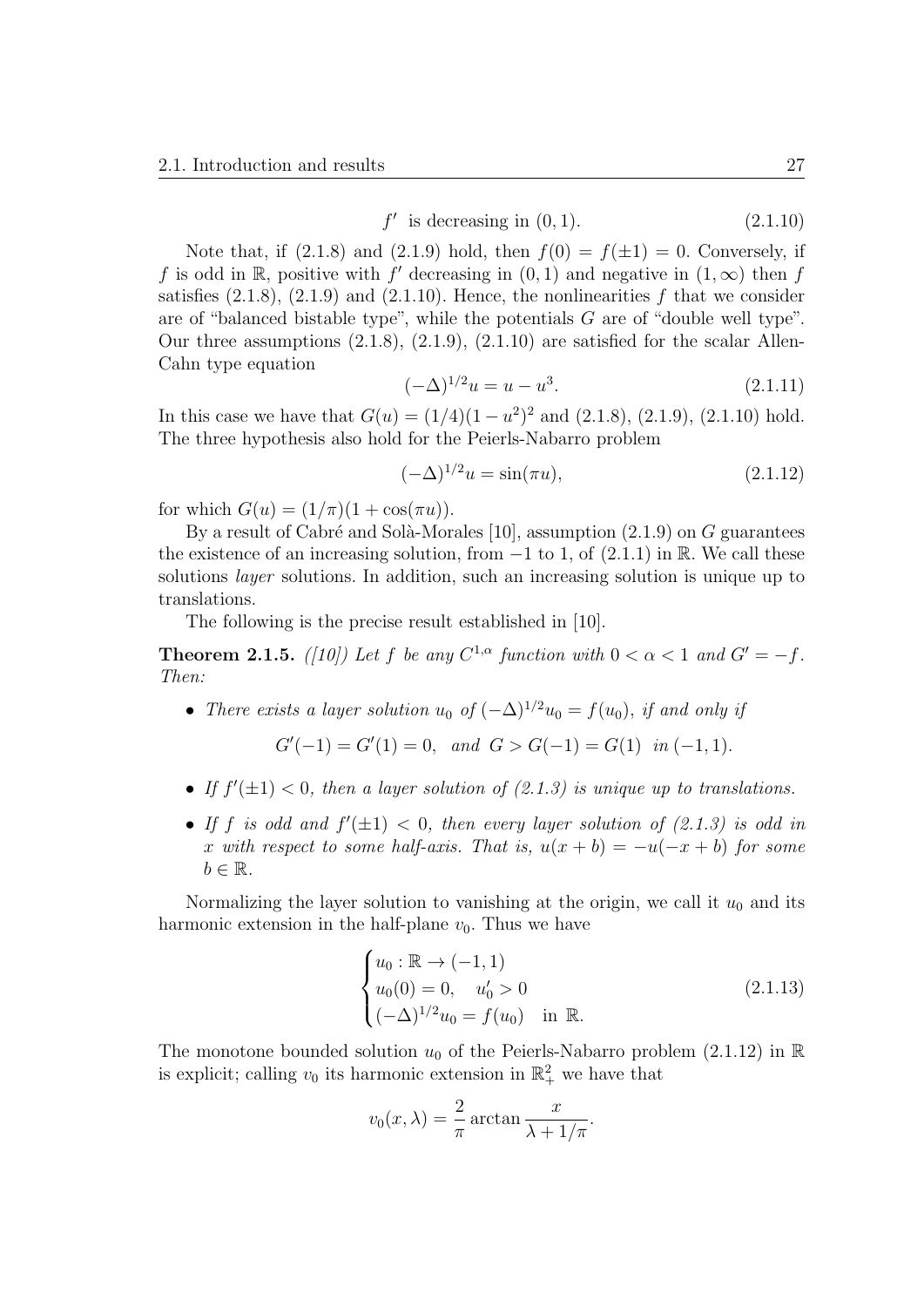In the following theorem, we establish the existence of a saddle-shaped solution for problem  $(2.1.1)$  in every even dimension  $n = 2m$ . We use the following notations:

$$
\mathcal{O} := \{x \in \mathbb{R}^{2m} : s > t\} \subset \mathbb{R}^{2m}
$$

$$
\widetilde{\mathcal{O}} := \{(x, \lambda) \in \mathbb{R}^{2m+1}_+ : x \in \mathcal{O}\} \subset \mathbb{R}^{2m+1}_+
$$

Note that

 $∂*O* = C$ *.* 

We define the cylinder  $C_{R,L} = B_R \times (0, L)$ , where  $B_R$  is the open ball in  $\mathbb{R}^{2m}$ centered at the origin and of radius *R*.

**Theorem 2.1.6.** For every dimension  $2m \geq 2$  and every nonlinearity f satisfying (2.1.8) and (2.1.9), there exists a saddle solution *u* of  $(-\Delta)^{1/2}u = f(u)$  in  $\mathbb{R}^{2m}$ , such that  $|u| < 1$  in  $\mathbb{R}^{2m}$ .

Let *v* be the harmonic extension of the saddle solution *u* in  $\mathbb{R}^{2m+1}_+$ . If in addition *f* satisfies (2.1.10), then the second variation of the energy  $Q_v(\xi)$  at v, as defined *in* (2.1.7)*, is nonnegative for all function*  $\xi \in C^1(\mathbb{R}^{2m+1})$  *with compact support in*  $\mathbb{R}^{2m+1}$  and vanishing on  $\mathcal{C} \times [0, +\infty)$ .

We prove the existence of a saddle solution  $u$  for problem  $(2.1.1)$ , by proving the existence of a solution  $v$  for problem  $(2.1.3)$ , with the following properties:

- 1. *v* depends only on the variables *s*, *t* and  $\lambda$ . We write  $v = v(s, t, \lambda)$ ;
- 2.  $v > 0$  for  $s > t$ ;
- 3.  $v(s,t,\lambda) = -v(t,s,\lambda).$

Using a variational technique we construct a solution *v* in  $\tilde{\mathcal{O}}$  for the problem (2.1.3), satisfying  $v > 0$  in  $\tilde{\mathcal{O}}$  and  $v = 0$  on  $\partial \tilde{\mathcal{O}} = \mathcal{C} \times \mathbb{R}^+$ . Then, since f is odd, by odd reflection with respect to  $\partial \tilde{\mathcal{O}}$  we obtain a solution *v* in the whole space which satisfies properties (1), (2), (3). Clearly the function  $u(x) = v(x, 0)$  is a saddle solution for the problem (2.1.1). To prove this existence result, we will use the following not-sharp energy estimate for *v*. Given  $1/2 \leq \gamma < 1$ , there exists  $\varepsilon = \varepsilon(\gamma) > 0$  such that

$$
\mathcal{E}_{C_{S,S}(\mathcal{V})}(\mathbf{v}) \leq C S^{2m-\varepsilon}.\tag{2.1.14}
$$

In Theorem 3.0.8 of chapter 3, we establish the following sharp energy estimates for saddle-shaped solutions,

$$
\mathcal{E}_{C_{S,S}}(v) \leq C S^{2m-1} \log S.
$$

Here, (2.1.14) is not sharp, but it is enough to prove the existence of a saddle solution.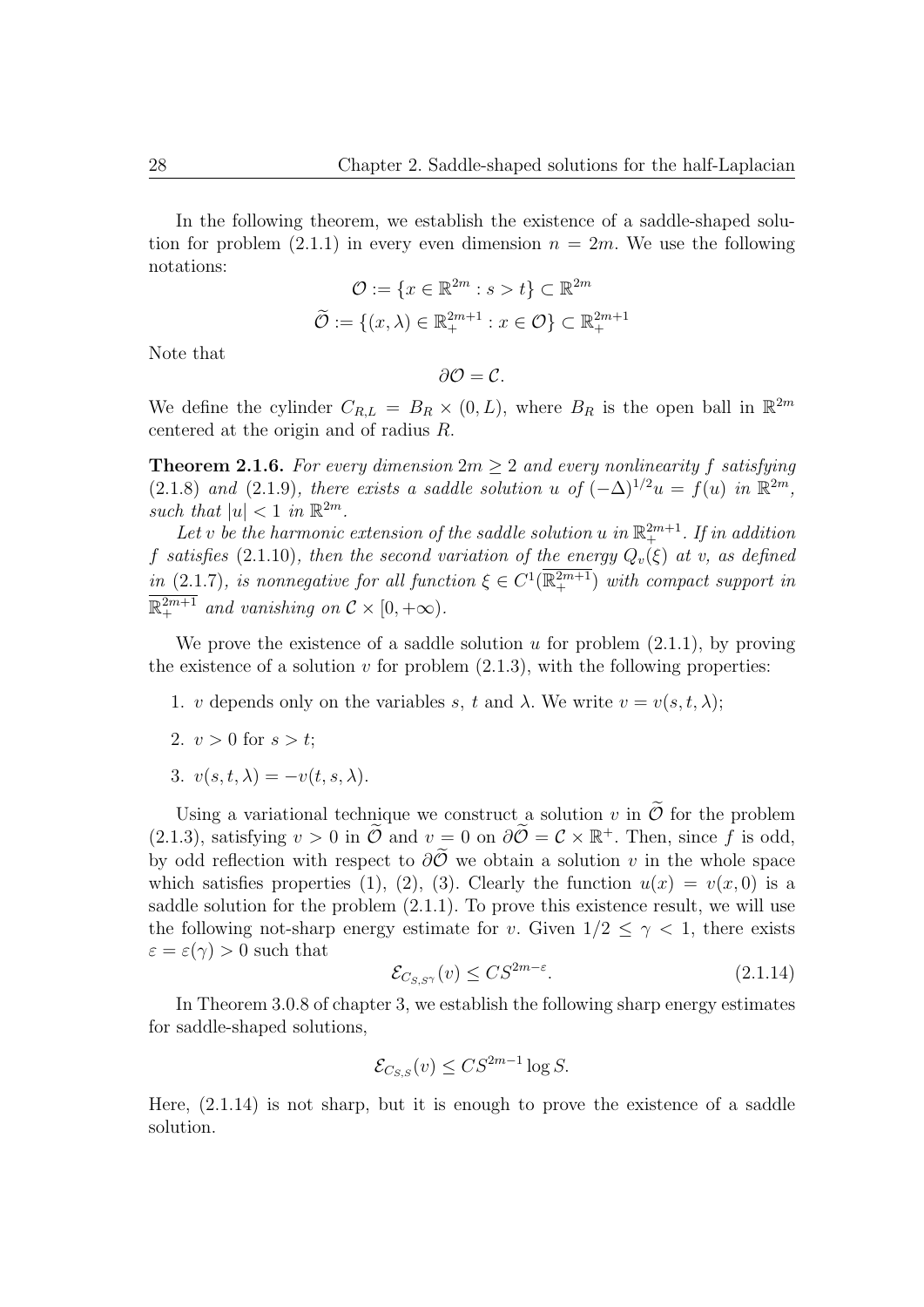For solutions of problem (2.1.3) depending only on the coordinates  $s, t$  and  $\lambda$ , problem (2.1.3) becomes

$$
\begin{cases}\n-(v_{ss} + v_{tt} + v_{\lambda\lambda}) - (m-1) \left(\frac{v_s}{s} + \frac{v_t}{t}\right) = 0, & \text{in } \mathbb{R}_+^{2m+1} \\
-\partial_{\lambda} v = f(v) & \text{on } \partial \mathbb{R}_+^{2m+1}.\n\end{cases}
$$
\n(2.1.15)

while the energy functional becomes

$$
\mathcal{E}(v,\Omega) = c_m \left\{ \int_{\Omega} s^{m-1} t^{m-1} \frac{1}{2} (v_s^2 + v_t^2 + v_\lambda^2) ds dt d\lambda + \int_{\partial^0 \Omega} s^{m-1} t^{m-1} G(v) ds dt \right\},\tag{2.1.16}
$$

where  $c_m$  is a positive constant depending only on  $m$ —here we have assumed that  $\Omega \subset \mathbb{R}^{2m+1}$  is radially symmetric in the first *m* variables and also in the last *m* variables, and we have abused notation by identifying  $\Omega$  with its projection in the  $(s, t, \lambda)$  variables.

In section 5, we prove the existence and monotonicity properties of the maximal saddle solution.

To establish these results, we need to introduce a new nonlocal operator  $D_{H,\varphi}$ , which is the square root of the Laplacian, for functions defined in domains  $H \in \mathbb{R}^n$ which do not vanish on *∂H*. We introduce this operator and we establish maximum principles for it, in section 4.

We define the new variables

$$
\begin{cases}\n y = \frac{s+t}{\sqrt{2}} \\
 z = \frac{s-t}{\sqrt{2}}.\n \end{cases}
$$
\n(2.1.17)

Note that  $|z| \leq y$  and that we may write the Simons cone as  $\mathcal{C} = \{z = 0\}.$ 

The following theorem concerns the existence and monotonicity properties of a maximal saddle solution.

**Theorem 2.1.7.** *Let f satisfy conditions* (2.1.8)*,* (2.1.9)*, and* (2.1.10)*.*

*Then, there exists a saddle solution*  $\overline{u}$  *of*  $(-\Delta)^{1/2}\overline{u} = f(\overline{u})$  *in*  $\mathbb{R}^{2m}$ *, with*  $|u| < 1$ *, which is maximal in the following sense. For every solution <i>u* of  $(-\Delta)^{1/2}u = f(u)$  $in \mathbb{R}^{2m}$ , vanishing on the Simons cone and such that *u* has the same sign as  $s - t$ , *we have*

$$
0
$$

*As a consequence, we also have*

$$
0 < |u| < |\overline{u}| \quad in \ \mathbb{R}^{2m}.
$$

*In addition, if*  $\overline{v}$  *is the harmonic extension of*  $\overline{u}$  *in*  $\mathbb{R}^{2m+1}$ *, then*  $\overline{v}$  *satisfies:*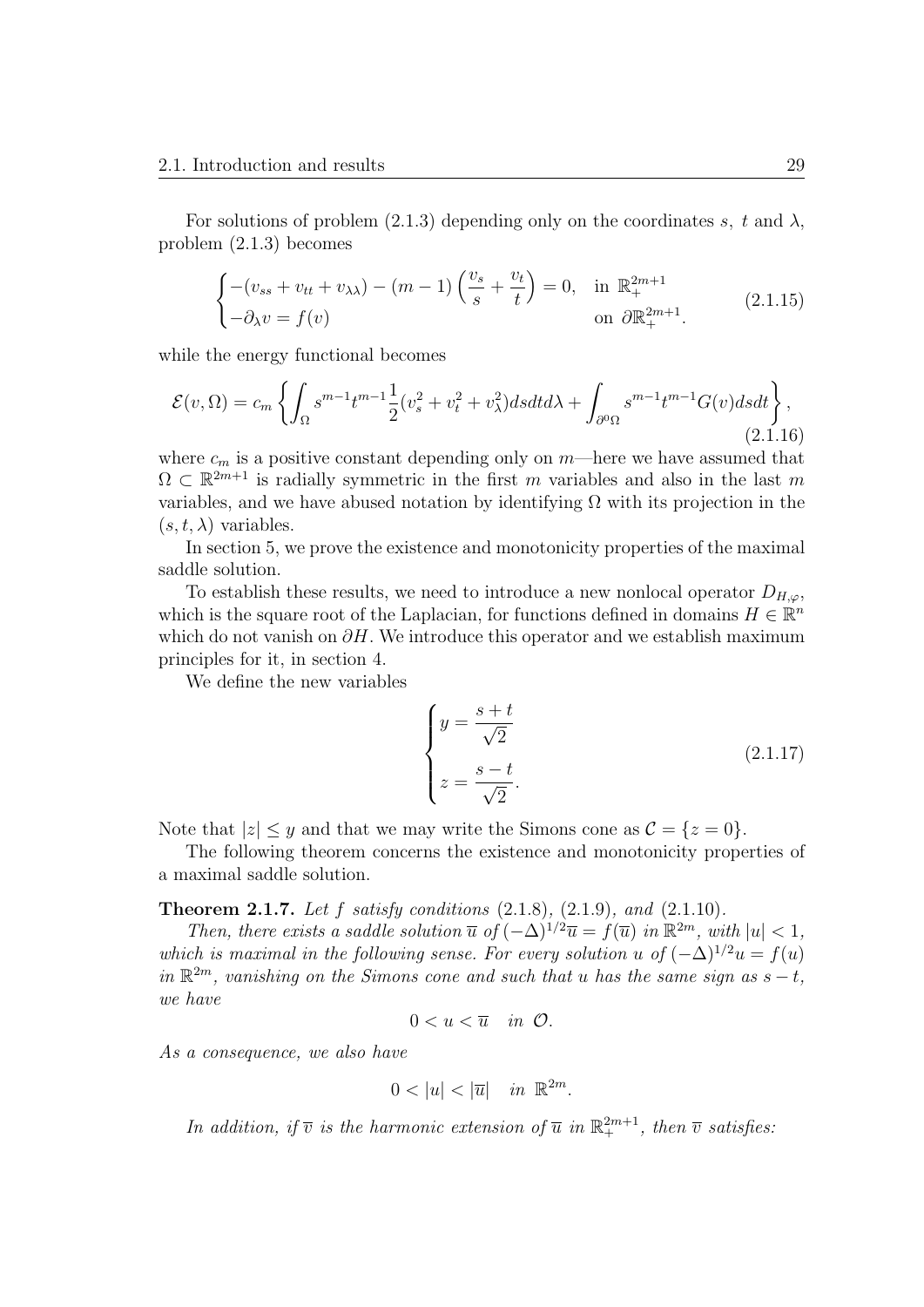- (a)  $\partial_s \overline{v} \geq 0$  in  $\mathbb{R}^{2m+1}_+$ . Furthermore  $\partial_s \overline{v} > 0$  in  $\mathbb{R}^{2m+1}_+ \setminus \{s = 0\}$  and  $\partial_s \overline{v} = 0$  in  ${s = 0}$
- (b)  $\partial_t \overline{v} \leq 0$  in  $\mathbb{R}^{2m+1}_+$ . Furthermore  $\partial_t \overline{v} < 0$  in  $\mathbb{R}^{2m+1}_+ \setminus \{t = 0\}$  and  $\partial_t \overline{v} = 0$  in *{t* = 0*};*
- *(c)*  $\partial_z \overline{v} > 0$  *in*  $\mathbb{R}^{2m+1}_+ \setminus \{0\}$ *;*
- *(d)*  $\partial_{\nu} \overline{v} > 0$  *in* {*s* > *t* > 0} × [0, +∞).

*As a consequence, for every direction*  $\partial_{\eta} = \alpha \partial_{y} - \beta \partial_{t}$ , with  $\alpha$  and  $\beta$  nonneg*ative constants,*  $\partial_n \overline{v} > 0$  *in*  $\{s > t > 0\} \times [0, +\infty)$ .

In the proof of Theorem 2.1.7 we will use the following proposition, which gives a supersolution for problem  $(2.1.3)$  in the set  $\mathcal{O}$ .

**Proposition 2.1.8.** *Let f satisfy hypothesis* (2.1.8)*,* (2.1.9)*,* (2.1.10)*. Let u*<sup>0</sup> *be the layer solution, vanishing at the origin, of problem*  $(2.1.1)$  *in*  $\mathbb{R}$  *and let*  $v_0$  *be its harmonic extension in*  $\mathbb{R}^{2m+1}_+$ .

Then, the function 
$$
v_0(z, \lambda) = v_0 \left( \frac{s - t}{\sqrt{2}}, \lambda \right)
$$
 satisfies  

$$
\begin{cases} -\Delta v_0 \ge 0 & \text{in } \widetilde{\mathcal{O}} \\ -\partial_\lambda v_0 \ge f(v_0) & \text{on } \mathcal{O} \times \{0\}. \end{cases}
$$

In [13] an important ingredient in the proof of the existence of a maximal solution for interior reactions is the following pointwise estimate. Let  $u_1$  be a saddle solution of  $-\Delta u_1 = f(u_1)$  in  $\mathbb{R}^{2m}$ , with *f* bistable, and let  $u_{1,0}$  be the layer solution in dimension  $n = 1$  of  $-u''_{1,0} = f(u_{1,0})$  (whose existence is guaranteed by hypothesis (2.1.9) on *f*). Then

$$
|u_1(x)| \le |u_{1,0}(d(x,\mathcal{C}))| = \left| u_{1,0}\left(\frac{|s-t|}{\sqrt{2}}\right) \right| \quad \text{for every } x \in \mathbb{R}^{2m}, \qquad (2.1.18)
$$

where  $d(\cdot, \mathcal{C})$  denotes the distance to the Simons cone. This estimate follows by an important gradient bound of Modica [30] for the classical equation  $-\Delta u = f(u)$ in  $\mathbb{R}^n$ . Moreover, another important ingredient in the proof of the existence of a maximal solution for interior reactions is that  $u_{1,0}$  ( $(s-t)/\sqrt{2}$ ) is a supersolution in *O*.

In the fractional case the Modica gradient estimate is not available. In [10] a non-local Modica-type estimate is established, but only in dimension  $n = 1$ . Thus we cannot prove the analog of (2.1.18) for solutions of the equation  $(-\Delta)^{1/2}u$ *f*(*u*). For this reason, to give an upper bound for saddle solutions, we need to consider the function  $\min\{Kv_0((s-t)/\sqrt{2},\lambda),1\}$  where  $K\geq 1$  is a large constant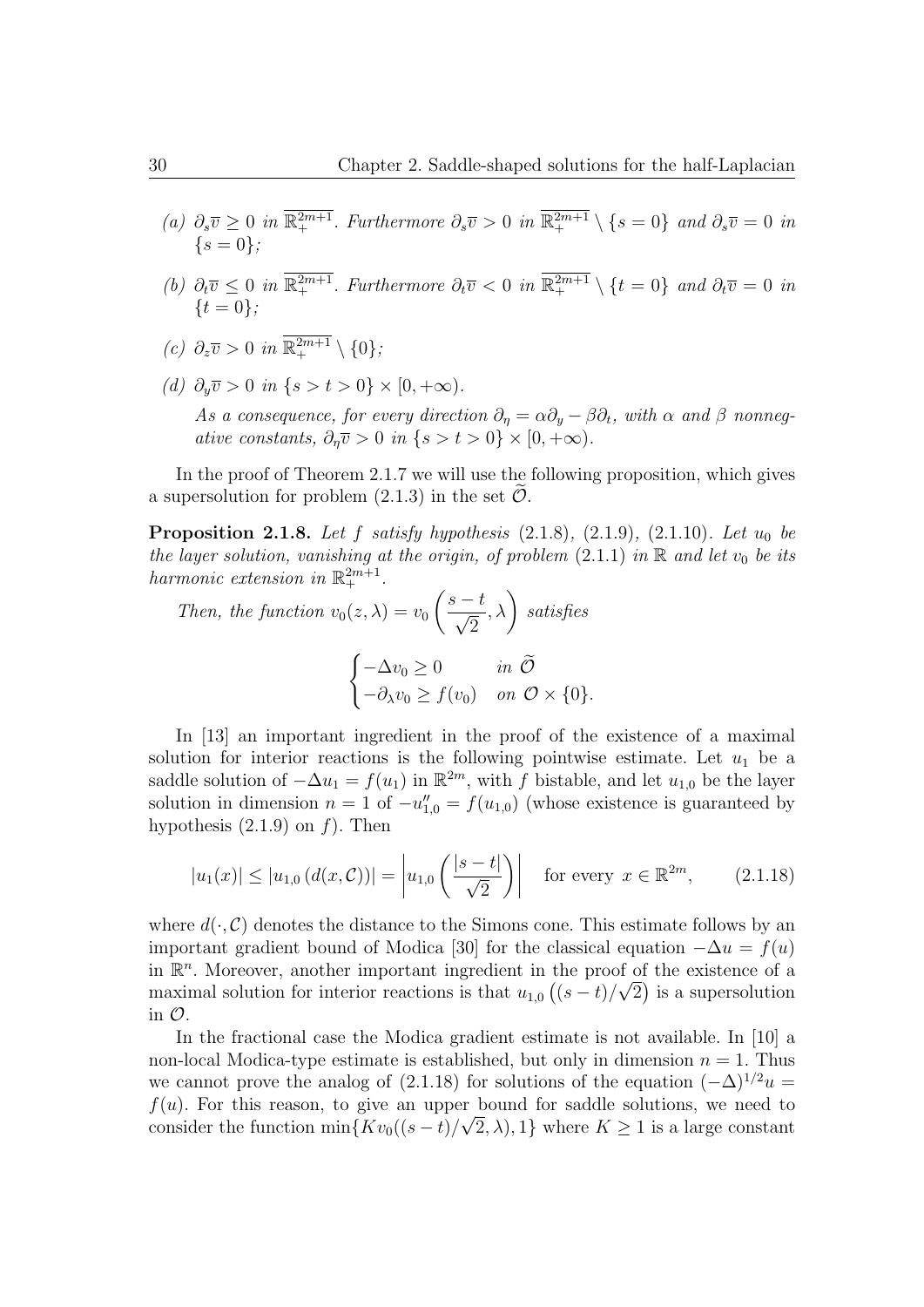depending only on *n* and *f*. Proposition 2.1.8 implies that this function is a supersolution in  $\mathcal O$ . Moreover, we will show that there exists  $K \geq 1$ , depending only on *n* and *f*, such that if *v* is a bounded solution of problem (2.1.3), then

$$
|v(x, \lambda)| \le \min\{Kv_0(|s-t|/\sqrt{2}, \lambda), 1\}, \text{ for every } (x, \lambda) \in \mathbb{R}^{2m+1}_+.
$$
 (2.1.19)

Estimate (2.1.19) follows by regularity results established in [10]. More precisely, in [10] Cabré and Solà-Morales proved that if  $v$  is a bounded solution of  $(2.1.3)$ , then there exists a constant *C* depending on *n* and  $||f||_{C^1}$  such that

$$
|\nabla v(x,\lambda)| \le C \quad \text{for every } x \in \mathbb{R}^n \text{ and } \lambda \ge 0.
$$

If *v* is a saddle solution, then  $v(x, \lambda) = v(y, z, \lambda) = 0$  on  $\mathcal{C} = \{z = 0\}$  and then

$$
|v(x,\lambda)| = |v(y,z,\lambda)| \le C|z| \quad \text{for every } x \in \mathbb{R}^n \text{ and } \lambda \ge 0.
$$

Thus, we can choose *K* big enough such that

 $\min\{C|z|, 1\} \leq \min\{Kv_0(z, \lambda), 1\}.$ 

This is possible since  $v_0(z, \lambda) > 0$  for every  $z > 0$ ,  $\lambda \geq 0$  and  $\partial_z v_0(0, \lambda) > 0$  for every  $\lambda \geq 0$ .

In section 6, we prove the following theorem concerning the asymptotic behaviour at infinity for a class of solutions which contains saddle-shaped solutions.

**Theorem 2.1.9.** *Let f satisfy conditions* (2.1.8)*,* (2.1.9)*, and* (2.1.10)*, and let u be a bounded solution of*  $(-\Delta)^{1/2}u = f(u)$  *in*  $\mathbb{R}^{2m}$  *such that*  $u \equiv 0$  *on*  $\mathcal{C}, u > 0$  *in*  $\mathcal{O} = \{s > t\}$  *and u is odd with respect to*  $\mathcal{C}$ *.* 

*Then, denoting*  $U(x) := u_0((s-t)/\sqrt{2}) = u_0(z)$  *we have,* 

$$
u(x) - U(x) \to 0 \quad and \quad \nabla u(x) - \nabla U(x) \to 0,\tag{2.1.20}
$$

*uniformly as*  $|x| \to \infty$ *. That is,* 

$$
||u - U||_{L^{\infty}(\mathbb{R}^{2m} \setminus B_R)} + ||\nabla u - \nabla U||_{L^{\infty}(\mathbb{R}^{2m} \setminus B_R)} \to 0 \text{ as } R \to \infty.
$$
 (2.1.21)

Our proof of Theorem 2.1.9 follows the one given by Cabré and Terra in  $[13]$ , and uses a compactness argument based on translations of the solutions, combined with two crucial Liouville-type results for nonlinear equations in the half-space and in a quarter of space.

Finally, in section 7 we establish that saddle-shaped solutions are instable in dimension  $2m = 4$  and  $2m = 6$ .

**Theorem 2.1.10.** *Let f satisfy conditions* (2.1.8)*,* (2.1.9)*,* (2.1.10)*. Then, every bounded solution u of*  $(-\Delta)^{1/2}u = f(u)$  *in*  $\mathbb{R}^{2m}$  *such that*  $u = 0$  *on the Simons cone*  $\mathcal{C} = \{s = t\}$  *and u has the same sign as*  $s - t$ *, is unstable in dimension*  $2m = 4$  $and 2m = 6.$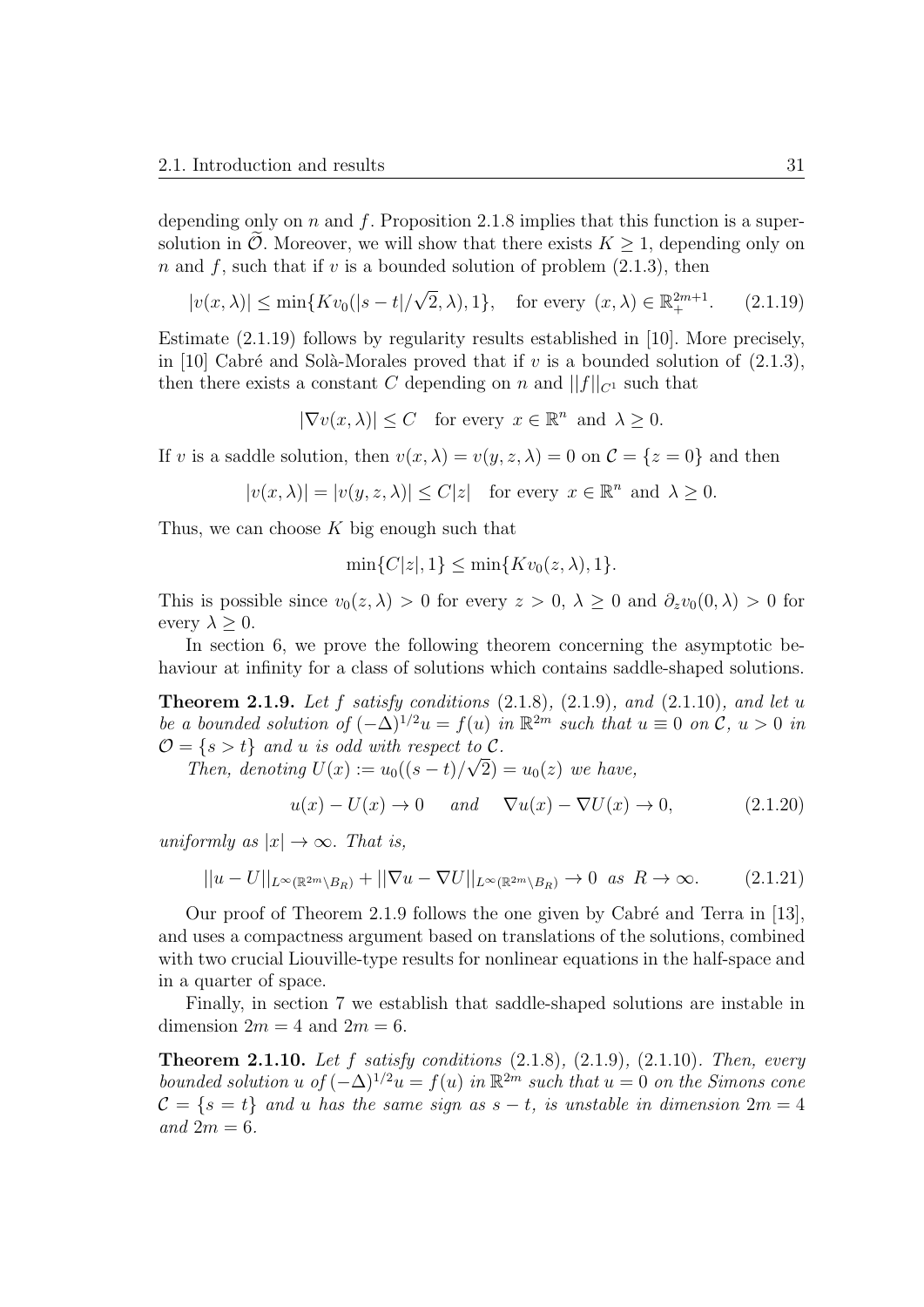Instability in dimension  $2m = 2$  follows by a result of Cabré and Solà Morales [10] which asserts that every stable solution of  $(2.1.1)$  in dimension  $n = 2$  is onedimensional. This is the analog of the conjecture of De Giorgi in dimension  $n = 2$ for the half-Laplacian.

In [12], Cabré and Terra proved instability in dimension  $2m = 4$  for saddleshaped solutions of the classical equation  $-\Delta u = f(u)$  in  $\mathbb{R}^4$ . A crucial ingredient in the proof of this result is the pointwise estimate (3.2.8).

However, in dimension  $2m = 6$ , this estimate is not enough to prove instability and thus Cabré and Terra used a more precise argument, based on some monotonicity properties and asymptotic behaviour of a maximal saddle solution.

As said before, we cannot prove the analog of (3.2.8) for solutions of the equation  $(-\Delta)^{1/2}u = f(u)$ .

Thus, here, we follow the argument introduced by Cabré and Terra in dimension  $2m = 6$ , both for the case  $2m = 4$  and  $2m = 6$ .

Using this approach, the crucial ingredients in the proof of Theorem 2.1.10 are:

- i) the equation satisfied by  $\overline{v}$ , which is the harmonic extension of the maximal saddle solution  $\overline{u}$  in  $\mathbb{R}^{2m+1}_{+}$ ;
- ii) a monotonicity property of  $\overline{v}$ ;
- iii) the asymptotic behaviour at infinity of  $\overline{v}$ .

The chapter is organized as follows:

- In section 2 we prove Theorem 2.1.6 concerning the existence of a saddle solution for the equation (2.1.1) in every dimension 2*m*.
- In section 3, we give a supersolution and a subsolution for the square root of the Laplacian in a domain  $H \subset \mathbb{R}^n$ . In particular we prove Proposition 2.1.8.
- *•* In section 4, we introduce the operator *DH,ϕ* and we establish maximum principles.
- In section 5, we prove the existence of a maximal saddle solution  $\bar{u}$  and its monotonicity properties (Theorem 2.1.7).
- In section 6, we prove Theorem 2.1.9, concerning the asymptotic behaviour.
- In section 7, we prove Theorem 2.1.10 about the instability of saddle solutions in dimensions  $2m = 4$  and  $2m = 6$ .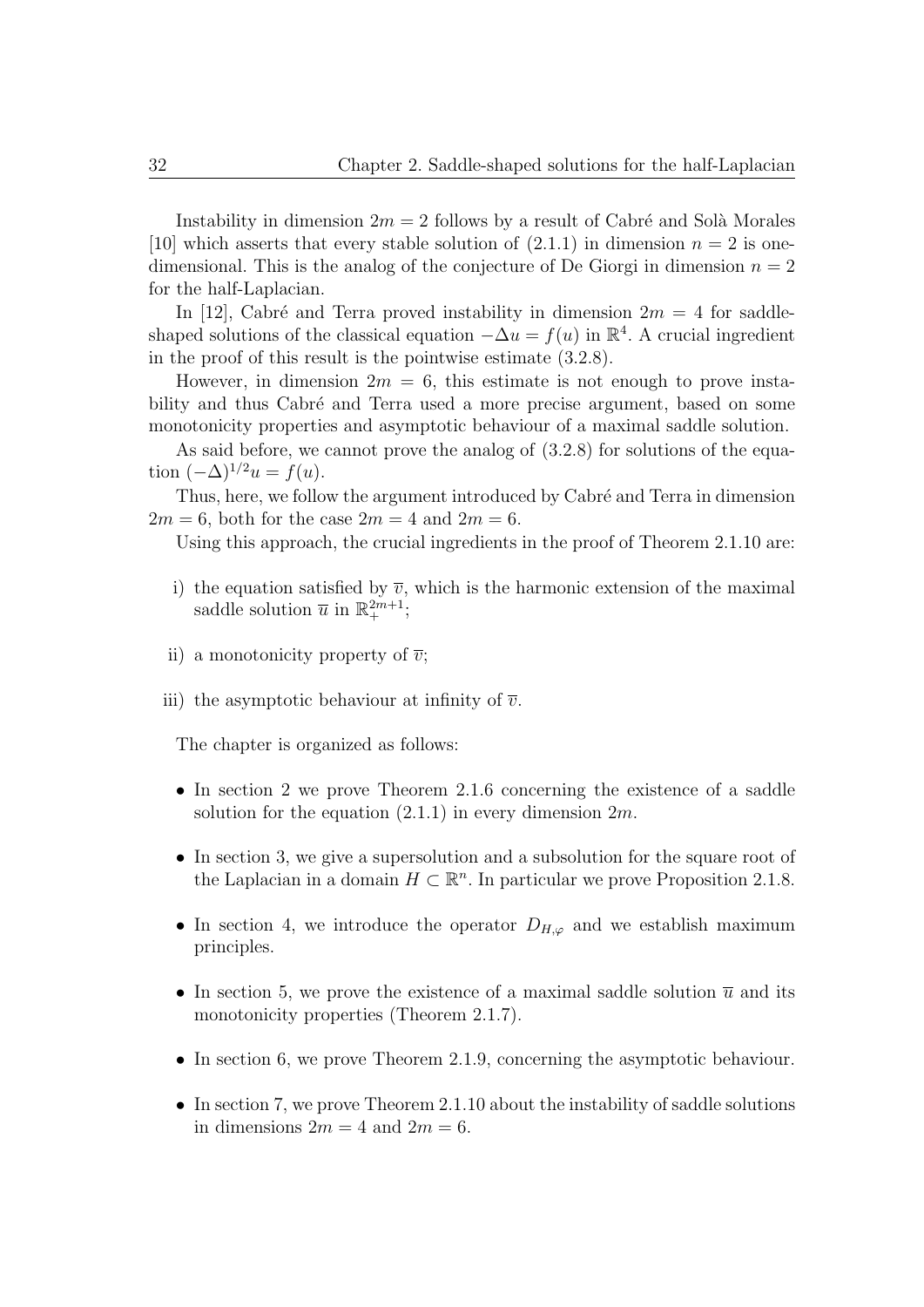# 2.2 Existence of a saddle solution in  $\mathbb{R}^{2m}$

In this section we prove the existence of a saddle solution  $u$  for problem  $(2.1.1)$ , by proving the existence of a solution  $v$  for problem  $(2.1.3)$  with the following properties:

1. *v* depends only on the variables *s*, *t* and  $\lambda$ . We write  $v = v(s, t, \lambda)$ ;

2. 
$$
v > 0
$$
 for  $s > t$ ;

3.  $v(s,t,\lambda) = -v(t,s,\lambda).$ 

We recall that we have defined the sets:

$$
\mathcal{O} = \{x \in \mathbb{R}^{2m} : s > t\} \subset \mathbb{R}^{2m}, \quad \widetilde{\mathcal{O}} = \{(x, \lambda) \in \mathbb{R}^{2m+1}_+ : x \in \mathcal{O}\} \subset \mathbb{R}^{2m+1}_+.
$$

Let  $B_R$  be the open ball in  $\mathbb{R}^{2m}$  centered at the origin and of radius R. We will consider the open bounded sets

$$
\mathcal{O}_R := \mathcal{O} \cap B_R = \{ s > t, |x|^2 = s^2 + t^2 < R^2 \} \subset \mathbb{R}^{2m}.
$$

 $\widetilde{\mathcal{O}}_{R,L} := (\mathcal{O} \cap B_R) \times (0,L) = \{(x,\lambda) \in \mathbb{R}^{2m+1}_+ : s > t, |x|^2 = s^2 + t^2 < R^2, \lambda < L\}.$ 

Note that

$$
\partial \mathcal{O}_R = (\mathcal{C} \cap \overline{B}_R) \cup (\partial B_R \cap \mathcal{O}).
$$

Before giving the proof of Theorem 2.1.6, we recall some results established in [10] concerning the regularity of weak solutions of problem  $(2.1.3)$ . Cabré and Solà-Morales [10] proved that every bounded weak solution  $v$  of problem  $(2.1.3)$ with  $f \in C^{1,\alpha}$ , satisfies  $v \in C^{1,\alpha}$ , for all  $0 < \alpha < 1$ . This result was deduced using the auxiliary function

$$
w(x,\lambda) = \int_0^\lambda v(x,t)dt,
$$

which is a solution of the Dirichlet problem

$$
\begin{cases}\n-\Delta w = f(v(x,0)) & \text{in } \mathbb{R}_+^{2m+1} \\
w(x,0) = 0 & \text{on } \partial \mathbb{R}_+^{2m+1}\n\end{cases}
$$

Applying the standard regularity results for the Dirichlet problem above, they deduce regularity for the solution  $v$  of problem  $(2.1.3)$ . Moreover, using standard elliptic estimates for bounded harmonic functions, we have that the following gradient bound for *v* holds:

$$
|\nabla v(x,\lambda)| \le \frac{C}{1+\lambda} \quad \text{for every } (x,\lambda) \in \mathbb{R}_+^{2m+1}.
$$
 (2.2.1)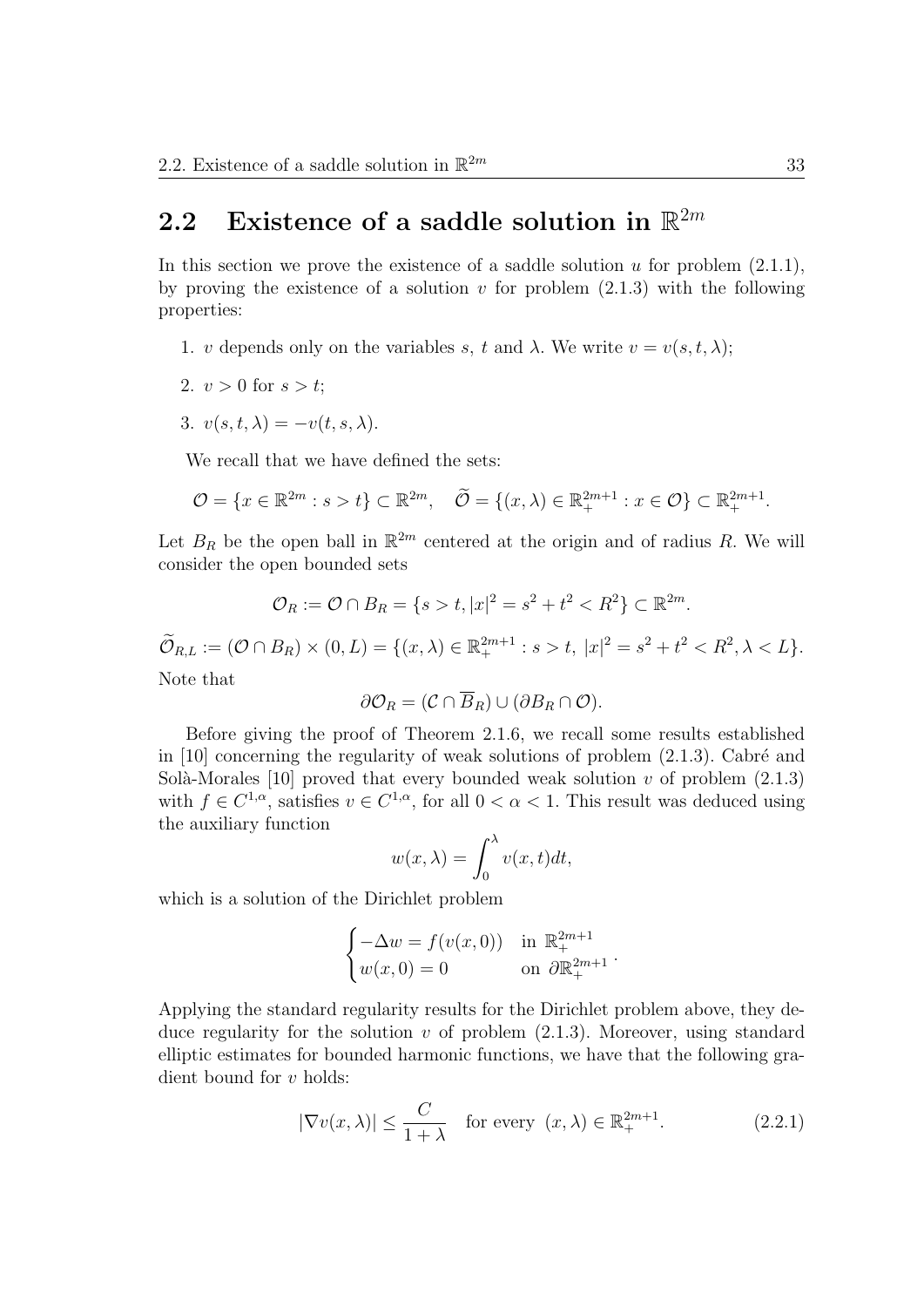We define now the sets

$$
\widetilde{L}^2(\widetilde{\mathcal{O}}_{R,L}) = \{ v \in L^2(\widetilde{\mathcal{O}}_{R,L}) : v = v(s,t,\lambda) \text{ a.e.} \}
$$

and

$$
\widetilde{H}_0^1(\widetilde{\mathcal{O}}_{R,L}) = \{ v \in H^1(\widetilde{\mathcal{O}}_{R,L}) : v \equiv 0 \text{ on } \partial^+ \widetilde{\mathcal{O}}_{R,L}, v = v(s, t, \lambda) \text{ a.e.} \}.
$$

They are, respectively, the set of  $L^2$  functions in the bounded open set  $\mathcal{O}_{R,L}$  which depend only on *s*, *t*, and  $\lambda$ , and the set of  $H<sup>1</sup>$  functions in the bounded open set  $\mathcal{O}_{R,L}$  which depend only on *s*, *t* and  $\lambda$  and which vanish on the positive boundary  $\partial^+ \tilde{\mathcal{O}}_{R,L}$  in the weak sense.

We recall that the inclusion  $H_0^1(\mathcal{O}_{R,L}) \subset \subset L^2(\mathcal{O}_{R,L})$  is compact (see [10]). Indeed, let  $v \in H_0^1(\mathcal{O}_{R,L})$ . Since  $v \equiv 0$  on  $\partial^+\mathcal{O}_{R,L}$ , we can extend *v* to be iden- $\text{trically } 0 \text{ in } \mathbb{R}^{2m+1} \setminus \mathcal{O}_{R,L}, \text{ and we have } v \in \tilde{H}^1(\mathbb{R}^{2m+1}_+) = \{v \in H^1(\mathbb{R}^{2m+1}_+) : v = 0\}$  $v(s, t, \lambda)$  a.e.<sup>}</sup>. We have

$$
\int_{\partial^0 \widetilde{\mathcal{O}}_{R,L}} |v(x,0)|^2 dx = -\int_{\mathbb{R}^{n+1}_+} \partial_{\lambda} (|v|^2) = -2 \int_{\mathbb{R}^{n+1}_+} v \partial_{\lambda} v \leq C ||v||_{\widetilde{L}^2(\widetilde{\mathcal{O}}_{R,L})} ||v||_{\widetilde{H}^1(\widetilde{\mathcal{O}}_{R,L})}.
$$

Now, the compactness of the inclusion, follows from the fact that since  $v \equiv 0$  on  $\partial^+ \mathcal{O}_{R,L}$  a.e., then  $H_0^1(\mathcal{O}_{R,L})$  ⊂*⊂*  $L^2(\mathcal{O}_{R,L})$  is compact (to see this it is enough to extend *v* to be identically zero in a  $A \setminus \mathcal{O}_{R,L}$ , where  $A \subset \mathbb{R}^{n+1}_+$  is a Lipschitz set containing  $\mathcal{O}_{R,L}$ ).

We can now give the proof of Theorem 2.1.6.

*Proof of Theorem 2.1.6.* As already mentioned, we prove the existence of a solution *v* for the problem (2.1.3) such that  $v = v(s, t, \lambda)$  and  $v(s, t, \lambda) = -v(-t, s, \lambda)$ . The space  $H_0^1(\mathcal{O}_{R,L})$ , defined above, is a weakly closed subspace of  $H^1(\mathcal{O}_{R,L})$ .

Consider the energy functional in  $\mathcal{O}_{R,L}$ ,

$$
\mathcal{E}_{\widetilde{\mathcal{O}}_{R,L}}(v) = \int_{\widetilde{\mathcal{O}}_{R,L}} \frac{1}{2} |\nabla v|^2 + \int_{\partial^0 \widetilde{\mathcal{O}}_{R,L}} G(v) \quad \text{for every } v \in \widetilde{H}_0^1(\widetilde{\mathcal{O}}_{R,L}).
$$

Next, we prove the existence of a minimizer of the functional among functions in this space. Recall that we assume condition (2.1.9) on *G*, that is,

$$
G(\pm 1) = 0
$$
 and  $G > 0$  in  $(-1, 1)$ .

We define a continuous extension  $\tilde{G}$  of *G* in  $\mathbb R$  such that

- $\tilde{G} = G$  in [−1, 1],
- $\widetilde{G} > 0$  in  $\mathbb{R} \setminus [-1, 1],$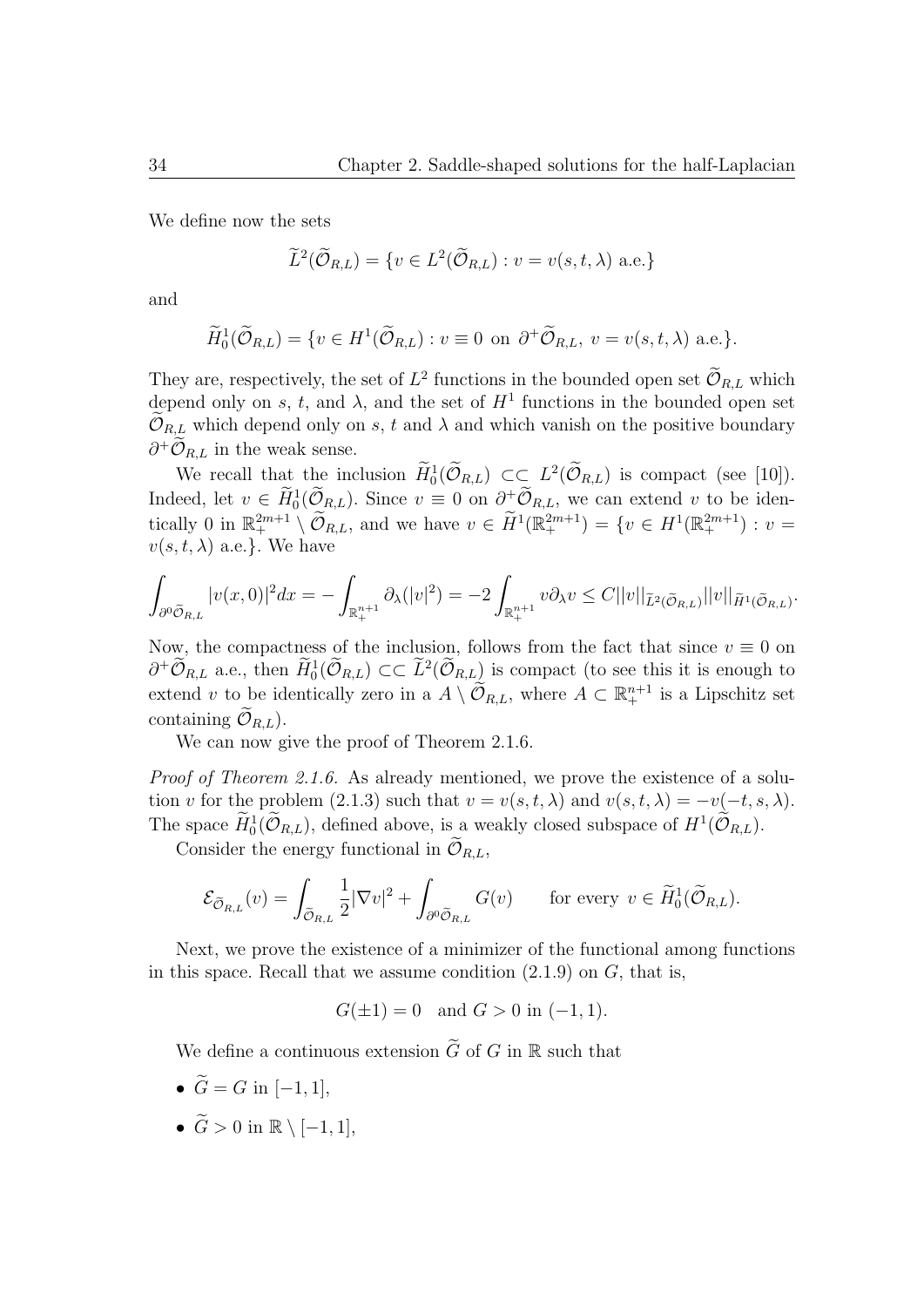- $\widetilde{G}$  is even.
- $\tilde{G}$  has linear growth at infinity.

We consider the new energy functional

$$
\widetilde{\mathcal{E}}_{\widetilde{\mathcal{O}}_{R,L}}(v) = \int_{\widetilde{\mathcal{O}}_{R,L}} \frac{1}{2} |\nabla v|^2 + \int_{\partial^0 \widetilde{\mathcal{O}}_{R,L}} \widetilde{G}(v) \quad \text{for every} \quad v \in \widetilde{H}_0^1(\widetilde{\mathcal{O}}_{R,L}).
$$

Note that every minimizer *w* of  $\tilde{\mathcal{E}}_{\tilde{\mathcal{O}}_{R,L}}(\cdot)$  in  $\tilde{H}_0^1(\tilde{\mathcal{O}}_{R,L})$  such that  $-1 \leq w \leq 1$  is also a minimizer of  $\mathcal{E}_{\tilde{\mathcal{O}}_{R,L}}(\cdot)$  in the set

$$
\{v \in \widetilde{H}_0^1(\widetilde{\mathcal{O}}_{R,L}): v = v(s, t, \lambda), -1 \le v \le 1\}
$$

We show that  $\mathcal{E}_{\tilde{\mathcal{O}}_{R,L}}(\cdot)$  admits a minimizer in  $H_0^1(\mathcal{O}_{R,L})$ . Indeed, by the properties of *G*, it follows that  $\mathcal{E}_{\tilde{O}_{R,L}}(\cdot)$  is well-defined, bounded below and coercive in  $H_0^1(\mathcal{O}_{R,L})$ . Hence, using the compactness of the inclusion  $H_0^1(\mathcal{O}_{R,L}) \subset\subset L^2(\partial^0 \mathcal{O}_{R,L}),$ taking a minimizing sequence  $\{v_{R,L}^k\} \in H_0^1(\mathcal{O}_{R,L})$  and a subsequence convergent in  $L^2(\partial^0 O_{R,L})$ , we conclude that  $\mathcal{E}_{\tilde{O}_{R,L}}(\cdot)$  admits an absolute minimizer  $v_{R,L}$  in  $H_0^1(\mathcal{O}_{R,L})$ .

Note moreover that, without loss of generality, we may assume that  $0 \le v_{R,L}^k \le$ 1 in  $\mathcal{O}_{R,L}$  because, if not, we can replace the minimizing sequence  $v_{R,L}^k$  with the sequence  $\min\{|v_{R,L}^k|, 1\} \in H_0^1(\mathcal{O}_{R,L})$ . Indeed, it is also minimizing because  $\tilde{G}$  is even and  $\widetilde{G} \geq \widetilde{G}(1)$ . Then the absolute minimizer  $v_{R,L}$  is such that  $0 \leq v_{R,L} \leq 1$ in  $\mathcal{O}_{R,L}$ .

Next, we can consider perturbations  $v_{R,L} + \xi$  of  $v_{R,L}$ , with  $\xi$  depending only on *s, t* and  $\lambda$ , and having compact support in  $\mathcal{O}_{R,L} \cap \{t > 0\}$ . In particular  $\xi$  vanishes in a neighborhood of  $\{t = 0\}$ . Since the problem  $(2.1.3)$  in  $(s, t, \lambda)$  coordinates is the first variation of  $\mathcal{E}_{\tilde{\mathcal{O}}_{R,L}}(v)$  —recall that  $\mathcal{E}$  has the form (2.1.16) on  $H_0^1$  functions and the equation is not singular away from  $\{s = 0\}$  and  $\{t = 0\}$ , we deduce that  $v_{R,L}$  is a solution of (2.1.15) in  $\widetilde{\mathcal{O}}_{R,L} \cap \{t > 0\}.$ 

We now prove that  $v_{R,L}$  is also a solution in all of  $\mathcal{O}_{R,L}$ , that is, also across  ${t = 0}$ . To see this for dimensions  $2m + 1 \geq 5$ , let  $\xi_{\varepsilon}$  be a smooth function of *t* alone being identically 0 in  $\{t < \varepsilon/2\}$  and identically 1 in  $\{t > \varepsilon\}$ . Let  $\varphi \in C_0^{\infty}(\mathcal{O}_{R,L} \cup \partial^0 \mathcal{O}_{R,L})$ , multiply the equation  $-\Delta v_{R,L} = 0$  by  $\varphi \xi_{\varepsilon}$  and integrate by parts to obtain

$$
\int_{\widetilde{\mathcal{O}}_{R,L}}\nabla v_{R,L}\nabla\varphi\,\xi_{\varepsilon}+\int_{\widetilde{\mathcal{O}}_{R,L}\cap\{t<\varepsilon\}}\nabla v_{R,L}\,\varphi\,\nabla\xi_{\varepsilon}+\int_{\partial^0\widetilde{\mathcal{O}}_{R,L}}\partial_{\lambda}v_{R,L}\,\varphi\,\xi_{\varepsilon}=0.
$$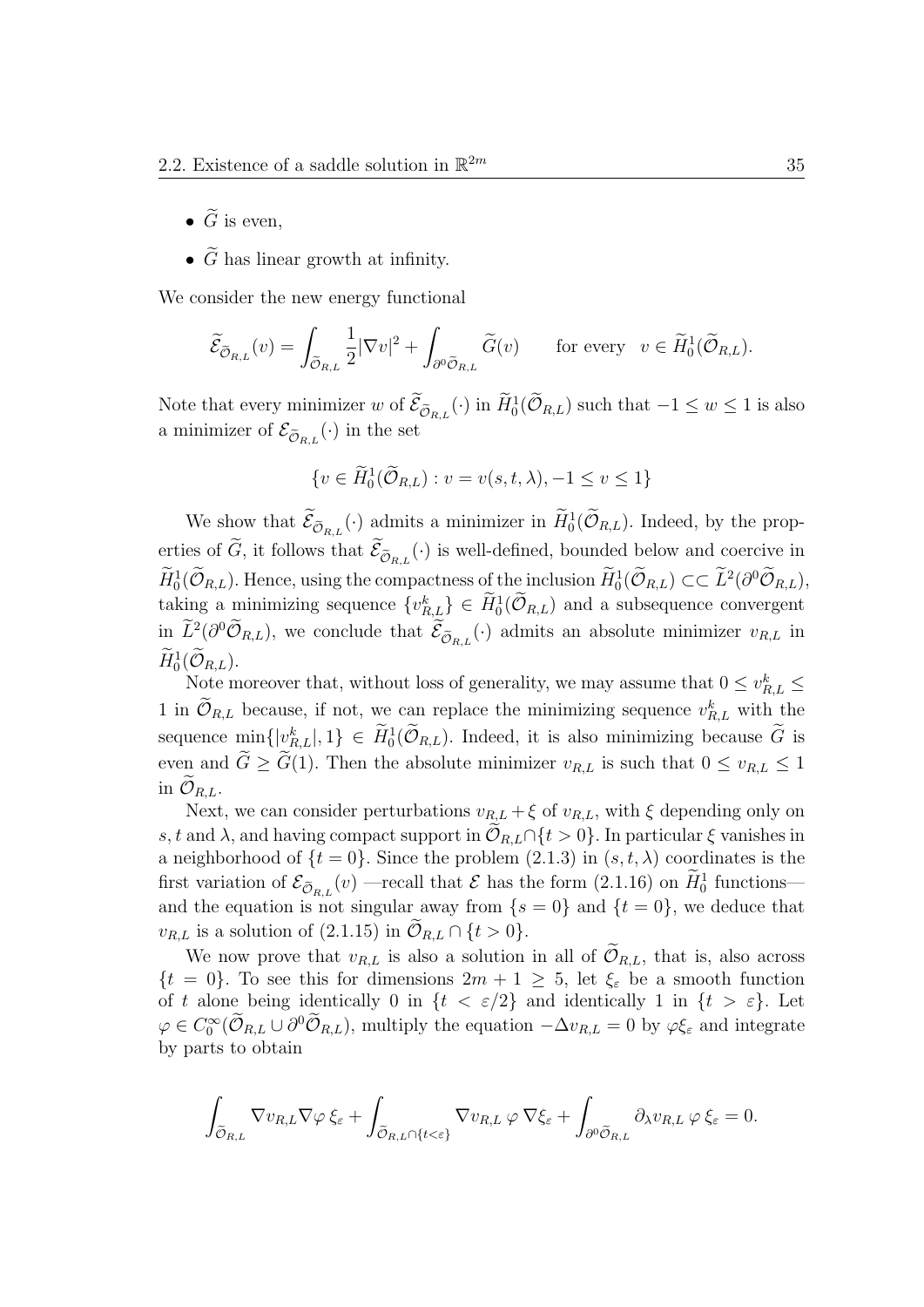Reminding that  $v_{R,L}$  satisfies the Neumann condition  $-\partial_\lambda v_{R,L} = f(v_{R,L})$  on  $\partial^0 \tilde{\mathcal{O}}_{R,L}$ , we get

$$
\int_{\tilde{\mathcal{O}}_{R,L}} \nabla v_{R,L} \nabla \varphi \, \xi_{\varepsilon} + \int_{\tilde{\mathcal{O}}_{R,L} \cap \{t < \varepsilon\}} \nabla v_{R,L} \, \varphi \, \nabla \xi_{\varepsilon} = \int_{\partial^0 \tilde{\mathcal{O}}_{R,L}} f(v_{R,L}) \, \varphi \, \xi_{\varepsilon}.\tag{2.2.2}
$$

We conclude by seeing that the second integral on the left hand side goes to zero as  $\varepsilon \to 0$ . Indeed, by Cauchy-Schwartz inequality,

$$
\left| \int_{\tilde{\mathcal{O}}_{R,L} \cap \{t < \varepsilon\}} \nabla v_{R,L} \varphi \nabla \xi_{\varepsilon} \, dx \, dx \right|^{2} \leq C \int_{\tilde{\mathcal{O}}_{R,L} \cap \{t < \varepsilon\}} |\nabla v_{R,L}|^{2} \, dx \, dx \int_{\tilde{\mathcal{O}}_{R,L} \cap \{t < \varepsilon\}} |\nabla \xi_{\varepsilon}|^{2} \, dx \, dx. \tag{2.2.3}
$$

 $|\nabla \xi_{\varepsilon}|^2 \le C/\varepsilon^2$ ,  $|\mathcal{O}_{R,L} \cap {\{t < \varepsilon\}}| \le C_R \varepsilon^m L$ , and  $m \ge 2$ , the second factor in the previous bound, is bounded independently of  $\varepsilon$ . At the same time, the first factor tends to zero as  $\varepsilon \to 0$ , since  $|\nabla v_{R,L}|^2$  is integrable in  $\mathcal{O}_{R,L}$ .

In dimension  $2m + 1 = 3$ , the previous proof does not apply and we argue as follows. We consider perturbations  $\xi \in \tilde{H}_{0,l}^1(\tilde{O}_{R,L})$  which do not vanish on  $\{t=0\}$ . Considering the first variation of energy and integrating by parts, we find that the boundary flux  $s^{m-1}t^{m-1}\partial_t v_{R,L} = \partial_t v_{R,L}$  (here  $m-1=0$ ) must be identically 0 on  ${t = 0}$ . This implies that  $v_{R,L}$  is a solution also across  ${t = 0}$ .

We have established the existence of a solution  $v_{R,L}$  in  $\mathcal{O}_{R,L}$  with  $0 \le v_{R,L} \le 1$ . Considering the odd reflection of  $v_{R,L}$  with respect to  $\mathcal{C} \times \mathbb{R}^+$ ,

$$
v_{R,L}(s,t,\lambda) = -v_{R,L}(t,s,\lambda),
$$

we obtain a solution in  $B_R \setminus \{0\} \times (0, L)$ . Using the same cut-off argument as above, but choosing now  $1 - \xi_{\varepsilon}$  to have support in the ball of radius  $\varepsilon$  around 0, we conclude that  $v_{R,L}$  is also solution around 0, and hence in all of  $B_R \times (0, L)$ . Here, the cut-off argument also applies in dimension 3.

We now wish to pass to the limit in *R* and *L*, and obtain a solution in all of  $\mathbb{R}^{2m+1}_+$ . Let  $S > 0$ ,  $L' > 0$  and consider the family  $\{v_{R,L}\}\$  of solutions in  $B_{S+2} \times$  $[0, L' + 2]$ , with  $R > S + 2$  and  $L > L' + 2$ . Since  $|v_{R,L}| \leq 1$ , regularity results proved in [10], applied in  $B_2 \times [0, 2]$  where  $B_2$  is centered at points in  $\overline{B}_S \times [0, L']$ , give a uniform  $C^{2,\alpha}(\overline{B}_S \times [0,L'])$  bound for  $v_{R,L}$  (uniform with respect to R). We have

$$
|\nabla v_{R,L}| \le C \quad \text{in } B_S \times [0, L'], \qquad \text{for all } R > S+2, \ L > L' + 2 \tag{2.2.4}
$$

for some constant *C* independent of *S*, *R*, *L* and *L'*. Moreover since  $v_{R,L}$  is harmonic and bounded we have that

$$
|\nabla v_{R,L}(x,\lambda)| \le \frac{C}{\lambda} \quad \text{in } B_R \times (1,L). \tag{2.2.5}
$$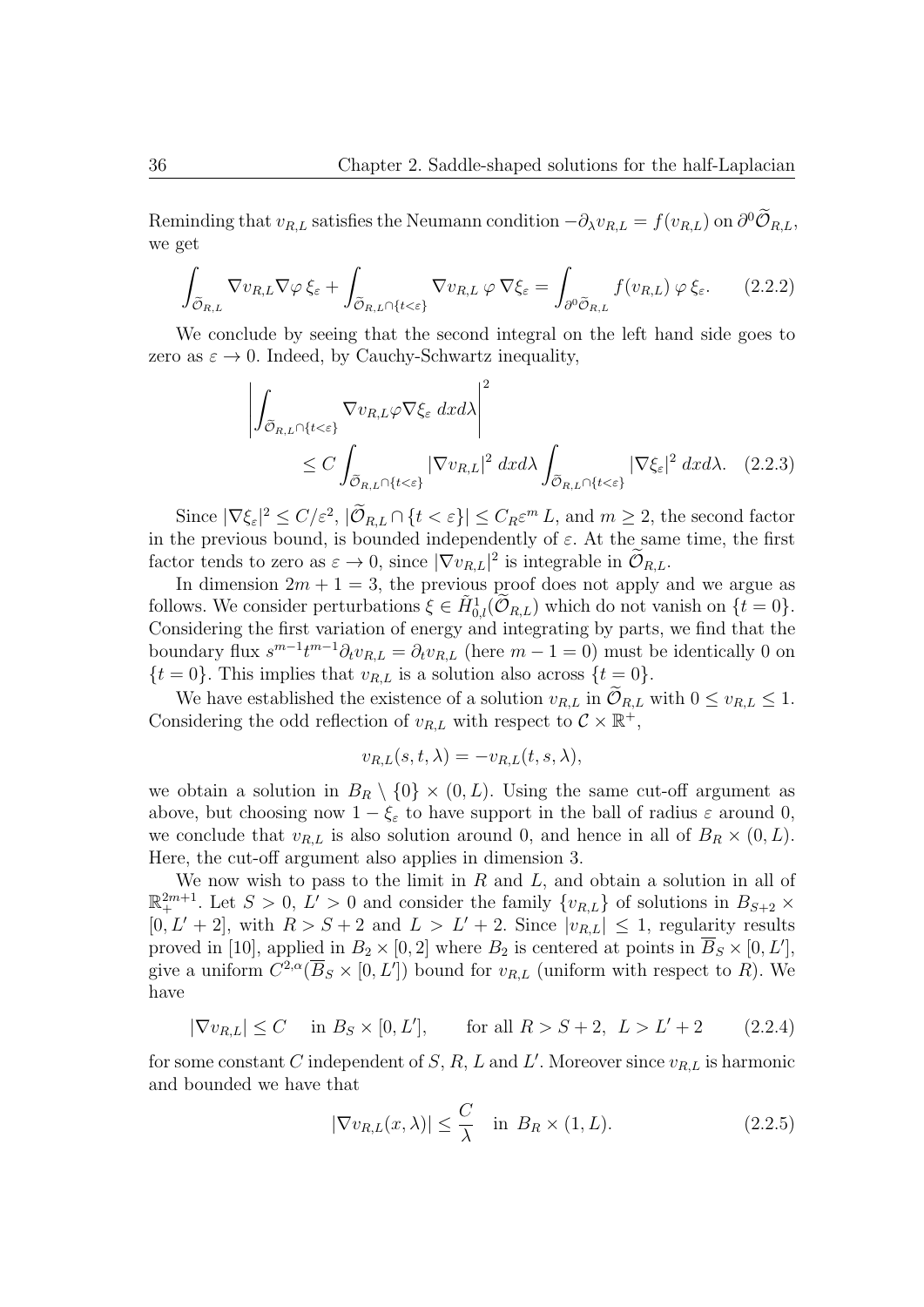Choose now  $L = R^{\gamma}$ , with  $1/2 < \gamma < 1$ . By the Arzelà-Ascoli Theorem, a subsequence of  $\{v_{R,L}\}$  converges in  $C^2(\overline{B}_S\times[0,S^{\gamma}])$  to a solution in  $B_S\times(0,S^{\gamma})$ . Taking  $S = 1, 2, 3, \ldots$  and making a Cantor diagonal argument, we obtain a sequence  $v_{R_j,R_j}$  converging in  $C_{loc}^2(\mathbb{R}^{2m+1}_+)$  to a solution  $v \in C^2(\mathbb{R}^{2m+1}_+)$ . By construction we have found a solution *v* in  $\mathbb{R}^{2m+1}$  depending only on *s*, *t* and  $\lambda$ , such that  $v(s, t, \lambda) = -v(t, s, \lambda), |v| \leq 1$  and  $v \geq 0$  in  $\{s > t\}$ . We want to prove now that  $|v|$  < 1. Indeed remind that *v* satisfies

$$
\begin{cases} \Delta v = 0 & \text{in } \mathbb{R}^{2m+1}_+ \\ -\partial_{\lambda} v = f(v) & \text{on } \partial \mathbb{R}^{2m+1} \end{cases}
$$

Since  $f(1) = 0$  and *v* is not identically 1 (because  $v \equiv 0$  on  $\mathcal{C} \times \mathbb{R}^+$ ), using that  $v \leq 1$  and applying the maximum principle and Hopf's Lemma, we conclude that  $v < 1$ . In the same way we prove that  $v > -1$ .

It only remains to prove that  $v \neq 0$  in  $\mathbb{R}^{2m+1}$ . Then, the strong maximum principle and Hopf's Lemma lead to  $v > 0$  in  $\{s > t\} \times \mathbb{R}^+$  since  $f(0) = 0$  and  $v \geq 0$  in  $\{s > t\} \times \mathbb{R}^+$ .

To prove that  $v \neq 0$  in  $\mathbb{R}^{2m+1}_+$ , we establish an energy estimate for the saddle solution constructed above, which is not sharp, but it is enough to prove  $v \neq 0$  in  $\mathcal{O} = \{s > t\} \times \mathbb{R}^+.$ 

We use a comparison argument, based on the minimality property of  $v_{R,L}$  in the set  $\mathcal{O}_{R,L}$ .

Let  $1/2 \leq \gamma \leq 1$  and  $\beta$  be a positive real number depending only on  $\gamma$  and such that  $1/2 \leq \beta < \gamma < 1$ . Let  $S < R-2$ , since we have chosen before  $L = R^{\gamma}$ , then  $S^{\gamma} < L$ . We consider a  $C^1$  function  $g : \tilde{\mathcal{O}}_{S,S^{\gamma}} \to \mathbb{R}$  defined as follows:

$$
g(x,\lambda) = g(s,t,\lambda) = \eta(s,t) \min\left\{1, \frac{s-t}{\sqrt{2}}\right\} + (1-\eta(s,t))v_{R,L}(s,t,\lambda),
$$

where *η* is a smooth function depending only on  $r^2 = s^2 + t^2$  such that  $\eta \equiv 1$ in  $B_{S-1}$  and  $\eta \equiv 0$  outside  $B_S$ . Observe that *g* agrees with  $v_{R,L}$  on the lateral boundary of  $\mathcal{O}_{S,S^{\gamma}}$  and *g* is identically 1 inside  $[\mathcal{O}_{S-1} \cap \{(s-t)/\sqrt{2} > 1\}] \times (0, S^{\gamma})$ . By  $(2.2.4)$  and  $(2.2.5)$ , we have that

$$
|\nabla g(x,\lambda)| \le \frac{C}{\lambda+1} \quad \text{for every } (x,\lambda) \in \widetilde{\mathcal{O}}_{S,S^{\gamma}}.
$$
 (2.2.6)

Next we consider a  $C^1$  function  $\xi : (0, S^{\gamma}) \to (0, +\infty)$ , such that

$$
\xi(\lambda) = \begin{cases} 1 & \text{if } 0 < \lambda \le S^{\gamma} - S^{\beta} \\ \frac{\log S^{\gamma} - \log \lambda}{\log S^{\gamma} - \log (S^{\gamma} - S^{\beta})} & \text{if } S^{\gamma} - S^{\beta} < \lambda \le S^{\gamma} \end{cases}
$$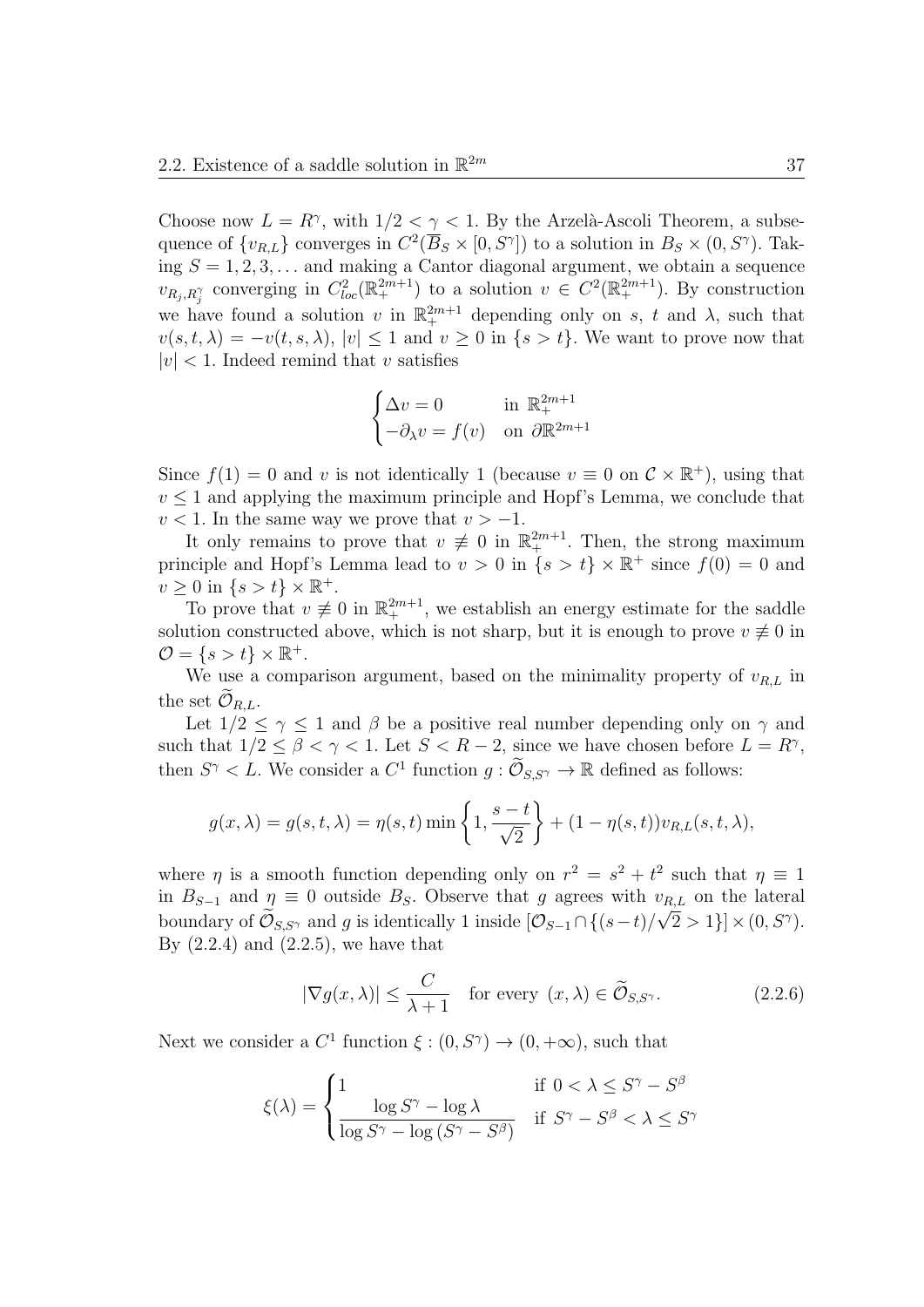Then, we define  $w : \widetilde{\mathcal{O}}_{S,S^{\gamma}} \to (-1,1)$  as follows

$$
w(x,\lambda) = \xi(\lambda)g(x,\lambda) + [1 - \xi(\lambda)]v_{R,L}(x,\lambda).
$$
\n(2.2.7)

Observe that *w* agree with  $v_{R,L}$  on  $\partial^+\mathcal{O}_{S,S}$ <sup>*γ*</sup> and  $w \equiv 1$  in  $\mathcal{O}_{S-1,S^{\gamma}-S^{\beta}}$ . We extend *w* to be identically equal to  $v_{R,L}$  in  $\widetilde{\mathcal{O}}_{R,L} \setminus \widetilde{\mathcal{O}}_{S,S}$ *,* By minimality of  $v_{R,L}$  in  $\mathcal{O}_{R,L}$ , we have

$$
\mathcal{E}_{\widetilde{\mathcal{O}}_{R,L}}(v_{R,L}) \leq \mathcal{E}_{\widetilde{\mathcal{O}}_{R,L}}(w).
$$

Thus, since  $w = v_{R,L}$  in  $\widetilde{\mathcal{O}}_{R,L} \setminus \widetilde{\mathcal{O}}_{S,S^{\gamma}},$  we get

$$
\mathcal{E}_{\widetilde{\mathcal{O}}_{S,S^{\gamma}}}(v_{R,L}) \leq \mathcal{E}_{\widetilde{\mathcal{O}}_{S,S^{\gamma}}}(w).
$$

We give now an estimate for  $\mathcal{E}_{\tilde{\mathcal{O}}_{S,S}^{\gamma}}(w)$ . First, observe that, since  $w \equiv 1$  on  $\mathcal{O}_{S-1}$ , then

$$
\int_{\mathcal{O}_S} G(w) = \int_{\mathcal{O}_S \backslash \mathcal{O}_{S-1}} G(w) \le C|\mathcal{O}_S \backslash \mathcal{O}_{S-1}| \le CS^{2m-1}.
$$
 (2.2.8)

Next, we give a bound for the Dirichlet energy of *w*. We have

$$
\int_{\widetilde{\mathcal{O}}_{S,S^{\gamma}}} |\nabla w(x,\lambda)|^2 dx d\lambda = \int_{\widetilde{\mathcal{O}}_{S,S^{\gamma}-S^{\beta}}} |\nabla w(x,\lambda)|^2 dx d\lambda \n+ \int_{\widetilde{\mathcal{O}}_{S,S^{\gamma}}\backslash\widetilde{\mathcal{O}}_{S,S^{\gamma}-S^{\beta}}} |\nabla w(x,\lambda)|^2 dx d\lambda. (2.2.9)
$$

Since  $w \equiv 1$  in  $\mathcal{O}_{S-1,S^{\gamma}-S^{\beta}}$ , we get

$$
\int_{\widetilde{\mathcal{O}}_{S,S^{\gamma}}} |\nabla w(x,\lambda)|^2 dx d\lambda \leq CS^{2m-1+\gamma} + \int_{\widetilde{\mathcal{O}}_{S,S^{\gamma}}\backslash \widetilde{\mathcal{O}}_{S,S^{\gamma}-S^{\beta}}} |\nabla w(x,\lambda)|^2 dx d\lambda. \tag{2.2.10}
$$

Consider now the integral on the right-hand side of (2.2.10). By the definition of *w* (2.2.7), we have that

$$
|\nabla w(x,\lambda)|^2 \leq |\xi'(\lambda)|^2 [g(x,\lambda) + v_{R,L}(x,\lambda)]^2 + \{|\nabla g|^2 + |\nabla v_{R,L}(x,\lambda)|^2\} [1 + \xi(\lambda)]^2.
$$

Integrating in  $\mathcal{O}_{S,S^{\gamma}} \setminus \mathcal{O}_{S,S^{\gamma}-S^{\beta}}$ , using that *g*,  $|\nabla g|$ , *v*, and  $\xi$  are bounded, the definition of  $\xi$ , and the gradient bounds (2.2.5) and (2.2.6) for  $v_{R,L}$  and for *g*, we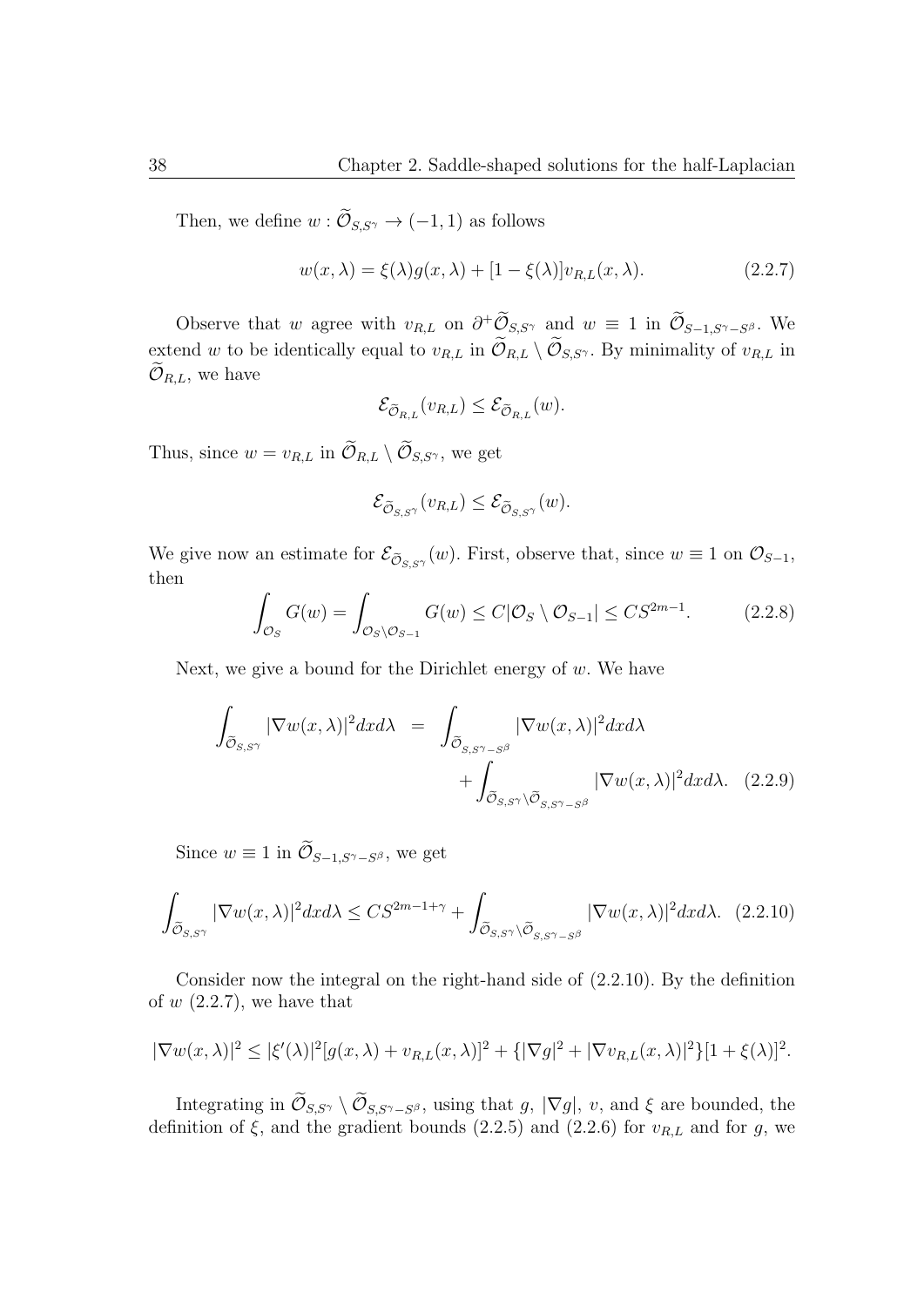get

$$
\int_{\tilde{\mathcal{O}}_{S,S}\gamma\backslash\tilde{\mathcal{O}}_{S,S}\gamma-S^{\beta}} |\nabla w(x,\lambda)|^{2} \leq C \int_{\mathcal{O}_{S}} \int_{S^{\gamma}-S^{\beta}}^{S^{\gamma}} |\xi'(\lambda)|^{2} d\lambda dx + C \int_{\mathcal{O}_{S}} \int_{S^{\gamma}-S^{\beta}}^{S^{\gamma}} \frac{1}{\lambda^{2}} d\lambda dx
$$
\n
$$
\leq C \left[ \frac{1}{\left(\log \frac{S^{\gamma}}{S^{\gamma}-S^{\beta}}\right)^{2}} + 1 \right] \int_{\mathcal{O}_{S}} \int_{S^{\gamma}-S^{\beta}}^{S^{\gamma}} \frac{1}{\lambda^{2}} d\lambda dx
$$
\n
$$
\leq C S^{2m} \left[ \frac{1}{\left(-\log\left(1-S^{\beta-\gamma}\right)\right)^{2}} + 1 \right] \left[ \frac{1}{S^{\gamma}-S^{\beta}} - \frac{1}{S^{\gamma}} \right]
$$
\n
$$
\leq C S^{2m} \cdot S^{2(\gamma-\beta)} \cdot S^{-\gamma} \leq C S^{2m+\gamma-2\beta}.
$$
\n(2.2.11)

Combining (2.2.8), (2.2.10) and (2.2.11), we get

$$
\mathcal{E}_{\widetilde{\mathcal{O}}_{S,S^{\gamma}}}(w) \le C(S^{2m-1} + S^{2m-1+\gamma} + S^{2m+\gamma-2\beta}).\tag{2.2.12}
$$

Since, by hypothesis,  $\gamma$  and  $\beta = \beta(\gamma)$  satisfy  $1/2 \leq \beta < \gamma < 1$ , then there exists  $\varepsilon = \varepsilon(\gamma) > 0$  such that

$$
\mathcal{E}_{\widetilde{\mathcal{O}}_{S,S^{\gamma}}}(w) \leq C S^{2m-\varepsilon}.
$$

Thus by minimality of *vR,L*, we get

$$
\mathcal{E}_{\widetilde{\mathcal{O}}_{S,S^{\gamma}}}(v_{R,L}) \leq C S^{2m-\varepsilon}.
$$

We now let *R* and  $L = R^{\gamma}$  tend to infinity to obtain

$$
\mathcal{E}_{\widetilde{\mathcal{O}}_{S,S^{\gamma}}}(v) \leq C S^{2m-\varepsilon}.
$$

Note that this bound, after odd reflection with respect to  $C$ , leads to the energy bound (2.1.14)

$$
\mathcal{E}_{C_{S,S^{\gamma}}}(v) \leq CS^{2m-\varepsilon}.
$$

Using this estimate we prove the claim. Suppose that  $v \equiv 0$ . Then we would have

$$
c_m G(0)S^{2m} = \mathcal{E}_{C_{S,S}(\gamma)}(v) \leq C S^{2m-\varepsilon}.
$$

This is a contradiction for *S* large, and thus  $v \neq 0$ .

We give now the prove of the last part of the statement, that is, we prove stability of saddle-shaped solutions under perturbations vanishing on  $\mathcal{C} \times (0, +\infty)$ .

Since  $f(0) = 0$ , concavity leads to  $f'(w) \leq f(w)/w$  for all real numbers  $w \in$ (0*,* 1). Hence we have

$$
\begin{cases}\n-\Delta v = 0 & \text{in } \widetilde{\mathcal{O}} \\
-\frac{\partial v}{\partial \lambda} \ge f'(v)v & \text{on } \mathcal{O} \times \{0\}.\n\end{cases}
$$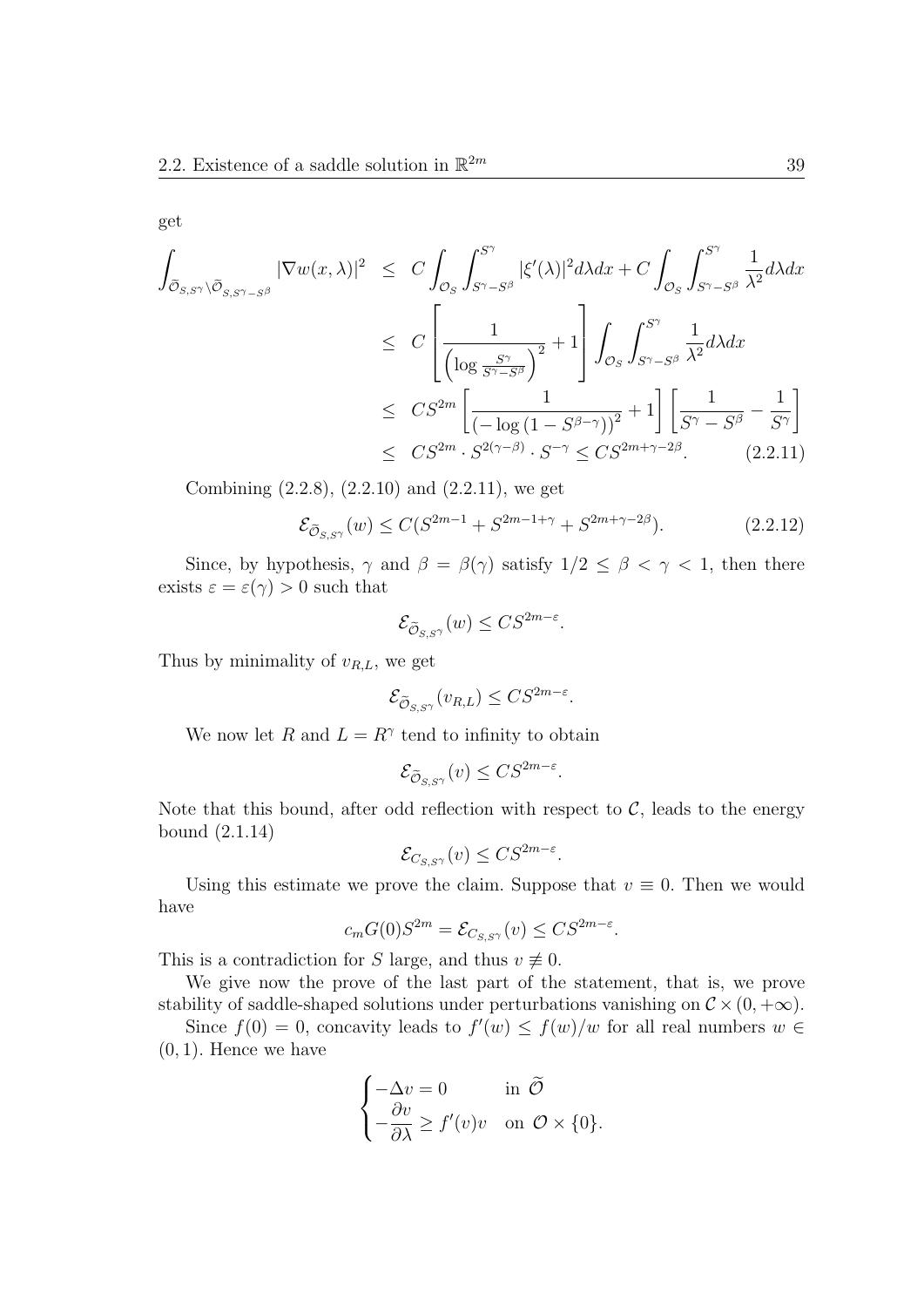By a simple argument (see the proof of Proposition 4.2 of [1]), it follows that the value of the quadratic form  $Q_v(\xi)$  is nonnegative for all  $\xi \in C^1$  with compact support in  $\mathcal{O} \cup \partial^0 \mathcal{O}$  (and not necessarily depending only on *s*, *t* and  $\lambda$ ). Indeed, multiply the equation  $-\Delta v = 0$  by  $\xi^2/v$ , where  $\xi \in C^1(\mathbb{R}^{2m+1}_+)$  with compact support in  $\mathcal{O} \cup \partial^0 \mathcal{O}$ , and integrate by parts in  $\mathcal{O}$ , we get:

$$
0 = \int_0^{+\infty} \int_{\mathcal{O}} (-\Delta v) \frac{\xi^2}{v} = \int_0^{+\infty} \int_{\mathcal{O}} \nabla v \cdot \nabla \xi \frac{2\xi}{v}
$$

$$
- \int_0^{+\infty} \int_{\mathcal{O}} |\nabla v|^2 \frac{\xi^2}{v^2} + \int_{\mathcal{O}} \frac{\xi^2}{v} \frac{\partial v}{\partial \lambda}
$$

$$
\leq \int_0^{+\infty} \int_{\mathcal{O}} |\nabla \xi|^2 - \int_{\mathcal{O}} f'(v) \xi^2 = Q_v(\xi).
$$

By an approximation argument, the same holds for all  $\xi \in C^1$  with compact support in  $\mathcal{O}$  and vanishing on  $\mathcal{C} \times \mathbb{R}^+$ . Finally, by odd symmetry with respect to  $\mathcal{C} \times \mathbb{R}^+$ , the same is true for all  $C^1$  functions  $\xi$  with compact support in  $\overline{\mathbb{R}^{2m+1}}_+$ and vanishing on  $C \times \mathbb{R}^+$ .  $\Box$ 

*Remark* 2.2.1. Observe that, if  $\gamma \rightarrow 1$ , estimate (2.2.12) tends to

$$
\mathcal{E}_{C_{S,S}}(v) \leq C S^{2m}.
$$

This is a not sharp energy estimate, indeed in Theorem 3.0.8 of Chapter 3, we prove that the saddle solution *v* satisfies

$$
\mathcal{E}_{C_{S,S}}(v) \leq C S^{2m-1} \log S.
$$

## **2.3 Supersolution and subsolution for** *A*1*/*<sup>2</sup>

In [11], Cabré and Tan introduced the operator  $A_{1/2}$ , which is the square root of the Laplacian for functions defined on a bounded set and that vanish on the boundary. Let *u* be defined in a bounded set  $H \subset \mathbb{R}^n$  and  $u \equiv 0$  on  $\partial H$ . Consider the harmonic extension *v* of *u* in the half-cylinder  $H \times (0, \infty)$  vanishing on the lateral boundary  $\partial H \times [0, \infty)$ . Define the operator  $A_{1/2}$  as follows

$$
A_{1/2}u := -\frac{\partial v}{\partial \lambda_{|H \times \{0\}}} \tag{2.3.1}
$$

Then, since  $\partial_{\lambda}v$  is harmonic and also vanishes on the lateral boundary, as for the case of the all space, the Dirichlet-Neumann map of the harmonic extension *v* on the bottom of the half cylinder is the square root of the Laplacian. That is, we have the property:

$$
A_{1/2} \circ A_{1/2} = -\Delta_H
$$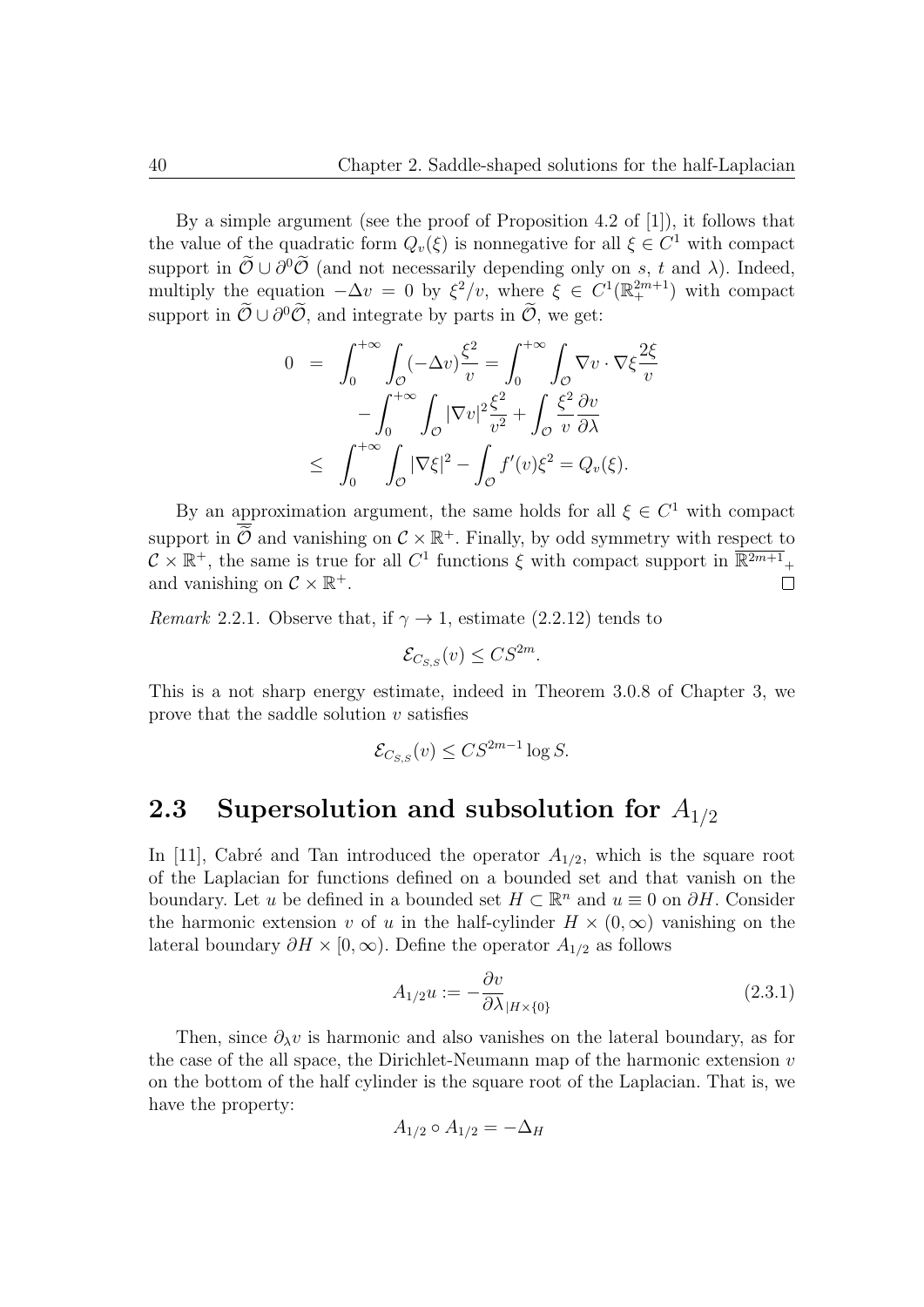where  $-\Delta_H$  is the Laplacian in *H* with zero Dirichlet boundary value on  $\partial H$ . Hence, we can study the problem

$$
\begin{cases}\nA_{1/2}u = f(u) & \text{in } H \\
u = 0 & \text{on } \partial H \\
u > 0 & \text{in } H,\n\end{cases}
$$
\n(2.3.2)

by studying the local problem:

$$
\begin{cases}\n-\Delta v = 0 & \text{in } \Omega = H \times (0, \infty) \\
v = 0 & \text{on } \partial_L \Omega = \partial H \times [0, \infty) \\
-\frac{\partial v}{\partial \lambda} = f(v) & \text{on } H \times \{0\} \\
v > 0 & \text{in } \Omega.\n\end{cases}
$$
\n(2.3.3)

In [11] some results (Lemma 3.2.3 and Lemma 3.2.4) need *H* bounded. But for our aim, definition (2.3.1) is enough and it can be given also in the case *H* not bounded. Thus, we can consider problem (2.3.2) and (2.3.3) for a general open set *H*.

In this section we give a subsolution and supersolution for the problem

$$
\begin{cases}\nA_{1/2}u = f(u) & \text{in } \mathcal{O} \\
u = 0 & \text{on } \partial\mathcal{O} \\
u > 0 & \text{in } \mathcal{O},\n\end{cases}
$$
\n(2.3.4)

In what follows it will be useful to use the following variables:

$$
\begin{cases}\ny = \frac{s+t}{\sqrt{2}} \\
z = \frac{s-t}{\sqrt{2}}\n\end{cases} \tag{2.3.5}
$$

Note that  $|z| \leq y$  and that we may write the Simons cone as  $\mathcal{C} = \{z = 0\}.$ 

If we take into account these new variables, the problem (2*.*1*.*15) becomes

$$
\begin{cases}\nv_{yy} + v_{zz} + v_{\lambda\lambda} + \frac{2(m-1)}{y^2 - z^2} (yv_y - zv_z) = 0 & \text{in } \mathbb{R}_+^{2m+1} \\
-\partial_\lambda v = f(v) & \text{on } \partial \mathbb{R}_+^{2m+1}\n\end{cases}
$$
\n(2.3.6)

We give the definition of supersolution and subsolution for the problem (2.3.2) by using the associated local formulation (2.3.3).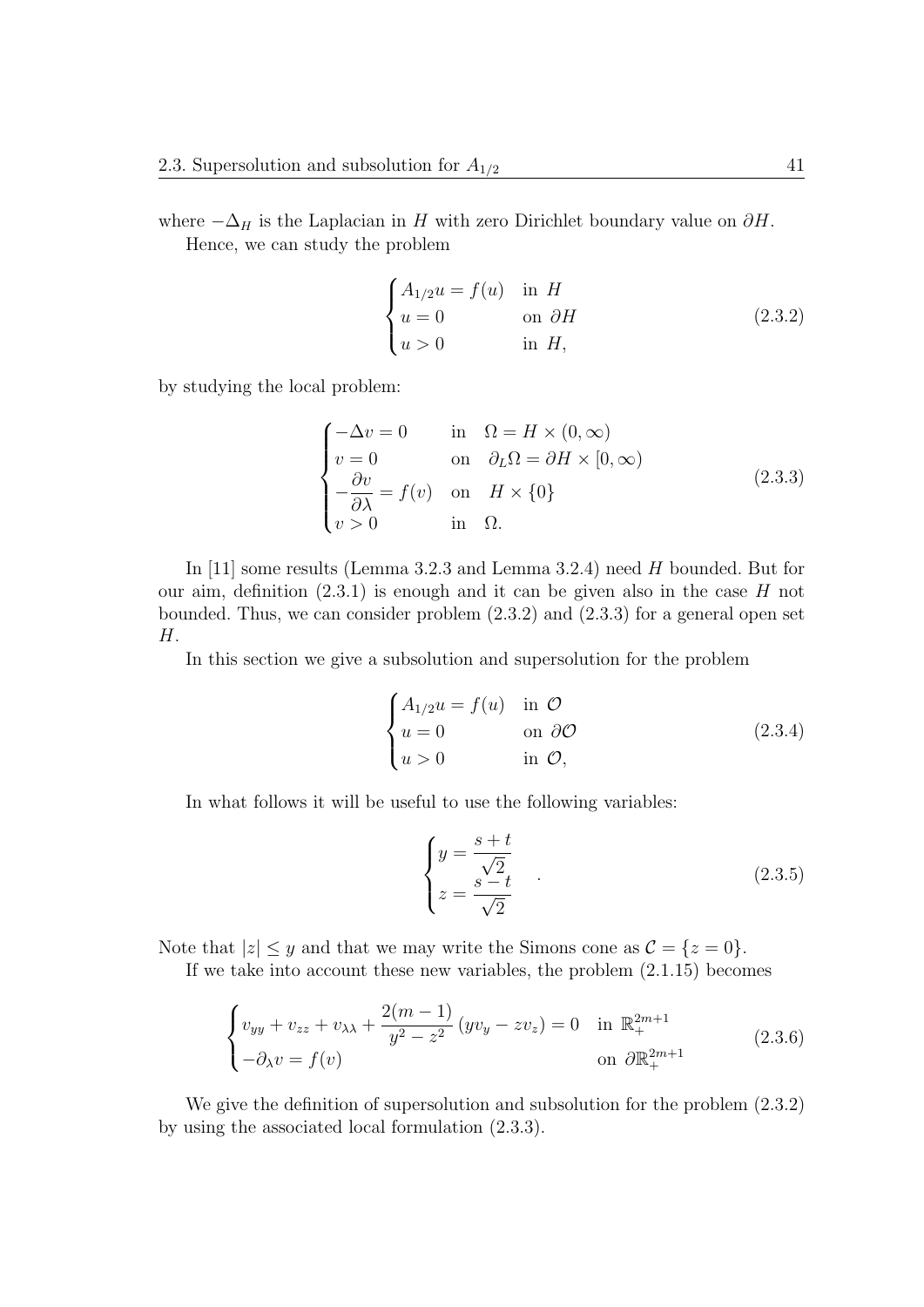**Definition 2.3.1.** a) We say that a function *w*, defined on  $H \times [0, +\infty)$ ,  $w \equiv 0$ on  $\partial H \times [0, +\infty)$  is a *supersolution* (*subsolution*) for the problem (2.3.3) if

$$
\begin{cases}\n-\Delta w \ge (\le) 0 & \text{in } H \times (0, +\infty) \\
w > 0 & \text{in } H \times (0, +\infty) \\
-\frac{\partial w}{\partial \lambda} \ge (\le) f(w) & \text{on } H \times \{0\}.\n\end{cases}
$$

b) We say that a function *u*, defined on *H*,  $u \equiv 0$  on  $\partial H$ ,  $u > 0$  in *H*, is a *supersolution* (*subsolution*) for the problem (2.3.2) if its harmonic extension *v* such that  $v \equiv 0$  on  $\partial H \times [0, +\infty)$ , is a supersolution (subsolution) for the problem  $(2.3.3).$ 

**Lemma 2.3.2.** *The following assertions are equivalent:*

- *i) u is a subsolution (supersolution) for problem (2.3.2);*
- *ii*) *there exists an extension w of u on*  $H \times (0, +\infty)$  *vanishing on*  $\partial H \times (0, +\infty)$ *, such that w is a subsolution (supersolution) for problem (2.3.3).*

*Proof.* The first implication  $i$ )  $\Rightarrow ii$  is trivial (just take the harmonic extension *v* of *u* with zero Dirichlet data on the lateral boundary).

It remains to show that  $ii) \Rightarrow i$ . We consider the case of supersolution. Suppose that there exists a function *w* defined on  $\mathbb{R}^{n+1}_+$  such that:

$$
\begin{cases}\n-\Delta w \ge 0 & \text{in } H \times (0, +\infty) \\
w \equiv 0 & \text{on } \partial H \times (0, +\infty) \\
w > 0 & \text{in } H \times (0, +\infty) \\
w(x, 0) = u(x) & \text{on } H \times \{0\} \\
-\frac{\partial w}{\partial \lambda} \ge f(w) & \text{on } H \times \{0\}.\n\end{cases}
$$

Now consider the harmonic extension *v* of *u* in  $H \times (0, +\infty)$ , with  $v \equiv 0$  on  $\partial H \times (0, +\infty)$ . Then by the maximum principle we have that  $v \leq w$  in  $H \times (0, +\infty)$ . This implies that

$$
-\frac{\partial v}{\partial \lambda} \ge -\frac{\partial w}{\partial \lambda} \text{ on } \partial H \times (0, +\infty)
$$

and hence that

$$
-\frac{\partial v}{\partial \lambda} \ge f(v) \text{ on } \partial H \times (0, +\infty).
$$

For the case of subsolution the proof is the same.

 $\Box$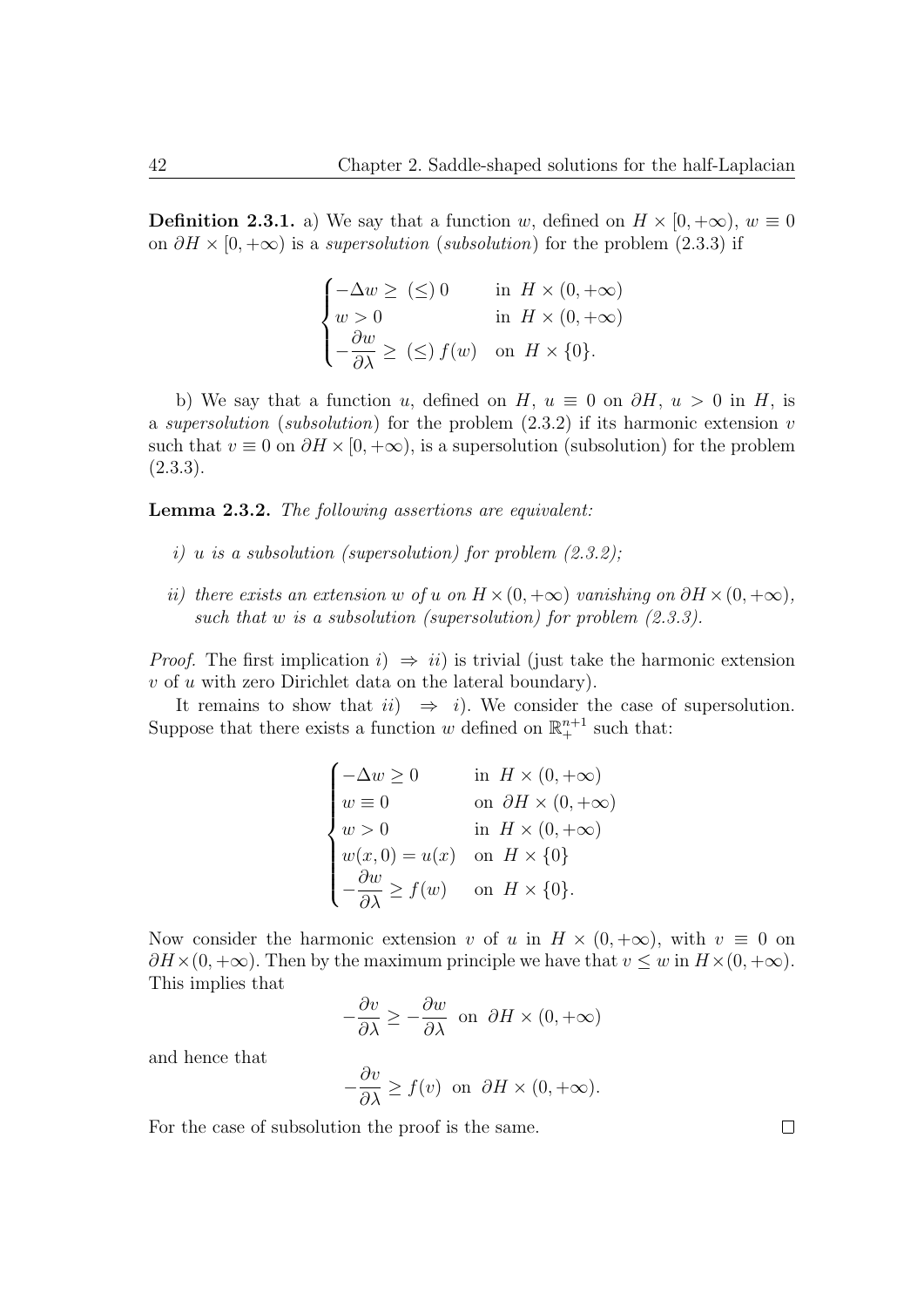We recall that in [10] it is proved that, under hypothesis  $(2.1.9)$ , there exists a layer solution (i.e., a monotone increasing solution, from *−*1 to 1), for the problem  $(2.1.3)$  in dimension  $n = 1$ . Normalizing it to vanish at  $\{x = 0\}$ , we call it  $u_0$  (see  $(2.1.13)$ . *√*

Moreover we remind that  $|s-t|/$ 2 is the distance to the Simons cone (see  $[12]$ ).

We can give now the following proposition. The first part of the statement, which gives a supersolution for problem  $(2.3.2)$  in  $H = \mathcal{O}$ , is equivalent to Proposition 2.1.8 in the Introduction.

**Proposition 2.3.3.** Let  $f$  satisfy hypothesis  $(2.1.8)$ ,  $(2.1.9)$ ,  $(2.1.10)$ *. Let*  $u_0$  *be the layer solution, vanishing at the origin, of problem* (2.1.1) *in* R*.*

*Then, the function*  $u_0(z) = u_0$  *s − t √*  $\overline{2}$ Ñ *is a supersolution of problem (2.3.2) in the set*  $H = \mathcal{O} = \{s > t\}.$ 

*Moreover when*  $2m = 2$  *the function*  $\omega(x_1, x_2) = u_0$  $\frac{x_1 + x_2}{\sqrt{2}}$  $\overline{2}$  $\setminus$ *u*0  $\frac{x_2 - x_1}{\sqrt{2}}$ 2  $\setminus$ *is a subsolution of problem*  $(2.3.2)$  *in the set*  $\mathcal{O}$ *.* 

*Remark* 2.3.4*.* We observe that, if *f* satisfies hypothesis (2.1.8), (2.1.9), (2.1.10), then  $f(\rho)/\rho$  is non-increasing in (0, 1). Indeed, given  $0 < \rho < 1$ , there exists  $\rho_1$ , with  $0 < \rho_1 < \rho$ , such that

$$
\frac{f(\rho)}{\rho} = \frac{f(\rho) - f(0)}{\rho - 0} = f'(\rho_1) > f'(\rho).
$$

Therefore

$$
\left(\frac{f(\rho)}{\rho}\right)' = \frac{f'(\rho)\rho - f(\rho)}{\rho^2} = \frac{f'(\rho) - f'(\rho_1)}{\rho} < 0.
$$

*Proof of Proposition 2.3.3.* We begin by considering the function  $v_0$   $((s-t)/$  $\sqrt{2}, \lambda$ and we show that it is a supersolution of the problem  $(2.3.3)$  in the set  $\mathcal{O}$ .

First, we remind that the problem  $(2.3.3)$  in the  $(s, t, \lambda)$  variables reads

$$
\begin{cases}\n-(v_{ss} + v_{tt} + v_{\lambda\lambda}) - (m - 1) \left(\frac{v_s}{s} + \frac{v_t}{t}\right) = 0 & \text{in } \tilde{\mathcal{O}} \\
-\frac{\partial v}{\partial \lambda} = f(v) & \text{on } \partial^0 \tilde{\mathcal{O}}\n\end{cases}
$$
\n(2.3.7)

By a direct computation, we have that  $v_0 \left( (s - t) \right)$  $\left(\sqrt{2}, \lambda\right)$  is superharmonic in the set  $\{(s, t, \lambda) : s > t > 0\}$  and satisfies the Neumann condition  $\partial_{\lambda} v = f(v)$ . In dimension  $2m + 1 \geq 5$  there is nothing else to be checked, by a cut-off argument used as in (2.2.2).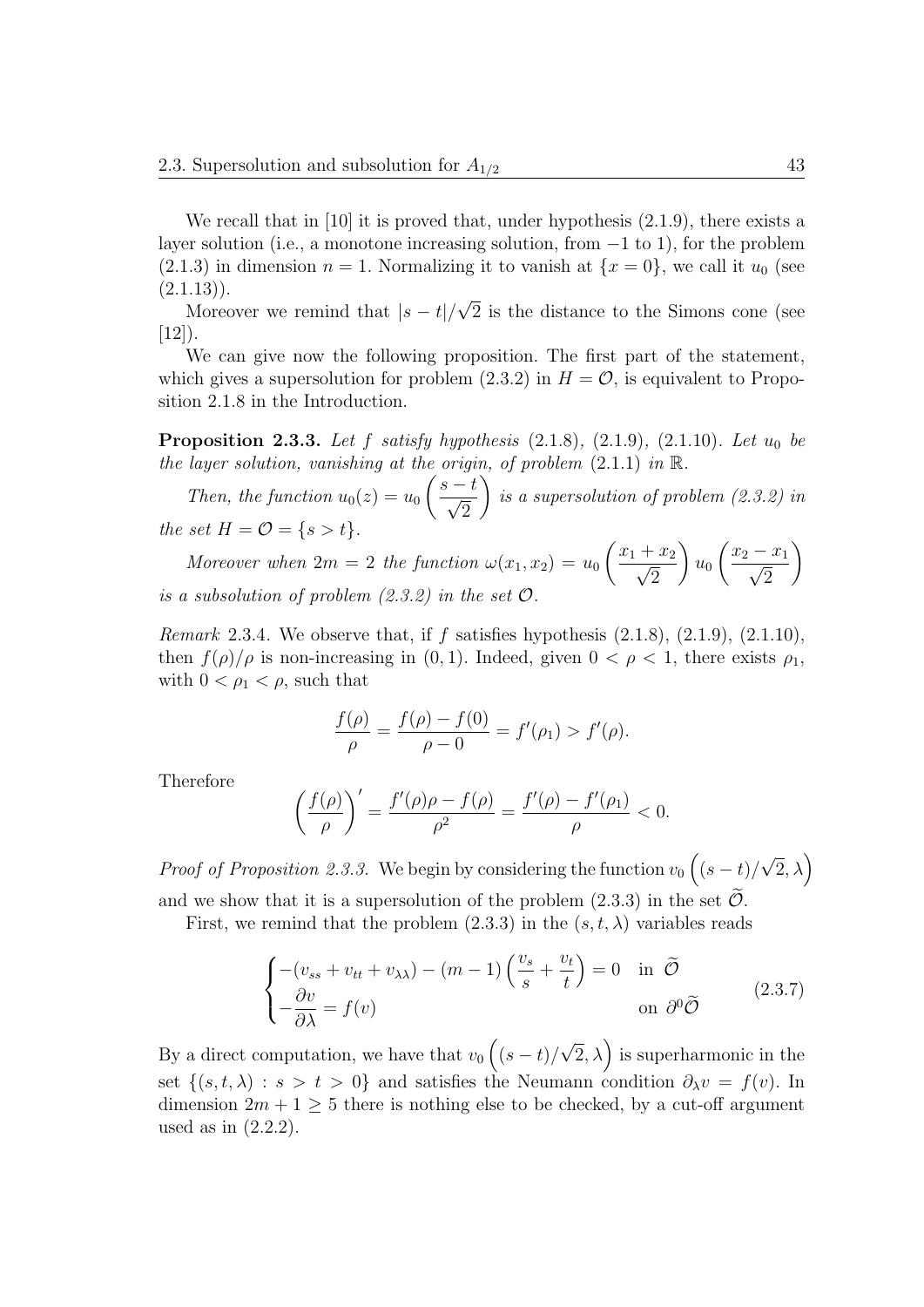In dimension  $2m + 1 = 3$ ,  $v_0 \left( (s - t) / 2 \right)$  $\sqrt{2}$ ,  $\lambda$ ) is a supersolution in  $\widetilde{\mathcal{O}}$  because the outer flux  $-\partial_t v_0 \left( (s - t) \right)$  $\sqrt{2}$ ,  $\lambda$ ) =  $\partial_x v_0$   $\left($  (*s − t*)/  $\sqrt{2}$ ,  $\lambda$ ) > 0 is positive.

We prove now the second part of the statement. We introduce the coordinates

$$
\begin{cases} \tilde{x}_1 = \frac{x_1 + x_2}{\sqrt{2}} \\ \tilde{x}_2 = \frac{x_2 - x_1}{\sqrt{2}} \end{cases}
$$

We consider the function  $v_0(x, \lambda)$  which is the solution of the problem (2.1.3) in dimension  $n + 1 = 2$  and we prove that the function

$$
\widetilde{\omega}(x_1, x_2, \lambda) := v_0\left(\frac{\widetilde{x}_1}{2}, \frac{\lambda}{2}\right) v_0\left(\frac{\widetilde{x}_2}{2}, \frac{\lambda}{2}\right)
$$

is a subsolution of  $(2.3.3)$  in the set  $\widetilde{O} = \{(\widetilde{x}_1, \widetilde{x}_2, \lambda), \widetilde{x}_1 > 0, \widetilde{x}_2 > 0, \lambda > 0\}.$ 

Since the Laplace operator is invariant under rotations and by a direct calculation we have

$$
\Delta \widetilde{\omega}(x_1, x_2, \lambda) = \frac{1}{2} \frac{\partial v_0}{\partial \lambda} \left( \frac{\widetilde{x}_1}{2}, \frac{\lambda}{2} \right) \frac{\partial v_0}{\partial \lambda} \left( \frac{\widetilde{x}_2}{2}, \frac{\lambda}{2} \right).
$$

Then to prove that  $\Delta \tilde{\omega} \geq 0$  it is enough to prove that  $\frac{\partial v_0}{\partial \lambda}(x, \lambda)$  does not change sign in the set  $\{x > 0\}$ . This can be easily shown using the maximum principle. Consider the function  $-\frac{\partial v_0}{\partial \lambda}$  $\frac{\partial^2 u}{\partial \lambda}(x,\lambda)$  which satisfies the Dirichlet problem

$$
\begin{cases}\n\Delta \left(-\frac{\partial v_0}{\partial \lambda}\right) = 0 & \text{in } \mathbb{R}^2_{++} = \{(x, \lambda) : x > 0, \ \lambda > 0\} \\
-\partial_{\lambda} v_0 = f(v_0) & \text{on } \{\lambda = 0\} \\
-\partial_{\lambda} v_0 = 0 & \text{on } \{x = 0\}\n\end{cases}
$$

*.*

Indeed, we recall that  $v_0(0, \lambda) = 0$ . Moreover, by the fact that  $v_0(x, \lambda) > 0$  for  $x > 0$ , we deduce that  $f(v_0(x, 0)) > 0$  for  $x > 0$  and then that  $-$ *∂v*<sup>0</sup>  $\frac{\partial v_0}{\partial \lambda} \geq 0$  on  $\partial \mathbb{R}^2_{++}$ . By the maximum principle we get  $\frac{\partial v_0}{\partial \lambda}$  $\frac{\partial v_0}{\partial \lambda} \leq 0$  in  $\mathbb{R}^2_{++}$ .

To conclude the prove it remains to show that  $\widetilde{\omega}$  satisfies the Neumann condition *− ∂ω*e  $\frac{\partial}{\partial \lambda}(\tilde{x}_1, \tilde{x}_2, \lambda) \leq f(\tilde{\omega})$  for  $\lambda = 0$ . Here we follow an argument used by Schatzman  $\lambda$ for the equation involving the Laplacian, instead of the half Laplacian. Observe that this argument can be applied only in dimension 2.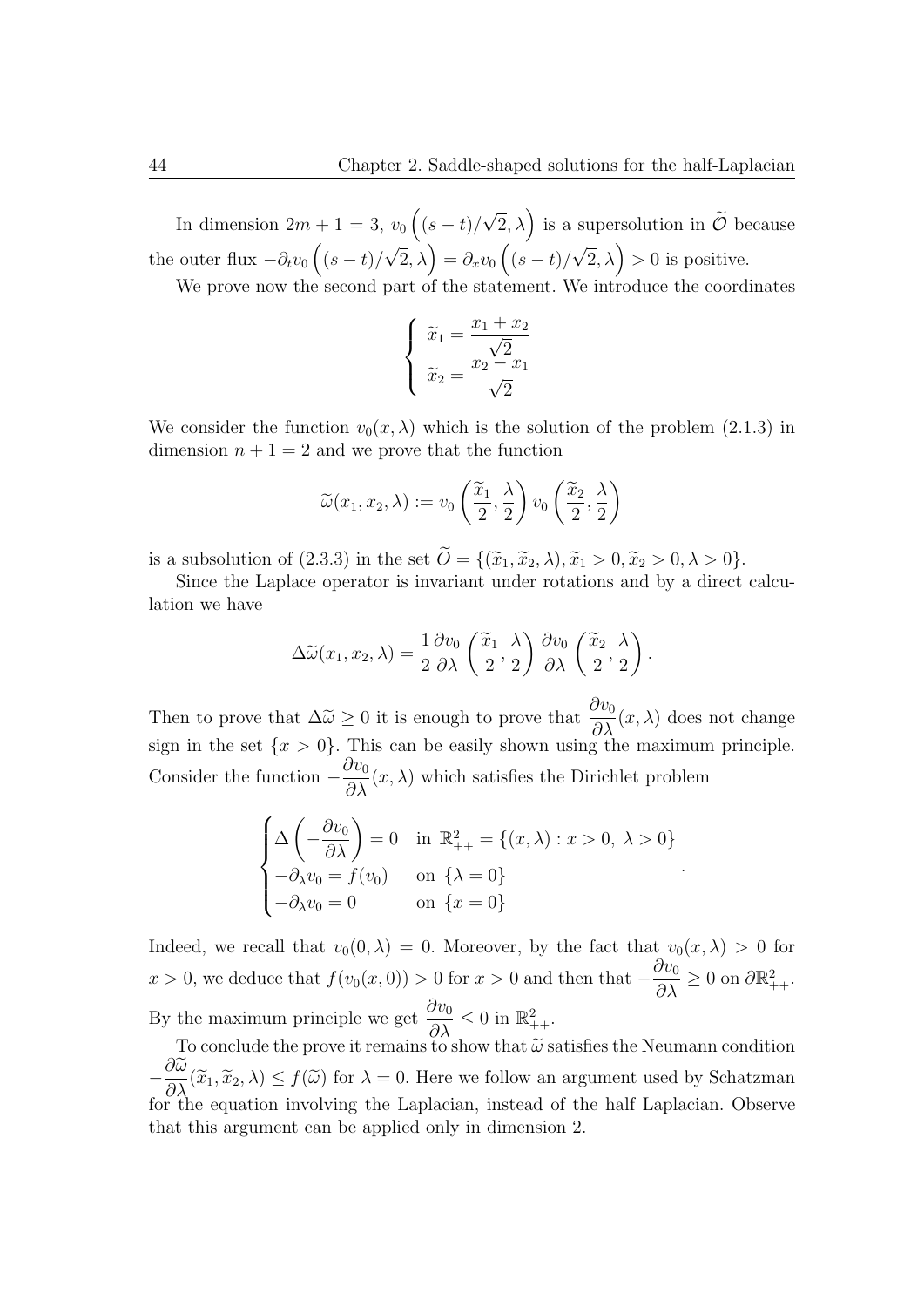We have

$$
-\frac{\partial \widetilde{\omega}}{\partial \lambda}(x_1, x_2, \lambda) = -\frac{1}{2}\frac{\partial v_0}{\partial \lambda}\left(\frac{\widetilde{x}_1}{2}, \frac{\lambda}{2}\right)v_0\left(\frac{\widetilde{x}_2}{2}, \frac{\lambda}{2}\right) - \frac{1}{2}\frac{\partial v_0}{\partial \lambda}\left(\frac{\widetilde{x}_2}{2}, \frac{\lambda}{2}\right)v_0\left(\frac{\widetilde{x}_1}{2}, \frac{\lambda}{2}\right).
$$

Putting  $\lambda = 0$  in the previous equality we get

$$
-\frac{\partial \widetilde{\omega}}{\partial \lambda}(x_1, x_2, 0) = \frac{1}{2} f\left(v_0\left(\frac{\widetilde{x}_1}{2}, 0\right)\right) v_0\left(\frac{\widetilde{x}_2}{2}, 0\right) + \frac{1}{2} f\left(v_0\left(\frac{\widetilde{x}_2}{2}, 0\right)\right) v_0\left(\frac{\widetilde{x}_1}{2}, 0\right).
$$

We recall that  $0 < v_0(x, \lambda) < 1$  for  $x > 0$ . Set for simplicity  $v_0$  $\left(\frac{\widetilde{x}_1}{2}\right)$ 2 *,* 0  $= a$  and *v*0  $\left(\frac{\widetilde{x}_2}{2}\right)$ 2 *,* 0  $\setminus$  $= b$ . By Remark 2.3.4  $f(u)/u$  is non increasing, then we have that for *a*, *b* ∈  $(0, 1)$ 

$$
\frac{f(ab)}{ab} \ge \max\left\{\frac{f(a)}{a}, \frac{f(b)}{b}\right\} \ge \frac{1}{2}\left(\frac{f(a)}{a} + \frac{f(b)}{b}\right)
$$

Coming back to our notation we conclude

$$
-\frac{\partial \widetilde{\omega}}{\partial \lambda}(x_1, x_2, 0) \le f(\widetilde{\omega}).
$$

*Remark* 2.3.5*.* Observe that in dimension  $2m = 2$ ,  $v_0 \left( (s - t) /$  $\sqrt{2}$ ,  $\lambda$ ) is a solution of problem (2.1.3) away from the sets  $\{s = 0\}$ ,  $\{t = 0\}$ , while in higher dimensions it is a strict supersolution.

**Corollary 2.3.6.** *Let f satisfy hypothesis* (2.1.8)*,* (2.1.9)*,* (2.1.10)*. Let u*<sup>0</sup> *be the layer solution, vanishing at the origin, of problem* (2.1.1) *in*  $\mathbb{R}$  *and suppose*  $K \geq 1$ *.* 

*Then, the function*  $\min\{Ku_0(z), 1\} = \min\{u_0(s - t/\sqrt{2}), 1\}$  *is a supersolution of problem (2.3.2) in the set*  $H = \mathcal{O} = \{s > t\}.$ 

*Proof.* Proceeding as in the proof of Proposition 2.3.3, we consider the function  $\min\{Kv_0(z,\lambda),1\}$ . To prove that it is a supersolution of problem (2.3.3) in *O*, it is enough to prove that it is a supersolution of problem  $(2.3.3)$  in the set  $\{(x, \lambda) \in$  $\widetilde{\mathcal{O}}: Kv_0(z,\lambda) < 1$ .

First of all, in the proof of Proposition 2.3.3, we have seen that  $v_0(z, \lambda)$  is superharmonic in  $\tilde{\mathcal{O}}$ , and thus min $\{Kv_0(z,\lambda),1\} = Kv_0(z,\lambda)$  is superharmonic in the set  $\{(x, \lambda) \in \tilde{\mathcal{O}} : Kv_0(z, \lambda) < 1\}.$ 

Moreover

$$
-\partial_{\lambda}(Kv_0(z,0)) = Kf(v_0(z,0)) \text{ on } \{(x,0) \in \mathcal{O} : Kv_0(z,0) < 1\}.
$$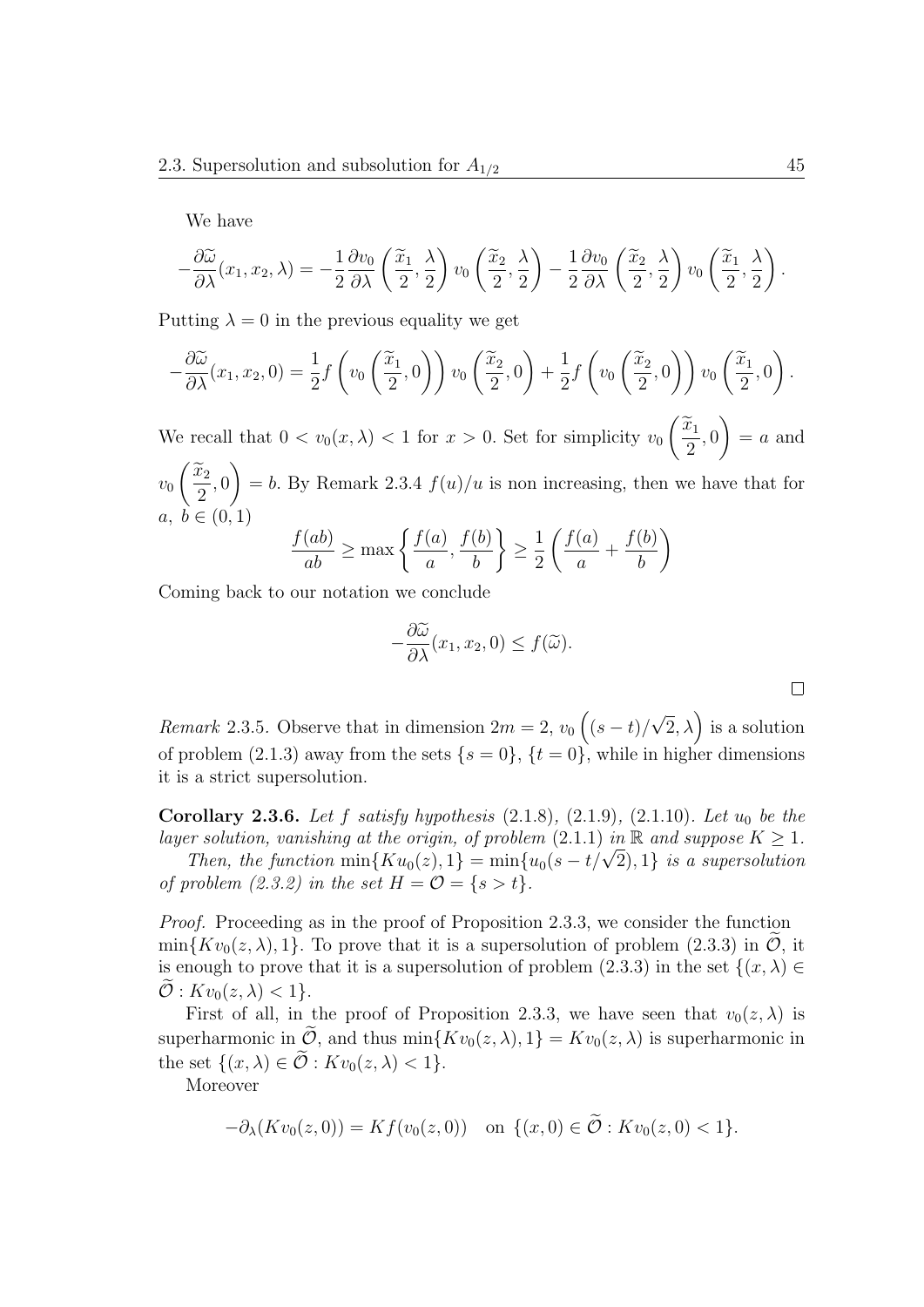By Remark 2.3.4, we have that  $f(u)/u$  is decreasing and then for every  $K \geq 1$  we get

$$
\frac{Kf(u_0)}{Ku_0} = \frac{f(u_0)}{u_0} \ge \frac{f(Ku_0)}{Ku_0} \quad \text{if } Ku_0 < 1.
$$

This let us to conclude the proof, indeed

$$
-\partial_{\lambda}(Kv_0(z,0)) = Kf(v_0(z,0)) \ge f(Kv_0(z,0)) \quad \text{on } \{(x,0) \in \mathcal{O} : Kv_0(z,0) < 1\}.
$$

### **2.4 The operator** *DH,ϕ* **and maximum principles**

In what follows we need to introduce a new nonlocal operator  $D_{H,\varphi}$ , which is the analogue of  $A_{1/2}$  but it can be applied to functions which do not vanish on the boundary of *H*.

Let  $\varphi$  be a function defined in  $\overline{H} \subset \mathbb{R}^n$ . Consider a function *u* defined in *H* such that  $u = \varphi$  on  $\partial H$ . As in the case of  $A_{1/2}$  we want to consider the harmonic extension *v* of *u* in the cylinder  $\Omega = H \times (0, +\infty)$  and we have to give Dirichlet data on the lateral boundary of the cylinder  $\partial_L\Omega = \partial H \times (0, +\infty)$ . We do it in the following way: we put  $v(x, \lambda) = \varphi(x)$  for every  $(x, \lambda) \in \partial_L \Omega$ .

As before we define  $D_{H,\varphi}$  as follows:

$$
D_{H,\varphi}u:=-\partial_{\lambda}v_{|\Omega\times\{0\}}.
$$

We observe that *v* is independent on  $\lambda$  on  $\partial_L\Omega$ , then  $v_\lambda = 0$  on the lateral boundary. Thus, we can apply the operator  $A_{1/2}$  to  $v_{\lambda}(x,0)$  and we get, as before

$$
A_{1/2} \circ D_{H,\varphi} = -\Delta_{H,\varphi}
$$

where  $-\Delta_{H,\varphi}$  is the Laplacian in *H* with Dirichlet boundary value  $\varphi$ .

If we have a nonlinear problem of the type

$$
\begin{cases} D_{H,\varphi}u = f(u) & \text{in } H \\ u = \varphi & \text{on } \partial H, \end{cases}
$$

then it can be restated in the local problem,

$$
\begin{cases}\n-\Delta v = 0 & \text{in } \Omega \\
v(x, \lambda) = \varphi(x) & \text{on } \partial_L \Omega \\
-\frac{\partial v}{\partial \lambda} = f(v) & \text{on } H \times \{0\}.\n\end{cases}
$$
\n(2.4.1)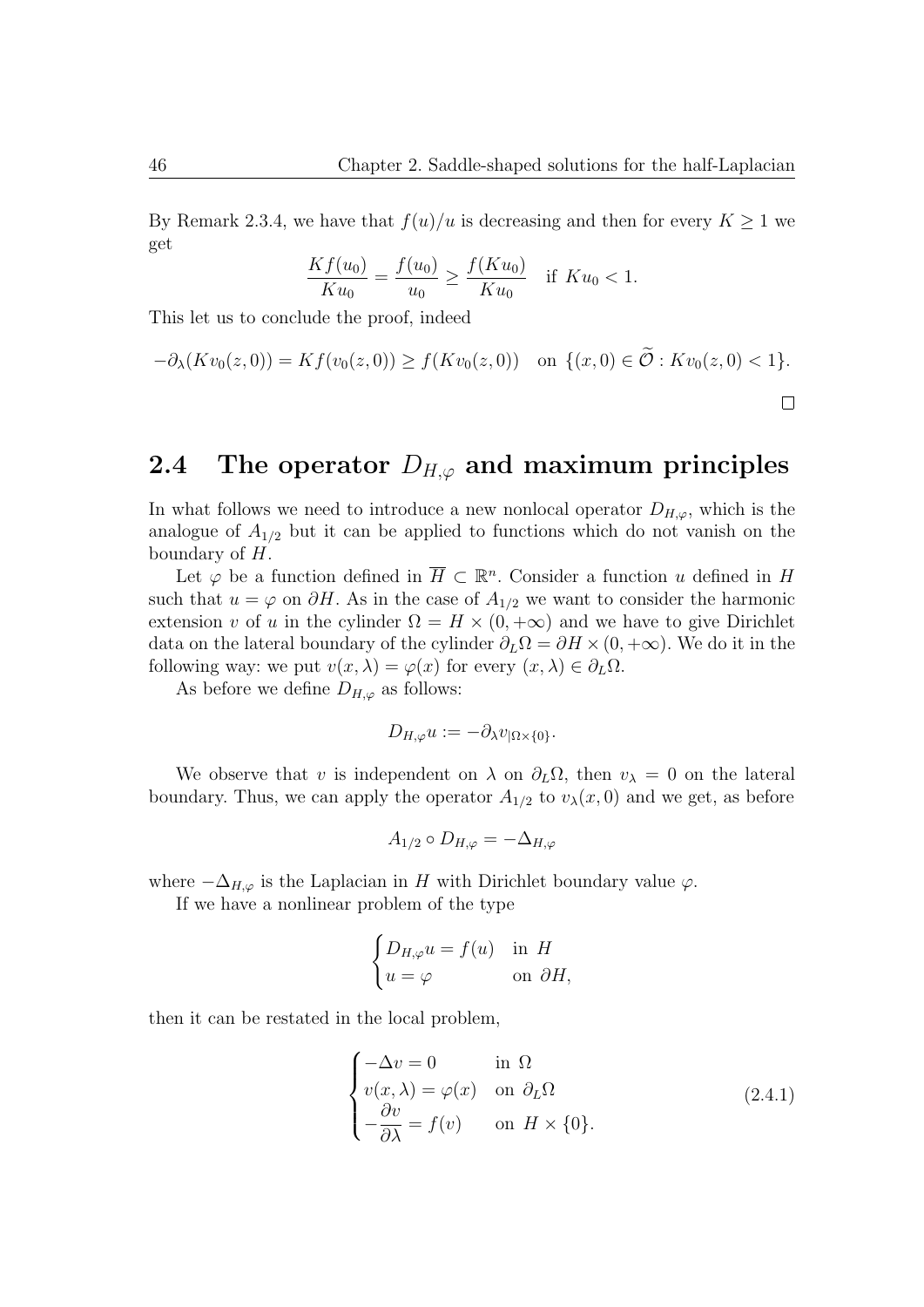Consider now the harmonic extension  $\psi$  of  $\varphi$  in the cylinder  $\Omega$ , with boundary data  $\psi(x, \lambda) = \varphi(x)$  for every  $(x, \lambda) \in \partial \Omega$ . If we set  $w(x, \lambda) := v(x, \lambda) - \psi(x, \lambda)$ , then *w* satisfies

$$
\begin{cases}\n-\Delta w = 0 & \text{in } \Omega \\
w(x, \lambda) = 0 & \text{on } \partial_L \Omega \\
-\frac{\partial w}{\partial \lambda} = -\frac{\partial v}{\partial \lambda} + \frac{\partial \psi}{\partial \lambda} = f(w + \psi) + \frac{\partial \psi}{\partial \lambda} & \text{on } H \times \{0\}.\n\end{cases}
$$
\n(2.4.2)

Now *w* vanishes on  $\partial_L\Omega$  and problem (2.4.2) can be seen as the local formulation of the non local problem

$$
A_{1/2}\omega = f(\omega + \varphi) + \frac{\partial \psi}{\partial \lambda},
$$

where  $\omega := u - \varphi$ . Then, if we set  $g(x, u) := f(\omega + \varphi) + \frac{\partial \psi}{\partial \lambda}(x, 0)$ , our problem

$$
\begin{cases} D_{H,\varphi}u = f(u) & \text{in } H \\ u = \varphi & \text{on } \partial H \end{cases}
$$

can be reformulated as

$$
\begin{cases} A_{1/2}\omega = g(x,\omega) & \text{in } H \\ \omega = 0 & \text{on } \partial H, \end{cases}
$$

which is a problem with zero Dirichlet boundary condition and in which the nonlinearity depends also on *x*. Observe that the operator  $D_{H,\varphi}$  coincides with  $A_{1/2}$  if the boundary data  $\varphi$  is identically zero.

Next, we give some maximum principles for the operator  $D_{H,\varphi}$ .

**Lemma 2.4.1.** *Let*  $\Omega = H \times \mathbb{R}^+$  *be a cylinder in*  $\mathbb{R}^{n+1}_+$ *, where*  $H \subset \mathbb{R}^n$  *is a bounded domain.* Let  $v \in C^2(\Omega) \cap C(\overline{\Omega})$  be a bounded harmonic function in  $\Omega$ . Then,

$$
\inf_{\Omega} v = \inf_{\partial \Omega} v.
$$

*Proof.* Substracting a constant from *v*, we may assume that *v* is nonnegative on *∂*Ω and we need to show  $v$  *>* 0 in Ω.

To prove this fact, we follow a classical argument, constructing a strictly positive harmonic function  $\psi$  in  $\Omega$  tending to infinity as  $|(x, \lambda)| \to \infty$ . We proceed in the following way.

First, since  $H \subset \mathbb{R}^n$  is bounded, then there exists a ball  $B_R$  of radius  $R$  in  $\mathbb{R}^n$ such that  $\overline{H} \subset B_R$ . Let  $\mu_R$  and  $\phi_R$  be, respectively, the first eigenvalue and the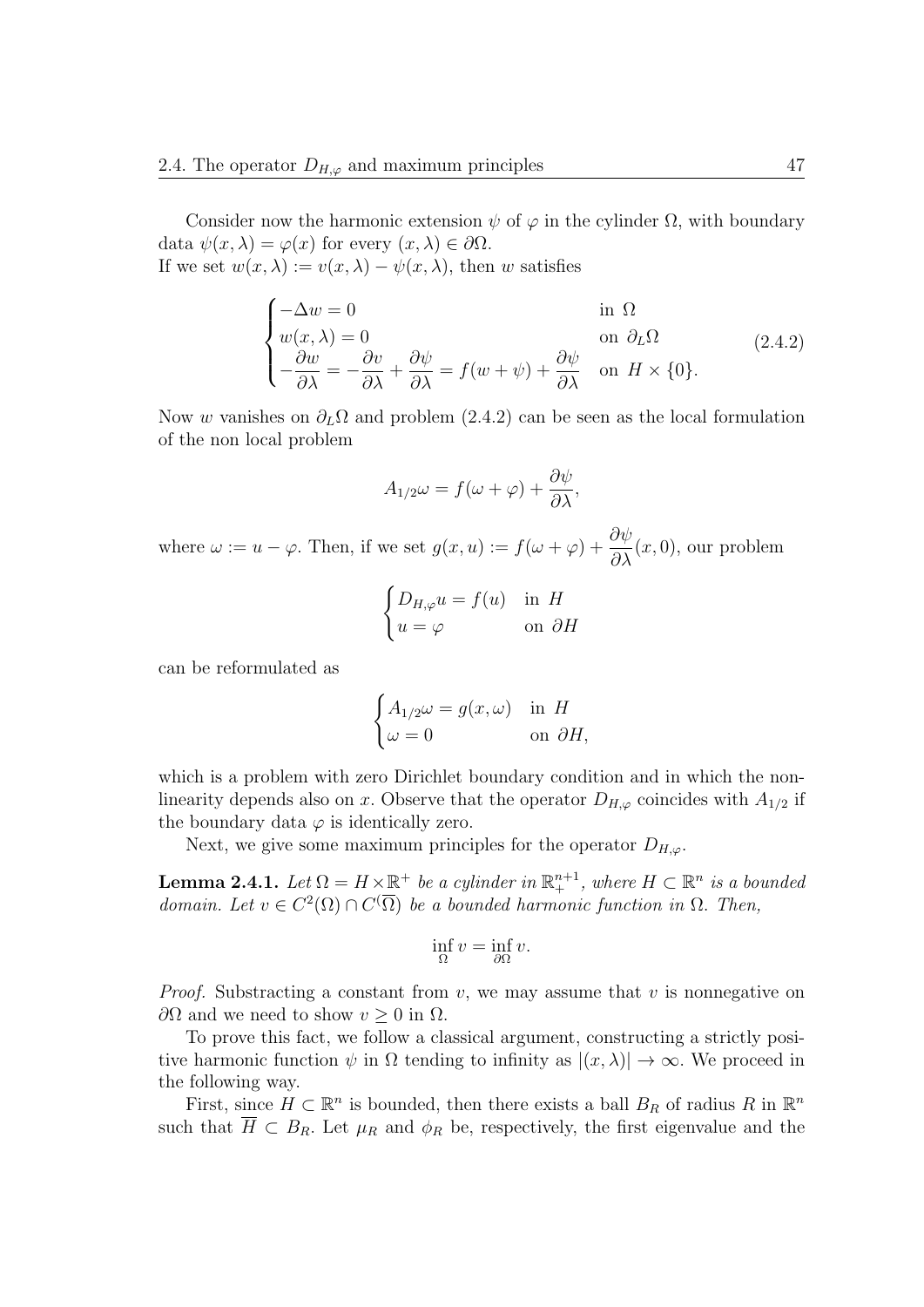corresponding eigenfunction of the Laplacian *−*∆ in *B<sup>R</sup>* with 0*−*Dirichlet value on *∂BR*.

We define the function  $\psi : B_R \times \mathbb{R}^+ \to \mathbb{R}$  as follows

$$
\psi(x,\lambda) = \phi_R(x)e^{\sqrt{\mu_R}\lambda}.
$$

Then the restriction of  $\psi$  in  $\Omega$  is a strictly positive harmonic function. Moreover, since  $\phi_R$  is bounded, we have that

$$
\lim_{|(x,\lambda)| \to +\infty} \psi(x,\lambda) = \lim_{\lambda \to +\infty} \psi(x,\lambda) = +\infty.
$$
 (2.4.3)

We consider now the function  $w = v/\psi$ . Then *w* satisfies

$$
\begin{cases}\n-\Delta w - 2\frac{\nabla \psi}{\psi} \cdot \nabla w = 0 & \text{in } \Omega \\
w \ge 0 & \text{on } \partial \Omega.\n\end{cases}
$$

Note that *w* has the same sign as *v*. In addition, by  $(2.4.3), w(x, \lambda) \rightarrow 0$  as  $|(x, \lambda)| \rightarrow +\infty$  and thus, by the strong maximum principle (applied, by a contradiction argument, to a possible negative minimum)  $w \geq 0$  in  $\Omega$ , which implies  $\Box$  $v \geq 0$  in  $\Omega$ .

From the previous result we deduce the following lemma.

**Lemma 2.4.2.** *Assume that*  $u \in C^2(H) \cap C(\overline{H})$  *satisfies* 

$$
\begin{cases} D_{H,\varphi}u + c(x)u \ge 0 & \text{in } H, \\ u = \varphi & \text{on } \partial H, \end{cases}
$$

*where H is a bounded domain in*  $\mathbb{R}^n$  *and*  $c(x) \geq 0$  *in H. Suppose that*  $\varphi \geq 0$  *on*  $∂H$ *. Then*  $u ≥ 0$  *in*  $H$ *.* 

*Proof.* Consider the harmonic extension *v* of *u* in  $\Omega = H \times (0, +\infty)$  with Dirichlet data  $v(x, \lambda) = \varphi(x)$  on the lateral boundary  $\partial_L \Omega = \partial H \times (0, +\infty)$  (as in the definition of the operator  $D_{H,\varphi}$ ). We prove that  $v \geq 0$  in  $\Omega$ , then in particular  $u \geq 0$  in *H*.

Suppose by contradiction that *v* is negative somewhere in  $\Omega \times \mathbb{R}^+$ . Since *v* is harmonic, by Lemma 2.4.1 the inf<sub>Ω</sub>  $v < 0$  will be achieved at some point  $(x_0, 0) \in$  $H \times \{0\}$ . Thus, we have

$$
\inf_{\Omega} v = v(x_0, 0) < 0.
$$

By Hopf's lemma,

 $v_{\lambda}(x_0, 0) > 0.$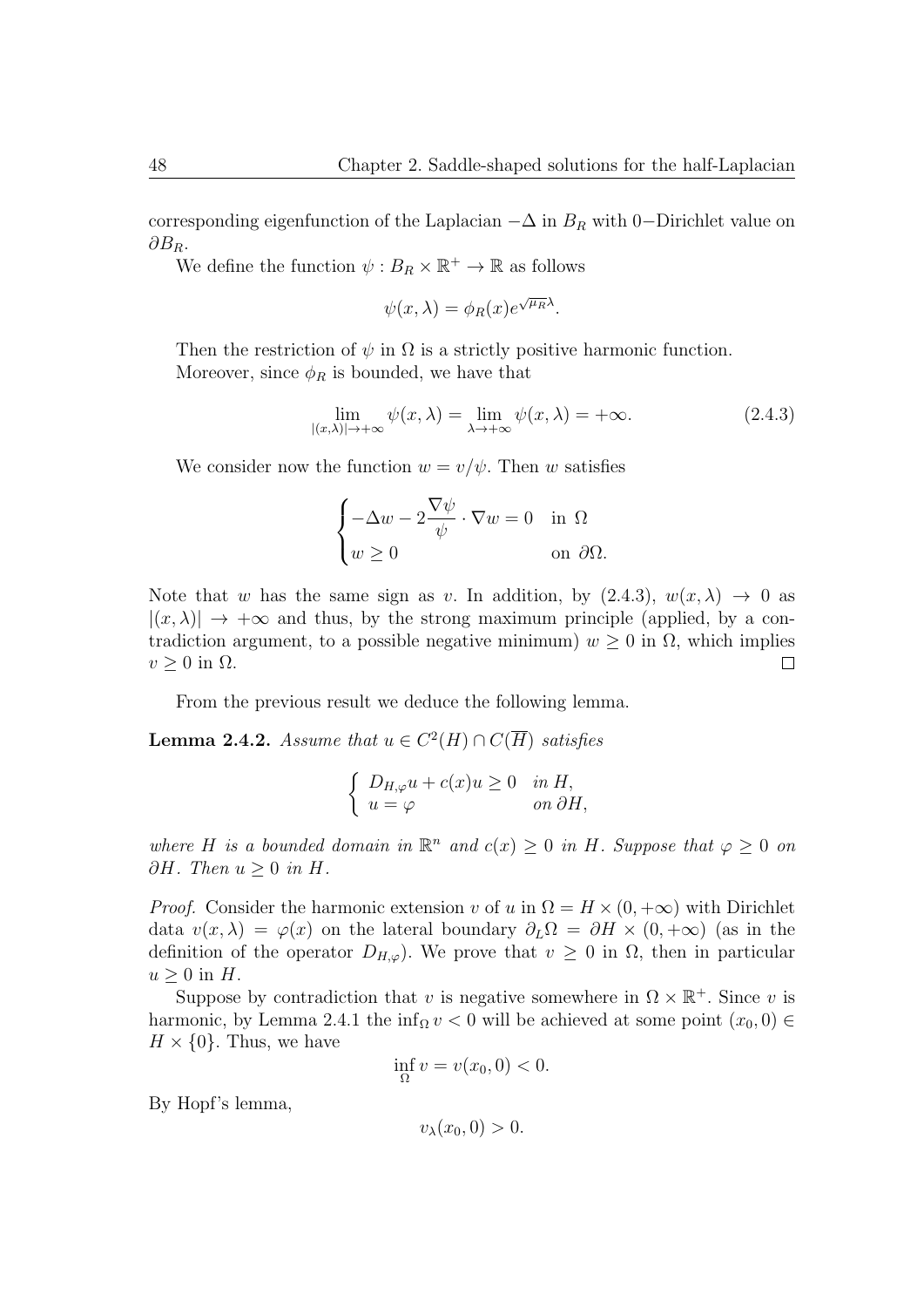It follows

$$
-v_{\lambda}(x_0,0) = D_{H,\varphi}v(x_0,0) < 0.
$$

Therefore, since  $c \geq 0$ ,

$$
D_{H,\varphi}v(x_0,0) + c(x_0)v(x_0,0) < 0.
$$

This is a contradiction with the hypothesis  $D_{H,\varphi}u + c(x)u \geq 0$ .

The following corollary follows directly by the previous lemma.

**Corollary 2.4.3.** Let  $H$  be a bounded domain in  $\mathbb{R}^n$ . Suppose that  $u_1$  and  $u_2$  are *two bounded functions,*  $u_1, u_2 \in C^2(H) \cap C(\overline{H})$ *, which satisfy* 

$$
\begin{cases} D_{H,\varphi}u_1 \leq D_{H,\varphi}u_2 & \text{in } H\\ u_1 = u_2 = \varphi & \text{on } \partial H. \end{cases}
$$

*Then,*  $u_1 \leq u_2$  *in H*.

We conclude this section with the following strong maximum principle.

**Lemma 2.4.4.** *Assume that*  $u \in C^2(H) \cap C(\overline{H})$  *satisfies* 

$$
\begin{cases}\nD_{H,\varphi}u + c(x)u \ge 0 & \text{in } \Omega, \\
u \ge 0 & \text{in } H, \\
u = \varphi & \text{on } \partial H,\n\end{cases}
$$

*where*  $\Omega$  *is a smooth bounded domain in*  $\mathbb{R}^n$  *and*  $c \in L^\infty(H)$ *. Suppose*  $\varphi \geq 0$  *on ∂H.*

*Then, either*  $u > 0$  *in*  $H$ *, or*  $u \equiv 0$  *in*  $H$ *.* 

*Proof.* The proof is similar to the one of Lemma 2.4.2.

Consider the harmonic extension *v* of *u* with lateral boundary data  $v = \varphi$  on *∂*<sup>*L*Ω. We observe that *v* ≥ 0 in Ω. Suppose that *v*  $\neq$  0 but *v* = 0 somewhere in Ω.</sup> Then there exists a minimum point  $x_0 \in H$  such that  $v(x_0, 0) = 0$ . Hence by Hopf's lemma we see that  $\frac{\partial v}{\partial \lambda}$  $\frac{\partial^2}{\partial \lambda}(x_0, 0) > 0$ . This implies that  $D_{H,\varphi}u(x_0) + c(x_0)u(x_0) < 0$ , since  $v(x_0, 0) = u(x_0) = 0$ , which is a contradiction.

## **2.5 Maximal saddle solution and monotonicity properties**

Let  $R > 0$  and consider the open region

$$
T_R = \{ x \in \mathbb{R}^{2m} : 0 < t < s < R \}. \tag{2.5.1}
$$

 $\Box$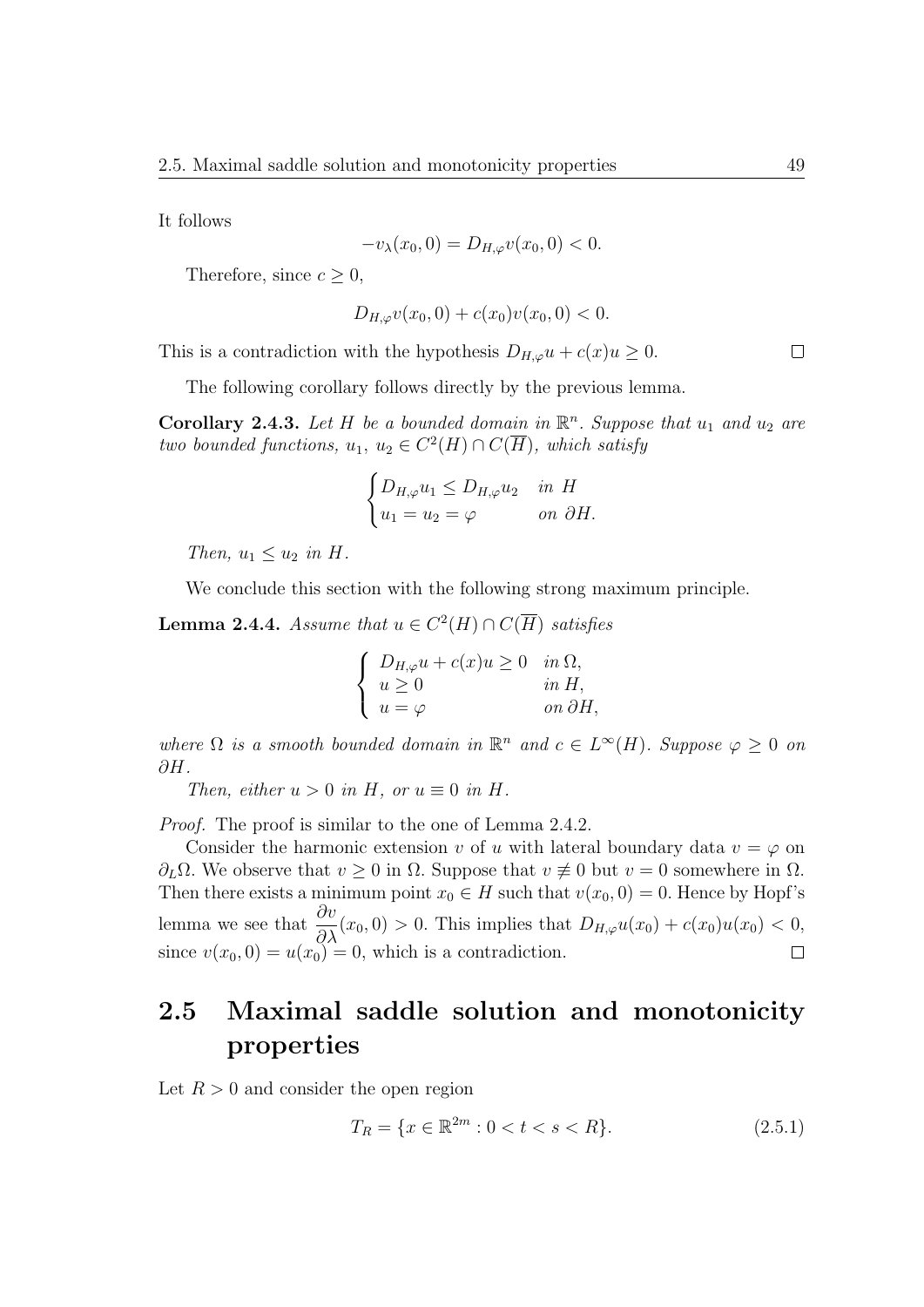Note that  $T_R \supset \mathcal{O}_R = \mathcal{O} \cap B_R$ .

Let, as before, *v* be the harmonic extension of a saddle solution *u* in the halfspace  $\mathbb{R}^{2m+1}_+$ . The regularity results given in [10] give a uniform upper bound for  $|\nabla v|$  (see (2.2.1)). Then, since  $v = 0$  on  $\mathcal{C} \times \mathbb{R}^+ = \{z = 0\} \times \mathbb{R}^+$ , there exists a constant *C*, depending only on *n* and  $||f||_{C^1}$ , such that

$$
|v(x,\lambda)| = |v(y,z,\lambda)| \le C|z|.
$$

In particular, we have that  $|u(x)| = |v(x, 0)| \leq C|z|$ .

Observe that there exists a real number  $K \geq 1$  such that  $\min\{1, C|z|\} \leq$  $\min\{1, K|u_0(z)|\}$  for every *z*. Indeed it is enough to choose

$$
K \ge \max\{C/u_0'(0), 1/u_0(C^{-1})\}.
$$
\n(2.5.2)

Observe that the quantities  $u'_0(0)$  and  $u_0(C^{-1})$  are strictly positive.

If we choose K as in (2.5.2), then the harmonic extension  $v$  in  $\mathbb{R}^{2m+1}_+$  of every saddle solution  $u$  of  $(2.1.1)$  satisfies

$$
|v(x,\lambda)| \le \min\{1, K|u_0(z)|\} \quad \text{in } \mathbb{R}^n. \tag{2.5.3}
$$

We define

$$
u_b(z) = \min\{1, K|u_0(z)|\},\tag{2.5.4}
$$

where *K* satisfies (2.5.2). Note that  $u_b = 0$  on  $C \cap \overline{T_R}$ .

**Lemma 2.5.1.** *Let f satisfies conditions* (2.1.8)*,* (2.1.9)*,* (2.1.10)*.*

*Then, there exists a positive solution*  $\overline{u}_R$  *of* 

$$
\begin{cases}\nD_{T_R, u_b} u = f(u) & \text{in } T_R \\
u = u_b & \text{on } \partial T_R.\n\end{cases}
$$

*which is maximal in*  $T_R$  *in the following sense. We have that*  $\overline{u}_R \geq u$  *in*  $T_R$  (and *hence in*  $\mathcal{O}_R$ *)* for every bounded solution *u* of  $(-\Delta)^{1/2}u = f(u)$  *in*  $\mathbb{R}^{2m}$  *that vanishes on the Simons cone and has the same sign as*  $s - t$ *. In addition*  $\overline{u}_R$  *depends only on s and t.*

*Proof.* We construct a sequence of solutions of linear problems involving the operator  $D_{T_R,u_b}$  and, by the iterative use of the maximum principle, we prove that this sequence is non increasing and it converges to the maximal solution  $\overline{u}_R$ .

We put

$$
Lw := (D_{T_R, u_b} + a) w
$$
, and  $g(w) := f(w) + aw$ ,

where *a* is a positive constant chosen such that  $g'(w) = f'(w) + a$  is positive for every *w*.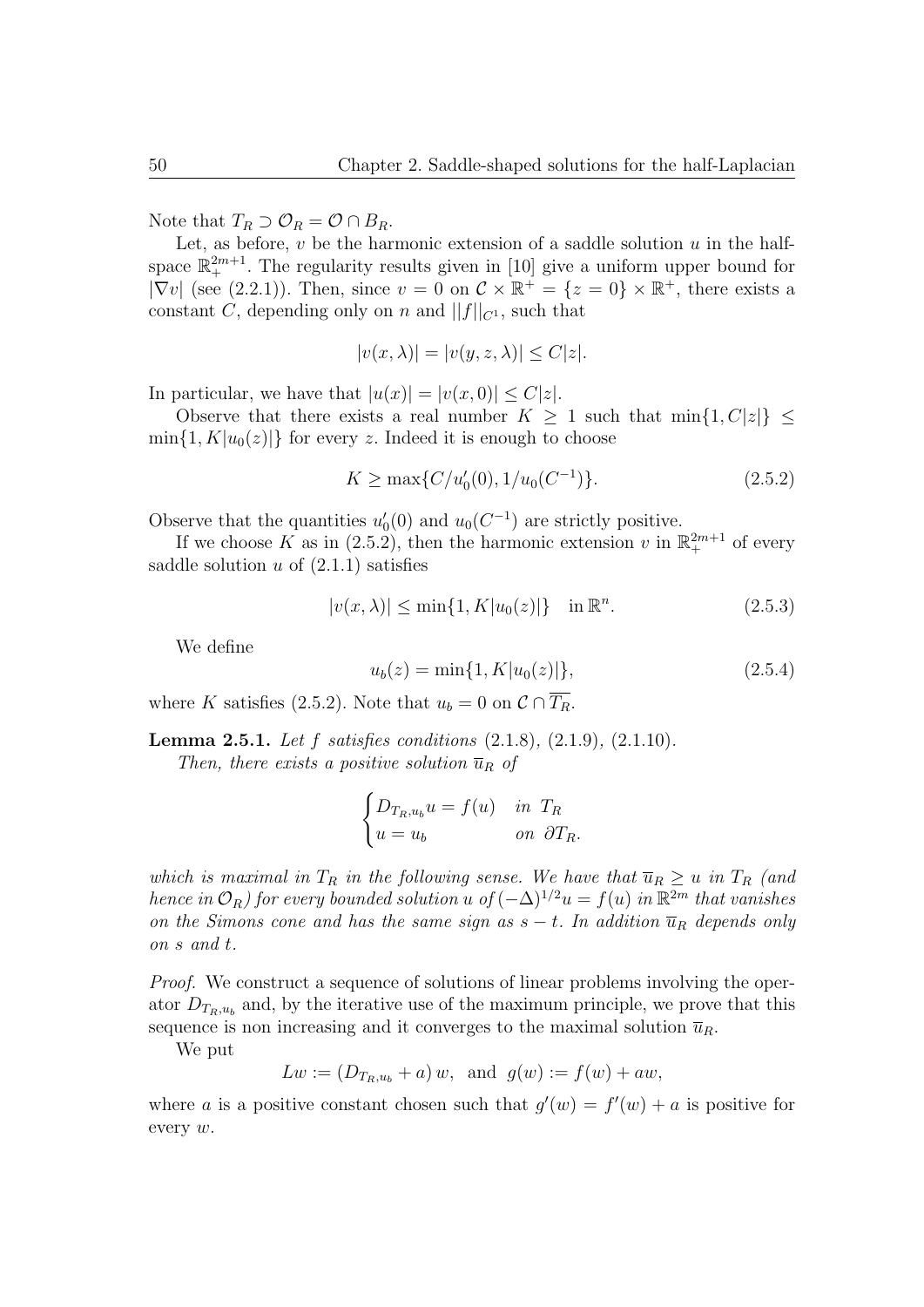Next we define a sequence of functions  $\overline{u}_{R,j}$  as follows:  $\overline{u}_{R,0}(x) = u_b = \min\{1, Ku_0(z)\}\$ and  $\overline{u}_{R,j+1}$  solves the linear problem

$$
\begin{cases}\nL\overline{u}_{R,j+1} = g(\overline{u}_{R,j}) & \text{in } T_R \\
\overline{u}_{R,j+1} = u_b & \text{on } \partial T_R.\n\end{cases} \tag{2.5.5}
$$

Since *L* is obtained by adding a positive constant to  $D_{T_R, u_b}$ , it satisfies the maximum principles (Lemma 2.4.2 and Corollary 2.4.3) and hence the above problem admits a unique solution  $\overline{u}_{R,j+1} = \overline{u}_{R,j+1}(x)$ . Furthermore (and here we argue by induction), since the problem and its data are invariant by orthogonal transformations in the first (respectively, in the last) *m* variables  $x_i$ , the solution  $\overline{u}_{R,j+1}$ depends only on *s* and *t*.

First, observe that by Corollary 2.3.6, the function  $\overline{u}_{R,0} = \min\{1, K u_0(z)\}\$ is a supersolution of problem  $Lw = g(w)$ , i.e.,  $L\overline{u}_{R_0} \geq g(\overline{u}_{R,0})$ . This implies that  $L\overline{u}_{R_1} = g(\overline{u}_{R,0}) \leq L\overline{u}_{R,0}$  and then  $\overline{u}_{R,1} \leq \overline{u}_{R,0} \leq 1$  in  $T_R$ . Moreover  $u_b \geq 0$  on  $\partial T_R$ and therefore, by Lemma 2.4.2,  $\overline{u}_{R,1} \geq 0$  in  $T_R$ .

Assume now that  $0 \le \overline{u}_{R,j} \le \overline{u}_{R,j-1} \le 1$  for some  $j \ge 1$ . Therefore, by the choice of *a*,  $g(\overline{u}_{R,j}) \leq g(\overline{u}_{R,j-1})$ . We have

$$
L\overline{u}_{R,j+1} = g(\overline{u}_{R,j}) \le g(\overline{u}_{R,j-1}) = L\overline{u}_{R,j}.
$$

Again by the maximum principle (Corollary (2.4.3))  $\overline{u}_{R,j+1} \leq \overline{u}_{R,j}$ . Besides,  $\overline{u}_{R,j+1} \geq 0$  since  $g(\overline{u}_{R,j}) \geq 0$ . Therefore, by induction we have proven that the sequence  $\overline{u}_{R,j}$  is nonincreasing, that is

$$
1 = \overline{u}_{R,0}(x) \ge \overline{u}_{R,1}(x) \ge \cdots \ge \overline{u}_{R,j}(x) \ge \overline{u}_{R,j+1}(x) \ge \cdots \ge 0.
$$

By monotone convergence, this sequence converges to a nonnegative solution in  $T_R$ ,  $\overline{u}_R$ , which depends only on *s* and *t*, and such that  $\overline{u}_R = u_b(z)$  on  $\partial T_R$ . Thus, the strong maximum principle (Lemma 2.4.4) leads to  $\overline{u}_R > 0$  in  $T_R$ .

Moreover,  $\overline{u}_R$  is maximal with respect to any bounded solution *u*,  $|u| < 1$  in  $\mathbb{R}^{2m}$ , that vanishes on the Simons cone and has the same sign as  $s - t$ . Indeed, let  $\overline{v}_{R,1}$  be the harmonic extension of  $\overline{u}_{R,1}$  in  $T_R \times \mathbb{R}^+$  which is equal to  $u_b$  on the lateral boundary  $\partial T_R \times \mathbb{R}^+$ . It is the solution of the following problem

$$
\begin{cases}\n\Delta \overline{v}_{R,1} = 0 & \text{in } T_R \times \mathbb{R}^+ \\
\overline{v}_{R,1} = u_b & \text{on } \partial T_R \times \mathbb{R}^+ \\
-\frac{\partial \overline{v}_{R,1}}{\partial \lambda} + a \overline{v}_{R,1} = g(\overline{u}_{R,0}) = g(u_b) & \text{on } T_R \times \{0\}.\n\end{cases}
$$
\n(2.5.6)

Consider now *v* the harmonic extension of *u* in  $\mathbb{R}^{2m+1}_+$ . Then the restriction of *v* to  $T_R$ , which we still call *v*, is the solution of the problem

$$
\begin{cases} \Delta v = 0 & \text{in } T_R \times \mathbb{R}^+ \\ -\frac{\partial v}{\partial \lambda} + av = g(u) & \text{on } T_R \times \{0\}. \end{cases}
$$
 (2.5.7)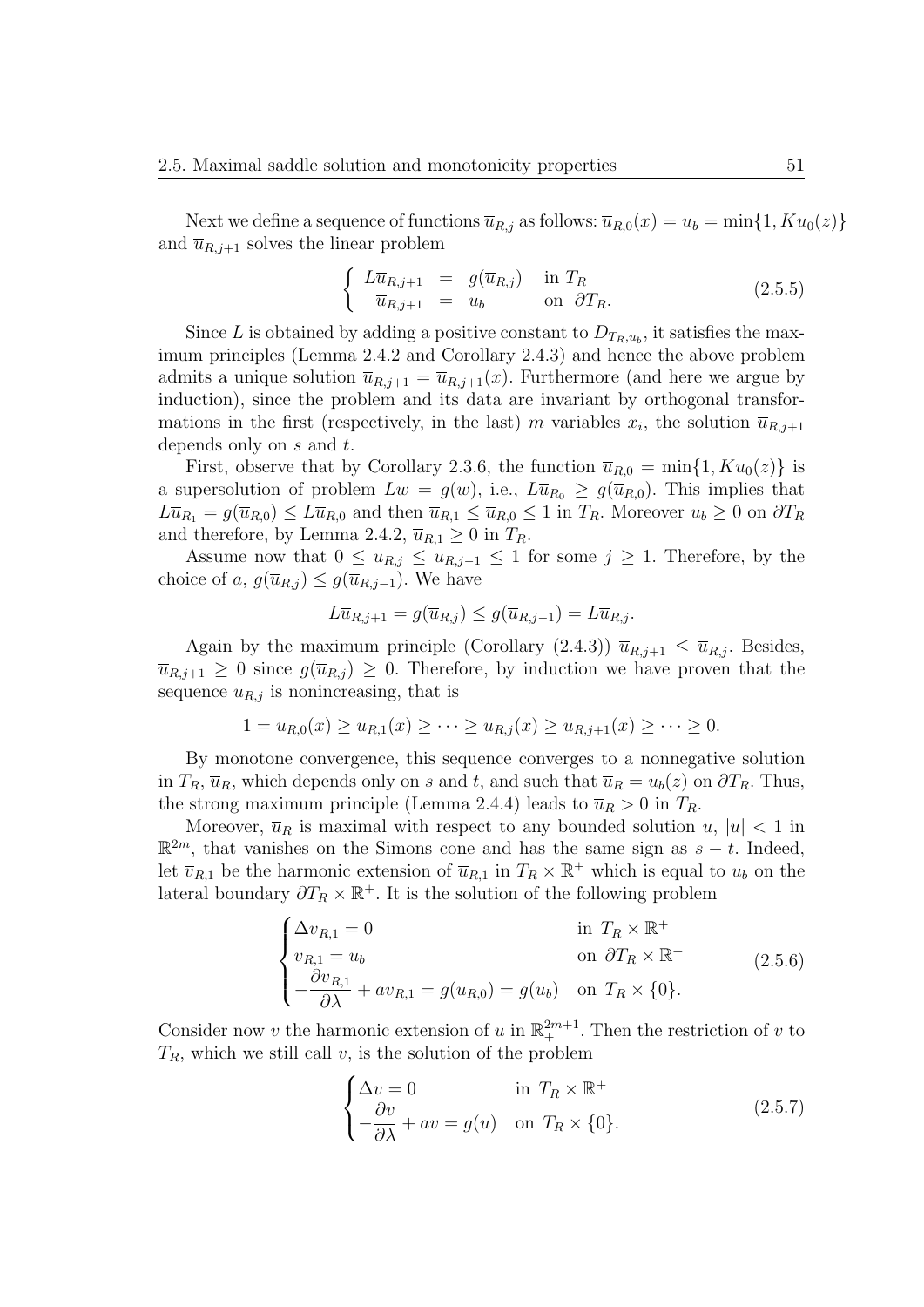Recall that by (2.5.3), we have that  $v \leq u_b$  in  $T_R \times \mathbb{R}^+$  and in particular  $u \leq u_b$ on  $T_R \times \{0\}$ . Since *g* is increasing, then the difference  $v - \overline{v}_{R,1}$  is a solution of

$$
\begin{cases}\n\Delta(v - \overline{v}_{R,1}) = 0 & \text{in } T_R \times \mathbb{R}^+ \\
v - \overline{v}_{R,1} = v - u_b \le 0 & \text{on } \partial T_R \times \mathbb{R}^+ \\
-\frac{\partial(v - \overline{v}_{R,1})}{\partial \lambda} + a(v - \overline{v}_{R,1}) = g(u) - g(u_b) \le 0 & \text{on } T_R \times \{0\}.\n\end{cases}
$$
\n(2.5.8)

We claim that  $v \leq \overline{v}_{R,1}$  in  $T_R \times \mathbb{R}^+$ . Indeed, suppose by contradiction that  $v - \overline{v}_{R,1}$ is positive somewhere in  $T_R \times \mathbb{R}^+$ . Then, by the maximum principle (Lemma 2.4.2), the sup $(v - \overline{v}_{R,1}) > 0$  will be achieved at some point  $(x_0, 0) \in T_R \times \{0\}$ . By Hopf's Lemma, we would have

$$
-\frac{\partial(v-\overline{v}_{R,1})}{\partial\lambda}(x_0,0)+a(v-\overline{v}_{R,1})(x_0,0)>0.
$$

Since *a* is positive, this is a contradiction with the last inequality of  $(2.5.8)$ . Thus we have proved that  $v \leq \overline{v}_{R,1}$  in  $T_R \times \mathbb{R}^+$ .

Suppose now that  $v \leq \overline{v}_{R,j}$ . Arguing as before, we consider the problem satisfied by  $(v - \overline{v}_{R,j+1})$ . Using the maximum principle and Hopf's Lemma we deduce that  $v \leq \overline{v}_{R,j+1}$  in  $T_R \times \mathbb{R}^+$ .

Then, by induction,  $v \leq \overline{v}_{R,j}$  for every *j* and, in particular,  $u \leq \overline{u}_{R,j}$  for every *j*. Thus,

$$
v \leq \overline{v}_R := \lim_{j \to \infty} \overline{v}_{R,j} \quad \text{in } T_R \times (0, +\infty).
$$

 $\Box$ 

We set  $\overline{u}(x) = \overline{v}(x, 0)$ .

The following are monotonicity results for the maximal solution constructed above.

**Lemma 2.5.2.** Let  $\overline{u}_R$  be the function constructed in Lemma 2.5.1. Let  $\overline{v}_R$  be the *harmonic function in*  $T_R \times (0, +\infty)$  *such that*  $\overline{v}_R(x, 0) = \overline{u}_R(x)$  *for every*  $x \in T_R$ *and*  $v(x, \lambda) = u_b(x)$  *for every*  $(x, \lambda) \in \partial T_R \times (0, +\infty)$ . *Then*  $\partial_t \overline{v}_R \leq 0$ .

*Proof.* We consider the nonincreasing sequence of function  $\overline{u}_{R,j}$  constructed in the proof of Lemma 2.5.1. We call as before  $\overline{v}_{R,j}$  the harmonic extension of  $\overline{u}_{R,j}$  in  $T_R \times (0, +\infty)$  such that  $\overline{v}_{R,j}(x, \lambda) = u_b(x)$  for every  $(x, \lambda) \in \partial T_R \times (0, +\infty)$ .

The function  $\overline{v}_{R,j}$  is a solution in coordinates *s* and *t* of the problem

$$
\begin{cases} \partial_{ss}\overline{v}_{R,j} + \partial_{tt}\overline{v}_{R,j} + \partial_{\lambda\lambda}\overline{v}_{R,j} + \frac{(m-1)}{s}\partial_{s}\overline{v}_{R,j} + \frac{(m-1)}{t}\partial_{t}\overline{v}_{R,j} = 0 & \text{in } T_{R} \times (0, \infty) \\ \overline{v}_{R,j} = u_{b} & \text{on } \partial T_{R} \times (0, +\infty), \\ -\partial_{\lambda}\overline{v}_{R,j} + a\overline{v}_{R,j} = g(\overline{v}_{R,j-1}) & \text{on } T_{R} \times \{0\} \end{cases}
$$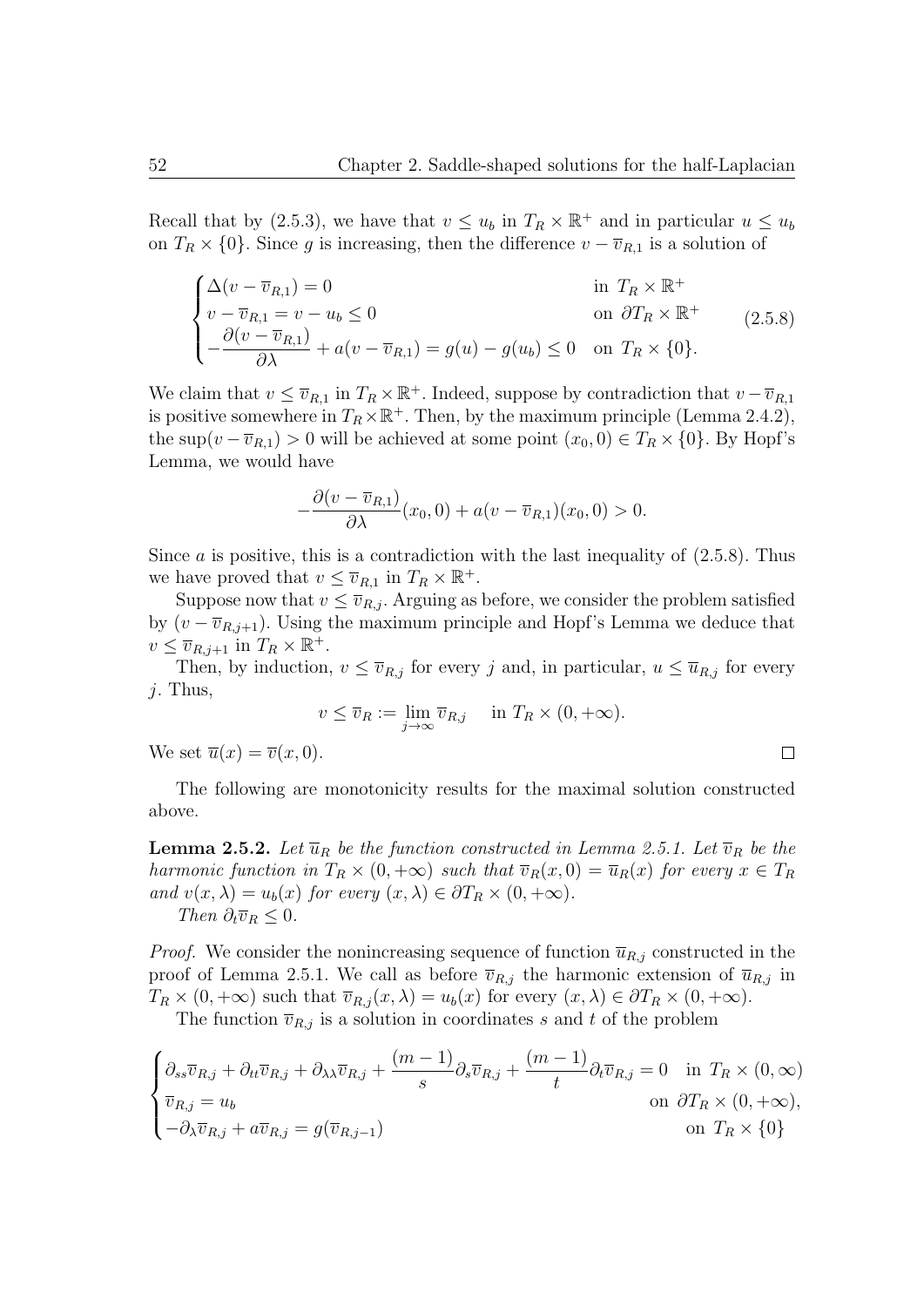Differentiating with respect to *t* we get:

$$
\begin{cases}\n-\Delta(\partial_t \overline{v}_{R,j}) + \frac{(m-1)}{t^2} \partial_t \overline{v}_{R,j} = 0 & \text{in } T_R \times (0, \infty) \\
-\partial_{\lambda}(\partial_t \overline{v}_{R,j}) + a \partial_t \overline{v}_{R,j} = g'(\overline{v}_{R,j-1}) \partial_t \overline{v}_{R,j-1} & \text{on } T_R \times \{0\}.\n\end{cases}
$$
\n(2.5.9)

We observe that  $\partial_t \overline{v}_{R,j} \leq 0$  on  $\partial T_R \times (0, +\infty)$ . Indeed  $\overline{v}_{R,j} \equiv 0$  on  $(\mathcal{C} \cap \partial T_R) \times$  $(0, +\infty)$  and  $\overline{v}_{R,j} > 0$  inside  $T_R \times (0, +\infty)$ . Then,  $\partial_t \overline{v}_{R,j} \leq 0$  on  $\{t = s < R\} \times$  $(0, +\infty).$ *√*

 $M$ oreover  $\bar{v}_{R,j} = \min\{Ku_0(z), 1\} = \min\{Ku_0((R - t))/\}$ 2)*,* 1*}* on *{t < s* = *R}* and thus  $\partial_t \overline{v}_{R,j} \leq 0$  on  $\{t < s = R\} \times (0, +\infty)$ .

Now, we argue by induction. First, recall that

$$
\overline{v}_{R,0} = \min\{Ku_0(z), 1\} = \min\{Ku_0((s-t)/\sqrt{2}), 1\},\
$$

then  $\partial_t \overline{v}_{R,0} \leq 0$ .

Suppose that  $\partial_t \overline{v}_{R,j-1} \leq 0$ , we prove that  $\partial_t \overline{v}_{R,j} \leq 0$ . Indeed, first observe that  $(m-1)/t^2 \geq 0$ . Then, remind that  $\partial_t \overline{v}_{R,j} \leq 0$  on the lateral boundary of the set  $T_R \times (0, +\infty)$  and it satisfies the Neumann condition

$$
-\partial_{\lambda}(\partial_t \overline{v}_{R,j}) + a\partial_t \overline{v}_{R,j} = g'(\overline{v}_{R,j-1})\partial_t \overline{v}_{R,j-1}.
$$
\n(2.5.10)

Assume by contradiction that  $\partial_t \overline{v}_{R,j}$  is positive somewhere in  $T_R \times \mathbb{R}^+$ , then, by the maximum principle the sup  $\overline{v}_{R,j} > 0$  will be achieved at some point  $(x_0, 0)$  in  $T_R \times \{0\}$ . Since  $g' > 0$  and  $a > 0$ , applying Hopf's Lemma we get a contradiction with (2.5.10). This implies that  $\partial_t \overline{v}_{R,j} \leq 0$  for every *j* and then, passing to the limit, that  $\partial_t \overline{v}_R \leq 0$ .  $\Box$ 

**Lemma 2.5.3.** Let  $\overline{u}_R$  be the function constructed in Lemma 2.5.1. Let  $\overline{v}_R$  be the *harmonic function in*  $T_R \times (0, +\infty)$  *such that*  $\overline{v}_R(x, 0) = \overline{u}_R(x)$  *for every*  $x \in T_R$ *and*  $v(x, \lambda) = u_b(x)$  *for every*  $(x, \lambda) \in \partial T_R \times (0, +\infty)$ *. Then,*  $\partial_y \overline{v}_R \geq 0$ *.* 

*Proof.* Consider as before the sequences of functions  $\overline{v}_{R,j}$  and  $\overline{u}_{R,j}$ . We first observe that  $\partial_y \overline{v}_{R,j} \geq 0$  on  $\partial T_R \times (0, +\infty)$ . Indeed  $\overline{v}_{R,j} \equiv 0$  on the part of the boundary  ${t = s < R} \times (0, +\infty)$ . Thus, since  $\partial_y$  is a tangential derivative here, we have  $\partial_y \overline{v}_{R,j} \equiv 0$  on  $\{t = s < R\} \times (0, +\infty)$ .

Take now a point  $(s = R, t, \lambda)$ , with  $0 < t < R$ , on the remaining part of the boundary.

Recall that  $\overline{u}_{R,j} \leq \overline{u}_{R,0} = u_b = \min\{Ku_0(z), 1\}$  in all of  $T_R$ . Then, applying the maximum principle (Lemma 2.4.1), we deduce that  $\overline{v}_{R,j} \leq \overline{u}_{R,0} =$  $\min\{Ku_0(z), 1\} = \min\{Ku_0((s-t)/\sqrt{2}), 1\}$  in all of  $T_R \times (0, +\infty)$ .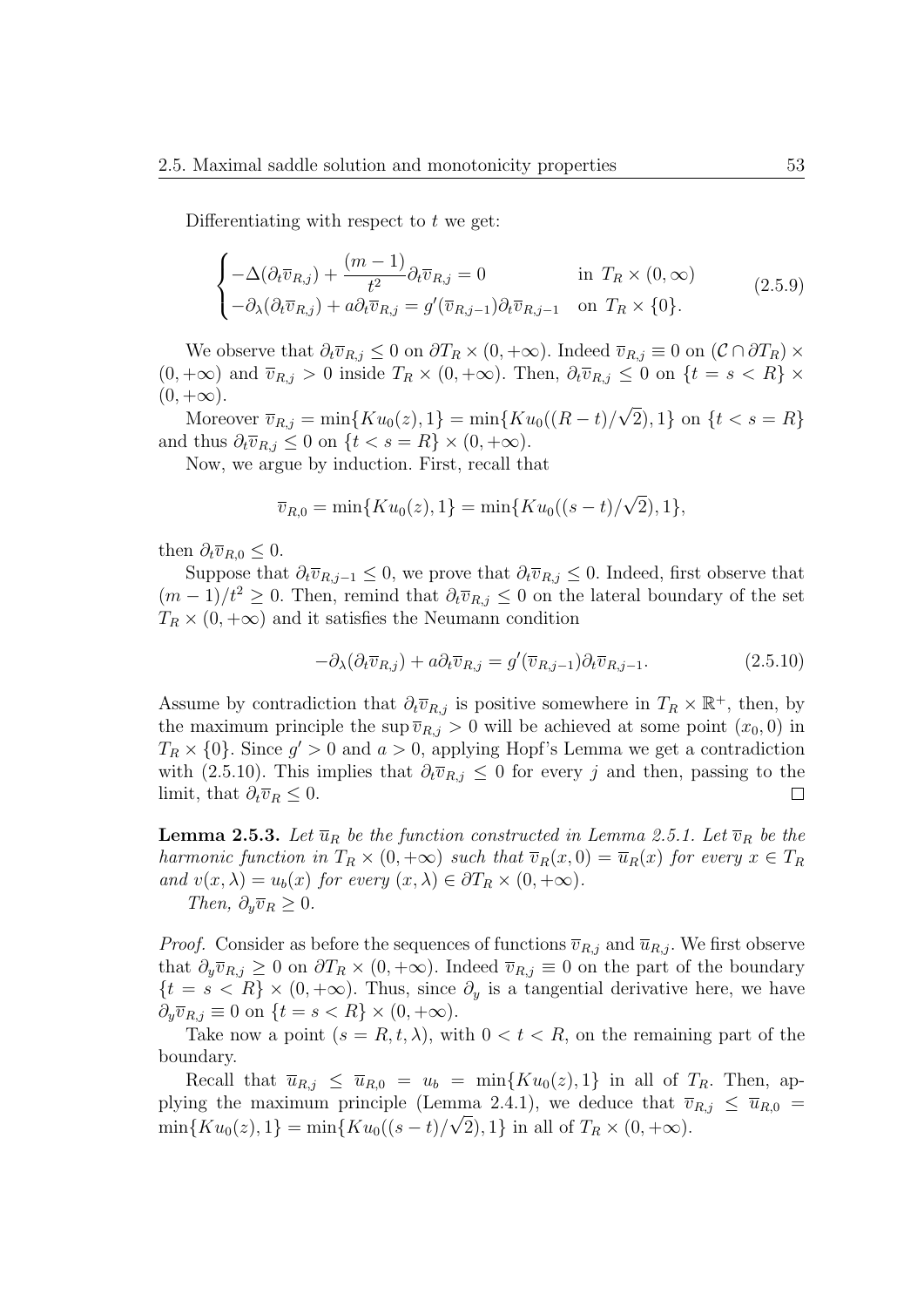Then, for every  $0 < \delta < t$  we have

$$
\overline{v}_{R,j}(R-\delta, t-\delta, \lambda) \leq \min \left\{ Ku_0\left(\frac{R-\delta-(t-\delta)}{\sqrt{2}}\right), 1 \right\}
$$

$$
= \min \left\{ Ku_0\left(\frac{R-t}{\sqrt{2}}\right), 1 \right\} = u_b(R, t).
$$

Then  $\partial_y \overline{v}_{R,j} \geq 0$  on  $\{t < s = R\} \times (0, +\infty)$ .

Next, we consider the problem satisfied by  $\partial_t \overline{v}_{R,j}$  and  $\partial_s \overline{v}_{R,j}$ . We recall that  $\partial_t \overline{v}_{R,j}$  is a solution of (2.5.9) and  $\partial_s \overline{v}_{R,j}$  satisfies

$$
\begin{cases}\n-\Delta(\partial_s \overline{v}_{R,j}) + \frac{(m-1)}{s^2} \partial_s \overline{v}_{R,j} = 0 & \text{in } T_R \times (0, \infty) \\
-\partial_\lambda(\partial_s \overline{v}_{R,j}) + a \partial_s \overline{v}_{R,j} = g'(\overline{v}_{R,j-1}) \partial_s \overline{v}_{R,j-1} & \text{on } T_R \times \{0\}.\n\end{cases}
$$
\n(2.5.11)

Thus, since  $\partial_y = (\partial_s + \partial_t)$ / *√* 2, we have that  $\partial_y \overline{v}_{R,j}$  satisfies the equation

$$
-\Delta(\partial_y \overline{v}_{R,j}) = -\frac{m-1}{\sqrt{2}} \left( \frac{\partial_s \overline{v}_{R,j}}{s^2} + \frac{\partial_t \overline{v}_{R,j}}{t^2} \right)
$$
  
= 
$$
-\frac{m-1}{s^2} \partial_y \overline{v}_{R,j} - \frac{(m-1)(s^2 - t^2)}{\sqrt{2}s^2 t^2} \partial_t \overline{v}_{R,j}.
$$

Then  $\partial_y \overline{v}_{R,j}$  is a solution of the problem

$$
\begin{cases}\n-\Delta(\partial_y \overline{v}_{R,j}) + \frac{(m-1)}{s^2} \partial_y \overline{v}_{R,j} + \frac{(m-1)(s^2 - t^2)}{\sqrt{2}s^2 t^2} \partial_t \overline{v}_{R,j} = 0 & \text{in } T_R \times (0, \infty) \\
\partial_y \overline{v}_{R,j} \ge 0 & \text{on } \partial T_R \\
-\partial_\lambda(\partial_y \overline{v}_{R,j}) + a \partial_y \overline{v}_{R,j} = g'(\overline{v}_{R,j-1}) \partial_y \overline{v}_{R,j-1} & \text{on } T_R \times \{0\}.\n\end{cases}
$$

By Lemma 2.5.2 we have that  $\partial_t \overline{v} \leq 0$  in  $T_R \times (0, +\infty)$  and thus

$$
\frac{(m-1)(s^2-t^2)}{\sqrt{2}s^2t^2}\partial_t\overline{v}_{R,j} \le 0, \text{ in } T_R \times (0,+\infty).
$$

Then, we can apply, as in the proof of Lemma 2.5.2, the maximum principle and Hopf's Lemma, to obtain  $\partial_y \overline{v}_{R,j} \geq 0$  for every *j*. Finally, passing to the limit for  $j \to \infty$ , we get  $\partial_y \overline{v}_{R,j} \geq 0$  in  $T_R \times (0, +\infty)$ .  $\Box$ 

We can give now the proof of Proposition 2.1.7.

*Proof of Proposition 2.1.7.* In Lemma 2.5.1 we established the existence of a maximal solution  $\overline{u}_R$  in  $T_R$ , that is,  $\overline{u}_R$  is a solution of  $D_{T_R,u_b}\overline{u}_R = f(\overline{u}_R)$  in  $T_R$  and

$$
\overline{u}_R \geq u
$$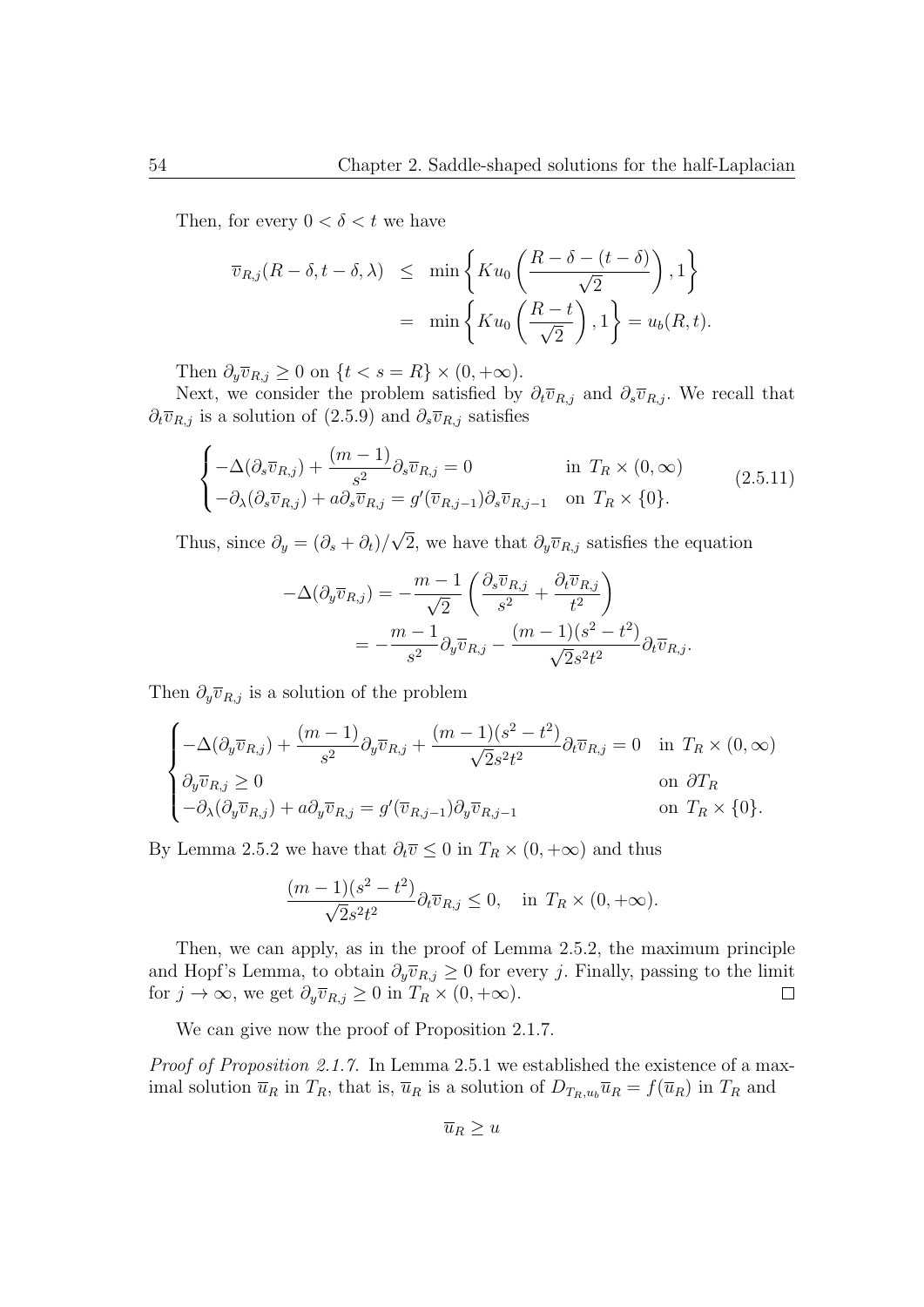for every bounded solution  $u \leq 1$  in  $\mathbb{R}^{2m}$  that vanishes on  $\mathcal C$  and has the same sign as  $s - t$ .

By standard elliptic estimates and the compactness arguments as in the proof of Theorem 2.1.6, up to a subsequence we can take the limit as  $R \to +\infty$  and obtain a solution  $\overline{u}$  in  $\mathcal{O} = \{s > t\}$ , with  $\overline{u} = 0$  on  $\mathcal{C}$ . By construction,

$$
u \leq \overline{u} := \lim_{R_j \to \infty} \overline{u}_{R_j},
$$

for all solutions  $u$  as above. In addition,  $\overline{u}$  depends only on  $s$  and  $t$ .

By maximality of  $\bar{u}$  and the existence of saddle solution of Theorem 2.1.6, we deduce that  $\overline{u} > 0$  in  $\mathcal{O}$ .

Since f is odd, by odd reflection with respect to the Simons cone, we obtain a maximal solution  $\overline{u}$  in  $\mathbb{R}^{2m}$  such that  $|u| \leq |\overline{u}|$  in  $\mathbb{R}^{2m}$ .

Let  $\bar{v}$  be the harmonic extension of  $\bar{u}$  in  $\mathbb{R}^{2m+1}_+$ . We prove now the monotonicity properties of  $\overline{v}$ .

By Lemmas 2.5.2 and 2.5.3, we have that  $\partial_t \overline{v}_R \geq 0$  and  $\partial_y \overline{v}_R \leq 0$  in  $T_R \times$  $(0, +\infty)$ . Letting  $R \to +\infty$ , we get  $\partial_t \overline{v} > 0$  and  $\partial_{\overline{v}} \overline{v} \leq 0$  in  $\overline{\mathcal{O}}$ . As a consequence  $\partial_z \overline{v}$  > 0 in  $\widetilde{O}$ .

Since  $v(s, t, \lambda) = -v(t, s, \lambda)$ , it follows that  $\partial_s \overline{v} \geq 0$  and  $\partial_t \overline{v} \leq 0$  in  $\mathbb{R}^{2m+1}_+$ . Now,  $\partial_t \overline{v} \leq 0$  in  $\mathbb{R}^{2m+1}_+$  and satisfies

$$
-\Delta \partial_t \overline{v} + \frac{m-1}{t^2} \partial_t \overline{v} = 0 \quad \text{in } \mathbb{R}_+^{2m+1}.
$$

Then, the strong maximum principle implies that  $\partial_t \overline{v} < 0$  in  $\mathbb{R}^{2m+1} \setminus \{t = 0\}$ *.* Moreover we multiply by *t* the following equation satisfied by  $\overline{v}$  in  $\mathbb{R}^{2m+1}_+$ 

$$
\partial_{ss}\overline{v} + \partial_{tt}\overline{v} + \partial_{\lambda\lambda}\overline{v} + \frac{m-1}{s}\overline{v}_s + \frac{m-1}{t}\overline{v}_t = 0.
$$

Using that  $\overline{v} \in C^2$  and letting  $t \to 0$ , we get  $\partial_t \overline{v} = 0$  on  $\{t = 0\}$ .

In the same way we deduce that  $\partial_s \overline{v} > 0$  in  $\mathbb{R}^{2m+1}_+ \setminus \{s = 0\}$  and  $\partial_s \overline{v} = 0$  on  $\{s = 0\}.$ *√*

Recalling that  $\partial_z = (\partial_s - \partial_t)$ / 2, statement c) follows directly by a) and b). Finally, we remind that  $\partial_y \overline{v}$  satisfies

$$
-\Delta\partial_y \overline{v} = -\frac{m-1}{s^2} \partial_y \overline{v} - \frac{(m-1)(s^2 - t^2)}{\sqrt{2}s^2 t^2} \partial_t \overline{v} \ge -\frac{m-1}{s^2} \partial_y \overline{v},\tag{2.5.12}
$$

in  $\{s > t > 0\} \times \mathbb{R}^+$ , since  $\partial_t \overline{v} \leq 0$  in this set. Since we have already proved that  $\partial_y \overline{v} \geq 0$  in  $\{s > t > 0\} \times \mathbb{R}^+$ , the strong maximum principle implies  $\partial_y \overline{v} > 0$  in  $\{s > t > 0\} \times \mathbb{R}^+.$  $\Box$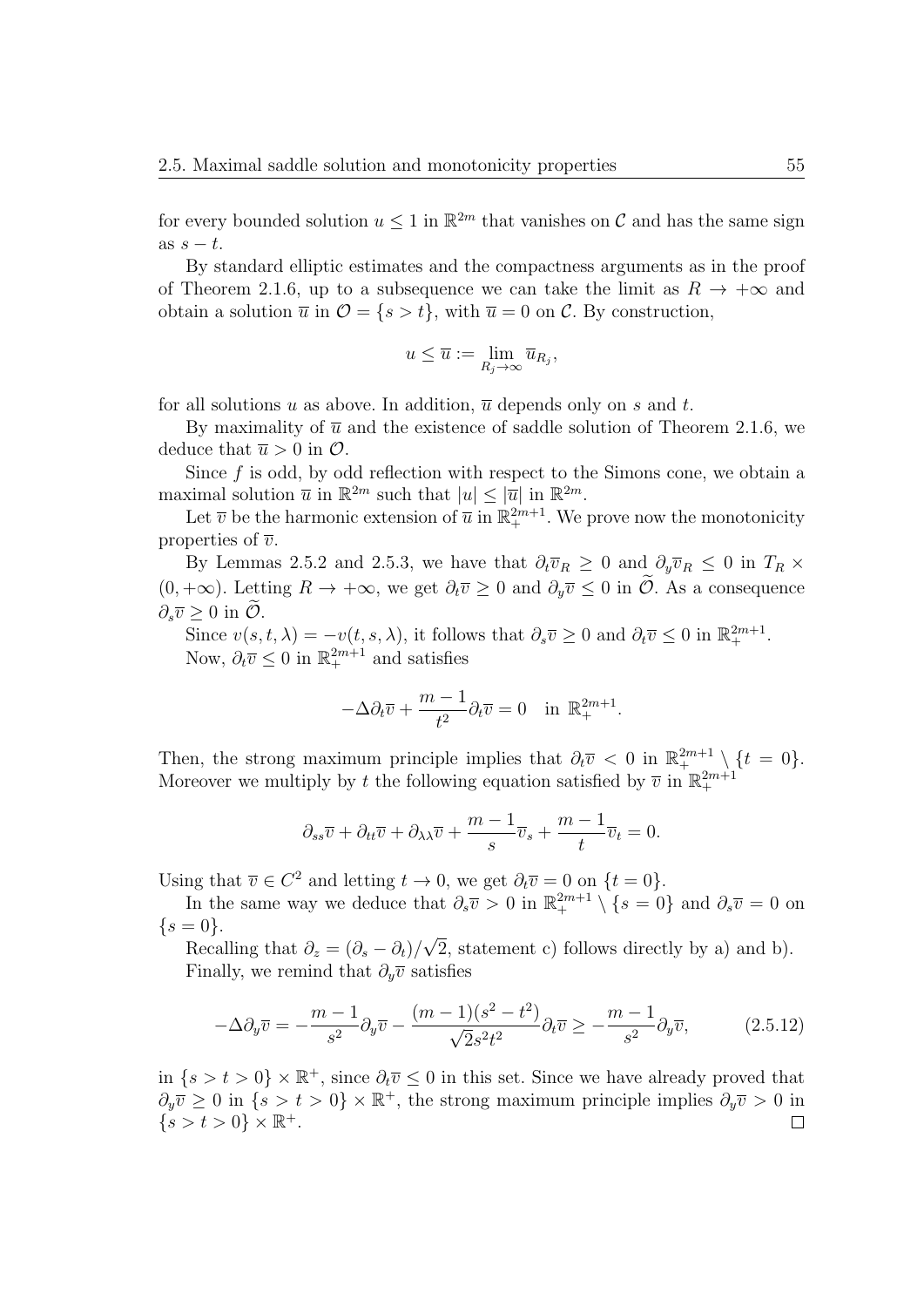# **2.6 Asymptotic behaviour of saddle solutions in**  $\mathbb{R}^{2m}$

In this section we study the asymptotic behaviour at infinity of solutions which are odd with respect to the Simons cone and positive in the set  $\mathcal{O} = \{s > t\}$ . In particular our result holds for saddle solutions.

We will consider the  $(y, z)$  system of coordinates. Recall that we have defined in (2.1.17) *y* and *z* by

$$
\begin{cases}\ny = \frac{s+t}{\sqrt{2}} \\
z = \frac{s-t}{\sqrt{2}},\n\end{cases}
$$
\n(2.6.1)

which satisfy  $y \geq 0$  and  $-y \leq z \leq y$ .

We give the proof of Theorem 2.1.9, which states that any solution *u* as above tends to infinity to the function

$$
U(x) := u_0(z) = u_0(d(x, \mathcal{C})),
$$

uniformly outside compact sets. We recall that  $u_0$  is the layer solution of  $(-\Delta)^{1/2}u_0 =$  $f(u_0)$  in R which vanishes at the origin, and  $d(\cdot, \mathcal{C})$  denotes the distance to the Simons cone. Similarly *∇u* converges to *∇U*. We will use this fact in the proof of instability of saddle solutions in dimension  $2m = 4$  and  $2m = 6$ .

Our proof of the asymptotic behaviour follows a method used by Cabré and Terra for the classical equation  $-\Delta u = f(u)$ . They use a compactness argument based on translations of the solution, combined with two crucial Liouville-type results for nonlinear equations. Here, we use analog Liouville results for the nonlinear Neumann problem satisfied by the harmonic extension *v* of our saddle solutions *u* of equation (2.1.1). Both results were proved using the moving planes method.

The first result establishes a symmetry property for solutions of a nonlinear Neumann problem in the half-space, and it was proven in [26].

#### **Theorem 2.6.1.** *([26])*

Let  $\mathbb{R}^{n+1}_+ = \{ \xi = (x_1, x_2, \cdots, x_n, \lambda) \mid \lambda > 0 \}$  and let f be such that  $f(u)/u^{\frac{n}{n-2}}$ *is non-increasing. Assume that v is a solution of problem*

$$
\begin{cases}\n-\Delta v = 0 & \text{in } \mathbb{R}_+^{n+1}, \\
-\frac{\partial v}{\partial \lambda} = f(v) & \text{on } {\lambda = 0}, \\
v > 0 & \text{in } \mathbb{R}_+^{n+1}.\n\end{cases}
$$
\n(2.6.2)

*Then v depends only on*  $\lambda$ *.* 

*More precisely, there exist*  $a \geq 0$  *and*  $b > 0$  *such that* 

$$
v(x, \lambda) = v(\lambda) = a\lambda + b
$$
 and  $f(b) = a$ .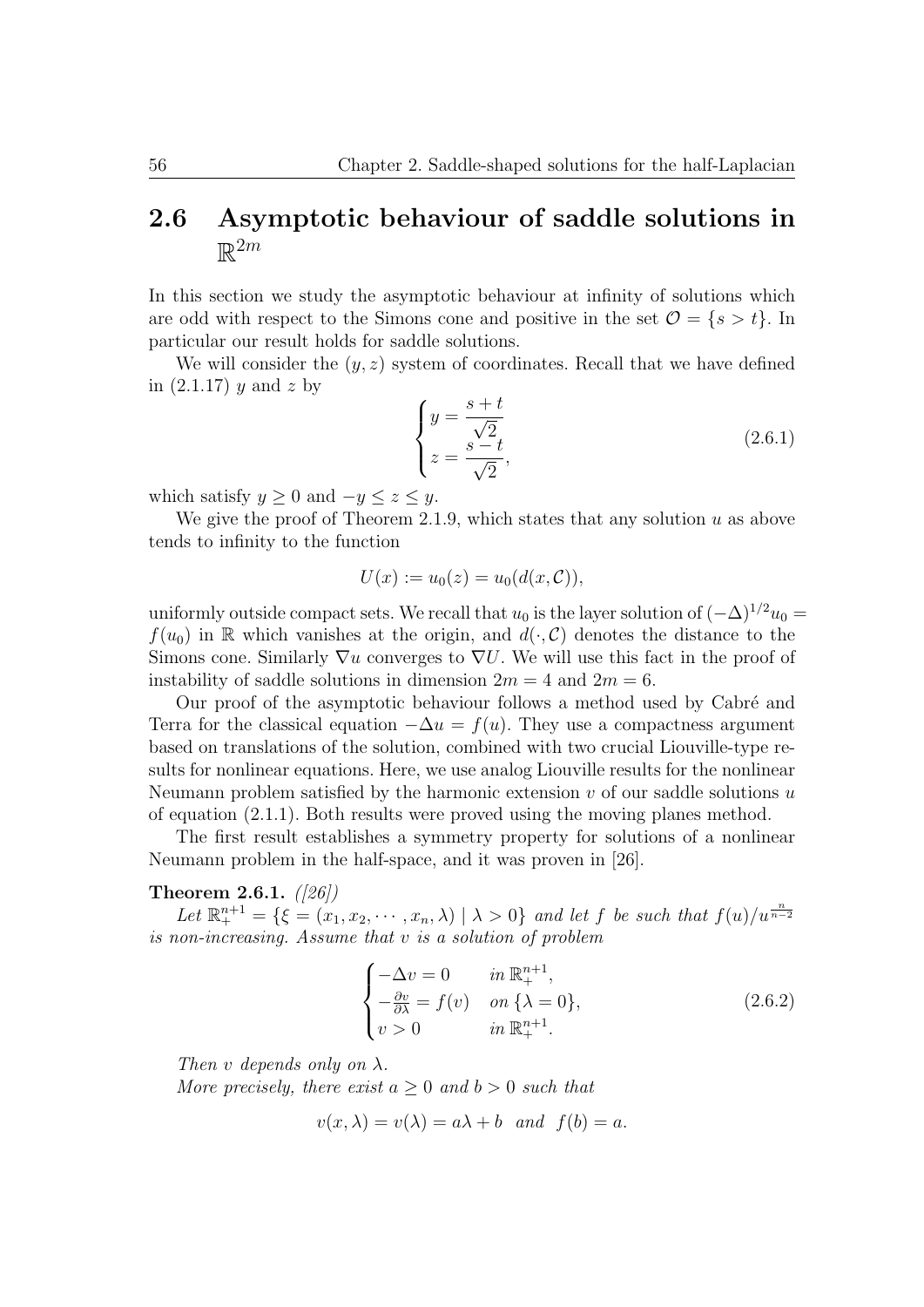**Corollary 2.6.2.** *Let f satisfy* (2.1.8)*,* (2.1.9)*,* (2.1.10)*. Let v be a bounded solution of problem* (2.6.2)*.*

*Then,*  $v \equiv 0$  *or*  $v \equiv 1$ *.* 

*Proof of Corollary 2.6.2.* By Remark 2.6.4, *f* satisfies the hypothesis of Theorem 2.6.1. Moreover since f is bistable, we have that f is odd,  $f(0) = f(\pm 1) = 0, f > 0$ in  $(0, 1)$  and  $f < 0$  in  $(1, +\infty)$ . Then, since *v* is bounded, it has to be  $v(x, \lambda) = b$ with  $f(b) = 0$ , that is  $v \equiv 0$  or  $v \equiv 1$ .  $\Box$ 

The following theorem establishes an analog symmetry properties but for solutions in a quarter of space, and was proven in [11].

**Theorem 2.6.3.** *([11])* Let  $\mathbb{R}^{n+1}_{++} = \{ \xi = (x_1, x_2, \dots, x_n, \lambda) \mid x_n > 0, \lambda > 0 \}$ and let f be such that  $f(u)/u^{\frac{n}{n-2}}$  is non-increasing. Assume that *v* is a solution of *problem*

$$
\begin{cases}\n-\Delta v = 0 & \text{in } \mathbb{R}^{n+1}_{++}, \\
-\frac{\partial v}{\partial \lambda} = f(v) & \text{on } \{x_n > 0, \lambda = 0\}, \\
v = 0 & \text{on } \{x_n = 0, \lambda \ge 0\}, \\
v > 0 & \text{in } \mathbb{R}^{n+1}_{++},\n\end{cases}
$$

*Then v depends only on*  $x_n$  *and*  $\lambda$ .

*Remark* 2.6.4*.* We claim that if *f* satisfies hypothesis (2.1.8), (2.1.9), (2.1.10), then  $f(u)/u^{\frac{n}{n-2}}$  is non-increasing.

First, we recall that, by Remark 2.3.4,  $f(u)/u$  is non-increasing in  $(0, 1)$ . Moreover, we can write

$$
\frac{f(u)}{u^{\frac{n}{n-2}}} = \frac{f(u)}{u} \cdot u^{1-\frac{n}{n-2}}.
$$

Since  $\frac{n}{n}$ *n −* 2 > 1, then  $u^{1-\frac{n}{n-2}}$  is non-increasing, and thus *f* satisfies the hypothesis of Theorems 2.6.1 and 2.6.3.

Now, we can give the proof of our asymptotic behaviour result.

*Proof of Theorem 2.1.9.* Consider the harmonic extension  $v(x, \lambda)$  of  $u(x)$  in  $\mathbb{R}^{2m+1}_+$ , that satisfies

$$
\begin{cases} \Delta v = 0 & \text{in } \mathbb{R}_+^{2m+1} \\ -\partial_\lambda v = f(v) & \text{on } \{\lambda = 0\}. \end{cases}
$$
 (2.6.3)

Set  $V(x, \lambda) := v_0(z, \lambda)$ . We want to prove that

 $v(x, \lambda) - V(x, \lambda) \to 0$  and  $\nabla v(x, \lambda) - \nabla V(x, \lambda) \to 0$ ,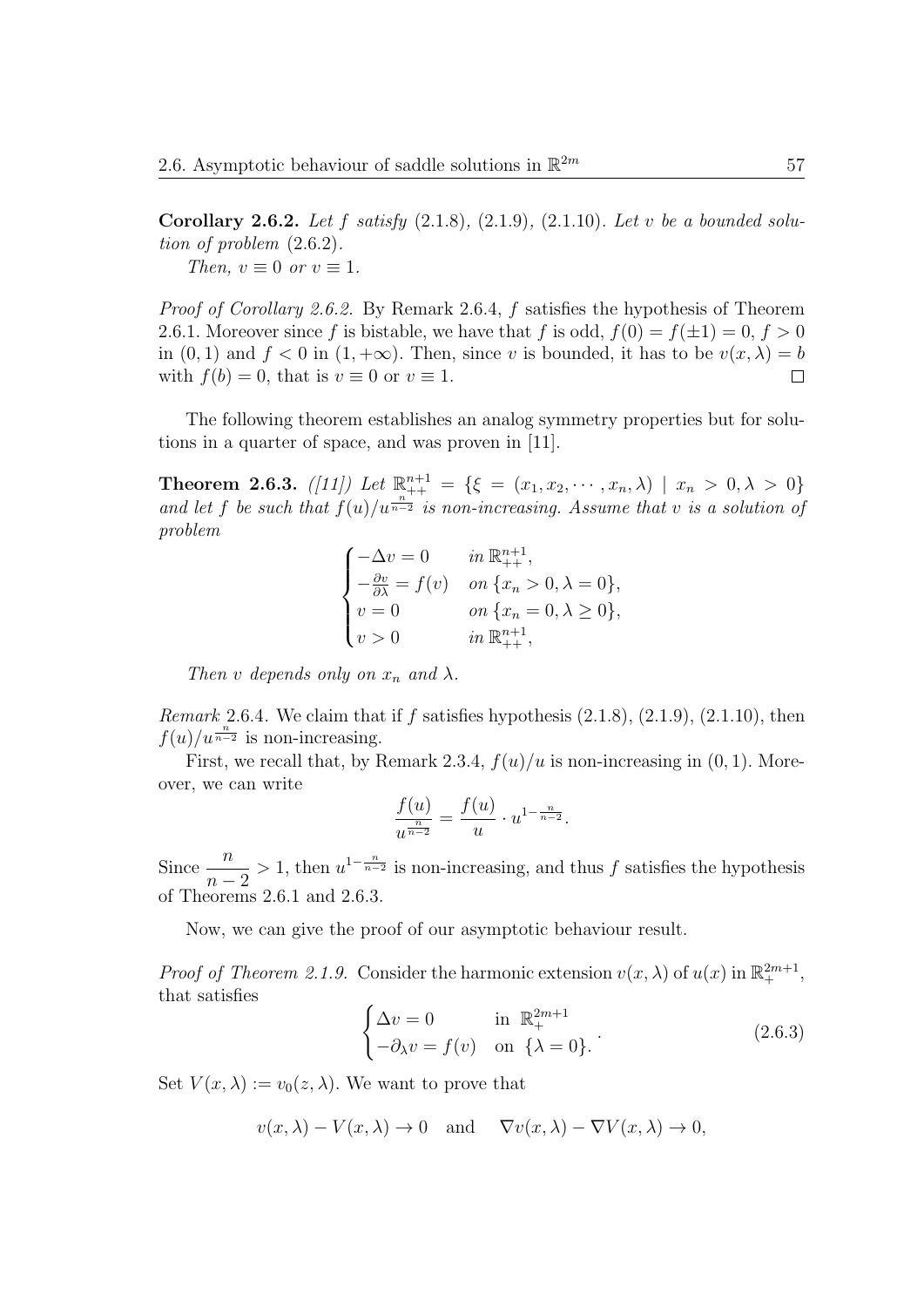uniformly as  $|x| \to \infty$ ,  $\lambda \in \mathbb{R}^+$ .

Suppose that the theorem does not hold. Thus, there exists  $\epsilon > 0$  and a sequence  ${x_k}$  with

$$
|x_k| \to \infty
$$
 and  $|v(x_k, \lambda) - V(x_k, \lambda)| + |\nabla v(x_k, \lambda) - \nabla V(x_k, \lambda)| \ge \epsilon$ . (2.6.4)

By continuity we may move slightly  $x_k$  and assume  $x_k \notin C$  for all k. Moreover, up to a subsequence (which we still denote by  $\{x_k\}$ ), either  $\{x_k\} \subset \{s > t\}$  or  $\{x_k\} \subset$ *{s < t}*. By the symmetries of the problem we may assume *{xk} ⊂ {s > t}* = *O*.

We distinguish two cases:

CASE 1 { dist $(x_k, C) = d_k$ } is unbounded.

In this case, since  $0 < z_k = \text{dist}(x_k, C) = d_k \to +\infty$  (for a subsequence), we have that  $V(x_k, \lambda) = v_0(z_k, \lambda) = v_0(d_k, \lambda)$  tends to 1 and  $|\nabla V(x_k, \lambda)|$  tends to 0, that is,

 $V(x_k, \lambda) \to 1$  and  $|\nabla V(x_k, \lambda)| \to 0$ .

From this and (2.6.4) we have

$$
|v(x_k, \lambda) - 1| + |\nabla v(x_k, \lambda)| \ge \frac{\epsilon}{2}, \tag{2.6.5}
$$

for *k* large enough. Taking subsequence (and relabeling the subindex) we may assume dist $(x_k, C) = d_k \geq 2k$ .

Consider the ball  $B_k(0) \subset \mathbb{R}^{2m}$  of radius k centered at  $x = 0$ , and define

 $w_k(\tilde{x}, \lambda) = v(\tilde{x} + x_k, \lambda)$ , for every  $(\tilde{x}, \lambda) \in B_k(0) \times (0, +\infty)$ .

Since  $B_k(0) + x_k \subset \{s > t\}$ , we have that  $0 < w_k < 1$  in  $B_k(0) \times (0, +\infty)$  and

$$
\begin{cases} \Delta w_k = 0 & \text{in } B_k(0) \times (0, +\infty) \\ -\partial_\lambda w_k = f(v) & \text{on } \{\lambda = 0\}. \end{cases}
$$
 (2.6.6)

Letting  $k$  tend to infinity we obtain, through a subsequence, a nonnegative solution *w* the problem in all of  $\mathbb{R}^{2m+1}_+$ . That is, *w* satisfies

$$
\begin{cases}\n-\Delta w = 0 & \text{in } \mathbb{R}_+^{2m+1} \\
-\partial_\lambda w = f(v) & \text{on } {\lambda = 0} \\
w > 0 & \text{in } \mathbb{R}_+^{2m+1}\n\end{cases}
$$
\n(2.6.7)

Since *f* satisfies  $(2.1.8), (2.1.9), (2.1.10),$  we have that, by Corollary  $2.6.2, w \equiv 0$ or  $w \equiv 1$ . In either case,  $\nabla w(0) = 0$ , that is,  $|\nabla v(x_k, \lambda)|$  tends to 0.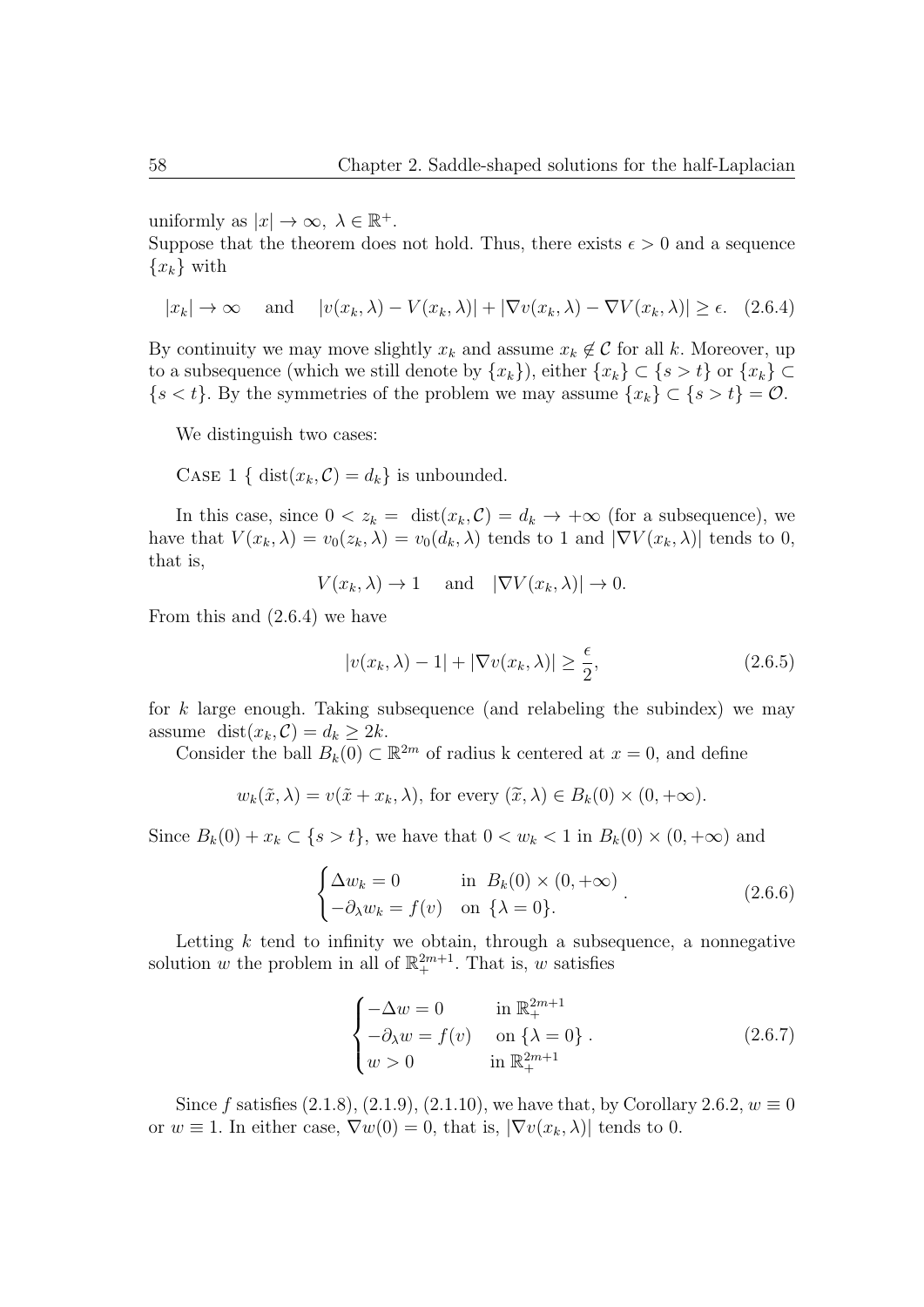Next we show that  $w \neq 0$ . By Theorem 2.1.6 we have that *v* is stable in  $\mathcal{O} \times (0, +\infty)$ . Hence,  $w_k$  is semi-stable in  $B_k(0) \times (0, +\infty)$  (since  $B_k(0) + x_k \subset \mathcal{O}$ ). This implies that *w* is stable in all of  $\mathbb{R}^{2m+1}$  and therefore  $w \neq 0$  (otherwise, since  $f'(0) > 0$  we could construct a test function  $\xi$  such that  $Q_w(\xi) < 0$  which would be a contradiction with the fact that *w* is stable).

Hence, it must be  $w \equiv 1$ . But this implies that  $w(0, \lambda) = 1$  and so  $v(x_k, \lambda)$ tends to 1. Hence, we have that  $v(x_k, \lambda)$  tends to 1 and  $|\nabla v(x_k, \lambda)|$  tends to 0, which is a contradiction with (2*.*6*.*5). Therefore, we have proved the theorem in this case 1.

CASE 2 { dist $(x_k, C) = d_k$ } is bounded.

The points  $x_k$  remain at a finite distance to the cone. Then, at least for a subsequence,

$$
d_k \to d \ge 0 \quad \text{ as } k \to \infty.
$$

Let  $x_k^0 \in \mathcal{C}$  be a point that realizes the distance to the cone, that is,

$$
dist(x_k, C) = |x_k - x_k^0| = d_k,
$$
\n(2.6.8)

and let  $\nu_k^0$  be the inner unit normal to  $\mathcal{C} = \partial \mathcal{O}$  at  $x_k^0$ . Note that  $B_{d_k}(x_k) \subset \mathcal{O} \subset$  $\mathbb{R}^{2m} \setminus \mathcal{C}$  and  $x_k^0 \in \partial B_{d_k}(x_k) \cap \mathcal{C}$ , i.e.,  $x_k^0$  is the point where the sphere  $\partial B_{d_k}(x_k)$ is tangent to the cone *C*. It follows that  $x_k^0 \neq 0$  and that  $(x_k - x_k^0)/d_k$  is the unit normal  $\nu_k^0$  to *C* at  $x_k^0$ . That is,  $x_k = x_k^0 + d_k \nu_k^0$ .

Now, since the sequence  $\{\nu_k^0\}$  is bounded, there exists a subsequence such that

$$
\nu_k^0 \to \nu \in \mathbb{R}^{2m}, \quad |\nu| = 1.
$$

Write  $w_k(\tilde{x}, \lambda) = v(\tilde{x} + x_k^0, \lambda)$ , for  $\tilde{x} \in \mathbb{R}^{2m}$ . The functions  $w_k$  are all solutions of

$$
\begin{cases} \Delta w_k = 0 & \text{in } \mathbb{R}_+^{2m+1} \\ -\partial_\lambda w_k = f(w_k) & \text{on } \{\lambda = 0\} \end{cases}.
$$
 (2.6.9)

and are uniformly bounded. Hence, by elliptic estimates, the sequence  $\{w_k\}$  converges locally in space in  $C^2$ , up to a subsequence, to a solution *w* in  $\mathbb{R}^{2m+1}_+$ . Therefore we have that, as *k* tends to infinity and up to a subsequence,

 $w_k \to w$  and  $\nabla w_k \to \nabla w$  uniformly on compact sets of  $\mathbb{R}^{2m+1}_+$ ,

where *w* is a solution

$$
\begin{cases} \Delta w = 0 & \text{in } \mathbb{R}_+^{2m+1} \\ -\partial_{\lambda} w = f(w) & \text{on } {\lambda = 0} \end{cases}
$$
 (2.6.10)

Note that the curvature of  $C$  at  $x_k^0$  goes to zero as  $k$  tends to infinity, since  $C$  is a cone and  $|x_k| \to \infty$  (note that  $|x_k^0| \to \infty$  due to  $|x_k| \to \infty$  and  $|x_k - x_k^0| = d_k \to d < \infty$ ).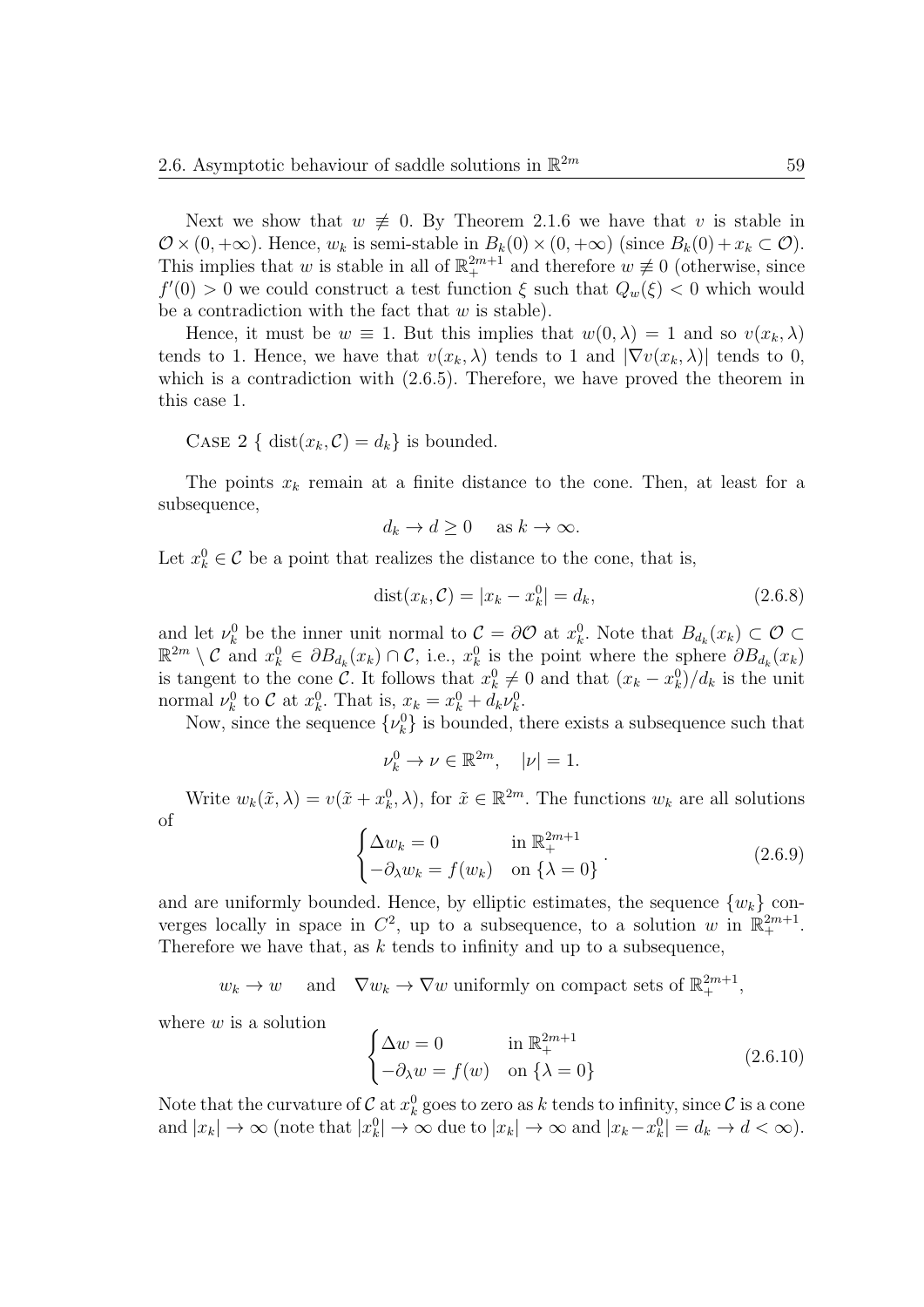Thus, *C* at  $x_k^0$  is flatter and flatter as  $k \to \infty$  and since we translate  $x_k^0$  to 0, the limiting solution *w* satisfies

$$
\begin{cases}\n\Delta w = 0 & \text{in } H := \{(x, \lambda) \in \mathbb{R}_+^{2m+1} : \tilde{x} \cdot \nu = 0, \lambda > 0\} \\
w \ge 0 & \text{in } H \\
w = 0 & \text{in } \{\tilde{x} \cdot \nu = 0\} \\
-\partial_{\lambda} w = f(w) & \text{in } \{\lambda = 0\}.\n\end{cases}
$$
\n(2.6.11)

For the details of the proof of this fact see [13].

Now, since *v* is stable for perturbations vanishing on  $\partial \mathcal{O} \times \mathbb{R}^+$ , it follows that *w* is stable for perturbations with compact support in *H*, and therefore *w* can not be identically zero. By Theorem 2.6.3, since *f* satisfies (2.1.8), (2.1.9), (2.1.10), we deduce that  $w$  is symmetric, that is, it is a function of only two variable (the orthogonal direction to  $H$  and  $\lambda$ ). It follows that

$$
w(\tilde{x}, \lambda) = v_0(\tilde{x} \cdot \nu, \lambda)
$$
 for all  $(\tilde{x}, \lambda) \in H$ .

From the definition of  $w_k$ , and using that  $z_k = d_k = |x_k - x_k^0|$  is a bounded sequence and that  $x_k - x_k^0 = d_k \nu_k^0$ , we have that

$$
v(x_k, \lambda) = w_k(x_k - x_k^0, \lambda) = w(x_k - x_k^0, \lambda) + o(1) = v_0((x_k - x_k^0) \cdot \nu, \lambda) + o(1)
$$
  
=  $v_0((x_k - x_k^0) \cdot \nu_k^0, \lambda) + o(1) = v_0(d_k, \lambda) + o(1)$   
=  $v_0(z_k, \lambda) + o(1) = V(x_k, \lambda) + o(1)$ .

The same argument can be done for  $\nabla v(x_k, \lambda)$  and  $\nabla V(x_k, \lambda)$ . We arrive to a contradiction with (2.6.4).  $\Box$ 

#### **2.7 Instability in dimensions 4 and 6**

Before proving the theorem on the instability of saddle solutions in dimensions 4 and 6, we establish a lemma that will be useful later.

**Lemma 2.7.1.** *Assume f satisfy conditions* (2.1.8)*,* (2.1.9)*,* (2.1.10)*. Let v be a bounded solution of (2.1.3) in*  $\mathbb{R}^{n+1}$  *and w a function such that*  $|v| \leq |w| \leq 1$  *in*  $\mathbb{R}^{n+1}_+$ *. Then,* 

 $Q_v(\xi) \leq Q_w(\xi)$  *for all*  $\xi \in C_0^{\infty}(\mathbb{R}^{n+1}_+),$ 

*where Q<sup>w</sup> is defined by*

$$
Q_w(\xi) = \int_{\mathbb{R}^{n+1}_+} |\nabla \xi|^2 dx d\lambda - \int_{\partial \mathbb{R}^{n+1}_+} f'(w) \xi^2 dx.
$$

*In particular, if there exists a function*  $\xi \in C_0^{\infty}(\mathbb{R}^{n+1}_+)$  *such that*  $Q_w(\xi) < 0$ *, then v is an unstable solution.*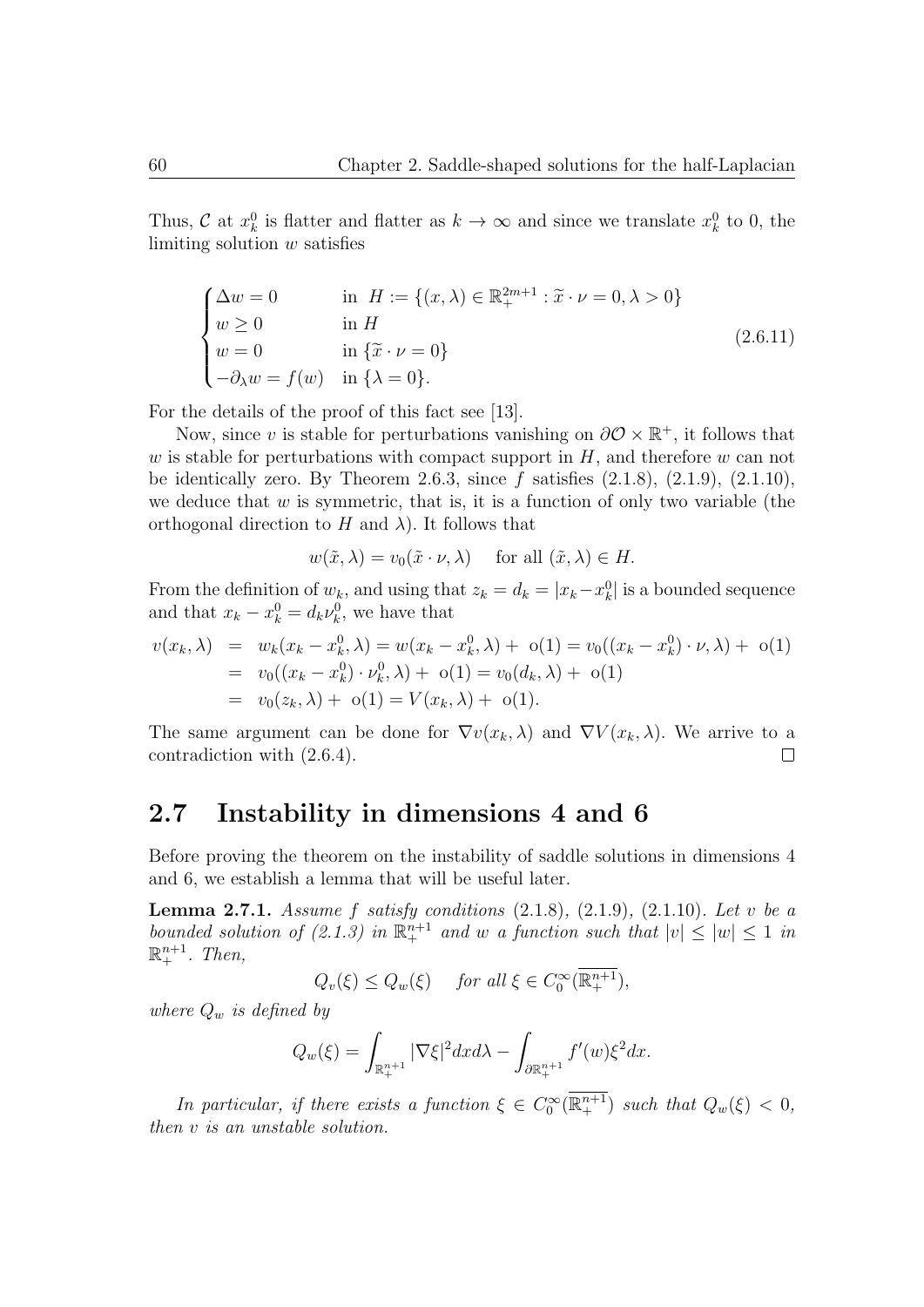*Proof.* Let *v* be such a bounded solution and *w* a function with  $|v| \le |w| \le 1$ . Since  $f'$  is decreasing in  $(0, 1)$  we have that

$$
f'(|v|) \ge f'(|w|) \quad \text{in } \mathbb{R}_+^{n+1}.
$$

Moreover,  $f'$  being even yields,

$$
f'(v) \ge f'(w) \quad \text{in } \mathbb{R}_+^{n+1},
$$

so that

$$
Q_v(\xi) \le Q_w(\xi),
$$

for every test function  $\xi \in C_0^{\infty}(\mathbb{R}^{n+1}_+).$ 

Hence, if there exists  $\xi_0$  such that  $Q_w(\xi_0) < 0$ , then also  $Q_v(\xi_0) < 0$ . That is, *v* is unstable.  $\Box$ 

In the proof of the instability results for dimension 4 and 6 we use the maximal solution  $\bar{v}$  of problem (2.1.3) and, more importantly, the equation satisfied by  $\overline{v}_z = \partial_z \overline{v}$ . We prove that this solution  $\overline{v}$  is unstable by constructing a test function  $\xi(y, z, \lambda) = \eta(y, \lambda) \overline{v}_z(y, z, \lambda)$  such that  $Q_{\overline{v}}(\xi) < 0$ . Two crucial ingredients will be the asymptotic behaviour and monotonicity results for  $\bar{v}$  (Theorems 2.1.9 and 2.1.7). Since  $\bar{v}$  is maximal, Lemma 2.7.1 implies that all bounded solutions  $v \leq 1$ vanishing on  $C \times \mathbb{R}^+$  and having the same sign as  $s - t$  are also unstable.

We recall that, if *v* is a function depending only on *s*, *t* and  $\lambda$ , then the second variation of the energy is given by

$$
c_m Q_v(\xi) = \int_0^{+\infty} \int_{\{s>0, t>0\}} s^{m-1} t^{m-1} (\xi_s^2 + \xi_t^2 + \xi_\lambda^2) ds dt d\lambda - \int_{\{s>0, t>0\}} s^{m-1} t^{m-1} f'(v) \xi^2 ds dt,
$$

where  $c_m$  is a positive constant depending on  $m$ . Here, the perturbations are of the form  $\xi = \xi(s, t, \lambda)$  and vanishes for  $\lambda$  large enough.

Moreover, if we change to variables  $(y, z, \lambda)$ , for a different constant  $c_m$  we get,

$$
c_m Q_v(\xi) = \int_0^{+\infty} \int_{\{-y < z < y\}} (y^2 - z^2)^{m-1} (\xi_y^2 + \xi_z^2 + \xi_\lambda^2) dy dt z d\lambda - \int_{\{-y < z < y\}} (y^2 - z^2)^{m-1} f'(v) \xi^2 dy dz,
$$

where  $\xi = \xi(y, z, \lambda)$  vanishes for *y* and  $\lambda$  large enough.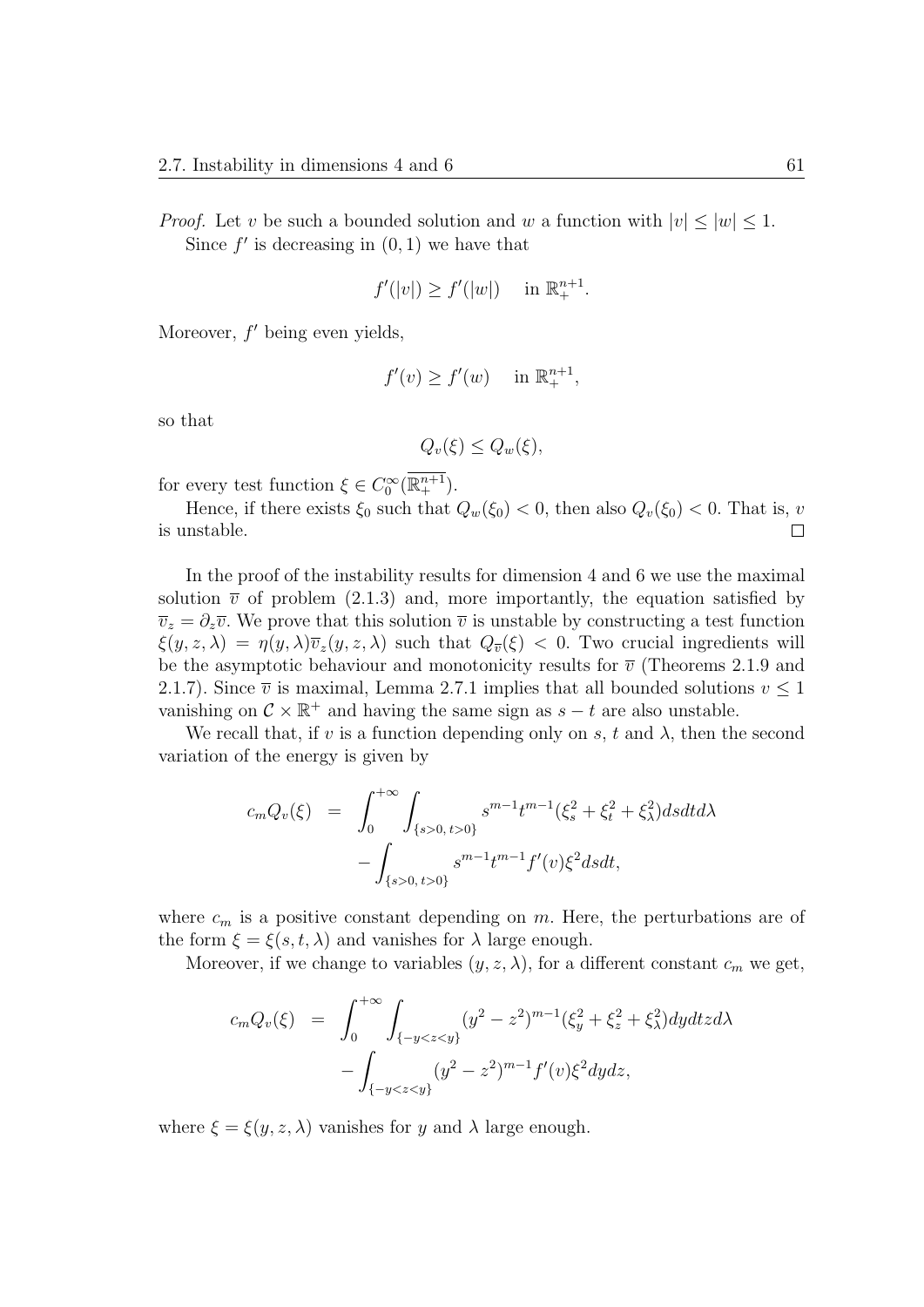*Proof of Theorem* 2.1.10. We begin by establishing that the maximal solution  $\overline{v}$  is unstable in dimension  $2m = 4$  and  $2m = 6$ . Moreover, the maximality of  $\overline{v}$  leads to  $|v| \leq |\overline{v}|$  in  $\mathbb{R}^{2m+1}$  for every solution *v* vanishing on  $C \times \mathbb{R}^+$  and with the same sign as  $s - t$ . Then, Lemma 2.7.1 leads to  $Q_v \leq Q_{\overline{v}}$  and thus *v* is also unstable in dimension  $2m = 4$  and  $2m = 6$ .

We have, for every test function  $\xi$ ,

$$
Q_{\overline{v}}(\xi) = \int_{\mathbb{R}^{2m+1}_+} |\nabla \xi|^2 dx d\lambda - \int_{\partial \mathbb{R}^{2m+1}_+} f'(\overline{v}) \xi^2 dx.
$$

Suppose now that  $\xi = \xi(y, z, \lambda) = \eta(y, z, \lambda) \psi(y, z, \lambda)$ . For  $\xi$  to be Lipschitz and of compact support in  $\mathbb{R}^{2m+1}_+$ , we need  $\eta$  and  $\psi$  to be Lipschitz functions of compact support in  $y \in [0, +\infty)$  and  $\lambda \in [0, +\infty)$ . The expression for  $Q_{\overline{v}}$  becomes,

$$
Q_{\overline{v}}(\xi) = \int_0^{+\infty} \int_{\mathbb{R}^{2m}} \left( |\nabla \eta|^2 \psi^2 + \eta^2 |\nabla \psi|^2 + 2\eta \psi \nabla \eta \cdot \nabla \psi \right) dx d\lambda - \int_{\mathbb{R}^{2m}} f'(\overline{v}) \eta^2 \psi^2 dx.
$$

Using that  $2\eta\psi\nabla\eta\cdot\nabla\psi = \psi\nabla(\eta^2)\cdot\nabla\psi$ , and integrating by parts this term we have

$$
Q_{\overline{v}}(\xi) = \int_0^{+\infty} \int_{\mathbb{R}^{2m}} \left( |\nabla \eta|^2 \psi^2 - \eta^2 \psi \Delta \psi \right) dx d\lambda - \int_{\mathbb{R}^{2m}} \left( \psi(y, z, 0) \eta^2 \partial_\lambda \psi(y, z, 0) + f'(\overline{v}) \eta^2 \psi^2 \right) dx,
$$

that is,

$$
Q_{\overline{v}}(\xi) = \int_0^{+\infty} \int_{\mathbb{R}^{2m}} \left( |\nabla \eta|^2 \psi^2 - \eta^2 \psi \Delta \psi \right) dx d\lambda - \int_{\mathbb{R}^{2m}} \eta^2 \psi (\partial_\lambda \psi + f'(\overline{v}) \psi) dx.
$$

Choose  $\psi(y, z, \lambda) = \overline{v}_z(y, z, \lambda)$ . We consider now problem (2.1.3), which is satisfied by  $\overline{v}$ , written in the  $(y, z, \lambda)$  variables

$$
\begin{cases} \overline{v}_{yy} + \overline{v}_{zz} + \overline{v}_{\lambda\lambda} + \frac{2(m-1)}{y^2 - z^2} (y\overline{v}_y - z\overline{v}_z) = 0 & \text{in } \mathbb{R}_+^{2m+1} \\ -\partial_\lambda \overline{v} = f(\overline{v}) & \text{on } \partial \mathbb{R}_+^{2m+1}. \end{cases}
$$
(2.7.1)

If we differentiate these equations written in  $(y, z, \lambda)$  variables with respect to *z*, we find

$$
\begin{cases}\n\Delta \overline{v}_z - \frac{2(m-1)}{y^2 - z^2} \overline{v}_z + \frac{4(m-1)z}{(y^2 - z^2)^2} (y \overline{v}_y - z \overline{v}_z) = 0 & \text{in } \mathbb{R}_+^{2m+1} \\
-\partial_\lambda \overline{v}_z = f'(\overline{v}) \overline{v}_z & \text{on } \partial \mathbb{R}_+^{2m+1}.\n\end{cases}
$$
\n(2.7.2)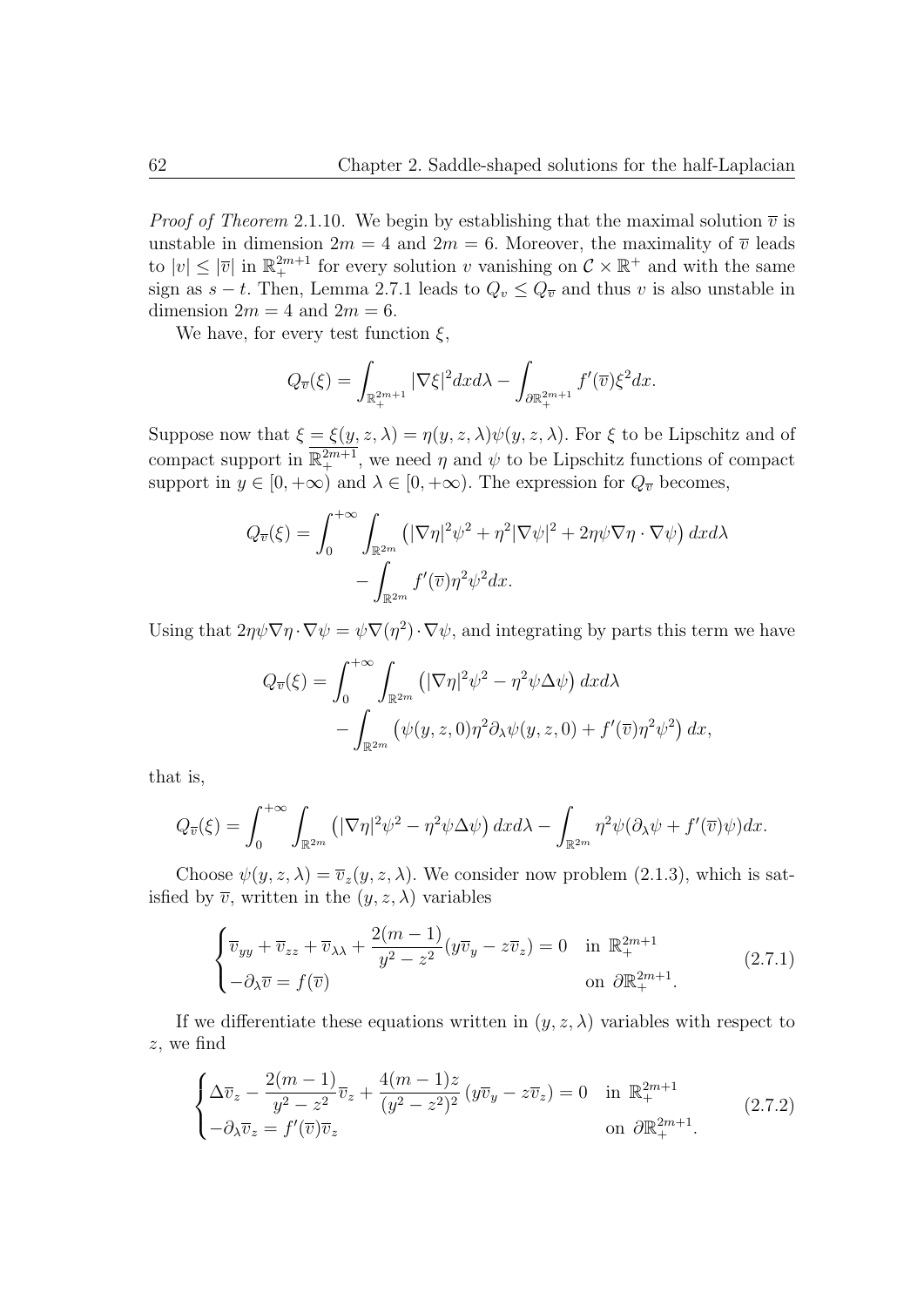Replacing in the expression for  $Q_{\overline{v}}$  we obtain,

$$
Q_{\overline{v}}(\xi) = \int_0^{+\infty} \int_{\mathbb{R}^{2m}} \left( |\nabla \eta|^2 \overline{v}_z^2 - \right. \\ \left. -\eta^2 \left\{ \frac{2(m-1)(y^2+z^2)}{(y^2-z^2)^2} \overline{v}_z^2 - \frac{4(m-1)zy}{(y^2-z^2)^2} \overline{v}_y \overline{v}_z \right\} \right) dx d\lambda.
$$

Next we change coordinates to  $(y, z, \lambda)$  and we have, for some positive constant *cm*,

$$
c_m Q_{\overline{v}}(\xi) = \int_0^{+\infty} \int_{\{-y < z < y\}} (y^2 - z^2)^{m-1} \left( |\nabla \eta|^2 \overline{v}_z^2 - \right. \\ -\eta^2 \left\{ \frac{2(m-1)(y^2 + z^2)}{(y^2 - z^2)^2} \overline{v}_z^2 - \frac{4(m-1)zy}{(y^2 - z^2)^2} \overline{v}_y \overline{v}_z \right\} \right) dy dz d\lambda.
$$

Now choose  $\eta(y, z, \lambda) = \eta_1(y)\eta_2(\lambda)$ , where  $\eta_1$  and  $\eta_2$  are smooth functions with compact support in  $[0, +\infty)$ . Moreover  $\eta_2$  is such that  $\eta_2(\lambda) \equiv 1$  for  $\lambda < N$  and  $\eta_2(\lambda) \equiv 0$  for  $\lambda > N + 1$ , where *N* is a large positive number that we will choose later. For  $a > 1$ , a constant that we will make tend to infinity, let  $\phi = \phi(\rho)$  be a Lipschitz function of  $\rho := y/a$  with compact support  $[\rho_1, \rho_2] \subset [0, +\infty)$ . Let us denote by

$$
\eta_1^a(y) := \phi(y/a) \quad \text{and}
$$

$$
\xi_a(y, z, \lambda) = \eta_1^a(y)\eta_2(\lambda)\overline{v}_z(y, z, \lambda) = \phi(y/a)\eta_2(\lambda)\overline{v}_z(y, z, \lambda),
$$

The change  $y = a\rho$ ,  $dy = ad\rho$  yields,

$$
c_m Q_{\overline{v}}(\xi_a) = a^{2m-3} \int_0^{N+1} \int_{\{-a\rho < z < a\rho\}} \rho^{2(m-1)} \left(1 - \frac{z^2}{a^2 \rho^2}\right)^{m-1} \left(\phi_\rho^2 \eta_2^2(\lambda) \overline{v}_z^2 + a^2 \phi^2(\rho) (\eta_2')^2 \overline{v}_z^2 - \phi^2 \eta_2^2 \left\{\frac{2(m-1)(1 + \frac{z^2}{a^2 \rho^2})}{\rho^2 (1 - \frac{z^2}{a^2 \rho^2})^2} \overline{v}_z^2 - \frac{4(m-1)z}{a \rho^3 (1 - \frac{z^2}{a^2 \rho^2})^2} \overline{v}_y \overline{v}_z\right\} d\rho dz. \tag{2.7.3}
$$

Dividing by  $a^{2m-3}N$  and using that  $\left(1-\frac{z^2}{a^2s}\right)$  $\left(\frac{z^2}{a^2\rho^2}\right)^2 \leq 1$  and  $1+\frac{z^2}{a^2\rho^2}$  $\frac{z^2}{a^2\rho^2} \geq 1$ , we obtain *cmQu*(*ξa*)

$$
\frac{c_m Q_{\overline{u}}(\xi_a)}{a^{2m-3}N} \le
$$
\n
$$
\leq \frac{1}{N} \int_0^{N+1} \int_{\{-a\rho < z < a\rho\}} \rho^{2(m-1)} \eta_2^2 \overline{v}_z^2(a\rho, z, \lambda) \left(\phi_\rho^2 - \frac{2(m-1)}{\rho^2} \phi^2\right) d\rho dz d\lambda
$$
\n
$$
+ \frac{a^2}{N} \int_N^{N+1} \int_{\{-a\rho < z < a\rho\}} \rho^{2(m-1)} \phi^2(\eta_2')^2 \overline{v}_z^2 d\rho dz d\lambda
$$
\n
$$
+ \frac{1}{N} \int_0^{N+1} \int_{\{-a\rho < z < a\rho\}} \frac{4(m-1)z \rho \eta_2^2 \phi^2(\rho)}{a} \overline{v}_y(a\rho, z, \lambda) \overline{v}_z(a\rho, z, \lambda) d\rho dz d\lambda.
$$
\n
$$
= I_1 + I_2 + I_3.
$$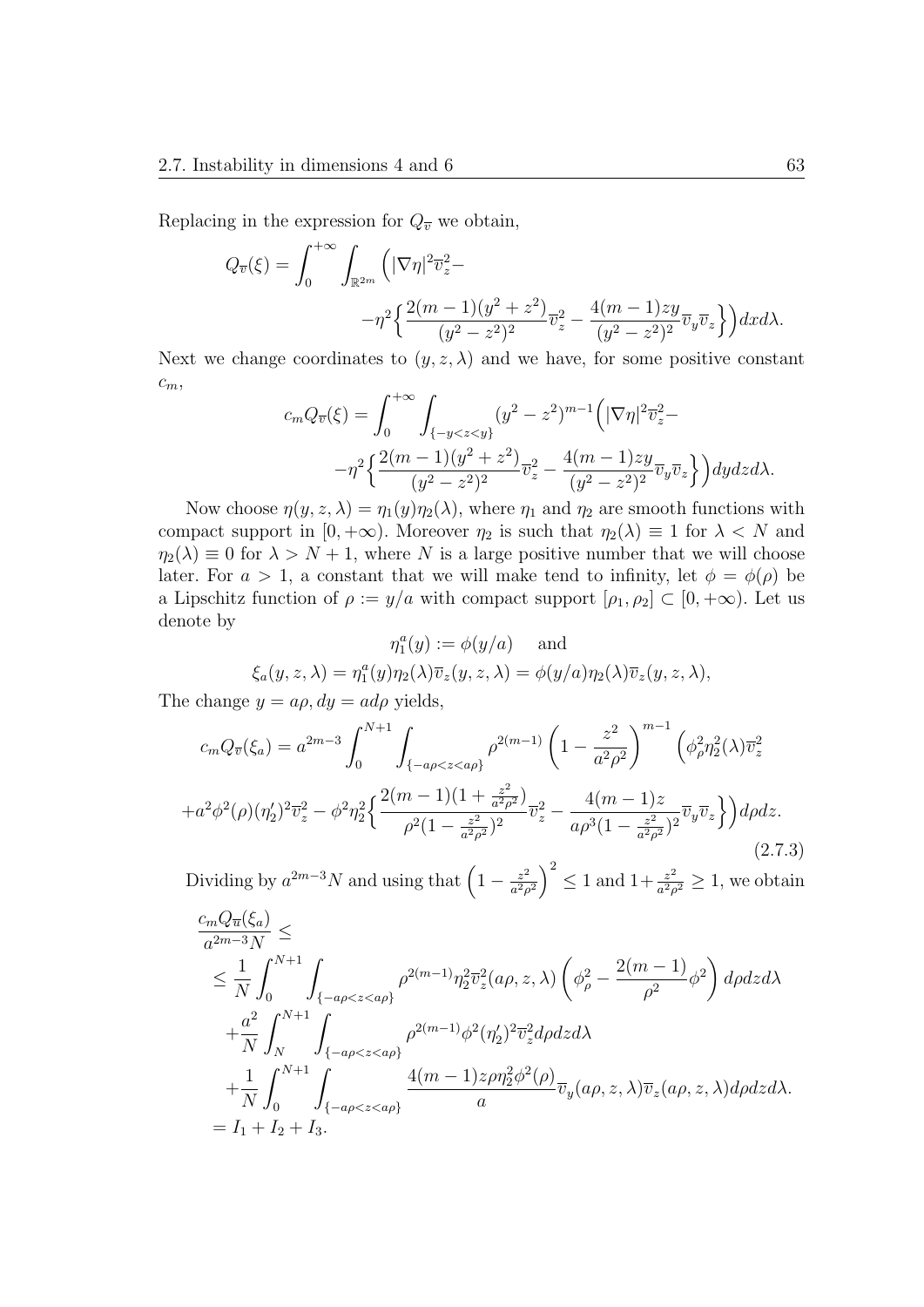We study these three integrals separately.

Consider first  $I_3$ . From Theorem 2.1.9 we have that  $\overline{v}_y(a\rho, z, \lambda) \to 0$  uniformly, for all  $\rho \in [\rho_1, \rho_2] = \text{supp}\phi$ , as *a* tends to infinity. Hence, given  $\epsilon > 0$ , for *a* sufficiently large,  $|\bar{v}_y(a\rho, z)| \leq \epsilon$ . Moreover, we have seen in Theorem 2.1.7 that  $\overline{v}_z \geq 0$ . Hence, since  $\phi$  is bounded, for *a* large we have

$$
I_3 \leq \left| \frac{1}{N} \int_0^{N+1} \eta_2^2 \int \frac{4(m-1)z \rho \phi^2(\rho)}{a} \overline{v}_y \overline{v}_z d\rho dz d\lambda \right| \leq
$$
  
\n
$$
\leq \frac{1}{N} \int_0^{N+1} \eta_2^2 \int \left| \frac{4(m-1)z \rho \phi^2(\rho)}{a} \right| |\overline{v}_y| \overline{v}_z d\rho dz d\lambda
$$
  
\n
$$
\leq \frac{1}{N} \int_0^{N+1} \eta_2^2 \int 4(m-1) \rho^2 \phi^2(\rho) |\overline{v}_y| \overline{v}_z d\rho dz d\lambda
$$
  
\n
$$
\leq \frac{C\epsilon}{N} \int_{\rho_1}^{\rho_2} \rho^2 d\rho \int_0^{N+1} \eta_2^2 d\lambda \int_{-a\rho}^{a\rho} \overline{v}_z dz
$$
  
\n
$$
= \frac{C\epsilon}{N} \int_0^{N+1} \eta_2^2 \int_{\rho_1}^{\rho_2} (\overline{v}(a\rho, a\rho, \lambda) - \overline{v}(a\rho, -a\rho, \lambda)) d\rho d\lambda
$$
  
\n
$$
\leq C\epsilon,
$$

where *C* are different constants depending on  $\rho_1$  and  $\rho_2$ . Hence, as *a* tends to infinity, this integral converges to zero.

Now, consider the  $I_2$  and choose  $N = N(a)$  such that  $a^2/N(a) \leq 1/a^2$ . With this choice of *N*, we have

$$
I_2 = \frac{a^2}{N} \int_N^{N+1} \int_{\rho_1}^{\rho_2} \int_{\{-a\rho < z < a\rho\}} \rho^{2(m-1)} \phi^2(\eta_2')^2 \overline{v}_z^2 \le
$$
  

$$
\leq \frac{1}{a^2} \int_N^{N+1} \int_{\rho_1}^{\rho_2} \int_{\{-a\rho < z < a\rho\}} \rho^{2(m-1)} \phi^2(\eta_2')^2 \overline{v}_z^2
$$
  

$$
\leq \frac{C}{a} \sup \overline{v}_z^2.
$$

Thus,  $I_2$  tends to 0 as  $a \to \infty$ .

Next, consider  $I_1$ . We have that, again by Theorem 2.1.9,  $\overline{v}_z(a\rho, z, \lambda)$  converges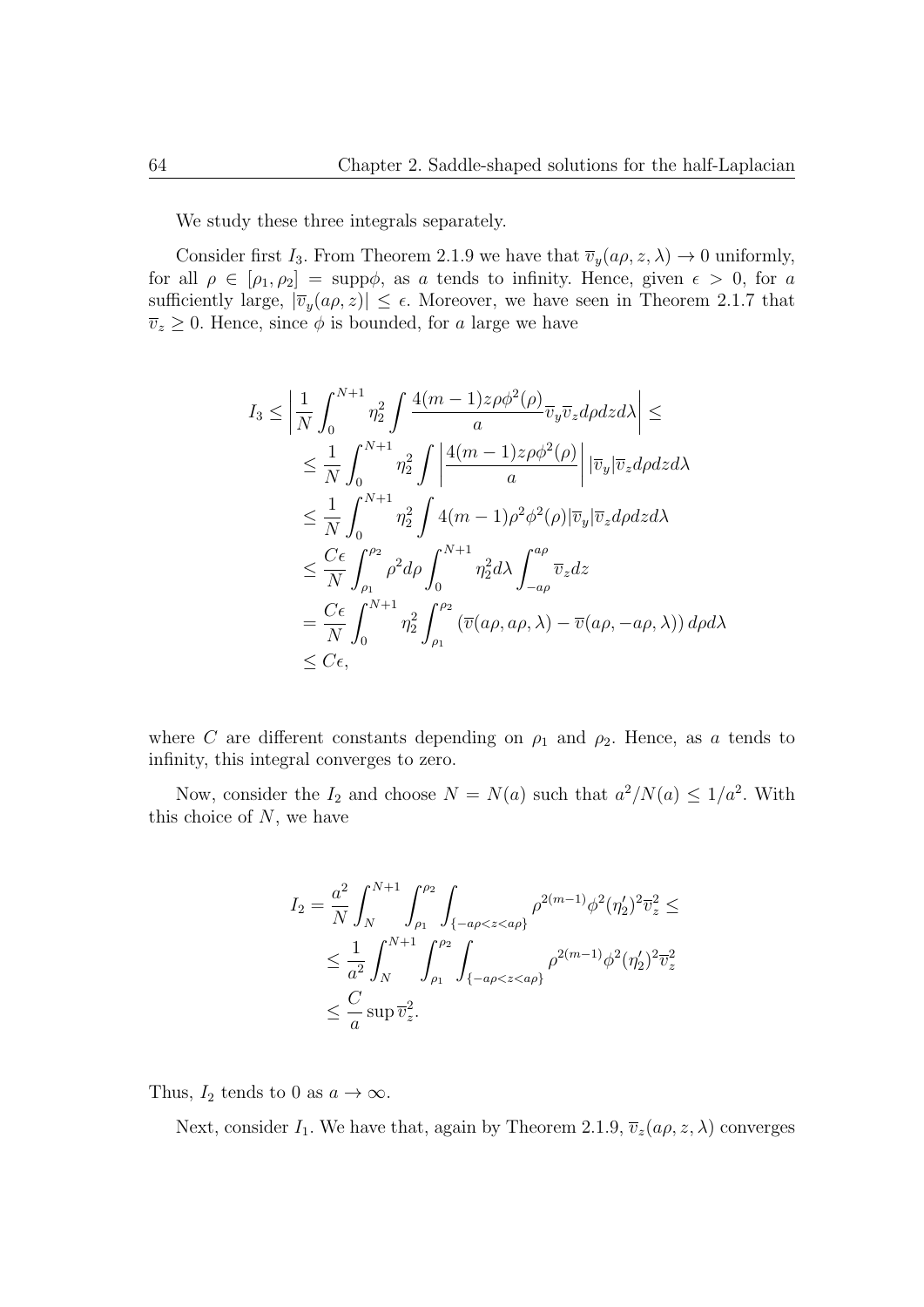to  $\partial_z v_0(z,\lambda)$  which is a bounded positive integrable function. We write

$$
I_1 = \frac{1}{N} \int_0^{N+1} \eta_2^2 \int_{\{-a\rho < z < a\rho\}} \rho^{2(m-1)} \overline{v}_z^2(a\rho, z, \lambda) \left(\phi_\rho^2 - \frac{2(m-1)}{\rho^2} \phi^2\right) d\rho dz d\lambda =
$$
\n
$$
= \frac{1}{N} \int_0^{N+1} \eta_2^2 \int_{\{-a\rho < z < a\rho\}} (\partial_z v_0)^2 \rho^{2(m-1)} \left(\phi_\rho^2 - \frac{2(m-1)}{\rho^2} \phi^2\right) d\rho dz d\lambda
$$
\n
$$
+ \frac{1}{N} \int_0^{N+1} \eta_2^2 \int_{\{-a\rho < z < a\rho\}} \rho^{2(m-1)} (\overline{v}_z(a\rho, z, \lambda) - \partial_z v_0(z, \lambda)) (\overline{v}_z(a\rho, z, \lambda)
$$
\n
$$
+ \partial_z v_0(z, \lambda)) \left(\phi_\rho^2 - \frac{2(m-1)}{\rho^2} \phi^2\right) d\rho dz d\lambda.
$$

For *a* large,  $|\bar{v}_z(a\rho, z, \lambda) - \partial_z v_0(z, \lambda)| \leq \epsilon$  in  $[\rho_1, \rho_2]$ . In addition  $\bar{v}_z(a\rho, z, \lambda)$  +  $\partial_z v_0(z,\lambda)$  is positive and is a derivative with respect to *z* of a bounded function, thus it is integrable in *z*. Hence, since  $\phi = \phi(\rho)$  is smooth with compact support, the second integral converges to zero as *a* tends to infinity.

Therefore, letting *a* tend to infinity, we obtain

$$
\limsup_{a \to \infty} \frac{c_m Q_{\overline{v}}(\xi_a)}{a^{2m-3} N} \leq \qquad (2.7.4)
$$
\n
$$
\leq \limsup_{a \to \infty} \frac{1}{N} \left( \int_0^{N+1} \eta_2^2 \int_0^{+\infty} (\partial_z v_0)^2 (z) dz d\lambda \right) \int \rho^{2(m-1)} \left( \phi_\rho^2 - \frac{2(m-1)}{\rho^2} \phi^2 \right) d\rho
$$
\n
$$
\leq C \int_0^{+\infty} (\partial_z v_0)^2 (z) dz d\lambda \int \rho^{2(m-1)} \left( \phi_\rho^2 - \frac{2(m-1)}{\rho^2} \phi^2 \right) d\rho
$$

Finally, we prove that when  $2m = 4$  and  $2m = 6$ , there exists a test function  $\phi$ for which

$$
\int \rho^{2(m-1)} \left( \phi_{\rho}^2 - \frac{2(m-1)}{\rho^2} \phi^2 \right) d\rho < 0. \tag{2.7.5}
$$

The integral in  $\rho$  can be seen as an integral in  $\mathbb{R}^{2m-1}$  of radial functions  $\phi$  =  $\phi(|x|) = \phi(\rho).$ 

Using Hardy's inequality we have that the integral in (2.7.5) is positive for all Lipschitz  $\phi$  with compact support if and only if

$$
2(m-1) \le \frac{(2m-1-2)^2}{4}.
$$

Writing  $n = 2m$ , the above inequality holds if and only if

$$
n^2 - 10n + 17 \ge 0,
$$

that is,  $n \geq 8$ . Thus, when  $2m = 4$  and  $2m = 6$ , we have that the integral (2.7.5) is negative for some compactly supported Lipschitz function  $\phi = \phi(\rho)$  and then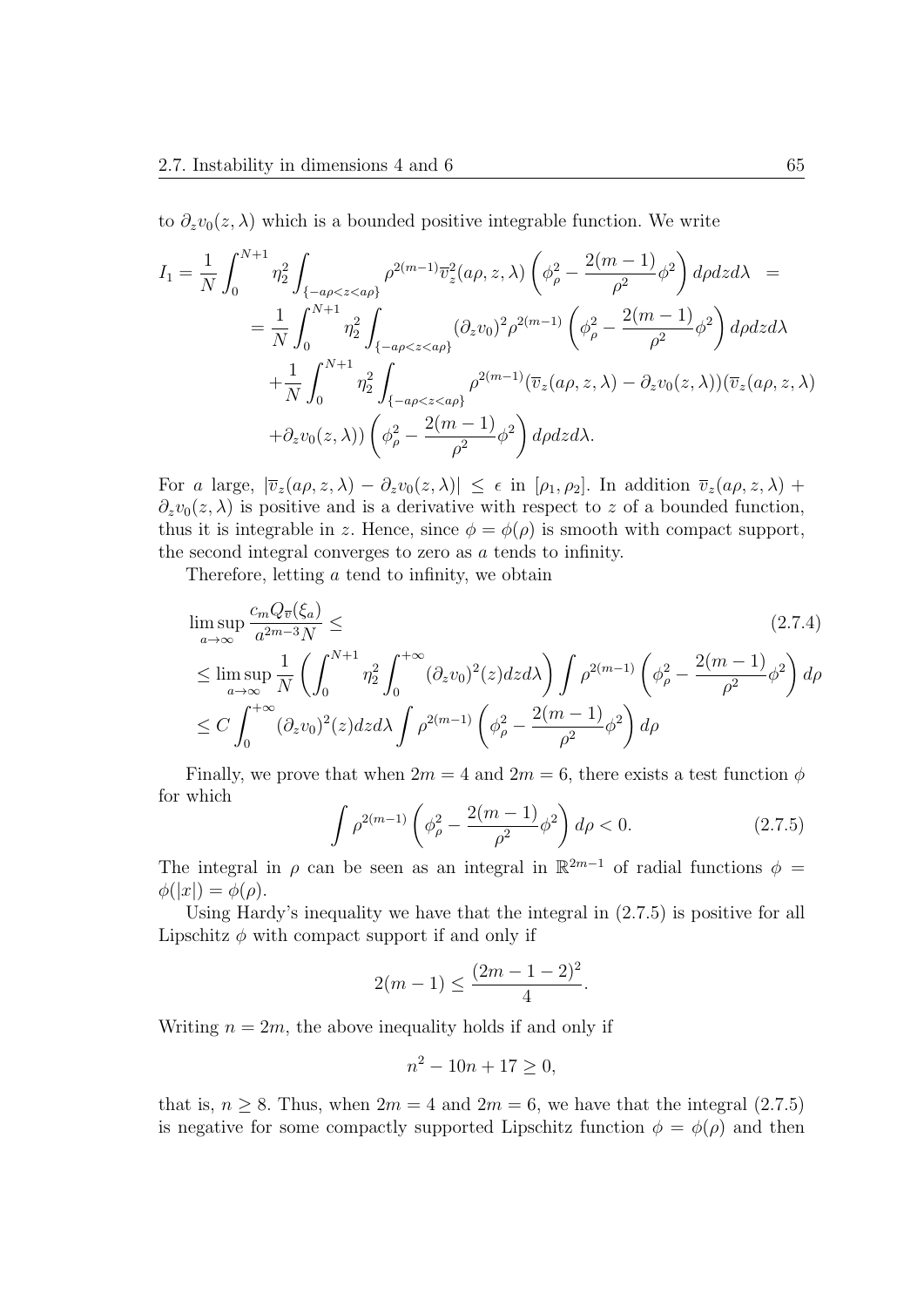we conclude that the limsup in (2.7.4) is negative for such  $\phi$  and hence that  $\bar{u}$  is unstable.

On the other hand for  $n \geq 8$  the limsup in (2.7.4) is nonnegative for every  $\phi$ and we conclude some kind of asymptotic stability of  $\overline{v}.$  $\Box$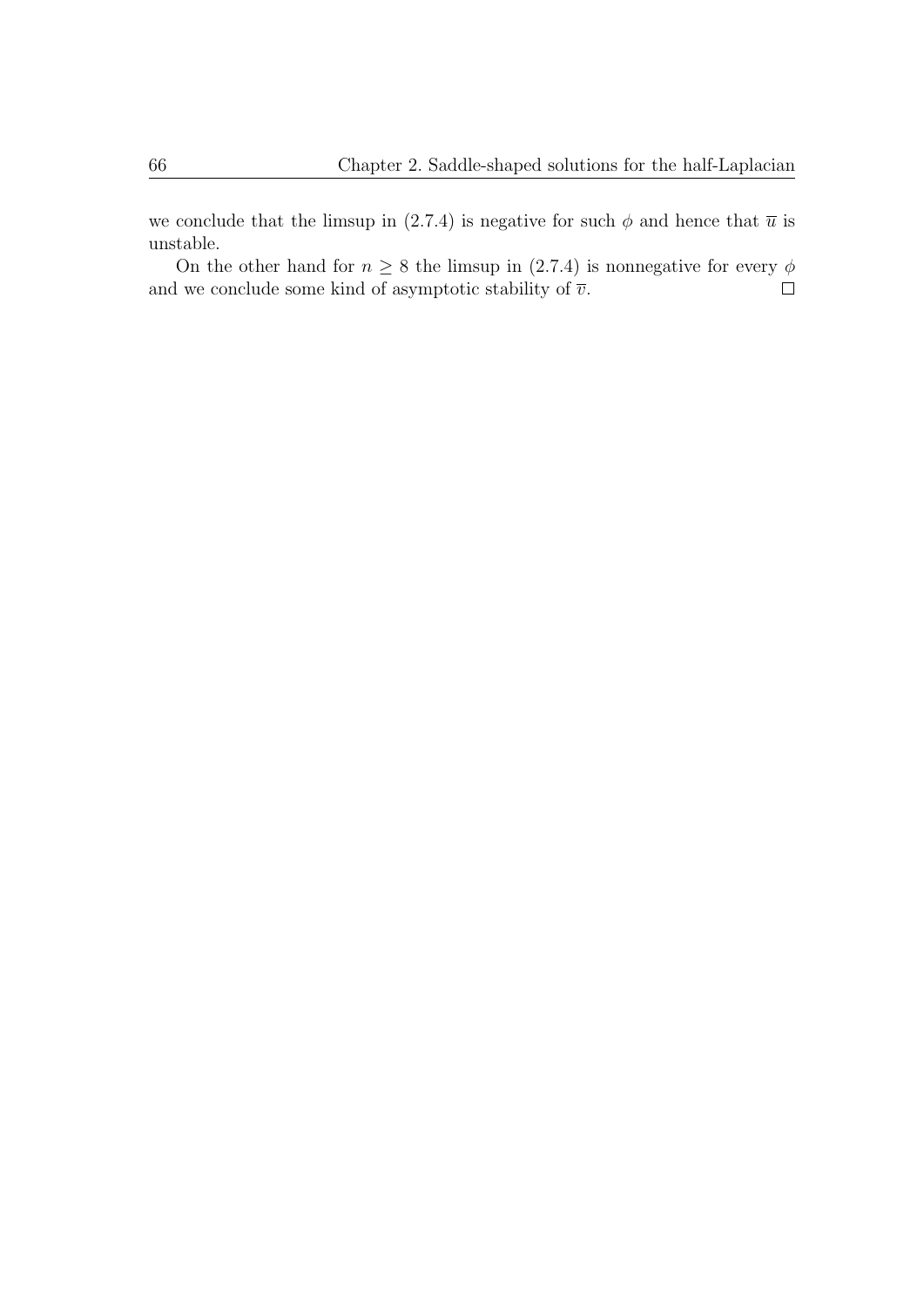## **Chapter 3**

# **Energy estimates for equations involving the half-Laplacian**

In this chapter (which corresponds to [6]) we establish sharp energy estimates for some solutions of the fractional nonlinear equation

$$
(-\Delta)^{1/2}u = f(u) \quad \text{in } \mathbb{R}^n,
$$
\n(3.0.1)

where  $f: \mathbb{R} \to \mathbb{R}$  is a  $C^{1,\beta}$  function with  $0 < \beta < 1$ . In the particular case in which  $f(u) = u - u^3$ , we call equation (3.0.1) of Allen-Cahn type by the analogy with the corresponding equation involving the Laplacian instead of the half-Laplacian,

$$
-\Delta u = u - u^3 \quad \text{in } \mathbb{R}^n. \tag{3.0.2}
$$

In 1978 De Giorgi conjectured that the level sets of every bounded solution of (3.0.2), which is monotone in one direction, must be hyperplanes, at least if  $n \leq 8$ . That is, such solutions depend only on one Euclidian variable. The conjecture has been proven to be true in dimension  $n = 2$  by Ghoussoub and Gui [24] and in dimension  $n = 3$  by Ambrosio and Cabré [3]. For  $4 \leq n \leq 8$ , if  $\partial_{x_n} u > 0$ , and assuming the additional condition

$$
\lim_{x_n \to \pm \infty} u(x', x_n) = \pm 1 \quad \text{for all } x' \in \mathbb{R}^{n-1},
$$

it has been established by Savin [34]. Recently a counterexample to the conjecture for  $n \geq 9$  has been announced by del Pino, Kowalczyk and Wei [22].

In this chapter (see Theorem 3.0.5 below), we establish the one-dimensional symmetry of bounded monotone solutions of  $(3.0.1)$  in dimension  $n = 3$ , that is, the analog of the conjecture of De Giorgi for the half-Laplacian in dimension 3. We recall that one-dimensional (or 1-D) symmetry for bounded stable solutions of  $(3.0.1)$  in dimension  $n = 2$  has been proven by Cabré and Solà-Morales [10]. The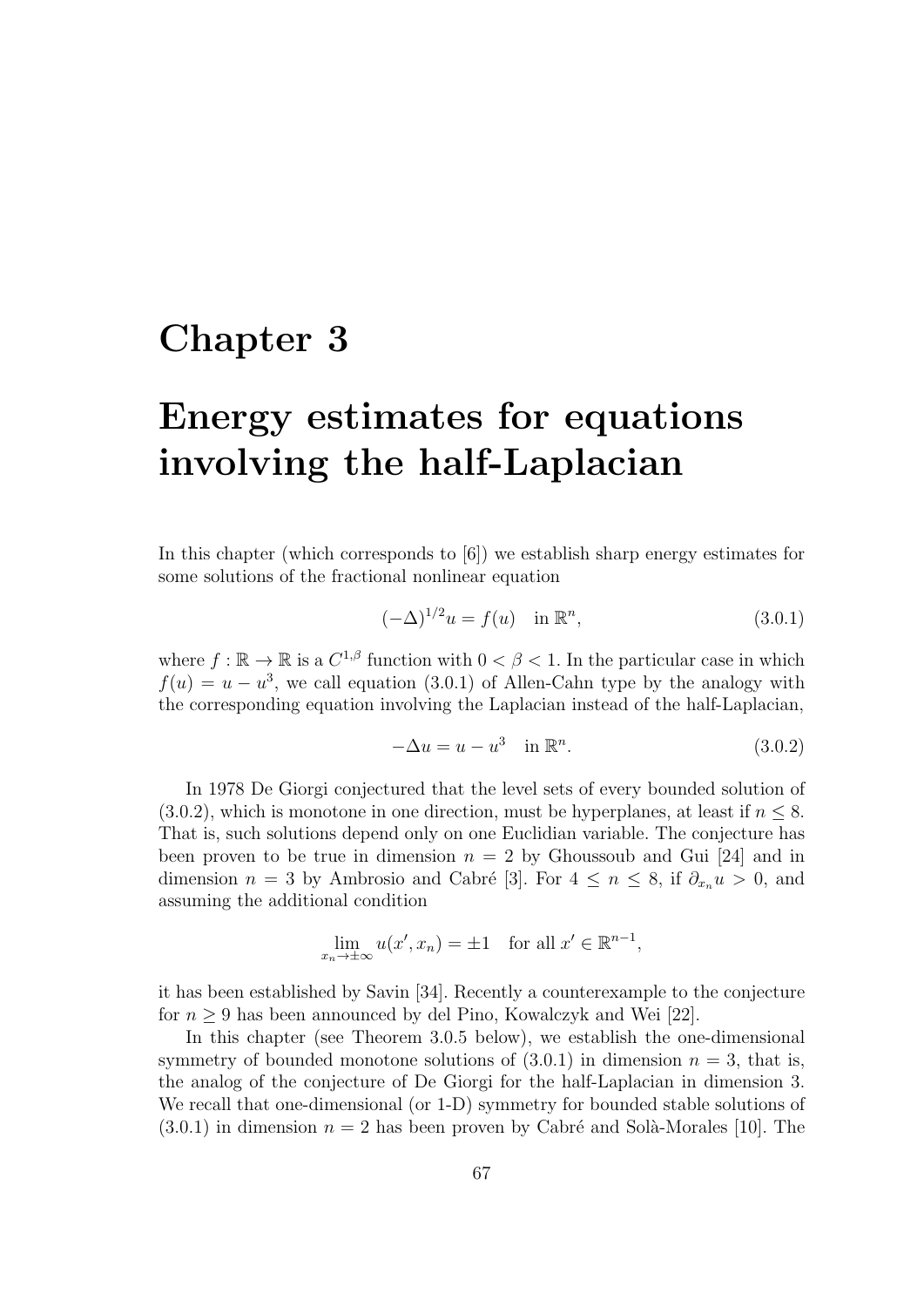same result in dimension  $n = 2$  for the other fractional powers of the Laplacian, i.e., for the equation

$$
(-\Delta)^s u = f(u) \quad \text{in } \mathbb{R}^2, \quad \text{with } 0 < s < 1,
$$

has been established by Cabré and Sire [8, 9] and by Sire and Valdinoci [37].

A crucial ingredient in our proof of 1-D symmetry in  $\mathbb{R}^3$ , is a sharp energy estimate for global minimizers and for monotone solutions, that we state in Theorems 3.0.3 and 3.0.4 below. It is interesting to note that our method to prove the energy estimate also applies to the case of saddle-shaped solutions in  $\mathbb{R}^{2m}$ . These solutions are not global minimizers in general (this is indeed the case in dimensions  $2m \leq 6$  by Theorem 2.1.10 in chapter 2), but they are minimizers under perturbations vanishing on a suitable subset of  $\mathbb{R}^{2m}$ . We treat these solutions and their corresponding energy estimate at the end of this introduction.

To study the nonlocal problem  $(3.0.1)$  we realize it as a local problem in  $\mathbb{R}^{n+1}_+$ with a nonlinear Neumann condition on  $\partial \mathbb{R}^{n+1}_+ = \mathbb{R}^n$ . More precisely, if  $u = u(x)$ is a function defined on  $\mathbb{R}^n$ , we consider its harmonic extension  $v = v(x, \lambda)$  in  $\mathbb{R}^{n+1}_+ = \mathbb{R}^n \times (0, +\infty)$ . It is well known (see [10, 15]) that *u* is a solution of (3.0.1) if and only if *v* satisfies

$$
\begin{cases} \Delta v = 0 & \text{in } \mathbb{R}^{n+1}_+, \\ -\partial_{\lambda} v = f(v) & \text{on } \mathbb{R}^n = \partial \mathbb{R}^{n+1}_+. \end{cases}
$$
 (3.0.3)

Problem (3.0.3) allows to introduce the notions of *energy* and *global minimality* for a solution *u* of problem (3.0.1). Consider the cylinder

$$
C_R = B_R \times (0, R) \subset \mathbb{R}^{n+1}_+,
$$

where  $B_R$  is the ball of radius R centered at 0 in  $\mathbb{R}^n$ . We consider the energy functional

$$
\mathcal{E}_{C_R}(v) = \int_{C_R} \frac{1}{2} |\nabla v|^2 dx d\lambda + \int_{B_R} G(v) dx,
$$
\n(3.0.4)

whose Euler-Lagrange equation is problem (3.0.3). The potential *G*, defined up to an additive constant, is given by

$$
G(v) = \int_v^1 f(t)dt.
$$

Using the energy functional (3.0.4), we introduce the notions of *global minimizer* and of *layer solution* of (3.0.1). We call layer solutions of (3.0.1) bounded solutions that are monotone increasing, say from *−*1 to 1, in one of the *x−*variables. After rotation, we can suppose that the direction of monotonicity is the *xn−*direction, as in point c) of the following definition.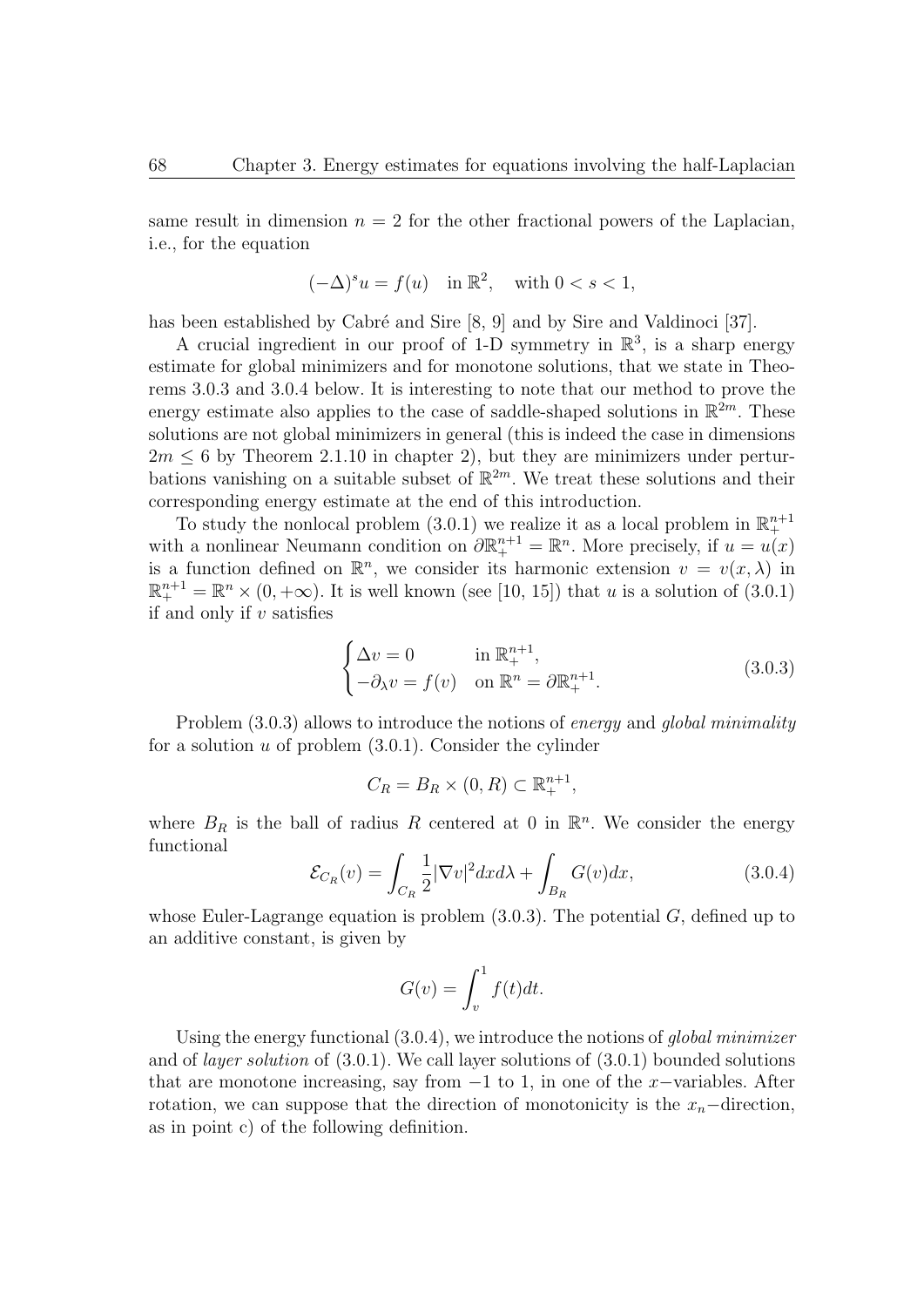**Definition 3.0.2.** a) We say that a bounded  $C^1(\mathbb{R}^{n+1})$  function *v* is a *global minimizer* of (3*.*0*.*3) if, for all *R >* 0,

$$
\mathcal{E}_{C_R}(v) \leq \mathcal{E}_{C_R}(w)
$$

for every  $C^1(\mathbb{R}^{n+1}_+)$  function *w* such that  $v \equiv w$  in  $\mathbb{R}^{n+1}_+ \setminus \overline{C_R}$ .

b) We say that a bounded  $C^1$  function *u* in  $\mathbb{R}^n$  is a *global minimizer* of (3.0.1) if its harmonic extension *v* is a global minimizer of (3.0.3).

c) We say that a bounded function *u* is a *layer solution* of  $(3.0.1)$  if  $\partial_{x_n} u > 0$  in  $\mathbb{R}^n$  and

$$
\lim_{x_n \to \pm \infty} u(x', x_n) = \pm 1 \quad \text{for every } x' \in \mathbb{R}^{n-1}.
$$
 (3.0.5)

Note that the functions *w* in point a) of Definition 3.0.2 need to agree with the solution *v* on the lateral boundary and on the top of the cylinder  $C_R$ , but not on the base. Since it will be useful in the sequel, we set

$$
\partial^+ C_R = \partial C_R \cap \{\lambda > 0\}.
$$

In some references, global minimizers are called "local minimizers", where local stands for the fact that the energy is computed in bounded domains.

We remind that every layer solution is a global minimizer (see Theorem 1.4 in  $[10]$ ).

Our main result is the following energy estimate for global minimizers of problem  $(3.0.1)$ . Given a bounded function *u* defined on  $\mathbb{R}^n$ , set

$$
c_u = \min\{G(s) : \inf_{\mathbb{R}^n} u \le s \le \sup_{\mathbb{R}^n} u\}.
$$
 (3.0.6)

**Theorem 3.0.3.** *Let f be any*  $C^{1,\beta}$  *nonlinearity, with*  $\beta \in (0,1)$ *, and*  $u \in L^{\infty}(\mathbb{R}^n)$ *be a global minimizer of (3.0.1). Let v be the harmonic extension of u in*  $\mathbb{R}^{n+1}_+$ .

*Then, for all*  $R > 2$ *,* 

$$
\int_{C_R} \frac{1}{2} |\nabla v|^2 dx d\lambda + \int_{B_R} \{ G(u) - c_u \} dx \leq C R^{n-1} \log R,
$$
\n(3.0.7)

*where*  $c_u$  *is defined by* (3.0.6) and *C is a constant depending only on n*,  $||f||_{C^1}$ , *and*  $||u||_{L^{\infty}(\mathbb{R}^n)}$ *. In particular, we have that* 

$$
\int_{C_R} \frac{1}{2} |\nabla v|^2 dx d\lambda \le C R^{n-1} \log R. \tag{3.0.8}
$$

As a consequence, (3.0.7) and (3.0.8) also hold for layer solutions. We stress that this energy estimate is sharp because it is optimal for 1-D solutions, in the sense that for some explicit 1-D solutions the energy is also bounded below by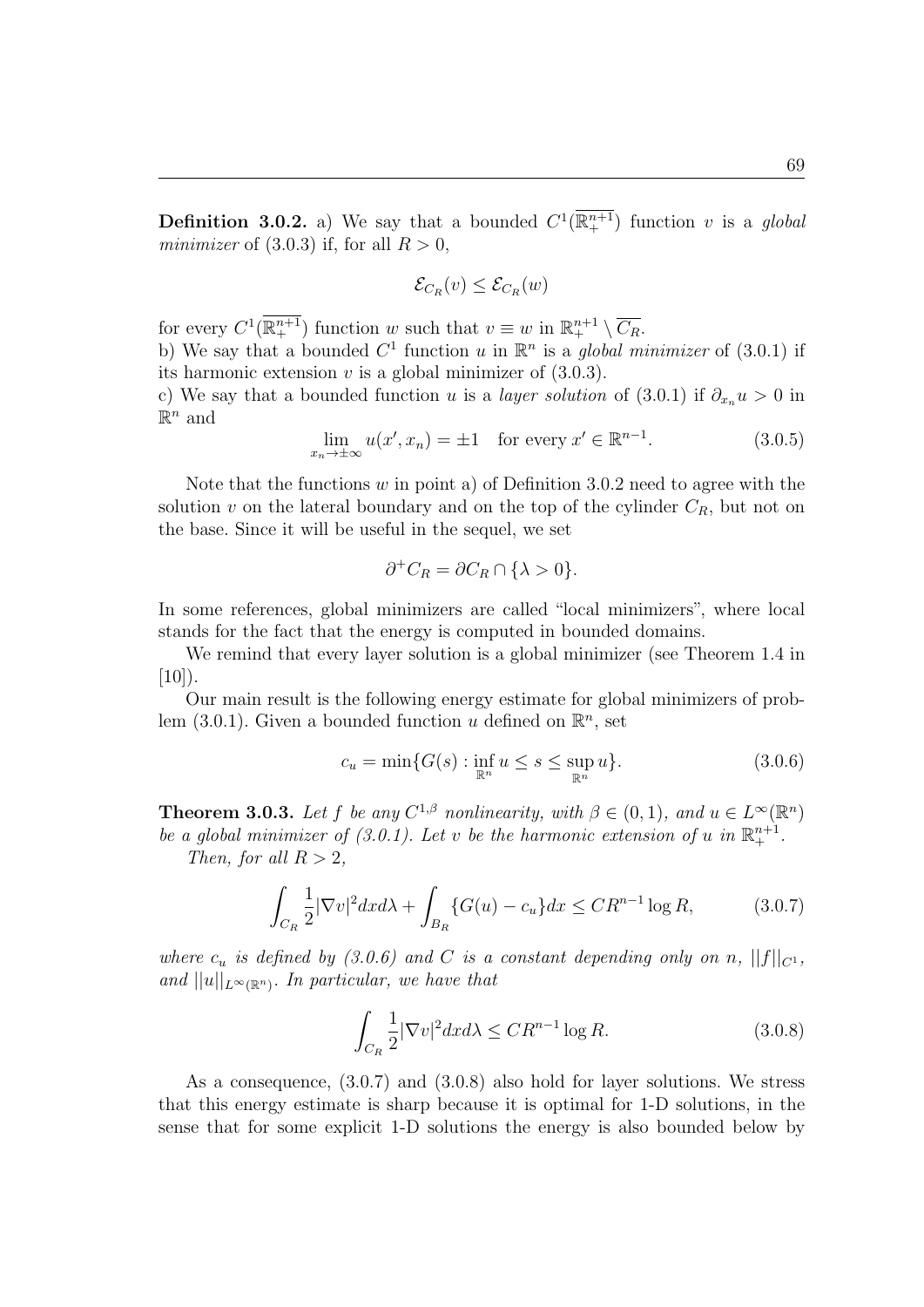$cR^{n-1}\log R$ , for some constant  $c>0$ , when they are seen as solutions in  $\mathbb{R}^n$  (see section 2.1 of [10]).

In dimensions  $n = 1$  and  $n = 2$  estimate (3.0.7) was established by Cabré and Solà-Morales in [10].

In dimension  $n = 3$ , the energy estimate  $(3.0.7)$  holds also for monotone solutions which do not satisfy the limit assumption (3.0.5). These solutions are minimizers in some sense to be explained later, but, in case that they exist, they are not known to be global minimizers as defined before.

**Theorem 3.0.4.** *Let*  $n = 3$ *, f be any*  $C^{1,\beta}$  *nonlinearity with*  $\beta \in (0,1)$ *, and u be a* bounded solution of (3.0.1) such that  $\partial_e u > 0$  in  $\mathbb{R}^3$  for some direction  $e \in \mathbb{R}^3$ ,  $|e| = 1$ *. Let v be its harmonic extension in*  $\mathbb{R}^4_+$ *.* 

*Then, for all*  $R > 2$ *,* 

$$
\int_{C_R} \frac{1}{2} |\nabla v|^2 dx d\lambda + \int_{B_R} \{G(u) - c_u\} dx \leq CR^2 \log R,
$$
\n(3.0.9)

*where*  $c_u$  *is defined by (3.0.6) and C is a constant depending only on*  $||f||_{C^1}$  *and*  $||u||_{L^{\infty}(\mathbb{R}^3)}$ .

In dimension  $n = 3$ , Theorems 3.0.3 and 3.0.4 lead to the 1-D symmetry of global minimizers and of monotone solutions to problem (3.0.1).

**Theorem 3.0.5.** *Let*  $n = 3$  *and*  $f$  *be any*  $C^{1,\beta}$  *nonlinearity with*  $\beta \in (0,1)$ *. Let u be either a bounded global minimizer of* (3.0.1)*, or a bounded solution of* (3.0.1) *monotone* in some direction  $e \in \mathbb{R}^3$ ,  $|e| = 1$ .

*Then, u depends* only on one variable, *i.e., there exists*  $a \in \mathbb{R}^3$  *and*  $g : \mathbb{R} \to \mathbb{R}$ *, such that*  $u(x) = g(a \cdot x)$  *for all*  $x \in \mathbb{R}^3$ *. Equivalently, the level sets of u are planes.* 

To prove 1-D symmetry, we use a standard Liouville type argument which requires an appropriate estimate for the kinetic energy. By a result of Moschini [31] (see Proposition 3.5.1 in section 6 below), our energy estimate in  $\mathbb{R}^3$ ,

$$
\int_{C_R} |\nabla v|^2 dx d\lambda \leq CR^2 \log R,
$$

allows to use such Liouville type result and deduce 1-D symmetry in  $\mathbb{R}^3$  for global minimizers and for solutions monotone in one direction.

*Remark* 3.0.6. As a consequence of Theorem 3.0.5, we obtain that for all  $R > 2$ ,

$$
\int_{B_R} G(v(x,0))dx \leq CR^{n-1} \quad \text{if } 1 \leq n \leq 3,
$$
\n(3.0.10)

if *v* is a bounded global minimizer or a bounded monotone solution of (3.0.3). This was proven in [10] for  $n = 1$  and  $n = 2$ . For  $n = 3$ , (3.0.10) follows from the  $n = 1$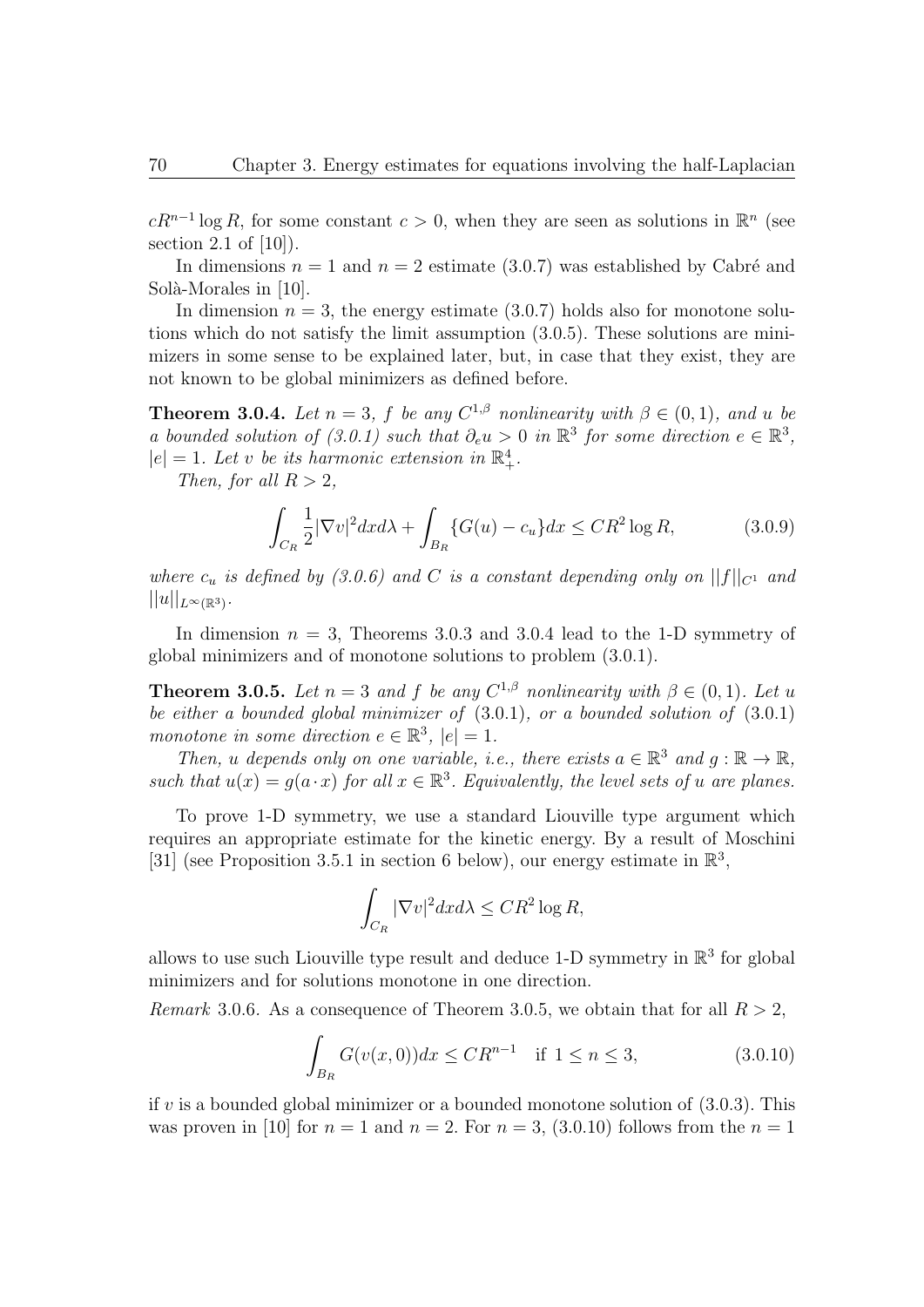case after using Theorems 3.0.3 and 3.0.4. In dimension  $n \geq 4$  we do not know if the potential energy can be bounded by  $CR^{n-1}$  (instead of  $CR^{n-1}$  log R) as in  $(3.0.10).$ 

In chapter 4, using similar techniques, we establish sharp energy estimates for the other fractional powers of the Laplacian. More precisely, we prove that if *u* is a bounded global minimizer of

$$
(-\Delta)^s u = f(u) \text{ in } \mathbb{R}^n, \text{ with } 0 < s < 1,\tag{3.0.11}
$$

then the following energy estimate holds:

$$
\mathcal{E}_{s,C_R}(u) \leq CR^{n-2s} \quad \text{for } 0 < s < \frac{1}{2},
$$
\n
$$
\mathcal{E}_{s,C_R}(u) \leq CR^{n-1} \quad \text{for } \frac{1}{2} < s < 1.
$$

Here the energy functional is defined using a local formulation in  $\mathbb{R}^{n+1}$  of problem  $(3.0.11)$ , found by Caffarelli and Silvestre in [15]. If  $1/2 < s < 1$  then  $\mathcal{E}_{s,C_R}(u) \leq C R^{n-1}$ ; in this case we can deduce 1-D symmetry for global minimizers and monotone solutions in dimension  $n = 3$ .

Back to the case  $s = 1/2$ , we have two different proofs of the energy estimate *CR<sup>n</sup>−*<sup>1</sup> log *R*.

The first one is very simple but applies only to Allen-Cahn type nonlinearities (such as  $f(u) = u - u^3$ ) and to monotone solutions satisfying the limit assumption (3.0.5) or the more general (3.1.2) below. We present this very simple proof in section 2. It was found by Ambrosio and Cabré  $[3]$  to prove the optimal energy estimate for  $-\Delta u = u - u^3$  in  $\mathbb{R}^n$ .

Our second proof applies in more general situations and will lead to Theorems 3.0.3 and 3.0.4. It is based on controlling the  $H^1(\Omega)$ -norm of a function by its fractional Sobolev norm  $H^{1/2}(\partial\Omega)$  on the boundary.

Let us recall the definition of the  $H^{1/2}(A)$  norm, where A is either a Lipschitz open set of  $\mathbb{R}^n$ , or  $A = \partial\Omega$  and  $\Omega$  is a Lipschitz open set of  $\mathbb{R}^{n+1}$ . It is given by

$$
||w||_{H^{1/2}(A)}^2 = ||w||_{L^2(A)}^2 + \int_A \int_A \frac{|w(z) - w(\overline{z})|^2}{|z - \overline{z}|^{n+1}} d\sigma_z d\sigma_{\overline{z}}.
$$

In our proof we will have  $A = \partial C_R$ , the boundary of the cylinder  $\Omega = C_R$ .

In the proof of Theorem 3.0.3 a crucial point will be the following well known result. If *w* is a function in  $H^{1/2}(\partial\Omega)$ , where  $\Omega$  is a bounded subset of  $\mathbb{R}^{n+1}$  with Lipschitz boundary, then the harmonic extension  $\overline{w}$  of  $w$  in  $\Omega$  satisfies:

$$
\int_{\Omega} |\nabla \overline{w}|^2 \le C(\Omega) ||w||_{H^{1/2}(\partial \Omega)}^2.
$$
\n(3.0.12)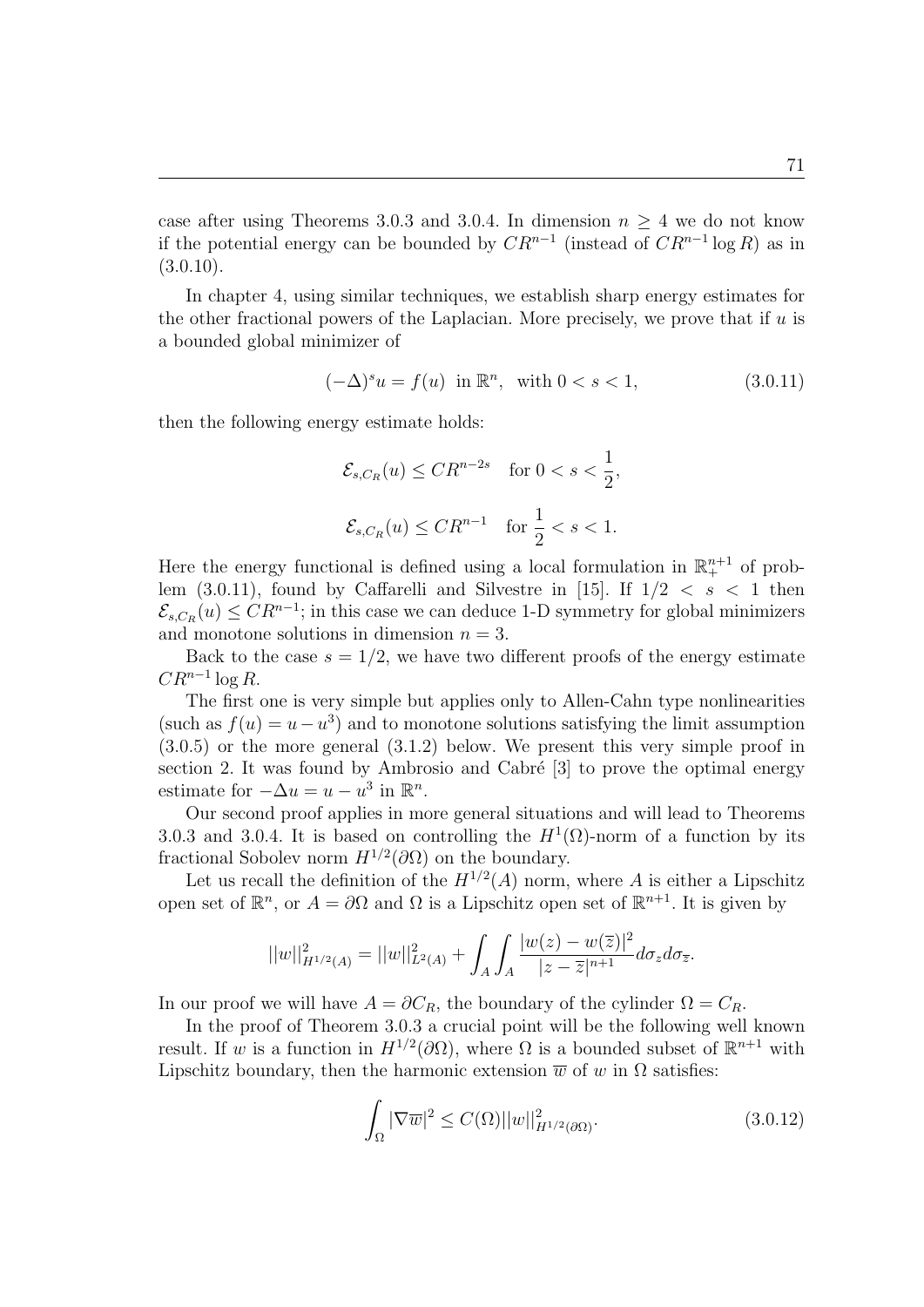For the sake of completeness (and since the proof will be important in the next chapter), we will recall a proof of this result in section 3 (see Proposition 3.2.1).

To prove the sharp energy estimate for a global minimizer  $v$  in  $\mathbb{R}^{n+1}_+$ , we will bound its energy in the cylinder  $C_R = B_R \times (0, R)$ , using (3.0.12), by that of the harmonic extension  $\overline{w}$  in  $C_R$  of a well chosen function  $w$  defined on  $\partial C_R$ . This function *w* must agree with *v* on the lateral and top boundaries of  $C_R$ , while it will be identically 1 on the portion  $B_{R-1} \times \{0\}$  of the bottom boundary. In this way, it will not pay potential energy in this portion of the bottom boundary.

By (3.0.12), we will need to control  $||w||_{H^{1/2}(\partial C_R)}$ . After rescaling  $\partial C_R$  to  $\partial C_1$ , we will control the  $H^{1/2}$ -norm of *w* using the following key result. We will apply it in the sets

$$
A = \partial C_1 \quad \text{and} \quad \Gamma = \partial B_1 \times \{\lambda = 0\},
$$

with a small parameter  $\varepsilon = 1/R$ . Other examples in which the following theorem applies are, among many others,  $A = B_1 \subset \mathbb{R}^n$  the unit ball and  $\Gamma = B_1 \cap \{x_n = 0\}$ , and also  $A = B_1 \subset \mathbb{R}^n$  and  $\Gamma = \partial B_r$  for some  $r \in (0, 1)$ .

**Theorem 3.0.7.** Let *A* be either a bounded Lipschitz domain in  $\mathbb{R}^n$  or  $A = \partial\Omega$ , *where*  $\Omega$  *is a bounded open set of*  $\mathbb{R}^{n+1}$  *with Lipschitz boundary. Let*  $M \subset A$  *be an open set (relative to A) with Lipschitz boundary (relative to A)*  $\Gamma \subset A$ *. Let ε ∈* (0*,* 1*/*2)*.*

*Let*  $w : A \to \mathbb{R}$  *be a Lipschitz function such that, for almost every*  $x \in A$ *,* 

$$
|w(x)| \le c_0 \tag{3.0.13}
$$

*and*

$$
|Dw(x)| \le c_0 \min\left\{\frac{1}{\varepsilon}, \frac{1}{\text{dist}(x, \Gamma)}\right\},\tag{3.0.14}
$$

*where D are all tangential derivatives to A,* dist(*x,* Γ) *is the distance from the point x to the set*  $\Gamma$  *(either in*  $\mathbb{R}^n$  *or in*  $\mathbb{R}^{n+1}$ *), and c*<sub>0</sub> *is a positive constant.* 

*Then,*

$$
||w||_{H^{1/2}(A)}^2 = ||w||_{L^2(A)}^2 + \int_A \int_A \frac{|w(z) - w(\overline{z})|^2}{|z - \overline{z}|^{n+1}} d\sigma_z d\sigma_{\overline{z}} \le c_0^2 C |\log \varepsilon|, \quad (3.0.15)
$$

*where C is a positive constant depending only on A and* Γ*.*

As we said, we will use this result with  $A = \partial C_1$  and  $\Gamma = \partial B_1 \times \{\lambda = 0\}.$ Thus, in this case the constant *C* in (3.0.15) only depends on the dimension *n*. The gradient estimate (3.0.14), after rescaling  $\partial C_R$  to  $\partial C_1$  and taking  $\varepsilon = 1/R$ , will follow from the bound

$$
|\nabla v(x,\lambda)| \le \frac{C}{1+\lambda} \quad \text{for all } x \in \mathbb{R}^n \text{ and } \lambda \ge 0,
$$
 (3.0.16)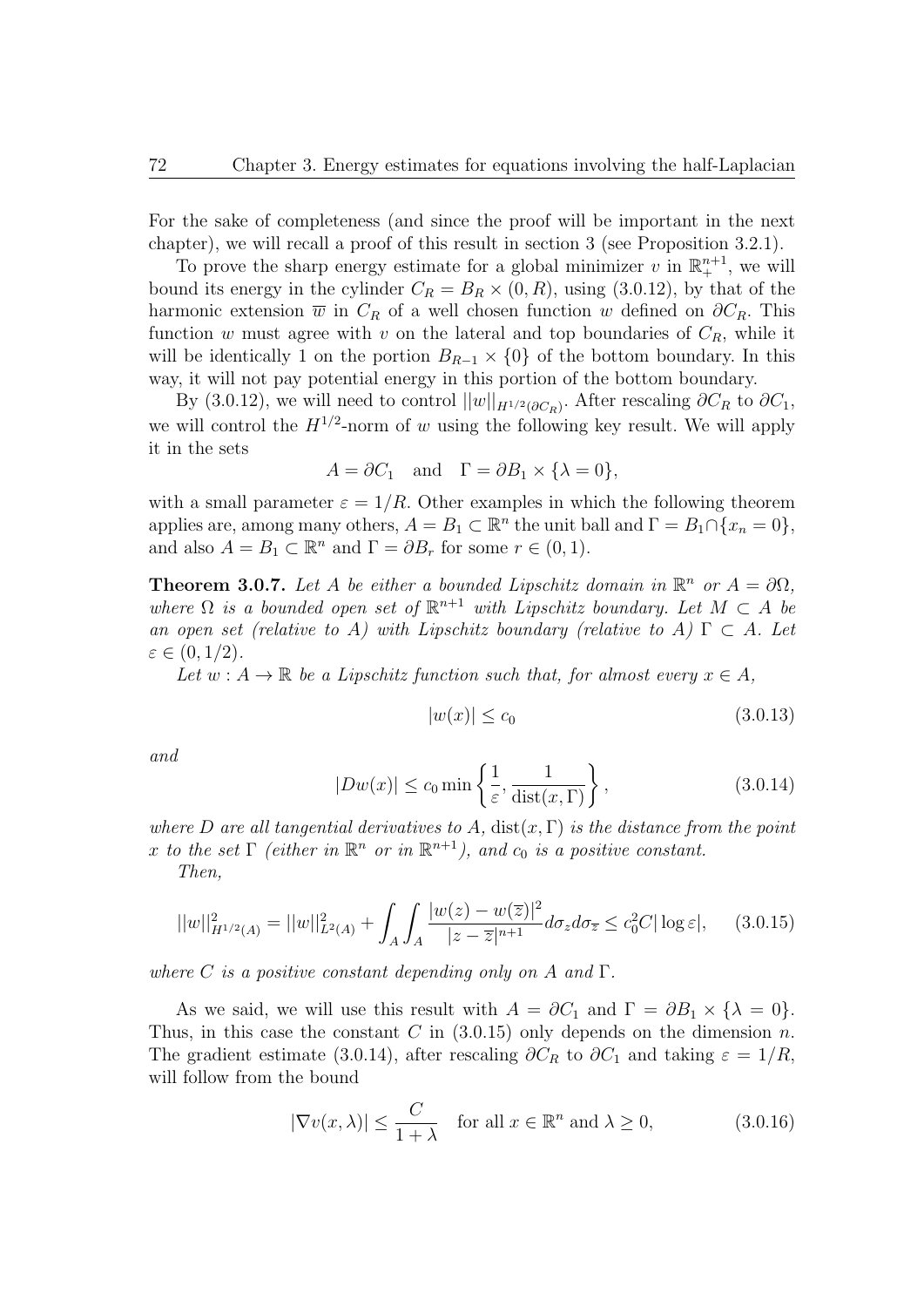satisfied by every bounded solution *v* of (3.0.3). Here the constant *C* depends only on *n*,  $||f||_{C^1}$ , and  $||v||_{L^{\infty}(\mathbb{R}^{n+1}_+)}$ . For  $\lambda \geq 1$ , (3.0.16) follows immediately from the fact that *v* is bounded and harmonic in  $B_\lambda(x,\lambda) \subset \mathbb{R}^{n+1}_+$ . For  $\lambda \leq 1$ , estimate (3.0.16) is proven in Lemma 2.3 of [10].

Our method to prove sharp energy estimates also applies to solutions which are minimizers under perturbations vanishing on a suitable subset of  $\mathbb{R}^n$ , even if they are not in general global minimizers as defined before. An important example of this are some *saddle-shaped solutions* (or *saddle solutions* for short) of

$$
(-\Delta)^{1/2}u = f(u) \quad \text{in } \mathbb{R}^{2m}.
$$

These solutions have been studied in chapter 2.

Saddle solutions are even with respect to the coordinate axes and odd with respect to the Simons cone, which is defined as follows. For  $n = 2m$  the Simons cone  $\mathcal C$  is given by

$$
\mathcal{C} = \{x \in \mathbb{R}^{2m} : x_1^2 + \dots + x_m^2 = x_{m+1}^2 + \dots + x_{2m}^2\}.
$$

We define two new variables

$$
s = \sqrt{x_1^2 + \dots + x_m^2}
$$
 and  $t = \sqrt{x_{m+1}^2 + \dots + x_{2m}^2}$ ,

for which the Simons cone becomes  $\mathcal{C} = \{s = t\}.$ 

The existence of saddle solutions of (3.0.1) has been proven chapter 2 under the following hypotheses on *f*:

$$
f \text{ is odd};\tag{3.0.17}
$$

$$
G \ge 0 = G(\pm 1) \text{ in } \mathbb{R}, \text{ and } G > 0 \text{ in } (-1, 1); \tag{3.0.18}
$$

$$
f' \text{ is decreasing in } (0, 1). \tag{3.0.19}
$$

Note that, if (3.0.17) and (3.0.18) hold, then  $f(0) = f(\pm 1) = 0$ . Conversely, if *f* is odd in R, positive with *f*' decreasing in  $(0, 1)$  and negative in  $(1, \infty)$  then *f* satisfies (3.0.17), (3.0.18) and (3.0.19). Hence, the nonlinearities *f* that we consider are of "balanced bistable type", while the potentials *G* are of "double well type". Our three assumptions  $(3.0.17), (3.0.18), (3.0.19)$  are satisfied by the scalar Allen-Cahn type equation

$$
(-\Delta)^{1/2}u = u - u^3.
$$

In this case we have that  $G(u) = (1/4)(1 - u^2)^2$ . The three hypothesis also hold for the equation  $(-\Delta)^{1/2}u = \sin(\pi u)$ , for which  $G(u) = (1/\pi)(1 + \cos(\pi u))$ .

The following result states the existence of at least one saddle solution for which our energy estimates holds.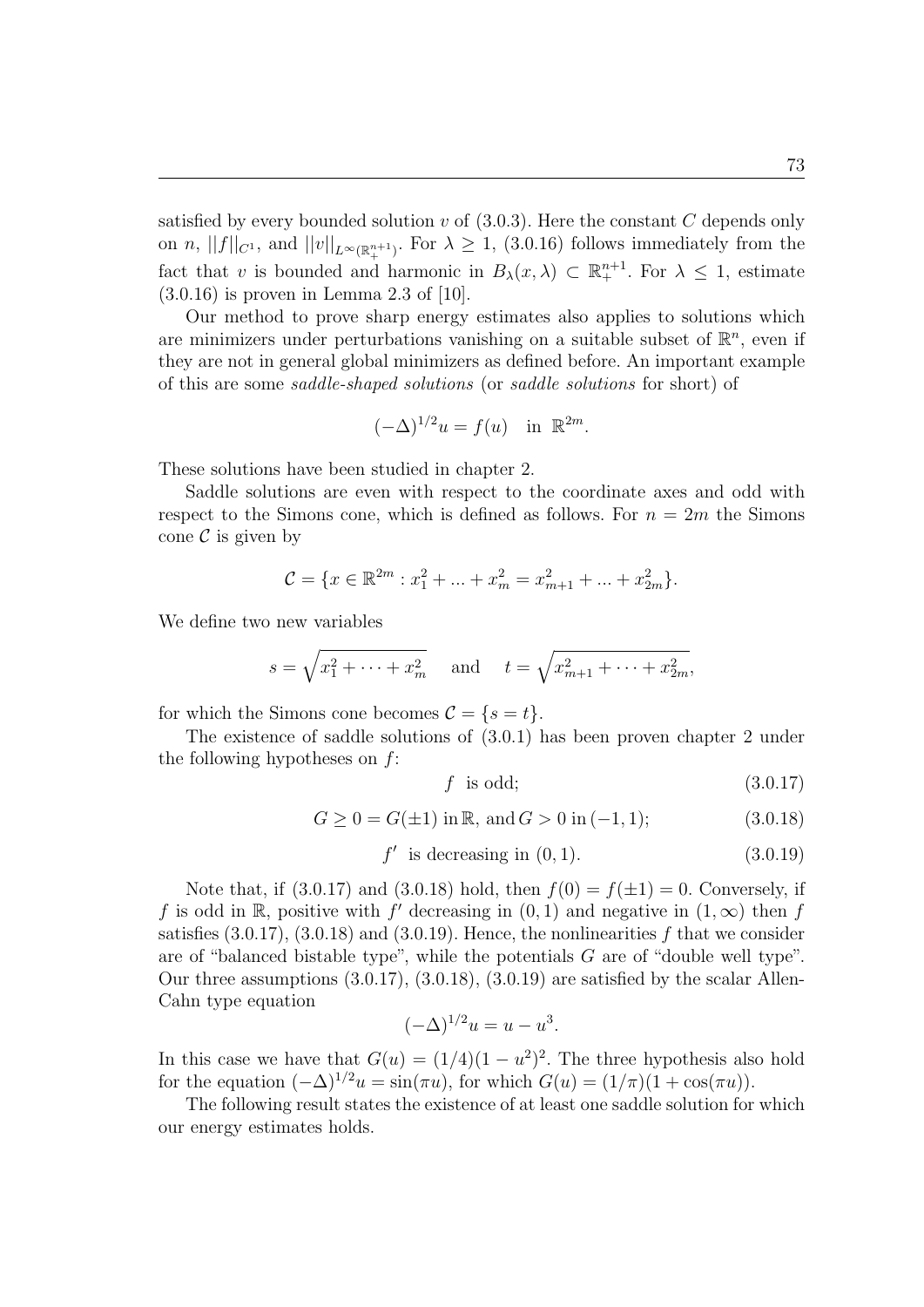**Theorem 3.0.8.** Let f be a  $C^{1,\beta}$  function for some  $0 < \beta < 1$ , satisfying (3.0.17), (3.0.18)*, and* (3.0.19)*. Then there exists a saddle solution u* of  $(-\Delta)^{1/2}u = f(u)$ *in* R <sup>2</sup>*<sup>m</sup>, i.e., a bounded solution u such that*

- (*a*) *u* depends only on the variables *s* and *t*. We write  $u = u(s,t)$ ;
- (*b*)  $u > 0$  *for*  $s > t$ ;
- $(c)$   $u(s,t) = -u(t,s)$ .

*Moreover,*  $|u| \leq 1$  *in*  $\mathbb{R}^n$  *and for every*  $R > 2$ *,* 

$$
\mathcal{E}_{C_R}(v) \le C R^{2m-1} \log R,
$$

where *v is the harmonic extension of u in*  $\mathbb{R}^{2m+1}$  *and C is a constant depending only on m and*  $||f||_{C^{1}([-1,1])}$ *.* 

*Remark* 3.0.9*.* Observe that the saddle solution of the theorem satisfies the same optimal energy estimate as global minimizers do, that is,  $CR^{n-1} \log R = CR^{2m-1} \log R$ , even that in low dimensions it is known that saddle solutions are not global minimizers. Indeed saddle solutions are not stable in dimension  $2$  (by a result of Cabré and Solà-Morales  $[10]$ ) and in dimensions 4 and 6 (by Theorem 2.1.10 in chapter 2). As we will explain in the last section, saddle solutions are minimizers under perturbations vanishing on the Simons cone, and this will be enough to prove that they satisfy the sharp energy estimate.

The chapter is organized as follows:

- In section 2 we prove the energy estimate for layer solutions of Allen-Cahn type equations, using a simple argument found by Ambrosio and Cabré  $[3]$ .
- *•* In section 3 we give the proof of the extension theorem and of the key Theorem 3.0.7.
- In section 4 we prove energy estimate  $(3.0.7)$  for global minimizers and for every nonlinearity *f*, that is, Theorem 3.0.3.
- In section 5 we establish energy estimates for monotone solutions in  $\mathbb{R}^3$ , Theorem 3.0.4.
- In section 6 we prove the 1-D symmetry result, that is, Theorem 3.0.5.
- In section 7 we prove the energy estimate for saddle solutions, Theorem 3.0.8.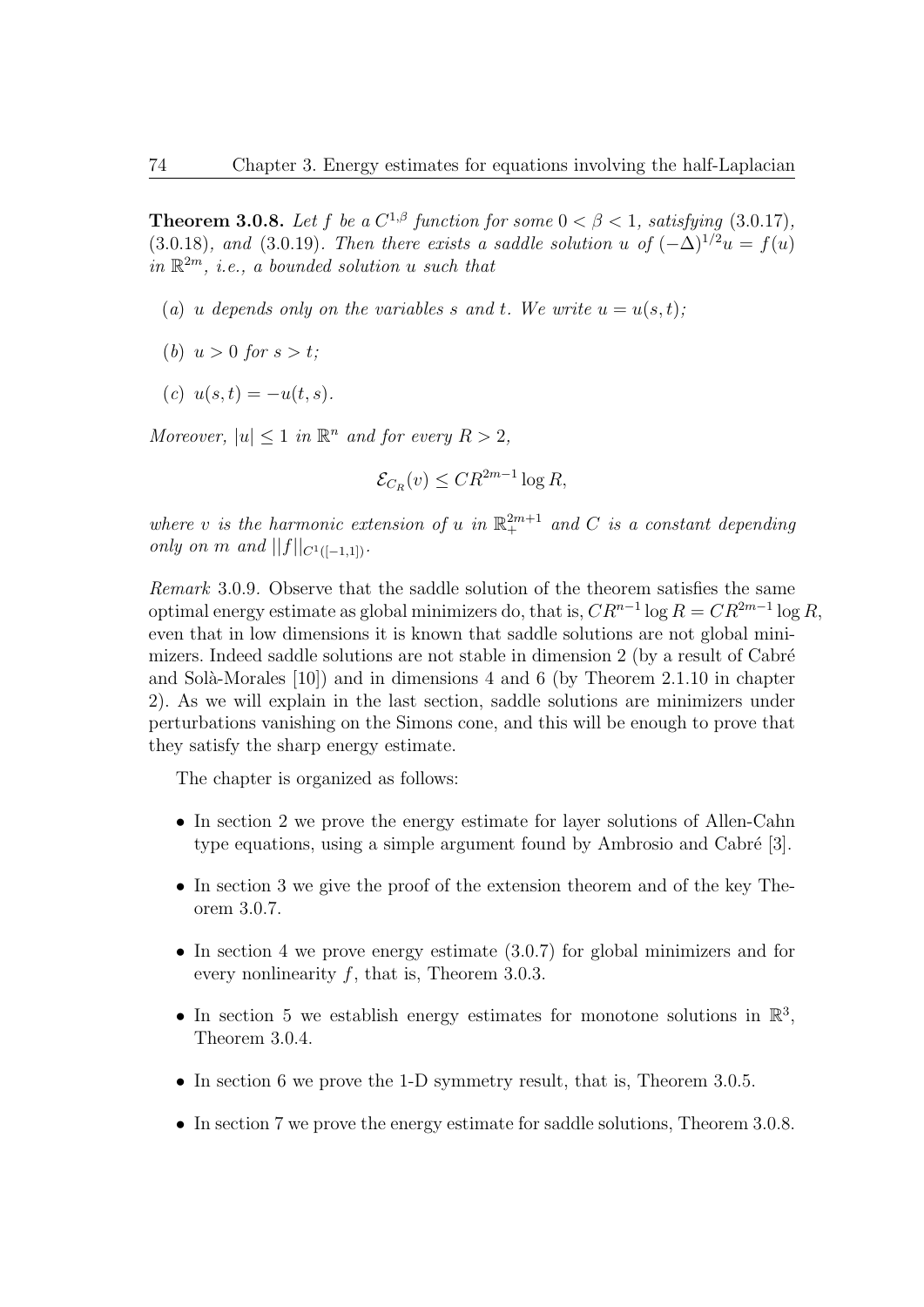## **3.1 Energy estimate for monotone solutions of Allen-Cahn type equations**

In this section we consider potentials *G* which satisfy hypothesis (3.0.18), i.e.,  $G \geq 0 = G(\pm 1)$  in R and  $G > 0$  in  $(-1, 1)$ . In the sequel we consider the energy  $\mathcal{E}_{C_R}$  defined by

$$
\mathcal{E}_{C_R}(v) = \int_{C_R} \frac{1}{2} |\nabla v|^2 dx d\lambda + \int_{B_R} G(v) dx.
$$

In general, it can be defined up to an additive constant *c* in the potential  $G(v) - c$ , but in this case, by the assumption  $(3.0.18)$  on *G*, we take  $c = 0$ .

**Theorem 3.1.1.** Let f be a  $C^{1,\beta}$  function, for some  $0 < \beta < 1$ , satisfying (3.0.18), *where*  $G' = -f$ *. Let u be a bounded solution of problem* (3.0.1) *in*  $\mathbb{R}^n$ *, with*  $|u| < 1$ *in*  $\mathbb{R}^n$ , and let *v be the harmonic extension of u in*  $\mathbb{R}^{n+1}$ . Assume that

$$
u_{x_n} > 0 \quad \text{in } \mathbb{R}^n \tag{3.1.1}
$$

*and*

$$
\lim_{x_n \to +\infty} u(x', x_n) = 1 \text{ for all } x' \in \mathbb{R}^{n-1}.
$$
\n(3.1.2)

*Then, for every*  $R > 2$ *,* 

$$
\int_{C_R} \frac{1}{2} |\nabla v|^2 dx d\lambda \leq \mathcal{E}_{C_R}(v) \leq C R^{n-1} \log R,
$$

*for some constant C depending only on n* and  $||f||_{C^1([-1,1])}$ .

*Remark* 3.1.2. This energy estimate in dimension  $n = 1$  has been proven by Cabré and Solà-Morales [10], using the gradient bound

$$
|\nabla v(x,\lambda)| \le \frac{C}{1+|(x,\lambda)|} \text{ for all } x \in \mathbb{R} \text{ and } \lambda \ge 0,
$$
 (3.1.3)

(see estimate  $(1.14)$  of  $[10]$ ). Indeed, we next see that  $(3.1.3)$  leads to

$$
\int_{C_R} |\nabla v|^2 dx d\lambda \le C \log R
$$

and also

$$
\int_0^{+\infty} d\lambda \int_{B_R} dx |\nabla v|^2 \le C \log R. \tag{3.1.4}
$$

That is, for  $n = 1$ , the energy estimate holds not only in the cylinder  $C_R$ , but also in the infinite cylinder  $B_R \times (0, +\infty)$ . Let us mention that for the explicit layer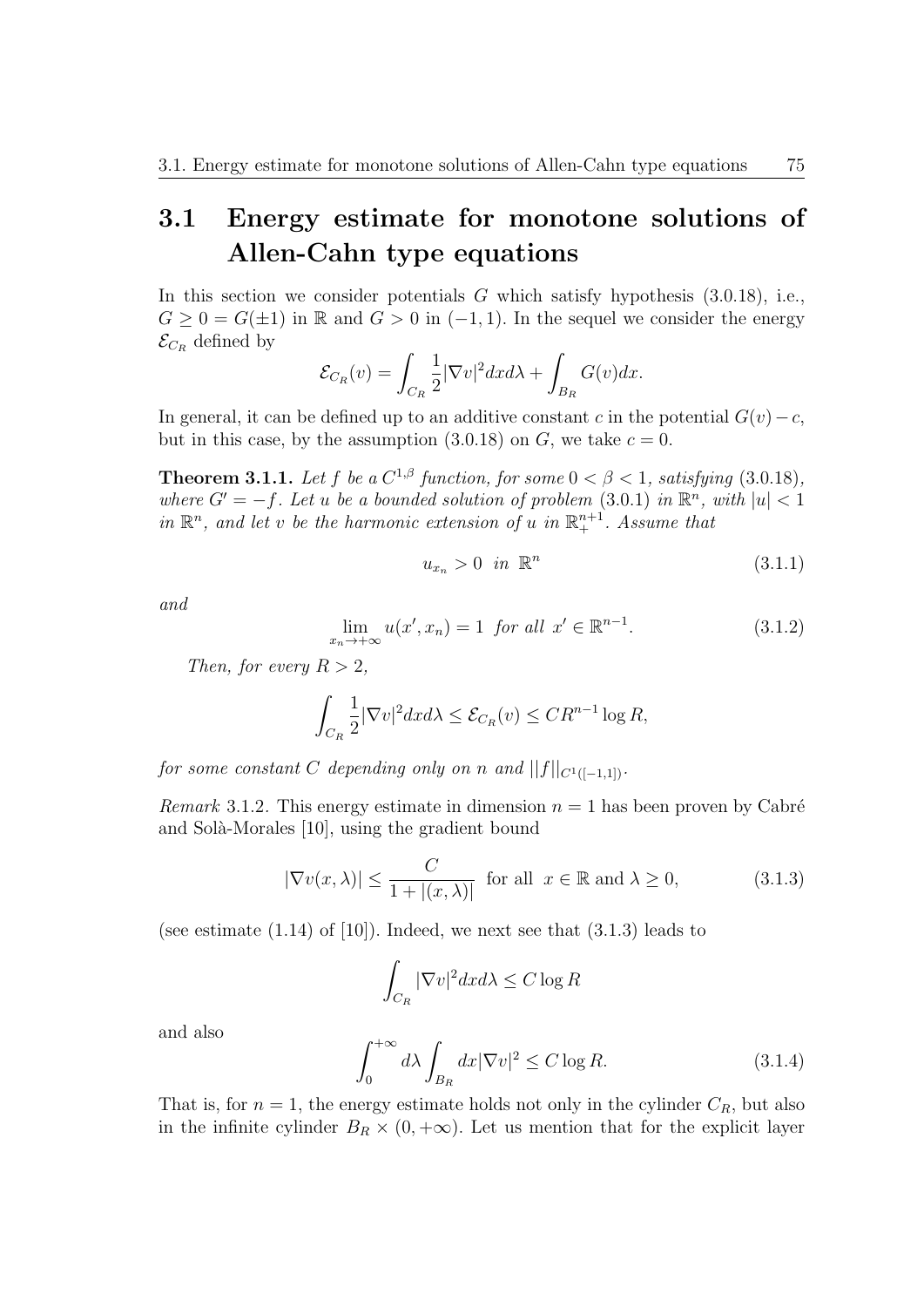solutions in section 2.1 of [10], the upper bound  $(1 + |(x, \lambda)|)^{-1}$  for  $|\nabla v|$  is also a lower bound for *|∇v|*, modulo a smaller multiplicative constant. As a consequence, the two upper bounds  $\log R$  are also lower bounds for the Dirichlet energy, after multiplying log *R* by a smaller constant.

Estimate (3.1.4) holds, indeed:

$$
\int_0^{+\infty} d\lambda \int_{-R}^R dx |\nabla v|^2 \le C \int_0^{+\infty} d\lambda \int_{-R}^R dx \frac{1}{1+x^2+\lambda^2}
$$
  
\n
$$
\le C \int_{-R}^R dx \int_0^{+\infty} d\lambda \frac{1}{(1+x)^2} \cdot \frac{1}{1+\left(\frac{\lambda}{1+x}\right)^2}
$$
  
\n
$$
\le C \int_{-R}^R \left[ \frac{1}{1+x} \arctan \frac{\lambda}{1+x} \right]_{\lambda=0}^{\lambda=-\infty} dx
$$
  
\n
$$
\le C \int_{-R}^R \frac{\pi}{2} \frac{1}{1+x} dx \le C \log R.
$$

In higher dimensions, an analog of (3.1.3) is not available and therefore we need another method to prove Theorem 3.1.1.

*Proof of Theorem 3.1.1.* We follow an argument found by Ambrosio and Cabré [3] to prove the energy estimate for layer solutions of the analog problem  $-\Delta u = f(u)$ in  $\mathbb{R}^n$ . It is based on sliding the function *v*, which is the harmonic extension of the solution  $u$ , in the direction  $x_n$ .

Consider the function

$$
v^t(x,\lambda) := v(x',x_n + t,\lambda)
$$

defined for  $(x, \lambda) = (x', x_n, \lambda) \in \mathbb{R}^n \times [0, +\infty)$ , where  $t \in \mathbb{R}$ . For each  $t$  we have

$$
\begin{cases}\n\Delta v^t = 0 & \text{in } \mathbb{R}^{n+1}_+, \\
-\partial_\lambda v^t = f(v^t) & \text{on } \mathbb{R}^n = \partial \mathbb{R}^{n+1}_+.\n\end{cases} \tag{3.1.5}
$$

Moreover, as stated in (3.0.16), the following bounds hold:

$$
|v^t| \le 1 \quad \text{and} \quad |\nabla v^t| \le \frac{C}{1+\lambda}.\tag{3.1.6}
$$

Throughout the proof, *C* will denote different positive constants depending only on *n* and  $||f||_{C^{1}([-1,1])}$ .

A simple compactness argument implies that

$$
\lim_{t \to +\infty} \{|v^t - 1| + |\nabla v^t|\} = 0
$$
\n(3.1.7)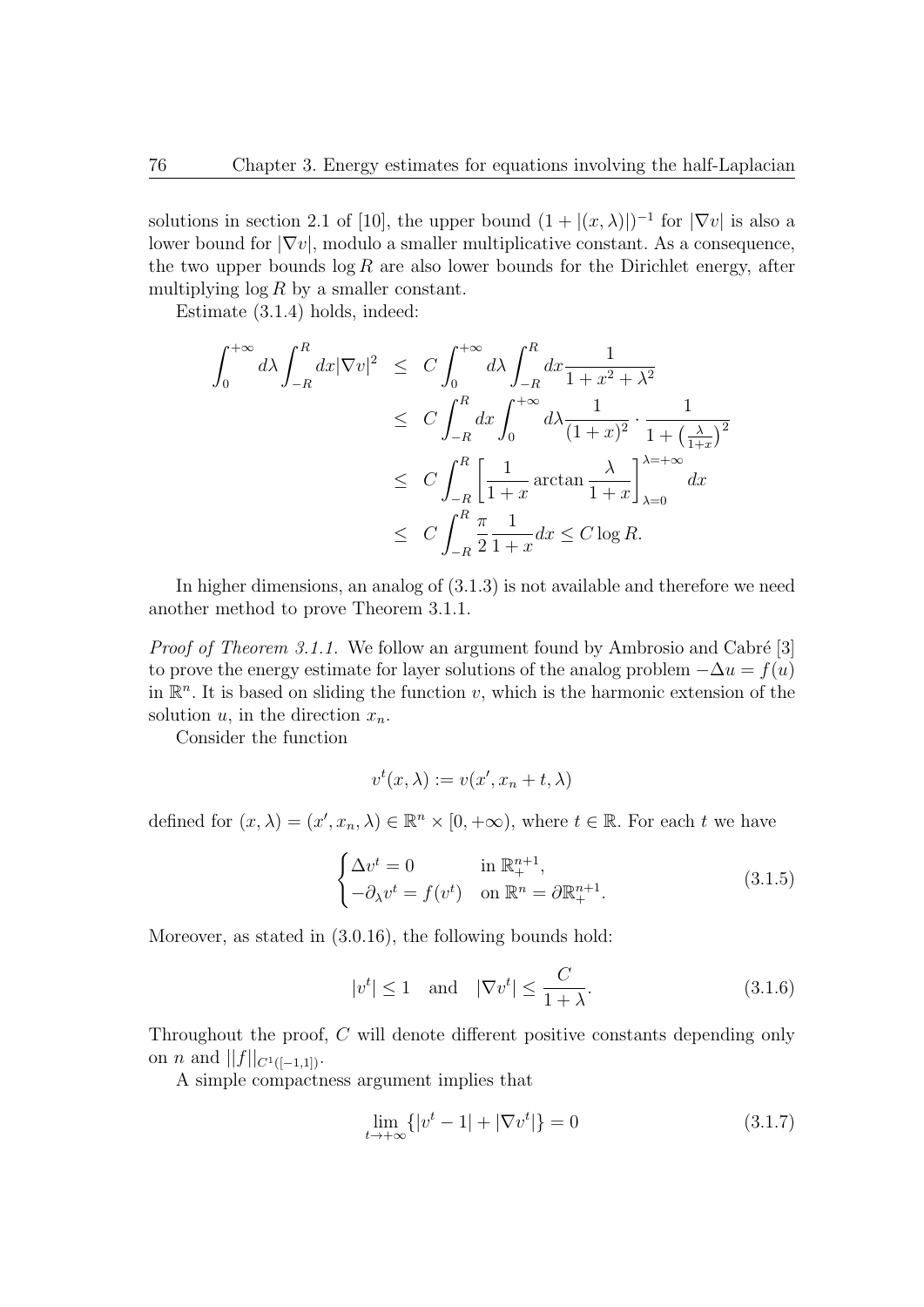uniformly in compact sets of  $\mathbb{R}^{n+1}$ . Indeed, arguing by contradiction, assume that there exist  $R > 0$ ,  $\varepsilon > 0$ , and a sequence  $t_m \to \infty$  such that

$$
||v^{t_m} - 1||_{L^{\infty}(C_R)} + ||\nabla v^{t_m}||_{L^{\infty}(C_R)} \ge \varepsilon
$$
\n(3.1.8)

for every *m*, where  $C_R = B_R \times (0, R)$ . Since  $v^{t_m}$  are all solutions of (3.0.3) in all the halfspace, the regularity results in [10] give  $C_{loc}^2(\mathbb{R}^{n+1}_+)$  estimates for  $v^{tm}$ uniform in *m*. Thus, there exists a subsequence that converges in  $C^2_{\text{loc}}(\mathbb{R}^{n+1}_+)$  to a bounded harmonic function  $v^{\infty}$ . By hypothesis (3.1.2)  $v^{\infty} \equiv 1$  on  $\partial \mathbb{R}^{n+1}_+$ , and thus by the maximum principle,  $v^{\infty} \equiv 1$  in all of  $\mathbb{R}^{n+1}_+$ . This contradicts (3.1.8), by  $C^1$ convergence in compact sets of  $v^{t_m}$  towards  $v^{\infty} \equiv 1$ .

Denoting the derivative of  $v^t(x, \lambda)$  with respect to *t* by  $\partial_t v^t(x, \lambda)$ , we have

$$
\partial_t v^t(x,\lambda) = v_{x_n}(x',x_n+t,\lambda) > 0 \quad \text{for all} \ \ x \in \mathbb{R}^n, \ \lambda \ge 0.
$$

Note that  $v_{x_n} > 0$ , since it is the harmonic extension of the bounded function  $u_{x_n} > 0$ . We consider the energy of  $v^t$  in the cylinder  $C_R = B_R \times (0, R)$ ,

$$
\mathcal{E}_{C_R}(v^t) = \int_{C_R} \frac{1}{2} |\nabla v^t|^2 dx d\lambda + \int_{B_R} G(v^t) dx.
$$

Note that, by (3.1.7), we have

$$
\lim_{t \to +\infty} \mathcal{E}_{C_R}(v^t) = 0. \tag{3.1.9}
$$

Next, we bound the derivative of  $\mathcal{E}_{C_R}(v^t)$  with respect to *t*. We use that  $v^t$  is a solution of problem (3.0.3), the bound (3.1.6) for  $|v^t|$  and  $|\nabla v^t|$ , and the crucial fact that  $\partial_t v^t > 0$ . Let *v* denote the exterior normal to the lateral boundary  $\partial B_R \times (0, R)$ of the cylinder *CR*. We have

$$
\partial_t \mathcal{E}_{C_R}(v^t) = \int_0^R d\lambda \int_{B_R} dx \nabla v^t \cdot \nabla (\partial_t v^t) + \int_{B_R} G'(v^t) \partial_t v^t dx
$$
  
\n
$$
= \int_0^R d\lambda \int_{\partial B_R} d\sigma \frac{\partial v^t}{\partial \nu} \partial_t v^t(x, \lambda) + \int_{B_R \times {\{\lambda = R\}}}\frac{\partial v^t}{\partial \lambda} \partial_t v^t(x, R) dx
$$
  
\n
$$
\geq -C \int_0^R \frac{d\lambda}{1+\lambda} \int_{\partial B_R} d\sigma \partial_t v^t - \frac{C}{R} \int_{B_R \times {\{\lambda = R\}}}\partial_t v^t(x, R) dx.
$$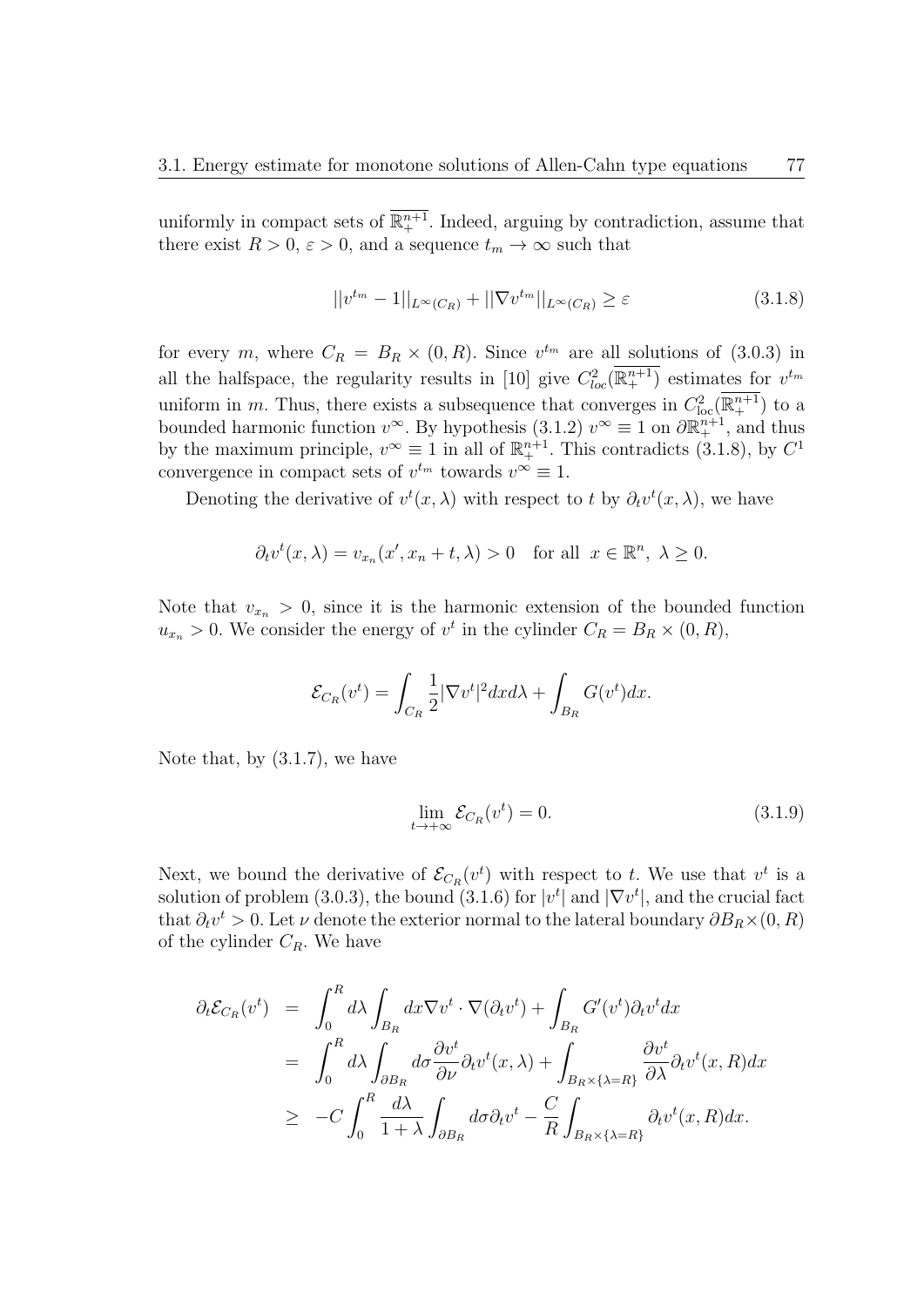Hence, for every  $T > 0$ , we have

$$
\mathcal{E}_{C_R}(v) = \mathcal{E}_{C_R}(v^T) - \int_0^T \partial_t \mathcal{E}_{C_R}(v^t) dt
$$
  
\n
$$
\leq \mathcal{E}_{C_R}(v^T) + C \int_0^T dt \int_0^R \frac{d\lambda}{1+\lambda} \int_{\partial B_R} d\sigma \partial_t v^t
$$
  
\n
$$
+ \frac{C}{R} \int_0^T dt \int_{B_R \times \{\lambda = R\}} dx \partial_t v^t(x, R)
$$
  
\n
$$
= \mathcal{E}_{C_R}(v^T) + C \int_0^R \frac{d\lambda}{1+\lambda} \int_{\partial B_R} d\sigma \int_0^T dt \partial_t v^t
$$
  
\n
$$
+ \frac{C}{R} \int_{B_R \times \{\lambda = R\}} dx \int_0^T dt \partial_t v^t(x, R)
$$
  
\n
$$
= \mathcal{E}_{C_R}(v^T) + C \int_0^R \frac{d\lambda}{1+\lambda} \int_{\partial B_R} d\sigma (v^T - v^0)
$$
  
\n
$$
+ \frac{C}{R} \int_{B_R \times \{\lambda = R\}} dx (v^T - v^0)
$$
  
\n
$$
\leq \mathcal{E}_{C_R}(v^T) + C R^{n-1} \log R + C R^{n-1}.
$$

Letting  $T \to +\infty$  and using (3.1.9), we obtain the desired estimate.

#### $\Box$

#### **3.2** *H*<sup>1</sup>*/*<sup>2</sup> **estimate**

In this section we recall some definitions and properties about the spaces  $H^{1/2}(\mathbb{R}^n)$ and  $H^{1/2}(\partial\Omega)$ , where  $\Omega$  is a bounded subset of  $\mathbb{R}^{n+1}$  with Lipschitz boundary  $\partial\Omega$ (see [27]).

 $H^{1/2}(\mathbb{R}^n)$  is the space of functions  $u \in L^2(\mathbb{R}^n)$  such that

$$
\int_{\mathbb{R}^n} \int_{\mathbb{R}^n} \frac{|u(x) - u(\overline{x})|^2}{|x - \overline{x}|^{n+1}} dx d\overline{x} < +\infty,
$$

equipped with the norm

$$
||u||_{H^{1/2}(\mathbb{R}^n)} = \left(||u||^2_{L^2(\mathbb{R}^n)} + \int_{\mathbb{R}^n} \int_{\mathbb{R}^n} \frac{|u(x) - u(\overline{x})|^2}{|x - \overline{x}|^{n+1}} dx d\overline{x}\right)^{\frac{1}{2}}.
$$

Let now Ω be a bounded subset of R *<sup>n</sup>*+1 with Lipschitz boundary *∂*Ω. To define  $H^{1/2}(\partial\Omega)$ , consider an atlas  $\{(O_j, \varphi_j); j = 1, ..., m\}$  where  $\{O_j\}$  is a family of open bounded sets in  $\mathbb{R}^{n+1}$  such that  $\{O_j ∩ ∂Ω; j = 1, ..., m\}$  cover  $∂Ω$ . The functions  $\varphi_i$  are Lipschitz diffeomorphisms such that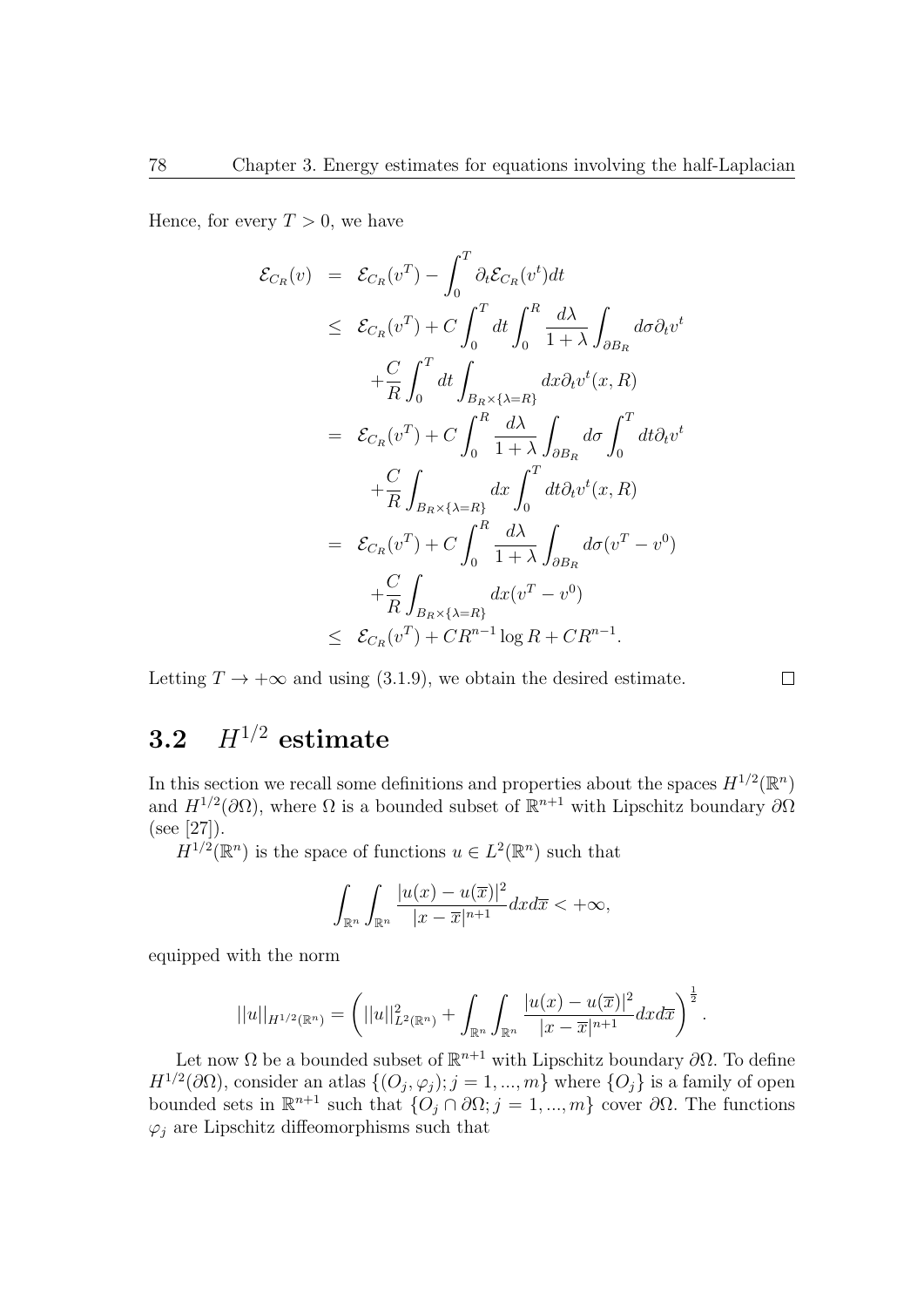- *•*  $\varphi_j$  :  $O_j$  →  $U := \{(y, \mu) \in \mathbb{R}^{n+1} : |y| < 1, -1 < \mu < 1\}$ ,
- $\bullet$   $\varphi_j$  :  $O_j \cap \Omega \to U^+ := \{(y, \mu) \in \mathbb{R}^{n+1} : |y| < 1, 0 < \mu < 1\},\$
- $\bullet$  *ϕ*<sub>*j*</sub> : *O*<sub>*j*</sub> ∩ ∂Ω → {(*y, µ*)  $\in \mathbb{R}^{n+1}$  : |*y*|  $< 1, \mu = 0$ },
- in  $O_i \cap O_j \neq \emptyset$  the compatibility conditions hold.

Let  $\{\alpha_j\}$  be a partition of unity on  $\partial\Omega$  such that  $\alpha_j \in C_c^{\infty}(O_j)$ ,  $\sum_{j=1}^m \alpha_j = 1$  in  $O_j ∩ ∂Ω$ . If *u* is a function on  $∂Ω$  decompose  $u = \sum_{j=1}^m u\alpha_j$  and define the function

$$
(u\alpha_j) \circ \varphi_j^{-1}(y,0) := (u\alpha_j)(\varphi_j^{-1}(y,0)),
$$
 for every  $(y,0) \in U \cap \{\mu = 0\}.$ 

Since  $\alpha_j$  has compact support in  $O_j$ , the function  $(u\alpha_j) \circ \varphi_j^{-1}(\cdot,0)$  has compact support in  $U \cap {\mu = 0}$  and therefore we may consider  $((u\alpha_j)\varphi_j^{-1})(\cdot,0)$  to be defined in  $\mathbb{R}^n$  extending it by zero out of  $U \cap {\mu = 0}$ . Now we define

$$
H^{1/2}(\partial\Omega) := \{ u : (u\alpha_j) \circ \varphi_j^{-1}(\cdot, 0) \in H^{1/2}(\mathbb{R}^n), j = 1, ..., m \}
$$

equipped with the norm

$$
\left(\sum_{j=1}^m||(u\alpha_j)\circ\varphi_j^{-1}(\cdot,0)||_{H^{1/2}(\mathbb{R}^n)}^2\right)^{\frac{1}{2}}.
$$

All these norms are independent of the choice of the system of local maps  $\{O_j, \varphi_j\}$ and of the partition of unity  $\{\alpha_i\}$ , and are all equivalent to

$$
||u||_{H^{1/2}(\partial\Omega)} := \left(||u||^2_{L^2(\partial\Omega)} + \int_{\partial\Omega} \int_{\partial\Omega} \frac{|u(z) - u(\overline{z})|^2}{|z - \overline{z}|^{n+1}} d\sigma_z d\sigma_{\overline{z}}\right)^{\frac{1}{2}}.
$$

We recall now the classical extension result that we will use in the proof of Theorem 3.0.3.

**Proposition 3.2.1.** Let  $\Omega = \mathbb{R}^{n+1}$  or  $\Omega$  be a bounded subset of  $\mathbb{R}^{n+1}$  with Lipschitz *boundary*  $\partial\Omega$ *, and let w belong to*  $H^{1/2}(\partial\Omega)$ *.* 

*Then, there exists a Lipschitz extension*  $\tilde{w}$  *of w in*  $\Omega$  *such that* 

$$
\int_{\Omega} |\nabla \tilde{w}|^2 \le C ||w||_{H^{1/2}(\partial \Omega)}^2,
$$
\n(3.2.1)

*where*  $C$  *is a constant depending only on*  $\Omega$ *.* 

For the sake of completeness (and since the proof will be important in Chapter 4) we give the proof of this proposition.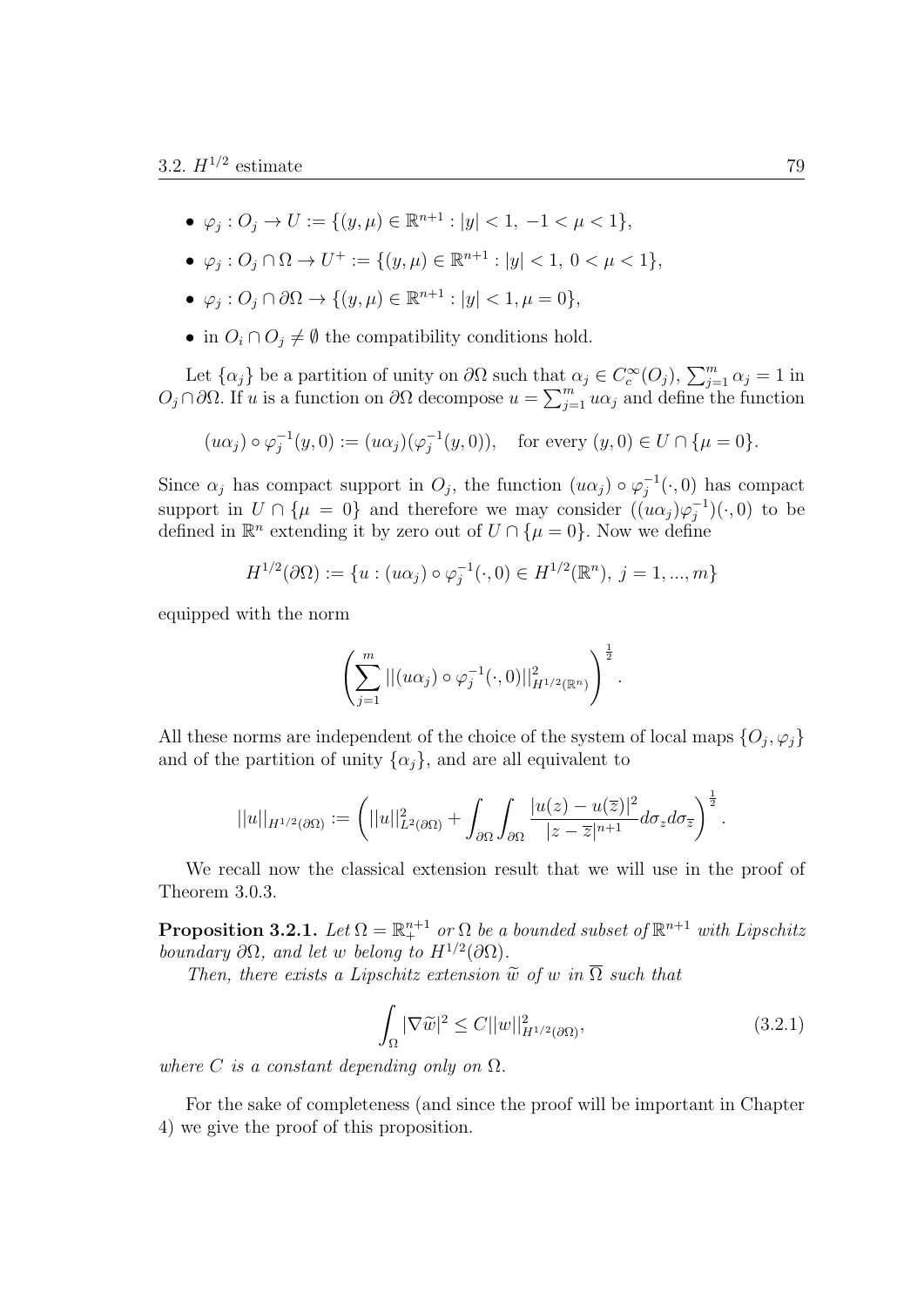*Proof of Proposition 3.2.1.* **Case 1:**  $\Omega = \mathbb{R}^{n+1}$ . Let  $\zeta$  be a function belonging to  $H^{1/2}(\mathbb{R}^n)$ . We prove that there exists a Lipschitz extension  $\tilde{\zeta}$  of  $\zeta$  in  $\mathbb{R}^{n+1}_+$  such that

$$
\int_{\mathbb{R}^{n+1}_+} |\nabla \widetilde{\zeta}|^2 dx d\lambda \le C \int_{\mathbb{R}^n} \int_{\mathbb{R}^n} \frac{|\zeta(x) - \zeta(\overline{x})|^2}{|x - \overline{x}|^{n+1}} dx d\overline{x}.\tag{3.2.2}
$$

Let  $K(x)$  be a nonnegative  $C^{\infty}$  function defined on  $\mathbb{R}^{n}$  with compact support in  $B_1$  and such that  $\int_{\mathbb{R}^n} K(x)dx = 1$ . Define  $\widetilde{K}(x,\lambda)$  on  $\mathbb{R}^{n+1}_+$  by

$$
\widetilde{K}(x,\lambda) := \frac{1}{\lambda^n} K\left(\frac{x}{\lambda}\right).
$$

Then, since

$$
\int_{\mathbb{R}^n} \widetilde{K}(x,\lambda)dx = 1 \text{ for all } \lambda > 0,
$$
\n(3.2.3)

we obtain, differentiating with respect to  $x_i$  and  $\lambda$ ,

$$
\int_{\mathbb{R}^n} \partial_{x_i} \widetilde{K}(x,\lambda) dx = 0 \text{ and } \int_{\mathbb{R}^n} \partial_{\lambda} \widetilde{K}(x,\lambda) dx = 0 \text{ for all } \lambda > 0.
$$
 (3.2.4)

In addition, for a constant *C* depending only on *n*, we have

$$
|\nabla \widetilde{K}(x,\lambda)| \le \frac{C}{\lambda^{n+1}} \quad \text{for all } (x,\lambda) \in \mathbb{R}^{n+1}_+.
$$

This holds, since the support of  $\widetilde{K}$  is contained in  $\{|x| < \lambda\}$  and, in this set,

$$
|\nabla_x \widetilde{K}(x,\lambda)| \le \frac{C}{\lambda^{n+1}} \text{ and}
$$

$$
|\partial_{\lambda} K(x,\lambda)| = \left| -\frac{n}{\lambda^{n+1}} K\left(\frac{x}{\lambda}\right) - \frac{1}{\lambda^n} \nabla K\left(\frac{x}{\lambda}\right) \cdot \frac{x}{\lambda^2} \right| \le \frac{C}{\lambda^{n+1}}.
$$

Now we define the extension  $\tilde{\zeta}$  as

$$
\widetilde{\zeta}(x,\lambda) = \int_{\mathbb{R}^n} \widetilde{K}(x-\overline{x},\lambda)\zeta(\overline{x})d\overline{x},
$$

and we show that this function satisfies (3.2.2). Note also that, by (3.2.3), for every *λ ≥* 0

$$
||\zeta(\cdot,\lambda)||_{L^2(\mathbb{R}^n)} \le ||\zeta||_{L^2(\mathbb{R}^n)}.\tag{3.2.5}
$$

To show (3.2.2), observe that, by (3.2.4),

$$
\partial_{x_i} \widetilde{\zeta}(x,\lambda) = \int_{\mathbb{R}^n} \partial_{x_i} \widetilde{K}(x-\overline{x},\lambda) \zeta(\overline{x}) d\overline{x} \n= \int_{\mathbb{R}^n} \partial_{x_i} \widetilde{K}(x-\overline{x},\lambda) \{ \zeta(\overline{x}) - \zeta(x) \} d\overline{x},
$$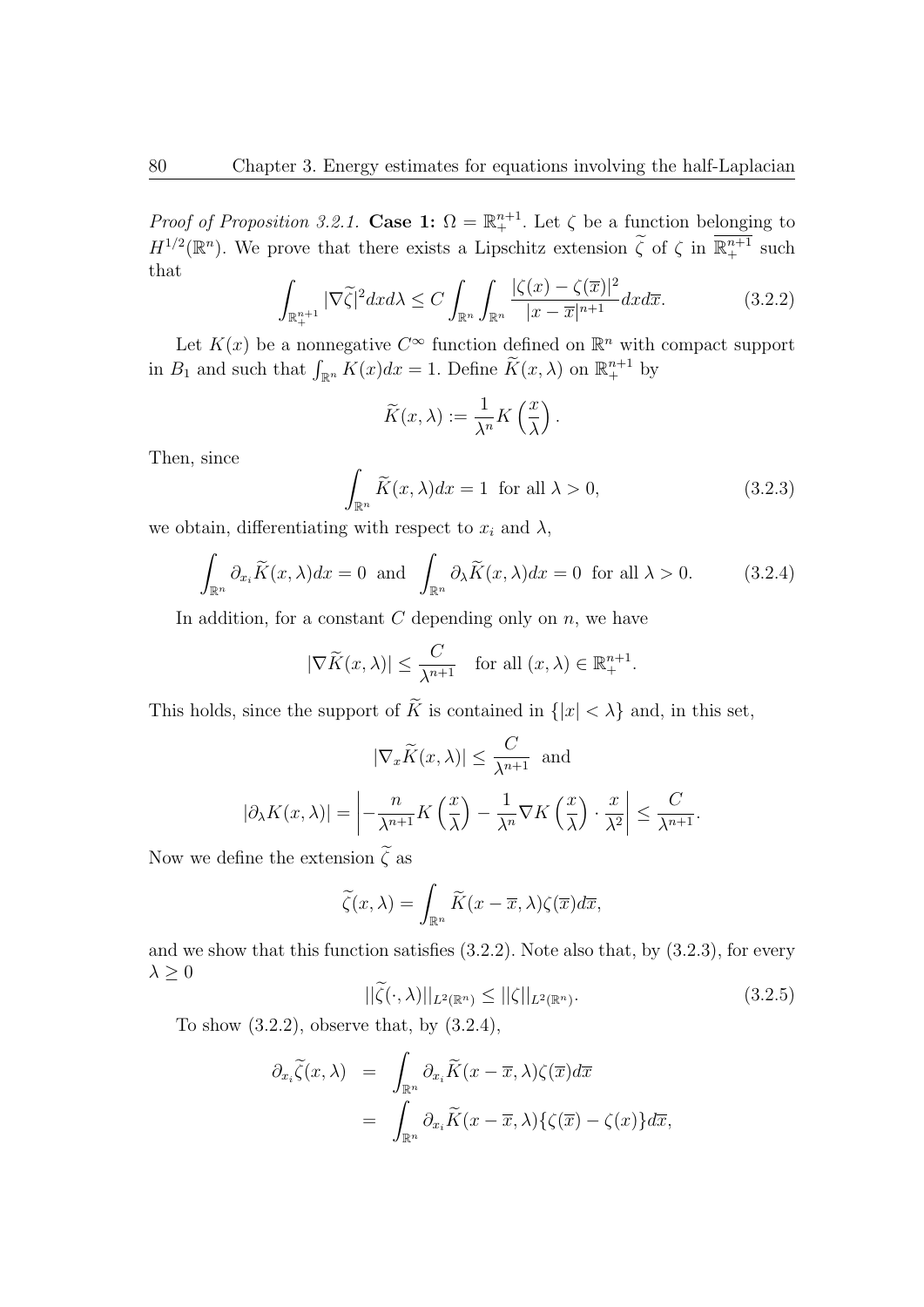and thus

$$
\partial_{x_i}\widetilde{\zeta}(x,\lambda)| \le C \int_{\{|x-\overline{x}|<\lambda\}} \frac{|\zeta(\overline{x}) - \zeta(x)|}{\lambda^{n+1}} d\overline{x}.
$$

In the same way

*|∂<sup>x</sup><sup>i</sup>*

$$
|\partial_{\lambda}\widetilde{\zeta}(x,\lambda)| \leq C \int_{\{|x-\overline{x}|<\lambda\}} \frac{|\zeta(\overline{x}) - \zeta(x)|}{\lambda^{n+1}} d\overline{x}.
$$

Hence, by Cauchy-Schwarz,

$$
|\nabla \widetilde{\zeta}(x,\lambda)|^2 \le C \int_{\{|x-\overline{x}|<\lambda\}} \frac{|\zeta(\overline{x}) - \zeta(x)|^2}{\lambda^{n+2}} d\overline{x},
$$

and then

$$
\int_{\mathbb{R}^{n+1}_+} |\nabla \tilde{\zeta}|^2 dx d\lambda \leq C \int_0^{+\infty} d\lambda \int_{\mathbb{R}^n} dx \int_{\{|x-\overline{x}|<\lambda\}} d\overline{x} \frac{|\zeta(\overline{x}) - \zeta(x)|^2}{\lambda^{n+2}} \n\leq C \int_{\mathbb{R}^n} dx \int_{\mathbb{R}^n} d\overline{x} \int_{\{\lambda > |x-\overline{x}|\}} d\lambda \frac{|\zeta(\overline{x}) - \zeta(x)|^2}{\lambda^{n+2}} \n\leq C \int_{\mathbb{R}^n} \int_{\mathbb{R}^n} \frac{|\zeta(x) - \zeta(\overline{x})|^2}{|x - \overline{x}|^{n+1}} dx d\overline{x}.
$$

**Case 2.** Consider now the general case of a function *w* belonging to  $H^{1/2}(\partial\Omega)$ , where  $\Omega$  is a bounded subset of  $\mathbb{R}^{n+1}$  with Lipschitz boundary.

Using the partition of unity  $\{\alpha_j\}$  introduced in the beginning of this section, we write  $w = \sum_{j=1}^{m} w\alpha_j$ . Observe that, for every  $j = 1, ..., m$ ,

$$
\int_{\partial\Omega} \int_{\partial\Omega} \frac{|(w\alpha_j)(z) - (w\alpha_j)(\overline{z})|^2}{|z - \overline{z}|^{n+1}} d\sigma_z d\sigma_{\overline{z}} \le C||w||_{H^{1/2}(\partial\Omega)}^2,
$$
\n(3.2.6)

where all constants  $C$  in the proof depend only on  $\Omega$ .

Indeed,

$$
\int_{\partial\Omega} \int_{\partial\Omega} \frac{|(w\alpha_j)(z) - (w\alpha_j)(\overline{z})|^2}{|z - \overline{z}|^{n+1}} d\sigma_z d\sigma_{\overline{z}} \n= \int_{\partial\Omega} \int_{\partial\Omega} \frac{|(w\alpha_j)(z) - w(z)\alpha_j(\overline{z}) + w(z)\alpha_j(\overline{z}) - (w\alpha_j)(\overline{z})|^2}{|z - \overline{z}|^{n+1}} d\sigma_z d\sigma_{\overline{z}} \n\leq 2 \int_{\partial\Omega} \int_{\partial\Omega} \frac{|\alpha_j(z) - \alpha_j(\overline{z})|^2 |w(z)|^2}{|z - \overline{z}|^{n+1}} d\sigma_z d\sigma_{\overline{z}} \n+2 \int_{\partial\Omega} \int_{\partial\Omega} \frac{|w(z) - w(\overline{z})|^2 |\alpha_j(\overline{z})|^2}{|z - \overline{z}|^{n+1}} d\sigma_z d\sigma_{\overline{z}}.
$$
\n(3.2.7)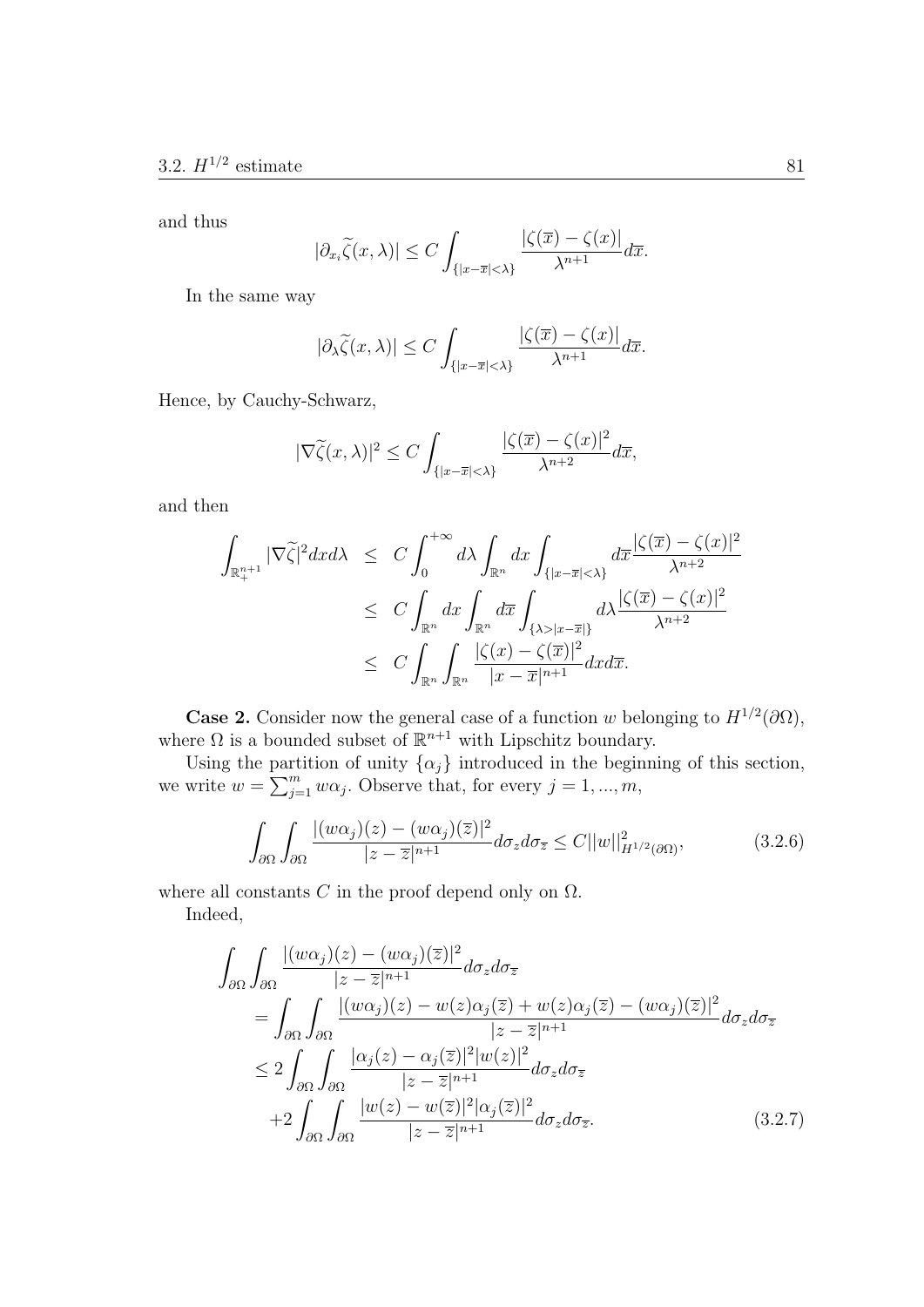The first integral is bounded by  $C||w||^2_{L^2(\partial\Omega)}$ . Indeed using that  $\alpha_j$  is Lipschitz, we get that the first integral is controlled by

$$
C||w||_{L^{2}(\partial\Omega)}\int_{O_{j}\cap\partial\Omega}d\sigma_{z}\frac{1}{|z-\overline{z}|^{n-1}}\leq C||w||_{L^{2}(\partial\Omega)}.
$$

From this, (3.2.6) follows

We flatten the boundary  $\partial\Omega$  using the local maps  $\varphi_j$  introduced in the beginning of this section, and consider the functions

$$
\zeta_j(y,0) := (w\alpha_j)(\varphi_j^{-1}(y,0)),
$$

which are defined for  $(y, 0) \in U \cap \{\mu = 0\}$ . Now  $\zeta_i(\cdot, 0)$ , extended by 0 outside of  $U \cap {\mu = 0}$ , is defined in all of  $\mathbb{R}^n$ , and we are in the situation of case 1. We make the extension  $\zeta_j$  of  $\zeta_j$  as in case 1, and we define

$$
\widetilde{w} = \sum_{j=1}^{m} \alpha_j \widetilde{\zeta}_j \circ \varphi_j \quad \text{in } \mathcal{A} = \overline{\Omega} \cap \bigcup_{j=1}^{m} O_j,
$$

an open set of  $\Omega \cup \partial \Omega$  containing  $\partial \Omega$ . Thus,  $\tilde{w}$  has compact support in *A* and, extending it by 0,  $\tilde{w}$  is defined in all  $\Omega \cup \partial \Omega$ .

Observe that, since  $\varphi_j$  is a bilipschitz map and  $\alpha_j \in C_c^{\infty}(O_j)$  for every  $j =$ 1*, ..., m*, we have

$$
|\nabla \widetilde{w}| \leq C \sum_{j=1}^m \left\{ |\nabla \alpha_j| |\widetilde{\zeta}_j \circ \varphi_j| + |\alpha_j| |(\nabla \widetilde{\zeta}_j) \circ \varphi_j| \right\},\,
$$

and thus

$$
\int_{\Omega} |\nabla \widetilde{w}|^2 \leq C \sum_{j=1}^m \left\{ ||\widetilde{\zeta}_j||^2_{L^2(B_1\times (0,1))} + \int_{\mathbb{R}^{n+1}_+} |\nabla \widetilde{\zeta}_j|^2 \right\}.
$$

By  $(3.2.5)$  and  $(3.2.2)$  of case 1, we have for every  $j = 1, ...m$ ,

$$
\begin{split} ||\widetilde{\zeta_{j}}||_{L^{2}(B_{1}\times(0,1))}^{2} + \int_{\mathbb{R}_{+}^{n+1}} |\nabla \widetilde{\zeta_{j}}|^{2} &\leq C \left\{ ||\zeta_{j}||_{L^{2}(B_{1})}^{2} + \int_{\mathbb{R}^{n}} \int_{\mathbb{R}^{n}} \frac{|\zeta_{j}(y) - \zeta_{j}(\overline{y})|^{2}}{|y - \overline{y}|^{n+1}} dy d\overline{y} \right\} \\ &\leq C \left\{ ||w||_{L^{2}(\Omega)}^{2} + \int_{\mathbb{R}^{n}} \int_{\mathbb{R}^{n}} \frac{|\zeta_{j}(y) - \zeta_{j}(\overline{y})|^{2}}{|y - \overline{y}|^{n+1}} dy d\overline{y} \right\} .\end{split}
$$

Finally, using that  $\varphi_j$  is a bilipschitz map for every  $j = 1, ..., m$ , the definition of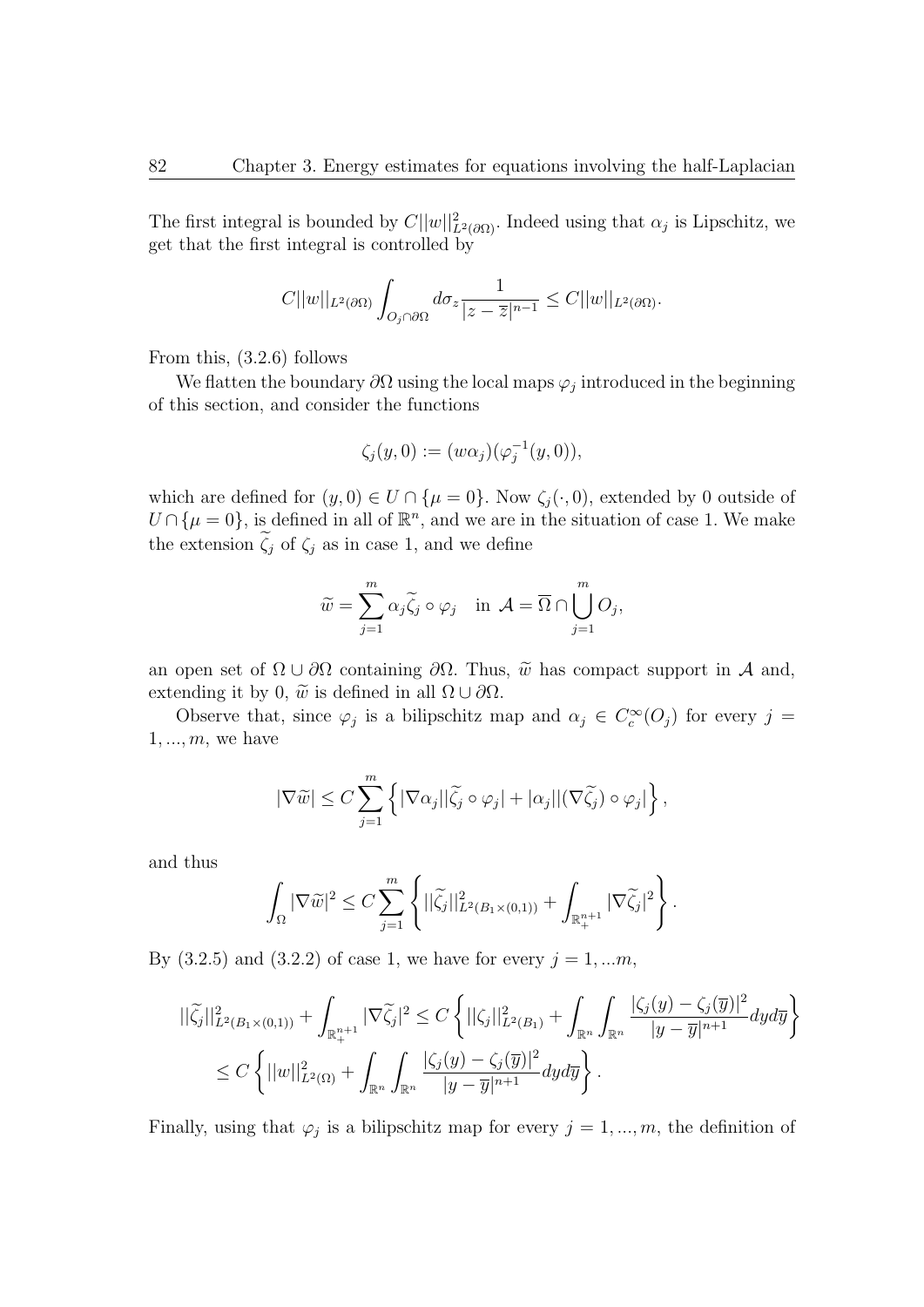*ζ<sup>j</sup>* and (3.2.6), we get

$$
\int_{\mathbb{R}^n} \int_{\mathbb{R}^n} \frac{|\zeta_j(y) - \zeta_j(\overline{y})|^2}{|y - \overline{y}|^{n+1}} dy d\overline{y} \n= \int_{B_1} \int_{B_1} \frac{|(w\alpha_j)(\varphi_j^{-1}(y,0)) - (w\alpha_j)(\varphi_j^{-1}(\overline{y},0))|}{|y - \overline{y}|^{n+1}} dy d\overline{y} \n\leq \int_{O_j \cap \partial \Omega} \int_{O_j \cap \partial \Omega} \frac{|(w\alpha_j)(z) - (w\alpha_j)(\overline{z})|}{|\varphi_j(z) - \varphi_j(\overline{z})|^{n+1}} d\sigma_z d\sigma_{\overline{z}} \n\leq C \int_{O_j \cap \partial \Omega} \int_{O_j \cap \partial \Omega} \frac{|(w\alpha_j)(z) - (w\alpha_j)(\overline{z})|}{|z - \overline{z}|^{n+1}} d\sigma_z d\sigma_{\overline{z}} \leq C ||w||_{H^{1/2}(\partial \Omega)}^2.
$$

*Remark* 3.2.2*.* Let  $\overline{w}$  be the harmonic extension of *w* in  $\Omega$ . Since  $\overline{w}$  is the extension with minimal  $L^2(\Omega)$ -norm of  $\nabla \overline{w}$ , then we have that

$$
\int_{\Omega} |\nabla \overline{w}|^2 dxd\lambda \leq \int_{\Omega} |\nabla \widetilde{w}|^2 dxd\lambda \leq C||w||_{H^{1/2}(\partial \Omega)}.
$$

We give now the proof of the crucial Theorem 3.0.7.

*Proof of Theorem 3.0.7.* The proof consists of two steps.

**Step 1**. Suppose that

$$
A = Q_1 = \{x \in \mathbb{R}^n : |x_i| < 1 \text{ for all } i = 1, \dots, n\}
$$

is a cube in  $\mathbb{R}^n$ , and that

$$
\Gamma = \{x_n = 0\} \cap Q_1,
$$

where  $x = (x', x_n) \in \mathbb{R}^{n-1} \times \mathbb{R}$ . We may assume  $c_0 = 1$  by replacing *w* by  $w/c_0$ . By hypothesis we have that  $|w| \leq 1$  in *A* and that

$$
\begin{cases} |Dw(x)| \le 1/\varepsilon & \text{for a.e. } x \in Q_1 \text{ with } |x_n| < \varepsilon \\ |Dw(x)| \le 1/|x_n| & \text{for a.e. } x \in Q_1 \text{ with } |x_n| > \varepsilon. \end{cases}
$$
(3.2.8)

We need to estimate the  $H^{1/2}$ -norm of *w* in  $Q_1$ , given by

$$
||w||_{H^{1/2}(Q_1)}^2 = ||w||_{L^2(Q_1)}^2 + \int_{Q_1} \int_{Q_1} \frac{|w(x) - w(\overline{x})|^2}{|x - \overline{x}|^{n+1}} dx d\overline{x}.
$$

All constants *C* in step 1 depend only on *n* and differ from line to line. In this step, we take  $0 < \varepsilon \leq 1/2$ .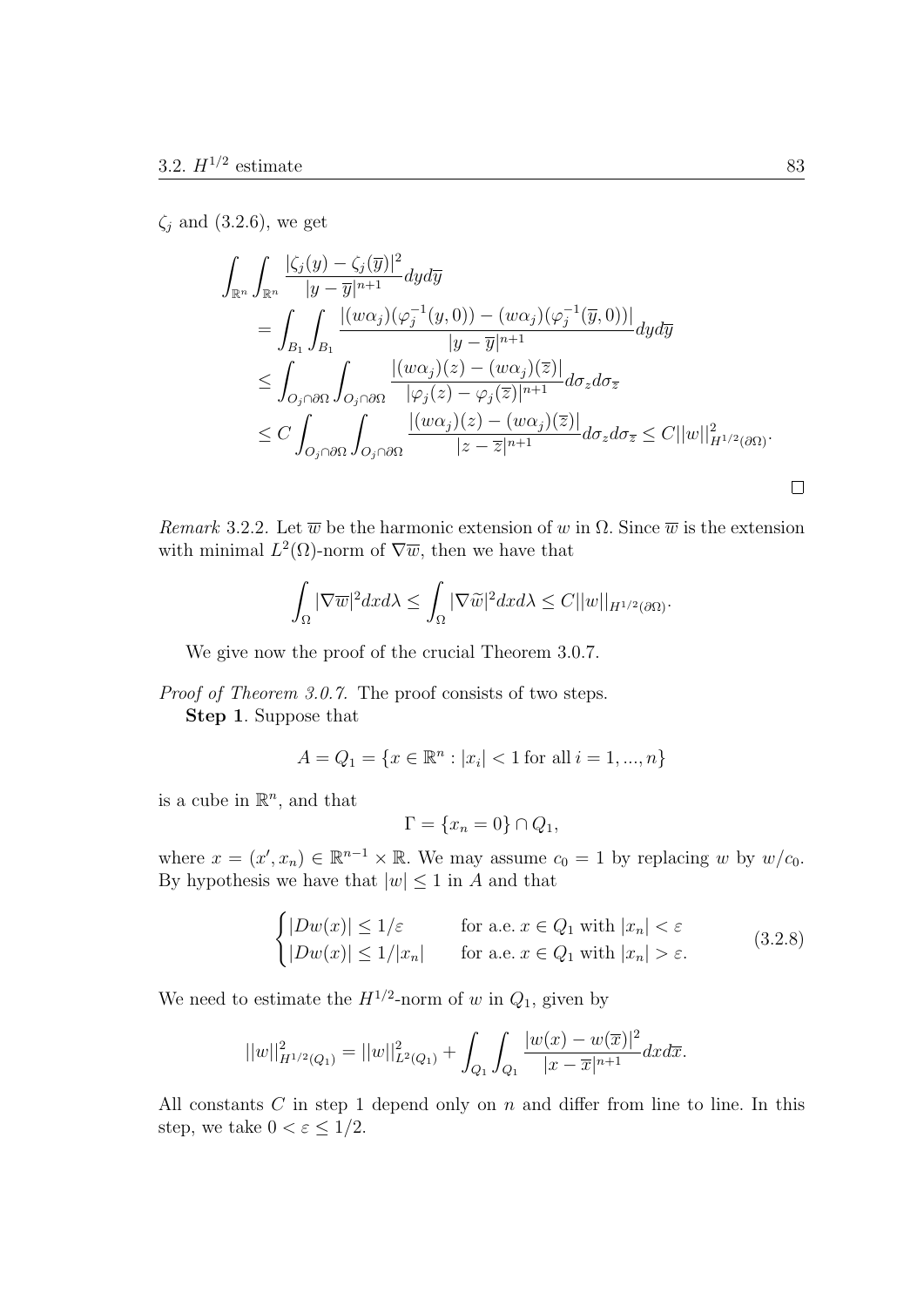First observe that  $||w||_{L^2(Q_1)}^2 \leq 2^n$ . Let  $x \in Q_1^+ = \{x \in Q_1 : x_n > 0\}$  and let  $R_x$  be a radius depending on the point *x*, defined by

$$
R_x = \begin{cases} \varepsilon & \text{if } 0 < x_n < \varepsilon \\ x_n/2 & \text{if } \varepsilon < x_n < 1. \end{cases}
$$

To bound  $||w||_{H^{1/2}(Q_1)}$ , we consider the two cases  $\overline{x} \in B_{R_x}(x)$  and  $\overline{x} \notin B_{R_x}(x)$ , as follows:

$$
\int_{Q_1^+} dx \int_{Q_1} d\overline{x} \frac{|w(x) - w(\overline{x})|^2}{|x - \overline{x}|^{n+1}} =
$$
\n
$$
= \int_{Q_1^+} dx \int_{Q_1 \cap B_{R_x}(x)} d\overline{x} \frac{|w(x) - w(\overline{x})|^2}{|x - \overline{x}|^{n+1}} + \int_{Q_1^+} dx \int_{Q_1 \setminus B_{R_x}(x)} d\overline{x} \frac{|w(x) - w(\overline{x})|^2}{|x - \overline{x}|^{n+1}}
$$
\n
$$
:= I_1 + I_2.
$$

We use  $|w| \leq 1$  to bound  $I_2$ , and the gradient estimate (3.2.8) for *w* to bound *I*<sub>1</sub>. In both cases we use spherical coordinates, centered at *x*, calling  $r = |x - \overline{x}|$ the radial coordinate. We have

$$
I_2 \leq \int_{Q_1^+} dx \int_{Q_1 \setminus B_{R_x}(x)} d\overline{x} \frac{4}{|x - \overline{x}|^{n+1}} \leq C \int_{Q_1^+} dx \int_{R_x}^{2\sqrt{n}} dr \frac{1}{r^2}
$$
  

$$
\leq C \int_{Q_1^+} \frac{1}{R_x} dx = C \left( \int_0^{\varepsilon} \frac{1}{\varepsilon} dx_n + \int_{\varepsilon}^1 \frac{2}{x_n} dx_n \right) \leq C |\log \varepsilon|.
$$

Next, we bound  $I_1$ . We have

$$
I_1 = \int_{Q_1^+} dx \int_{Q_1 \cap B_{R_x}(x)} d\overline{x} \frac{|w(x) - w(\overline{x})|^2}{|x - \overline{x}|^{n+1}} = \int_{Q_1^+} dx \int_{Q_1 \cap B_{R_x}(x)} d\overline{x} \frac{|Dw(y(x, \overline{x}))|^2}{|x - \overline{x}|^{n-1}},
$$

where  $y(x,\overline{x}) \in Q_1 \cap B_{R_x}(x)$  is a point of the segment joining x and  $\overline{x}$ .

Now, (3.2.8) reads  $|Dw(y)| \le \min\{1/\varepsilon, 1/|y_n|\}$  for a.e.  $y \in Q_1$ . We use the bound  $|Dw(y)| \leq 1/\varepsilon$  when  $0 < x_n < \varepsilon$ . For  $\varepsilon < x_n < 1$ , since  $y(x, \overline{x}) \in$  $B_{R_x}(x) = B_{x_n/2}(x)$ , we have  $y_n(x, \overline{x}) \ge x_n - R_x = x_n/2$ , and thus  $|Dw(y(x, \overline{x}))| \le$  $1/y_n(x, \overline{x}) \leq 2/x_n$ . Thus, using spherical coordinates centered at *x*,

$$
I_1 \leq C \int_0^{\varepsilon} dx_n \int_0^{\varepsilon} dr \frac{1}{\varepsilon^2} + C \int_{\varepsilon}^1 dx_n \int_0^{x_n/2} dr \frac{4}{x_n^2}
$$
  

$$
\leq C + C \int_{\varepsilon}^1 \frac{1}{x_n} dx_n \leq C |\log \varepsilon|.
$$

Finally, for  $x \in Q_1^- = \{x \in Q_1 : x_n < 0\}$  we proceed in the same way, and thus we conclude the proof of step 1.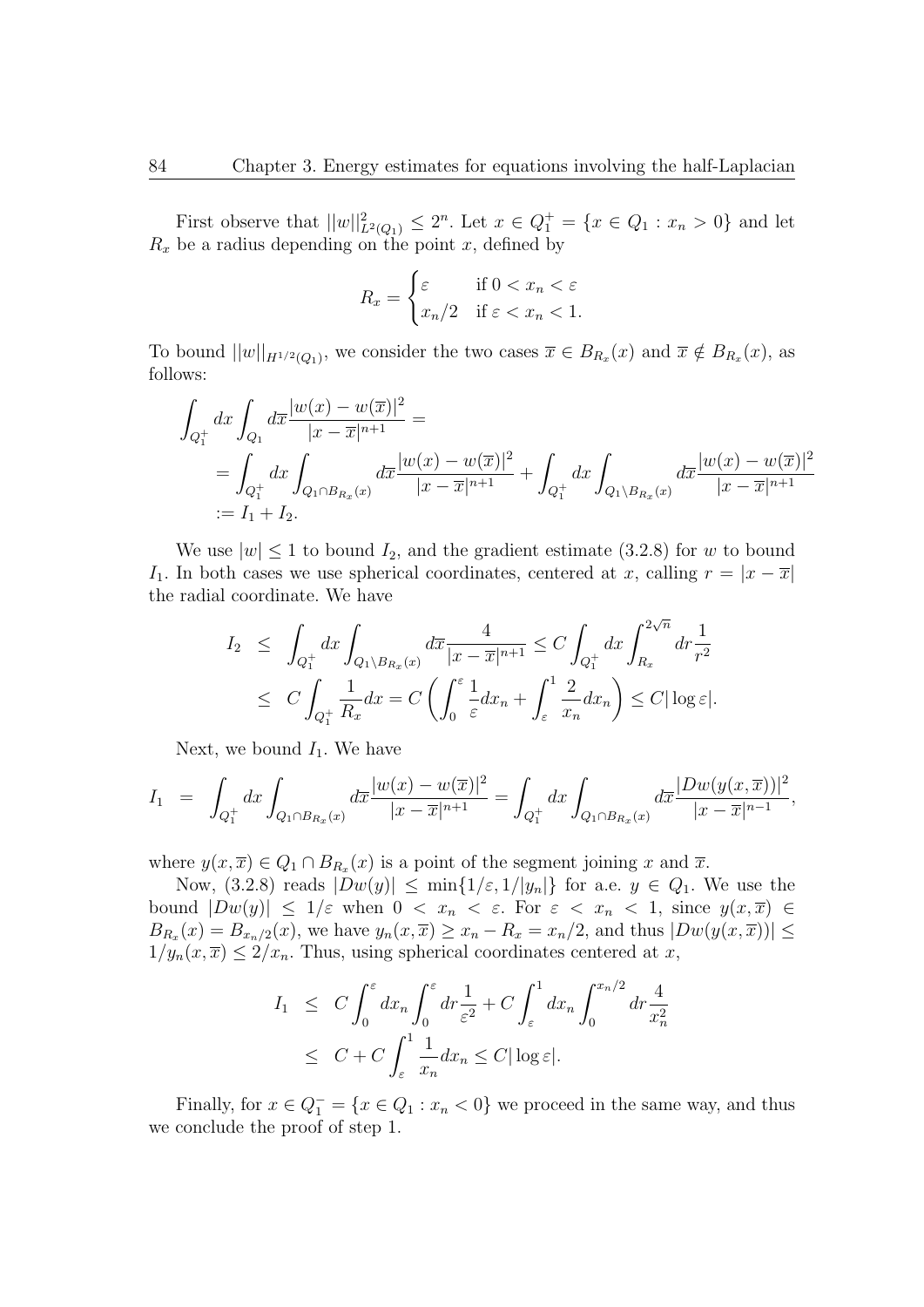**Step 2**. Suppose now the general situation of the theorem:  $A \subset \mathbb{R}^n$  is a bounded Lipschitz domain, or  $A = \partial \Omega$ , where  $\Omega$  is an open bounded subset of  $\mathbb{R}^{n+1}$  with Lipschitz boundary. Recall that  $\Gamma \subset A$  is the boundary (relative to *A*) of a Lipschitz open (relative to *A*) subset *M* of *A*. From now on, we denote by  $B_r(p)$ , the ball in  $\mathbb{R}^n$  or in  $\mathbb{R}^{n+1}$  indifferently, since we are considering together the cases  $A \subset \mathbb{R}^n$ and  $A = \partial \Omega$  with  $\Omega \subset \mathbb{R}^{n+1}$ . We define a finite open covering of A in the following way.

First, for every  $p \in \Gamma$ , we choose a radius  $r_p$ , for which there exists a bilipschitz diffeomorphism  $\varphi_p : B_{r_p}(p) \cap A \to Q_1$ , (where  $Q_1$  is the unit cube of  $\mathbb{R}^n$ ), such that  $\varphi(B_{r_p}(p) \cap \Gamma) = \{x \in Q_1 : x_n = 0\}.$ 

Let  $\overline{\Gamma}$  be the closure of  $\Gamma$  in  $\mathbb{R}^n$  or  $\mathbb{R}^{n+1}$ . Only in the case  $A \subset \mathbb{R}^n$ , it may happen that  $\Gamma \subset \overline{\Gamma}$ . In such case, for  $p \in \overline{\Gamma} \setminus \Gamma$ , there exists a radius  $r_p$  and a bilipschitz diffeomorphism  $\varphi_p : B_{r_p}(p) \to (-3, 1) \times (-1, 1)^{n-1}$  such that  $\varphi_p(p) = (-1, 0, ..., 0)$ ,  $\varphi_p(B_{r_p}(p) \cap A) = Q_1 = (-1,1)^n$  and  $\varphi_p(B_{r_p}(p) \cap \Gamma) = Q_1 \cap \{x_n = 0\}$ . Thus, these last two properties hold for  $p \in \overline{\Gamma} \setminus \Gamma$ , as for the points  $p \in \Gamma$  treated before.

Since  $\Gamma$  is compact, we can cover it by a finite number *m* of open balls  $B_{r_{p_i}/2}(p_i)$ ,  $i = 1, ..., m$ , with half the radius  $r_{p_i}$ . We set  $A_{r_i}^{(1)}$  $P_{r_i/2}$  :=  $B_{r_{p_i}/2}(p_i) \cap A$  and  $A_{r_i}^{(1)}$  :=  $B_{r_{p_i}}(p_i) \cap A$ . Observe that the number *m* of balls and the Lipschitz constant of  $\varphi_{p_i}$ depend only on *A* and Γ, as all constants from now on.

Next, consider the compact set  $\mathcal{K} := \overline{A} \setminus \bigcup_{i=1}^{m} A_{r_i}^{(1)}$ *ri/*2 *.* For every *q ∈ K*, take a radius  $0 < s_q \leq \frac{2}{3}$  $\frac{2}{3}$ dist(q, Γ), for which there exists a bilipschitz diffeomorphism  $\varphi_q : B_{s_q} \cap A \to \mathcal{Q}_1$ . This is possible both if  $q \in A$  or if  $q \in \partial A$ . Cover K by *l* balls  $B_{s_{q_j}/2}(q_j)$ ,  $j = 1, ..., l$ , with center  $q_j \in \mathcal{K}$  and half of the radius  $s_{q_j}$ . Set  $A^{(2)}_{\bullet}$  $s_j/2 := B_{s_{q_j}/2}(q_j) \cap A$  and  $A_{s_j}^{(2)} := B_{s_{q_j}}(q_j) \cap A$ .

Thus,  $\{A_{r_i}^{(1)}\}$  $\binom{(1)}{r_i/2}$ ,  $A_{s_j/2}^{(2)}$ } is a finite open covering of A. Set  $\varepsilon_0 := \min_{i,j} \{r_i/2, s_j/2, 1/2\}.$ If *z* and  $\overline{z}$  are two points belonging to *A*, such that  $|z-\overline{z}| < \varepsilon_0$ , then there exists a set  $A_{r_i}^{(1)}$ , or  $A_{s_j}^{(2)}$ , such that both *z* and  $\overline{z}$  belong to  $A_{r_i}^{(1)}$ , or to  $A_{s_j}^{(2)}$ . Hence we have

$$
\{(z,\overline{z}) \in A \times A : |z-\overline{z}| < \varepsilon_0\} \subset \left(\bigcup_{i=1}^m A_{r_i}^{(1)} \times A_{r_i}^{(1)}\right) \cup \left(\bigcup_{j=1}^l A_{s_j}^{(2)} \times A_{s_j}^{(2)}\right) (3.2.9)
$$

. Observe that

$$
\text{dist}(y, \Gamma) \ge \text{dist}(q_j, \Gamma) - |y - q_j| \ge \frac{3}{2}s_{q_j} - s_{q_j} = s_j/2 \ge \varepsilon_0 \text{ for every } y \in A_{s_j}^{(2)}.
$$
\n
$$
(3.2.10)
$$

Let  $L > 1$  be a bound for the Lipschitz constants of all functions  $\varphi_{p_1}, \ldots, \varphi_{p_m}, \varphi_{p_1}^{-1}, \ldots, \varphi_{p_m}^{-1}$ .

Now, let *w* as in the statement of the theorem. Let us first treat the case  $0 < \varepsilon \leq 1/(2L)$ . Since

$$
\int_A d\sigma_z \int_{\{\overline{z}\in A:|z-\overline{z}|>\varepsilon_0\}} d\sigma_{\overline{z}} \frac{|w(z)-w(\overline{z})|^2}{|z-\overline{z}|^{n+1}} \leq \frac{4c_0^2}{\varepsilon_0^{n+1}} |A|^2 = Cc_0^2,
$$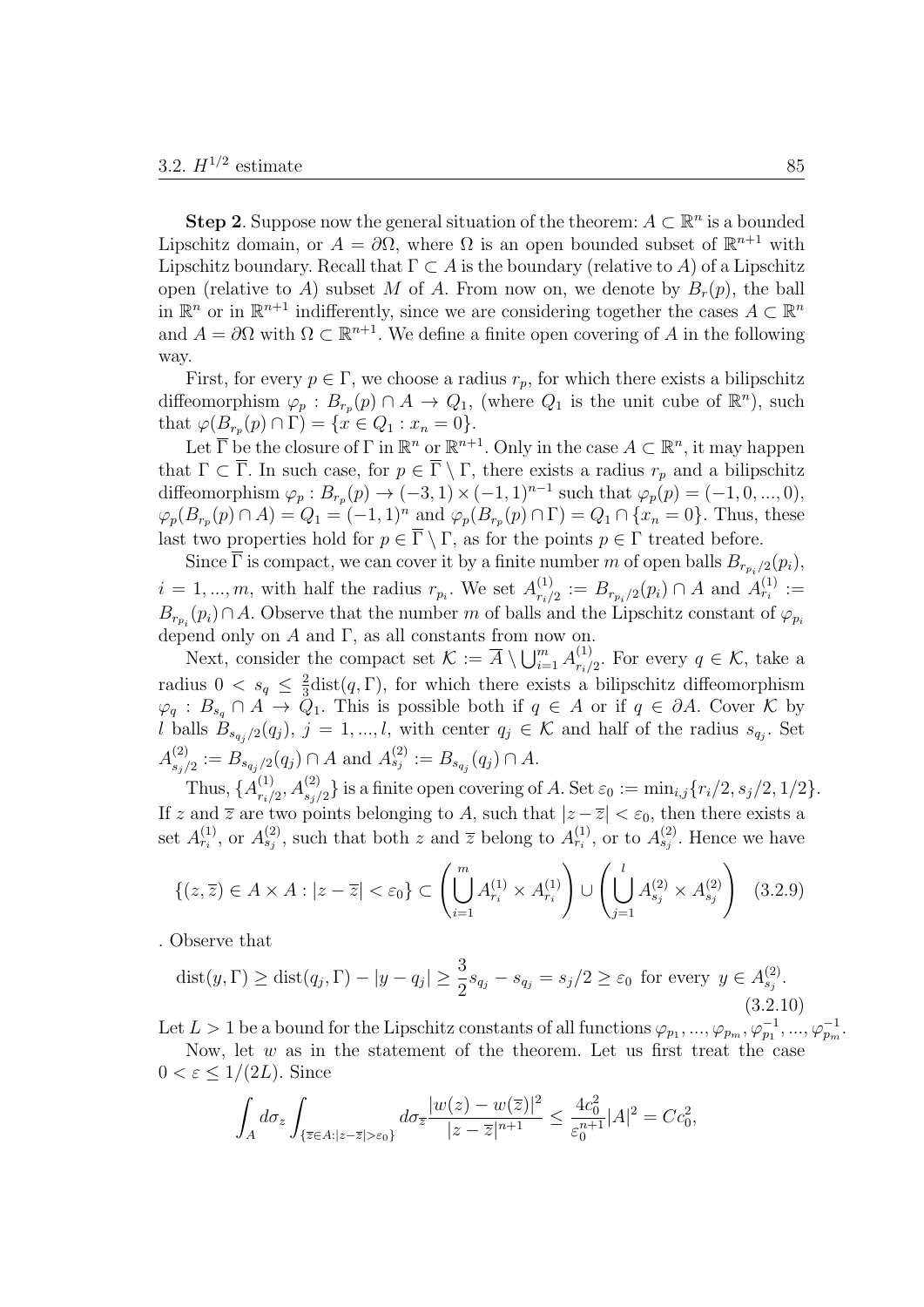we only need to bound the double integral in  $\{z \in A\} \times \{\overline{z} \in A : |z - \overline{z}| < \varepsilon_0\}$ . By (3.2.9), it suffices to bound the integrals in each  $A_{r_i}^{(1)} \times A_{r_i}^{(1)}$  and in each  $A_{s_j}^{(2)} \times A_{s_j}^{(2)}$ .

Thus, for every *i*, consider

$$
\int_{A_{r_i}^{(1)}}\int_{A_{r_i}^{(1)}}\frac{|w(z)-w(\overline{z})|^2}{|z-\overline{z}|^{n+1}}d\sigma_zd\sigma_{\overline{z}}.
$$

Recall that, by construction, there exists a bilipschitz map  $\varphi_{p_i}: A_{r_i}^{(1)} \to Q_1$  such that  $\varphi_{p_i}(\Gamma \cap A_{r_i}^{(1)}) = \{x \in Q_1 : x_n = 0\}.$  Thus, flattening the set  $A_{r_i}^{(1)}$  using  $\varphi_{p_i}$ , we are in the situation of step 1. More precisely, since  $\varphi_{p_i}$  is bilipschitz, we have that

$$
\int_{A_{r_i}^{(1)}} \int_{A_{r_i}^{(1)}} \frac{|w(z) - w(\overline{z})|^2}{|z - \overline{z}|^{n+1}} d\sigma_z d\sigma_{\overline{z}} \leq C \int_{Q_1} \int_{Q_1} \frac{|w_i(z) - w_i(\overline{z})|^2}{|z - \overline{z}|^{n+1}} dz d\overline{z},
$$

where we have set  $w_i = w \circ \varphi_{p_i}^{-1}$ .

Given  $x \in Q_1$ , let  $y = \varphi_{p_i}^{-1}(x) \in A_{r_i}^{(1)}$ . Recalling the definition of the Lipschitz constant *L* above, we have  $|x_n| \leq L \text{dist}(y, \Gamma)$  and hence

$$
|Dw_i(x)| \le L|Dw(y)| \le Lc_0 \min\left\{\frac{1}{\varepsilon}, \frac{1}{\text{dist}(y, \Gamma)}\right\}
$$
  

$$
\le Lc_0 \min\left\{\frac{1}{\varepsilon}, \frac{L}{|x_n|}\right\} = L^2c_0 \min\left\{\frac{1}{\varepsilon L}, \frac{1}{|x_n|}\right\}.
$$

Thus we can apply the result proved in Step 1, with  $\varepsilon$  replaced by  $\varepsilon L$  (note that we have  $\varepsilon L \leq 1/2$ , as in Step 1), to the function  $w_i/[(1+L^2)c_0]$ . We obtain the desired bound  $Cc_0^2 |\log(\varepsilon L)| \leq Cc_0^2 |\log(\varepsilon)|$ .

Finally, we consider the double integral in  $A_{s_j}^{(2)} \times A_{s_j}^{(2)}$ , for any  $j \in \{1, ..., l\}$ . Recall that there exists a bilipschitz diffeomorphism  $\varphi_{q_j}: A_{s_j}^{(2)} \to Q_1$ . Thus

$$
\int_{A_{s_j}^{(2)}}\int_{A_{s_j}^{(2)}}\frac{|w(z)-w(\overline{z})|^2}{|z-\overline{z}|^{n+1}}d\sigma_z d\sigma_{\overline{z}} \leq C\int_{Q_1}\int_{Q_1}\frac{|v_j(x)-v_j(\overline{x})|^2}{|x-\overline{x}|^{n+1}}d\sigma_x d\sigma_{\overline{x}},
$$

where now  $v_j := w \circ \varphi_{q_j}^{-1}$ . By (3.2.10) and (3.0.14),  $|Dw(y)| \le c_0/\varepsilon_0$  a.e. in  $A_{s_j}^{(2)}$ , and  $|Dv_j| \leq C$  a.e. in  $Q_1$ . From this, the last double integral is bounded by

$$
C\int_{Q_1}dx\int_{Q_1}\frac{d\overline{x}}{|x-\overline{x}|^{n-1}}\leq C\int_{Q_1}dx\int_0^{2\sqrt{n}}dr\leq C.
$$

This conclude the proof in case  $\varepsilon \leq 1/(2L)$ .

Finally, given  $\varepsilon \in (0,1/2)$  with  $\varepsilon > 1/(2L)$ , since (3.0.14) holds with such *ε*, it also holds with *ε* replaced by 1*/*(2*L*). By the previous proof with *ε* taken to be  $1/(2L)$ , the energy is bounded by  $C|\log 1/(2L)| \leq C \leq C|\log(\varepsilon)|$  since  $\varepsilon < 1/2$ .  $\Box$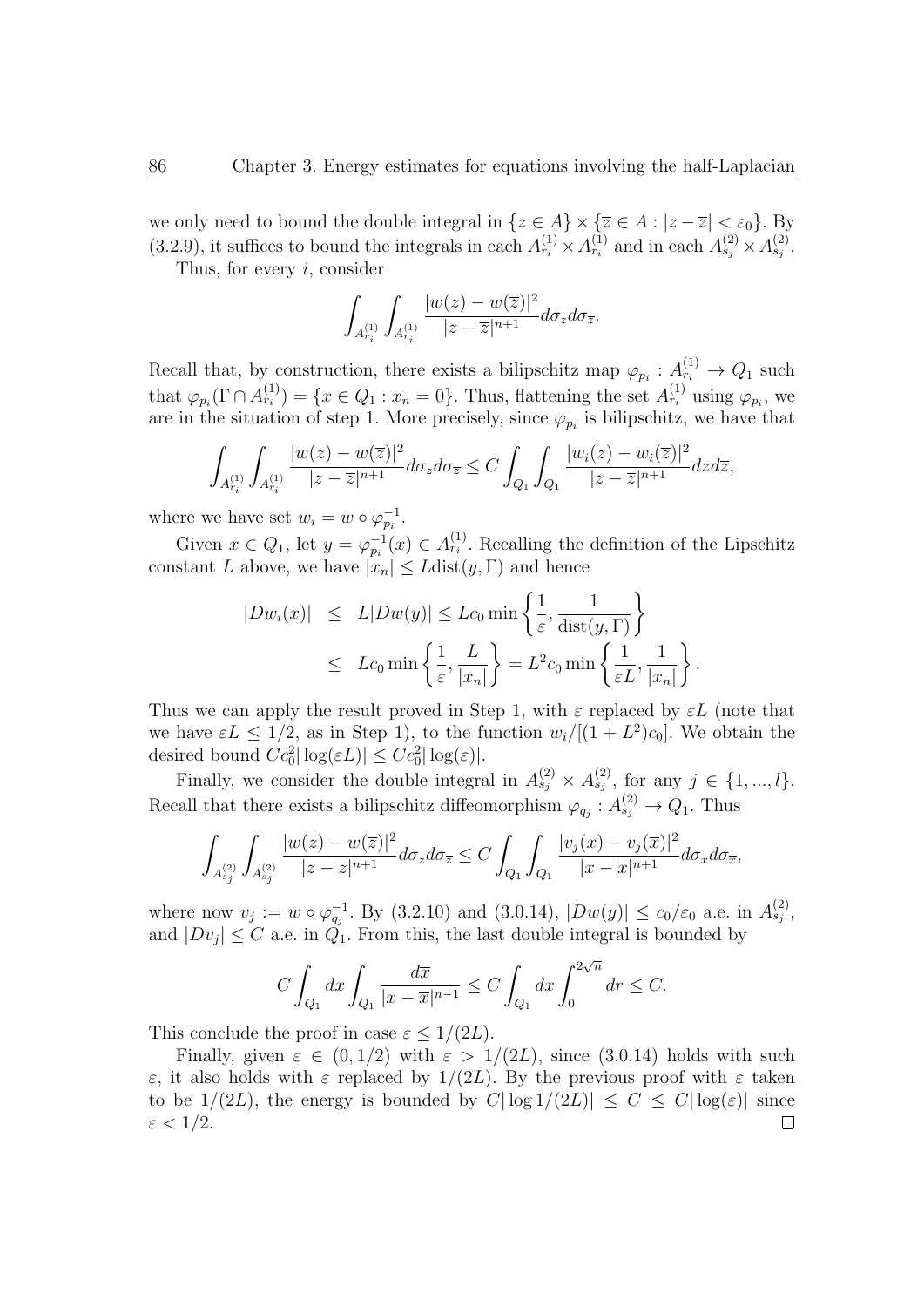#### **3.3 Energy estimate for global minimizers**

In this section we give the proof of Theorem 3.0.3. It is based on a comparison argument. The proof can be resumed in 3 steps. Let *v* be a global minimizer of  $(3.0.3).$ 

i) construct a comparison function  $\overline{w}$ , harmonic in  $C_R$ , which takes the same values as *v* on  $\partial^+ C_R = \partial C_R \cap {\{\lambda > 0\}}$  and thus, by minimality of *v*,

$$
\mathcal{E}_{C_R}(v) \leq \mathcal{E}_{C_R}(\overline{w});
$$

ii) use estimate  $(3.0.12)$ :

$$
\int_{C_R} |\nabla \overline{w}|^2 \leq C ||\overline{w}||^2_{H^{1/2}(\partial C_R)},
$$

iii) establish, using Theorem 3.0.7 the key estimate

$$
||\overline{w}||_{H^{1/2}(\partial C_R)}^2 \leq CR^{n-1}\log R.
$$

*Proof of Theorem 3.0.3.* Let *v* be a bounded global minimizer of (3.0.3). Let *u* be its trace on  $\partial \mathbb{R}^{n+1}_+$ . Recall the definition (3.0.6) of the constant  $c_u$ . Let  $s \in$  $[\inf u, \sup u]$  be such that  $G(s) = c_u$ .

Throughout the proof, *C* denotes positive constants depending only on *n*,  $||f||_{C^{1}([\text{inf } u, \text{sup } u])}$  and  $||u||_{L^{\infty}(\mathbb{R}^n)}$ . As explained in (3.0.16), *v* satisfies the following bounds:

$$
|v| \le C \quad \text{and} \quad |\nabla v(x,\lambda)| \le \frac{C}{1+\lambda} \quad \text{for every } x \in \mathbb{R}^n, \ \lambda \ge 0. \tag{3.3.1}
$$

We estimate the energy  $\mathcal{E}_{C_R}(v)$  of *v* using a comparison argument. We define a function  $\overline{w} = \overline{w}(x, \lambda)$  on  $C_R$  in the following way. First we define  $\overline{w}(x, 0)$  on the base of the cylinder to be equal to a smooth function  $g(x)$  which is identically equal to *s* in  $B_{R-1}$  and  $g(x) = v(x,0)$  for  $|x| = R$ . The function *g* is defined as follows:

$$
g = s\eta_R + (1 - \eta_R)v, \tag{3.3.2}
$$

where  $\eta_R$  is a smooth function depending only on  $r = |x|$  such that  $\eta \equiv 1$  in  $B_{R-1}$ and  $\eta \equiv 0$  outside  $B_R$ . Thus, g satisfies

$$
g \in [inf u, \sup u] \quad \text{and} \quad |\nabla g| \le C \text{ in } B_R. \tag{3.3.3}
$$

Then we define  $\overline{w}(x, \lambda)$  as the unique solution of the Dirichlet problem

$$
\begin{cases}\n\Delta \overline{w} = 0 & \text{in } C_R \\
\overline{w}(x, 0) = g(x) & \text{on } B_R \times \{\lambda = 0\} \\
\overline{w}(x, \lambda) = v(x, \lambda) & \text{on } \partial C_R \cap \{\lambda > 0\}.\n\end{cases}
$$
\n(3.3.4)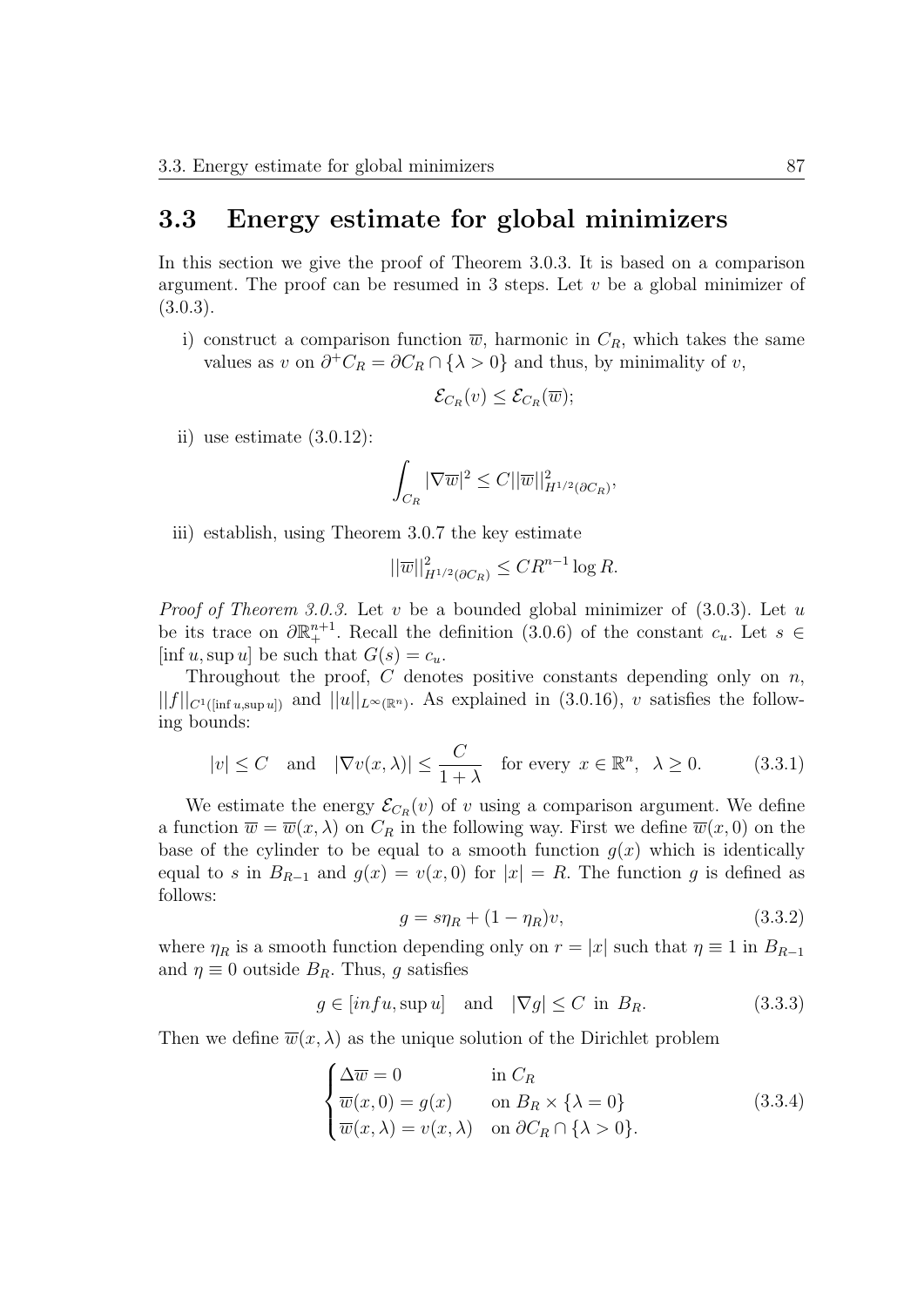Since *v* is a global minimizer of  $\mathcal{E}_{C_R}$  and  $\overline{w} = v$  on  $\partial C_R \cap {\{\lambda > 0\}}$ , then

$$
\int_{C_R} \frac{1}{2} |\nabla v|^2 dx d\lambda + \int_{B_R} \{G(u) - c_u\} dx
$$
  
\n
$$
\leq \int_{C_R} \frac{1}{2} |\nabla \overline{w}|^2 dx d\lambda + \int_{B_R} \{G(\overline{w}(x, 0)) - c_u\} dx.
$$

We prove next that

$$
\int_{C_R} \frac{1}{2} |\nabla \overline{w}|^2 dx d\lambda + \int_{B_R} \{ G(\overline{w}(x,0)) - c_u \} dx \leq C R^{n-1} \log R.
$$

Observe that the potential energy is bounded by *CR<sup>n</sup>−*<sup>1</sup> . Indeed, by definition  $\overline{w}(x,0) = s$  in  $B_{R-1}$ , and hence

$$
\int_{B_R} \{G(\overline{w}(x,0)) - c_u\} dx = \int_{B_R \backslash B_{R-1}} \{G(g(x)) - c_u\} dx
$$
  
\n
$$
\leq C|B_R \backslash B_{R-1}| \leq C R^{n-1}.
$$

Thus, we only need to bound the Dirichlet energy. First of all, rescaling, we set

$$
w_1(x,\lambda) = \overline{w}(Rx,R\lambda),
$$

for  $(x, \lambda) \in C_1 = B_1 \times (0, 1)$ . Set

$$
\varepsilon = 1/R.
$$

Observe that

$$
\int_{C_R} |\nabla \overline{w}|^2 = C R^{n-1} \int_{C_1} |\nabla w_1|^2.
$$

Thus, we need to prove that

$$
\int_{C_1} |\nabla w_1|^2 \le C \log R = C |\log \varepsilon|. \tag{3.3.5}
$$

Since  $w_1$  is harmonic in  $C_1$ , Proposition 3.2.1 gives that

$$
\int_{C_1} |\nabla w_1|^2 dx d\lambda \leq C ||w_1||_{H^{1/2}(\partial C_1)}.
$$

To control  $||w_1||_{H^{1/2}(\partial C_1)}$ , we apply Theorem 3.0.7 to  $w_1|_{\partial C_1}$  in  $A = \partial C_1$ , taking  $\Gamma = \partial B_1 \times \{ \lambda = 0 \}.$ 

Since  $|w_1| \leq C$ , we only need to check (3.0.14) in  $\partial C_1$ . In the bottom boundary,  $B_1 \times \{0\}$ , this is simple. Indeed  $w_1 \equiv s$  in  $B_{1-\varepsilon}$ , and thus we need only to control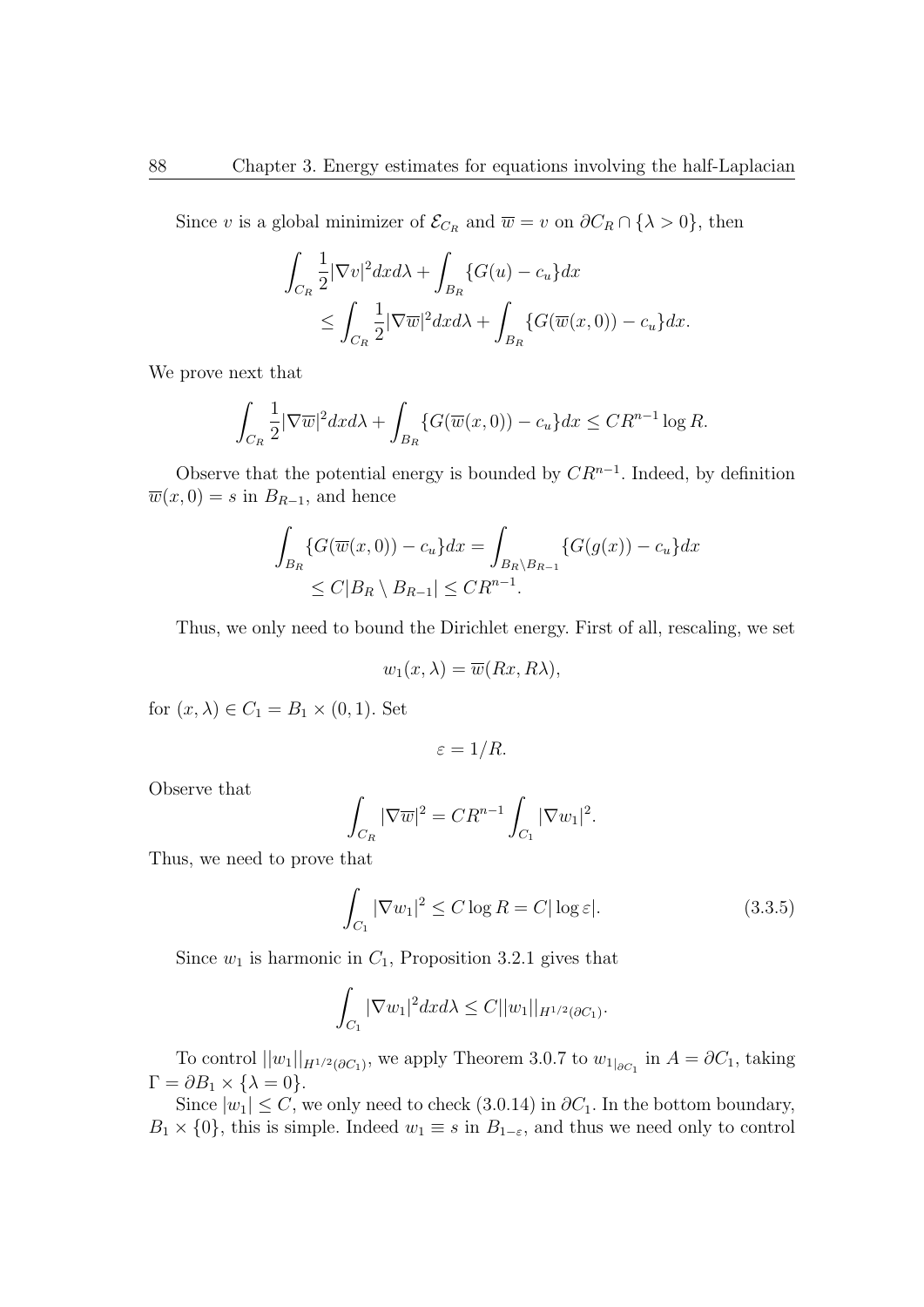*|∇w*<sub>1</sub>(*x,* 0)*|* =  $\varepsilon^{-1}$ | $∇g(Rx)$ | ≤  $C\varepsilon^{-1}$  for  $|x| > 1 - \varepsilon$ , by (3.3.2). Here dist(*x, ∂B*<sub>1</sub>) <  $\varepsilon$ , and thus (3.0.14) holds here.

Next, to verify (3.0.14) in  $\partial C_1 \cap {\{\lambda > 0\}}$  we use that  $\overline{w} = v$  here and that we know

$$
|\nabla \overline{v}(x,\lambda)| \le \frac{C}{1+\lambda} \quad \text{for every } (x,\lambda) \in C_R,
$$

as stated in (3.0.16). Thus, the tangential derivatives of  $w_1$  in  $\partial C_1 \cap {\lambda > 0}$  satisfy

$$
|\nabla w_1(x,\lambda)| \le \frac{CR}{1+R\lambda} = \frac{C}{\varepsilon + \lambda} \le C \min\left\{\frac{1}{\varepsilon},\frac{1}{\lambda}\right\}.
$$

Since dist $((x, \lambda), \Gamma) \geq \lambda$  on  $\partial C_1 \cap {\lambda > 0}$ ,  $w_1|_{\partial C_1}$  satisfies the hypothesis of Theorem 3.0.7. We conclude that (3.3.5) holds.  $\Box$ 

### **3.4 Energy estimate for monotone solutions in**  $\mathbb{R}^3$

The following lemma will play a key role in this section to establish the energy estimate for monotone solutions in dimension  $n = 3$ .

**Lemma 3.4.1.** *Let*  $f$  *be a*  $C^{1,\beta}$  *function, for some*  $0 < \beta < 1$ *, and u a bounded* solution of equation (3.0.1) in  $\mathbb{R}^3$ , such that  $u_{x_3} > 0$ . Let *v* be the harmonic *extension of u in*  $\mathbb{R}^4_+$ *. Set* 

$$
\underline{v}(x_1, x_2, \lambda) := \lim_{x_3 \to -\infty} v(x, \lambda) \text{ and } \overline{v}(x_1, x_2, \lambda) := \lim_{x_3 \to +\infty} v(x, \lambda).
$$

*Then,* <u>*v*</u> *and*  $\overline{v}$  *are solutions of* (3.0.3) *in*  $\mathbb{R}^3_+$ *, and each of them is either constant or it depends only on*  $\lambda$  *and one Euclidian variable in the*  $(x_1, x_2)$ *−plane. As a consequence, each*  $\underline{u} = \underline{v}(\cdot, 0)$  *and*  $\overline{u} = \overline{v}(\cdot, 0)$  *is either constant or 1-D.* 

*Moreover, set*  $m = \inf \underline{u} \leq \widetilde{m} = \sup \underline{u}$  and  $M = \inf \overline{u} \leq M = \sup \overline{u}$ . Then,  $G >$  $G(\widetilde{m}) = G(m)$  *in*  $(m, \widetilde{m})$ *,*  $G'(\widetilde{m}) = G'(m) = 0$  *and*  $G > G(M) = G(M)$  *in*  $(M, M), G'(M) = G'(M) = 0.$ 

*Proof.* The function  $\overline{v}(x', \lambda) = \lim_{x_3 \to +\infty} v(x', x_3, \lambda)$  is the harmonic extension of  $\overline{u}$ . The key point of the proof is to verify that  $\overline{v}$  is a stable solution of problem  $(3.0.3)$  in  $\mathbb{R}^3_+$  and then apply Theorem 1.5 of [10] on 1-D symmetry in  $\mathbb{R}^3_+$ .

The fact that  $\bar{v}$  is a solution of problem (3.0.3) in  $\mathbb{R}^3_+$  is easily verified viewing  $\overline{v}$  as a function of 4 variables, limit as  $t \to +\infty$  of the solutions  $v^t(x', x_3, \lambda) =$  $v(x', x_3 + t, \lambda)$ . By standard elliptic theory,  $v^t \to \overline{v}$  uniformly in the  $C^2$  sense on compact sets of  $\mathbb{R}^4_+$ .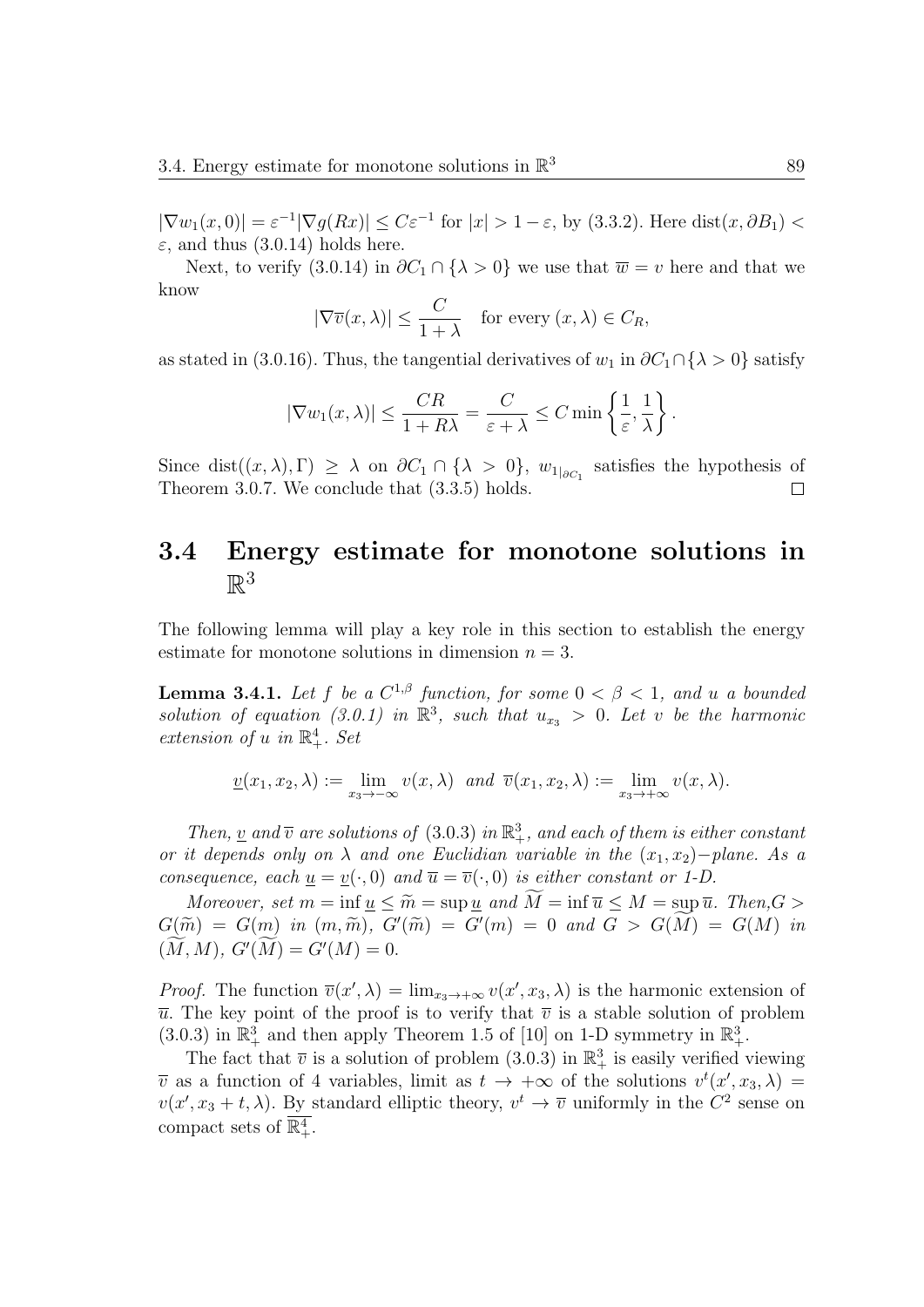Now we prove that  $\overline{v}(x', \lambda)$  is a stable solution of problem (3.0.3) in  $\mathbb{R}^3_+$ . By Lemma 4.1 of [10], the stability of  $\bar{v}$  is equivalent to the existence of a positive function  $\varphi$  which satisfies

$$
\begin{cases} \Delta \varphi = 0 & \text{in } \mathbb{R}^3_+ \\ -\frac{\partial \varphi}{\partial \lambda} = f'(\overline{v})\varphi & \text{on } \partial \mathbb{R}^3_+. \end{cases} \tag{3.4.1}
$$

To check the existence of  $\varphi > 0$  satisfying (3.4.1), we use that  $v_{x_3} > 0$  and that satisfies the problem

$$
\begin{cases} \Delta v_{x_3} = 0 & \text{in } \mathbb{R}_+^4 \\ -\frac{\partial v_{x_3}}{\partial \lambda} = f'(v)v_{x_3} & \text{on } \partial \mathbb{R}_+^4. \end{cases}
$$

This gives v is stable in  $\mathbb{R}^4_+$ , i.e.

$$
\int_{\mathbb{R}^4_+} |\nabla \xi|^2 dx d\lambda - \int_{\mathbb{R}^3} f'(v)\xi^2 dx \ge 0, \quad \text{for every } \xi \in C_c^\infty(\overline{\mathbb{R}^4_+}).\tag{3.4.2}
$$

Next, we claim that

$$
\int_{\mathbb{R}^3_+} |\nabla \eta|^2 dx' d\lambda - \int_{\mathbb{R}^2} f'(\overline{v}) \eta^2 dx' \ge 0, \quad \text{for every } \eta \in C_c^\infty(\overline{\mathbb{R}^3_+}).\tag{3.4.3}
$$

To show this, we take  $\rho > 0$  and  $\psi_{\rho} \in C^{\infty}(\mathbb{R})$  with  $0 \leq \psi_{\rho} \leq 1$ ,  $0 \leq \psi_{\rho}' \leq 1$ 2*,*  $\psi_{\rho} = 0$  in  $(-\infty, \rho) \cup (2\rho + 2, +\infty)$ , and  $\psi_{\rho} = 1$  in  $(\rho + 1, 2\rho + 1)$ , and we apply  $(3.4.2)$  with  $\xi(x,\lambda) = \eta(x',\lambda)\psi_{\rho}(x)$ . We obtain after dividing the expression by  $\alpha_{\rho} = \int \psi_{\rho}^2$ , that

$$
\int_{\mathbb{R}^3_+} |\nabla \eta(x', \lambda)|^2 dx' d\lambda + \int_{\mathbb{R}^3_+} dx' d\lambda \eta^2(x', \lambda) \int_{\mathbb{R}} \frac{(\psi_\rho')^2(x_3)}{\alpha_\rho} dx_3
$$

$$
- \int_{\mathbb{R}^3_+} \eta^2(x', \lambda) dx' d\lambda \int_{\mathbb{R}} f'(v(x', x_3, 0)) \frac{\psi_\rho^2}{\alpha_\rho} dx_3 \ge 0
$$

Passing to the limit as  $\rho \to +\infty$ , and using  $f \in C^1$  and that  $v(x', x_3, \lambda) \to \overline{v}(x', \lambda)$ as  $x_3 \to +\infty$  uniformly in compact sets of  $\mathbb{R}^4_+$ , we obtain (3.4.3).

Since  $\overline{v}(x', \lambda)$  is a stable solution of problem (3.0.3) in  $\mathbb{R}^3_+$ , by Theorem 1.5 (point b)) in [10], we deduce that  $\overline{v}$  is constant or  $\overline{v}$  depends only on  $\lambda$  and one Euclidian variable in the *x*'-plane. Now note that the function  $2(\overline{v} - M)/(M-M) - 1$ is a layer solution for a new nonlinearity. Using Theorem 1.2 a) of [10], which characterizes the nonlinearities *f* for which there exists a layer solutions for problem (3.0.3) in dimension  $n = 1$ , and restating the conclusion for  $\overline{v}$ , we get  $G'(M) =$  $G'(M) = 0$  and  $G > G(M) = G(M)$  in  $(M, M)$ .

In the same way, we prove that the conclusion holds for <u>*v*</u> and that  $G'(\tilde{m}) =$  $G'(m) = 0$  and  $G > G(\tilde{m}) = G(m)$  in  $(m, \tilde{m})$ .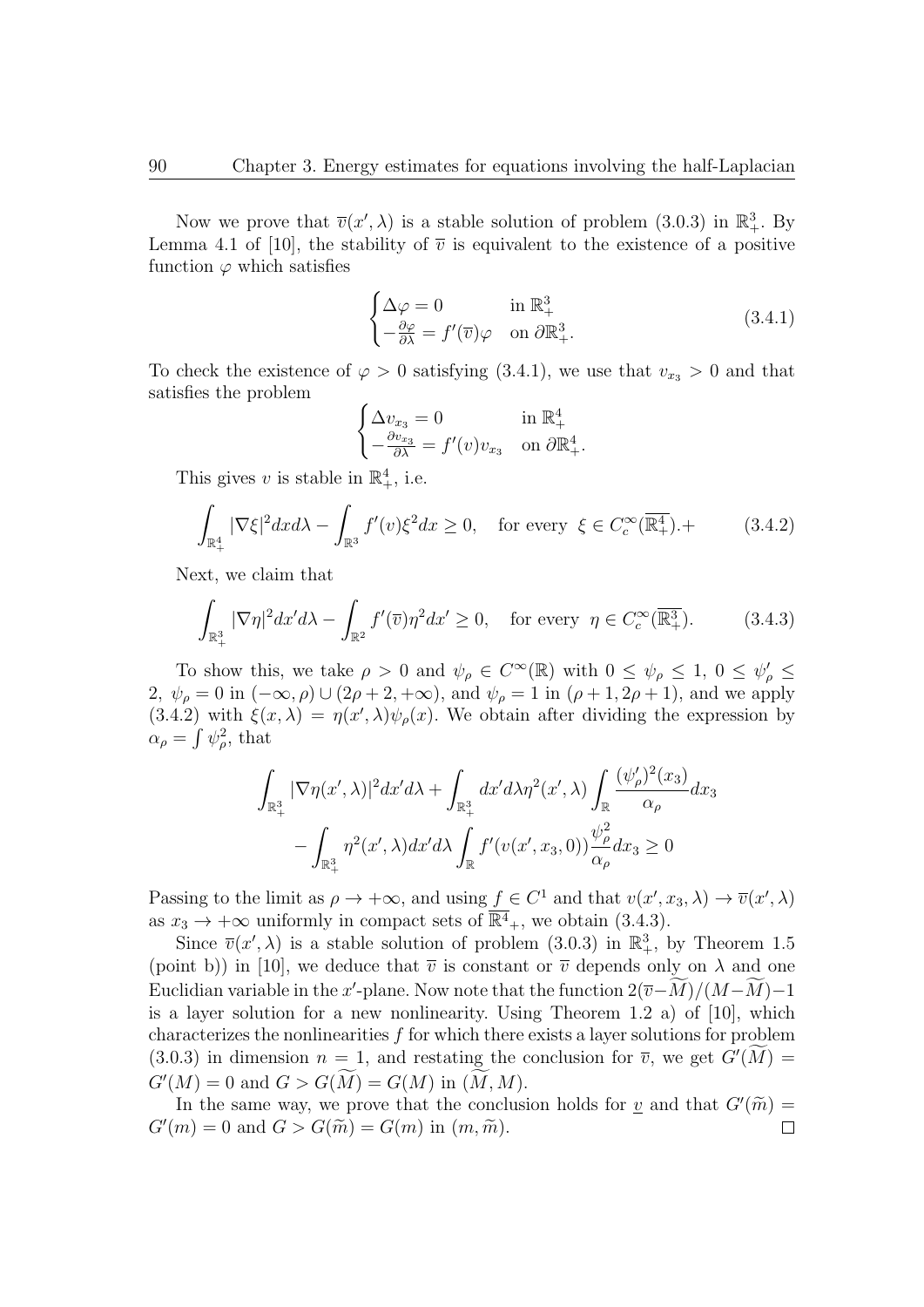*Remark* 3.4.2*.* We claim that in the case of Allen-Cahn type equations, we could prove the energy estimate  $(3.0.9)$  for monotone solutions in dimension  $n = 3$  using the same argument as in the proof of Theorem 3.1.1. The only difficulty is that in this section we do not assume  $\lim_{x \to +\infty} v = 1$ , and then we do not know if  $\lim_{T\to\infty} \mathcal{E}_{C_R}(v^T) = 0$  (see (3.1.9) in the proof of Theorem 3.1.1). Using Lemma 3.4.1, we have that  $\overrightarrow{u}(x_1, x_2) = \lim_{x_3 \to +\infty} u(x_1, x_2, x_3)$  is either a constant or it depends only on one variable. Then, applying Theorem 1.6 of [10], which gives the energy bounds for 1-D solutions, we deduce that  $\lim_{T \to +\infty} \mathcal{E}_{C_R}(v^T) \leq C_R \log R$ , and this is enough to carry out the proof of Theorem 3.1.1 in the present setting.

Before giving the proof of Theorem 3.0.4, we need the following proposition. It is the analog of Theorem 4.4 of [1] and asserts that the monotonicity of a solution implies its minimality among a suitable family of functions.

**Proposition 3.4.3.** Let f be any  $C^{1,\beta}$  nonlinearity, with  $\beta \in (0,1)$ . Let *u* be a *bounded solution of (3.0.1) in*  $\mathbb{R}^n$  *such that*  $u_{x_n} > 0$ *, and let v be its harmonic extension in*  $\mathbb{R}^{n+1}_+$ *.* 

*Then,*

$$
\int_{C_R} \frac{1}{2} |\nabla v(x,\lambda)|^2 dx d\lambda + \int_{B_R} G(v(x,0)) dx
$$
  
\n
$$
\leq \int_{C_R} \frac{1}{2} |\nabla w(x,\lambda)|^2 dx d\lambda + \int_{B_R} G(w(x,0)) dx,
$$

for every  $w \in C^1(\mathbb{R}^{n+1}_+)$  such that  $w = v$  on  $\partial^+ C_R = \partial C_R \cap \{\lambda > 0\}$  and  $\underline{v} \leq w \leq \overline{v}$ *in*  $C_R$ *, where v and*  $\overline{v}$  *are defined by* 

$$
\underline{v}(x',\lambda) := \lim_{x_n \to -\infty} v(x',x_n,\lambda) \text{ and } \overline{v}(x',\lambda) := \lim_{x_n \to +\infty} v(x',x_n,\lambda).
$$

*Proof.* This property of minimality of monotone solutions among functions *w* such that  $\underline{v} \leq w \leq \overline{v}$  follows from the following two results:

i) Uniqueness of solution to the problem

$$
\begin{cases}\n\Delta w = 0 & \text{in } C_R, \\
w = v & \text{on } \partial^+ C_R, \\
-\partial_\lambda w = f(w) & \text{on } \partial^0 C_R, \\
\underline{v} \le w \le \overline{v} & \text{in } C_R.\n\end{cases}
$$
\n(3.4.4)

Thus, the solution must be  $w \equiv v$ . This is the analog of Lemma 3.1 of [10], and below we comment on its proof.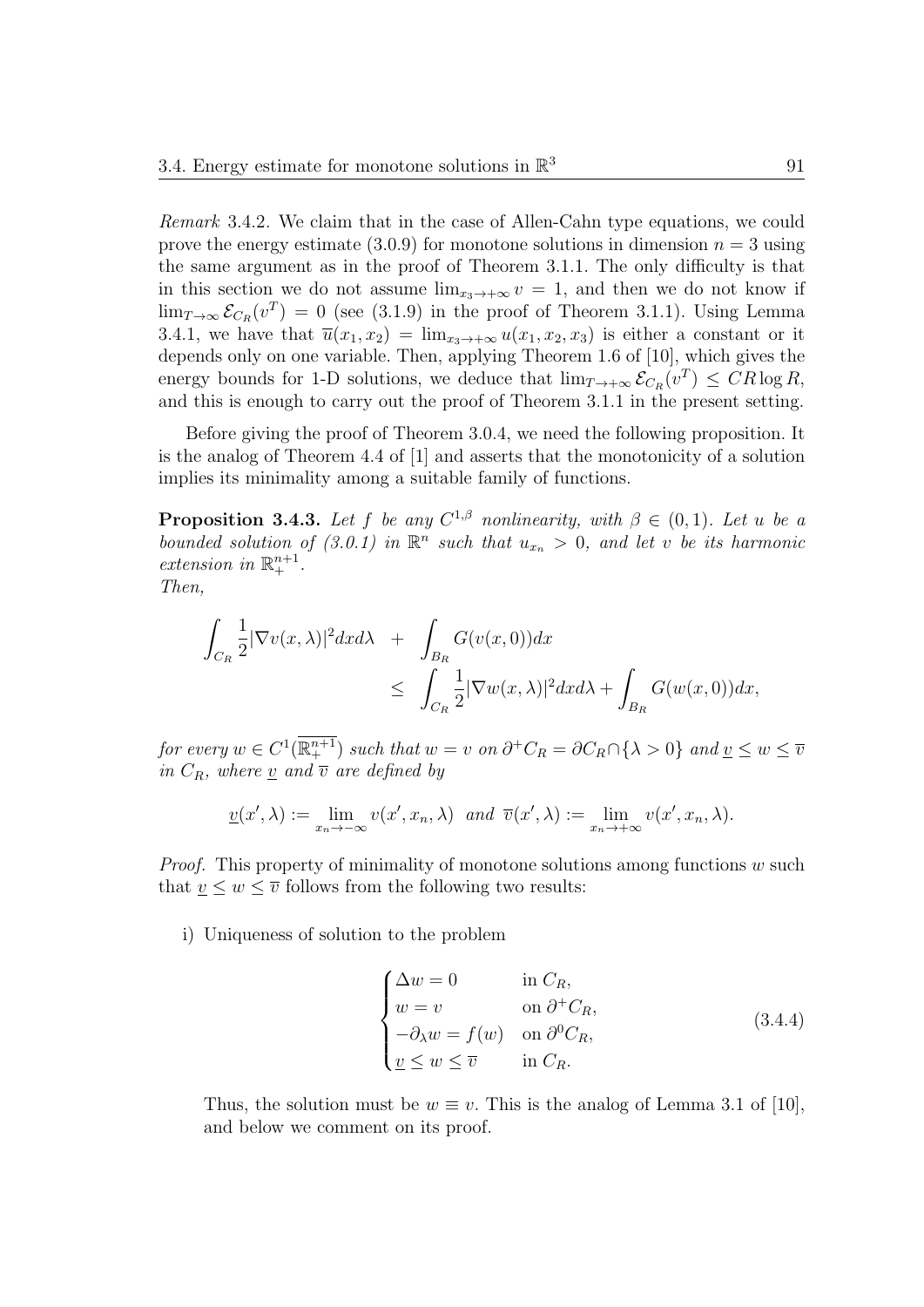ii) Existence of an absolute minimizer for  $\mathcal{E}_{C_R}$  in the set

$$
C_v = \{ w \in H^1(C_R) | w \equiv v \text{ on } \partial^+ C_R, \, \underline{v} \le w \le \overline{v} \text{ in } C_R \}.
$$

This is the analog of Lemma 2.10 of [10].

The statement of the proposition follows from the fact that by i) and ii), the monotone solution  $v$ , by uniqueness, must agree with the absolute minimizer in  $C_R$ .

To prove points i) and ii), we proceed exactly as in [10], with the difference that here we do not assume  $\lim_{x_n \to \pm \infty}$  =  $\pm 1$ . We have only to substitute  $-1$  and  $+1$ , by <u>*v*</u> and  $\overline{v}$  respectively in the proofs of Lemma 3.1 and Lemma 2.10 in [10]. For this, it is important that *v* and  $\overline{v}$  are respectively, a strict subsolution and a strict supersolution of the Dirichlet- Neumann mixed problem (3.4.4). We make a short comment about these proofs.

i) The proof of uniqueness is based, as in Lemma 3.1 of [10], on sliding the function  $v(x, \lambda)$  in the direction  $x_n$ . We set

$$
v^{t}(x_{1},...,x_{n},\lambda) = v(x_{1},...,x_{n}+t,\lambda) \text{ for every } (x,\lambda) \in \overline{C}_{R}.
$$

Since  $v^t \to \overline{v}$  as  $t \to +\infty$  uniformly in  $\overline{C}_R$  and  $\underline{v} < w < \overline{v}$ , then  $w < v^t$ in  $\overline{C}_R$ , for *t* large enough. We want to prove that  $w < v^t$  in  $\overline{C}_R$  for every  $t > 0$ . Suppose that  $s > 0$  is the infimum of those  $t > 0$  such that  $w < v<sup>t</sup>$ in  $\overline{C}_R$ . Then by applying maximum principle and Hopf's lemma we get a contradiction, since one would have  $w \leq v^s$  in  $\overline{C}_R$  and  $w = v^s$  at some point in  $\overline{C}_R$   $\setminus \partial^+ C_R$ .

ii) To prove the existence of an absolute minimizer for  $\mathcal{E}_{C_R}$  in the convex set  $C_v$ , we proceed exactly as in the proof of Lemma 2.10 of [10], substituting *−*1 and +1 by the subsolutions and supersolution *v* and  $\overline{v}$ , respectively.

We give now the proof of the energy estimate in dimension 3 for monotone solutions without the limit assumptions.

*Proof of Theorem 3.0.4.* We follow the proof of Theorem 5.2 of [1]. We need to prove that the comparison function  $\overline{w}$ , used in the proof of Theorem 3.0.3, satisfies  $v \leq \overline{w} \leq \overline{v}$ . Then we can apply Proposition 3.4.3 to make the comparison argument with the function  $\overline{w}$  (as for global minimizers). We recall that  $\overline{w}$  is the solution of problem (3.3.4);

$$
\begin{cases}\n\Delta \overline{w} = 0 & \text{in } C_R \\
\overline{w}(x, 0) = g(x) & \text{on } B_R \times \{\lambda = 0\} \\
\overline{w}(x, \lambda) = v(x, \lambda) & \text{on } \partial C_R \cap \{\lambda > 0\},\n\end{cases}
$$
\n(3.4.5)

 $\Box$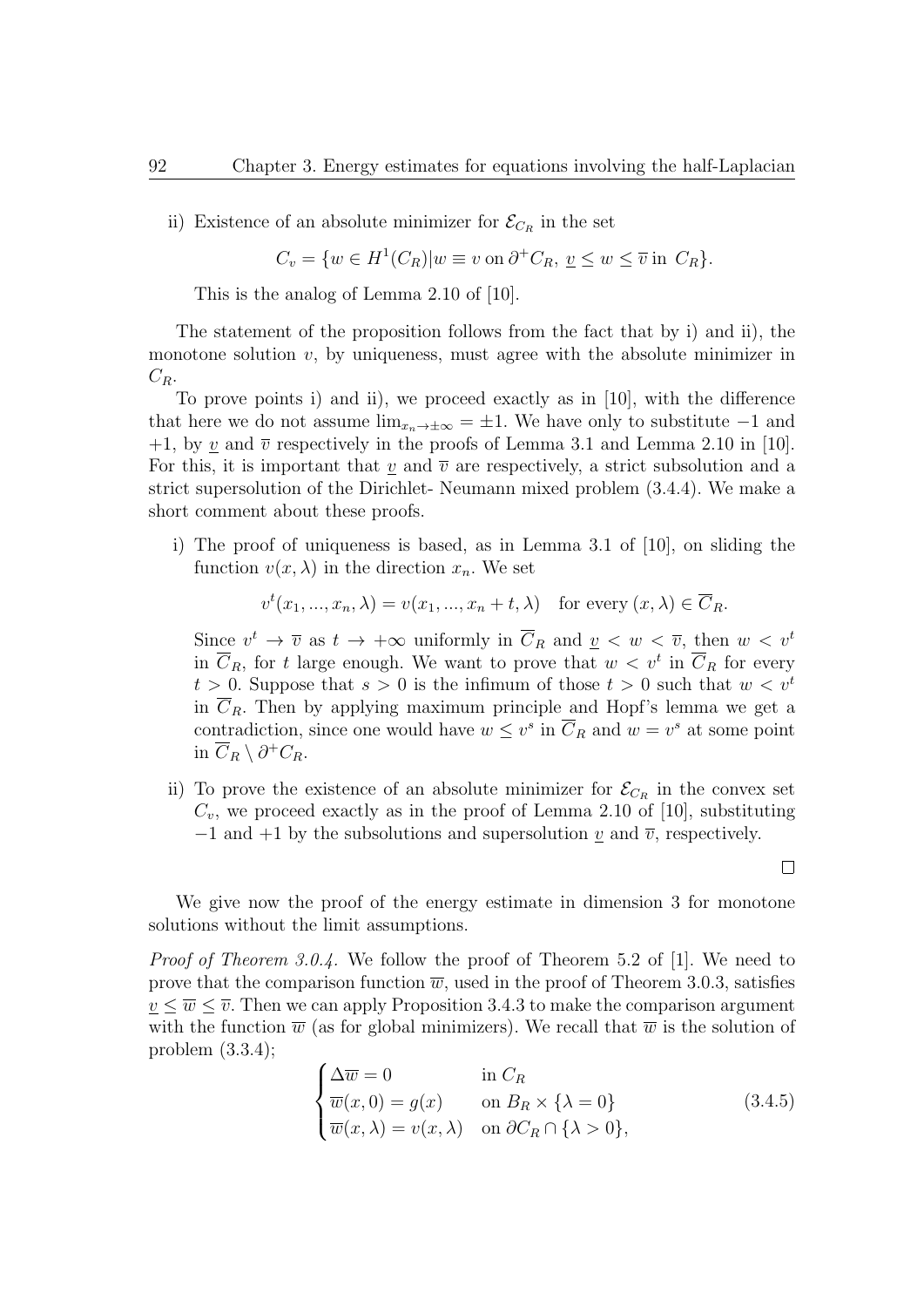where  $g = s\eta_R + (1 - \eta_R)v$ . Thus, if we prove that  $\sup v \leq s \leq \inf \overline{v}$ , then  $v \leq g \leq \overline{v}$ and hence  $\underline{v}$  and  $\overline{v}$  are respectively, subsolution and supersolutions of (3.4.5). It follows that  $v \leq \overline{w} \leq \overline{v}$ , as desired.

To show that  $\sup v \leq s \leq \inf \overline{v}$ , let  $m = \inf u = \inf u$  and  $M = \sup u = \sup \overline{u}$ , where *u* and  $\overline{u}$  are defined in Lemma 3.4.1. Set  $\widetilde{m} = \sup u$  and  $M = \inf \overline{u}$ , obviously  $\tilde{m}$  and *M* belong to [*m, M*]. By Lemma 3.4.1, *u* and  $\overline{u}$  are either constant or monotone 1-D solutions, moreover

$$
G > G(m) = G(\widetilde{m}) \quad \text{in } (m, \widetilde{m}) \tag{3.4.6}
$$

in case  $m < \widetilde{m}$  (i.e. *u* not constant), and

$$
G > G(M) = G(\widetilde{M}) \quad \text{in } (\widetilde{M}, M) \tag{3.4.7}
$$

in case  $\widetilde{M} < M$  (i.e.  $\overline{u}$  not constant).

In all four possible cases (that is, each  $u$  and  $\overline{u}$  is constant or one-dimensional), we deduce from (3.4.6) and (3.4.7) that  $\widetilde{m} \leq \widetilde{M}$  and that there exists  $s \in [\widetilde{m}, \widetilde{M}]$ such that  $G(s) = c_u$  (recall that  $c_u$  is the infimum of G in the range of *u*). We conclude that

 $\sup u = \sup v \leq \tilde{m} \leq s \leq \widetilde{M} \leq \inf \overline{v} = \inf \overline{u}.$ 

Hence we can apply Proposition 3.4.3 to make comparison argument with the function  $\overline{w}$  and obtain the desired energy estimate.  $\Box$ 

## $3.5$  1-D symmetry in  $\mathbb{R}^3$

In this section we present the Liouville result due to Moschini [31], that we will use in the proof of 1-D symmetry in dimension  $n = 3$ . Set

$$
\mathcal{F} = \left\{ F : \mathbb{R}^+ \to \mathbb{R}^+, F \text{ is nondecreasing and } \int_2^{+\infty} \frac{1}{rF(r)} = +\infty \right\}.
$$

Note that  $\mathcal F$  includes the function  $F(r) = \log(r)$ .

**Proposition 3.5.1.** *([31])* Let  $\varphi \in L^{\infty}_{loc}(\mathbb{R}^{n+1})$  be a positive function. Suppose that  $\sigma \in H_{loc}^1(\mathbb{R}^{n+1}_+)$  *satisfies* 

$$
\begin{cases}\n-\sigma \operatorname{div}(\varphi^2 \nabla \sigma) \le 0 & \text{in } \mathbb{R}^{n+1}_+ \\
-\sigma \partial_{\lambda} \sigma \le 0 & \text{on } \partial \mathbb{R}^{n+1}_+\n\end{cases} \tag{3.5.1}
$$

*in the weak sense. Let the following condition hold:*

$$
\limsup_{R \to +\infty} \frac{1}{R^2 F(R)} \int_{C_R} (\varphi \sigma)^2 dx < \infty \tag{3.5.2}
$$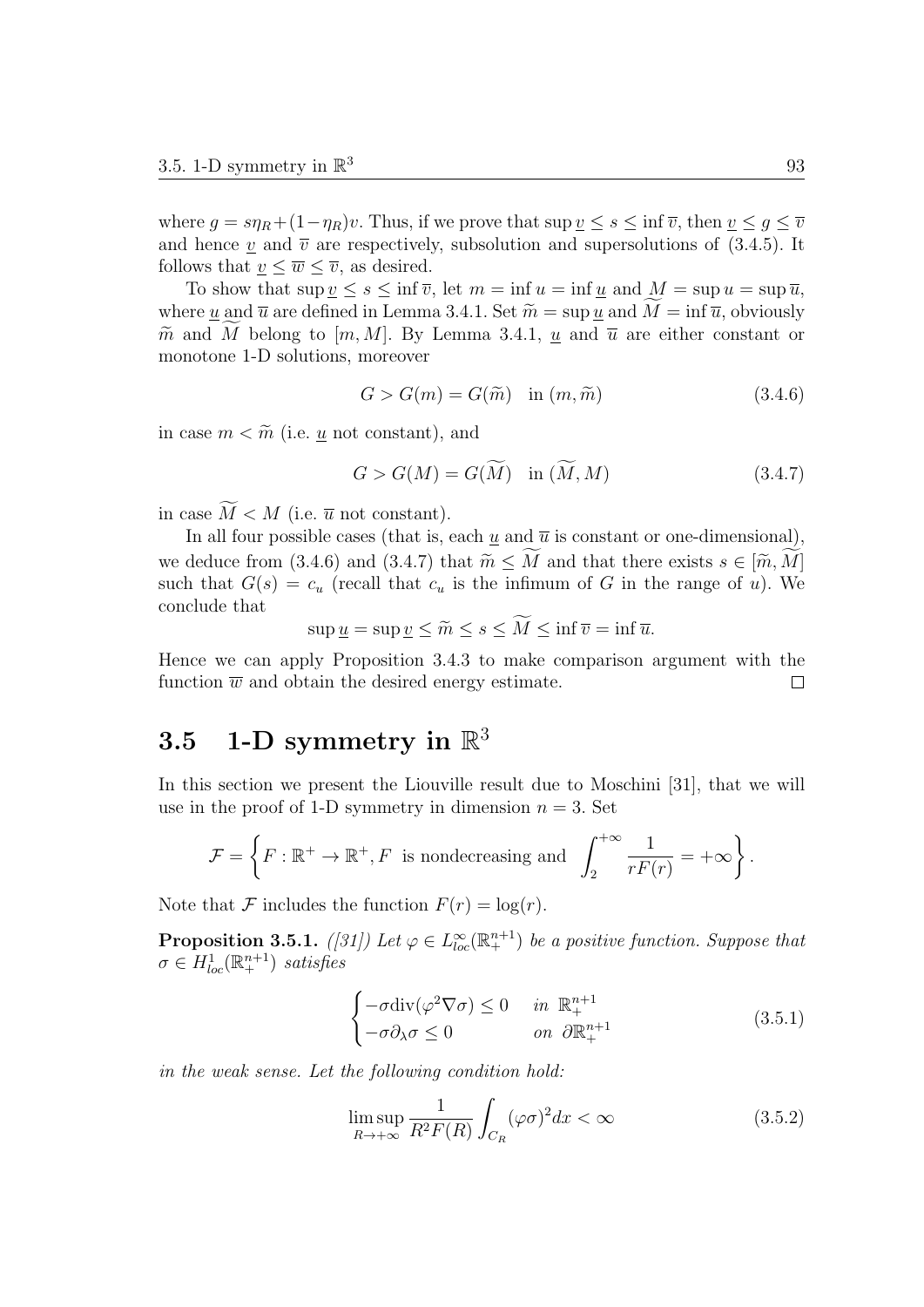*for some*  $F \in \mathcal{F}$ *.* 

*Then, σ is constant.*

In particular, this statement holds with  $F(R) = \log(R)$ .

*Remark* 3.5.2*.* In [31], the author proves the previous result under the assumption

$$
\sum_{j=0}^{+\infty} \frac{1}{F(2^{j+1})} = +\infty
$$
 (3.5.3)

on *F*. This is equivalent to  $\int_2^{+\infty} (rF(r))^{-1} dr = +\infty$ . Indeed, since the function  $F(2^{j+1})$  is nondecreasing, we have that

$$
\sum_{j=3}^{+\infty} \frac{1}{F(2^{j+1})} \le \int_2^{+\infty} \frac{ds}{F(2^{s+1})} = \frac{1}{\log 2} \int_8^{\infty} \frac{dr}{rF(r)} \le \sum_{j=2}^{+\infty} \frac{1}{F(2^{j+1})}.
$$

Thus,  $(3.5.1)$  holds if and only if  $F \in \mathcal{F}$ .

*Proof of Proposition 3.5.1.* We present the proof following that of Theorem 5.1 of [31], here in  $C_R$  instead of  $B_R$ . Set  $\partial^+ C_R := \partial C_R \cap {\{\lambda > 0\}}$ . Since  $\sigma$  satisfies  $(3.5.1)$ , we have

$$
\operatorname{div}(\sigma\varphi^2 \nabla \sigma) \ge \varphi^2 |\nabla \sigma|^2. \tag{3.5.4}
$$

On the other hand

$$
\int_{\partial^+ C_R} \sigma \varphi^2 \frac{\partial \sigma}{\partial \nu} ds \le \left( \int_{\partial^+ C_R} \varphi^2 |\nabla \sigma|^2 ds \right)^{\frac{1}{2}} \left( \int_{\partial^+ C_R} (\varphi \sigma)^2 ds \right)^{\frac{1}{2}},\tag{3.5.5}
$$

where  $\nu$  denotes the outer normal vector on  $\partial^{\dagger} C_R$ . Now, set, as in [31],

$$
D(R) = \int_{C_R} \varphi^2 |\nabla \sigma|^2 dx.
$$

Integrating (3.5.4) over  $C_R$ , using that  $-\sigma \partial_\lambda \sigma \leq 0$  on the bottom boundary  $\partial C_R \cap$  $\{\lambda = 0\}$ , and using (3.5.5), we get

$$
D(R) \le D'(R)^{\frac{1}{2}} \left( \int_{\partial^+ C_R} (\varphi \sigma)^2 ds \right)^{\frac{1}{2}},\tag{3.5.6}
$$

which is the analog of (5.5) in [31] on  $\partial^+ C_R$  instead of  $\partial B_R$ .

Assume that  $\sigma$  is not constant. Then, there exists  $R_0 > 0$  such that  $D(R) > 0$ for every  $R > R_0$ . Integrating (3.5.6) and using Schwarz inequality, we get that, for every  $r_2 > r_1 > R_0$ ,

$$
(r_2 - r_1)^2 \left( \int_{C_{r_2} \setminus C_{r_1}} (\varphi \sigma)^2 dx \right)^{-1} = (r_2 - r_1)^2 \left( \int_{r_1}^{r_2} dr \int_{\partial^+ C_R} ds (\varphi \sigma)^2 \right)^{-1}
$$
  

$$
\leq \int_{r_1}^{r_2} dr \left( \int_{\partial^+ C_R} ds (\varphi \sigma)^2 \right)^{-1} \leq \frac{1}{D(r_1)} - \frac{1}{D(r_2)}.
$$
 (3.5.7)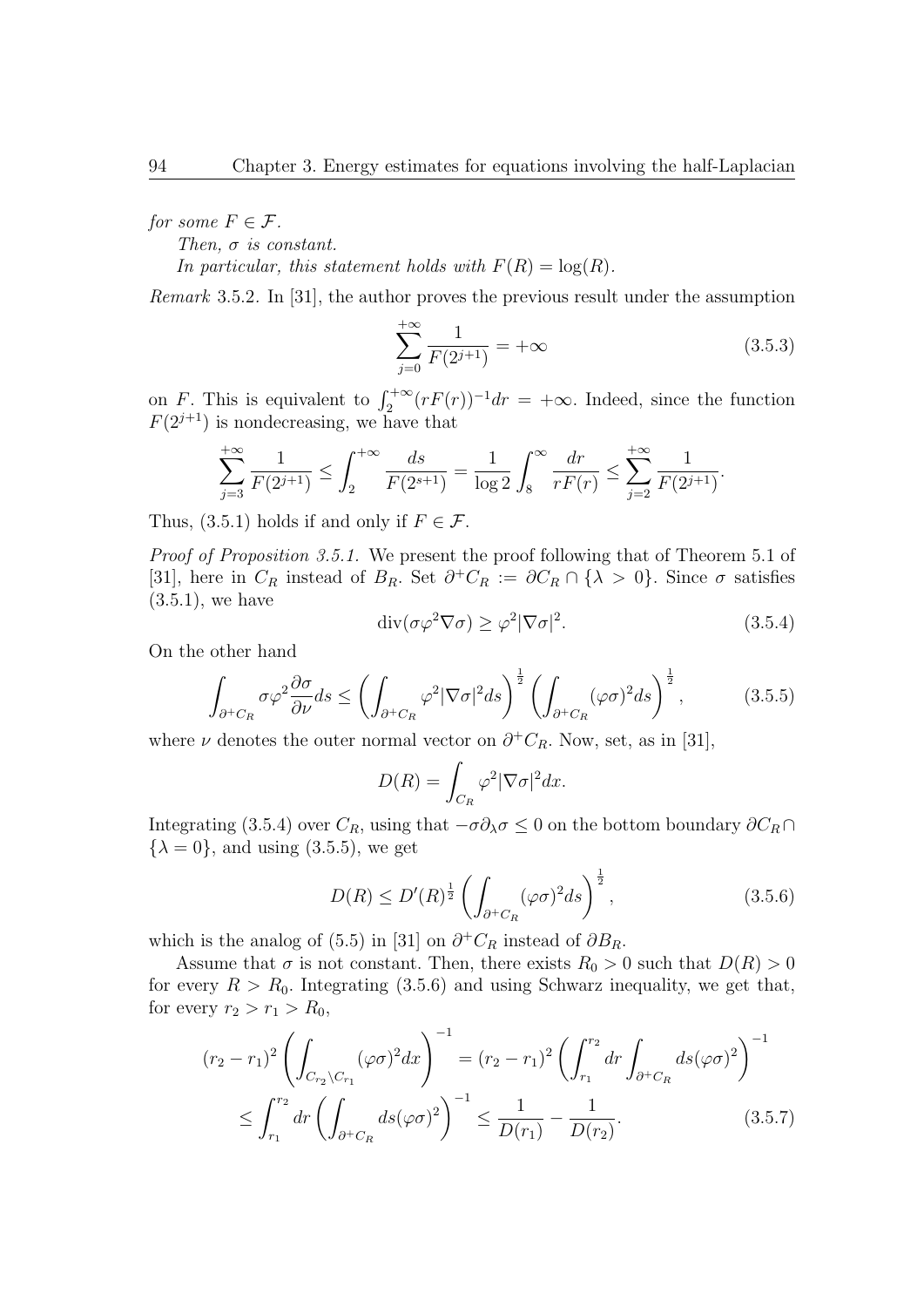Next, choose  $r_2 = 2^{j+1}r_*$  and  $r_1 = 2^jr_*$ , for some  $r_* > R_0$ , for every  $j = 0, ..., N-1$ . Using  $(3.5.2)$ ,  $(3.5.7)$  and summing over *j*, we find that

$$
\frac{1}{D(r_*)} \ge C \sum_{j=0}^{N-1} \frac{1}{F(2^{j+1}r_*)}.
$$
\n(3.5.8)

If  $j_0$  is such that  $r_* \leq 2^{j_0}$ , then, by hypothesis on  $F$ ,  $F(2^{j+1}r_*) \leq F(2^{j+j_0+1})$ . Thus, by (3.5.3), the sum in (3.5.8) diverges as  $N \to \infty$  and hence  $D(r_*) = 0$  for every  $r_*$  >  $R_0$ , which is a contradiction.  $\Box$ 

We can give now the proof of the 1-D symmetry result.

*Proof of Theorem 3.0.5.* Without loss of generality we can suppose  $e = (0, 0, 1)$ . We follow the proof of Lemma 4.2 in [10].

First of all observe that both global minimizers and monotone solutions are stable. Then, in both cases, by Lemma 4.1 in [10], there exists a function  $\varphi \in$  $C_{loc}^1(\mathbb{R}^4_+) \cap C^2(\mathbb{R}^4_+)$  such that  $\varphi > 0$  in  $\overline{\mathbb{R}^4_+}$  and

$$
\begin{cases} \Delta \varphi=0 & \text{in } \mathbb{R}^4_+ \\ -\frac{\partial \varphi}{\partial \lambda}=f'(v) \varphi & \text{on } \partial \mathbb{R}^4_+ . \end{cases}
$$

Note that, if  $u$  is a monotone solution in the direction  $x_3$ , then we can choose  $\varphi = v_{x_3}$ , where *v* is the harmonic extension of *u* in the half space. For  $i = 1, 2, 3$ fixed, consider the function

$$
\sigma_i = \frac{v_{x_i}}{\varphi}.
$$

We prove that  $\sigma_i$  is constant in  $\mathbb{R}^4_+$ , using the Liouville result of Proposition 3.5.1 and our energy estimate.

Since

$$
\varphi^2 \nabla \sigma_i = \varphi \nabla v_{x_i} - v_{x_i} \nabla \varphi,
$$

we have that

$$
\operatorname{div}(\varphi^2 \nabla \sigma_i) = 0 \quad \text{in } \mathbb{R}_+^4.
$$

Moreover, the normal derivative  $-\partial_{\lambda}\sigma_i$  is zero on  $\partial \mathbb{R}^4_+$ . Indeed,

$$
\varphi^2 \partial_{\lambda} \sigma_i = \varphi v_{\lambda x_i} - v_{x_i} \varphi_{\lambda} = 0
$$

since both  $v_{x_i}$  and  $\varphi$  satisfy the same boundary condition

$$
-\partial_{\lambda}v_{x_i} - f'(v)v_{x_i} = 0, \quad -\partial_{\lambda}\varphi - f'(v)\varphi = 0.
$$

Now, using our energy estimates  $(3.0.7)$  or  $(3.0.9)$ , we have for  $n = 3$ ,

$$
\int_{C_R} (\varphi \sigma_i)^2 \le \int_{C_R} |\nabla v|^2 \le CR^2 \log R, \quad \text{for every } R > 2.
$$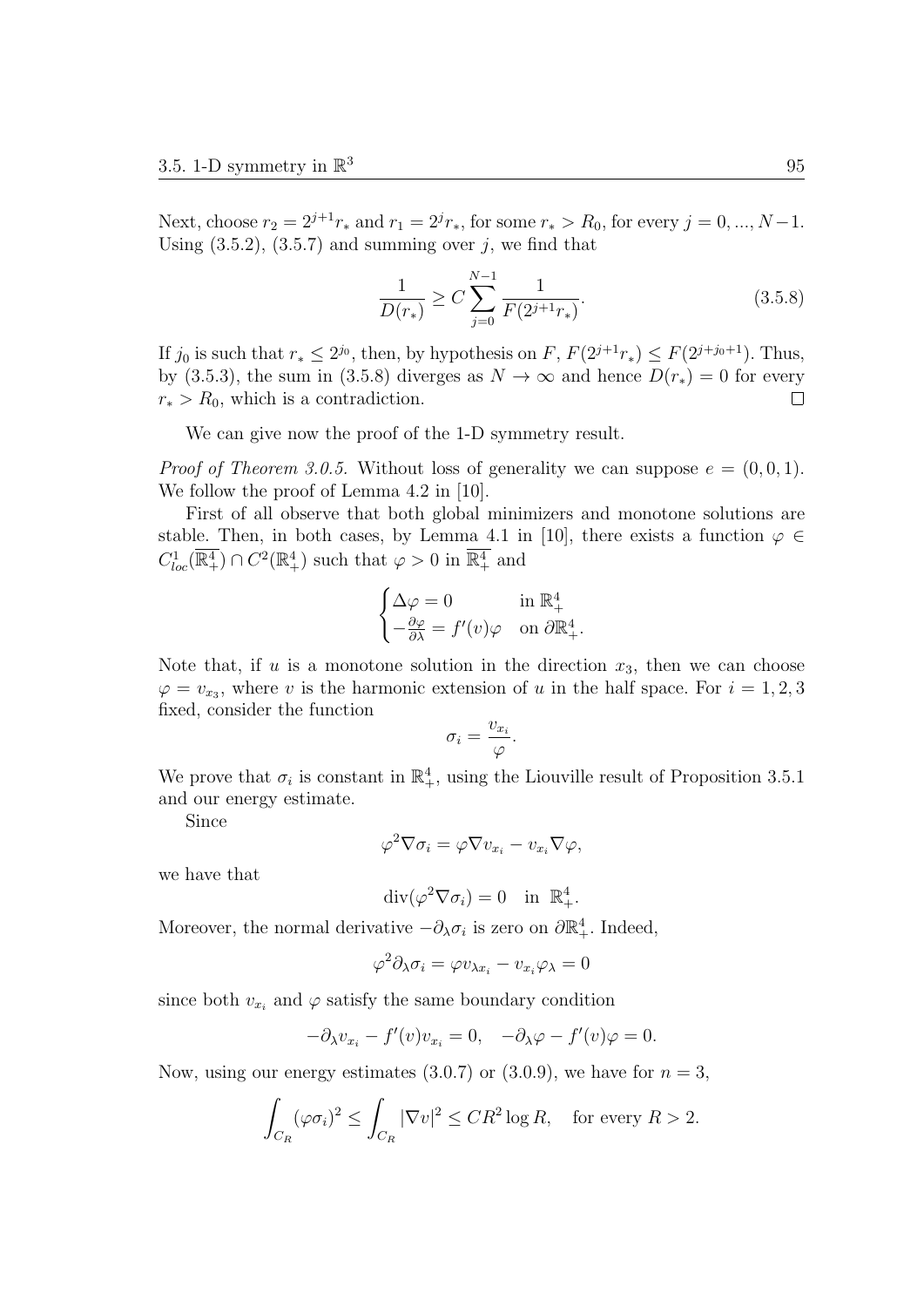Thus, using Proposition 3.5.1, we deduce that  $\sigma_i$  is constant for every  $i = 1, 2, 3$ , i.e.,

 $v_{x_i} = c_i \varphi$  for some constant  $c_i$ , with  $i = 1, 2, 3$ .

We conclude the proof observing that if  $c_1 = c_2 = c_3 = 0$  then *v* is constant. Otherwise we have

$$
c_i v_{x_j} - c_j v_{x_i} = 0 \quad \text{for every } i \neq j,
$$

and we deduce that  $v$  depends only on  $\lambda$  and on the variable parallel to the vector  $(c_1, c_2, c_3)$ . Thus,  $u(x) = v(x, 0)$  is 1-D.  $\Box$ 

#### **3.6 Energy estimate for saddle-shaped solutions**

In this section we prove that energy estimate (3.0.7) holds also for saddle solutions (which are known, by Theorem 2.1.10 in chapter 2, not to be global minimizers in dimensions  $2m \leq 6$ ) of the problem

$$
(-\Delta)^{1/2}u = f(u) \quad \text{in } \mathbb{R}^{2m}.
$$

Here, we suppose that  $f$  is balanced and bistable, that is  $f$  satisfies hypothesis  $(3.0.17), (3.0.18), \text{ and } (3.0.19).$ 

We recall that saddle solutions are even with respect to the coordinate axes and odd with respect to the Simons cone, which is defined as follows:

$$
\mathcal{C} = \{x \in \mathbb{R}^{2m} : x_1^2 + \dots + x_m^2 = x_{m+1}^2 + \dots + x_{2m}^2\}.
$$

If we set

$$
s = \sqrt{x_1^2 + \dots + x_m^2}
$$
 and  $t = \sqrt{x_{m+1}^2 + \dots + x_{2m}^2}$ ,

then the Simons cone becomes  $C = \{s = t\}$ . We say that a solution *u* of problem (3.0.1), is a saddle solution if it satisfies the following properties:

*u* depends only on the variables *s* and *t*. We write  $u = u(s, t)$ ; (3.6.1)

$$
u > 0 \text{ for } s > t; \tag{3.6.2}
$$

$$
u(s,t) = -u(t,s).
$$
\n(3.6.3)

In chapter 2, we have proven the existence of a saddle solution  $u = u(x)$  to problem (3.0.1), by proving the existence of a solution  $v = v(x, \lambda)$  to problem (3.0.3) with the following properties:

a) *v* depends only on the variables *s*, *t* and  $\lambda$ . We write  $v = v(s, t, \lambda)$ ;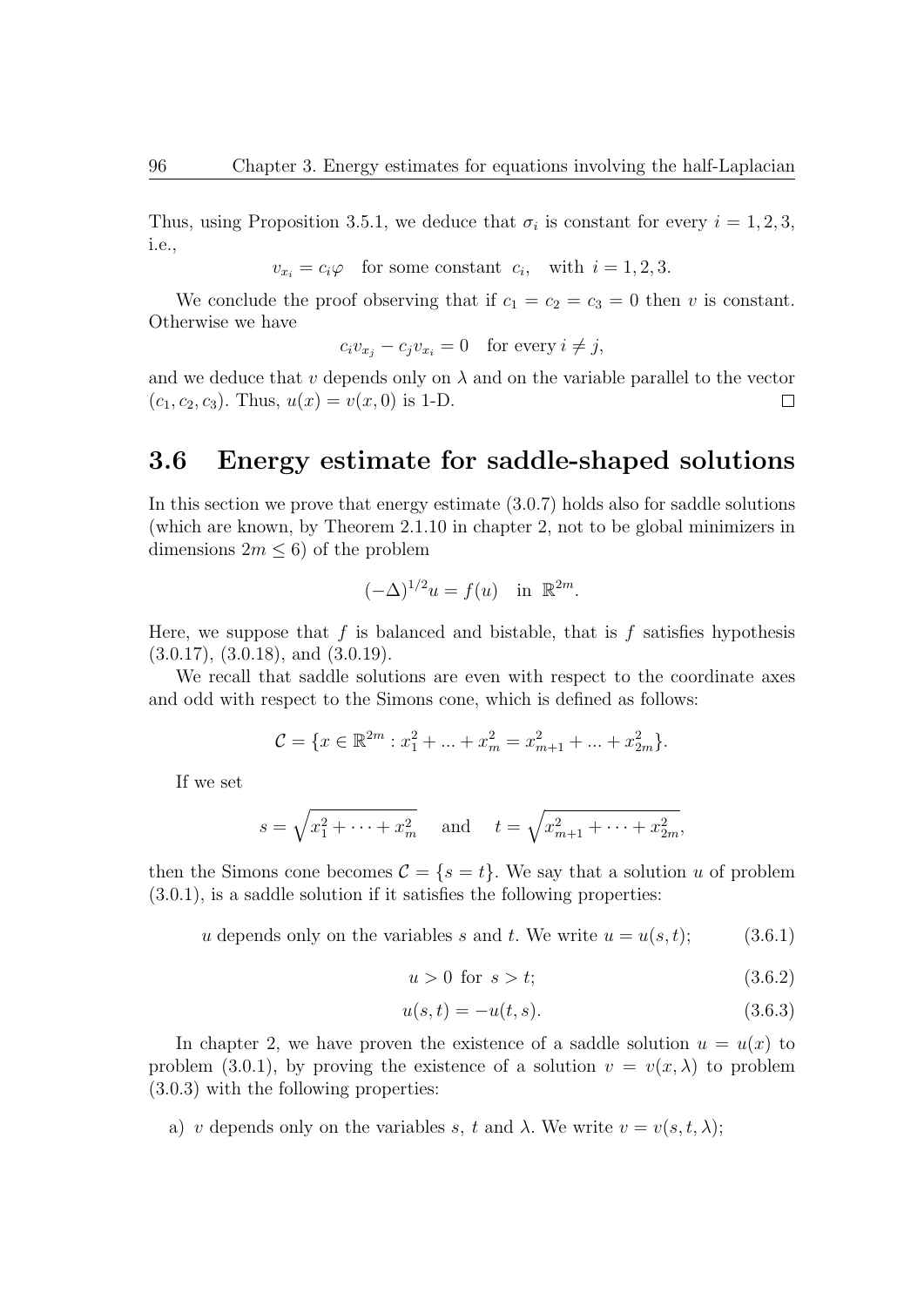- b)  $v > 0$  for  $s > t$ ;
- c)  $v(s, t, \lambda) = -v(t, s, \lambda).$

The proof of the existence of such function  $v$  is simple and it uses a non-sharp energy estimates. Next, we sketch the proof.

We use the following notations:

$$
\mathcal{O} := \{x \in \mathbb{R}^{2m} : s > t\} \subset \mathbb{R}^{2m}
$$

$$
\widetilde{\mathcal{O}} := \{(x, \lambda) \in \mathbb{R}_{+}^{2m+1} : x \in \mathcal{O}\} \subset \mathbb{R}_{+}^{2m+1}.
$$

Note that

$$
\partial\mathcal{O}=\mathcal{C}.
$$

Let  $B_R$  be the open ball in  $\mathbb{R}^{2m}$  centered at the origin and of radius R. We will consider the open bounded sets

$$
\mathcal{O}_R := \mathcal{O} \cap B_R = \{ s > t, |x|^2 = s^2 + t^2 < R^2 \} \subset \mathbb{R}^{2m},
$$
\n
$$
\widetilde{\mathcal{O}}_R := \mathcal{O}_R \times (0, R), \quad \text{and} \quad \widetilde{\mathcal{O}}_{R,L} := \mathcal{O}_R \times (0, L).
$$

Note that

$$
\partial \mathcal{O}_R = (\mathcal{C} \cap \overline{B}_R) \cup (\partial B_R \cap \mathcal{O}).
$$

Moreover we define the set

$$
\widetilde{H}_0^1(\widetilde{\mathcal{O}}_{R,L}) = \{ v \in H^1(\widetilde{\mathcal{O}}_{R,L}) : v \equiv 0 \text{ on } \partial^+ \widetilde{\mathcal{O}}_{R,L}, v = v(s, t, \lambda) \text{ a.e.} \}.
$$

*Proof of Theorem 3.0.8.* The proof of existence of the saddle solution *v* in  $\mathbb{R}^{2m+1}_+$ can be resumed in three steps:

Step a) For every  $R > 0, L > 0$  consider the minimizer  $v_{R,L}$  of the energy functional

$$
\mathcal{E}_{\widetilde{\mathcal{O}}_{R,L}}(v) = \int_{\widetilde{\mathcal{O}}_{R,L}} \frac{1}{2} |\nabla v|^2 + \int_{\mathcal{O}_R} G(v)
$$

among all functions belonging to the space  $H_0^1(\mathcal{O}_{R,L})$ . The existence of such minimizer, that may be taken to satisfy  $|v_{R,L}| \leq 1$  by hypothesis (3.0.18), follows by lower semicontinuity of the energy functional. The minimizer  $v_{R,L}$  is a solution of the equation (3.0.3) written in the  $(s, t, \lambda)$  variables and we can assume that  $v_{R,L} \geq 0$  in  $\mathcal{O}_{R,L}$ .

Step b) Extend  $v_{R,L}$  to  $B_R \times (0, L)$  by odd reflection with respect to  $C \times (0, L)$ , that is,  $v_{R,L}(s,t,\lambda) = -v_{R,L}(t,s,\lambda)$ . Then,  $v_{R,L}$  is a solution in  $B_R \times (0,L)$ .

Step c) Define *v* as the limit of the sequence  $v_{R,L}$  as  $R \to +\infty$ , taking  $L = R^{\gamma} \to$  $+\infty$  with  $1/2 \leq \gamma < 1$ . With the aid of a non-sharp energy estimate, verify that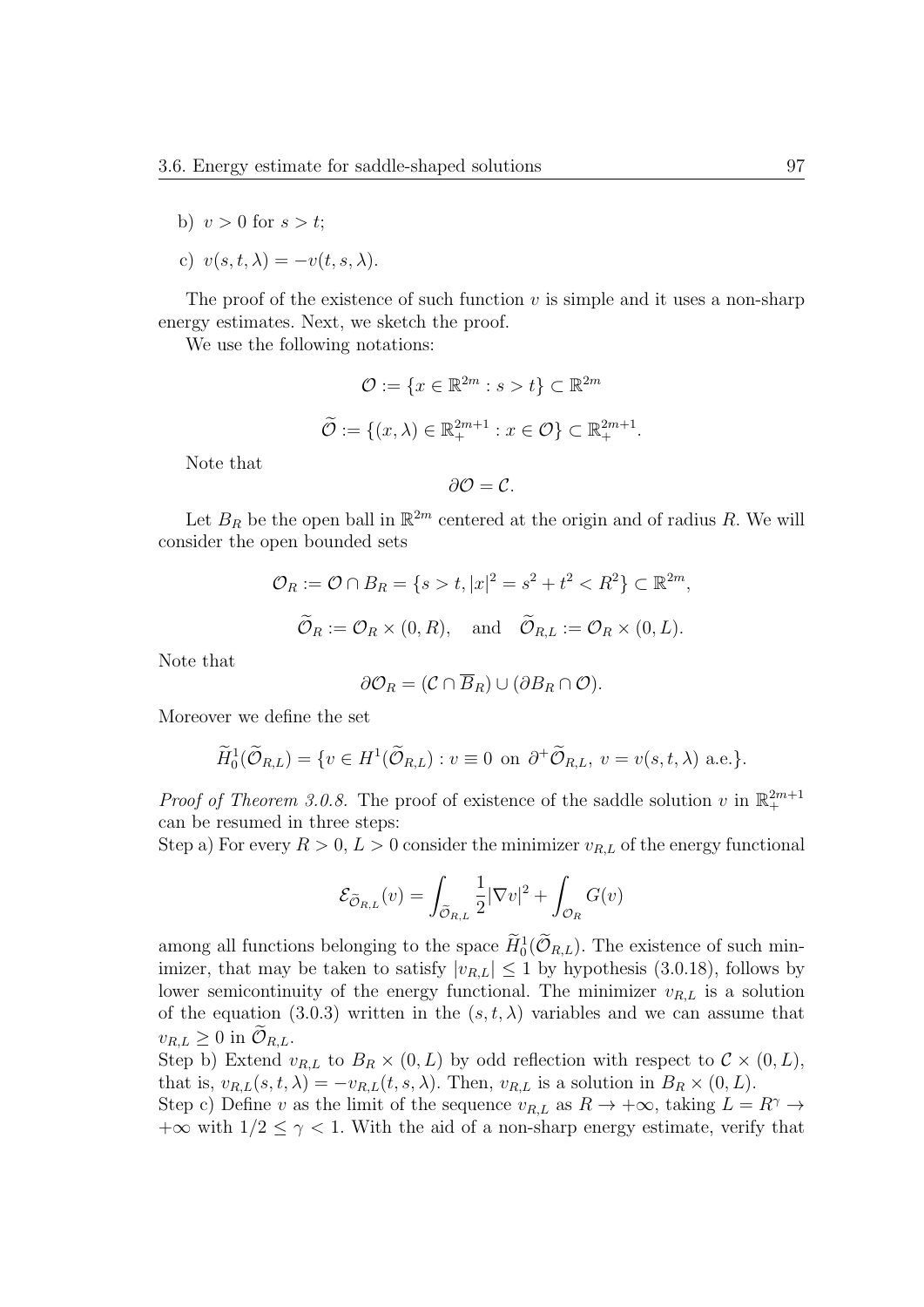$v \neq 0$  and, as a consequence, that *v* is a saddle solution. This step could be carried out using the sharp energy estimate that we prove next.

Here, it is important to observe that the solution  $v$  constructed in this way is not a global minimizer in  $\mathbb{R}^{2m+1}_+$  (indeed it is not stable in dimensions  $2m = 4, 6$ by Theorem 2.1.10), but it is a minimizer in  $\tilde{\mathcal{O}}$ , or in other words, it is a minimizer under perturbations vanishing on the Simons cone. Next, we use this fact to prove the energy estimate  $\mathcal{E}_{\tilde{\mathcal{O}}_R}(v) \leq CR^{2m-1}\log R$  in the set  $\tilde{\mathcal{O}}_R = \mathcal{O}_R \times (0, R)$ , using a comparison argument as for global minimizers.

As before, we want to construct a comparison function  $\overline{w}$  in  $\mathcal{O}_R$  which agrees with *v* on  $\partial^+ \mathcal{O}_R$  and such that

$$
\mathcal{E}_{\widetilde{\mathcal{O}}_R}(\overline{w}) = \int_{\widetilde{\mathcal{O}}_R} \frac{1}{2} |\nabla \overline{w}|^2 + \int_{\mathcal{O}_R} G(\overline{w}) \le C R^{2m-1} \log R. \tag{3.6.4}
$$

We define the function  $\overline{w} = \overline{w}(x, \lambda) = \overline{w}(s, t, \lambda)$  in  $\widetilde{\mathcal{O}}_R$  in the following way.

First we define  $\overline{w}(x,0)$  on the base  $\mathcal{O}_R$  of  $\mathcal{O}_R$  to be equal to a smooth function *g*(*x*) which is identically equal to 1 in  $\mathcal{O}_{R-1} \cap \{(s-t)/\sqrt{2} > 1\}$  and  $g(x) = v(x, 0)$ on  $\partial\mathcal{O}_R$ . The function *g* is defined as follows:

$$
g = \eta_R \min\left\{1, \frac{s-t}{\sqrt{2}}\right\} + (1 - \eta_R)v,\tag{3.6.5}
$$

where  $\eta_R$  is a smooth function depending only on  $r = |x|$  such that  $\eta_R \equiv 1$  in  $\mathcal{O}_{R-1}$  and  $\eta_R \equiv 0$  outside  $\mathcal{O}_R$ . Then we define  $\overline{w}(x,\lambda)$  as the unique solution of the Dirichlet problem

$$
\begin{cases}\n\Delta \overline{w} = 0 & \text{in } \widetilde{\mathcal{O}}_R \\
\overline{w}(x, 0) = g(x) & \text{on } \mathcal{O}_R \times \{\lambda = 0\} \\
\overline{w}(x, \lambda) = v(x, \lambda) & \text{on } \partial \widetilde{\mathcal{O}}_R \cap \{\lambda > 0\}.\n\end{cases}
$$
\n(3.6.6)

Since *v* is a global minimizer of  $\mathcal{E}_{\tilde{\mathcal{O}}_R}$  and  $\overline{w} = v$  on  $\partial \mathcal{O}_R \cap {\{\lambda > 0\}}$ , then

$$
\int_{\widetilde{\mathcal{O}}_R} \frac{1}{2} |\nabla v|^2 dx d\lambda + \int_{\mathcal{O}_R} G(u) dx
$$
  
\$\leq \int\_{\widetilde{\mathcal{O}}\_R} \frac{1}{2} |\nabla \overline{w}|^2 dx d\lambda + \int\_{\mathcal{O}\_R} G(\overline{w}(x, 0)) dx.\$

We establish now the bound (3.6.4) for the energy  $\mathcal{E}_{\tilde{\mathcal{O}}_R}(\overline{w})$  of  $\overline{w}$ .

Observe that the potential energy of  $\overline{w}$  is bounded by  $CR^{2m-1}$ , indeed

$$
\int_{\mathcal{O}_R} G(\overline{w}(x,0)) dx \leq C \left| \mathcal{O}_{R-1} \cap \left\{ \frac{s-t}{\sqrt{2} < 1} \right\} \right| + C \left| \mathcal{O}_R \setminus \mathcal{O}_{R-1} \right|
$$
\n
$$
\leq C \int_0^{R-1} \{ (t + \sqrt{2})^m - t^m \} t^{m-1} dt + C R^{2m-1} \leq C R^{2m-1}.
$$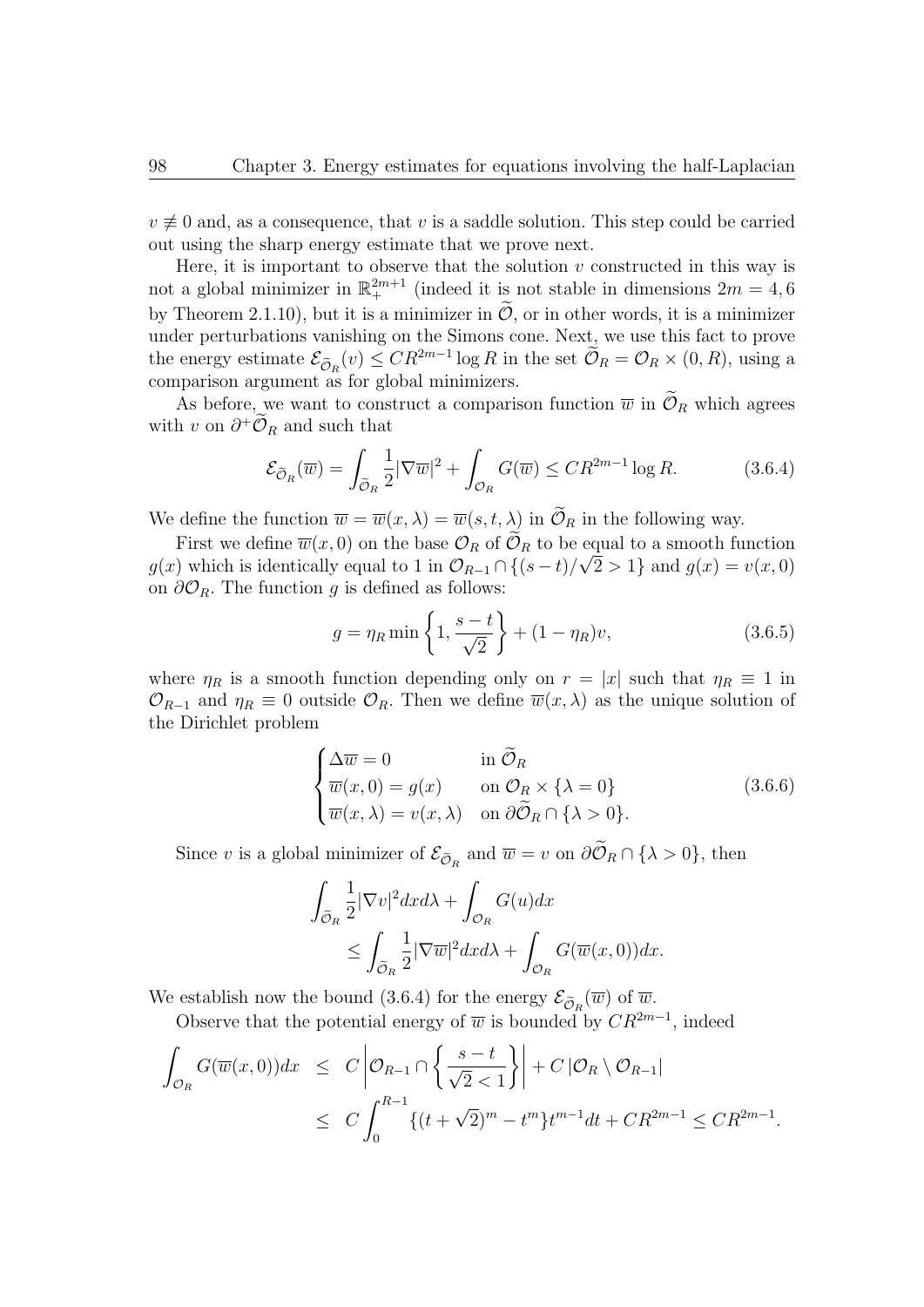Next, we bound the Dirichlet energy of  $\overline{w}$ . First of all, as in the proof of the energy estimate for global minimizers, we rescale and set

$$
w_1(x, \lambda) = \overline{w}(Rx, R\lambda)
$$
 for every  $(x, \lambda) \in \mathcal{O}_1$ .

Thus, the Dirichlet energy of  $\overline{w}$  in  $\widetilde{\mathcal{O}}_R$ , satisfies

$$
\int_{\widetilde{\mathcal{O}}_R} \frac{1}{2} |\nabla \overline{w}|^2 = CR^{n-1} \int_{\widetilde{\mathcal{O}}_1} \frac{1}{2} |\nabla w_1|^2.
$$

Setting  $\varepsilon = 1/R$ , we need to prove that

$$
\int_{\widetilde{\mathcal{O}}_1} \frac{1}{2} |\nabla w_1|^2 \le C |\log \varepsilon|. \tag{3.6.7}
$$

Set  $s = |(x_1, ..., x_m)|$  and  $t = |(x_{m+1}, ..., x_{2m})|$ , for every  $x = (x_1, ..., x_{2m}) \in \mathcal{O}_1$ . We observe that

$$
\int_{\tilde{O}_1} \frac{1}{2} |\nabla w_1|^2 dx d\lambda =
$$
\n
$$
= C \int_0^1 d\lambda \int_{\{s^2 + t^2 < 1, s > t \ge 0\}} \left\{ (\partial_s w_1)^2 + (\partial_t w_1)^2 + (\partial_\lambda w_1)^2 \right\} s^{m-1} t^{m-1} ds dt
$$
\n
$$
\le C \int_0^1 d\lambda \int_{\{s^2 + t^2 < 1, s > t \ge 0\}} \left\{ (\partial_s w_1)^2 + (\partial_t w_1)^2 + (\partial_\lambda w_1)^2 \right\} ds dt.
$$

We can see the last integral as an integral in the set

 $\{(s, t, \lambda) \in \mathbb{R}^3 : s^2 + t^2 < 1, s > t \geq 0, 0 < \lambda < 1\} \subset \mathbb{R}^3$ .

We consider now  $w_2$  the even reflection of  $w_1$  with respect to  $\{t = 0\}$ . We set

$$
\begin{cases} s = z_1 \\ t = |z_2|, \end{cases}
$$

and we define  $w_2(z, \lambda) = w_2(z_1, z_2, \lambda) =: w_1(s, t, \lambda)$  in the set

$$
\Omega = \{(z_1, z_2, \lambda) : z_1^2 + z_2^2 < 1, z_1 > |z_2|, 0 < \lambda < 1\} \subset \mathbb{R}^3.
$$

We have that

$$
\int_0^1 d\lambda \int_{\{s^2 + t^2 < 1, s > t > 0\}} \left\{ (\partial_s w_1)^2 + (\partial_t w_1)^2 + (\partial_\lambda w_1)^2 \right\} ds dt
$$
\n
$$
\leq \int_0^1 d\lambda \int_{\{z_1^2 + z_2^2 < 1, z_1 > |z_2|\}} |\nabla w_2|^2 dz_1 dz_2.
$$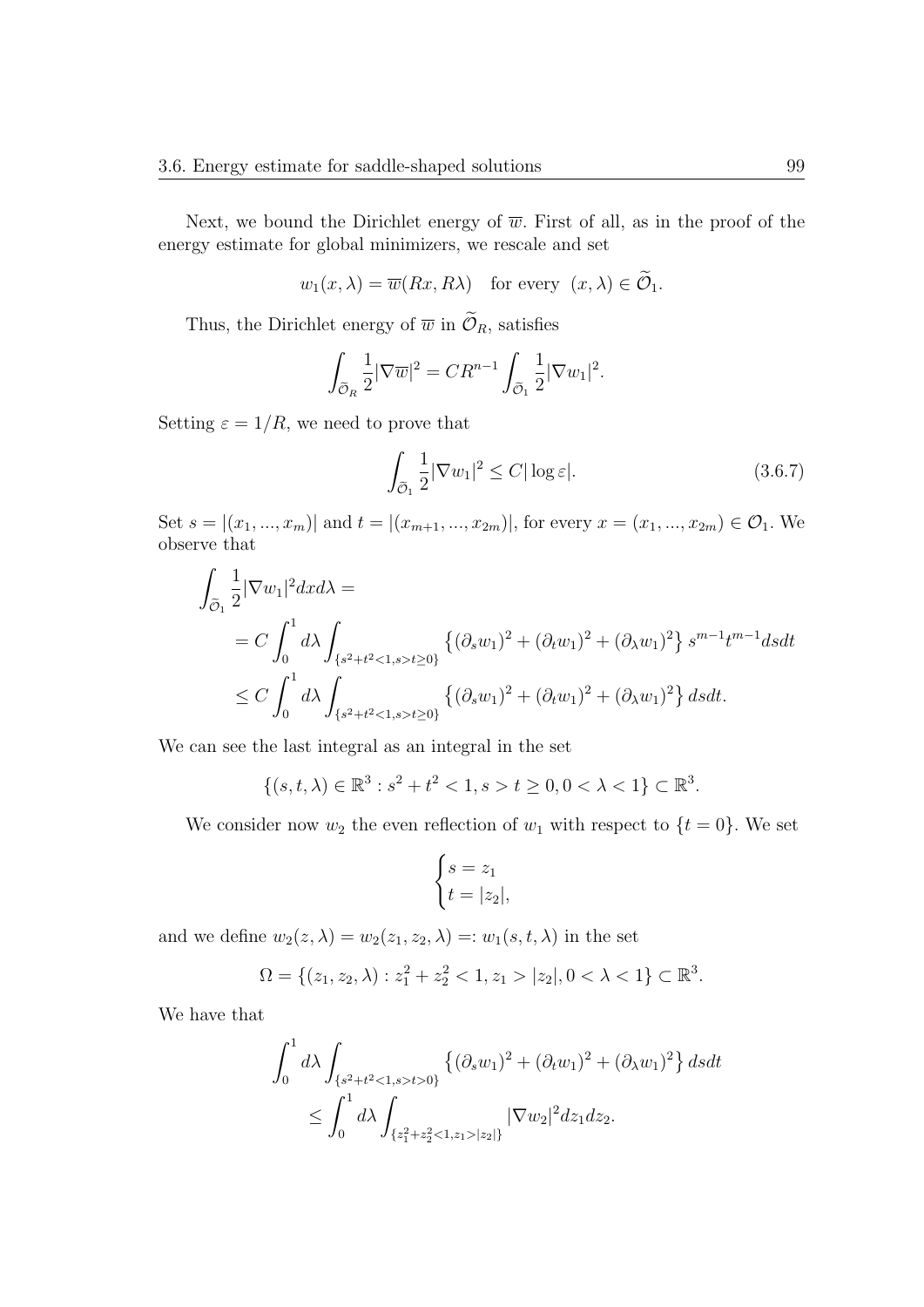Next we apply Proposition 3.2.1 and Theorem 3.0.7 to the function  $w_2$  in  $\Omega$ . Observe that  $\Omega$  is Lipschitz as a subset of  $\mathbb{R}^3$ , but it is not Lipschitz if seen as a subset of  $\mathbb{R}^{2m+1}$ . Since  $w_2$  is harmonic in  $\Omega$ , Proposition 3.2.1 gives that

$$
\int_{\Omega} |\nabla w_2|^2 dz_1 dz_2 d\lambda \leq C ||w_2||^2_{H^{1/2}(\partial \Omega)}.
$$

To bound the quantity  $||w_2||_{H^{1/2}(\partial\Omega)}$ , we apply Theorem 3.0.7 with  $A = \partial\Omega$  and

$$
\Gamma = \left( \left\{ z_1^2 + z_2^2 < 1, z_1 = |z_2| \right\} \times \left\{ \lambda = 0 \right\} \right) \cup \left( \left\{ z_1^2 + z_2^2 = 1, z_1 > |z_2| \right\} \times \left\{ \lambda = 0 \right\} \right).
$$

Since  $|w_2| \leq 1$ , we need only to check (3.0.14) in  $\partial \Omega$ . By the definition of  $w_2$ , we have that  $w_2(z, 0) \equiv 1$  if dist $(z, \Gamma) < \varepsilon$  and

$$
|\nabla w_2(z_1, z_2, 0)| = |\nabla w_1(s, t, 0)| = \varepsilon^{-1} |\nabla g(Rx, 0)| \le C\varepsilon^{-1} = C \min{\varepsilon^{-1}, (\text{dist}(z, \Gamma))^{-1}}.
$$

Moreover, as in the proof of Theorem 3.0.3, to verify  $(3.0.14)$  in  $\partial\Omega \cap {\lambda > 0}$  we use that  $\overline{w} \equiv v$  here and the gradient bound (3.0.16) for *v*. Thus,

$$
|\nabla w_2(z_1, z_2, \lambda)| \le \frac{CR}{1 + R\lambda} = \frac{C}{\varepsilon + \lambda} \le C \min\left\{\frac{1}{\varepsilon}, \frac{1}{\lambda}\right\}.
$$

Hence,  $w_2$  satisfies the hypothesis of Theorem 3.0.7 and we conclude that  $(3.6.7)$ holds. $\Box$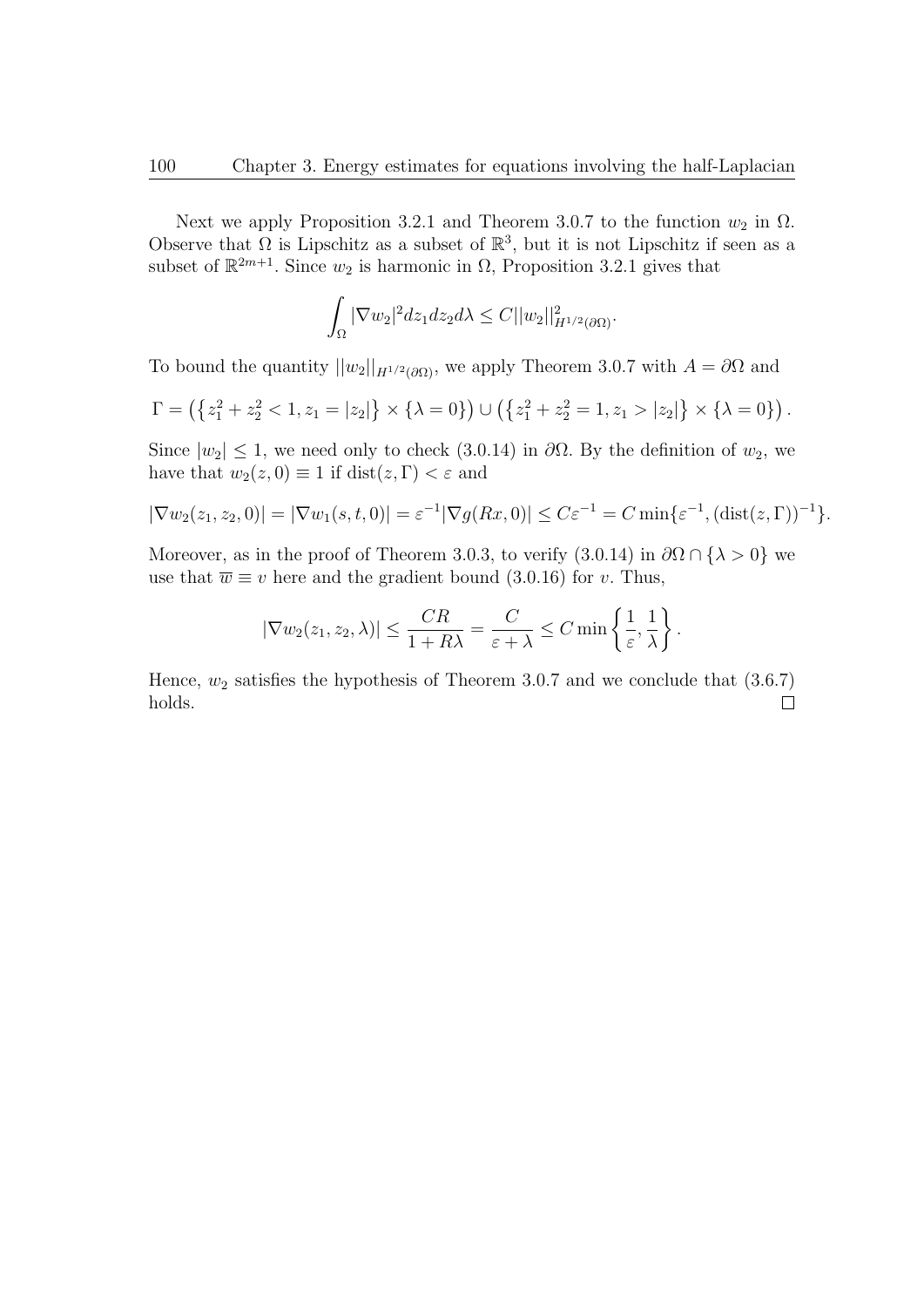## **Chapter 4**

# **Energy estimates for equations with fractional diffusion**

#### **4.1 Introduction and results**

In this chapter (which corresponds to [7]) we establish energy estimates for some solutions of the fractional nonlinear equation

$$
(-\Delta)^s u = f(u) \quad \text{in } \mathbb{R}^n,
$$
\n(4.1.1)

for every  $0 < s < 1$ , where  $f : \mathbb{R} \to \mathbb{R}$  is a  $C^{1,\beta}$  function for some  $\beta > \max(0, 1-2s)$ .

In Chapter 3, we considered the case  $s = 1/2$  and established sharp energy estimates for global minimizers in every dimension *n*, and for monotone solutions in dimension  $n = 3$ . As a consequence, we deduced one-dimensional (or 1-D) symmetry for these types of solutions in dimension  $n = 3$ .

This result about 1-D symmetry is the analog of a conjecture of De Giorgi for the Allen-Cahn equation  $-\Delta u = u - u^3$  in  $\mathbb{R}^n$ . More precisely, in 1978 De Giorgi conjectured that the level sets of every bounded, monotone in one direction solution of the Allen-Cahn equation must be hyperplanes, at least if  $n \leq 8$ . That is, such solutions depend only on one Euclidian variable. The conjecture has been proven to be true in dimension  $n = 2$  by Ghoussoub and Gui [24] and in dimension *n* = 3 by Ambrosio and Cabré [3]. For  $4 \le n \le 8$ , if  $\partial_{x_n} u > 0$ , and assuming the additional condition

$$
\lim_{x_n \to \pm \infty} u(x', x_n) = \pm 1 \quad \text{for all } x' \in \mathbb{R}^{n-1},
$$

it has been established by Savin [34]. Recently a counterexample to the conjecture for  $n \geq 9$  has been announced by Del Pino, Kowalczyk and Wei [22].

When  $f(u) = u - u^3$  in our equation (4.1.1), we will call it of Allen-Cahn type.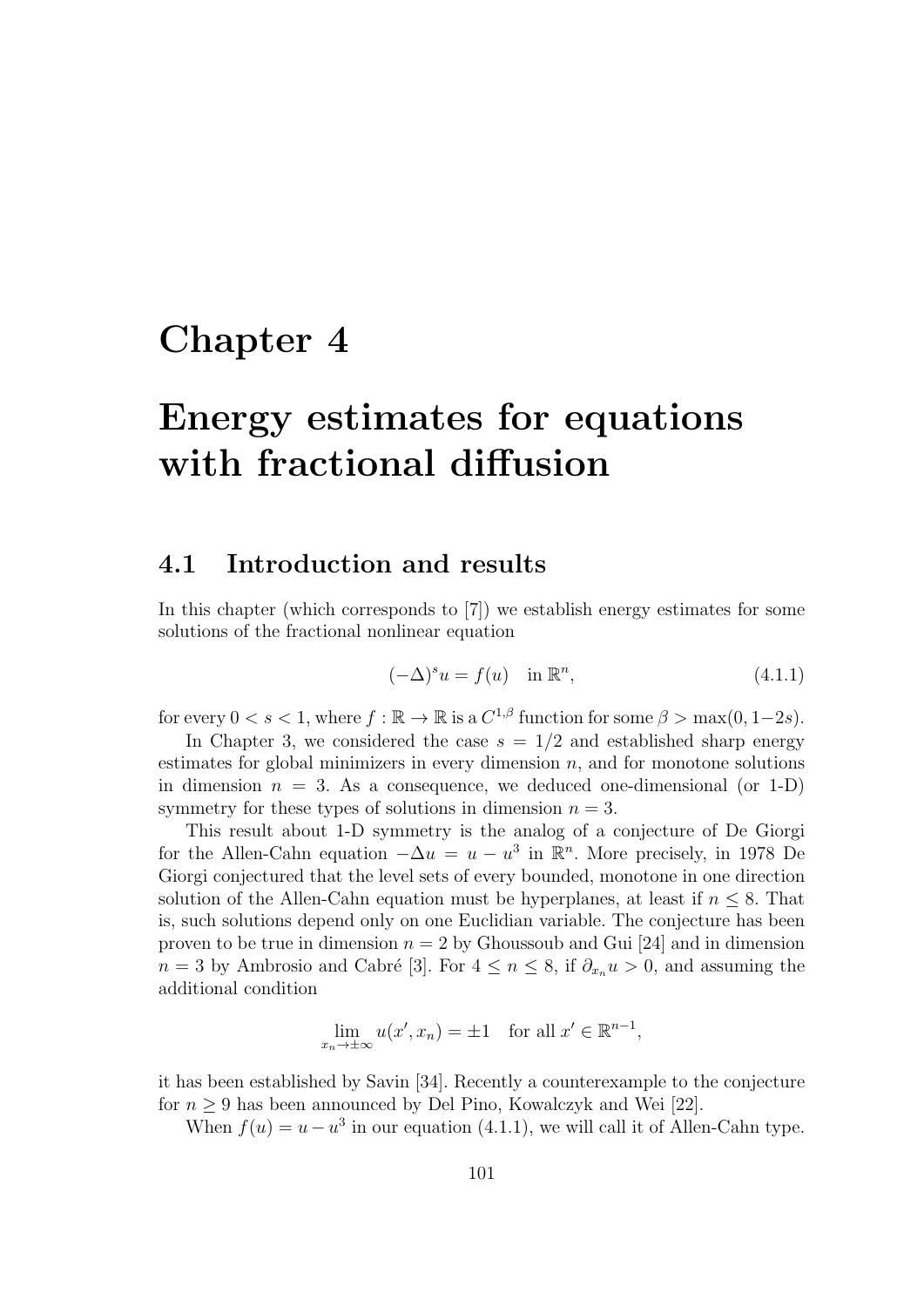In this chapter (see Theorem 4.1.4 below), we establish one-dimensional symmetry for global minimizers and for bounded monotone solutions of (4.1.1) in dimension  $n = 3$ , for every  $1/2 < s < 1$ . This is the analog of the conjecture of De Giorgi for the operator  $(-\Delta)^s$ , for  $1/2 < s < 1$ . We recall that in [28] Maria del Mar Gonzalez prove that an energy functional related to fractional powers *s* of the Laplacian for 1*/*2 *< s <* 1 Γ-converges to the classical perimeter functional. The same result for  $s = 1/2$  was proven by Alberti, Bouchitté, and Seppecher in [2]. Moreover, in [16] Caffarelli and Souganidis prove that scaled threshold dynamicstype algorithms corresponding to fractional Laplacians converge to moving fronts. More precisely, when  $1/2 \leq s < 1$  the resulting interface moves by weighted mean curvature, while for  $0 < s < 1/2$  the normal velocity is nonlocal of fractional-type.

As said before, in dimension  $n = 3$ , the same result for  $s = 1/2$  has been proven in Chapter 3. We recall that for  $s = 1/2$ , one-dimensional symmetry for stable solutions of  $(4.1.1)$  in dimension  $n = 2$  has been proved by Cabré and Solà-Morales [10]. The same result in dimension  $n = 2$  for every fractional power  $0 < s < 1$  has been established by Cabré and Sire [9] and by Sire and Valdinoci [37].

As in Chapter 3, a crucial ingredient in the proof of 1-D symmetry is a sharp energy estimate for global minimizers. This is Theorem 4.1.2.

To study the nonlocal problem (4.1.1), we will realize it as a local problem in  $\mathbb{R}^{n+1}_+$  with a nonlinear Neumann condition. More precisely, Caffarelli and Silvestre [15] proved that *u* is a solution of problem  $(4.1.1)$  in  $\mathbb{R}^n$  if and only if *v*, defined on  $\mathbb{R}^{n+1}_{+} = \{(x, \lambda) : x \in \mathbb{R}^n, \lambda > 0\}$ , is a solution of the problem

$$
\begin{cases} \operatorname{div}(\lambda^{1-2s}\nabla v) = 0 & \text{in } \mathbb{R}^{n+1}_+, \\ -\operatorname{lim}_{\lambda \to 0} \lambda^{1-2s}\partial_{\lambda}v = d_{n,s}f(v) \end{cases}
$$
 (4.1.2)

where  $d_{n,s} > 0$  is a positive constant depending only on *n* and *s* and  $v(x, 0) = u(x)$ on  $\mathbb{R}^n = \partial \mathbb{R}^{n+1}_+$ . Later we will study problem (4.1.2) for  $d_{n,s} = 1$ . In the sequel we will call the extension *v* of *u* in  $\mathbb{R}^{n+1}$  satisfying div $(\lambda^{1-2s}\nabla v) = 0$  the *s*-extension of *u*.

Observe that for every  $0 < s < 1$ , we have that  $-1 < 1 - 2s < 1$  and thus the weight  $\lambda^{1-2s}$  which appears in (4.1.2) belongs to the Muckenoupt class  $A_2$ . As a consequence the theory developed by Fabes, Kenig and Serapioni [23] applies to problem  $(4.1.2)$  and thus a Poincaré inequality, a Harnack inequality, and Hölder regularity hold for solutions of our problem. There are some gradient estimates for solutions of problem (4.1.2) (see Remark 4.1.9) that will be important in the proof of our energy estimates.

Problem (4.1.2) associated to the nonlocal equation (4.1.1) allows to introduce the notions of *energy* and *global minimality* for a solution *u* of problem (4.1.1).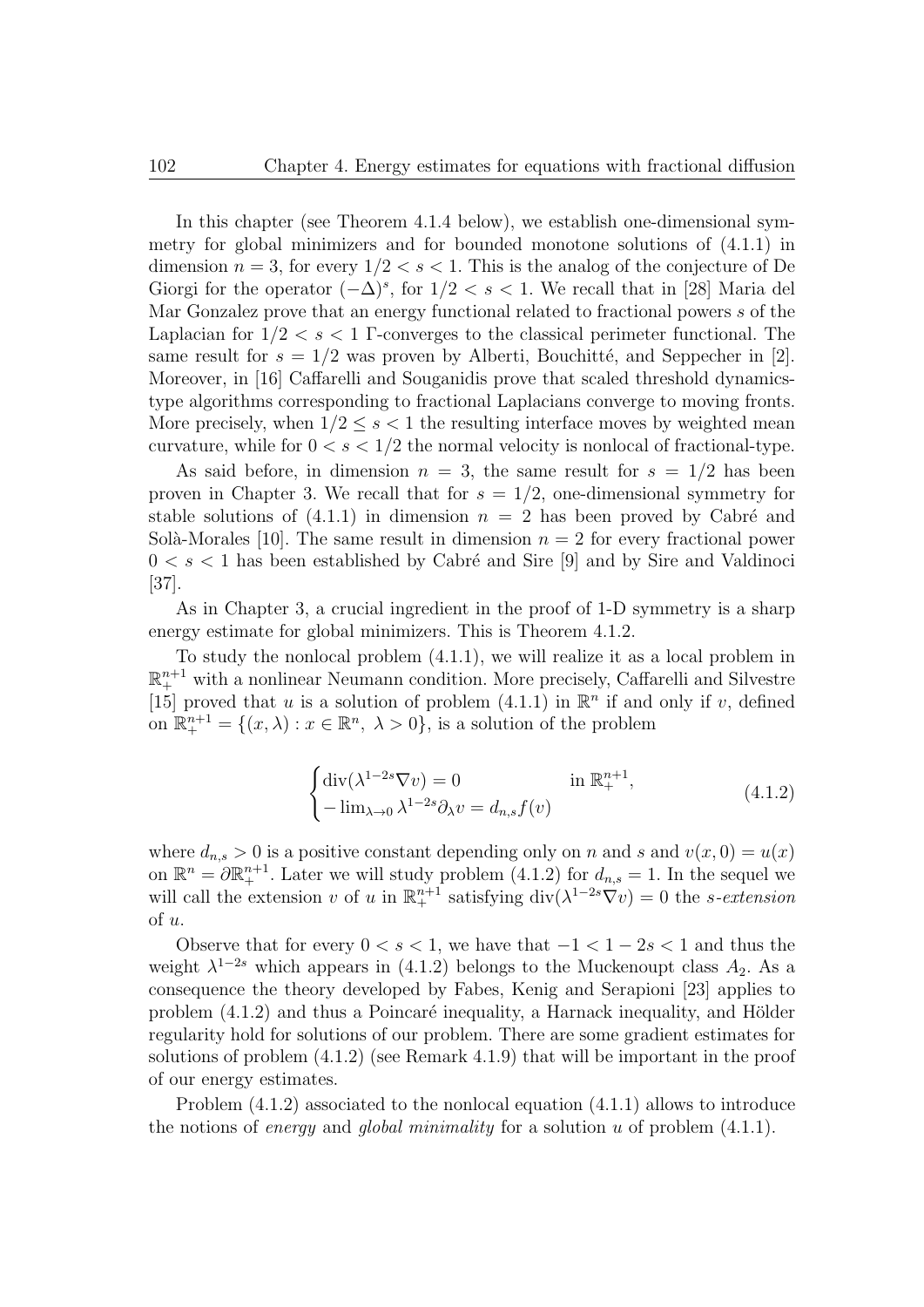Consider the cylinder

$$
C_R = B_R \times (0, R) \subset \mathbb{R}^{n+1}_+,
$$

where  $B_R$  is the ball of radius R centerd at 0 in  $\mathbb{R}^n$ , and the energy functional

$$
\mathcal{E}_{s,C_R}(v) = \int_{C_R} \frac{1}{2} \lambda^{1-2s} |\nabla v|^2 dx d\lambda + \int_{B_R} G(v(x,0)) dx, \tag{4.1.3}
$$

where  $G' = -f$ .

**Definition 4.1.1.** a) We say that a bounded  $C^1(\mathbb{R}^{n+1})$  function *v* is a *global minimizer* of  $(4.1.2)$  if, for all  $R > 0$ ,

$$
\mathcal{E}_{s,C_R}(v) \leq \mathcal{E}_{s,C_R}(w),
$$

for every  $C^1(\mathbb{R}^{n+1}_+)$  function *w* such that  $v \equiv w$  in  $\mathbb{R}^{n+1}_+ \setminus \overline{C_R}$ .

- b) We say that a bounded  $C^1$  function *u* in  $\mathbb{R}^n$  is a *global minimizer* of (4.1.1) if its *s*-extension  $v$  is a global minimizer of  $(4.1.2)$ .
- c) We say that a bounded function *u* is a *layer solution* for the problem (4.1.1) if *u* is monotone increasing in one of the *x*-variables, say  $\partial_{x_n} u > 0$  in  $\mathbb{R}^n$ , and

$$
\lim_{x_n \to \pm \infty} u(x', x_n) = \pm 1 \quad \text{for every } x' \in \mathbb{R}^{n-1}.
$$
 (4.1.4)

We remind that every layer solution is a global minimizer (see [9]). In this respect, one uses that the weight  $\lambda^{1-2s}$  does not depend on the horizontal variables  $x_1, \ldots, x_n$ , hence problem  $(4.1.2)$  is invariant under translations in the directions  $x_1, \ldots, x_n.$ 

Our main result is the following energy estimate for global minimizers of problem  $(4.1.1)$ . Given a bounded function *u* defined on  $\mathbb{R}^n$ , set

$$
G(u) = \int_{u}^{1} f \quad \text{and}
$$
  

$$
c_u = \min\{G(s) : \inf_{\mathbb{R}^n} u \le s \le \sup_{\mathbb{R}^n} u\}.
$$
 (4.1.5)

**Theorem 4.1.2.** *Let f be any*  $C^{1,\beta}$  *nonlinearity, with*  $\beta > \max\{0, 1-2s\}$ *, and*  $u: \mathbb{R}^n \to \mathbb{R}$  *be a global minimizer of* (4.1.1). Let *v be the s-extension of u in*  $\mathbb{R}^{n+1}_+$ . *Then, for all*  $R > 2$ *,* 

$$
\int_{C_R} \frac{1}{2} \lambda^{1-2s} |\nabla v|^2 dx d\lambda + \int_{B_R} \{G(u) - c_u\} dx \leq C R^{n-2s} \quad \text{if } 0 < s < 1/2
$$
\n
$$
\int_{C_R} \frac{1}{2} \lambda^{1-2s} |\nabla v|^2 dx d\lambda + \int_{B_R} \{G(u) - c_u\} dx \leq C R^{n-1} \quad \text{if } 1/2 < s < 1,
$$
\n(4.1.6)

*where*  $c_u$  *is defined by* (4.1.5), and *C* denotes different positive constants depending *only on n*,  $||f||_{C_1}$ ,  $||u||_{L^{\infty}(\mathbb{R}^n)}$  *and s.*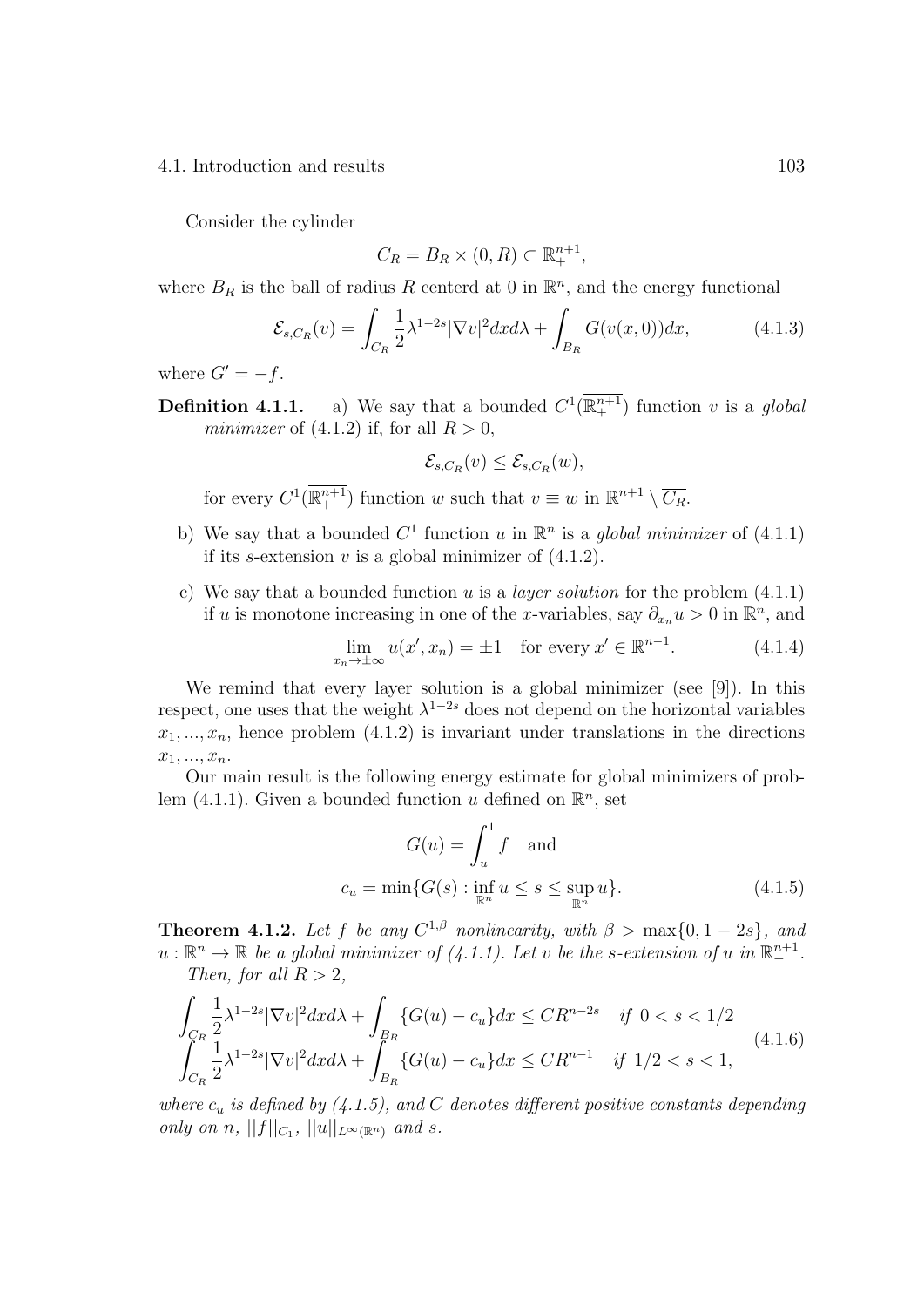Here by  $||f||_{C^{1,\beta}}$  we mean  $||f||_{C^{1,\beta}(\lim_{\mathbb{F}^n} u,\sup_{\mathbb{P}^n} u)}$ . As a consequence (4.1.6) also holds for layer solutions.

Moreover, we will prove that, in dimension  $n = 3$ , the energy estimate  $(4.1.6)$ holds also for monotone solutions without the limit assumption  $(4.1.4)$ . These solutions are minimizers among a certain class of functions, but they are not, in general, global minimizers as defined before.

**Theorem 4.1.3.** *Let*  $n = 3$ *, f be any*  $C^{1,\beta}$  *nonlinearity with*  $\beta \in (0,1)$  *and u be a* bounded solution of  $(4.1.1)$  such that  $\partial_e u > 0$  in  $\mathbb{R}^3$  for some direction  $e \in \mathbb{R}^3$ ,  $|e| = 1$ *. Let v be the s-extension of u in*  $\mathbb{R}^4_+$ *.* 

*Then, for all*  $R > 2$ *,* 

$$
\int_{C_R} \frac{1}{2} \lambda^{1-2s} |\nabla v|^2 dx d\lambda + \int_{B_R} \{G(u) - c_u\} dx \le C R^{3-2s} \quad \text{if } 0 < s < 1/2
$$
\n
$$
\int_{C_R} \frac{1}{2} \lambda^{1-2s} |\nabla v|^2 dx d\lambda + \int_{B_R} \{G(u) - c_u\} dx \le C R^2 \quad \text{if } 1/2 < s < 1,
$$
\n(4.1.7)

*where*  $c_u$  *is defined by* (4.1.5), and *C* denotes different positive constants depending  $\int$  *only on*  $||u||_{L^{\infty}(\mathbb{R}^3)}$ ,  $||f||_{C^{1,\beta}}$ , and *s*.

In dimension  $n = 3$ , for every  $1/2 < s < 1$ , Theorems 4.1.2 and 4.1.3 lead to the 1-D symmetry of global minimizers and of bounded monotone solutions of problem  $(4.1.1)$ . For  $s = 1/2$  this was proved in Chapter 3.

**Theorem 4.1.4.** *Suppose*  $n = 3$  *and*  $1/2 \leq s < 1$ *. Let*  $f$  *be any*  $C^{1,\beta}$  *nonlinearity with*  $\beta > \max\{0, 1-2s\}$  *and u be either a bounded global minimizer of* (4.1.1)*, or a* bounded solution monotone in some direction  $e \in \mathbb{R}^3$ ,  $|e| = 1$ .

*Then, u depends* only on one variable, *i.e., there exists*  $a \in \mathbb{R}^3$  *and*  $g : \mathbb{R} \to \mathbb{R}$ *, such that*  $u(x) = g(a \cdot x)$  *for all*  $x \in \mathbb{R}^3$ . *Equivalently, the level sets of u are planes.* 

*Remark* 4.1.5*.* In [14] Caffarelli, Roquejoffre, and Savin develop a regularity theory for nonlocal minimal surfaces. This surfaces can be interpreted as a noninfinitesimal version of classical minimal surfaces and can be attained by minimizing the  $H^s$ -norm of the indicator function when  $0 < s < 1/2$ . A crucial fact here is that when  $0 < s < 1/2$  the indicator functions belong to the space  $H^s$ and the extension problem (1.3.2) is a well posed problem for indicator functions. The authors also prove a sharp energy estimate *CR<sup>n</sup>−*2*<sup>s</sup>* related to ours in some sense: our equation is the Allen-Cahn approximation of these nonlocal minimal surfaces. The flatness of these nonlocal minimal surfaces is an open problem even in dimension  $n = 2$  (while the 1-D symmetry property of monotone solution of the semilinear problem is known in dimension  $n = 2$  for every *s*). Recently, Caffarelli and Valdinoci [17] have proven that nonlocal minimal cones converge to standard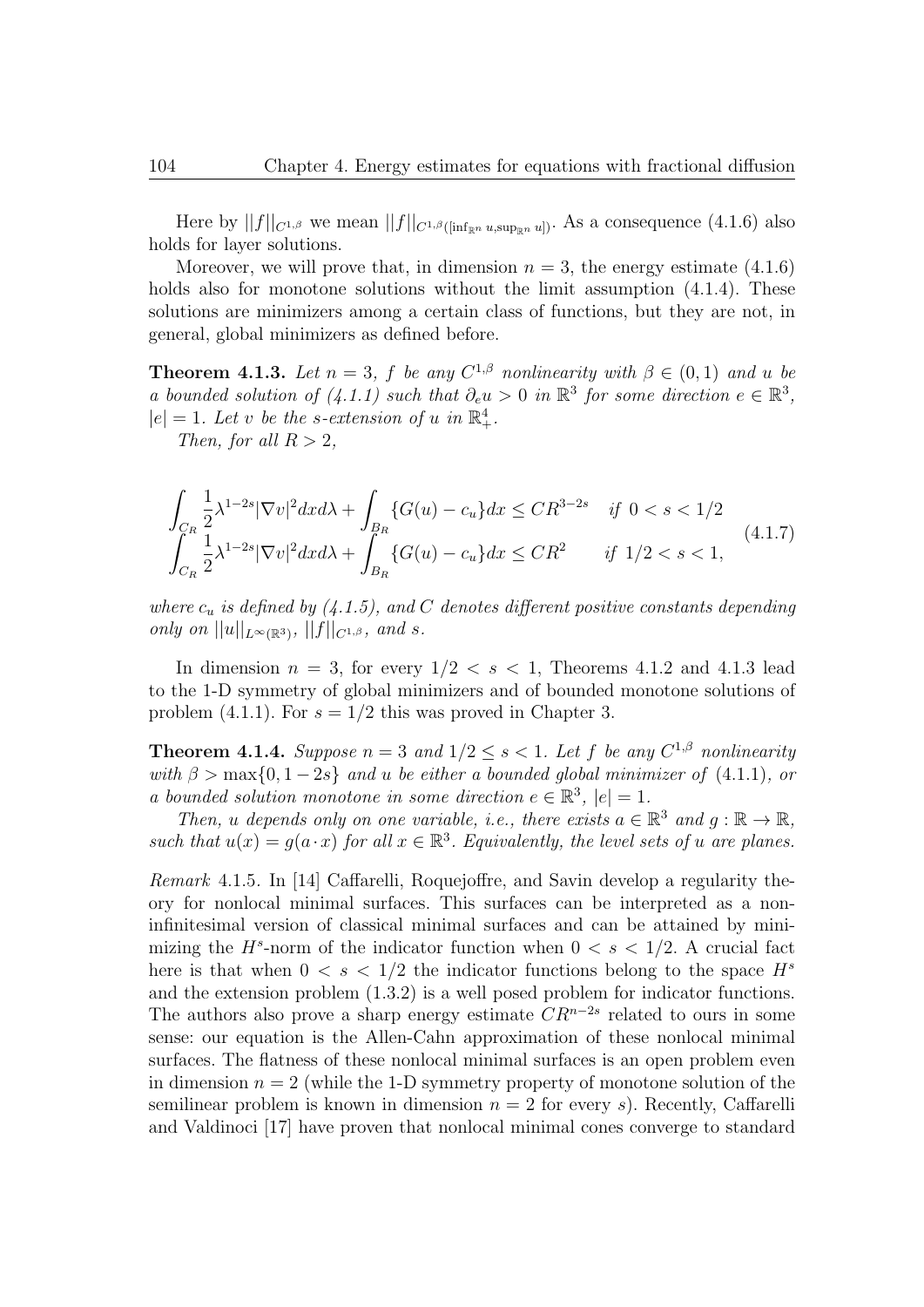minimal surfaces when *s* tends to 1*/*2. From this, they obtain that all the nonlocal minimal cones are flat and all the nonlocal minimal surfaces are smooth when the dimension *n* is lower or equal than 7 and *s* is closed to 1*/*2.

To prove 1-D symmetry, we use a Liouville type argument, which requires an appropriate estimate for the Dirichlet energy. By a result of Moschini [31], the energy estimate

$$
\int_{C_R} |\nabla v|^2 dx d\lambda \leq CR^2 \log R,
$$

allows to use such Liouville type result and deduce 1-D symmetry in  $\mathbb{R}^3$  for global minimizers and for solutions monotone in one direction. By Theorems 4.1.2 and 4.1.3, we have that for every  $1/2 < s < 1$  and for  $n = 3$ ,

$$
\int_{C_R} \frac{1}{2} \lambda^{1-2s} |\nabla v|^2 dx d\lambda \leq CR^2.
$$

If  $0 < s < 1/2$ , our estimates lead to

$$
\int_{C_R} \frac{1}{2} \lambda^{1-2s} |\nabla v|^2 dx d\lambda \leq C R^{3-2s}.
$$

Since  $3 - 2s > 2$  when  $0 < s < 1/2$ , then we cannot use this Liouville argument. This is the reason why we can prove 1-D symmetry only for  $1/2 \leq s < 1$ .

We have two different proofs of our energy estimates  $(4.1.6)$ .

The first one is very simple but applies only to Allen-Cahn type nonlinearities (such as  $f(u) = u - u^3$ ) and to monotone solutions satisfying the limit assumption (4.1.4) or the more general (4.2.3) below. We present this very simple proof in section 2. It was found by Ambrosio and Cabré  $[3]$  to prove the optimal energy estimate for  $-\Delta u = u - u^3$  in  $\mathbb{R}^n$ .

Our second proof applies in more general situations and will lead to Theorems 4.1.2 and 4.1.3. It is based on controlling a weighted  $H^1(\Omega)$ -norm of a function by some fractional Sobolev norms on the boundary.

Let us recall now the definition of the  $H^s(A)$ -norm of a function, for  $0 < s < 1$ , where *A* is either a Lipschitz open set of  $\mathbb{R}^n$ , or  $A = \partial\Omega$  and  $\Omega$  is a bounded Lipschitz open set of  $\mathbb{R}^{n+1}$ . It is given by

$$
||w||_{H^{s}(A)}^{2} = ||w||_{L^{2}(A)}^{2} + \int_{A} \int_{A} \frac{|w(z) - w(\overline{z})|^{2}}{|z - \overline{z}|^{n+2s}} d\sigma_{z} d\sigma_{\overline{z}}.
$$

In the sequel we will use it for  $\Omega = C_1 = B_1 \times (0, 1) \subset \mathbb{R}^{n+1}$  and  $A = \partial C_1$ .

To prove Theorem 4.1.2, we use the following comparison argument. We construct a comparison function  $\overline{w}$  which takes the same values of *v* on  $\partial C_R \cap {\lambda > 0}$ and thus, by minimality of *v*,

$$
\mathcal{E}_{C_R}(v) \leq \mathcal{E}_{C_R}(\overline{w}).
$$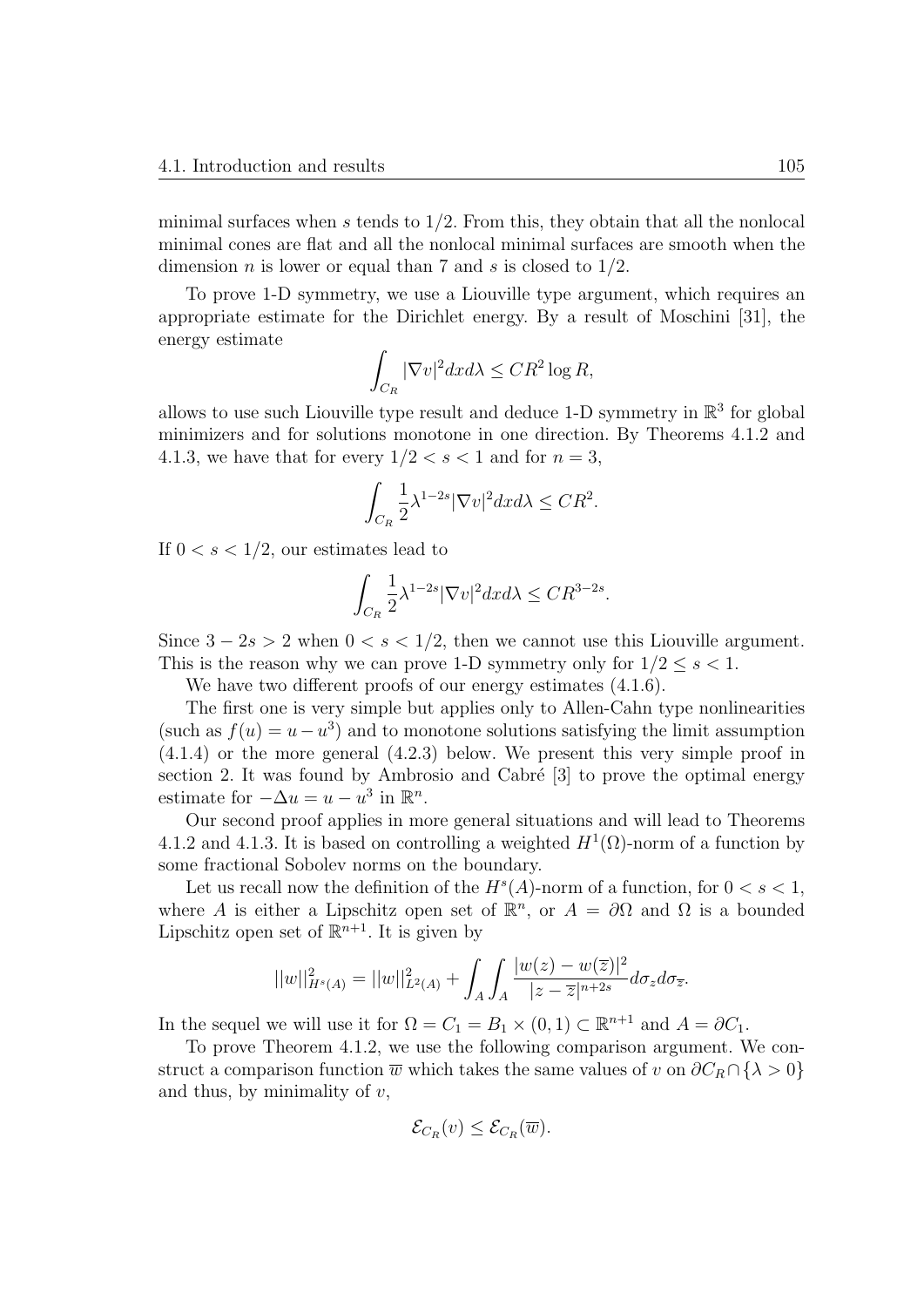Then, it is enough to estimate the energy of  $\overline{w}$ .

For simplicity consider the case of the Allen-Cahn type equation. We define the function  $\overline{w}(x, \lambda)$  in  $C_R$  in the following way. First we define  $\overline{w}(x, 0)$  on the base of the cylinder as a smooth function  $g(x)$  which is identically equal to 1 in  $B_{R-1}$  and  $g(x) = v(x,0)$  for  $|x| = R$ ; then we define  $\overline{w}(x,\lambda)$  as the unique solution of the Dirichlet problem

$$
\begin{cases}\n\text{div}(\lambda^{1-2s}\nabla\overline{w}) = 0 & \text{in } C_R \\
\overline{w}(x,0) = g(x) & \text{on } B_R \times \{\lambda = 0\} \\
\overline{w}(x,\lambda) = v(x,\lambda) & \text{on } \partial C_R \cap \{\lambda > 0\}.\n\end{cases}
$$
\n(4.1.8)

Since by definition  $\overline{w} \equiv 1$  on  $B_{R-1} \times \{0\}$ , then the potential energy is bounded by *CR<sup>n</sup>−*<sup>1</sup> . Thus it remains to estimate the Dirichlet energy.

To do this we proceed in two steps. First, after rescaling, we apply Theorem 4.1.6 below, to control the Dirichlet norm of  $\overline{w}$  in  $C_1$  by some fractional Sobolev norms of its trace on  $\partial C_1$ . Then, we use Theorem 4.1.8 below to give an estimate of these fractional norms.

More precisely, we recall that in the proof of the estimate for the Dirichlet energy for  $s = 1/2$  a crucial point was an extension theorem which let us to control the  $H^1(\Omega)$ -norm of a function with the  $H^{1/2}(\partial\Omega)$ -norm of its trace. Here we are in a more complicated situation, since we need to control a weighted  $H^1(\Omega)$ -norm, with a weight which degenerates on a subset of *∂*Ω.

We consider a bounded subset  $\Omega$  of  $\mathbb{R}^{n+1}$  with Lipschitz boundary  $\partial\Omega$ , and M a Lipschitz subset of  $\partial\Omega$ . For every  $z \in \Omega$ , we denote  $d_M(z)$  the distance from the point *z* to the set *M*. Set

$$
a := 1 - 2s \in (-1, 1).
$$

Here we want to control the  $H^1_{d_M^a}$ -norm of a function  $\widetilde{w}$  defined in  $\Omega$ , with some weighted fractional Sobolev norm of its trace. Observe that the weight  $d_M^a$  vanishes only on a subset *M* of the boundary  $\partial\Omega$ . Later we will consider  $\Omega = C_1$ ,  $A = \partial C_1$ and  $M = B_1 \times \{0\}$ . In this case we have  $d_M(x, \lambda) = \lambda$ .

In Theorem 4.1.6 we establish that, given a function *w* defined on all *∂*Ω, then there exists an extension  $\tilde{w}$  of *w* in  $\Omega$ , which  $H^1_{d^a_M}$ -norm is controlled by a combination of a  $H^s$ -norm and a  $H_{d^a}^{1/2}$ .  $d_{M}^{1/2}$ -norm of its trace *w*. If  $\omega$  is a weight, we indicate with  $H^s_\omega(\partial\Omega)$  the weighted Sobolev space of functions f such that

$$
\int_{\partial\Omega} \omega f^2 < \infty \quad \text{and}
$$
  

$$
\int_{\partial\Omega} \int_{\partial\Omega} \omega(z) \frac{|f(z) - f(\overline{z})|^2}{|z - \overline{z}|^{n+2s}} d\sigma_z d\sigma_{\overline{z}} < +\infty.
$$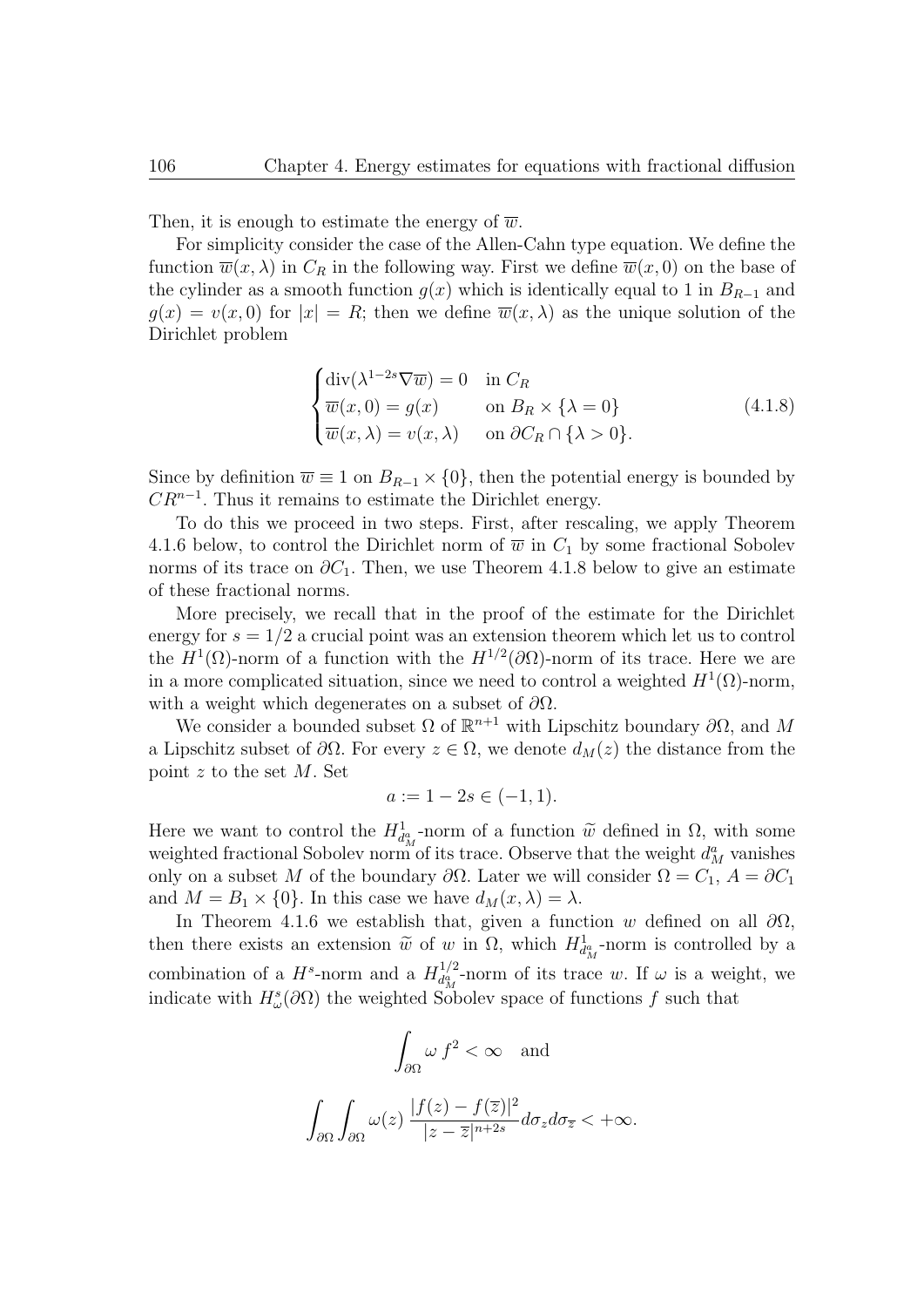We fix some notations. Let *A* be either a Lipschitz domain in  $\mathbb{R}^n$  or  $A = \partial\Omega$ where  $\Omega$  is a bounded subset of  $\mathbb{R}^{n+1}$  with Lipschitz boundary. Let  $M \subset A$  be an open set (relative to *A*) with Lipschitz boundary (relative to *A*)  $\Gamma = \partial M$ .

We define the following two sets:

$$
B_s = \begin{cases} A \times A & \text{if } 0 < s < 1/2 \\ M \times M & \text{if } 1/2 < s < 1, \end{cases}
$$
 (4.1.9)

and

$$
B_w = \begin{cases} (A \setminus M) \times (A \setminus M) & \text{if } 0 < s < 1/2 \\ (A \setminus M) \times A & \text{if } 1/2 < s < 1. \end{cases} \tag{4.1.10}
$$

The following is the extension theorem that we will use to prove our energy estimates.

**Theorem 4.1.6.** *Let*  $\Omega$  *be a bounded subset of*  $\mathbb{R}^{n+1}$  *with Lipschitz boundary*  $\partial\Omega$ *and M a Lipschitz subset of*  $\partial\Omega$ *. For*  $z \in \mathbb{R}^{n+1}$ *, let*  $d_M(z)$  *denote the Euclidean distance from the point*  $z$  *to the set*  $M$ *. Let*  $w$  *belong to*  $C(\partial\Omega)$ *.* 

*Then, there exists an extension*  $\widetilde{w}$  *of w in*  $\Omega$  *belonging to*  $C^1(\Omega) \cap C(\overline{\Omega})$ *, such that*

$$
\int_{\Omega} d_{M}(z)^{1-2s} |\nabla \widetilde{w}|^{2} dz \leq C ||w||_{L^{2}(\partial \Omega)}^{2} + C \int \int_{B_{s}} \frac{|w(z) - w(\overline{z})|^{2}}{|z - \overline{z}|^{n+2s}} d\sigma_{z} d\sigma_{\overline{z}} + C \int \int_{B_{w}} d_{M}(z)^{1-2s} \frac{|w(z) - w(\overline{z})|^{2}}{|z - \overline{z}|^{n+1}} d\sigma_{z} d\sigma_{\overline{z}},
$$
\n(4.1.11)

*where*  $B_s$  *and*  $B_w$  *are defined, respectively, in* (4.1.9) *and* (4.1.10) *with*  $A = \partial \Omega$ *,* and *C* denotes a positive constant depending on  $\Omega$ , *M* and *s*.

We have used the notations  $B_s$  and  $B_w$  to indicate, respectively, the set in which we compute the  $H^s$ -norm of *w* and the set in which we compute the weighted  $H_{d^2}^{1/2}$  $\frac{d^{a}_{M}}{d^{a}_{M}}$ norm of *w*.

*Remark* 4.1.7. We denote by  $\overline{w}$  the *s*-extension of *w* in  $\Omega$ . Since  $\overline{w}$  is the extension of *w* in  $\Omega$  which minimizes the quantity

$$
\int_{\Omega} d_{M}(z)^{1-2s}|\nabla \widetilde{w}|^{2},
$$

then inequality (4.1.11) holds, in particular, with  $\tilde{w}$  replaced by  $\overline{w}$ .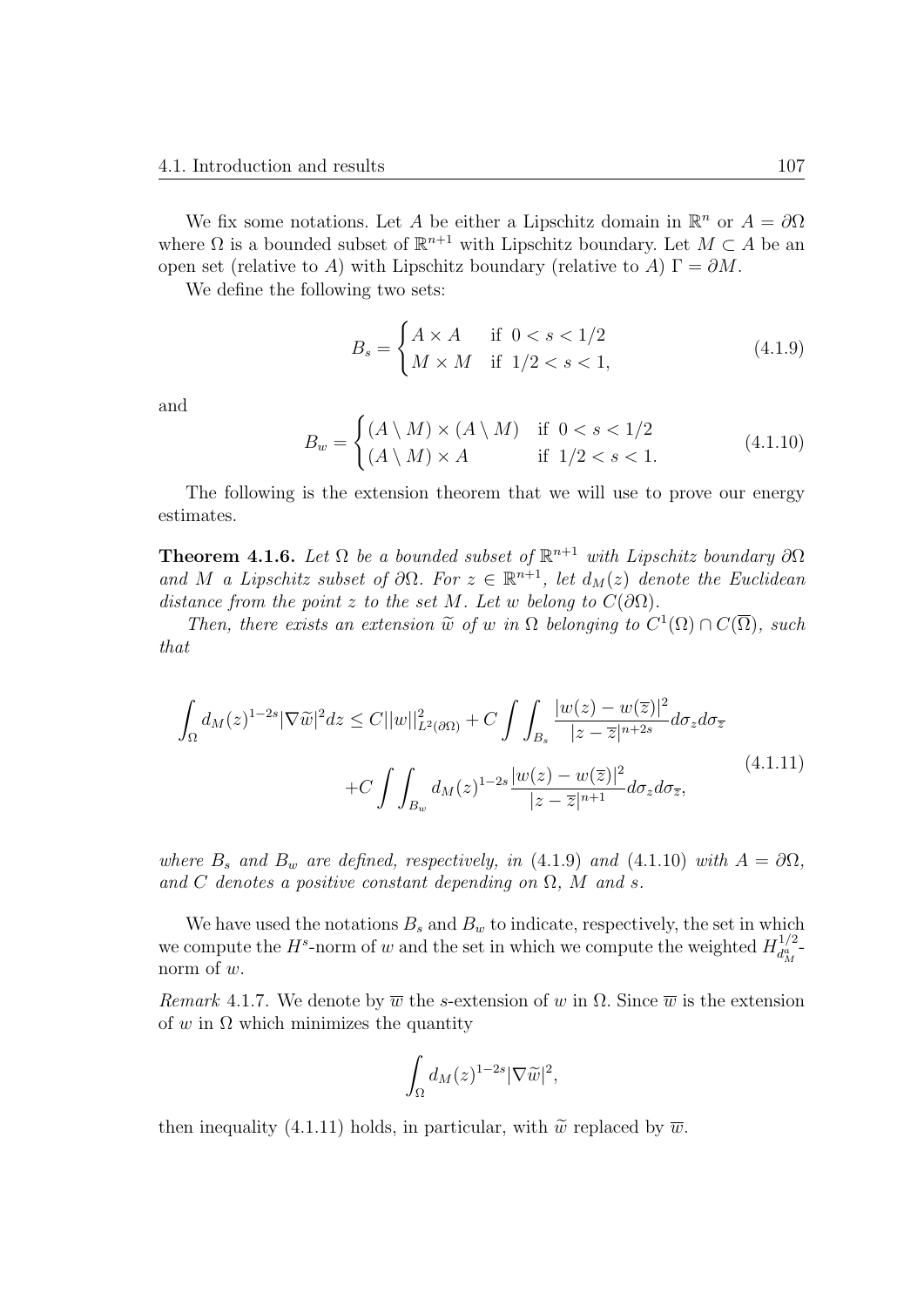In two articles [32, 33], Nekvinda treated some extension and trace problems for functions belonging to fractional Sobolev spaces, but his results are not applicable to our situation.

In [33], the author proved an extension theorem for functions belonging to  $H^s(M)$ , where *M* is, as before, a subset of  $\partial\Omega$ . More precisely he proved that if  $w \in H<sup>s</sup>(M)$  then there exists an extension  $\tilde{w}$  of *w* in  $\Omega$  such that

$$
\int_{\Omega} d_M(z)^{1-2s} |\nabla \widetilde{w}|^2 \leq C ||w||_{H^s(M)}.
$$

In [32], he considered the case of a function *w* defined on  $\partial\Omega \setminus M$  and established that there exists an extension  $\widetilde{w}$  of *w* in  $\Omega$  which  $H_{d_M}^1$ -norm is controlled by some weighted fractional norm of *w* in  $\partial\Omega \setminus M$ .

Here we need an extension result to all of  $\Omega$  for functions *w* defined in  $\partial\Omega$ , and thus we cannot apply the results of Nekvinda.

We conclude giving the key result in the proof of Theorem 4.1.2.

**Theorem 4.1.8.** Let *A* be either a Lipschitz domain in  $\mathbb{R}^n$  or  $A = \partial\Omega$  where  $\Omega$ *is a bounded subset of*  $\mathbb{R}^{n+1}$  *with Lipschitz boundary. Let*  $M \subset A$  *be an open set (relative to A)* with Lipschitz boundary (relative o A)  $\Gamma = \partial M$ *. Let*  $\varepsilon \in (0, 1/2)$ *.* Let  $w: A \to \mathbb{R}$  be a Lipschitz function such that for almost every  $z \in A$ ,

$$
|w(z)| \le c_0 \tag{4.1.12}
$$

*and*

$$
|Dw(z)| \le \frac{c_0}{d_{\Gamma}(z)} \min\left\{1, \left(\frac{d_{\Gamma}(z)}{\varepsilon}\right)^{\min\{1, 2s\}}\right\} \tag{4.1.13}
$$

*where D* are all tangential derivatives to A,  $d_{\Gamma}(z)$  is the Euclidean distance from *the point z to the set*  $\Gamma$  *(either in*  $\mathbb{R}^n$  *or in*  $\mathbb{R}^{n+1}$ *), and c*<sub>0</sub> *is a positive constant. Then,*

$$
||w||_{L^{2}(A)} + \int \int_{B_{s}} \frac{|w(z) - w(\overline{z})|^{2}}{|z - \overline{z}|^{n+2s}} d\sigma_{z} d\sigma_{\overline{z}} + \int \int_{B_{w}} d_{M}(z)^{1-2s} \frac{|w(z) - w(\overline{z})|^{2}}{|z - \overline{z}|^{n+1}} d\sigma_{z} d\sigma_{\overline{z}}
$$
  

$$
\leq \begin{cases} Cc_{0}^{2} & \text{if } 0 < s < 1/2, \\ Cc_{0}^{2} \varepsilon^{1-2s} & \text{if } 1/2 < s < 1. \end{cases}
$$
(4.1.14)

*where C denotes a positive constant depending only on A, M, and s and the sets B<sup>s</sup> and B<sup>w</sup> are defined in* (4.1.9) *and* (4.1.10)*.*

Later we will use this result for  $A = \partial C_1$ ,  $M = B_1 \times \{ \lambda = 0 \}$  and  $\Gamma =$  $\partial B_1 \times \{\lambda = 0\}$ . Thus in this case the constant *C* that appears in (4.1.14) only depends on the dimension *n* and the power *s*.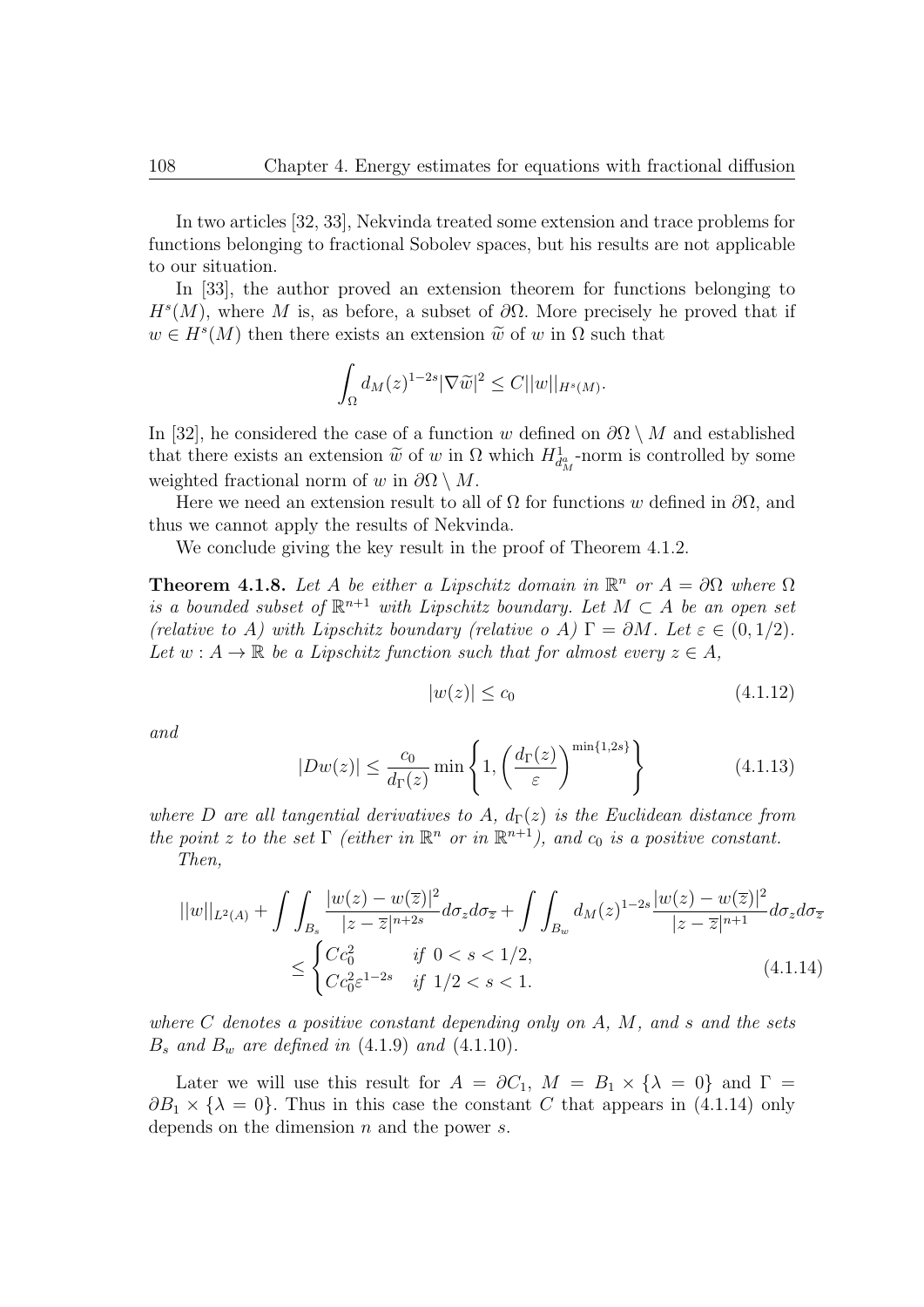*Remark* 4.1.9*.* In the proof of Theorem 4.1.8 the following gradient estimates for every bounded solution *v* of problem (4.1.2) will be of utmost importance. Let  $f \in C^{1,\beta}$  for some  $\beta > \max\{0, 1-2s\}$ , then every bounded solution *v* of (4.1.2) satisfies

$$
\begin{cases}\n|\nabla_x v(x,\lambda)| \leq \frac{C}{1+\lambda} & \text{for every } x \in \mathbb{R}^n \text{ and } \lambda \geq 0 \\
|\partial_\lambda v(x,\lambda)| \leq \frac{C}{\lambda} & \text{for every } x \in \mathbb{R}^n \text{ and } \lambda > 1 \\
|\lambda^{1-2s} \partial_\lambda v| \leq C & \text{for every } x \in \mathbb{R}^n \text{ and } 0 \leq \lambda < 1.\n\end{cases}
$$
\n(4.1.15)

The bound  $|\nabla_x v(x,0)| \leq C$  for every  $x \in \mathbb{R}^n$  has been proven by Silvestre (see Lemmas 2.8 and 2.9 in [36]). Using the maximum principle we can extend this bound for every  $\lambda > 0$  and deduce  $|\nabla_x v(x, \lambda)| \leq C$  for every  $x \in \mathbb{R}^n$  and  $\lambda \geq 0$ . The bound  $|\nabla v(x,\lambda)| \leq C/\lambda$  for every  $x \in \mathbb{R}^n$  and  $\lambda > 1$  follows, after rescaling, by interior elliptic estimates, since equation (4.1.2) is uniformly elliptic for  $\lambda > 1$ . Finally, the last bound  $|\lambda^{1-2s}\partial_\lambda v(x,\lambda)| \leq C$  for every  $x \in \mathbb{R}^n$  and  $0 \leq \lambda < 1$  is established by Cabré and Sire in [8], using that the function  $\omega = \lambda^{1-2s}\partial_\lambda v$  satisfies the dual problem (with Dirichlet boundary condition)

$$
\begin{cases} \operatorname{div}(\lambda^{1-2s}\nabla\omega) = 0 & \text{in } \mathbb{R}^{n+1}_+ \\ \omega = f & \text{on } \partial\mathbb{R}^{n+1}_+ \end{cases}.
$$

The chapter is organized as follows:

- In section 2 we prove the energy estimate for layer solutions of the Allen-Cahn type equation, using a simple argument introduced by Ambrosio and  $Cabré [3]$ .
- In section 3 we give the proof of the extension Theorem 4.1.6 and of the key Theorem 4.1.8.
- In section 4 we prove energy estimate  $(4.1.6)$  for global minimizers and for every nonlinearity *f*.
- In section 5 we establish energy estimates for bounded monotone solutions in  $\mathbb{R}^3$ .
- In section 6 we prove the 1-D symmetry result, that is Theorem 4.1.4.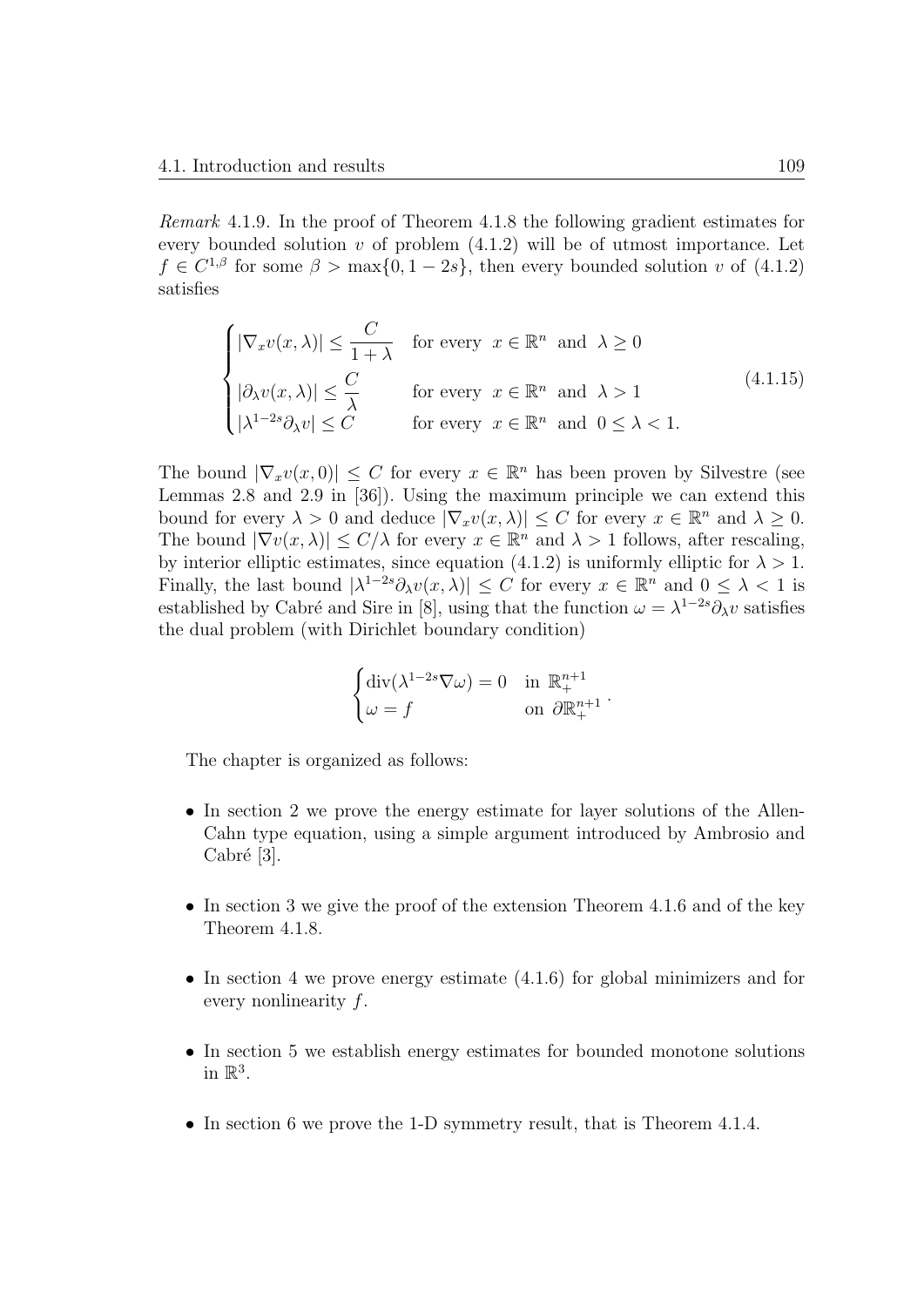#### **4.2 Energy estimate for monotone solutions of Allen-Cahn type equations**

In this section we consider potentials  $G(u) = \int_u^1 f$  satisfying the following hypothesis:

$$
G \ge 0 = G(\pm 1) \quad \text{in } \mathbb{R} \quad \text{and} \quad G > 0 \quad \text{in } (-1, 1). \tag{4.2.1}
$$

An example is  $G(u) = \frac{1}{4}(1 - u^2)^2$ . In this case the nonlinearity is given by  $f(u) =$  $u - u^3$ .

In the sequel we consider the energy

$$
\mathcal{E}_{s,C_R}(v) = \int_{C_R} \frac{1}{2} \lambda^{1-2s} |\nabla v|^2 dx d\lambda + \int_{B_R} G(v) dx.
$$

In the following theorem we establish energy estimates for monotone solutions of  $(4.1.1)$  such that  $\lim_{x_n \to +\infty} u(x', x_n) = 1$ , in the case in which the potential *G* satisfies (4.2.1). Recall that we have defined the cylinder  $C_R = B_R \times (0, R)$ , where  $B_R$  is the ball of radius  $R$  in  $\mathbb{R}^n$ .

**Theorem 4.2.1.** Let f be a  $C^{1,\beta}$  function, with  $\beta > \max\{0, 1-2s\}$ . Suppose that  $G(u) = \int_u^1 f$  satisfies (4.2.1)*.* Let *u* be a solution of problem (4.1.1) in  $\mathbb{R}^n$ , with  $|u| < 1$ , and let *v* be the *s*-extension of *u* in  $\mathbb{R}^{n+1}$ . Assume that

$$
u_{x_n} > 0 \quad \text{in } \mathbb{R}^n \tag{4.2.2}
$$

*and*

$$
\lim_{x_n \to +\infty} u(x', x_n) = 1 \quad \text{for all } x' \in \mathbb{R}^{n-1}.
$$
\n
$$
(4.2.3)
$$

*Then, for every*  $R > 2$ *,* 

$$
\mathcal{E}_{s,C_R}(v) \leq CR^{n-2s}, \quad \text{if } 0 < s < 1/2,
$$

*and*

 $\mathcal{E}_{s,C_R}(v) \leq CR^{n-1}, \quad \text{if } 1/2 < s < 1,$ 

 $f$ or some constants  $C$  depending only on  $n$ ,  $||u||_{L^{\infty}(\mathbb{R}^n)}$ ,  $||f||_{C^1}$  and  $s$ .

*Proof.* As in Chapter 3, the proof uses an argument found by Ambrosio and Cabré [3] to prove an energy estimate for layer solutions of the analog problem  $-\Delta u = f(u)$ . This method is based on sliding the function *v* in the direction  $x_n$ . Throughout the proof, *C* will denote different positive constants depending only on *n* and  $||f||_{C^1}$ . Consider the function

$$
v^t(x,\lambda) := v(x',x_n+t,\lambda)
$$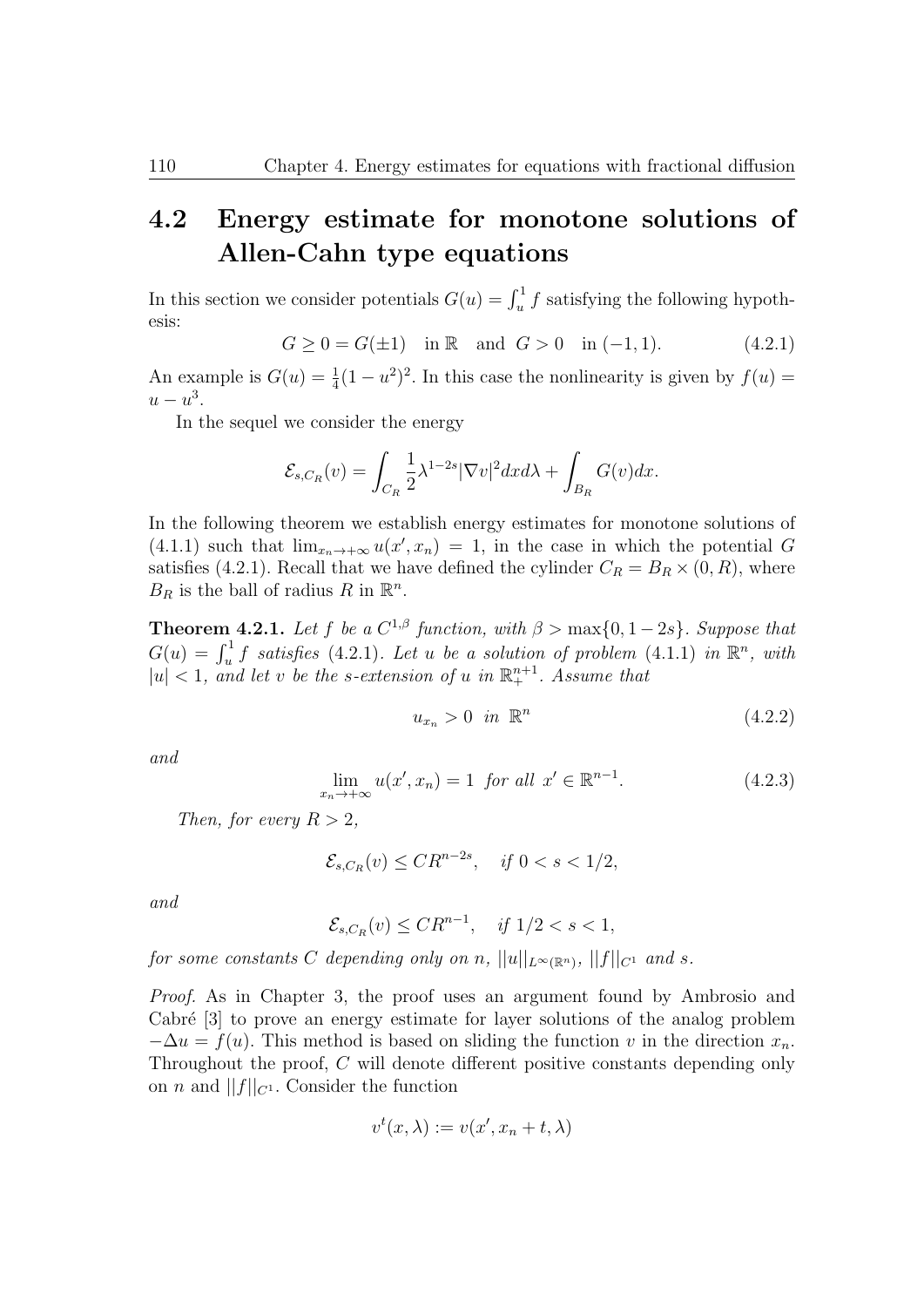defined for  $(x', x_n, \lambda) \in \mathbb{R}^n$  and  $t \in \mathbb{R}$ . For each  $t$  we have

$$
\begin{cases} \operatorname{div}(\lambda^{1-2s} \nabla v^t) = 0 & \text{in } \mathbb{R}^{n+1}_+, \\ -\lambda^{1-2s} \partial_\lambda v^t = f(v^t) & \text{on } \mathbb{R}^n = \partial \mathbb{R}^{n+1}_+. \end{cases} (4.2.4)
$$

Moreover, here we use the gradient estimates  $(4.1.15)$  for the solution  $v$  of problem  $(4.1.2)$  (see [8, 36]). We have that for every  $t |v^t| < C$  and

$$
|\nabla_x v^t(x,\lambda)| \le \frac{C}{1+\lambda} \text{ for every } (x,\lambda) \in \mathbb{R}^{n+1}_+
$$
 (4.2.5)

$$
|\partial_{\lambda}v^{t}(x,\lambda)| \leq \frac{C}{\lambda} \text{ for every } x \in \mathbb{R}^{n} \text{ and } \lambda > 1
$$
 (4.2.6)

$$
|\lambda^{1-2s}\partial_{\lambda}v^t| \le C \text{ for every } x \in \mathbb{R}^n \text{ and } 0 < \lambda < 1. \tag{4.2.7}
$$

In addition (see [8])

$$
\lim_{t \to +\infty} \left\{ \left| v^t(x,\lambda) - 1 \right| + \left| \nabla v^t(x,\lambda) \right| \right\} = 0 \tag{4.2.8}
$$

for all  $x \in \mathbb{R}^n$  and all  $\lambda \geq 0$ .

Note that, hypothesis (4.2.2) and the maximum principle imply that  $v_{x_n} > 0$ in  $\mathbb{R}^{n+1}_+$ . Thus, denoting the derivative of  $v^t(x,\lambda)$  with respect to *t* by  $\partial_t v^t(x,\lambda)$ , we have

$$
\partial_t v^t(x,\lambda) = v_{x_n}(x',x_n+t,\lambda) > 0 \quad \text{for all} \ \ x \in \mathbb{R}^n, \ \lambda \ge 0.
$$

By (4.2.8), we have that

$$
\lim_{t \to +\infty} \mathcal{E}_{s,C_R}(v^t) = 0.
$$

Next, we bound the derivative of  $\mathcal{E}_{s,C_R}(v^t)$  with respect to *t*. Recall that we have set  $a = 1 - 2s$ . We use that  $v^t$  is a solution of problem (4.1.2), the bounds  $(4.2.5)$ ,  $(4.2.6)$ ,  $(4.2.7)$  for  $v<sup>t</sup>$  and the derivatives of  $v<sup>t</sup>$ , and the crucial fact that  $\partial_t v^t > 0$ . Let *v* denote the exterior normal to the lateral boundary  $\partial B_R \times (0, R)$ of the cylinder *CR*.

We have

$$
\partial_t \mathcal{E}_{s,C_R}(v^t) = \int_0^R d\lambda \int_{B_R} dx \lambda^a \nabla v^t \cdot \nabla (\partial_t v^t) + \int_{B_R} G'(v^t) \partial_t v^t dx
$$
  
\n
$$
= \int_0^R d\lambda \int_{\partial B_R} d\sigma \lambda^a \frac{\partial v^t}{\partial \nu} \partial_t v^t + \int_{B_R \times {\{\lambda = R\}}} \lambda^a \frac{\partial v^t}{\partial \lambda} \partial_t v^t (x, R) dx
$$
  
\n
$$
\geq -C \int_0^R \frac{\lambda^a}{1 + \lambda} \int_{\partial B_R} d\sigma \partial_t v^t - CR^{-2s} \int_{B_R \times {\{\lambda = R\}}} dx \partial_t v^t (x, R).
$$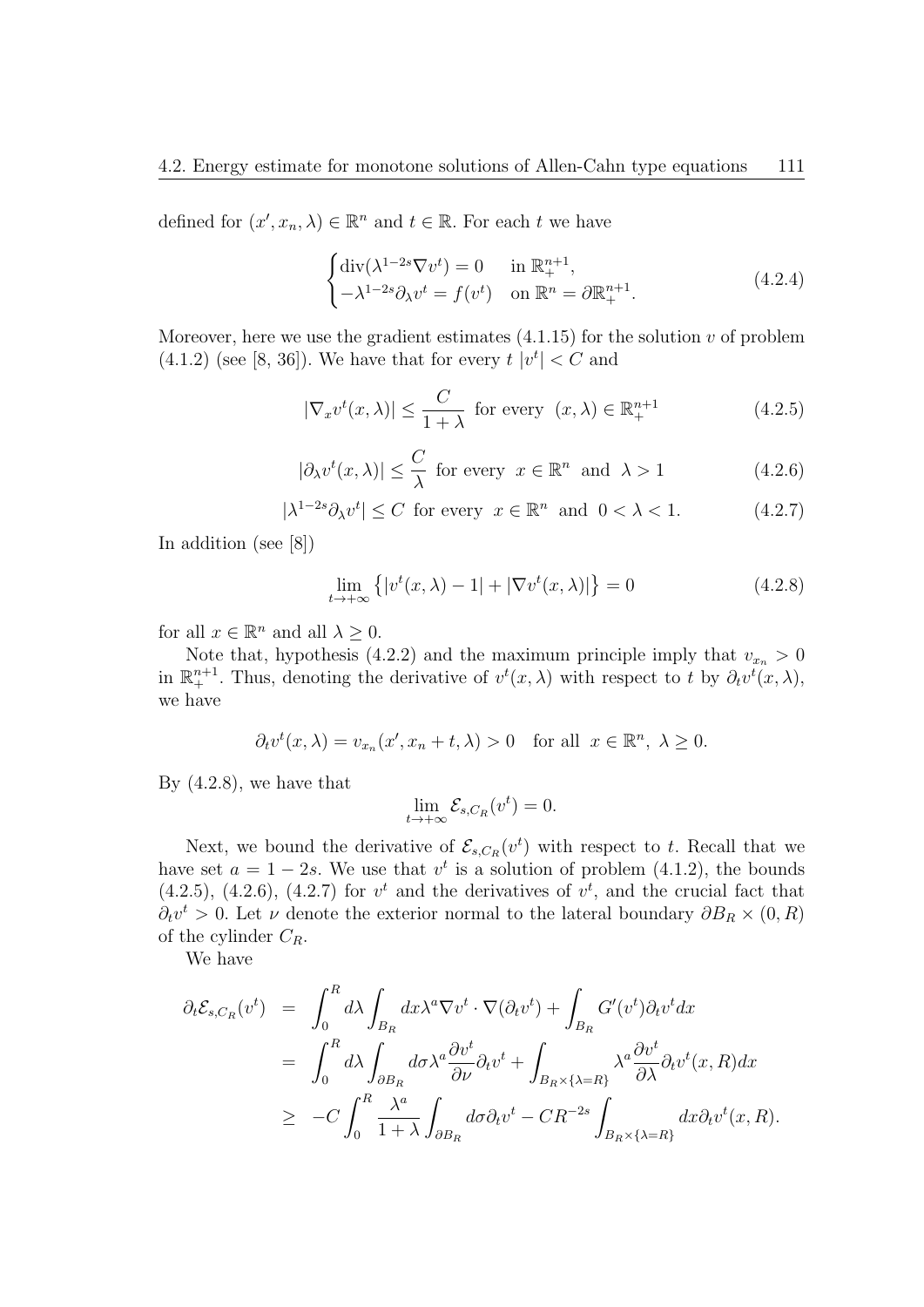Hence, for every  $T > 0$ , we have

$$
\mathcal{E}_{s,C_R}(v) = \mathcal{E}_{s,C_R}(v^T) - \int_0^T \partial_t \mathcal{E}_{s,C_R}(v^t) dt
$$
  
\n
$$
\leq \mathcal{E}_{s,C_R}(v^T) + C \int_0^T dt \int_0^R d\lambda \frac{\lambda^a}{1+\lambda} \int_{\partial B_R} d\sigma \partial_t v^t
$$
  
\n
$$
+ C R^{-2s} \int_0^T dt \int_{B_R \times \{\lambda = R\}} dx \partial_t v^t(x, R)
$$
  
\n
$$
= \mathcal{E}_{s,C_R}(v^T) + C \int_{\partial B_R} d\sigma \int_0^R d\lambda \frac{\lambda^a}{1+\lambda} \int_0^T dt \partial_t v^t(x, \lambda)
$$
  
\n
$$
+ C R^{-2s} \int_{B_R \times \{\lambda = R\}} dx \int_0^T dt \partial_t v^t(x, R)
$$
  
\n
$$
= \mathcal{E}_{s,C_R}(v^T) + C \int_{\partial B_R} d\sigma \int_0^R d\lambda \frac{\lambda^a}{1+\lambda} (v^T - v^0)(x, \lambda)
$$
  
\n
$$
+ C R^{-2s} \int_{B_R \times \{\lambda = R\}} dx (v^T - v^0)(x, \lambda)
$$
  
\n
$$
\leq \mathcal{E}_{s,C_R}(v^T) + C R^{n-1} + C R^{n-2s}.
$$

Letting  $T \to +\infty$ , we obtain the desired estimates. Indeed, if  $0 < s < 1/2$  then  $\mathcal{E}_{s,C_R}(v) \leq CR^{n-2s}$ , and if  $1/2 < s < 1$  then  $\mathcal{E}_{s,C_R}(v) \leq CR^{n-1}$ .

### **4.3** *H<sup>s</sup>* **estimate**

In this section we recall some definitions and properties of the spaces  $H^s(\mathbb{R}^n)$  and  $H^s(\partial\Omega)$ , where  $\Omega$  is a bounded subset of  $\mathbb{R}^{n+1}$  with Lipschitz boundary  $\partial\Omega$  (see [27]).

 $H^s(\mathbb{R}^n)$  is the space of functions  $u \in L^2(\mathbb{R}^n)$  such that

$$
\int_{\mathbb{R}^n} \int_{\mathbb{R}^n} \frac{|u(x) - u(\overline{x})|^2}{|x - \overline{x}|^{n+2s}} dx d\overline{x} < +\infty,
$$

equipped with the norm

$$
||u||_{H^{s}(\mathbb{R}^n)} = \left(||u||_{L^2(\mathbb{R}^n)}^2 + \int_{\mathbb{R}^n} \int_{\mathbb{R}^n} \frac{|u(x) - u(\overline{x})|^2}{|x - \overline{x}|^{n+2s}} dx d\overline{x}\right)^{\frac{1}{2}}.
$$

As in section 3 of Chapter 3, using a family of charts and a partition of unity, we can define the space  $H^s(\partial\Omega)$ , where  $\Omega$  is a bounded subset of  $\mathbb{R}^{n+1}$  with Lipschitz boundary.

We use the same notations of Chapter 3.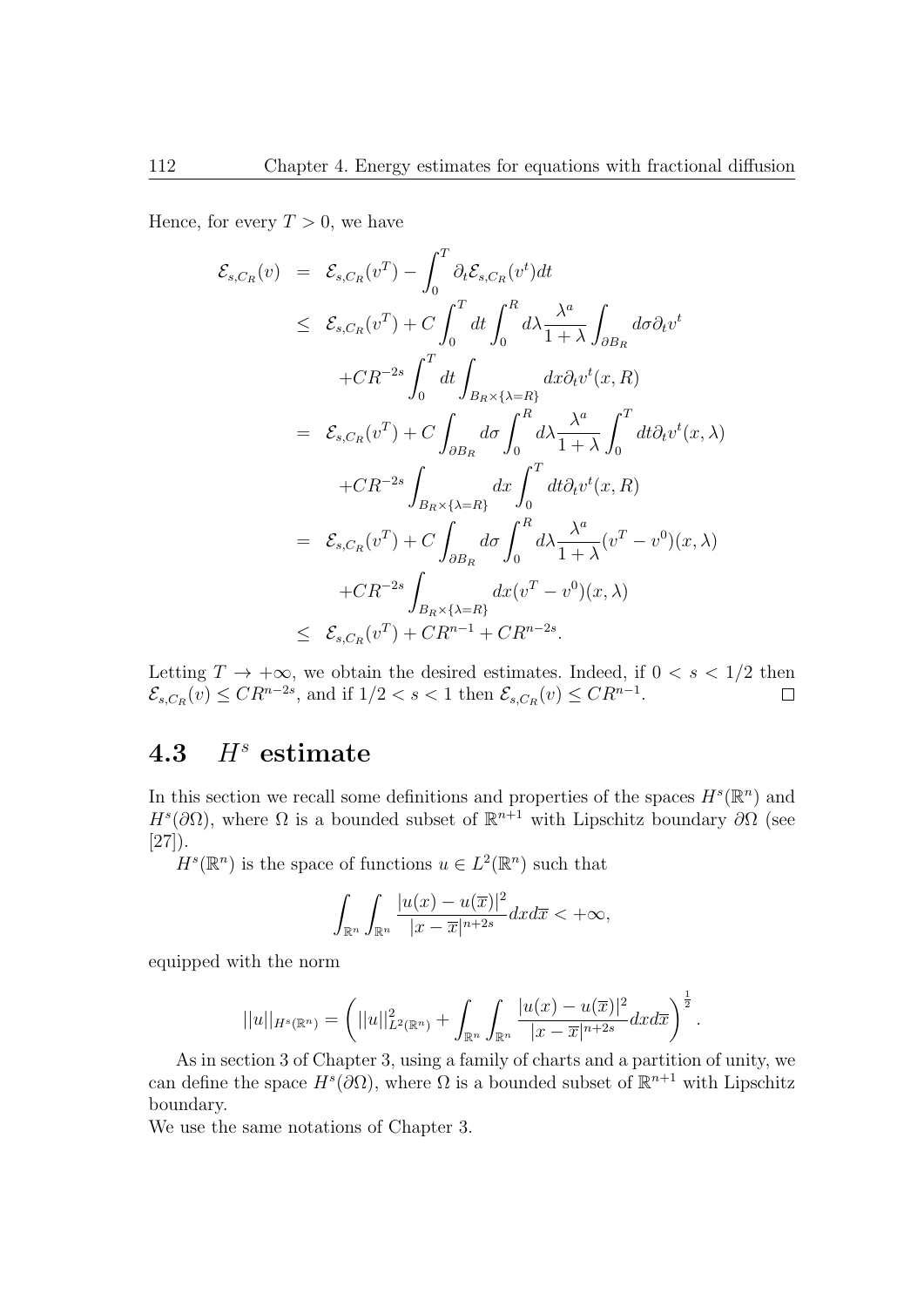Consider an atlas  $\{(O_j, \varphi_j), j = 1, ..., m\}$  where  $\{O_j\}$  is a family of open bounded sets in  $\mathbb{R}^{n+1}$  such that  $\{O_j ∩ ∂Ω; j = 1, ..., m\}$  cover  $∂Ω$ . The functions  $\varphi_i$  are the corresponding Lipschitz diffeomorphism such that

- *•*  $\varphi_j$  :  $O_j$  →  $U := \{(y, \mu) \in \mathbb{R}^{n+1} : |y| < 1, -1 < \mu < 1\}$ ,
- $\bullet$  *ϕ*<sub>*j*</sub> : *O*<sub>*j*</sub> ∩ Ω → *U*<sup>+</sup> := {(*y, µ*)  $\in \mathbb{R}^{n+1}$  : |*y*| < 1, 0 < *μ* < 1},
- $\bullet$  *ϕ*<sub>*j*</sub> : *O*<sub>*j*</sub> ∩ ∂Ω → {(*y, µ*)  $\in \mathbb{R}^{n+1}$  : |*y*|  $< 1, \mu = 0$ },
- in  $O_i \cap O_j \neq \emptyset$  the compatibility conditions hold.

Let  $\{\alpha_j\}$  be a partition of unity on  $\partial\Omega$  such that  $\alpha_j \in C_0^{\infty}(O_j)$ ,  $\sum_{j=1}^m \alpha_j = 1$  in  $O_j ∩ ∂Ω$ . If *u* is a function on  $∂Ω$  decompose  $u = \sum_{j=1}^m uα_j$  and define the function

$$
(u\alpha_j) \circ \varphi_j^{-1}(y,0) := (u\alpha_j)(\varphi_j^{-1}(y,0)),
$$
 for every  $(y,0) \in U \cap \{\mu = 0\}.$ 

Since  $\alpha_j$  has compact support in  $O_j$ , the function  $(u\alpha_j) \circ \varphi_j^{-1}(\cdot, 0)$  has compact support in  $U \cap {\mu = 0}$  and therefore we may consider  $((u\alpha_j) \circ \varphi_j^{-1})(\cdot, 0)$  to be defined in  $\mathbb{R}^n$  extending it by zero out of  $U \cap {\mu = 0}$ . Now we define

$$
Hs(\partial\Omega) := \{u | (u\alpha_j) \circ \varphi_j^{-1}(\cdot, 0) \in Hs(\mathbb{R}^n), j = 1, ..., m\}
$$

equipped with the norm

$$
\left(\sum_{j=1}^m||(u\alpha_j)\circ\varphi_j^{-1}(\cdot,0)||_{H^s(\mathbb{R}^n)}^2\right)^{\frac{1}{2}}.
$$

All these norms are independent of the choice of the system of local maps  $\{O_j, \varphi_j\}$ and of the partition of unity  $\{\alpha_j\}$ , and are all equivalent to

$$
||u||_{H^{s}(\partial\Omega)} := \left(||u||^{2}_{L^{2}(\partial\Omega)} + \int_{\partial\Omega}\int_{\partial\Omega}\frac{|u(z) - u(\overline{z})|^{2}}{|z - \overline{z}|^{n+2s}}d\sigma_{z}d\sigma_{\overline{z}}\right)^{\frac{1}{2}}.
$$

We can give now the proof of Theorem 4.1.6.

*Proof of Theorem 4.1.6.* **Case 1**:  $\Omega = \mathbb{R}^{n+1}_+$ .

We first consider the case of a half space  $\Omega = \mathbb{R}^{n+1}_+$  and  $M = \{(x', x_n) \in \mathbb{R}^n :$  $x_n < 0$ . Let  $\zeta$  be a bounded function belonging to  $C(\mathbb{R}^n)$ . Following the first part of the proof of Proposition 3.2.1 in Chapter 3, we consider a  $C^{\infty}$  function  $K(x)$ , defined on  $\mathbb{R}^n$  with compact support in  $B_1$  and such that  $\int_{\mathbb{R}^n} K(x)dx = 1$ . Define  $\widetilde{K}(x,\lambda)$  on  $\mathbb{R}^{n+1}_+$  in the following way:

$$
\widetilde{K}(x,\lambda) := \frac{1}{\lambda^n} K\left(\frac{x}{\lambda}\right)
$$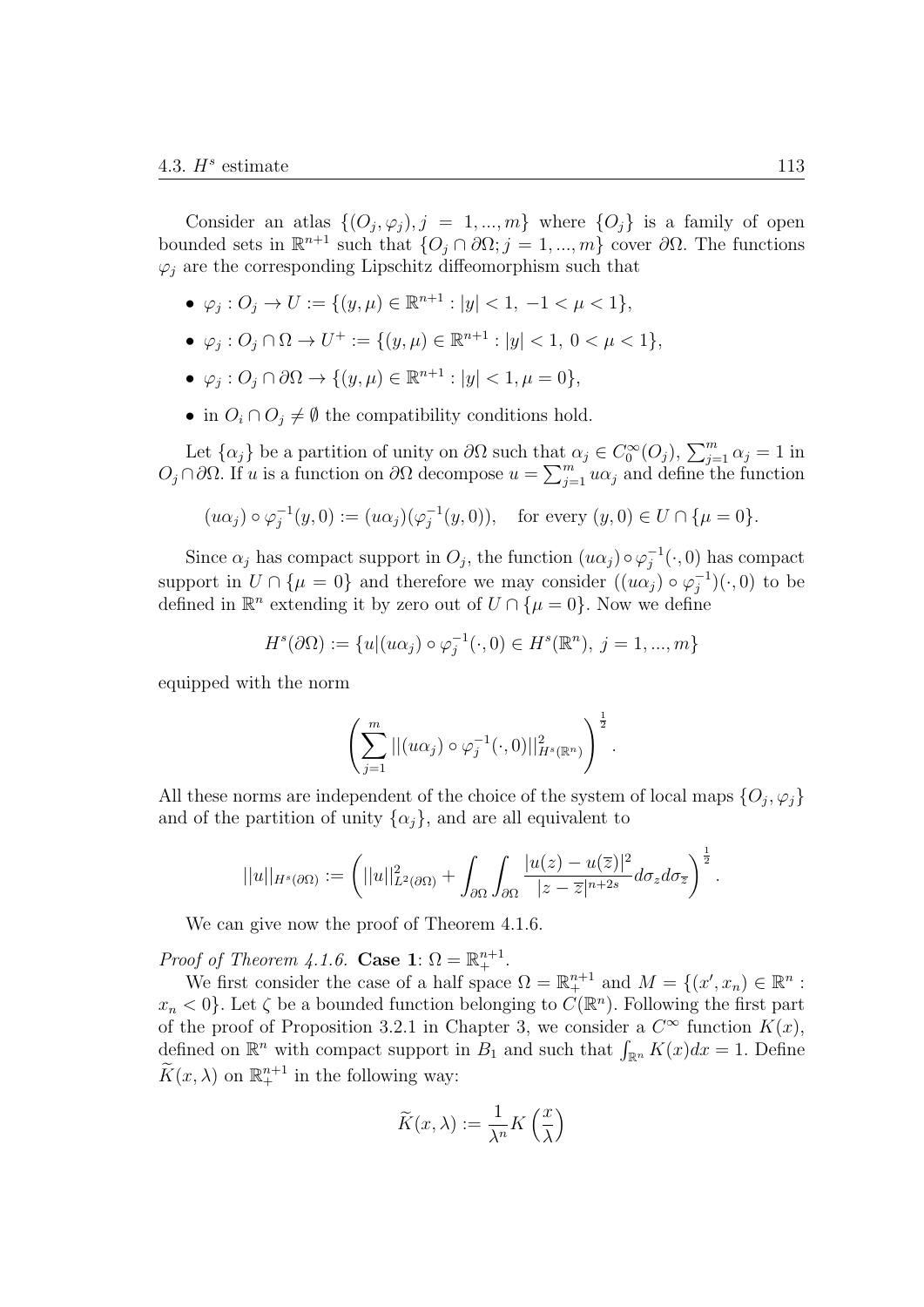and finally define the extension  $\widetilde{\zeta}$  as

$$
\widetilde{\zeta}(x,\lambda) = \int_{\mathbb{R}^n} \widetilde{K}(x-\overline{x},\lambda)\zeta(\overline{x})d\overline{x}.\tag{4.3.1}
$$

Note that, since  $\int_{\mathbb{R}^n} \widetilde{K}(x,\lambda)dx = 1$ , we have

$$
||\widetilde{\zeta}(\cdot,\lambda)||_{L^2(\mathbb{R}^n)} \le ||\zeta||_{L^2(\mathbb{R}^n)} \quad \text{for every } \lambda \ge 0,
$$
 (4.3.2)

and

$$
\int_0^1 d\lambda \lambda^{1-2s} \int_{\mathbb{R}^n} dx |\widetilde{\zeta}(x,\lambda)|^2 \le C ||\zeta||_{L^2(\mathbb{R}^n)}.
$$
\n(4.3.3)

In chapter 3 a simple calculation leads to the following estimate for the gradient of  $\widetilde{\zeta}$ 

$$
|\nabla \widetilde{\zeta}(x,\lambda)|^2 \le C \int_{\{|x-\overline{x}|<\lambda\}} \frac{|\zeta(x)-\zeta(\overline{x})|^2}{\lambda^{n+2}} d\overline{x}.\tag{4.3.4}
$$

If  $M = \{(x', x_n) \in \mathbb{R}^n : x_n < 0\}$ , then  $d_M(x, \lambda) = [(x_n)_+^2 + \lambda^2]^{1/2}$ , where as usually,  $(x_n)_+ = \max\{x_n, 0\}.$ 

Consider now, separately, the two cases  $0 < s < 1/2$  and  $1/2 < s < 1$ .

If  $0 < s < 1/2$  then  $a = 1 - 2s > 0$  and we have that  $d_M^a(x, \lambda) \le (x_n)_+^a + \lambda^a$ . Using  $(4.3.4)$ , we get

$$
\int_{\mathbb{R}_{+}^{n+1}} d_{M}^{a}(x,\lambda) |\nabla \tilde{\zeta}(x,\lambda)|^{2} dx d\lambda \leq C \int_{\mathbb{R}_{+}^{n+1}} ((x_{n})_{+}^{a} + \lambda^{a}) |\nabla \tilde{\zeta}(x,\lambda)|^{2} dx d\lambda
$$
\n
$$
\leq C \int_{0}^{+\infty} d\lambda \int \int_{\{|x-\overline{x}|<\lambda\}} dx d\overline{x} \frac{(x_{n})_{+}^{a} + \lambda^{a}}{\lambda^{n+2}} |\zeta(x)-\zeta(\overline{x})|^{2}
$$
\n
$$
\leq C \int_{0}^{+\infty} d\lambda \int \int_{\{|x-\overline{x}|<\lambda\}} dx d\overline{x} \frac{1}{\lambda^{n+2-a}} |\zeta(x)-\zeta(\overline{x})|^{2}
$$
\n
$$
+ C \int_{0}^{+\infty} d\lambda \int \int_{\{|x-\overline{x}|<\lambda\}} dx d\overline{x} \frac{(x_{n})_{+}^{a}}{\lambda^{n+2}} |\zeta(x)-\zeta(\overline{x})|^{2}
$$
\n
$$
\leq C \int_{\mathbb{R}^{n}} \int_{\mathbb{R}^{n}} dx d\overline{x} |\zeta(x)-\zeta(\overline{x})|^{2} [\lambda^{-n-1+a}]_{+\infty}^{1-x\overline{a}}
$$
\n
$$
+ C \int_{\mathbb{R}^{n}} \int_{\mathbb{R}^{n}} dx d\overline{x} (x_{n})_{+}^{a} |\zeta(x)-\zeta(\overline{x})|^{2} [\lambda^{-n-1}]_{+\infty}^{1-x\overline{a}}
$$
\n
$$
\leq C \int_{\mathbb{R}^{n}} \int_{\mathbb{R}^{n}} \frac{|\zeta(x)-\zeta(\overline{x})|^{2}}{|x-\overline{x}|^{n+2s}} dx d\overline{x}
$$
\n
$$
+ C \int_{\mathbb{R}^{n}} \int_{\mathbb{R}^{n}} (x_{n})_{+}^{1-2s} \frac{|\zeta(x)-\zeta(\overline{x})|^{2}}{|x-\overline{x}|^{n+1}} dx d\overline{x}.
$$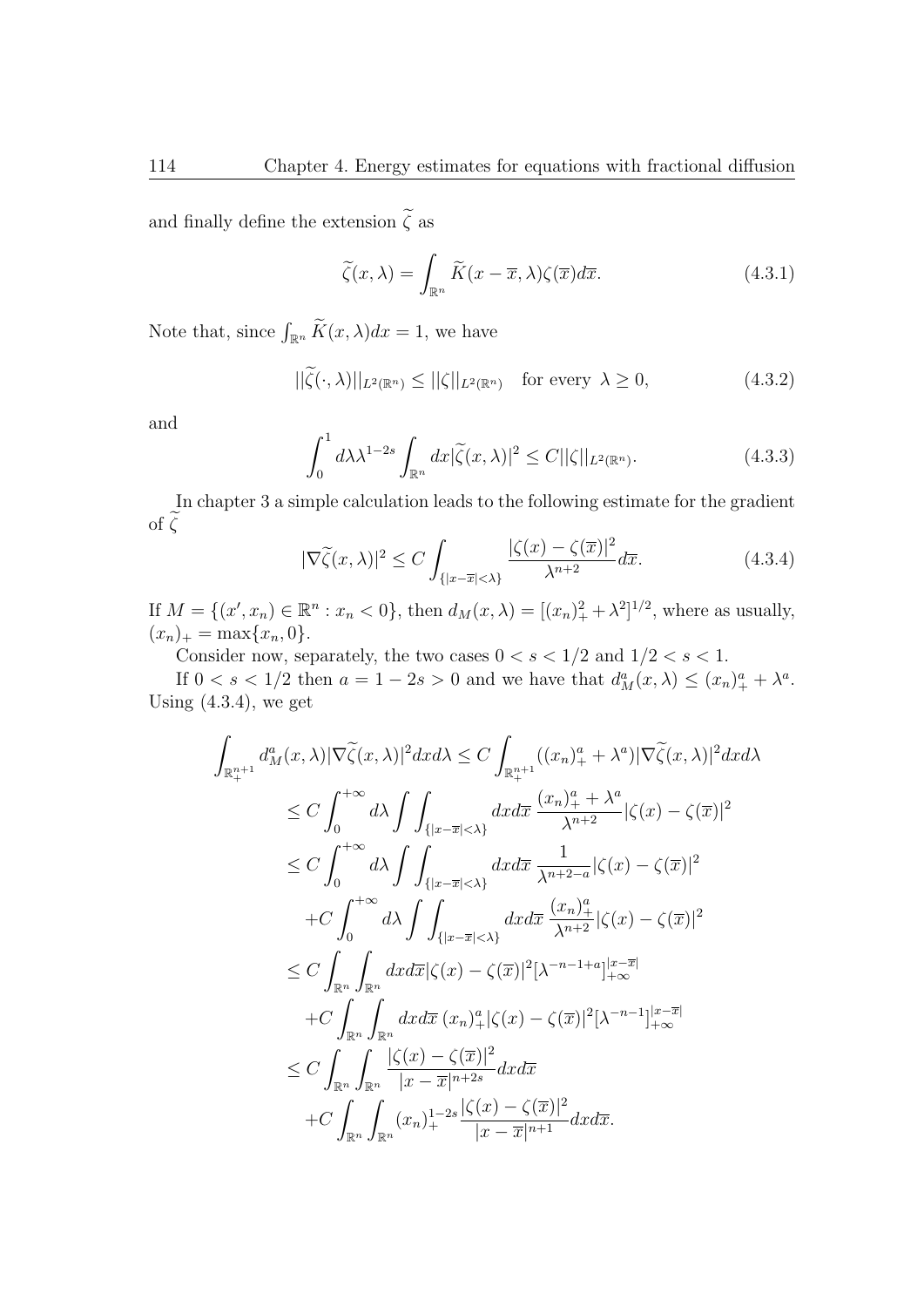Next, we observe that the last integral can be computed only on the set  $\{(x,\overline{x}) \in$  $\mathbb{R}^n \times \mathbb{R}^n : |x - \overline{x}| < (x_n)_+ / 2$ , which is contained in  $(\mathbb{R}^n \setminus M) \times (\mathbb{R}^n \setminus M)$ . Indeed

$$
\int \int_{\{|x-\overline{x}| \ge \frac{(x_n)}{2}\}} (x_n)_+^{1-2s} \frac{|\zeta(x) - \zeta(\overline{x})|^2}{|x-\overline{x}|^{n+1}} dx d\overline{x} \le \int \int_{\{|x-\overline{x}| \ge \frac{(x_n)_+}{2}\}} \frac{|\zeta(x) - \zeta(\overline{x})|^2}{|x-\overline{x}|^{n+2s}} dx d\overline{x}.
$$

Thus, if  $0 < s < 1/2$ , we have

$$
\int_{\mathbb{R}^{n+1}_+} d_M(x,\lambda)^{1-2s} |\nabla \widetilde{\zeta}(x,\lambda)|^2 dx d\lambda
$$
\n
$$
\leq C \int_{\mathbb{R}^n} \int_{\mathbb{R}^n} \frac{|\zeta(x) - \zeta(\overline{x})|^2}{|x - \overline{x}|^{n+2s}} dx d\overline{x} + C \int_{\mathbb{R}^n \backslash M} \int_{\mathbb{R}^n \backslash M} d_M(x)^{1-2s} \frac{|\zeta(x) - \zeta(\overline{x})|^2}{|x - \overline{x}|^{n+1}} dx d\overline{x}.
$$
\nIf  $1/2 < s < 1$ , set

$$
b = -a = 2s - 1 > 0.
$$

In this case we use that  $d_M(x, \lambda) \ge \max\{(x_n)_+, \lambda\}$ , which implies  $d_M^a(x, \lambda) =$ <br> $\frac{1}{\lambda} \le \frac{1}{\lambda}$  In what follows wo will use  $d_n^a(x, \lambda) \le 1/\lambda^b$  if  $(x, \lambda) = 0$  $\frac{1}{d_M^b(x,\lambda)} \leq \frac{1}{(\max\{(x,\lambda\}))}$  $\frac{1}{(\max\{(x_n)_+, \lambda\})^b}$ . In what follows we will use  $d_M^a(x, \lambda) \leq 1/\lambda^b$  if  $(x_n)_+ = 0$ and  $d_M^a(x, \lambda) \leq 1/(x_n)_+^b$  if  $(x_n)_+ > 0$ . We have

$$
\int_{\mathbb{R}_{+}^{n+1}} d_{M}^{a}(x,\lambda) |\nabla \widetilde{\zeta}(x,\lambda)|^{2} dx d\lambda \leq
$$
\n
$$
\leq C \int_{0}^{+\infty} d\lambda \int_{\{(x_{n})_{+}=0\}} \int_{\{|x-\overline{x}|<\lambda\}} dx d\overline{x} \frac{|\zeta(x)-\zeta(\overline{x})|^{2}}{\lambda^{n+2+b}}
$$
\n
$$
+ C \int_{0}^{+\infty} d\lambda \int_{\{(x_{n})_{+}>0\}} \int_{\{|x-\overline{x}|<\lambda\}} dx d\overline{x} \frac{|\zeta(x)-\zeta(\overline{x})|^{2}}{(x_{n})_{+}^{b}\lambda^{n+2}}
$$
\n
$$
\leq + C \int_{\{(x_{n})_{+}=0\}} dx \int_{\mathbb{R}^{n}} d\overline{x} \frac{|\zeta(x)-\zeta(\overline{x})|^{2}}{|x-\overline{x}|^{n+2s}}
$$
\n
$$
+ C \int_{\{(x_{n})_{+}>0\}} dx \int_{\mathbb{R}^{n}} d\overline{x} \frac{1}{(x_{n})_{+}^{b}} \frac{|\zeta(x)-\zeta(\overline{x})|^{2}}{|x-\overline{x}|^{n+1}}
$$
\n
$$
\leq C \int_{\{(x_{n})_{+}=0\}} dx \int_{\{(\overline{x}_{n})_{+}=0\}} d\overline{x} \frac{|\zeta(x)-\zeta(\overline{x})|^{2}}{|x-\overline{x}|^{n+2s}} \qquad (4.3.6)
$$
\n
$$
+ C \int_{\{(x_{n})_{+}>0\}} dx \int_{\mathbb{R}^{n}} d\overline{x} \frac{1}{(x_{n})_{+}^{b}} \frac{|\zeta(x)-\zeta(\overline{x})|^{2}}{|x-\overline{x}|^{n+1}}.
$$

Observe that the integral in (4.3.6) is computed only on the set  $\{(x,\overline{x}) \in \mathbb{R}^n \times$  $\mathbb{R}^n | (x_n)_+ = 0, (\overline{x}_n)_+ = 0$ . Indeed the set  $L := M \times (\mathbb{R}^n \setminus M) = \{ (x, \overline{x}) \in$  $\mathbb{R}^n \times \mathbb{R}^n | (x_n)_+ = 0, (\overline{x}_n)_+ > 0$   $\subseteq \{ (x, \overline{x}) \in \mathbb{R}^n \times \mathbb{R}^n | (\overline{x}_n)_+ \leq |x - \overline{x}| \}.$  Then if  $(x,\overline{x})\in L$ 

$$
\frac{1}{|x - \overline{x}|^{n+1+b}} \le \frac{1}{(\overline{x}_n)_+^b} \cdot \frac{1}{|x - \overline{x}|^{n+1}}
$$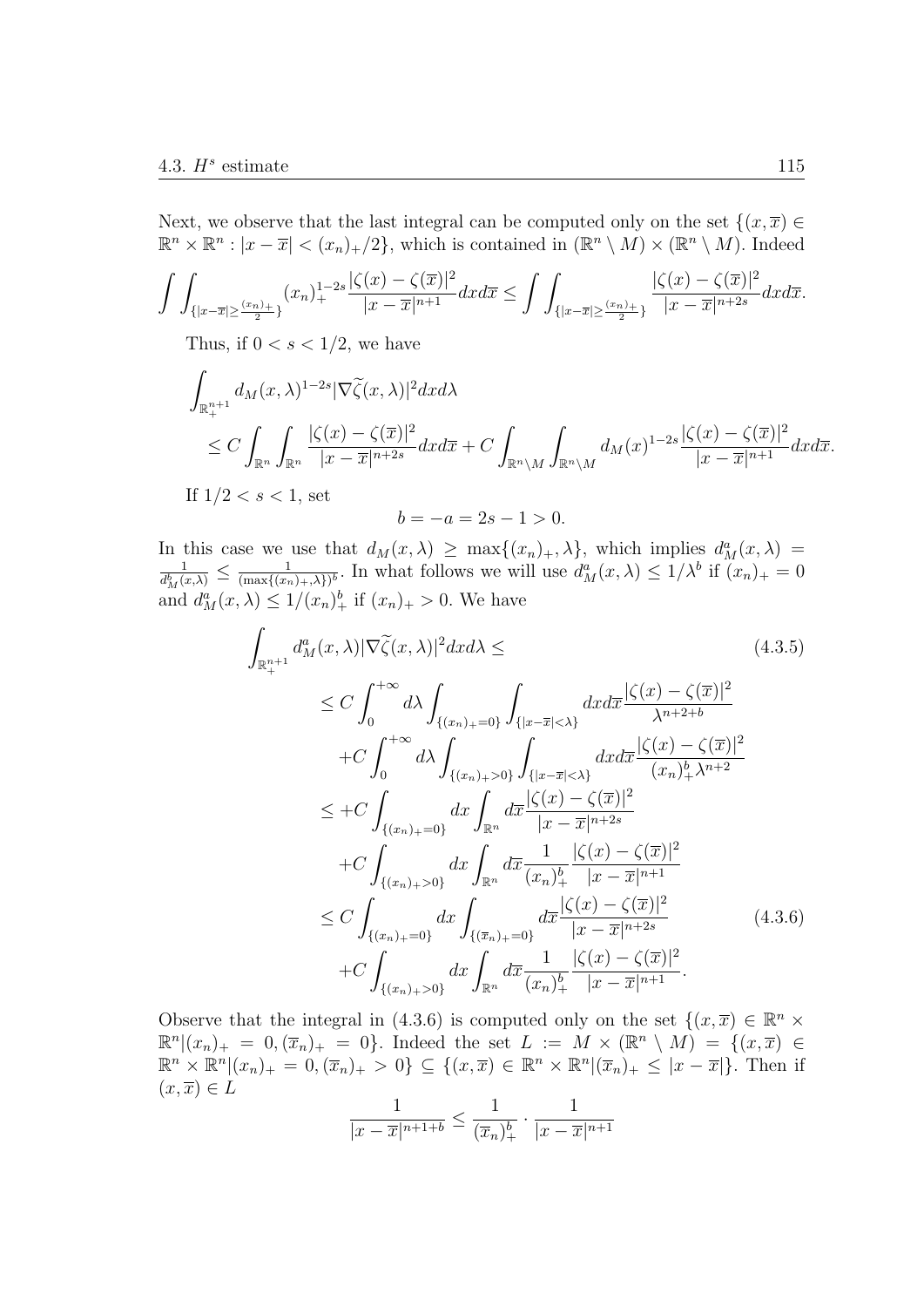and hence we have that

$$
\int_{\{(x_n)_{+}=0\}} dx \int_{\{(x_n)_{+}>0\}} d\overline{x} \frac{|\zeta(x) - \zeta(\overline{x})|^2}{|x - \overline{x}|^{n+2s}} \leq C \int_{\{(x_n)_{+}>0\}} dx \int_{\mathbb{R}^n} d\overline{x} \frac{1}{(x_n)^{\underline{b}}_{+}} \frac{|\zeta(x) - \zeta(\overline{x})|^2}{|x - \overline{x}|^{n+1}}.
$$

This conclude the proof in the case of the half space.

**Case 2**: Let  $\Omega \subset \mathbb{R}^{n+1}$  be a bounded open set with Lipschitz boundary  $A = \partial \Omega$ , and let  $w \in C(\partial\Omega)$ .

Let  $\Gamma$  be the boundary (relative to *A*) of *M* and let  $B_{r_i} = B_{r_i}(p_i) \in \mathbb{R}^{n+1}$  be the ball centered at  $p_i \in \partial\Omega$  and of radius  $r_i$ . We set  $A_{r_i} := B_{r_i} \cap \partial\Omega$ . Let  $Q_1$ denote the unite cube in R *n* .

Since *∂*Ω is compact, we can consider a finite open covering of *∂*Ω

$$
\bigcup_{i=1}^{m} A_{r_i} := \bigcup_{i=1}^{m} (\widetilde{B}_{r_i} \cap \partial \Omega)
$$

such that for every *i* there exists a bilipschitz function  $\varphi_i : B_{2r_i} \cap \Omega \to Q_1 \times (0,1)$ which satisfies

$$
\varphi_i(A_{2r_i}) = Q_1 \times \{0\}.\tag{4.3.7}
$$

Moreover we require that

• if  $\Gamma_i = A_{2r_i} \cap \Gamma \neq \emptyset$ , then

$$
\varphi_i(\Gamma_i) = \{ x \in Q_1 : x_n = 0 \};\tag{4.3.8}
$$

$$
\varphi_i(M \cap A_{2r_i}) = \{x \in Q_1 : x_n < 0\} = Q_1^-; \tag{4.3.9}
$$

• if  $\overline{A}_{r_i} \cap \Gamma = \emptyset$ , then

$$
r_i = \frac{1}{3} d_{\Gamma}(p_i),
$$

where  $p_i$  and  $r_i$  are respectively the center and the radius of the ball  $B_{r_i}$ .

To construct this finite covering of *∂*Ω, we first cover Γ with a finite number *l* of balls  $B_{r_i}$  centered at  $p_i \in \Gamma$  and of radius  $r_i$  such that there exists a bilipschitz function  $\varphi_i : B_{2r_i} \cap \Omega \to Q_1 \times (-1,1)$ , which satisfies (4.3.7), (4.3.8), and (4.3.9).

Then, we consider the compact set

$$
\mathcal{K}:=\partial\Omega\setminus\bigcup_{i=1}^lA_{r_i}
$$

and we cover it with a finite number of sets  $A_{r_i} = B_{r_i} \cap \partial \Omega$ , where  $B_{r_i}$  are balls centered at  $p_i \in \mathcal{K}$  and of radius  $r_i =$ 1  $rac{1}{3}d\Gamma(p_i).$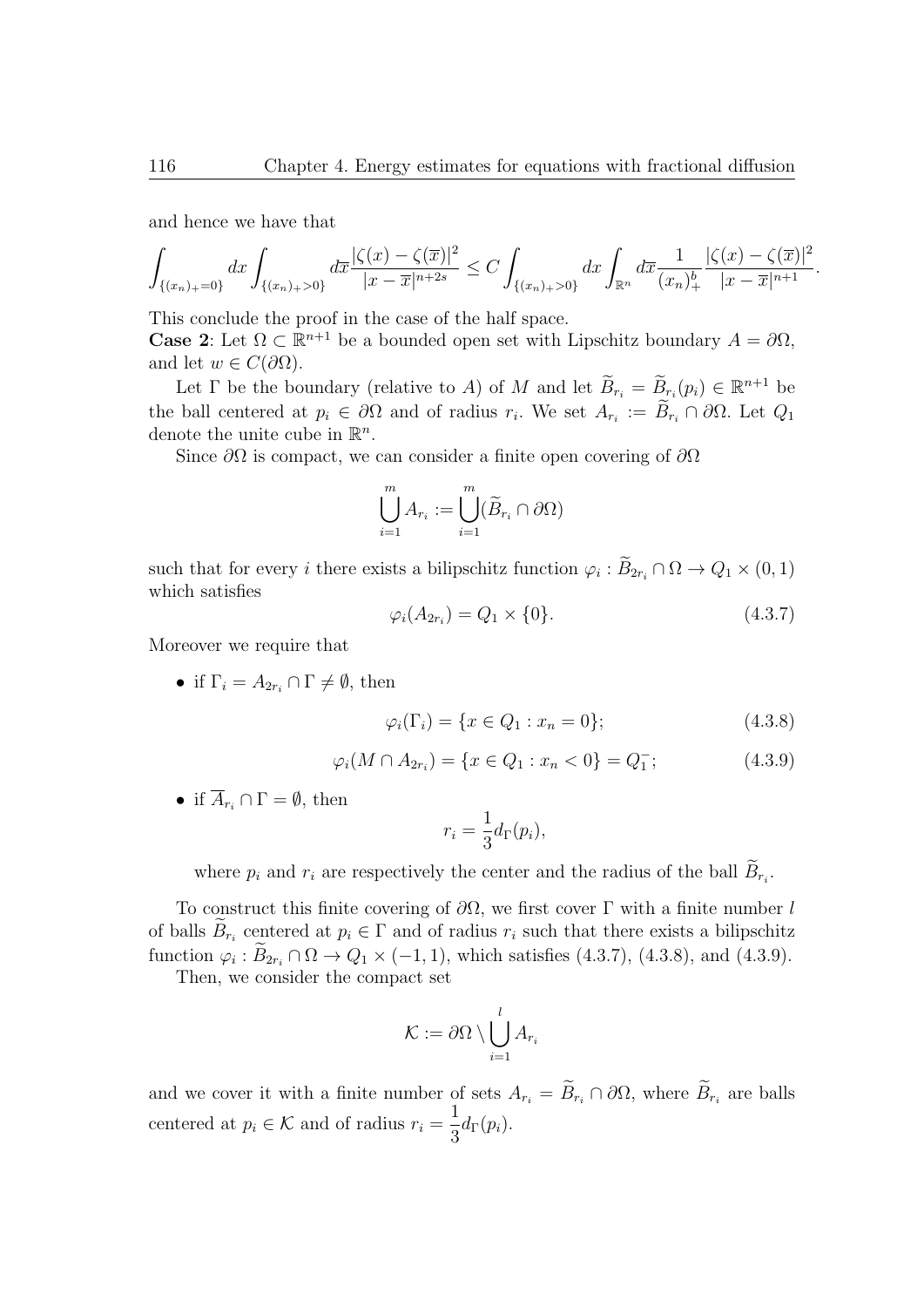Observe that the number *m* of sets  $A_{r_i}$  which cover  $\partial\Omega$ , and the Lipschitz constant of  $\varphi_i$ , depend only on  $\partial\Omega$  and  $\Gamma$ .

We consider now a partition of unity  $\{\alpha_i\}_{i=1,\dots,m}$  relative to the covering  $\{B_{r_i}\}_{i=1,\dots,m}$ , where  $\alpha_i \in C_0^{\infty}(\widetilde{B_{r_i}})$  and  $\sum_{i=1}^m \alpha_i = 1$  on  $A_{r_i}$ .

If *w* is a function defined on *∂*Ω, we write

$$
w = \sum_{i=1}^{m} w \alpha_i = \sum_{i=1}^{m} w_i.
$$

Using the bilipschitz map  $\varphi_i$ , we define

$$
\zeta_i(y) := w_i(\varphi_i^{-1}(y,0)) \text{ for every } y \in Q_1.
$$

Then  $\zeta_i$  has compact support in  $Q_1$  and can be extend by 0 outside  $Q_1$  in all  $\mathbb{R}^n$ .

Next, we consider  $\tilde{\zeta}_i$ , the extension of  $\zeta$  in  $\mathbb{R}^{n+1}_{\neq}$  defined by the convolution in  $(4.3.1)$ , and we define  $\widetilde{w}_i$  the extension of  $w_i$  in  $B_{r_i} \cap \Omega$  as follows:

$$
\widetilde{w}_i(z) = \alpha_i(z)\widetilde{\zeta}_i(\varphi_i(z))
$$
 for every  $z \in \widetilde{B}_{r_i} \cap \Omega$ .

Finally, we set

$$
\widetilde{w} = \begin{cases} \sum_{i=1}^{m} \widetilde{w}_i & \text{in } \bigcup_{i=1}^{m} (\widetilde{B}_{r_i} \cap \Omega) \\ 0 & \text{in } \Omega \setminus \bigcup_{i=1}^{m} (\widetilde{B}_{r_i} \cap \Omega) \end{cases}
$$

Observe that, since  $\varphi_j$  is a bilipschitz map and  $\alpha_j \in C_c^{\infty}(O_j)$  for every  $j = 1, ..., m$ , we have

$$
|\nabla \widetilde{w}_i| \le C \left\{ |\nabla \alpha_j| |\widetilde{\zeta}_j \circ \varphi_j| + |\alpha_j| |(\nabla \widetilde{\zeta}_j) \circ \varphi_j| \right\},\,
$$

and thus

$$
\int_{\widetilde{B}_{r_i}\cap \Omega} d_M^{1-2s}(z) |\nabla \widetilde{w}_i|^2 dz \leq C \int_{\widetilde{B}_{r_i}\cap \Omega} d_M^{1-2s}(z) |\widetilde{\zeta}_i \circ \varphi_i|^2 dz + C \int_{\mathbb{R}^{n+1}_+} d_M^{1-2s}(z) |(\nabla \widetilde{\zeta}_i) \circ \varphi_i|^2 dz.
$$

Observe that when  $0 < s < 1/2$ , we have  $d_M^{1-2s} \leq C$  in  $\Omega$ , and thus using (4.3.2) we get

$$
\int_{\widetilde{B}_{r_i}\cap\Omega}d_M^{1-2s}(z)|\widetilde{\zeta}_i\circ\varphi_i|^2dz\leq \int_{\widetilde{B}_{r_i}\cap\Omega}|\widetilde{\zeta}_i\circ\varphi_i|^2dz\leq ||\zeta||_{L^2(\mathbb{R}^n)}\leq C||w||_{L^2(\partial\Omega)}.
$$

On the other hand, when  $1/2 < s < 1$ , we use  $(4.3.3)$ , to obtain

$$
\int_{\widetilde{B}_{r_i}\cap\Omega}d_M^{1-2s}(z)|\widetilde{\zeta}_i\circ\varphi_i|^2dz\leq \int_0^1\int_{Q_1}\lambda^{1-2s}|\widetilde{\zeta}_i(x,\lambda)|^2dxd\lambda\leq ||\zeta||_{L^2(\mathbb{R}^n)}\leq C||w||_{L^2(\partial\Omega)}.
$$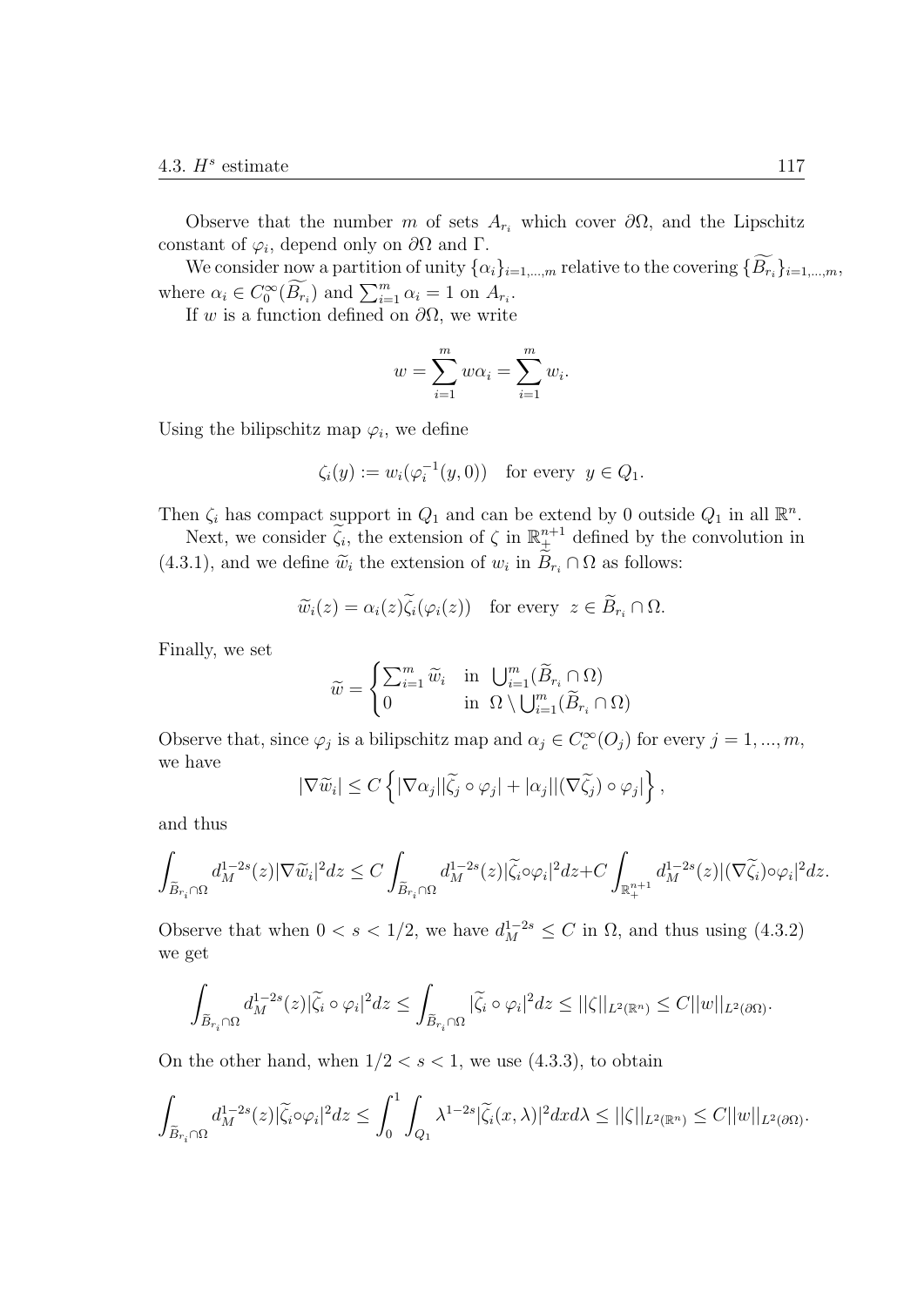Thus

$$
\int_{\widetilde{B}_{r_i}\cap\Omega}d_M^{1-2s}(z)|\nabla\widetilde{w}_i|^2dz \leq C||w||_{L^2(\partial\Omega)} + C\int_{\mathbb{R}^{n+1}_+}d_M^{1-2s}(z)|(\nabla\widetilde{\zeta}_i)\circ\varphi_i|^2dz. \tag{4.3.10}
$$

*Claim*: (4.1.11) holds with  $\widetilde{w}$  and *w* replaced by  $\widetilde{w}_i$  and  $w_i$ , which have compact support in  $B_{r_i} \cap \Omega$  and  $A_{r_i}$  respectively.

It is enough to prove the claim. Indeed, note first that

$$
\int_{\Omega} d_{M}(z)^{1-2s} |\nabla \widetilde{w}|^{2} dz \leq C \sum_{i=1}^{m} \int_{\widetilde{B}_{r_{i}} \cap \Omega} d_{M}(z)^{1-2s} |\nabla \widetilde{w}_{i}|^{2} dz.
$$

Moreover, for every  $i = 1, ..., m$ ,

$$
\int\int_{B_s} \frac{|(w_i)(z) - (w_i)(\overline{z})|^2}{|z - \overline{z}|^{n+2s}} d\sigma_z d\sigma_{\overline{z}} \leq C||w||_{H^s(\partial\Omega)}^2.
$$

since,

$$
\int \int_{B_s} \frac{|(w\alpha_i)(z) - (w\alpha_i)(\overline{z})|^2}{|z - \overline{z}|^{n+2s}} d\sigma_z d\sigma_{\overline{z}} \n= \int \int_{B_s} \frac{|(w\alpha_i)(z) - w(z)\alpha_i(\overline{z}) + w(z)\alpha_i(\overline{z}) - (w\alpha_i)(\overline{z})|^2}{|z - \overline{z}|^{n+2s}} d\sigma_z d\sigma_{\overline{z}} \n\leq 2 \int \int_{B_s} \frac{|\alpha_i(z) - \alpha_i(\overline{z})|^2 |w(z)|^2}{|z - \overline{z}|^{n+2s}} d\sigma_z d\sigma_{\overline{z}} \n+2 \int \int_{B_s} \frac{|w(z) - w(\overline{z})|^2 |\alpha_i(\overline{z})|^2}{|z - \overline{z}|^{n+2s}} d\sigma_z d\sigma_{\overline{z}} \n\leq C ||w||_{L^2(\partial\Omega)}^2 + C \int \int_{B_s} \frac{|w(z) - w(\overline{z})|^2}{|z - \overline{z}|^{n+2s}} d\sigma_z d\sigma_{\overline{z}},
$$

where  $C$  denotes different positive constants depending on  $\Omega$ . To get the bound  $C||w||_{L^2(\partial\Omega)}^2$  for the first term, we have used that  $\alpha_i$  is Lipschitz, and spherical coordinates centered at *z*.

In the same way, using that  $\int_{B_w} d_M(z)^{1-2s} dz$  is bounded, we get

$$
\int\int_{B_w} d_M(z)^{1-2s} \frac{|(w_i)(z) - (w_i)(\overline{z})|^2}{|z - \overline{z}|^{n+1}} d\sigma_z d\sigma_{\overline{z}}\n\leq C||w||_{L^2(\partial\Omega)}^2 + \int\int_{B_w} d_M(z)^{1-2s} \frac{|w(z) - w(\overline{z})|^2}{|z - \overline{z}|^{n+1}} d\sigma_z d\sigma_{\overline{z}}.
$$

Next, we prove the claim.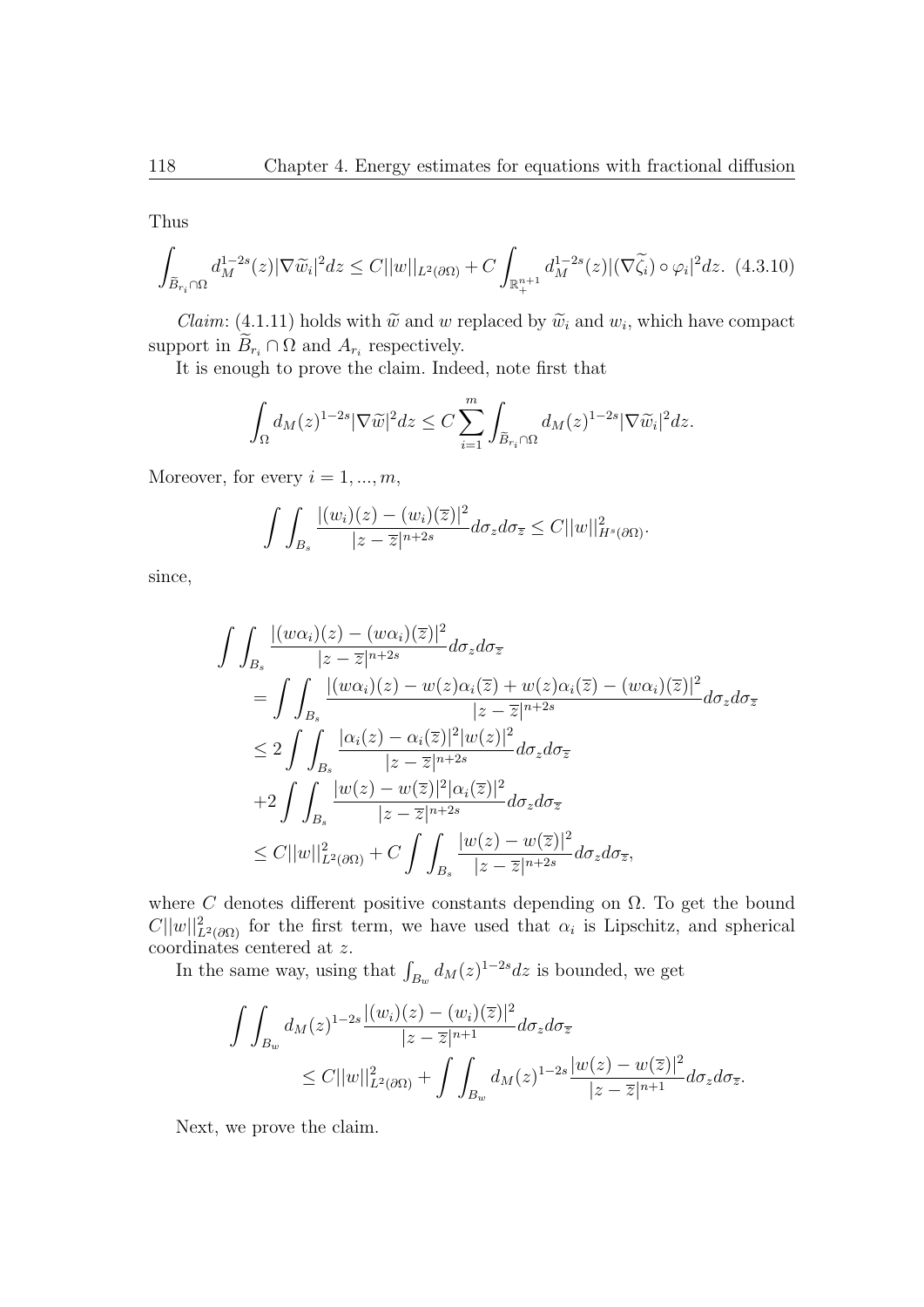Observe that we have three different cases, depending on the relative positions between the sets  $A_{r_i}$  and  $M$ .

Case a). First, consider the case  $\Gamma_i = A_{2r_i} \cap \Gamma \neq \emptyset$ . By (4.3.10), we have that

$$
\int_{\widetilde{B}_{r_i}\cap\Omega} d_M(z)^{1-2s} |\nabla \widetilde{w}_i|^2 dz \le C||w||_{L^2(\partial\Omega)} + C \int_{\mathbb{R}^{n+1}_+} [(x_n)_+ + \lambda]^{1-2s} |\nabla \widetilde{\zeta}_i|^2 dx d\lambda.
$$
\n(4.3.11)

Then, using the result in case 1, applied to  $\zeta_i$ , we get

$$
\int_{\widetilde{B}_{r_i}\cap\Omega} d_M(z)^{1-2s} |\nabla \widetilde{w}_i|^2 dz \le C||w||_{L^2(\partial\Omega)} + C \int_{\mathbb{R}^{n+1}_+} [(x_n)_+ + \lambda]^{1-2s} |\nabla \zeta_i|^2 dx d\lambda
$$
  
\n
$$
\le C||w||_{L^2(\partial\Omega)} + C \int_{B_s} \int_{|x-\overline{x}|^{n+2s}}^{\int_{\Omega} |\zeta_i(x) - \zeta_i(\overline{x})|} dx d\overline{x}
$$
  
\n
$$
+ \int_{B_w} (x_n)_+^{1-2s} \frac{|\zeta_i(x) - \zeta_i(\overline{x})|}{|x-\overline{x}|^{n+1}} dx d\overline{x},
$$

where  $B_s$  and  $B_w$  are defined as in (4.1.9) and (4.1.10), with  $A = \mathbb{R}^n$  and  $M =$  $\{(x', x_n) \in \mathbb{R}^n : x_n < 0\}.$ 

Using the bilipschitz map  $\varphi_i^{-1}$ , we have

$$
\int_{\widetilde{B}_{r_i}\cap\Omega} d_M(z)^{1-2s} |\nabla \widetilde{w}_i|^2 dz
$$
\n
$$
\leq C||w||_{L^2(\partial\Omega)} + C \int \int_{B_s} \frac{|\widetilde{w}_i(z) - \widetilde{w}_i(\overline{z})|}{|z - \overline{z}|^{n+2s}} d\sigma_z d\sigma_{\overline{z}} + \int \int_{B_w} d_M(z)^{1-2s} \frac{|\widetilde{w}_i(z) - \widetilde{w}_i(\overline{z})|}{|z - \overline{z}|^{n+1}} d\sigma_z d\sigma_{\overline{z}},
$$

where now,  $B_s$  and  $B_w$  are defined as in (4.1.9) and (4.1.10), with  $A = \partial \Omega$ .

Case b). Second, consider the case  $A_{r_i} \subset M$ . In this case, the claim follows exactly as in case a), with  $(x_n)_+ = 0$  in (4.3.11).

Case c). Finally, consider the case  $A_{r_i} \subset \partial\Omega \setminus M$ .

We recall that, by construction  $A_{r_i} = B_{r_i} \cap \partial \Omega$  where  $B_{r_i}$  is the ball centered at  $p_i \in \partial\Omega \setminus M$  and of radius  $r_i =$ 1  $rac{1}{3}d_{\Gamma}(p_i)$ .

Thus, for every  $z \in \widetilde{B}_i \cap \Omega$ , we have that

$$
\frac{2}{3}d_{\Gamma}(p_i) \leq d_{\Gamma}(z) \leq \frac{4}{3}d_{\Gamma}(p_i).
$$

Then, for every  $i = 1, ..., m$ 

$$
\int_{\widetilde{B}_{r_i}\cap\Omega}d_{\Gamma}(z)^{1-2s}|\nabla \widetilde{w}_i|^2dz\leq Cd_{\Gamma}(p_i)^{1-2s}\int_{\widetilde{B}_{r_i}\cap\Omega}|\nabla \widetilde{w}_i|^2dz.
$$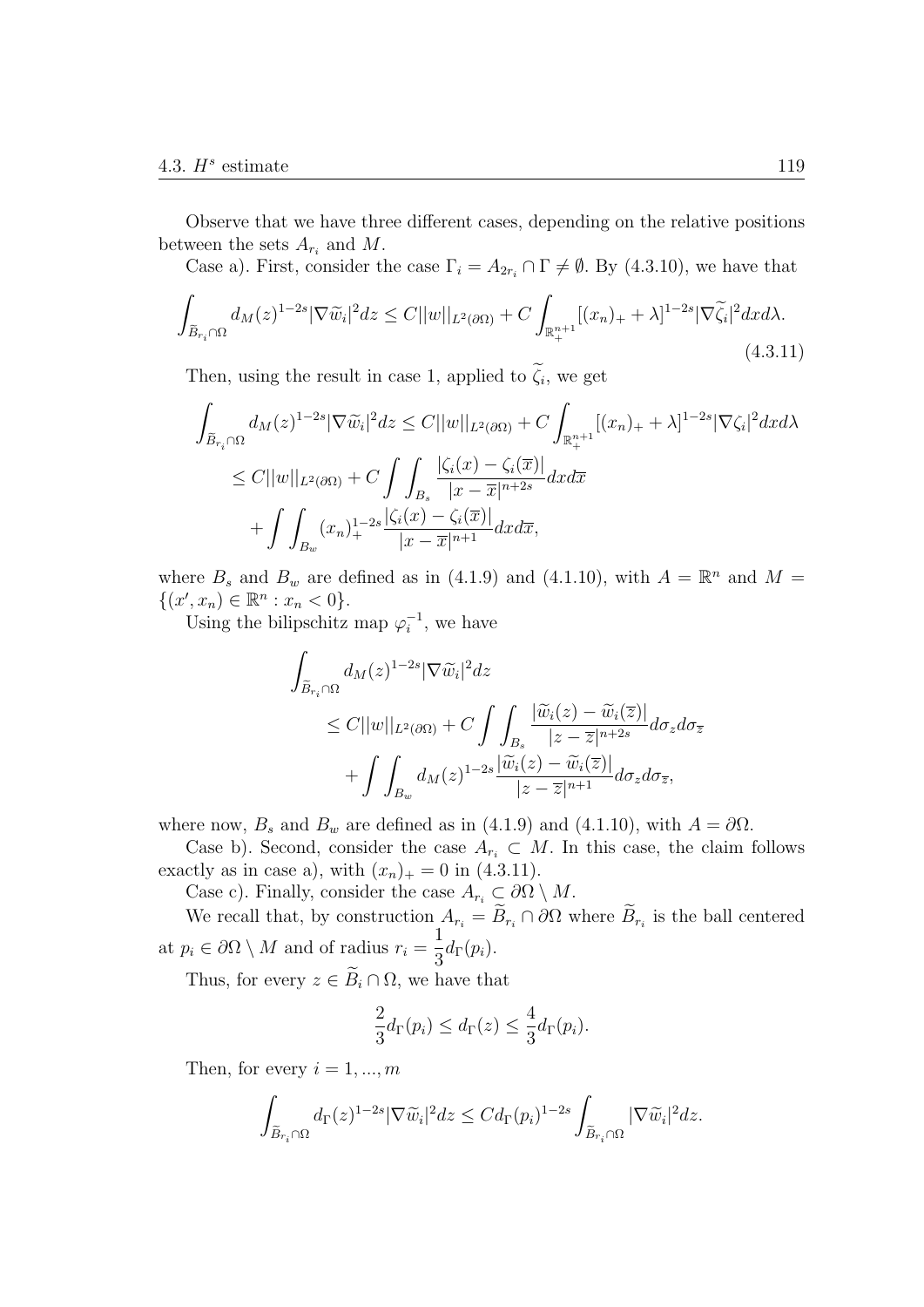Observe that the integral on the right-hand side, does not contain weights. Moreover, we recall that the extension  $\tilde{w}_i$  is defined as for the case  $s = 1/2$ . Thus, applying the extension result given in chapter 3 for  $s = 1/2$ , we get

$$
\int_{\widetilde{B}_{r_i}\cap\Omega} d_{\Gamma}(z)^{1-2s} |\nabla \widetilde{w}_i|^2 dz
$$
\n
$$
\leq C||w||_{L^2(\partial\Omega)} + C d_M(p_i)^{1-2s} \int \int_{B_w} \frac{|\widetilde{w}_i(z) - \widetilde{w}_i(\overline{z})|}{|z - \overline{z}|^{n+1}} d\sigma_z d\sigma_{\overline{z}}
$$
\n
$$
\leq C||w||_{L^2(\partial\Omega)} + C \int \int_{B_w} d_M(z)^{1-2s} \frac{|\widetilde{w}_i(z) - \widetilde{w}_i(\overline{z})|}{|z - \overline{z}|^{n+1}} d\sigma_z d\sigma_{\overline{z}}.
$$

This conclude the proof of the claim.

We give now the proof of the crucial Theorem 4.1.8.

*Proof of Theorem 4.1.8.* **Step 1**: suppose that  $A = Q_1 = \{x \in \mathbb{R}^n : |x| < 1\}$  is the unit cube in  $\mathbb{R}^n$ . We may assume  $c_0 = 1$  by replacing *w* by  $w/c_0$ . Let, as before,  $(x', x_n) \in \mathbb{R}^n$ . Recall that  $M = Q_1^- = \{x \in Q_1 | x_n < 0\}$  and  $\Gamma = \{x_n = 0\} \cap Q_1$ . **Case**  $0 < s < 1/2$ . By hypothesis we have that  $|w(x)| \leq 1$  and

$$
|\nabla w(x)| \le \frac{C}{d_{\Gamma}(x)} = \frac{C}{|x_n|} \quad \text{in all } A = \mathbb{R}^n,
$$
\n(4.3.12)

 $\Box$ 

$$
|\nabla w(x)| \le \frac{C}{\varepsilon^{2s}} d_{\Gamma}^{2s-1}(x) = \frac{C}{\varepsilon^{2s}} |x_n|^{2s-1} \quad \text{in all } A = \mathbb{R}^n,
$$
 (4.3.13)

Let  $Q_1^+ = \{x \in Q_1 | x_n > 0\}$ . We prove that *I* is bounded, where *I* is given by

$$
I := \int_{Q_1} \int_{Q_1} \frac{|w(x) - w(\overline{x})|^2}{|x - \overline{x}|^{n+2s}} dx d\overline{x} + \int_{Q_1^+} \int_{Q_1^+} (x_n)^{1-2s} \frac{|w(x) - w(\overline{x})|^2}{|x - \overline{x}|^{n+1}} dx d\overline{x}.
$$

Since hypothesis (4.3.12) and (4.3.13) are symmetric in  $x_n$  and  $-x_n$ , we have that

$$
I \leq \int_{Q_1} \int_{Q_1} \frac{|w(x) - w(\overline{x})|^2}{|x - \overline{x}|^{n+2s}} dx d\overline{x} + \int_{Q_1} \int_{Q_1} |x_n|^{1-2s} \frac{|w(x) - w(\overline{x})|^2}{|x - \overline{x}|^{n+1}} dx d\overline{x} (4.3.14)
$$

Observe that in the set  $\{|x-\overline{x}| < |x_n|/2\}$ 

$$
\frac{|w(x) - w(\overline{x})|^2}{|x - \overline{x}|^{n+2s}} \le C|x_n|^{1-2s} \frac{|w(x) - w(\overline{x})|^2}{|x - \overline{x}|^{n+1}},
$$

while the reverse inequality holds in  $\{|x-\overline{x}| \geq (x_n)_+/2\}$ . We deduce that

$$
I \le 2 \int_{Q_1} \int_{Q_1 \cap {\overline{x}}: |x - \overline{x}| > |x_n|/2} \frac{|w(x) - w(\overline{x})|^2}{|x - \overline{x}|^{n+2s}} dx d\overline{x} + 2 \int_{Q_1} \int_{Q_1 \cap {\overline{x}}: |x - \overline{x}| < |x_n|/2} |x_n|^{1-2s} \frac{|w(x) - w(\overline{x})|^2}{|x - \overline{x}|^{n+1}} dx d\overline{x} =: I_1 + I_2.
$$
\n(4.3.15)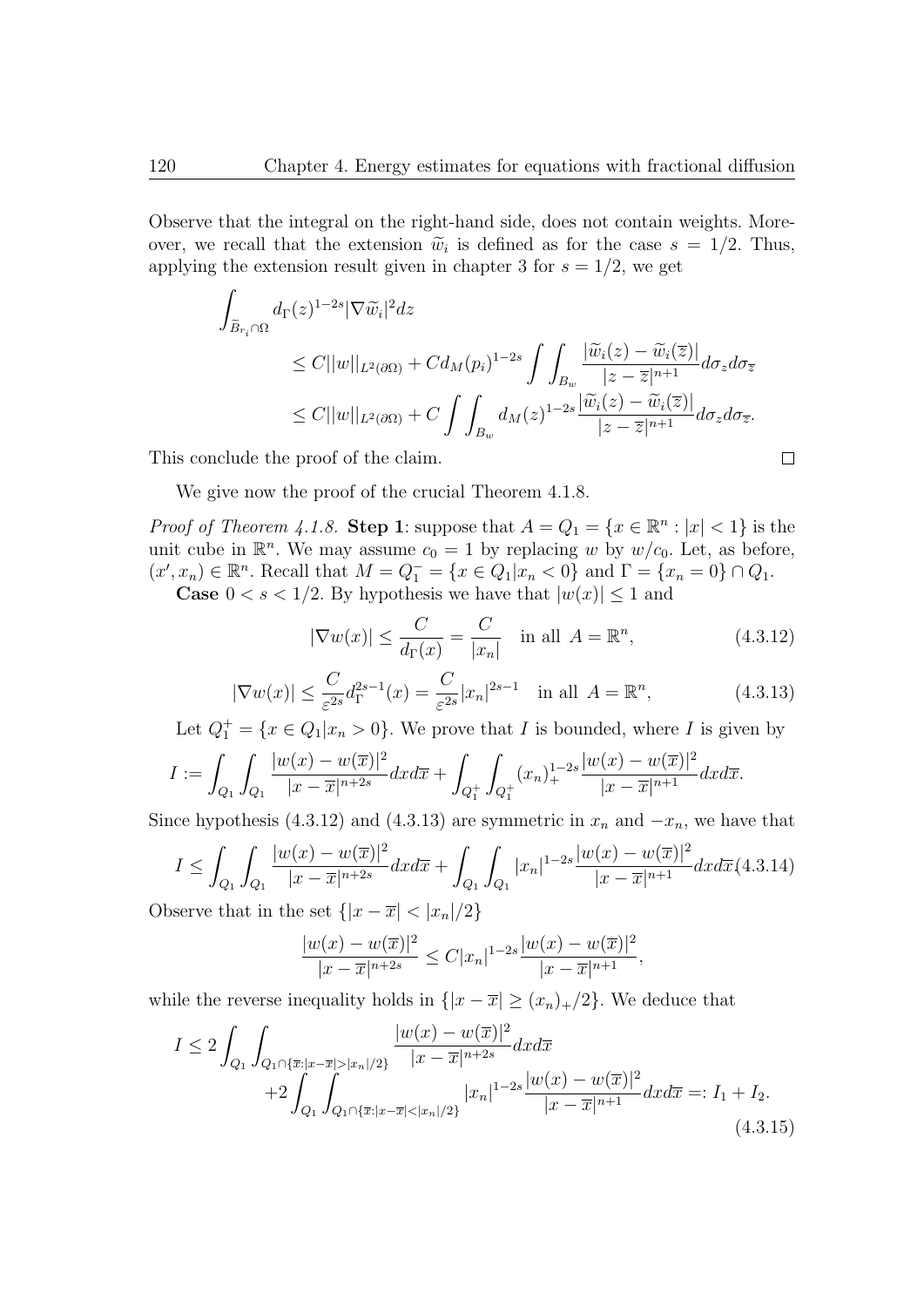We bound  $I_1$  using the  $L^\infty$  estimate for *w* and spherical coordinates centered at *x*,

$$
\int_{Q_1} \int_{\{\overline{x} \in Q_1 : |x - \overline{x}| > |x_n|/2\}} \frac{|w(x) - w(\overline{x})|^2}{|x - \overline{x}|^{n+2s}} dx d\overline{x} \le C \int_{Q_1} dx \int_{|x_n|/2}^{2\sqrt{n}} dr \frac{1}{r^{2s+1}} \le C \int_{-1}^{1} \frac{1}{|x_n|^{2s}} dx_n < C,
$$
\n(4.3.16)

where the finiteness of the last integral comes from the fact that, here, 0 *< s <* 1/2. Next, we consider *I*<sub>2</sub>. By (4.3.12) and (4.3.13) we have that  $|\nabla w(x)| \le$ *C ε |xn| ε*  $\int^{2s-1}$  if  $0 < |x_n| < \varepsilon$  and  $|\nabla w(x)| \leq \frac{C}{\ln n}$ *|xn|* if  $|x_n| > \varepsilon$ . By symmetry between  $x_n$  and  $-x_n$  we can suppose  $x \in Q_1^+$ . Using the gradient bounds above for *w* and spherical coordinates, we get

$$
\int_{Q_1} \int_{\{\overline{x} \in Q_1: |x-\overline{x}| < |x_n|/2\}} |x_n|^{1-2s} \frac{|w(x) - w(\overline{x})|^2}{|x-\overline{x}|^{n+1}} dx d\overline{x}
$$
\n
$$
\leq C \int_0^{\varepsilon} dx_n x_n^{1-2s} \int_0^{x_n/2} dr \frac{1}{\varepsilon^2} \left(\frac{|y_n|}{\varepsilon}\right)^{2(2s-1)} + C \int_{\varepsilon}^1 dx_n x_n^{1-2s} \int_0^{x_n/2} dr \frac{1}{y_n^2},
$$

where  $y \in B_{|x_n|/2}(x)$  is a point of the segment joining x and  $\overline{x}$ . Since  $y \in B_{|x_n|/2}(x)$ , we have that  $|y_n| \geq |x_n|/2$  and thus we deduce that

$$
\int_{Q_1} \int_{\{\overline{x} \in Q_1 : |x - \overline{x}| < |x_n|/2\}} |x_n|^{1-2s} \frac{|w(x) - w(\overline{x})|^2}{|x - \overline{x}|^{n+1}} dx d\overline{x} \n\leq C \int_0^{\varepsilon} dx_n x_n^{1-2s} \int_0^{x_n/2} dr \frac{1}{\varepsilon^2} \left(\frac{x_n}{\varepsilon}\right)^{2(2s-1)} + C \int_{\varepsilon}^1 dx_n x_n^{1-2s} \int_0^{x_n/2} dr \frac{1}{x_n^2} \nC \frac{1}{\varepsilon^{4s}} \int_0^{\varepsilon} x_n^{2s} dx_n + C \int_{\varepsilon}^1 x_n^{-2s} dx_n \leq C \varepsilon^{1-2s} \leq C.
$$
\n(4.3.17)

Using (4.3.15), (4.3.16), and (4.3.17), we conclude that  $I_1 \leq C$ .

Consider, now, the case  $1/2 < s < 1$ . We want to prove that

$$
I = \int_{Q_1^-} \int_{Q_1^-} \frac{|w(x) - w(\overline{x})|^2}{|x - \overline{x}|^{n+2s}} dx d\overline{x} + \int_{Q_1^+} dx \int_{Q_1} d\overline{x} \ x_n^{1-2s} \frac{|w(x) - w(\overline{x})|^2}{|x - \overline{x}|^{n+1}} \leq C\varepsilon^{1-2s}.
$$

We recall that in this case, (4.3.12) and (4.3.13) imply that

$$
\begin{cases} |Dw(x)| \le C/\varepsilon & \text{for every } x \in Q_1 \text{ s.t. } |x_n| < \varepsilon \\ |Dw(x)| \le C/|x_n| & \text{for every } x \in Q_1 \text{ s.t. } |x_n| > \varepsilon. \end{cases}
$$
(4.3.18)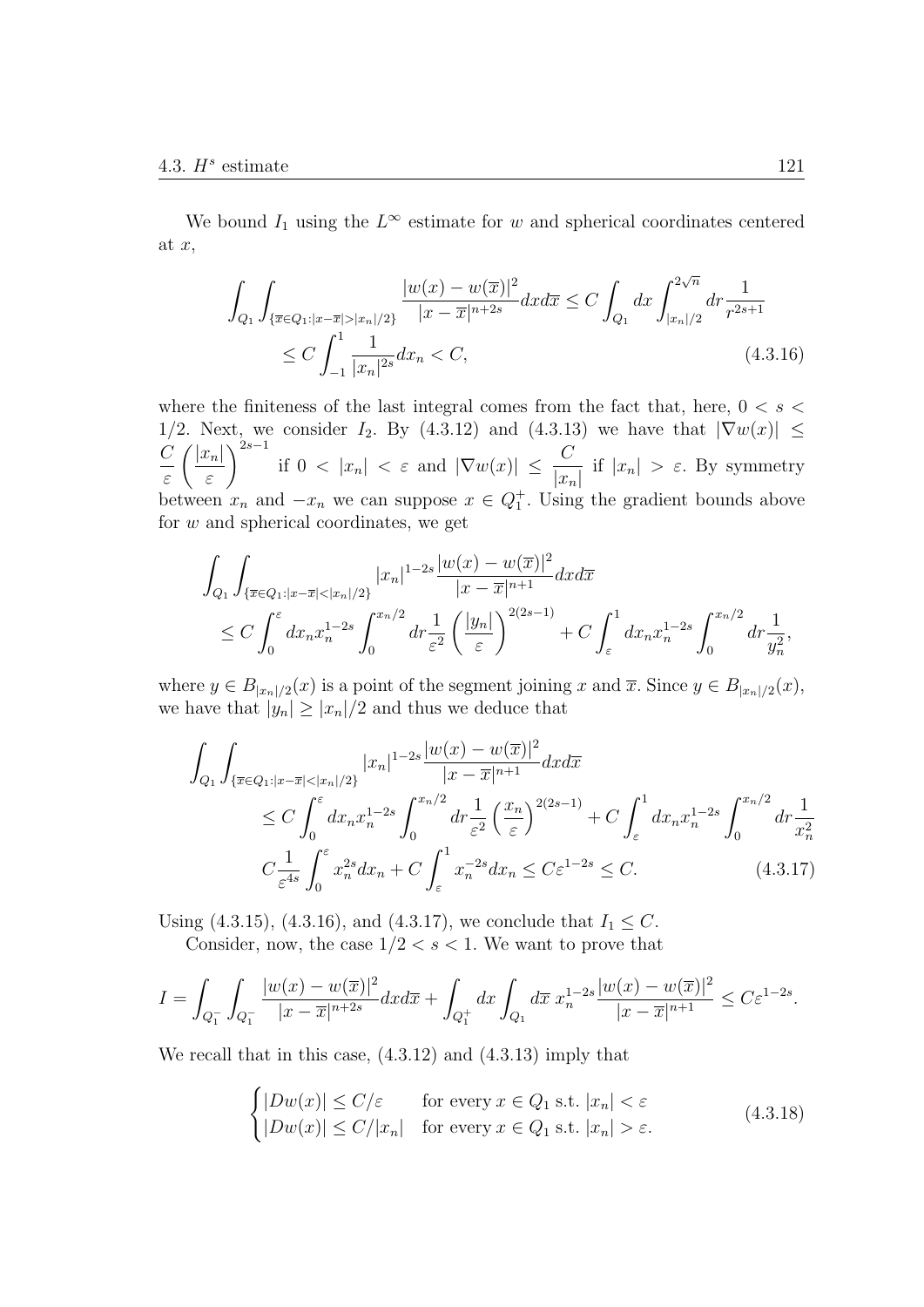We have that

$$
I \leq \int_{Q_1} \int_{Q_1} \frac{|w(x) - w(\overline{x})|^2}{|x - \overline{x}|^{n+2s}} dx d\overline{x} + \int_{Q_1} dx \int_{Q_1} d\overline{x} |x_n|^{1-2s} \frac{|w(x) - w(\overline{x})|^2}{|x - \overline{x}|^{n+1}} \n\leq 2 \int \int_{\{|x - \overline{x}| \leq |x_n|/2\}} \frac{|w(x) - w(\overline{x})|^2}{|x - \overline{x}|^{n+2s}} dx d\overline{x} \n+2 \int \int_{\{|x - \overline{x}| \geq |x_n|/2\}} |x_n|^{1-2s} \frac{|w(x) - w(\overline{x})|^2}{|x - \overline{x}|^{n+1}} dx d\overline{x} \n\leq 2 \int \int_{\{|x - \overline{x}| \leq |x_n|/2\}} \frac{|w(x) - w(\overline{x})|^2}{|x - \overline{x}|^{n+2s}} dx d\overline{x} \n+2 \int \int_{\{|x_n|/2 \leq |x - \overline{x}| \leq \max\{\varepsilon/2, |x_n|/2\}\}} |x_n|^{1-2s} \frac{|w(x) - w(\overline{x})|^2}{|x - \overline{x}|^{n+1}} dx d\overline{x} \n+2 \int \int_{\{|x - \overline{x}| \geq \max\{\varepsilon/2, |x_n|/2\}\}} |x_n|^{1-2s} \frac{|w(x) - w(\overline{x})|^2}{|x - \overline{x}|^{n+1}} dx d\overline{x} = I_1 + I_2 + I_3.
$$

We first bound  $I_1$ . Using the gradient bound  $(4.3.18)$  for *w* we have

$$
I_1 \leq \int \int_{\{|x-\overline{x}| \leq |x_n|/2\}} \frac{|Dw(y)|^2}{|x-\overline{x}|^{n-2-2s}} dx d\overline{x},
$$

where  $y \in B_{|x_n|/2}(x)$  is a point of the segment joining x and  $\overline{x}$ . Now, the gradient bound  $(4.3.18)$  reads  $|Dw(y)| \le \min\{\varepsilon^{-1}, |y_n|^{-1}\}$  for a.e.  $y \in Q_1$ . Since  $y \in B_{|x_n|/2}(x)$ , we have  $|y_n| \geq |x_n|/2$  and thus  $|Dw(y)| \leq \min\{\varepsilon^{-1}, |y_n|^{-1}\} \leq$  $\min\{\varepsilon^{-1}, 2|x_n|^{-1}\}$ . Using spherical coordinates centered at *x*, we get

$$
I_1 \leq C \int_{Q_1} dx \int_0^{|x_n|/2} dr r^{1-2s} \min \left\{ \frac{1}{\varepsilon^2}, \frac{1}{|x_n|^2} \right\}
$$
  

$$
\leq \int_{-1}^1 dx_n \min \left\{ \frac{1}{\varepsilon^2}, \frac{1}{|x_n|^2} \right\} |x_n|^{2-2s}
$$
  

$$
\leq C \int_0^{\varepsilon} \frac{1}{\varepsilon^2} |x_n|^{2-2s} dx_n + C \int_{\varepsilon}^1 |x_n|^{2-2s} dx_n \leq C \varepsilon^{1-2s}
$$

Consider now  $I_2$ . Here  $|x_n| < \varepsilon$  (if not  $\{|x_n|/2 < \max\{|x_n|/2, \varepsilon/2\}\} = \emptyset$ ). Using the gradient bound  $(4.1.13)$  and spherical coordinates centered at  $x$ , we get

*.*

$$
I_2 \le C \int_0^{\varepsilon} dx_n |x_n|^{1-2s} \int_{|x_n|/2}^{\varepsilon/2} dr \frac{C}{\varepsilon^2} \le \frac{C}{\varepsilon} \varepsilon^{2-2s} \le C \varepsilon^{1-2s}.
$$

Finally, using that  $|w| \leq C$  in  $Q_1$  and spherical coordinates centered at *x*, we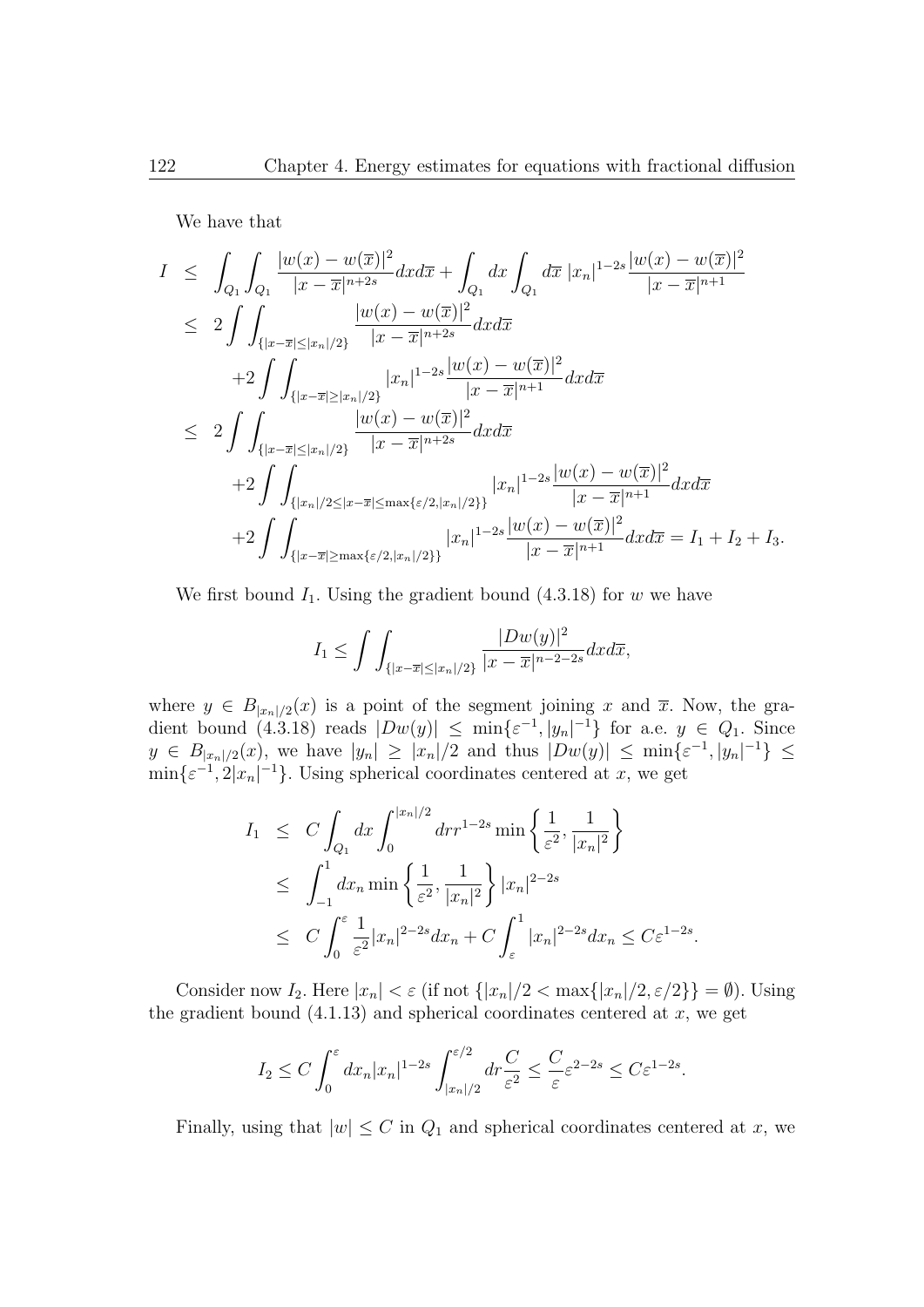get the following bound for *I*3:

$$
I_3 \leq \int_{Q_1} dx_n |x_n|^{1-2s} \int_{\max\{|x_n|/2, \varepsilon/2\}}^{2\sqrt{n}} dr \frac{C}{r^2} \leq C \int_{-1}^1 dx_n |x_n|^{1-2s} \min\left\{ \frac{1}{|x_n|}, \frac{1}{\varepsilon} \right\}
$$
  

$$
\leq \int_0^{\varepsilon} \frac{1}{\varepsilon} |x_n|^{1-2s} + C \int_{\varepsilon} |x_n|^{-2s} \leq C \varepsilon^{1-2s}.
$$

**Step 2.** Suppose now that *A* is a Lipschitz subset of  $\mathbb{R}^n$  or  $A = \partial\Omega$ , where  $\Omega$ is an open bounded subset of  $\mathbb{R}^{n+1}$  with Lipschitz boundary.

We consider the finite open covering  $\{A_{r_i}\}_{i=1,\dots,m} = \{B_{r_i} \cap A\}_{i=1,\dots,m}$ , constructed in the proof of Theorem 4.1.6 case 2. Here, for sake of simplicity,  $B_{r_i}$ denotes both the ball in  $\mathbb{R}^n$  or  $\mathbb{R}^{n+1}$ . We set  $\varepsilon_0 = \min\{r_i, 1/2\}$ .

If *z* and  $\overline{z}$  are two points belonging to *A* such that  $|z - \overline{z}| < \varepsilon_0$ , then there exists a set  $A_{2r_i} = B_{2r_i} \cap A$  such that both *z* and  $\overline{z}$  belong to  $A_{2r_i}$ . Hence

$$
\{(z,\overline{z})\in A\times A:|z-\overline{z}|<\varepsilon_0\}\subset\bigcup_{i=1}^m A_{2r_i}\times A_{2r_i}.
$$

Let  $L > 1$  be a bound for the Lipschitz constants of all functions  $\varphi_1, ..., \varphi_m, \varphi_1^{-1}, ..., \varphi_m^{-1}$ . Let us first treat the case  $0 < \varepsilon \leq 1/(2L)$ .

We write

$$
\int \int_{B_s} \frac{|w(z) - w(\overline{z})|^2}{|z - \overline{z}|^{n+2s}} d\sigma_z d\sigma_{\overline{z}} + \int \int_{B_w} d_M(z)^{1-2s} \frac{|w(z) - w(\overline{z})|^2}{|z - \overline{z}|^{n+1}} d\sigma_z d\sigma_{\overline{z}} \n= \int \int_{B_s \cap {\overline{z}} : |z - \overline{z}| < \varepsilon_0} \frac{|w(z) - w(\overline{z})|^2}{|z - \overline{z}|^{n+2s}} d\sigma_z d\sigma_{\overline{z}} \n+ \int \int_{B_s \cap {\overline{z}} : |z - \overline{z}| > \varepsilon_0} \frac{|w(z) - w(\overline{z})|^2}{|z - \overline{z}|^{n+2s}} d\sigma_z d\sigma_{\overline{z}} \n+ \int \int_{B_w \cap {\overline{z}} : |z - \overline{z}| < \varepsilon_0} d_M(z)^{1-2s} \frac{|w(z) - w(\overline{z})|^2}{|z - \overline{z}|^{n+1}} d\sigma_z d\sigma_{\overline{z}} \n+ \int \int_{B_w \cap {\overline{z}} : |z - \overline{z}| > \varepsilon_0} d_M(z)^{1-2s} \frac{|w(z) - w(\overline{z})|^2}{|z - \overline{z}|^{n+1}} d\sigma_z d\sigma_{\overline{z}}.
$$

Since *w* is bounded and  $\int_{B_w} d_M(z)^{1-2s} dz < C$  for every  $0 < s < 1$ , we have that

$$
\int\int_{B_s \cap \{\overline{z}: |z-\overline{z}| > \varepsilon_0\}} \frac{|w(z) - w(\overline{z})|^2}{|z-\overline{z}|^{n+2s}} d\sigma_z d\sigma_{\overline{z}} + \int\int_{B_w \cap \{\overline{z}: |z-\overline{z}| > \varepsilon_0\}} d_M(z)^{1-2s} \frac{|w(z) - w(\overline{z})|^2}{|z-\overline{z}|^{n+1}} d\sigma_z d\sigma_{\overline{z}} \leq C.
$$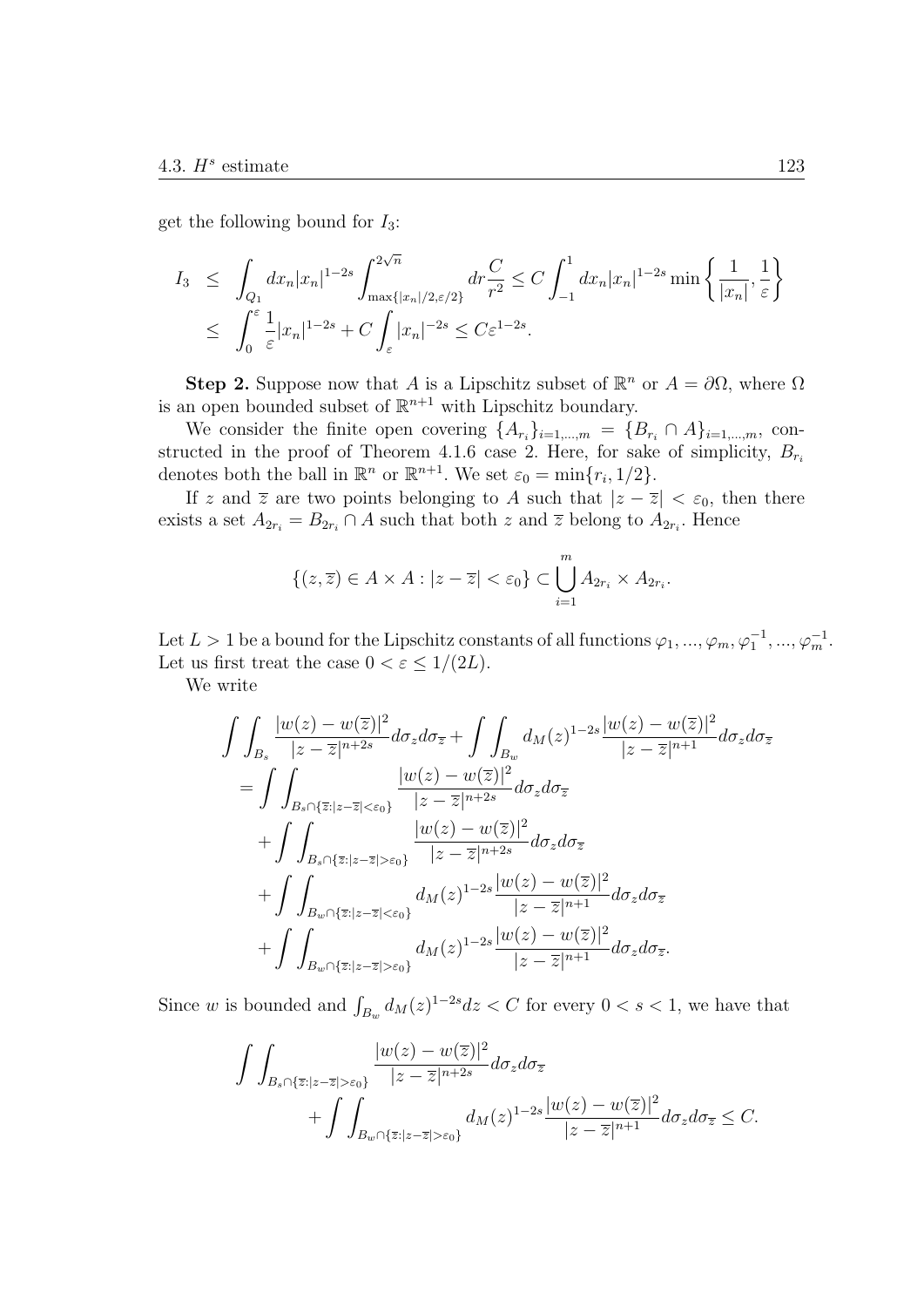On the other hand, for what said before

$$
\begin{split} \int\int_{B_s\cap\{\overline{z}:|z-\overline{z}|<\varepsilon_0\}}\frac{|w(z)-w(\overline{z})|^2}{|z-\overline{z}|^{n+2s}}d\sigma_zd\sigma_{\overline{z}} \\ +&\int\int_{B_w\cap\{\overline{z}:|z-\overline{z}|<\varepsilon_0\}}d_M(z)^{1-2s}\frac{|w(z)-w(\overline{z})|^2}{|z-\overline{z}|^{n+1}}d\sigma_zd\sigma_{\overline{z}} \\ \leq&\sum_{i=1}^m\int\int_{B_s\cap(A_{2r_i}\times A_{2r_i})}\frac{|w(z)-w(\overline{z})|^2}{|z-\overline{z}|^{n+2s}}d\sigma_zd\sigma_{\overline{z}} \\ +&\sum_{i=1}^m\int\int_{B_w\cap(A_{2r_i}\times A_{2r_i})}d_M(z)^{1-2s}\frac{|w(z)-w(\overline{z})|^2}{|z-\overline{z}|^{n+1}}d\sigma_zd\sigma_{\overline{z}}. \end{split}
$$

If  $A_{r_i} \cap \Gamma \neq \emptyset$  then, by the construction of the open covering  $\{A_{r_i}\}\text{, there}$ exists a bilipschitz map  $\varphi_i : B_{2r_i} \to Q_1 \times (-1,1)$  such that  $\varphi_i(A_{2r_i}) = Q_1$  and  $\varphi_i(A_{2r_i} \cap M) = \{x \in Q_1 : x_n < 0\}.$  We use the bilipschitz map  $\varphi_i$  to flatten the sets  $B_s \cap (A_{2r_i} \times A_{2r_i})$  and  $B_w \cap (A_{2r_i} \times A_{2r_i})$ , and we set  $w_0 = w \circ \varphi^{-1}$ . Given  $x \in Q_1$ , let  $y = \varphi_i^{-1}(x) \in A_{r_i}$ . Recalling the definition of the Lipschitz constant *L* above, we have  $|x_n| \leq L d_{\Gamma}(y)$  and hence

$$
|Dw_0(x)| \le L |Dw(y)| \le L \frac{c_0}{d_{\Gamma}(y)} \min \left\{ 1, \left( \frac{d_{\Gamma}(y)}{\varepsilon} \right)^{\min\{1,2s\}} \right\}
$$
  

$$
\le L^2 \frac{c_0}{|x_n|} \min \left\{ 1, \left( \frac{|x_n|}{L\varepsilon} \right)^{\min\{1,2s\}} \right\}.
$$

Thus we can apply the result proved in Step 1, with  $\varepsilon$  replaced by  $\varepsilon L$  (note that we have  $\varepsilon L \leq 1/2$ , as in Step 1), to the function  $w_0/[(1 + L^2)c_0]$ . Using the Lipschitz property of  $\varphi^{-1}$ , we restate the conclusion for *w* and we get

$$
\int\int_{B_s \cap (A_{2r_i} \times A_{2r_i})} \frac{|w(z) - w(\overline{z})|^2}{|z - \overline{z}|^{n+2s}} d\sigma_z d\sigma_{\overline{z}}\n+ \int\int_{B_w \cap (A_{2r_i} \times A_{2r_i})} d_M(z)^{1-2s} \frac{|w(z) - w(\overline{z})|^2}{|z - \overline{z}|^{n+1}} d\sigma_z d\sigma_{\overline{z}} \leq C \begin{cases} 1 & \text{if } 0 < s < 1/2 \\ \varepsilon^{1-2s} & \text{if } 1/2 < s < 1. \end{cases}
$$

Finally, we consider the case  $A_{r_i} \cap \Gamma = \emptyset$ . We recall that, in this case  $r_i =$ 1  $\frac{1}{3}d_M(p_i)$ , where  $r_i$  and  $p_i$  are respectively the radius and the center of the ball *B*<sub>*r*</sub><sup>*i*</sup>. Then, for every  $z \in A_{2r_i}$ , we have that  $d_M(z) \geq r_i \geq \varepsilon_0$ . Thus by hypothesis  $(4.1.13)$ , we have that  $|\nabla w(z)| \leq \frac{1}{\epsilon}$ *ε*0 *.*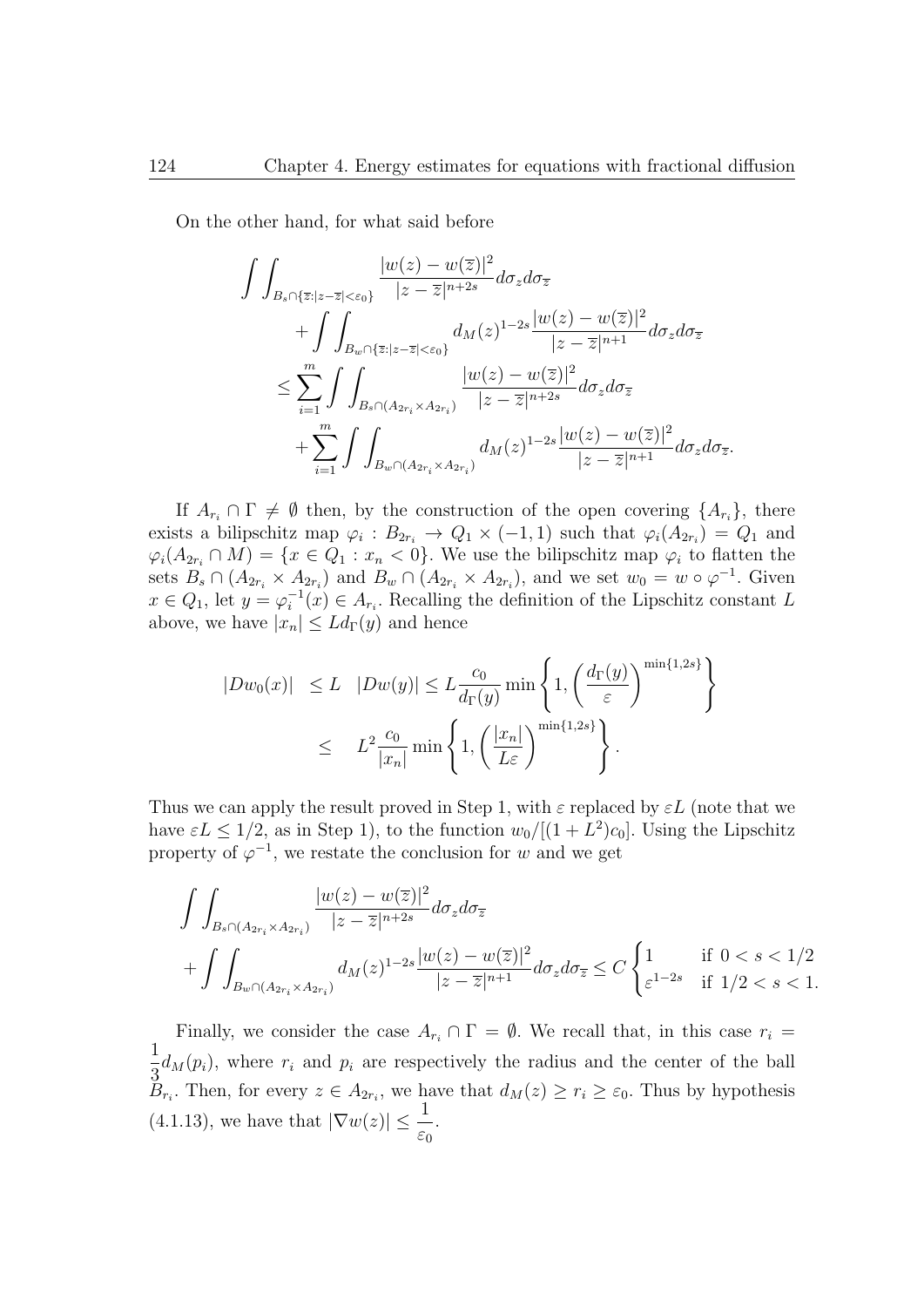Using this gradient bound and spherical coordinates, we get

$$
\int \int_{B_{s} \cap (A_{2r_{i}} \times A_{2r_{i}})} \frac{|w(z) - w(\overline{z})|^{2}}{|z - \overline{z}|^{n+2s}} d\sigma_{z} d\sigma_{\overline{z}} \n+ \int \int_{B_{w} \cap (A_{2r_{i}} \times A_{2r_{i}})} d_{M}(z)^{1-2s} \frac{|w(z) - w(\overline{z})|^{2}}{|z - \overline{z}|^{n+1}} d\sigma_{z} d\sigma_{\overline{z}} \n\leq C \int_{A_{2r_{i}}} \int_{0}^{2r_{i}} \frac{|\nabla w|^{2}}{r^{2s-1}} + \int_{A_{2r_{i}}} \int_{0}^{2r_{i}} d_{M}(z)^{1-2s} |\nabla w|^{2} \leq C.
$$

Summing over  $i = 1, ..., m$ , we conclude the proof in case  $\varepsilon \leq 1/(2L)$ .

Finally given  $\varepsilon \in (0, 1/2)$  with  $\varepsilon > 1/(2L)$ , since (4.1.13) holds with such  $\varepsilon$ , it also holds with  $\varepsilon$  replaced by  $1/(2L)$ . By the previous proof with  $\varepsilon$  taken to be 1/(2*L*), the energy is bounded by a constant if  $0 < s < 1/2$  and by  $C/(2L)^{1-2s}$  ≤ *Cε*<sup>1−2*s*</sup> if  $1/2 < s < 1$ .  $\Box$ 

#### **4.4 Energy estimate for global minimizers**

In this section we give the proof of Theorem 4.1.2, which is based on a comparison argument. Let  $v$  be a global minimizer of  $(4.1.2)$ . The proof can be resumed in 3 steps:

i) construct the comparison function  $\overline{w}$ , which takes the same values as *v* on  $\partial C_R \cap {\lambda > 0}$  and thus, by minimality of *v* 

$$
\mathcal{E}_{s,C_R}(v) \leq \mathcal{E}_{s,C_R}(\overline{w});
$$

ii) apply the extension Theorem 4.1.6 in the cylinder of radius *R* and height *R*:

$$
\int_{C_R} \lambda^{1-2s} |\nabla \widetilde{w}|^2 dx d\lambda \le C \int \int_{B_s} \frac{|w(z) - w(\overline{z})|^2}{|z - \overline{z}|^{n+2s}} d\sigma_z d\sigma_{\overline{z}} \qquad (4.4.1)
$$

+ 
$$
C \int \int_{B_w} \lambda^{1-2s} \frac{|w(z) - w(\overline{z})|^2}{|z - \overline{z}|^{n+1}} d\sigma_z d\sigma_{\overline{z}},
$$
 (4.4.2)

where  $z \in \partial C_R$ , *w* is the trace of  $\overline{w}$  on  $\partial C_R$  and  $B_s$  and  $B_w$  are defined as in  $(4.1.9)$  and  $(4.1.10)$ , with  $A = \partial C_R$  and  $M = \partial B_R \times \{0\}$ .

iii) prove that the quantity in the right-hand side of  $(4.4.1)$  is bounded by  $CR^{n-2s}$ if 0 *< s <* 1*/*2 and is bounded by *CR<sup>n</sup>−*<sup>1</sup> if 1*/*2 *< s <* 1.

*Proof of Theorem 4.1.2.* Let *v* be a bounded global minimizer of (4.1.2). Let *u* be its trace on  $\partial \mathbb{R}^{n+1}_+$ . Recall the definition (4.1.5) of the constant  $c_u$ . Let  $t \in$  $[\inf u, \sup u]$  be such that  $G(t) = c_u$ .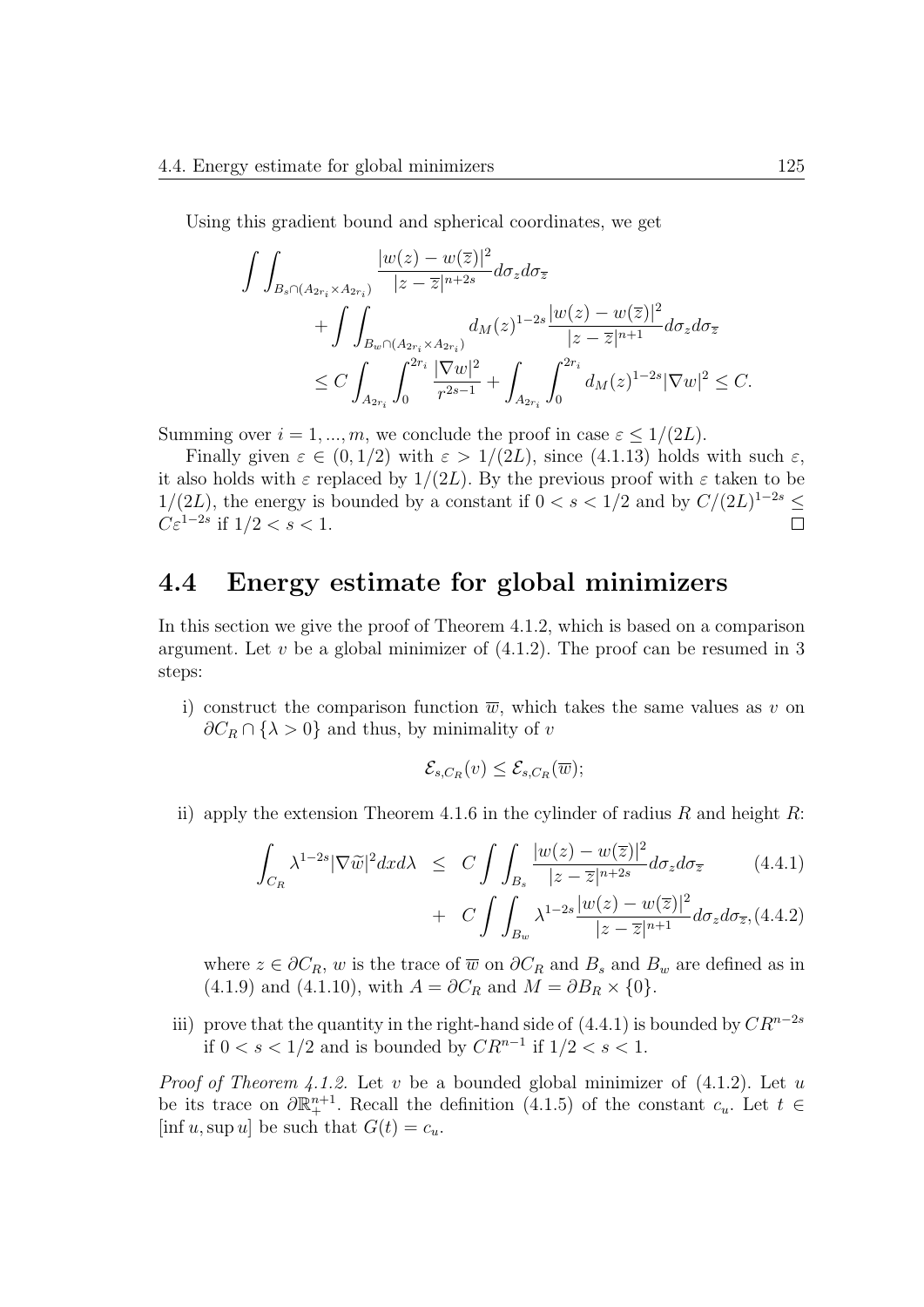Throughout the proof, *C* will denote positive constants depending only on *n*,  $s, ||f||_{C^1}$  and  $||u||_{L^{\infty}(\mathbb{R}^n)}$ . As explained in (4.1.15), *v* satisfies the following bounds:

$$
|\nabla_x v(x,\lambda)| \le \frac{C}{1+\lambda} \text{ for every } (x,\lambda) \in \mathbb{R}^{n+1}_+
$$
 (4.4.3)

$$
|\partial_{\lambda}v(x,\lambda)| \leq \frac{C}{\lambda} \text{ for every } x \in \mathbb{R}^n \text{ and } \lambda > 1
$$
 (4.4.4)

$$
|\lambda^{1-2s}\partial_\lambda v| \le C \text{ for every } x \in \mathbb{R}^n \text{ and } 0 < \lambda < 1. \tag{4.4.5}
$$

We estimate the energy  $\mathcal{E}_{s,C_R}(v)$  of *v* using a comparison argument. We define a function  $\overline{w} = \overline{w}(x, \lambda)$  on  $C_R$  in the following way. First we define  $\overline{w}(x, 0)$  on the base of the cylinder to be equal to a smooth function  $g(x)$  which is identically equal to *s* in  $B_{R-1}$  and  $g(x) = v(x,0)$  for  $|x| = R$ . The function *g* is defined as follows:

$$
g = s\eta_R + (1 - \eta_R)v, \tag{4.4.6}
$$

*.*

where  $\eta_R$  is a smooth function depending only on  $r = |x|$  such that  $\eta_R \equiv 1$  in *B*<sub>*R*<sup>−1</sup></sub> and  $\eta$ <sup>*R*</sup>  $\equiv$  0 outside *B*<sup>*R*</sup>. Then we define  $\overline{w}(x, \lambda)$  as the unique solution of the Dirichlet problem

$$
\begin{cases}\n\text{div}(\lambda^{1-2s}\nabla\overline{w}) = 0 & \text{in } C_R \\
\overline{w}(x,0) = g(x) & \text{on } B_R \times \{\lambda = 0\} \\
\overline{w}(x,\lambda) = v(x,\lambda) & \text{on } \partial C_R \cap \{\lambda > 0\}.\n\end{cases}
$$
\n(4.4.7)

Since *v* is a global minimizer of  $\mathcal{E}_{s,C_R}$  and  $\overline{w} = v$  on  $\partial C_R \times \{\lambda > 0\}$ , then

$$
\int_{C_R} \frac{1}{2} \lambda^{1-2s} |\nabla v|^2 dx d\lambda + \int_{B_R} \{G(u) - c_u\} dx
$$
  
\n
$$
\leq \int_{C_R} \frac{1}{2} \lambda^{1-2s} |\nabla \overline{w}|^2 dx d\lambda + \int_{B_R} \{G(\overline{w}(x,0)) - c_u\} dx.
$$

We prove now that if  $0 < s < 1/2$ , then

$$
\int_{C_R} \frac{1}{2} \lambda^{1-2s} |\nabla \overline{w}|^2 dx d\lambda + \int_{B_R} \{ G(\overline{w}(x,0)) - c_u \} dx \leq C R^{n-2s}
$$

While, if  $1/2 < s < 1$ , then

$$
\int_{C_R} \frac{1}{2} \lambda^{1-2s} |\nabla \overline{w}|^2 dx d\lambda + \int_{B_R} \{ G(\overline{w}(x,0)) - c_u \} dx \leq C R^{n-1}.
$$

Observe that, in both cases, the potential energy is bounded by *CR<sup>n</sup>−*<sup>1</sup> , indeed by definition  $\overline{w}(x,0) = t$  on  $B_{R-1}$ , then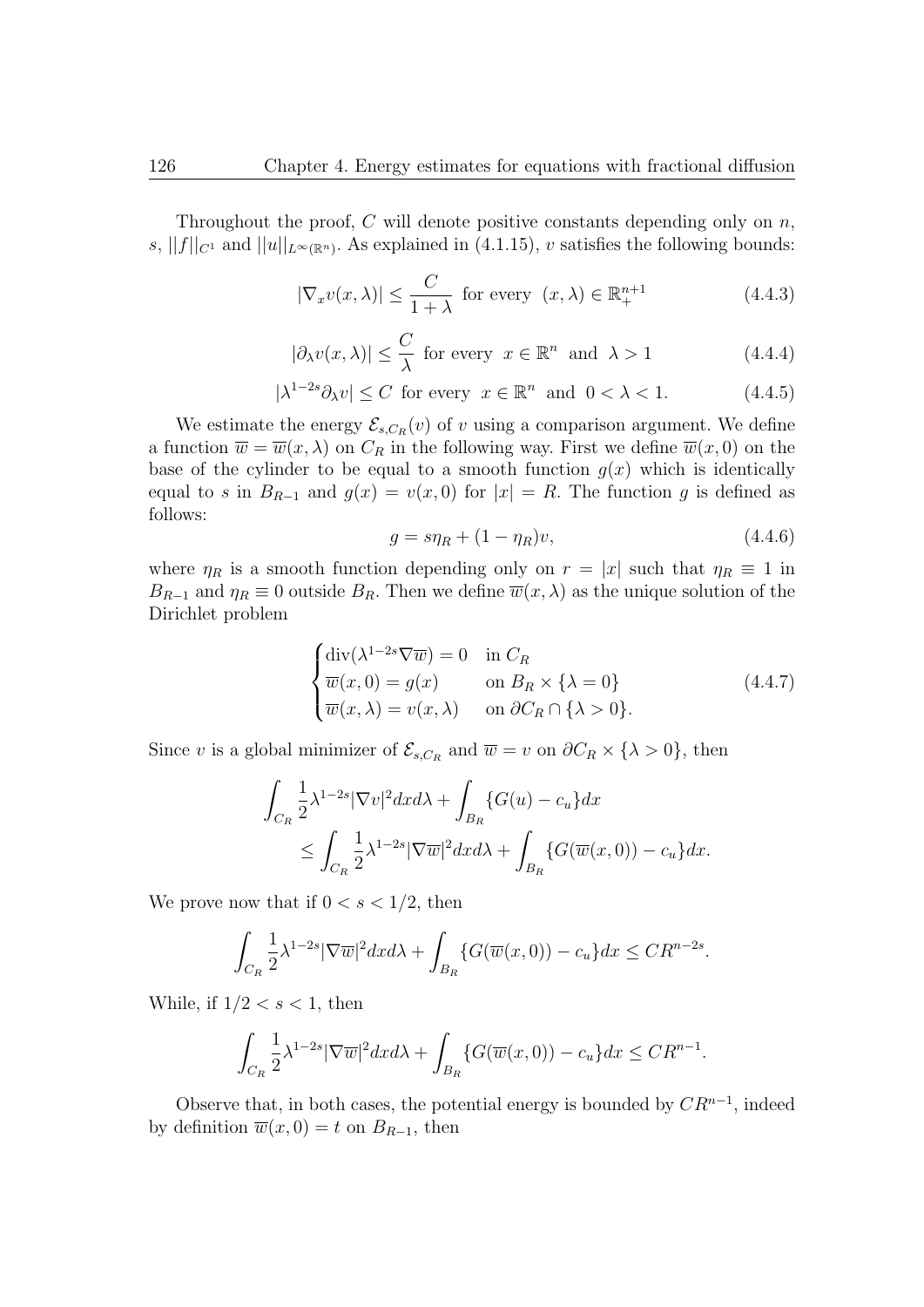$$
\int_{B_R} \{ G(\overline{w}(x,0)) - c_u \} dx = \int_{B_R \setminus B_{R-1}} \{ G(\overline{w}(x,0)) - c_u \} dx
$$
\n
$$
\leq C|B_R \setminus B_{R-1}| \leq C R^{n-1}.
$$
\n(4.4.8)

Thus, we need to bound the Dirichlet energy. First of all, rescaling, we set

 $w_1(x, \lambda) = \overline{w}(Rx, R\lambda),$ 

for  $(x, \lambda) \in C_1 = B_1 \times (0, 1)$ . Moreover, if we set  $\varepsilon = 1/R$  then

$$
w_1(x,0) = \begin{cases} t & \text{for } |x| < 1 - \varepsilon \\ v(Rx,0) & \text{for } |x| = 1. \end{cases}
$$

We observe that

$$
\int_{C_R} \lambda^{1-2s} |\nabla \overline{w}|^2 dx d\lambda = C R^{n-2s} \int_{C_1} \lambda^{1-2s} |\nabla w_1|^2 dx d\lambda.
$$

Thus, it is enough to prove that

$$
\begin{cases}\n\int_{C_1} \lambda^{1-2s} |\nabla w_1|^2 dx d\lambda \le C & \text{if } 0 < s < 1/2, \\
\int_{C_1} \lambda^{1-2s} |\nabla w_1|^2 dx d\lambda \le CR^{2s-1} = C \varepsilon^{1-2s} & \text{if } 1/2 < s < 1.\n\end{cases}
$$
\n(4.4.9)

Remind that, by Remark 4.1.7, we have

$$
\int_{C_1} \lambda^{1-2s} |\nabla w_1|^2 \leq C ||w_1||_{L^2(\partial C_1)} + C \int \int_{B_s} \frac{|w_1(z) - w_1(\overline{z})|^2}{|z - \overline{z}|^{n+2s}} d\sigma_z d\sigma_{\overline{z}} \n+ C \int \int_{B_w} d_M(z)^{1-2s} \frac{|w_1(z) - w_1(\overline{z})|^2}{|z - \overline{z}|^{n+1}} d\sigma_z d\sigma_{\overline{z}},
$$

where  $B_s$  and  $B_w$  are defined as in (4.1.9) and (4.1.10), with  $A = \partial C_1$  and  $M =$  $\partial B_1 \times \{0\}$ . To bound the two double integral above, we apply Theorem 4.1.8 to  $w_{1|oC_1}$  in  $A = \partial C_1$ , taking  $\Gamma = \partial B_1 \times \{\lambda = 0\}$ . Since  $|w_1| \le C$ , we only need to check  $(4.1.13)$  in  $\partial C_1$ . In the bottom boundary,  $B_1 \times \{0\}$ , this is simple. Indeed  $w_1 \equiv s$ in  $B_{1-\varepsilon}$ , and thus we need only to control  $|\nabla w_1(x,0)| = \varepsilon^{-1} |\nabla g(Rx)| \leq C \varepsilon^{-1}$  for  $|x| > 1 - \varepsilon$ , where *g* is defined in (4.4.6). Here  $d_M(x) < \varepsilon$ , and thus (4.1.13) holds here.

Next, to verify (4.1.13) in  $\partial C_1 \cap {\lambda > 0}$  we use that  $\overline{w} = v$  here and we know that *v* satisfies  $(4.4.3)$ ,  $(4.4.4)$ , and  $(4.4.5)$ . Thus the tangential derivatives of  $w_1$ in  $\partial C_1$  ∩ { $\lambda > 0$ } satisfies

$$
|\nabla_x w_1(x,\lambda)| \le \frac{CR}{1+R\lambda} = \frac{C}{\varepsilon+\lambda}
$$
 for every  $(x,\lambda) \in C^1$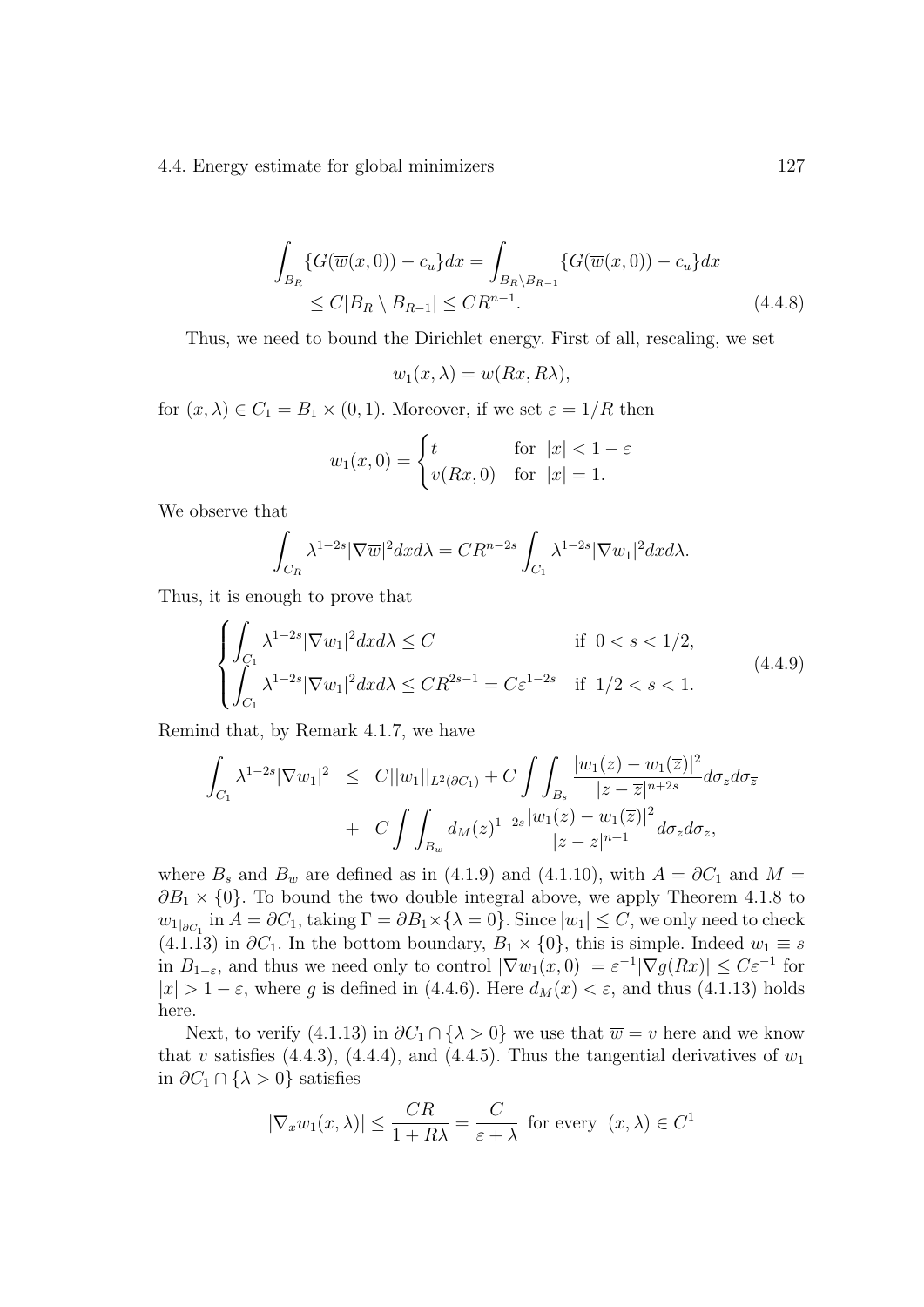$$
|\partial_{\lambda}w_{1}(x,\lambda)| \leq \frac{CR}{R\lambda} = \frac{C}{\lambda} \text{ for every } x \in B_{1} \text{ and } \lambda > 1/\varepsilon
$$
  

$$
|\lambda^{1-2s}\partial_{\lambda}w_{1}| \leq \frac{CR}{R^{1-2s}} = \frac{C}{\varepsilon^{2s}} \text{ for every } \overline{x} \in B_{1} \text{ and } 0 < \lambda < 1/\varepsilon.
$$

Thus,

$$
|Dw_1(x,\lambda)| \leq \frac{C}{\lambda} \min \left\{ 1, \left(\frac{\lambda}{\varepsilon}\right)^{\min\{1,2s\}} \right\}.
$$

Since  $d_{\Gamma}((x,\lambda)) \geq \lambda$  on  $\partial C_1 \cap {\{\lambda > 0\}}$ ,  $w_{1|\partial C_1}$  satisfies the hypothesis of Theorem 4.1.8. We conclude that (4.4.9) holds.

Thus  $w_1 : \partial C_1 \to \mathbb{R}$ , satisfies the hypothesis of Theorem 4.1.8 and then (4.4.9) follows.  $\Box$ 

#### **4.5 Energy estimate for monotone solutions in**  $\mathbb{R}^3$

In section 5 of Chapter 3, we gave two technical lemmas which led to the energy estimate for monotone solutions (without limit assumption) in dimension  $n = 3$ . Here we give analog results but for every fractional power  $0 \lt s \lt 1$  of the Laplacian.

The first lemma concerns the stability property of the limit functions

$$
\underline{v}(x_1, x_2, \lambda) := \lim_{x_3 \to -\infty} v(x, \lambda) \text{ and } \overline{v}(x_1, x_2, \lambda) := \lim_{x_3 \to +\infty} v(x, \lambda),
$$

and some properties of the potential *G* in relation with these functions. The second proposition establishes that monotone solutions are global minimizers among a suitable class of functions, and allows us to apply a comparison argument, to obtain energy estimates.

**Lemma 4.5.1.** *Let*  $f$  *be a*  $C^{1,\beta}$  *function, for some*  $\beta > \max\{0, 1-2s\}$ *, and u a* bounded solution of equation (4.1.1) in  $\mathbb{R}^3$ , such that  $u_{x_3} > 0$ . Let *v* be the *s*-extension of *u* in  $\mathbb{R}^4_+$ .

*Set*

$$
\underline{v}(x_1, x_2, \lambda) := \lim_{x_3 \to -\infty} v(x, \lambda) \text{ and } \overline{v}(x_1, x_2, \lambda) := \lim_{x_3 \to +\infty} v(x, \lambda).
$$

*Then,* <u>*v*</u> *and*  $\overline{v}$  *are solutions of* (4.1.2) *in*  $\mathbb{R}^3_+$ *, and each of them is either constant or it depends only on*  $\lambda$  *and one Euclidian variable in the*  $(x_1, x_2)$ *−plane. As a consequence, each*  $\underline{u} = \underline{v}(\cdot, 0)$  *and*  $\overline{u} = \overline{v}(\cdot, 0)$  *is either constant or 1-D.* 

*Moreover, set*  $m = \inf u \leq \tilde{m} = \sup u$  and  $\tilde{M} = \inf \overline{u} \leq M = \sup \overline{u}$ .

*Then,*  $G > G(\tilde{m}) = G(m)$  *in*  $(m, \tilde{m})$ *,*  $G'(\tilde{m}) = G'(m) = 0$  *and*  $G > G(M) =$  $G(M)$  *in*  $(M, M)$ *,*  $G'(M) = G'(M) = 0$ *.*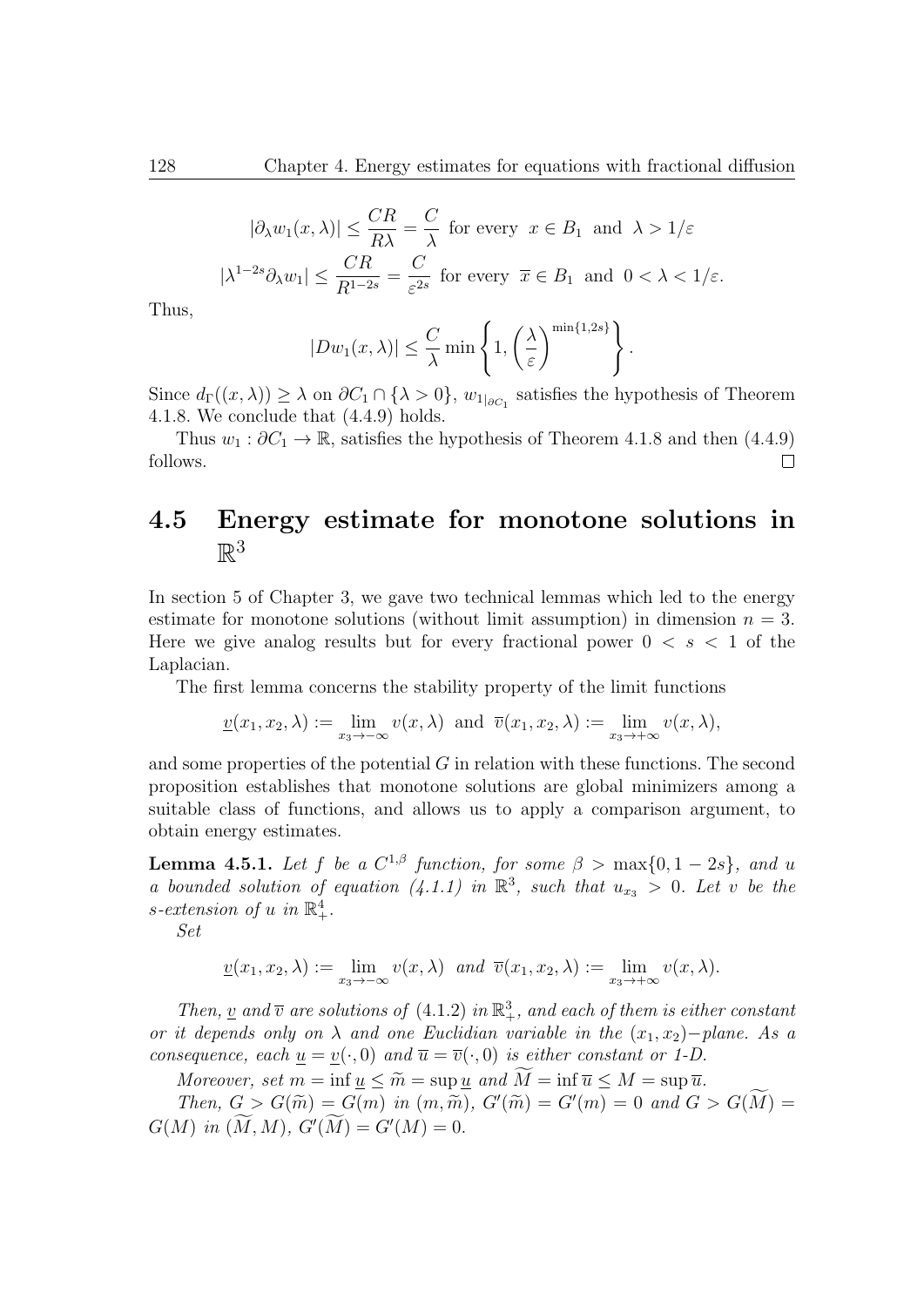*Proof.* The proof is the same as in the case of the half-Laplacian (see chapter 3). We do not supply all details and just recall the two main steps:

- 1. show that the functions  $\underline{v}$  and  $\overline{v}$  are stable solutions of problem (4.1.2) in  $\mathbb{R}^3_+$ and thus their trace in  $\mathbb{R}^2$  is 1-D;
- 2. apply Theorem 2.4 of Cabré and Sire [8], which characterizes the nonlinearities *f* for which there exists a layer solutions for problem (4.1.2) in dimension  $n=1$ .

**Proposition 4.5.2.** *Let f be any*  $C^{1,\beta}$  *nonlinearity, for some*  $\beta > \max\{0, 1-2s\}$ *.* Let *u* be a bounded solution of  $(4.1.1)$  in  $\mathbb{R}^n$ , such that  $u_{x_n} > 0$  and let *v* be the *s*-extension of *u* in  $\mathbb{R}^{n+1}_+$ .

*Then,*

$$
\int_{C_R} \frac{1}{2} \lambda^a |\nabla v(x, \lambda)|^2 dx d\lambda + \int_{B_R} G(v(x, 0)) dx
$$
  

$$
\leq \int_{C_R} \frac{1}{2} \lambda^a |\nabla w(x, \lambda)|^2 dx d\lambda + \int_{B_R} G(w(x, 0)) dx,
$$

for every  $w \in C^1(\mathbb{R}^{n+1}_+)$  such that  $w = v$  on  $\partial^+ C_R = \partial C_R \cap \{\lambda > 0\}$  and  $\underline{v} \leq w \leq \overline{v}$ *in*  $C_R$ *, where v and*  $\overline{v}$  *are defined by* 

$$
\underline{v}(x',\lambda) := \lim_{x_n \to -\infty} v(x',x_n,\lambda) \text{ and } \overline{v}(x',\lambda) := \lim_{x_n \to +\infty} v(x',x_n,\lambda).
$$

*Proof.* As in the case of the half-Laplacian, this property of local minimality of monotone solutions *w* such that  $\underline{v} \leq w \leq \overline{v}$  follows from the following two results:

i) uniqueness of the solution *v* of the problem

$$
\begin{cases}\n\text{div}(\lambda^a \nabla w) = 0 & \text{in } C_R, \\
w = v & \text{on } \partial^+ C_R, \\
-\lambda^a \partial_\lambda w = f(w) & \text{on } \partial^0 C_R, \\
\underline{v} \le w \le \overline{v} & \text{in } C_R,\n\end{cases}
$$
\n(4.5.1)

Thus, the solution must be  $w \equiv v$ . This is the analog of Lemma 3.1 of [10], and below we comment on its proof.

ii) existence of an absolute minimizer for  $\mathcal{E}_{s,C_R}$  in the set

$$
C_v = \{ w \in H^1_{\lambda^a}(C_R) | w \equiv v \text{ on } \partial^+ C_R, \ \underline{v} \le w \le \overline{v} \}.
$$

 $\Box$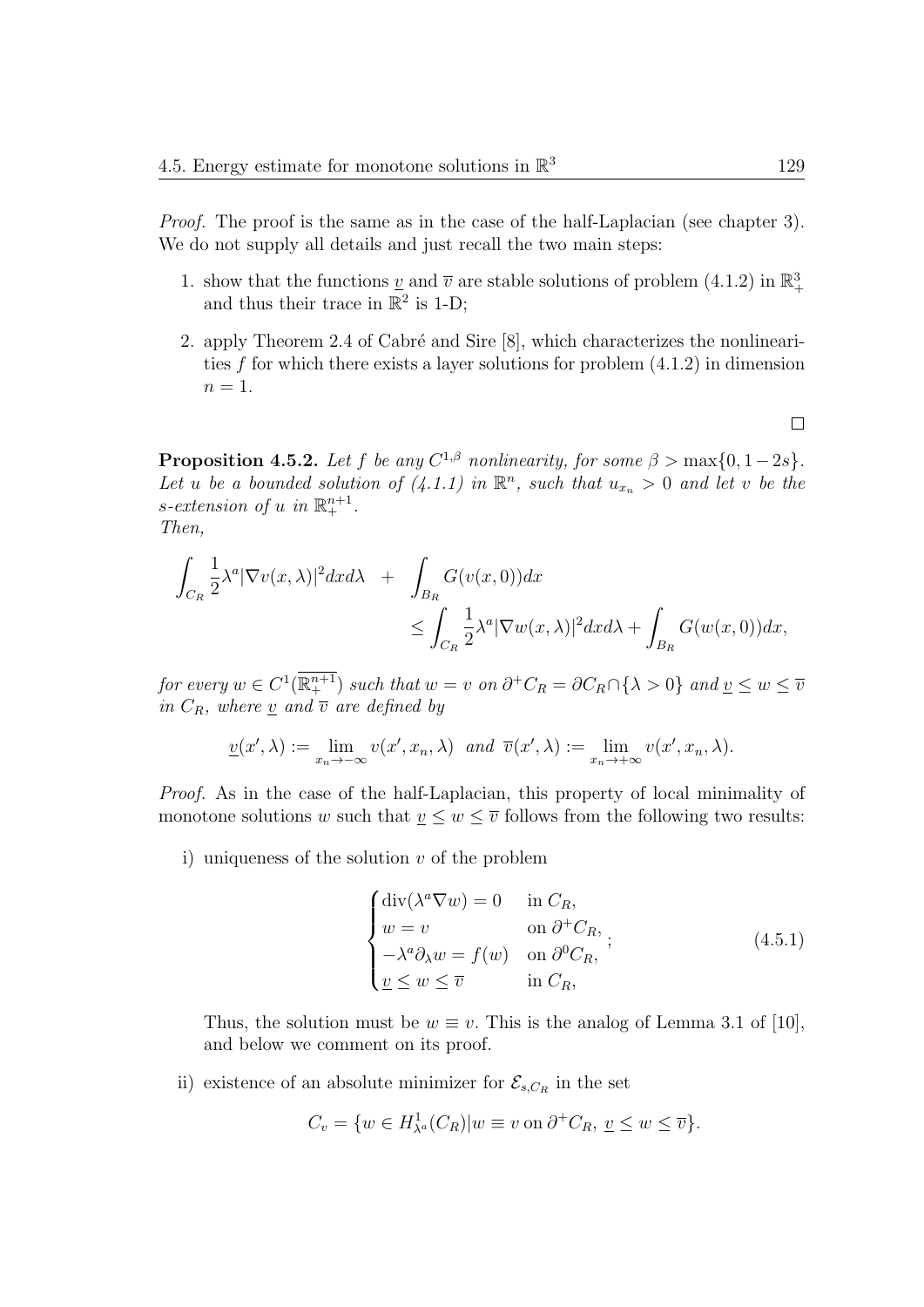The statement of the proposition follows from the fact that by i) and ii), the monotone solution *v*, by uniqueness, must agree with the absolute minimizer in *CR*.

To prove points i) and ii), we proceed exactly as in [9], For this, it is important that *v* and  $\bar{v}$  are respectively, a strict subsolution and a strict supersolution of the Dirichlet- Neumann mixed problem (4.5.1). We make a short comment about these proofs.

i) The proof of uniqueness is based on sliding the function  $v(x, \lambda)$  in the direction  $x_n$ . We set

$$
v^{t}(x_{1},...,x_{n},\lambda) = v(x_{1},...,x_{n}+t,\lambda) \text{ for every } (x,\lambda) \in \overline{C}_{R}.
$$

Since  $v^t \to \overline{v}$  as  $t \to +\infty$  uniformly in  $\overline{C}_R$  and  $\underline{v} < w < \overline{v}$ , then  $w < v^t$ in  $\overline{C}_R$ , for *t* large enough. We want to prove that  $w < v^t$  in  $\overline{C}_R$  for every  $t > 0$ . Suppose that  $s > 0$  is the infimum of those  $t > 0$  such that  $w < v<sup>t</sup>$ in  $\overline{C}_R$ . Then by applying maximum principle and Hopf's lemma we get a contradiction, since one would have  $w \leq v^s$  in  $\overline{C}_R$  and  $w = v^s$  at some point in  $\overline{C}_R$   $\setminus \partial^+ C_R$ .

ii) To prove the existence of an absolute minimizer for  $\mathcal{E}_{C_R}$  in the convex set  $C_v$ , we proceed exactly as in [9], substituting  $-1$  and  $+1$  by the subsolutions and supersolution  $\underline{v}$  and  $\overline{v}$ , respectively.

 $\Box$ 

We give now the proof of the energy estimate in dimension 3 for monotone solutions without the limit assumptions.

*Proof of Theorem 4.1.3.* We follow the proof of Theorem 5.2 of [1]. We need to prove that the comparison function  $\overline{w}$ , used in the proof of Theorem 4.1.2, satisfies  $v \leq \overline{w} \leq \overline{v}$ . Then we can apply Proposition 4.5.2 to make the comparison argument with the function  $\overline{w}$  (as for global minimizers). We recall that  $\overline{w}$  is the solution of

$$
\begin{cases}\n\text{div}(\lambda^{1-2s}\nabla\overline{w}) = 0 & \text{in } C_R \\
\overline{w}(x,0) = g(x) & \text{on } B_R \times \{\lambda = 0\} \\
\overline{w}(x,\lambda) = v(x,\lambda) & \text{on } \partial C_R \cap \{\lambda > 0\},\n\end{cases}
$$
\n(4.5.2)

where  $g = s\eta_R + (1 - \eta_R)v$ . Thus, if we prove that  $\sup \underline{v} \leq s \leq \inf \overline{v}$ , then  $\underline{v} \leq g \leq \overline{v}$ and hence *v* and  $\bar{v}$  are respectively, subsolution and supersolutions of (4.5.2). It follows that  $v \leq \overline{w} \leq \overline{v}$ , as desired.

To show that  $\sup v \leq s \leq \inf \overline{v}$ , let  $m = \inf u = \inf u$  and  $M = \sup u = \sup \overline{u}$ , where <u>u</u> and  $\overline{u}$  are defined in Lemma 4.5.1. Set  $\widetilde{m} = \sup u$  and  $M = \inf \overline{u}$ , obviously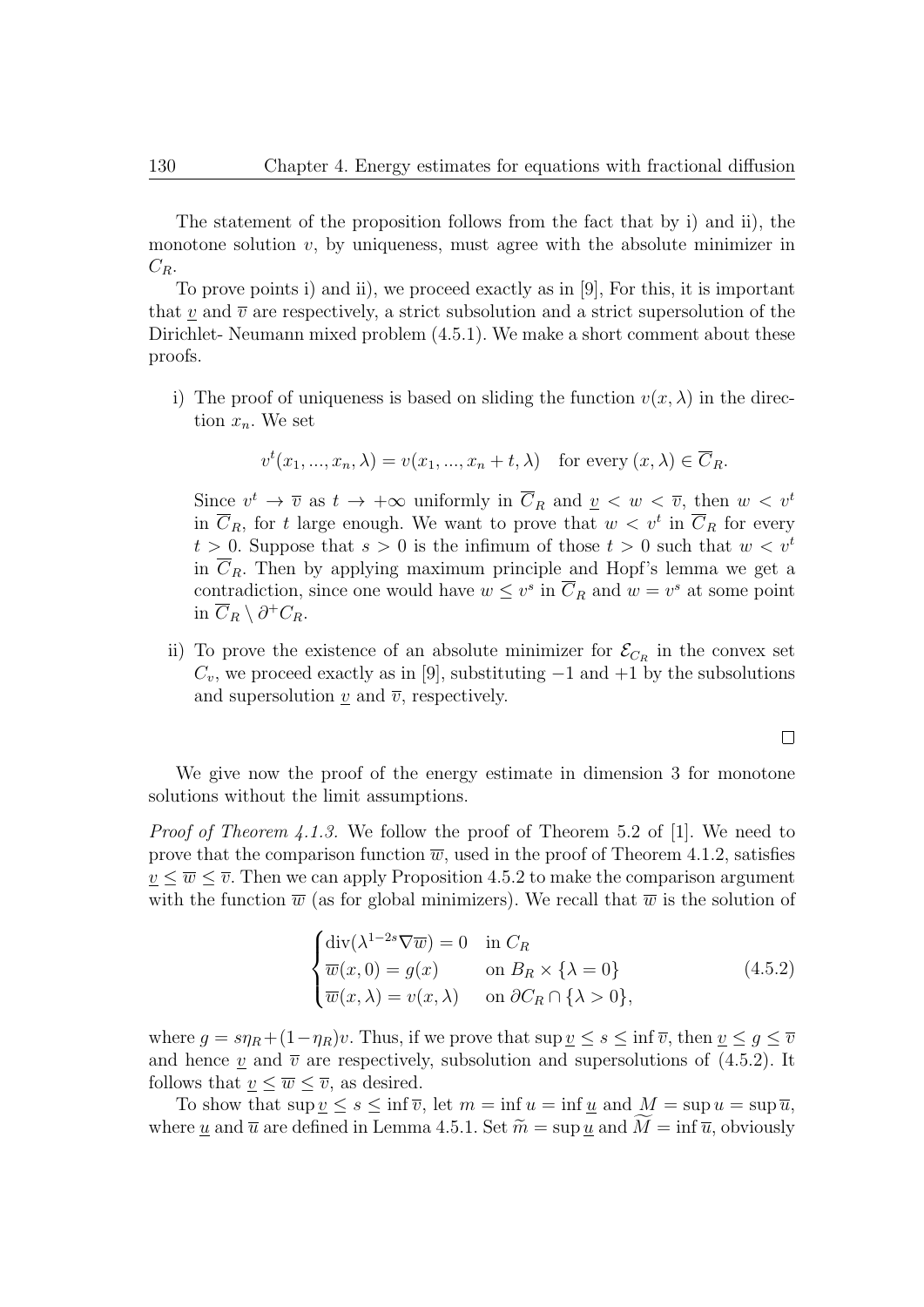$\widetilde{m}$  and  $\widetilde{M}$  belong to  $[m, M]$ . By Lemma 4.5.1, *u* and  $\overline{u}$  are either constant or monotone 1-D solutions, moreover

$$
G > G(m) = G(\widetilde{m}) \quad \text{in } (m, \widetilde{m}) \tag{4.5.3}
$$

in case  $m < \widetilde{m}$  (i.e. *u* not constant), and

$$
G > G(M) = G(\widetilde{M}) \quad \text{in } (\widetilde{M}, M) \tag{4.5.4}
$$

in case  $\widetilde{M} < M$  (i.e.  $\overline{u}$  not constant).

In all four possible cases (that is, each  $\underline{u}$  and  $\overline{u}$  is constant or one-dimensional), we deduce from (4.5.3) and (4.5.4) that  $\widetilde{m} \leq \widetilde{M}$  and that there exists  $s \in [\widetilde{m}, \widetilde{M}]$ such that  $G(s) = c_u$  (recall that  $c_u$  is the infimum of *G* in the range of *u*). We conclude that

$$
\sup \underline{u} = \sup \underline{v} \le \widetilde{m} \le s \le M \le \inf \overline{v} = \inf \overline{u}.
$$

Hence we can apply Proposition 4.5.2 to make comparison argument with the function  $\overline{w}$  and obtain the desired energy estimate.  $\Box$ 

### $4.6 \quad 1\text{-}D \text{ symmetry in } \mathbb{R}^3$

To prove Theorem 4.1.4 we follow the argument, used by Ambrosio and Cabré [3] in their proof of the conjecture of De Giorgi in dimension *n* = 3. It relies on a Liouville type theorem. We recall an adapted version of this result for the fractional case, given by Cabré and Sire (Theorem 4.9 in  $[8]$ ).

**Theorem 4.6.1.** *Let*  $\varphi \in L^{\infty}_{loc}(\mathbb{R}^{n+1})$  *be a positive function and suppose that*  $\sigma \in$  $H_{loc}^1(\mathbb{R}^{n+1}_+)$  *is a solution of* 

$$
\begin{cases} \operatorname{div}(\lambda^a \varphi^2 \nabla \sigma) = 0 & \text{in } \mathbb{R}^{n+1}_+ \\ -\lambda^a \frac{\partial \sigma}{\partial \lambda} = 0 & \text{on } \partial \mathbb{R}^{n+1}_+ \end{cases} \tag{4.6.1}
$$

*in the weak sense. Moreover suppose that*  $\lambda^a |\nabla \sigma|^2 \in L^1_{loc}(\mathbb{R}^{n+1}_+)$  *and assume that for every*  $R > 1$ *,* 

$$
\int_{C_R} \lambda^a (\varphi \sigma)^2 \le C R^2,\tag{4.6.2}
$$

*for some constant C independent of R. Then, σ is constant.*

We can now give the proof of our one-dimensional symmetry result.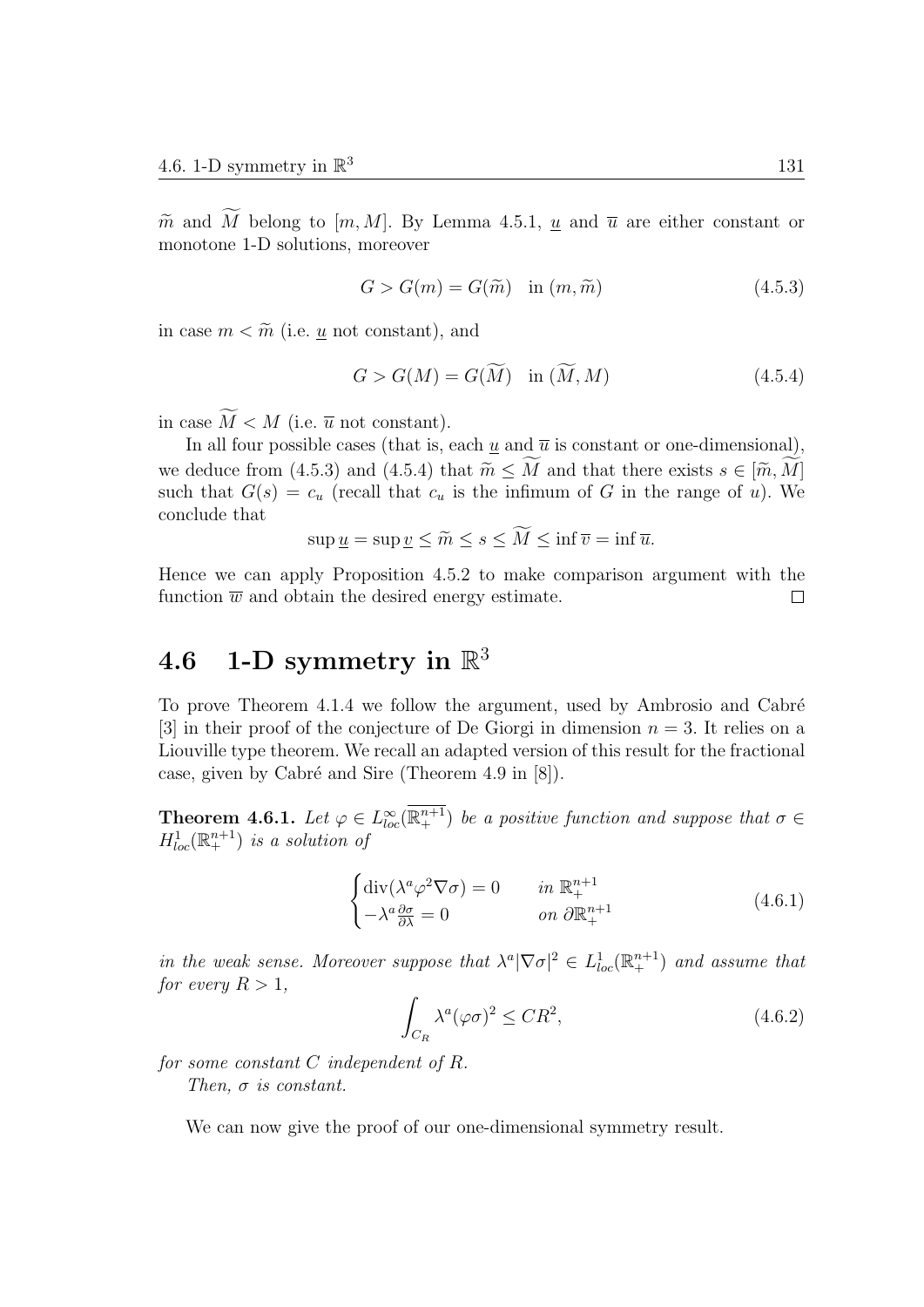*Proof of Theorem 4.1.4.* Without loss of generality we can suppose  $e = (0, 0, 1)$ . We follow the proof of Theorem 1.3 in chapter 3. First of all observe that both global minimizers and monotone solutions are stable. Thus, in both cases (see [8]), there exists a function  $\varphi \in C^1_{loc}(\mathbb{R}^4_+) \cap C^2(\mathbb{R}^4_+)$  such that  $\varphi > 0$  in  $\mathbb{R}^4_+$  and

$$
\begin{cases} \operatorname{div}(\lambda^a \nabla \varphi) = 0 & \text{in } \mathbb{R}^{n+1}_+ \\ -\lambda^a \partial_\lambda \varphi = f'(v) \varphi & \text{on } \partial \mathbb{R}^{n+1}_+ . \end{cases}
$$

Note that, if  $u$  is a monotone solution in the direction  $x_3$ , then we can choose  $\varphi = v_{x_3}$ , where *v* is the *s*-extension of *u* in the half space. For  $i = 1, 2, 3$  fixed, consider the function:

$$
\sigma_i = \frac{v_{x_i}}{\varphi}.
$$

We prove that  $\sigma_i$  is constant in  $\mathbb{R}^4_+$ , using the Liouville type Theorem 4.6.1 and our energy estimate.

We have that

$$
\operatorname{div}(\lambda^a \varphi^2 \nabla \sigma_i) = 0 \quad \text{in } \mathbb{R}^4_+.
$$

Moreover  $-\lambda^a \partial_\lambda \sigma_i$  is zero on  $\partial \mathbb{R}^4_+$ . Indeed

$$
\lambda^a \varphi^2 \partial_{\lambda} \sigma_i = \lambda^a \varphi v_{\lambda x_i} - \lambda^a v_{x_i} \varphi_{\lambda} = 0
$$

since both  $v_{x_i}$  and  $\varphi$  satisfies the same boundary condition

$$
-\lambda^{a}\frac{\partial v_{x_{i}}}{\partial \lambda} - f'(v)v_{x_{1}} = 0, \quad -\lambda^{a}\frac{\partial \varphi}{\partial \lambda} - f'(v)\varphi = 0.
$$

Using the energy estimate  $(4.1.6)$  for  $n = 3$ , we have

$$
\int_{C_R} (\lambda^{1-2s} (\varphi \sigma_i)^2 \le \int_{C_R} \lambda^{1-2s} |\nabla v|^2 \le CR^2, \quad \text{for every } R > 2 \text{ and } 1/2 < s < 1.
$$

Thus, using Theorem 4.6.1, we deduce that  $\sigma_i$  is constant for every  $i = 1, 2, 3$ . We get

 $v_{x_i} = c_i \varphi$  for some constant  $c_i$ , with  $i = 1, 2, 3$ .

We conclude the proof observing that if  $c_1 = c_2 = c_3 = 0$  then *v* is constant. Otherwise we have

$$
c_i v_{x_j} - c_j v_{x_i} = 0 \quad \text{for every } i \neq j,
$$

and we deduce that  $v$  depends only on  $\lambda$  and on the variable parallel to the vector  $(c_1, c_2, c_3)$ . Thus  $u(x) = v(x, 0)$  is 1-D.  $\Box$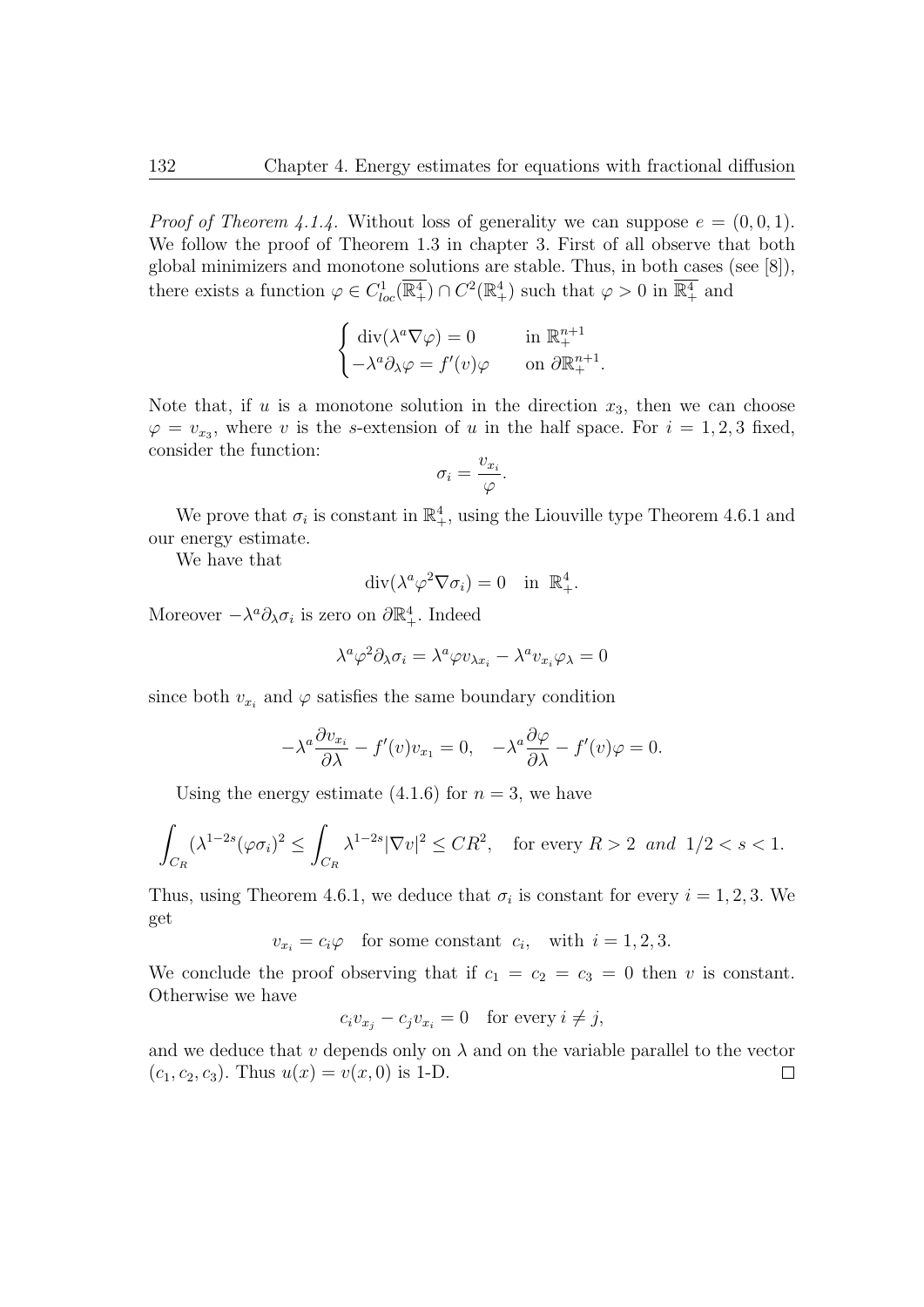## **Bibliography**

- [1] G. Alberti, L. Ambrosio and X. Cabr´e, *On a long-standing conjecture of E. De Giorgi: symmetry in 3D for general nonlinearities and a local minimality property,* Acta Appl. Math. **65** (2001), 9–33.
- [2] G. Alberti, G. Bouchitté, and S. Seppecher, *Phase transition with the linetension effect*, Arch. Rational Mech. Anal., **144** (1998), 1–46.
- [3] L. Ambrosio and X. Cabr´e, *Entire solutions of semilinear elliptic equations in* R <sup>3</sup> *and a Conjecture of De Giorgi,* Journal Amer. Math. Soc. **13** (2000), 725–739.
- [4] D. Applebaum, *L´evy processes—from probability to finance and quantum groups*, Notices Amer. Math. Soc. **51** (2004), 1336-1347.
- [5] H. Berestycki, L. Caffarelli and L. Nirenberg, *Further qualitative properties for elliptic equations in unbounded domains,* Ann. Scuola Norm. Sup. Pisa Cl. Sci. **25** (1997), 69–94.
- [6] X. Cabr´e and E. Cinti, *Energy estimates and 1-D symmetry for nonlinear equations involving the half-Laplacian*, forthcoming.
- [7] X. Cabr´e and E. Cinti, *Fractional diffusion equations: energy estimates and 1-D symmetry in dimension 3*, forthcoming.
- [8] X. Cabré and Y. Sire, *Nonlinear equations for fractional Laplacians I: reqularity, maximum principles, and Hamiltonian estimates*, forthcoming.
- [9] X. Cabr´e and Y. Sire, *Nonlinear equations for fractional Laplacians II: existence, uniqueness, and qualitative properties of solutions*, forthcoming.
- [10] X. Cabr´e and J. Sol`a-Morales, *Layer Solutions in a Halph-Space for Boundary reactions*, Comm. Pure and Appl. Math. **58**, (2005), 1678–1732.
- [11] X. Cabr´e and J. Tan, *Positive solutions of nonlinear problems involving the square root of the Laplacian*, to appear in Advances in Math. arXiv: 09051257.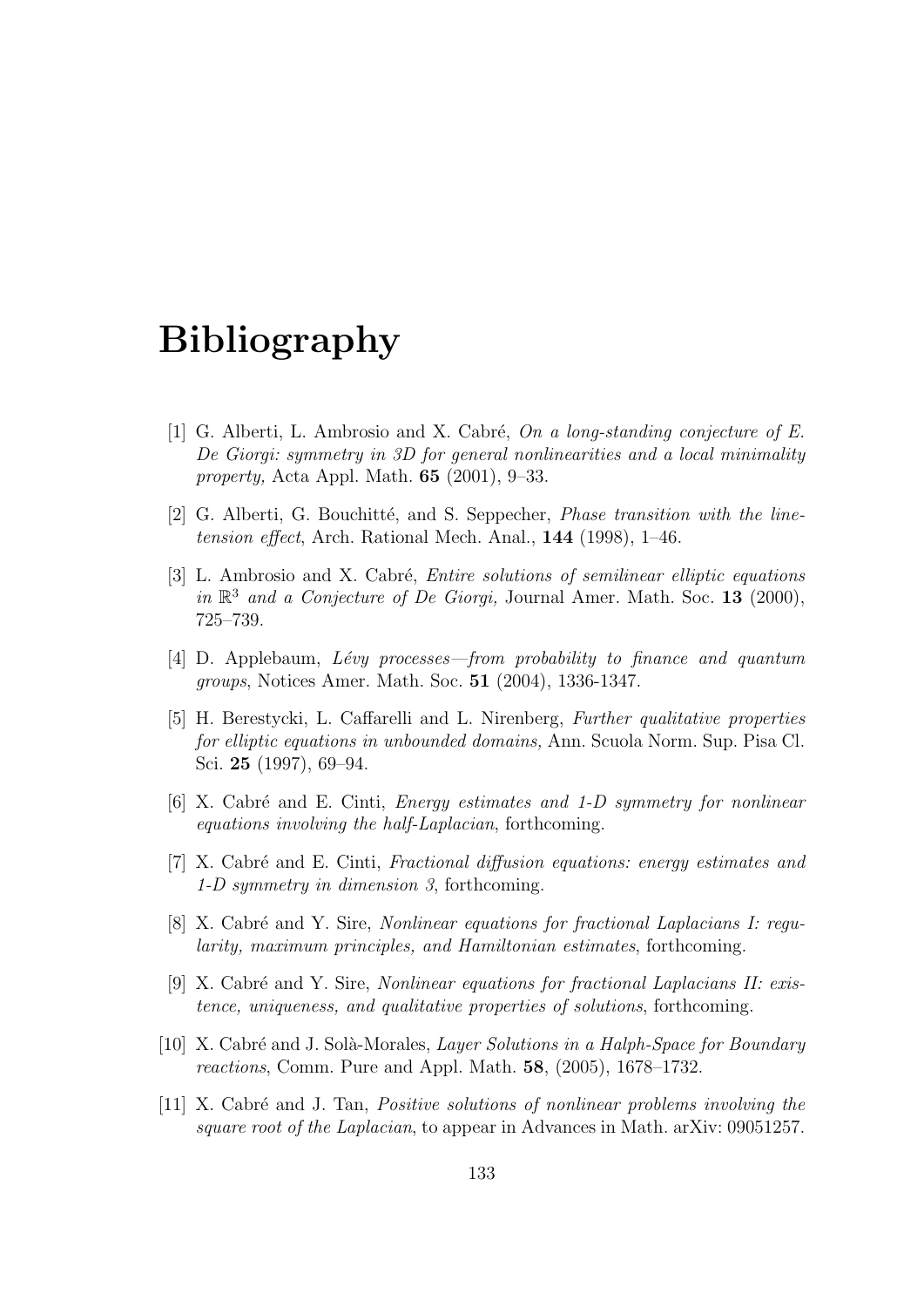- [12] X. Cabr´e and J. Terra, *Saddle-shaped solutions of bistable diffusion equations in all of* R <sup>2</sup>*<sup>m</sup>*, J. Eur. Math. Soc. **11** (2009), 819-843.
- [13] X. Cabré and J. Terra, *Qualitative properties of saddle-shaped solutions to bistable diffusion equations*, arXiv: 0907.3008.
- [14] L. Caffarelli, J-M. Roquejoffre, and O. Savin, *Nonlocal minimal surfaces*, arXiv: 0905.1183.
- [15] L. Caffarelli and L. Silvestre, *An extension related to the fractional Laplacian*, Comm. Part. Diff. Eq. **32** (2007), 1245–1260.
- [16] L. Caffarelli and P.E. Souganidis, *Convergence of nonlocal threshold dynamics approximations to front propagation*, Arch. Ration. Mech. Anal. **195** (2010), 1–23.
- [17] L. Caffarelli and E. Valdinoci, *Regularity properties of nonlocal minimal surfaces via limiting arguments*, forthcoming.
- [18] L. Caffarelli and A. Vasseur, *Drift diffusion equations equations with fractional diffusion and the quasi-geostrophic equation*, arXiv: 0608447.
- [19] E. Cinti, *Saddle-shaped solutions for nonlinear equations involving the half-Laplacian*, forthcoming.
- [20] H. Dang, P. C. Fife, and L. A. Peletier, *Saddle solutions of the bistable diffusion equation,* Z. Angew Math. Phys. **43** (1992), 984–998.
- [21] E. De Giorgi, *Convergence problems for functionals and operators*, Proc. Int. Meeting on Recent Methods in Nonlinear Analysis (Rome 1978). Pitagora, Bologna (1979), 131–188.
- [22] M. del Pino, M. Kowalczyk and J. Wei, *On De Giorgi Conjecture in dimension*  $N \geq 9$ , arXiv: 0806.3141.
- [23] E. B. Fabes, C. E. Kenig, and R. P. Serapioni, *The local regularity of solutions of degenerate elliptic equations*, Comm. Partial Differential Equations, 7 **1**, 77–116. (1982)
- [24] N. Ghoussoub and C. Gui, *On a conjecture of De Giorgi and some related problems,* Math. Ann. **311** (1998), 481–491.
- [25] D. Jerison and R. Monneau, *Towards a counter-example to a conjecture of De Giorgi in high dimensions,* Ann. Mat. Pura Appl. **183** (2004), 439–467.
- [26] Y.Y. Li and L. Zhang, *Liouville-type theorems and Harnack-type inequalities for semilinear elliptic equations*, J. Anal. Math. **90**, 27–87.